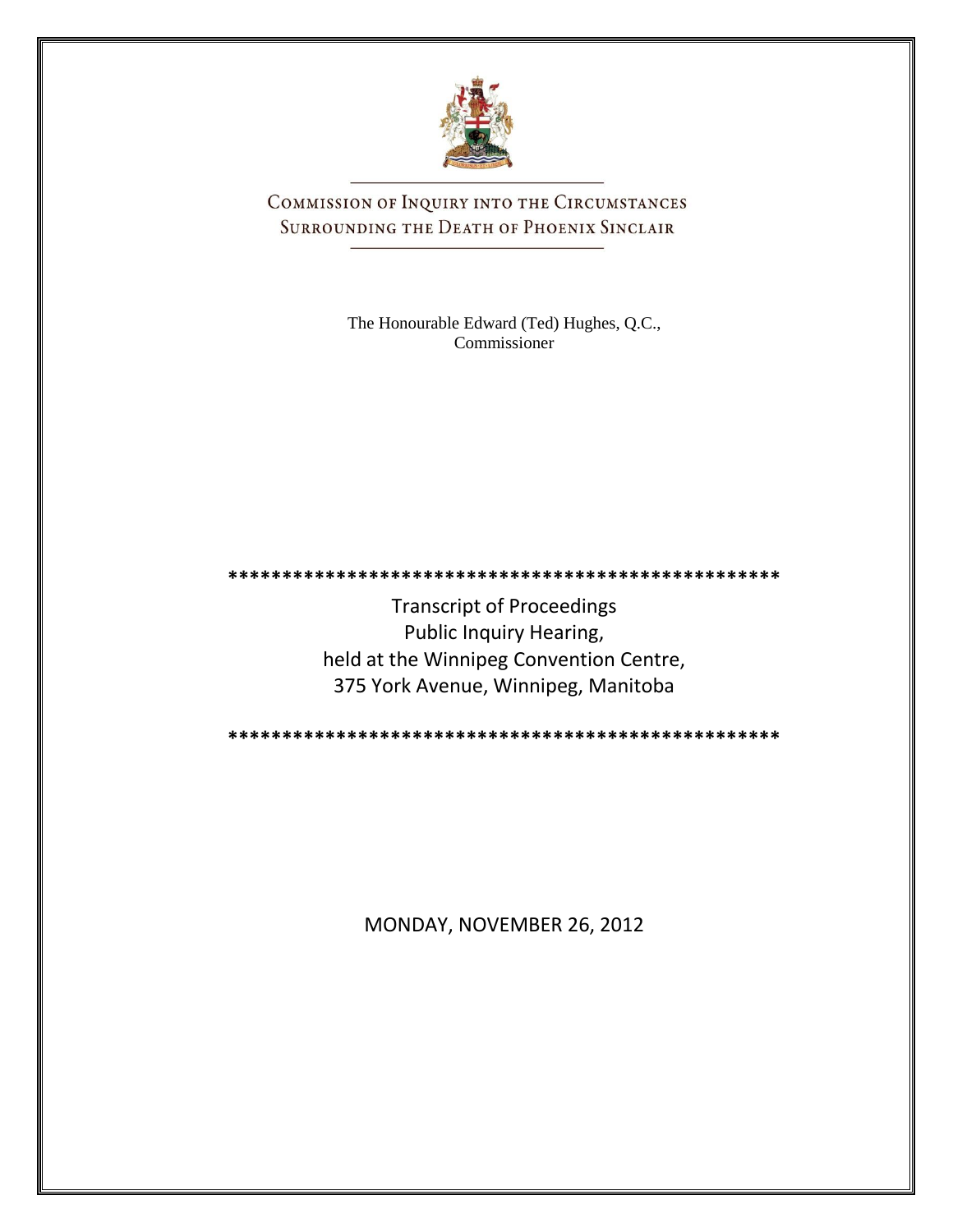## **APPEARANCES**

**MS. S. WALSH,** Commission Counsel

**MR. D. OLSON,** Senior Associate Counsel

**MR. N. GLOBERMAN,** Associate Commission Counsel

**MS. K. MCCANDLESS**, Associate Commission Counsel

**MR. N. GLOBERMAN**, Associate Commission Counsel

**MR. R. MASCARENHAS**, Associate Commission Counsel

**MR. G. MCKINNON** and **MR. S. PAUL,** Department of Family Services and Labour

**MR. T. RAY,** Manitoba Government and General Employees Union

**MR. K. SAXBERG** and **MR. L. BERNAS,** General Child and Family Services Authority, First Nations of Northern Manitoba Child and Family Services Authority First Nations of Southern Manitoba Child and Family Services Authority Child and Family All Nation Coordinated Response Network

**MR. H. KHAN** and **MR. J. BENSON,** Intertribal Child and Family Services

**MR. J. GINDIN** and **MR. D. IRELAND,** for Mr. Nelson Draper Steve Sinclair and Ms. Kimberly-Ann Edwards

**MR. N. SAUNDERS,** Assembly of Manitoba Chiefs and Southern Chiefs Organization Inc.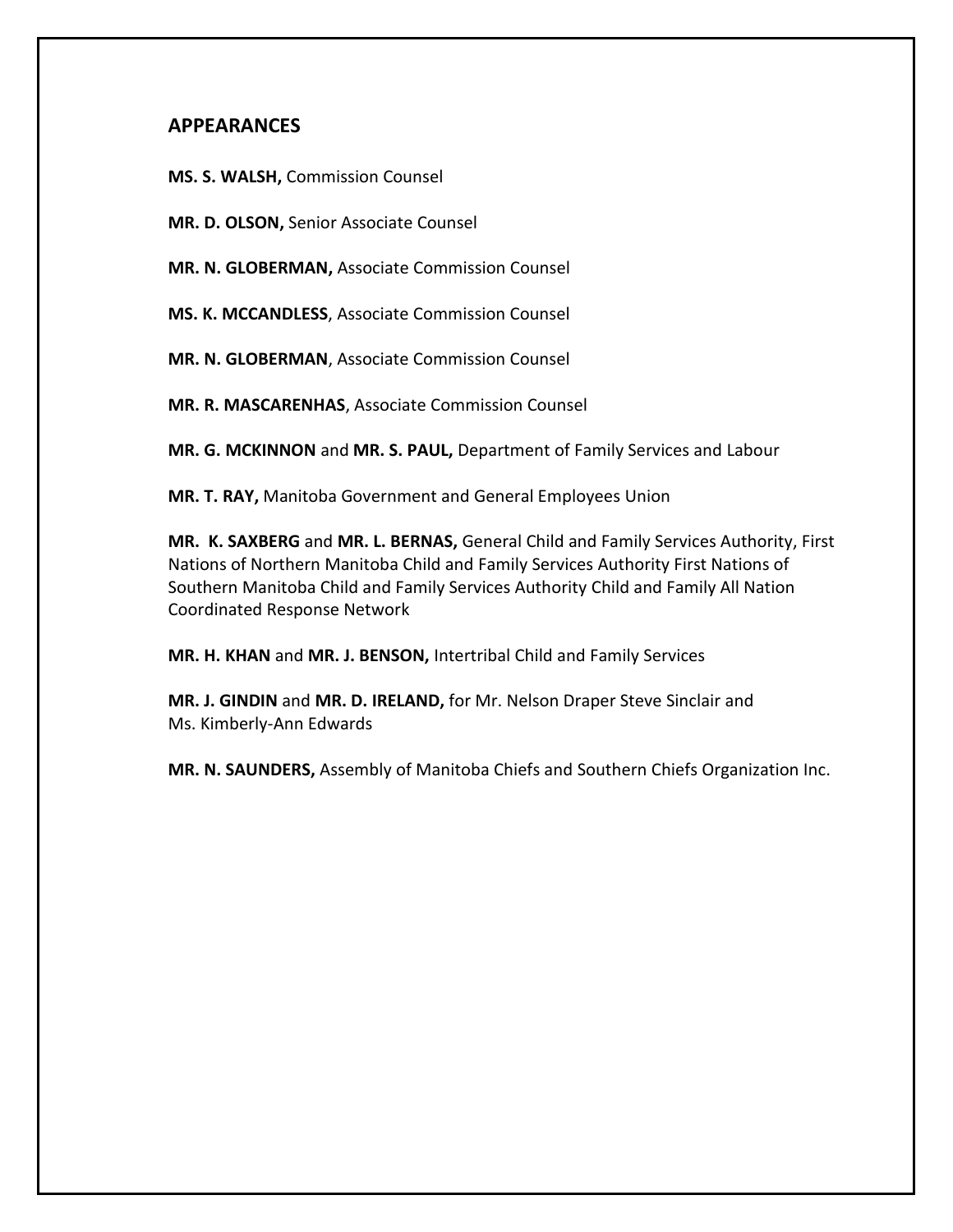## **INDEX**

|                   |                                         |                   | Page                |
|-------------------|-----------------------------------------|-------------------|---------------------|
| PROCEEDINGS       |                                         |                   |                     |
| <b>WITNESSES:</b> |                                         |                   |                     |
|                   | DEBRA JOY POSKAR                        |                   |                     |
|                   | Direct Examination<br>Cross-Examination | (Walsh)<br>(Paul) | $\mathcal{P}$<br>69 |
|                   | DELORES CHIEF-ABIGOSIS                  |                   |                     |
|                   | Direct Examination                      | (Olson)           | 72                  |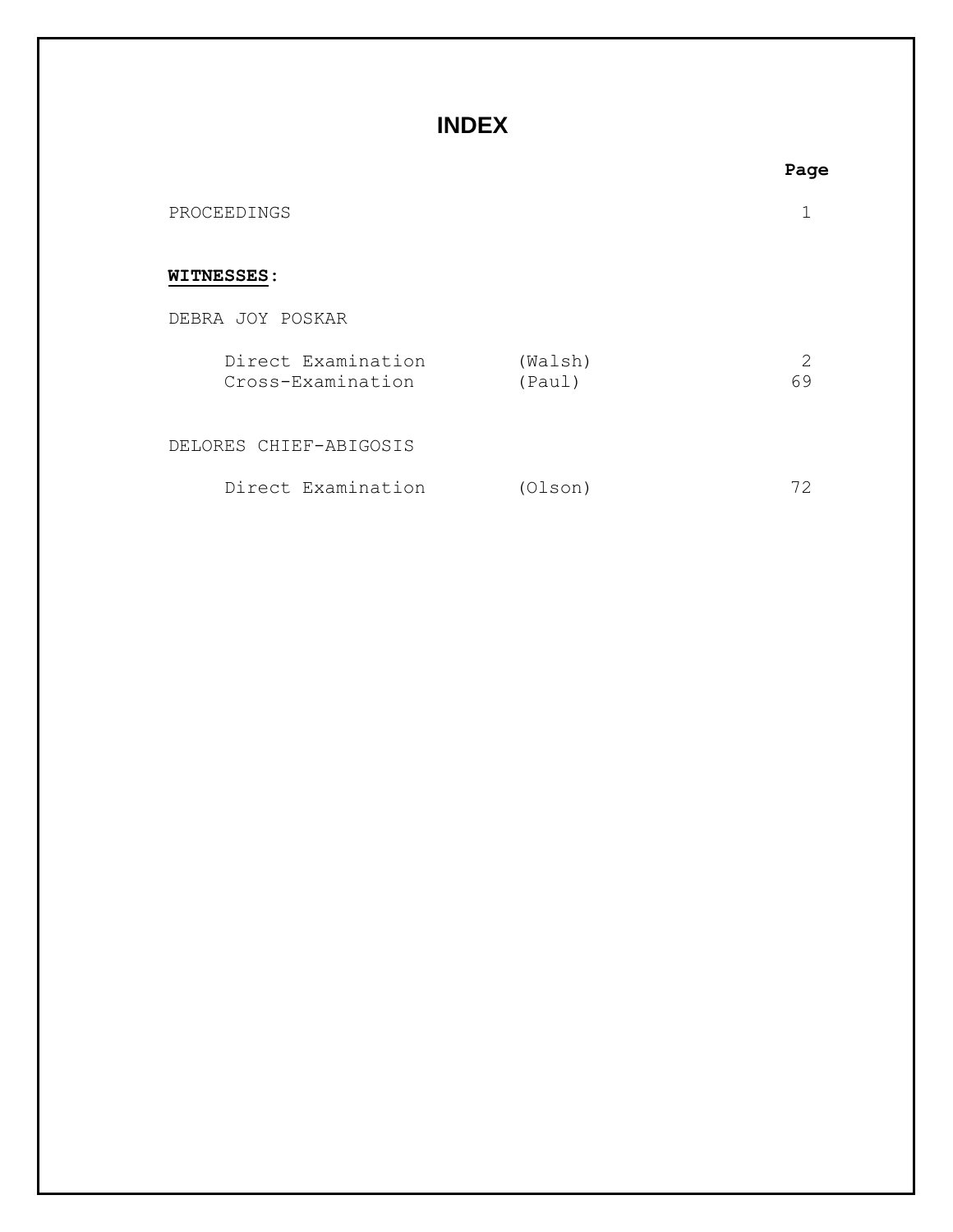PROCEEDINGS November 26, 2012

1 NOVEMBER 26, 2012 2 PROCEEDINGS CONTINUED FROM NOVEMBER 22, 2012 3 4 MS. WALSH: Yes, just waiting for the clerk. 5 THE CLERK: We're on the record. 6 MS. WALSH: Are we good now? 7 THE CLERK: Yes. 8 MS. WALSH: Okay. Thank you. 9 Morning, Mr. Commissioner, are you ready to 10 begin? 11 THE COMMISSIONER: Yes, I'm ready. 12 MS. WALSH: Good. 13 THE CLERK: Is it your choice to swear on the 14 Bible, or affirm without the Bible? 15 THE WITNESS: Affirm, please. 16 THE CLERK: If you could stand please? State 17 your full name for the court. 18 THE WITNESS: Debra Joy Poskar. 19 THE CLERK: Spell me your first name. 20 THE WITNESS: D-E-B-R-A. 21 THE CLERK: And your middle name? 22 THE WITNESS: J-O-Y. 23 THE CLERK: And your last name? 24 THE WITNESS: P-O-S-K-A-R. 25 THE CLERK: Thank you.

 $- 1 -$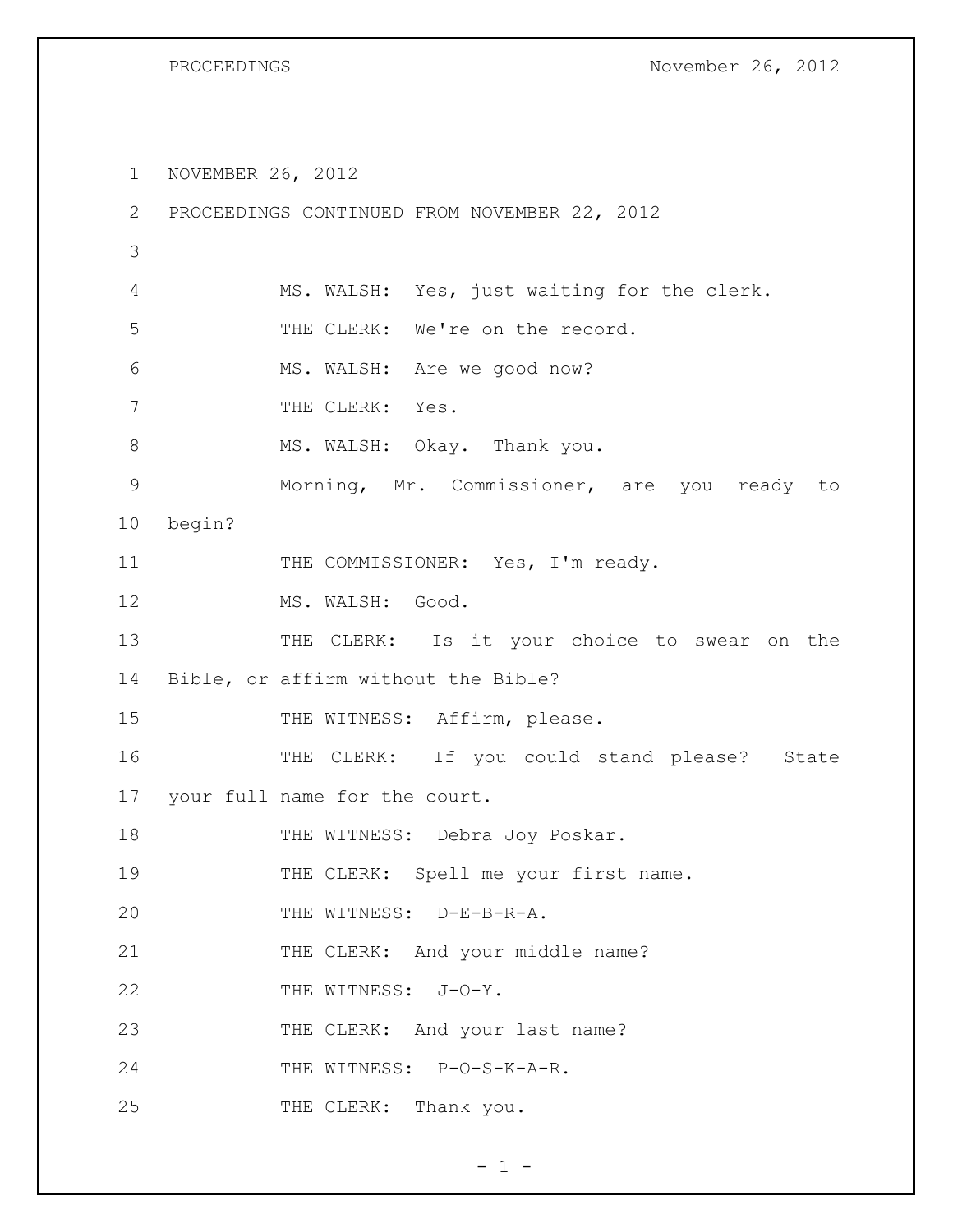1 THE COMMISSIONER: P-O-S-K? 2 THE WITNESS: A-R. THE COMMISSIONER: Thank you. **DEBRA JOY POSKAR,** affirmed, testified as follows: 8 THE CLERK: Thank you. MS. WALSH: Morning, Ms. Poskar. 10 THE WITNESS: Good morning. DIRECT EXAMINATION BY MS. WALSH: Q We've heard from a number of social workers; you're a lawyer? A I am. Q And what's your current position? A I am currently in-house counsel at Winnipeg Child and Family Services Branch. Q And how long have you been in that position? A I have been in this role for, it'll be 16 years, early 2013. Q And so for 16 years, you've worked for the, the agency, now known as the branch, Winnipeg Child and Family Services? A Not quite, I have worked, initially I worked for

 $- 2 -$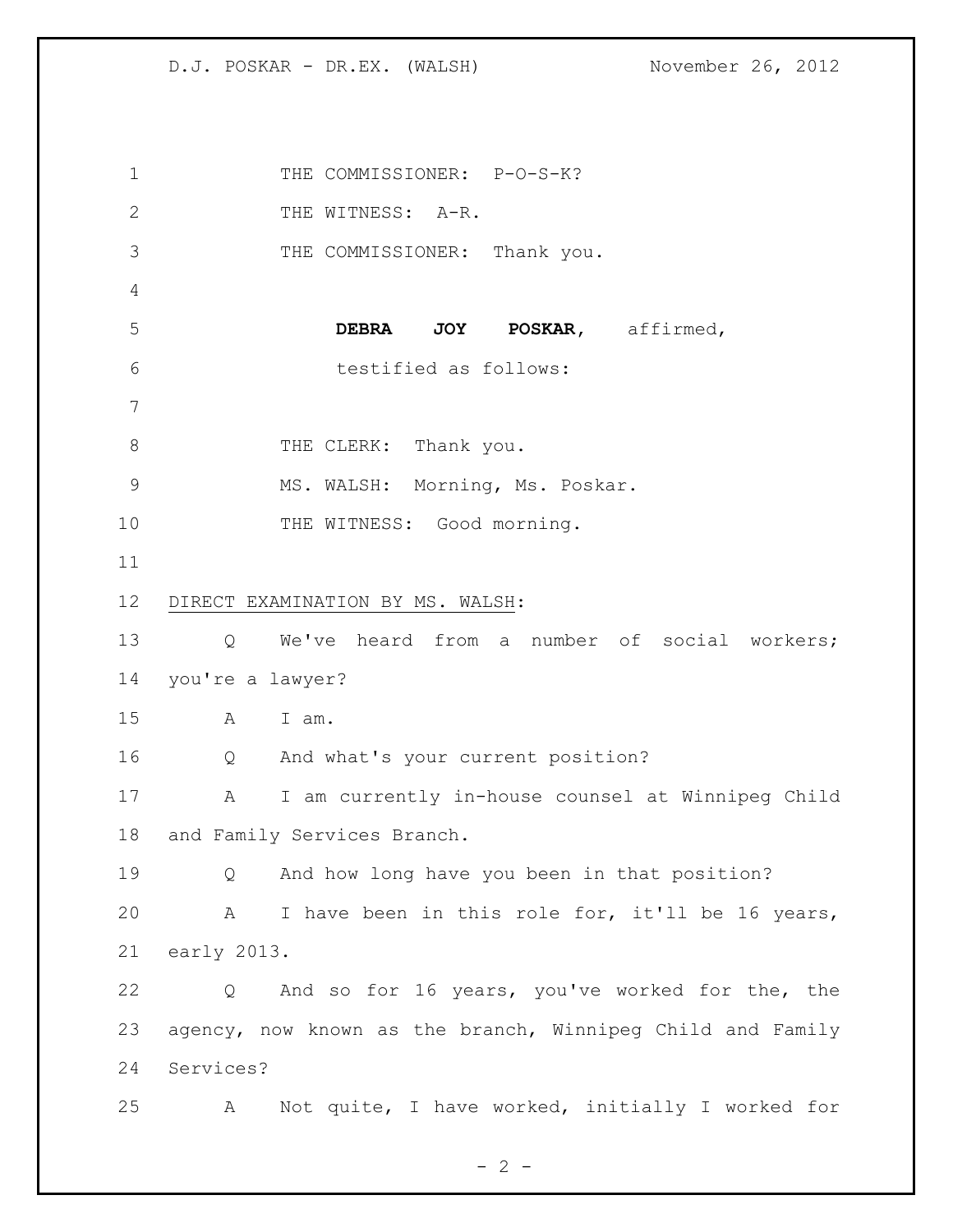| $\mathbf 1$     | six years for Tapper Cuddy as in-house counsel at Winnipeg  |
|-----------------|-------------------------------------------------------------|
| $\mathbf{2}$    | Child and Family Services and at the conclusion of about    |
| 3               | six years, I became an employee of the government, but I've |
| 4               | held the same job for the past 16 years --                  |
| 5               | Okay.<br>Q                                                  |
| 6               | -- just under a different employer.<br>Α                    |
| $7\phantom{.}$  | And as of 2003, what did your role involve?<br>Q            |
| 8               | In 2003, my role was, as it is today, I was in<br>A         |
| 9               | in-house counsel for Winnipeg Child and Family Services     |
| 10              | Branch. I dealt with matters as they came into the agency   |
| 11              | with respect to children that were brought into care. I     |
| 12 <sup>°</sup> | attended docket courts, attended pre-trials.                |
| 13              | THE COMMISSIONER: Just not quite so fast.                   |
| 14              | THE WITNESS: Sorry.                                         |
| 15              | THE COMMISSIONER: Okay.                                     |
| 16              | THE WITNESS: I attended docket courts, pre-                 |
| 17              | trials, meetings, I prepared motions, attended motions      |
| 18              | hearings, attended uncontested hearings and<br>did          |
| 19              | occasionally some of the trials.                            |
| 20              |                                                             |
| 21              | BY MS. WALSH:                                               |
| 22              | Can I ask you to pull the microphone just<br>Q<br>a         |
| 23              | little bit closer to you as well, please? Thank you.        |
| 24              | And who did you report to in 2003?                          |
| 25              | In 2003, I reported to Darlene MacDonald.<br>А              |

- 3 -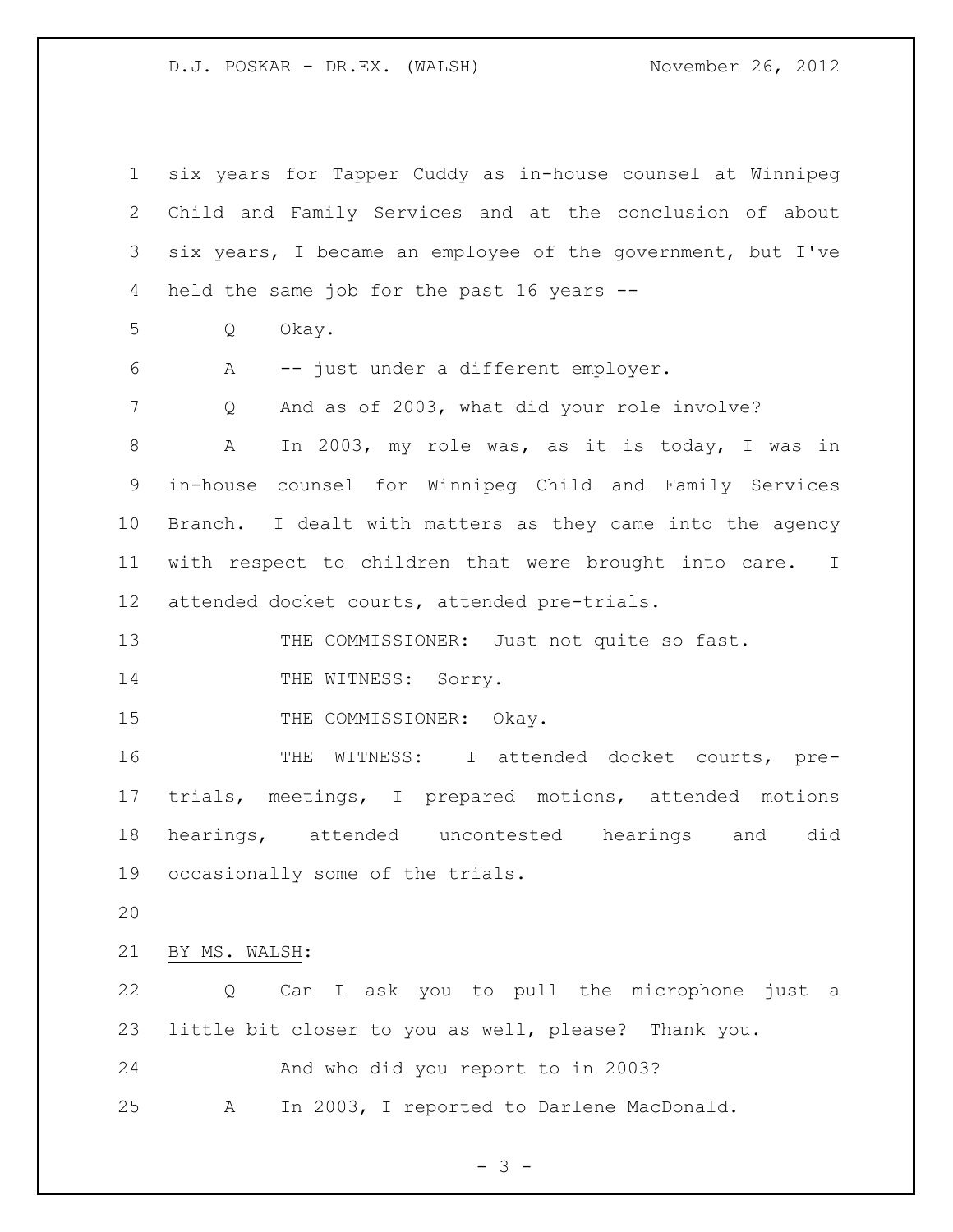1 0 What was her title? A I believe, at that time, and I could be wrong, I'm not certain if she was the acting CEO at that time, or if she was a program manager. Q Okay. And now, who do you report to? A I now report to Alana Brownlee, who's the CEO of the agency. 8 MS. WALSH: Okay. THE COMMISSIONER: What's the name? 10 THE WITNESS: Alana Brownlee. BY MS. WALSH: Q So just with respect to my question regarding Darlene MacDonald's role, we have, in front of you, a document, our Exhibit 15, that shows the chain of command at various points of service delivery to Phoenix. So if we can go to 2003 please, is my question. 18 THE COMMISSIONER: You say this is Exhibit 18? MS. WALSH: Exhibit 15. THE COMMISSIONER: Fifteen. BY MS. WALSH: Q So that shows Darlene MacDonald. Now we'll have to scroll back up to the titles, as program manager? A That's quite possible, yes.

 $- 4 -$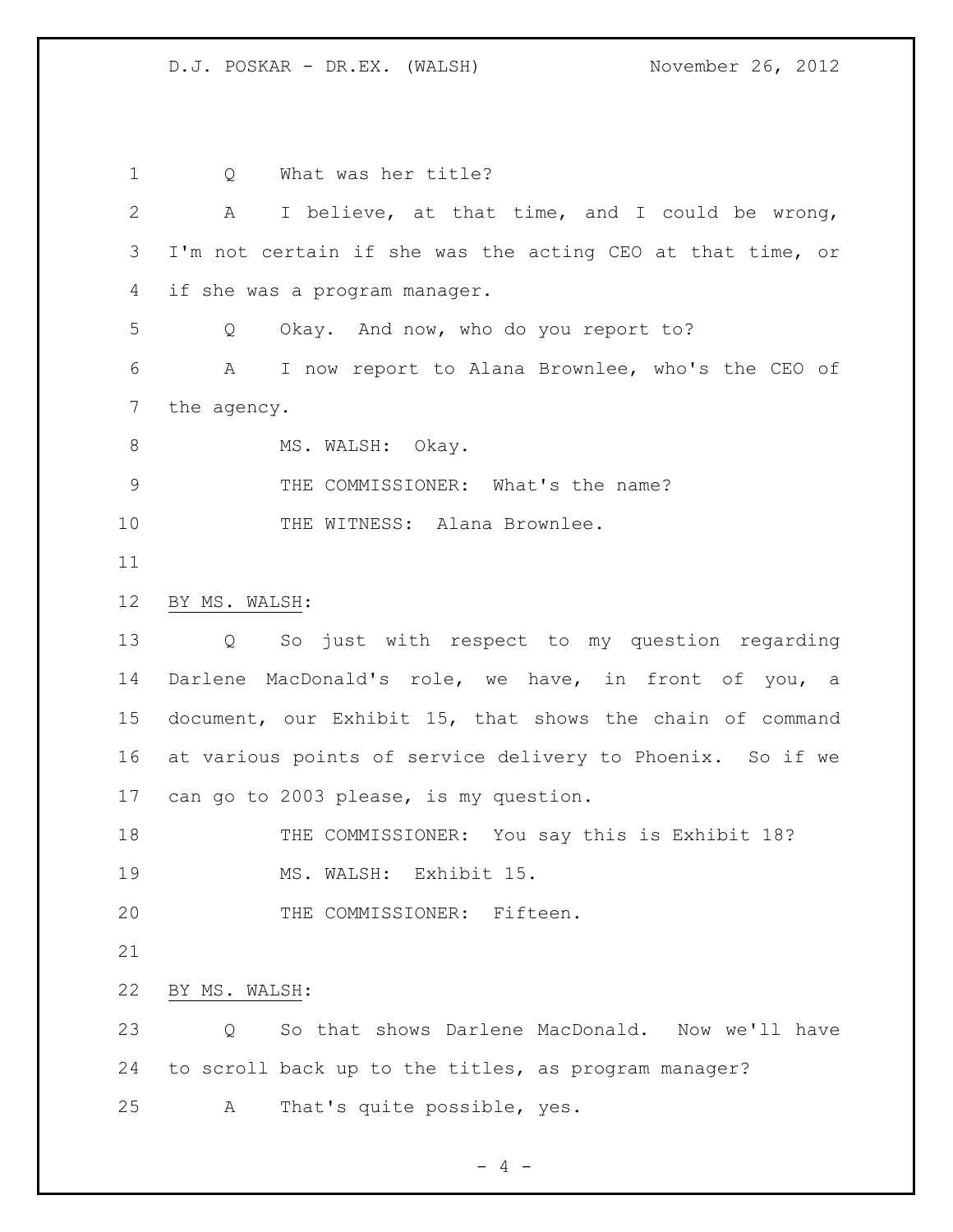1 Q Okay. So that's who you reported to? A Yes. Q Okay. And is that who you received instructions from with respect to a given file? A No, I received instructions from the assigned social worker, or in some cases, the assigned social worker's supervisor, depending on who was available. Q Okay. And we heard evidence that Phoenix was first apprehended in 2000; were you involved with the court proceedings regarding that apprehension? 11 A No, I was on maternity leave at that time. Q Okay. And then we heard evidence that she was apprehended again in June of 2003; you were involved in the legal proceedings surrounding that apprehension? A That's correct. Q Okay. In what capacity? 17 A I was the counsel for the agency, that attended most of the docket appearances at that time. There was one docket appearance I did not attend, I was away on holidays. Q So can you tell us what a docket appearance is? A Certainly. Q Has it changed, like, from 2003 to today? A Somewhat it has, in the sense that the Aboriginal Justice Inquiry Initiatives have occurred since 2003. And so Winnipeg, who then was an intake agency, is no longer an

 $- 5 -$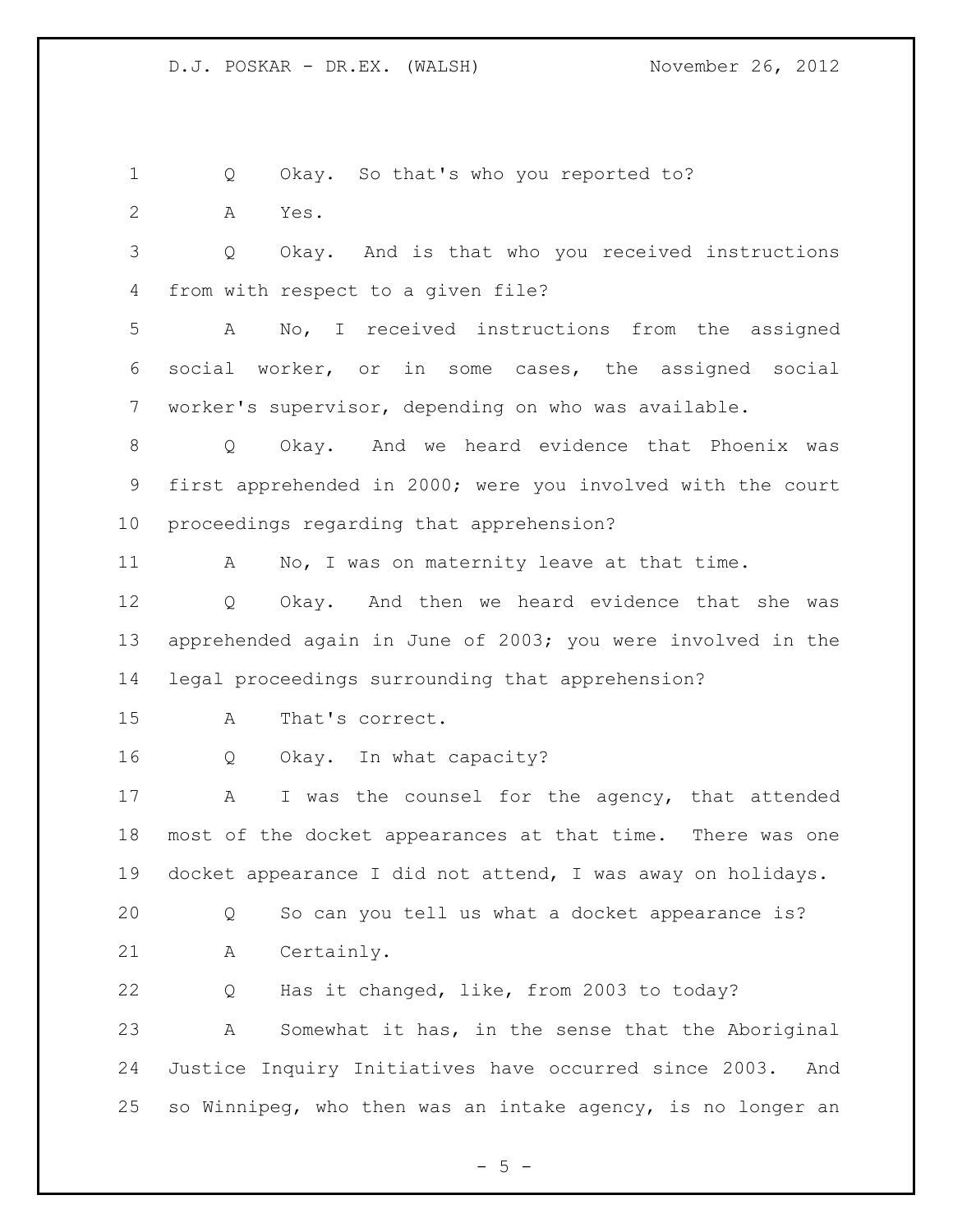intake agency. The intake agency today is now the ANCR network, also known as All Nations Coordinated Response Network Agency.

 Q So in 2003, what did docket court look like? A In 2003, at that point in time, I attended the first docket appearance, which I believe was on July 2nd of 2003. At that time, the assigned social worker was Laura Forrest, who was an intake worker. Prior to the matter appearing in docket court, either it would have been the intake worker, or the night duty worker, would have alerted one of our paralegals. The paralegal, upon being alerted the child was brought into care, would file a petition and notice of hearing in court. The petition and notice of hearing that's filed in court must be filed within what's called four juridical days of the apprehension, juridical meaning court operating days, court working days. Following the filing of the apprehension, within four juridical days, it must then be set down to a court hearing within seven juridical days of the filing. And then once it appears on that docket, it can be adjourned, from time to time, as the presiding master may see fit.

 Q So, and in terms of just a docket court, what's a docket court?

 A A docket court is the first court that deals with matters that come before, where a child has been

 $- 6 -$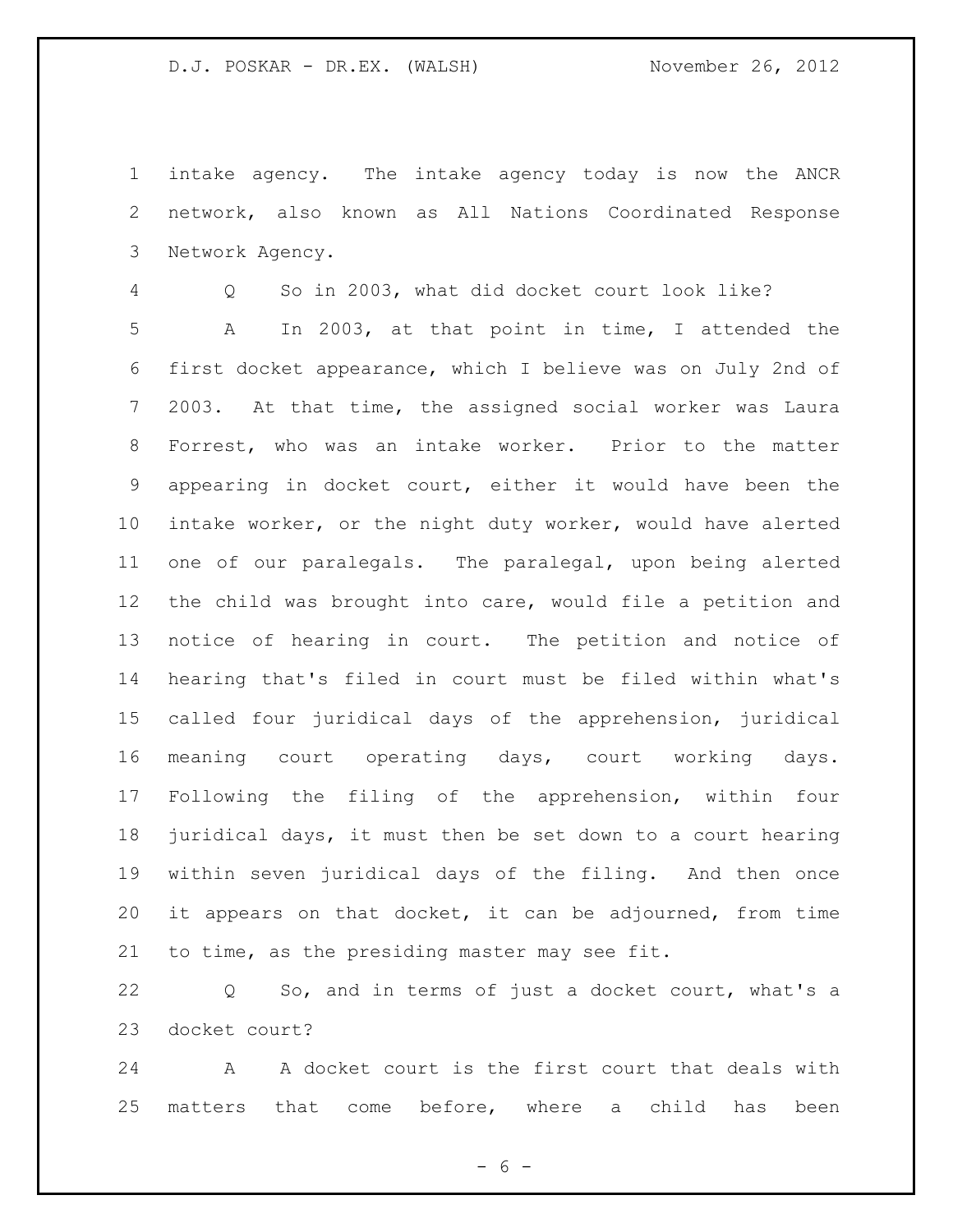apprehended. Docket courts can only deal with things by way of consent. So it will deal with consent orders. It will deal with service issues. It may deal with preliminary motions, with respect to agreement on production of certain third party documents and that is essentially the role of a, a docket court.

7 Q And has that role changed since 2003?

A No, no.

 Q So the change that you identified with the coming into existence of ANCR, what was the effect of that change on the docket court?

 A There's now an extra level of docket court and perhaps that might be what it's called and that is with the Aboriginal Justice Inquiries, ANCR is now the intake agency for the City. So, for example, if a new family had a child that was in need of protection and that child was apprehended today, that child does not have previous links to another agency, that new matter would be apprehended by the ANCR network and then they would have to do the ADP, which is the authority determination protocol process, with the family, to determine what authority would provide service. And upon that being determined, there is then what's called a Section 28 transfer docket that occurs, that transfers that family's matter to the appropriate agency.

- 7 -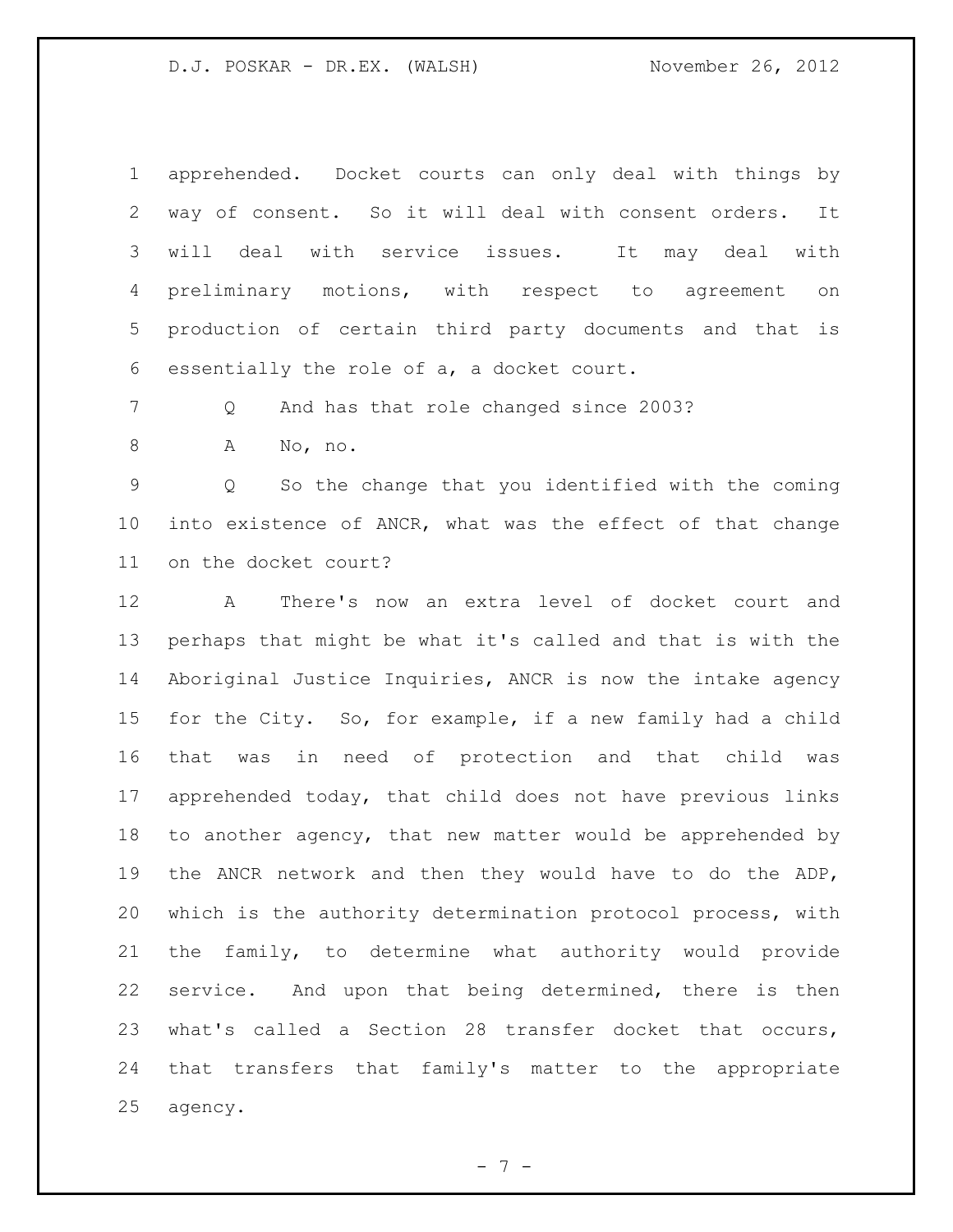Q Okay. So that's post-2003?

A That's post-2003.

 Q Okay. So would the docket court deal with matters that were contested?

 A If a matter was contested, then the master who presides over a docket court would then have the matter set down for pre-trial conference before a justice of the Court of Queen's Bench.

 Q And the official who presides over docket court for child protection proceedings is a master?

11 A In most cases, except the agency, that being Winnipeg Child and Family Services Branch, does have one office, which is a French designate office. That's at St. Vital office and that office's matters appear at the St. Boniface courthouse, at 227 Provencher.

Q Presided over by a family court judge?

17 A That is presided over by a family court judge.

 Q And in 2003, were, with the exception of matters in St. Boniface, was it a master who presided over the docket court?

A Yes.

 Q And at what point would you, as counsel, receive the file?

 A If it was a matter that was a recent apprehension, upon it being set down for a court hearing,

- 8 -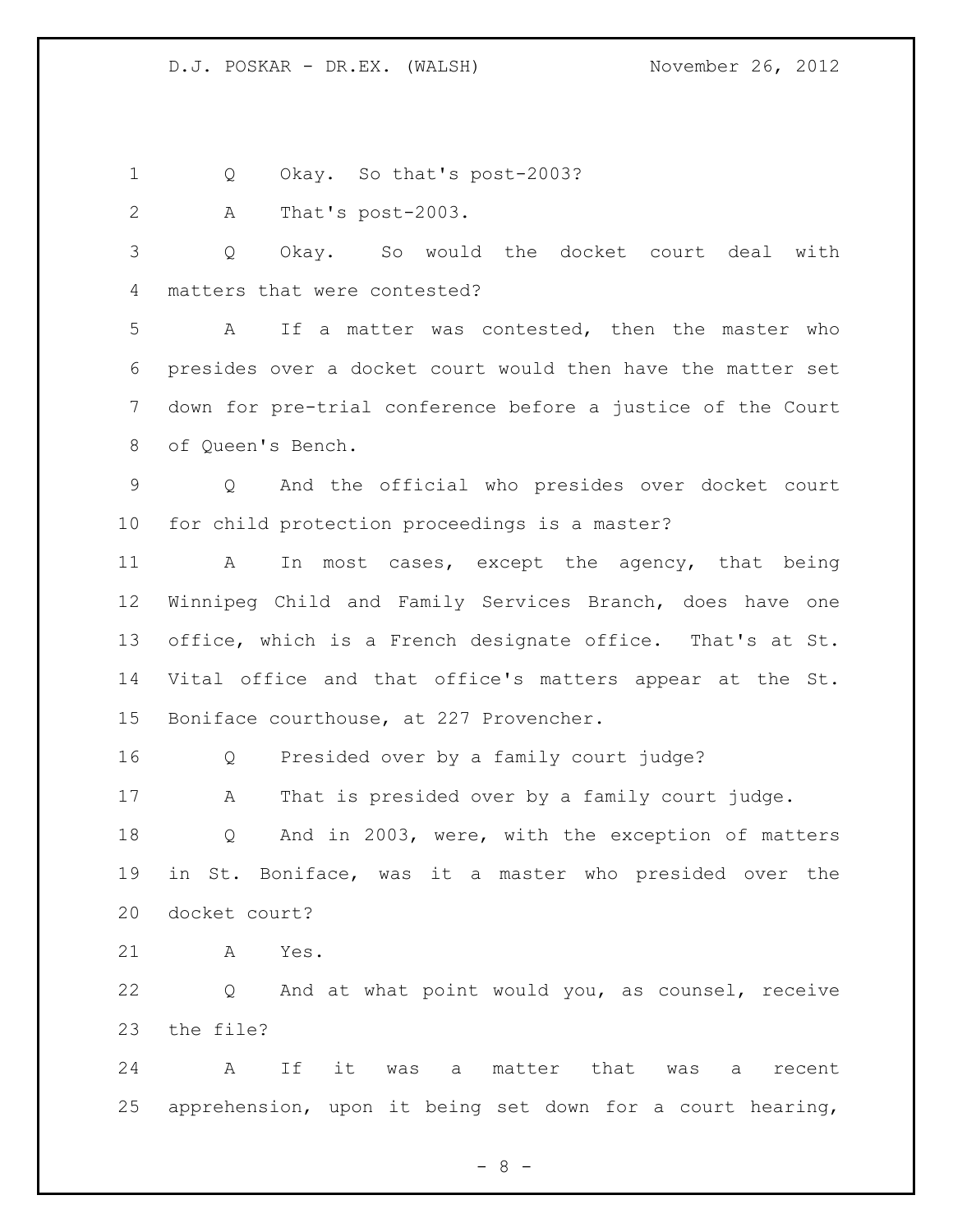or a docket hearing, at that point in time, I would, about three days before the docket hearing, I would receive a list from one of my paralegals, indicating that a number of matters are to appear on the docket. And at that point in time, my file would start to be created.

 Q So it could be just a few days before appearing on the docket?

8 A Correct.

 Q And what type of information would you receive, typically, before appearing on the docket?

 A The paralegals' docket had a number of matters on it and for each matter that was on it, it would indicate the parents' names, the child's names, the child's age, whether the parents were served, if so, what date the parents were served upon. If the parents were served for a future date, it would indicate that. It would indicate if the aboriginal agency was served, if the family had that sort of cultural heritage. It would also indicate briefly as to what instructions the paralegal might have had from the worker. So for example, if the worker had notified the paralegal that they needed some more time for planning, there might be the word planning on there, or adjourn for planning. It would also indicate whether or not the birth certificate had been received, because as part of proceeding with an order, proof of the child's age and

- 9 -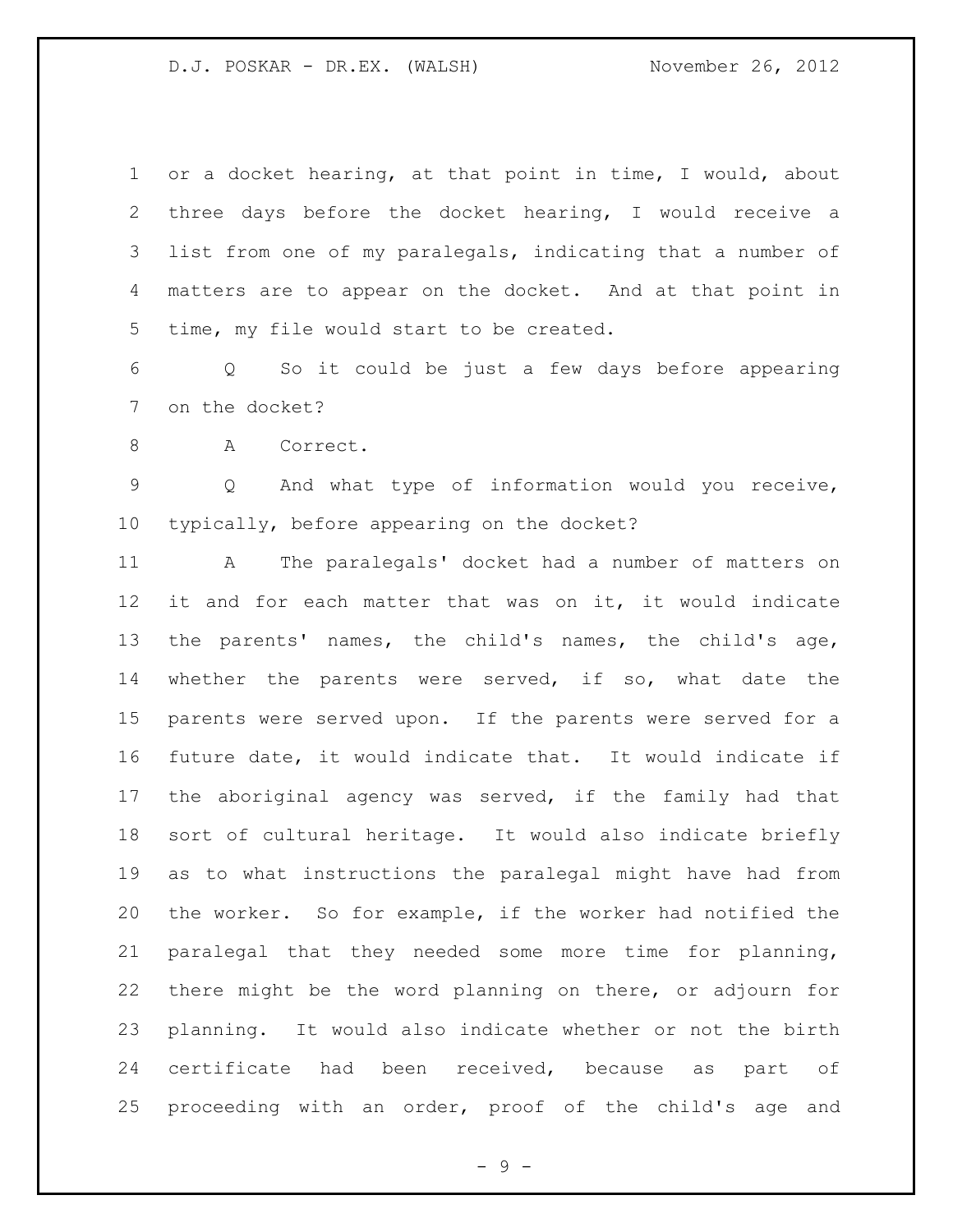parentage needs to be supplied, which is done through a certificate through Vital Statistics and that's the sort of information it would contain.

 Q Would you be given information as to why the child came into care?

A No.

 Q Would you meet with the social worker with, on a, for a given file, before your appearance on docket court?

 A Not always. Meet in person? Almost never. There are telephone calls that I do get before a docket appearance from a worker who's seeking advice, or may have an issue that they need some legal clarification on and that sort of discussion would occur. Or if they had something out of the norm, I would get those calls as well. But if there was a matter where the issues had been sorted out between agency social worker and the parents, on those type of matters, I often did not get calls.

 Q Okay. So you wouldn't typically have a discussion with the social worker as to the reasons for requesting the order?

A No.

 Q Okay. That wasn't part of your job description, or your role?

 A My job is, as a lawyer, which is to provide legal advice to the agency on the matters that are before the

 $- 10 -$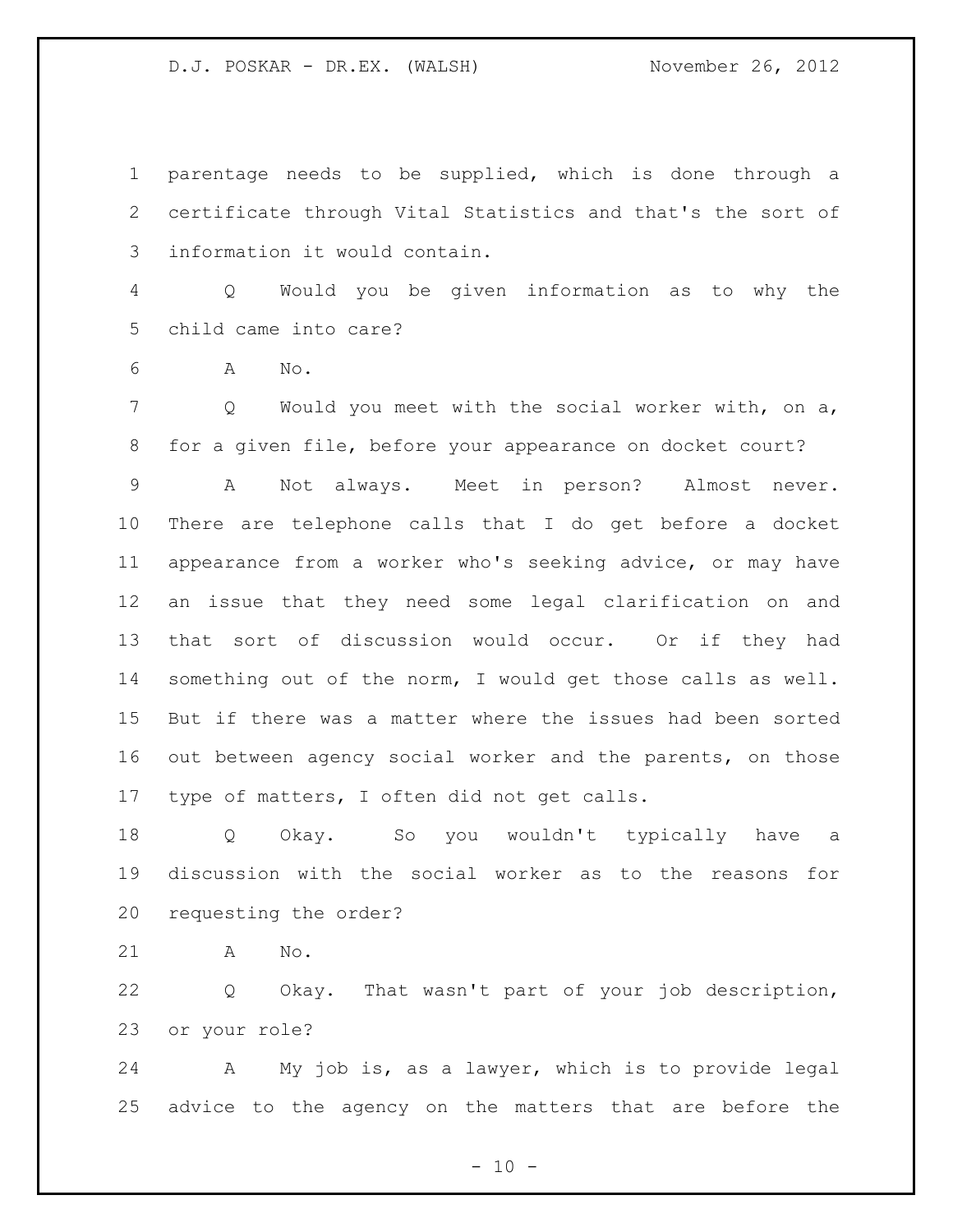court. But with respect to planning, that's certainly not what, what my professional training is, but I'm there to provide the agency with legal advice. And at the docket 4 court, they're matters that can only proceed by consent, so if a parent is not in agreement with a specific order that's being requested by the agency, it then moves to another forum and at that other --

8 O To another, sorry?

A -- forum --

10 O Forum?

 A -- another forum, which is a pre-trial conference. And at that stage of the proceedings, I'm advised of much more information than at the docket level.

 Q So in docket court, what were the options as far as the types of orders the agency could seek from the court?

 A The types of orders that Winnipeg Child and Family Services Branch has sought is either a supervision order, a temporary order, or a permanent order. There is also the possibility that the third party may come forward and apply for guardianship, but those guardianship orders could not be heard on the docket. They had to be heard by a justice. The master didn't have the jurisdiction to deal with those matters and still doesn't today.

Q Okay. Is that sometimes called an alternate

 $- 11 -$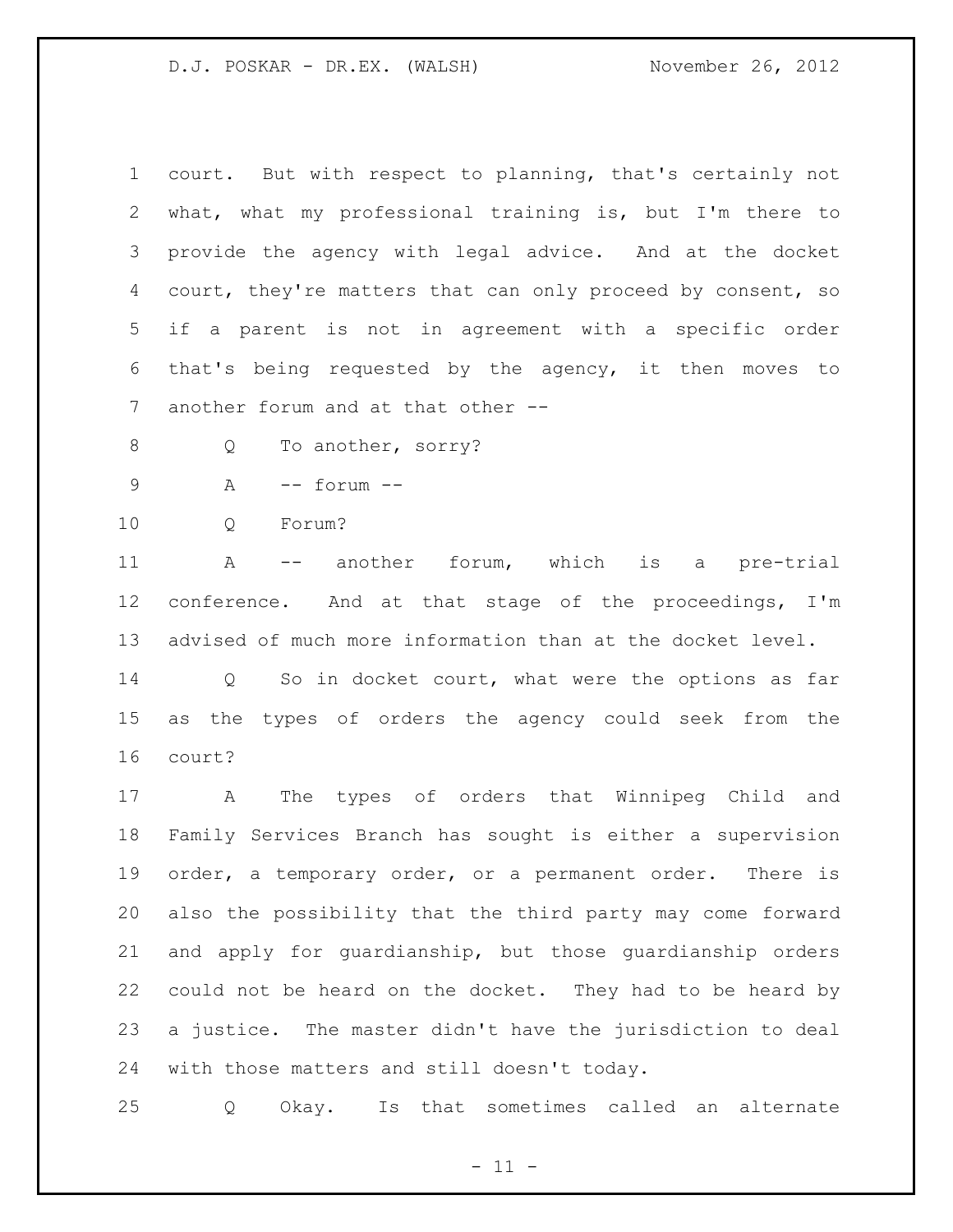placement order?

| $\mathbf{2}$    | No, Winnipeg Child and Family Services Branch has<br>A         |
|-----------------|----------------------------------------------------------------|
| 3               | rarely done that alternate placement order, which is           |
| 4               | Section $38(1)$ (b) orders, is what we refer them, to them as. |
| 5               | When we do a transfer of guardianship, it's actually a         |
| 6               | guardianship application that is filed by the third party      |
| $7\overline{ }$ | themselves and that matter is heard by a justice.              |
| 8               | Q Okay. So you said typically you would ask for an             |
| 9               | order of supervision, an order of temporary guardianship,      |
| 10 <sub>o</sub> | or an order of permanent quardianship?                         |
| 11              | Correct.<br>Α                                                  |
| 12              | So let's just review what each of those is.<br>Q               |
| 13              | What's an order of supervision? And, and what you're           |
| 14              | saying was true in 2003?                                       |
| 15              | A<br>Correct.                                                  |
| 16              | Okay. So what's an order of supervision?<br>Q                  |
| 17              | An order of supervision is a finding that, at the<br>A         |
| 18              | time that the child was apprehended, the child was, or         |
| 19              | children were, in need of protection. Under a supervision      |
| 20              | order, at the time the order's granted, the child or           |
| 21              | children still are in need of protection, but the              |
| 22              | circumstances have been mitigated to the point where the       |
| 23              | child or children are able to be put back with one parent      |
| 24              |                                                                |
|                 | or both parents, whoever's been deemed to be the safe --       |

- 12 -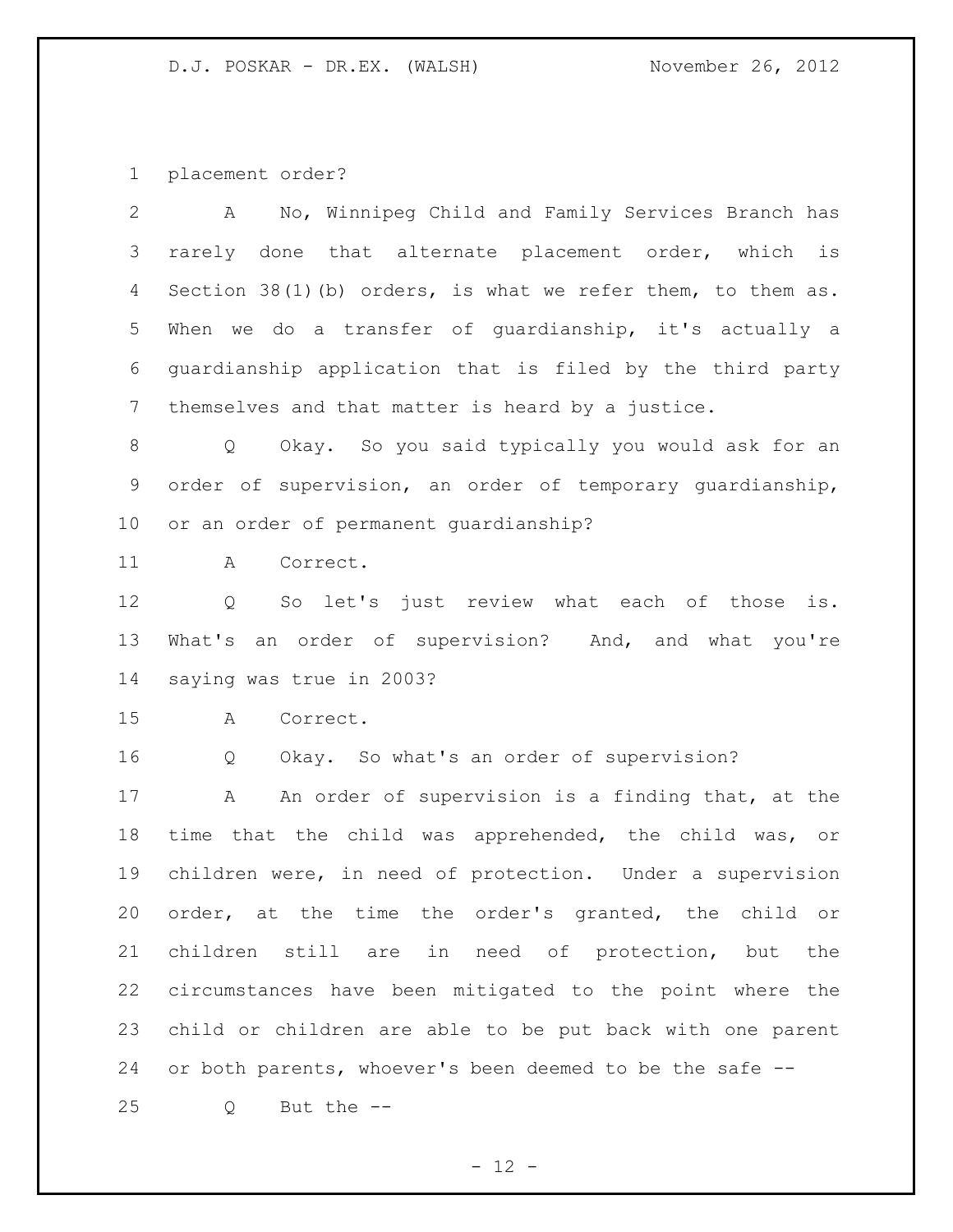1 A -- body.

 Q -- apprehension order is still in effect? A The apprehension order was still in effect. The difference, though, between a supervision order and a temporary order, or a permanent order, is under a supervision order, once that order's granted, the agency no longer has guardianship. Under a temporary order or a permanent order, when those orders are granted, the agency has guardianship of the child or children.

 So on a supervision order, for example, when a supervision order is granted, typically there are conditions attached to that supervision order when made, which you don't see with a temporary order or a permanent order. And those supervision orders may be something to the like of not to consume alcohol, to meet regularly with the assigned social worker, to accept the supports of a parenting educator, to allow the agency access into the home, as the agency may be, may deem appropriate and to 19 allow the agency the ability to see the child, or children, as the agency may deem appropriate. But the child is living with the parent or parents, depending upon who the agency assessed to be safe. And at that point in time, once the order is granted, the agency no -- does not have guardianship of the child.

Q Just so that I understand, in order to obtain a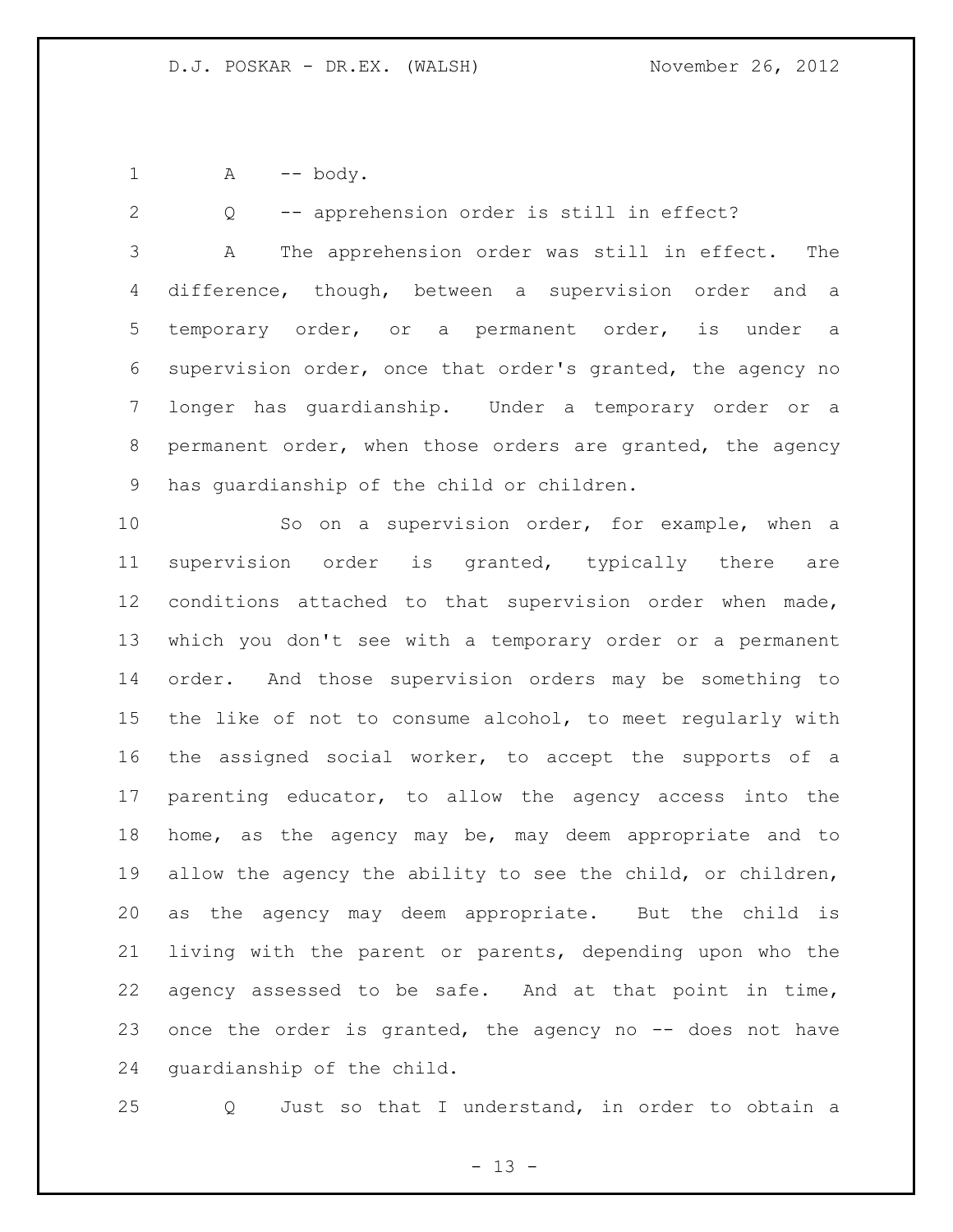supervision order, does there have to have been an apprehension -- A Yes. Q -- first? A Yes. Q And when, when we use that term, does that mean that the agency becomes the guardian? 8 A At, at the time of an apprehension is the -- Q Yes. A -- agency a guardian? I don't think the agency has full guardianship status. It's somewhat of a de facto guardian. Q Okay. And so you're saying with a supervision order, guardianship remains with the parents? A Once it's granted, guardianship remains with the parents, yes. Q Okay. How often are those types of orders sought and granted? A It's -- they're not sought as often as the other forms of orders, which are a temporary order, or a permanent order. I do -- last week, for example, on docket, there -- I had, I think, 53 matters. I think there was one supervision order. Q Do you know why that is? Why they're not used

frequently?

 $- 14 -$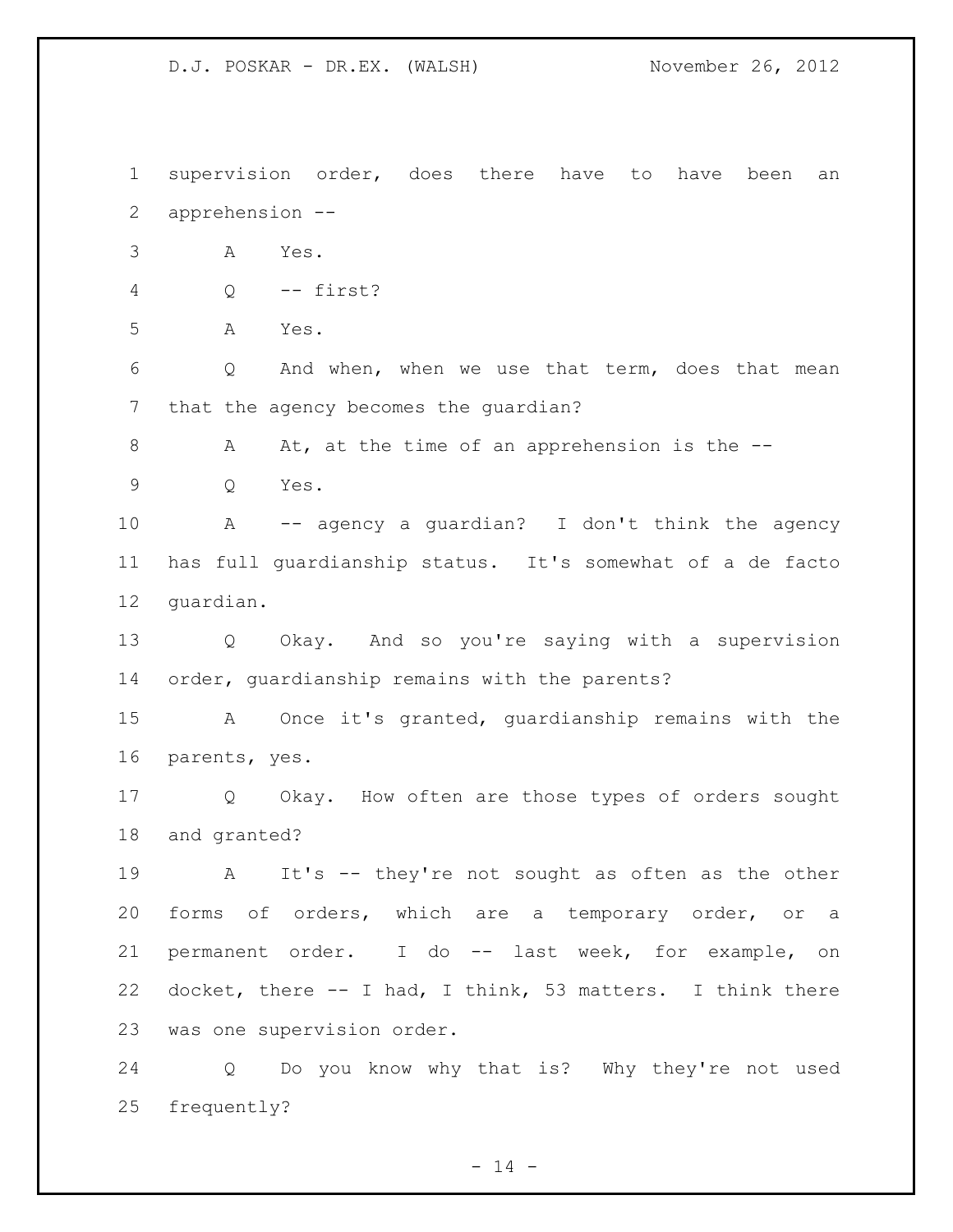A I think it's dependent upon what the social worker views to be safe or appropriate for that particular family.

Q What's a temporary order?

 A A temporary order is where the child was again, in need of protection at the time of apprehension, in need of protection at the time the order is granted and the best interests of the child or children are served by the child remaining in care, because the risk at home, or whoever the caregivers were, remains too great.

 Q And how is that different from a permanent order? A A permanent order is where there is no foreseeable chance, in the immediate future, or in time enough for the child or children for the parents to remediate the issues which brought the child or children into care.

 Q So it's contemplated, at that point, the child will not be returned --

- A That's correct.
- 

Q -- to her parents?

 A That's correct. A permanent order also rescinds all parental rights, which a temporary order does not do. Q So what's an example of a parental right that continues to exist during the time of a temporary order? A You are still the, technically the parent. When

 $- 15 -$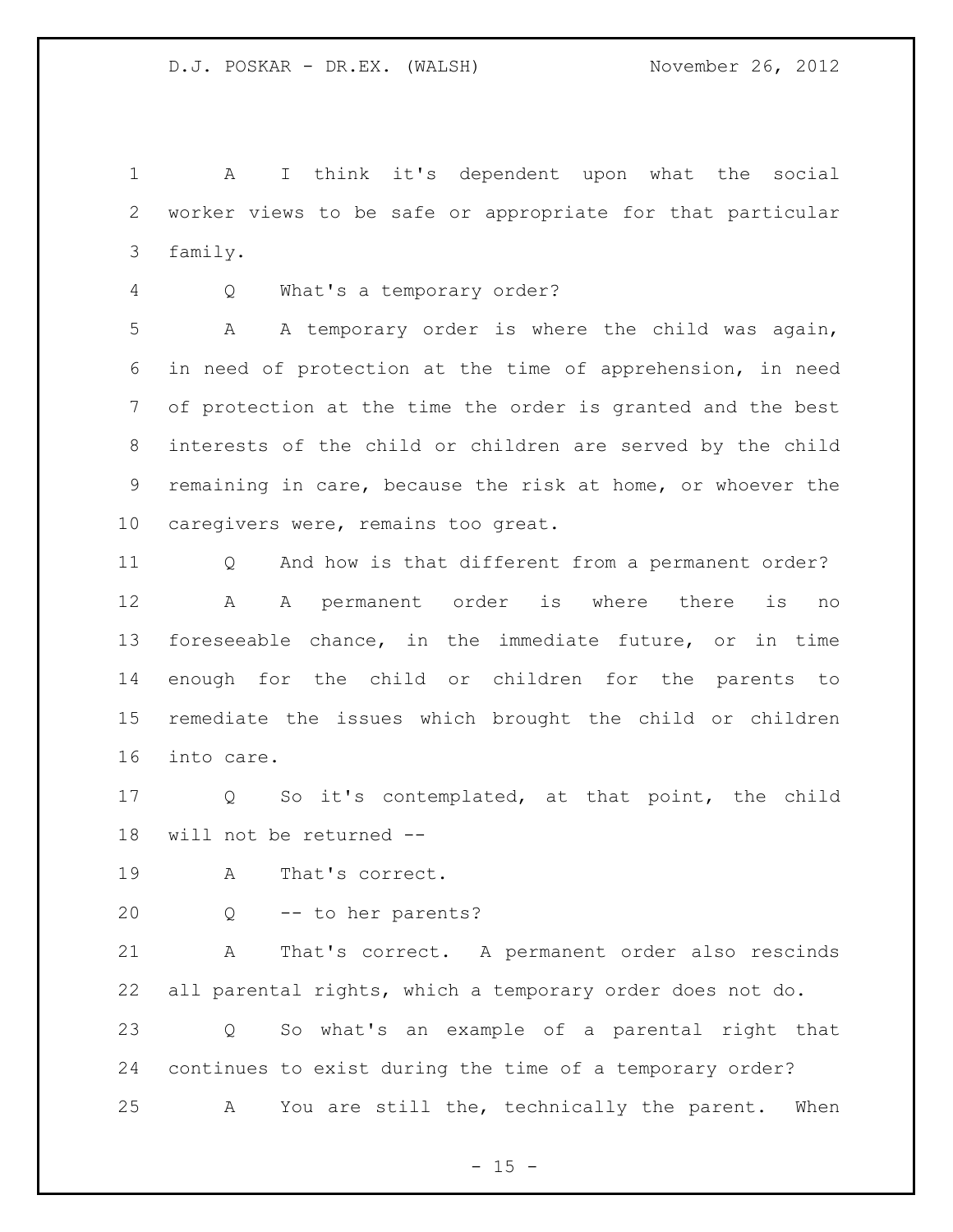a permanent order is granted, by virtue of the legislation, you are no longer the parent of that child in any legal sense. Your rights have vanished. Q And to obtain a temporary order, or a permanent order, what do you need to present to the court? A At docket court, or at pre-trial -- Q Yes. 8 A -- or at trial? At docket court? Q At docket court? A It's, it's up to the presiding master, as, or justice of the Court of Queen's Bench, as to what they wish to present. When it's at docket court, it's an order by 13 consent. Again, those are the only orders that can be heard and Section 38(2) of the legislation allows the master to determine what, if any, evidence they wish to hear. Q Okay. In, in 2003, how frequently were docket courts held? A At that time, I believe Winnipeg Child and Family Services Branch had a docket court on Wednesdays, Fridays and the second and fourth Thursday of the month at St. Boniface. Q Okay. And would they last the whole day? A The St. Boniface docket court was briefer, in the

sense that it related to one office's matters and the other

 $- 16 -$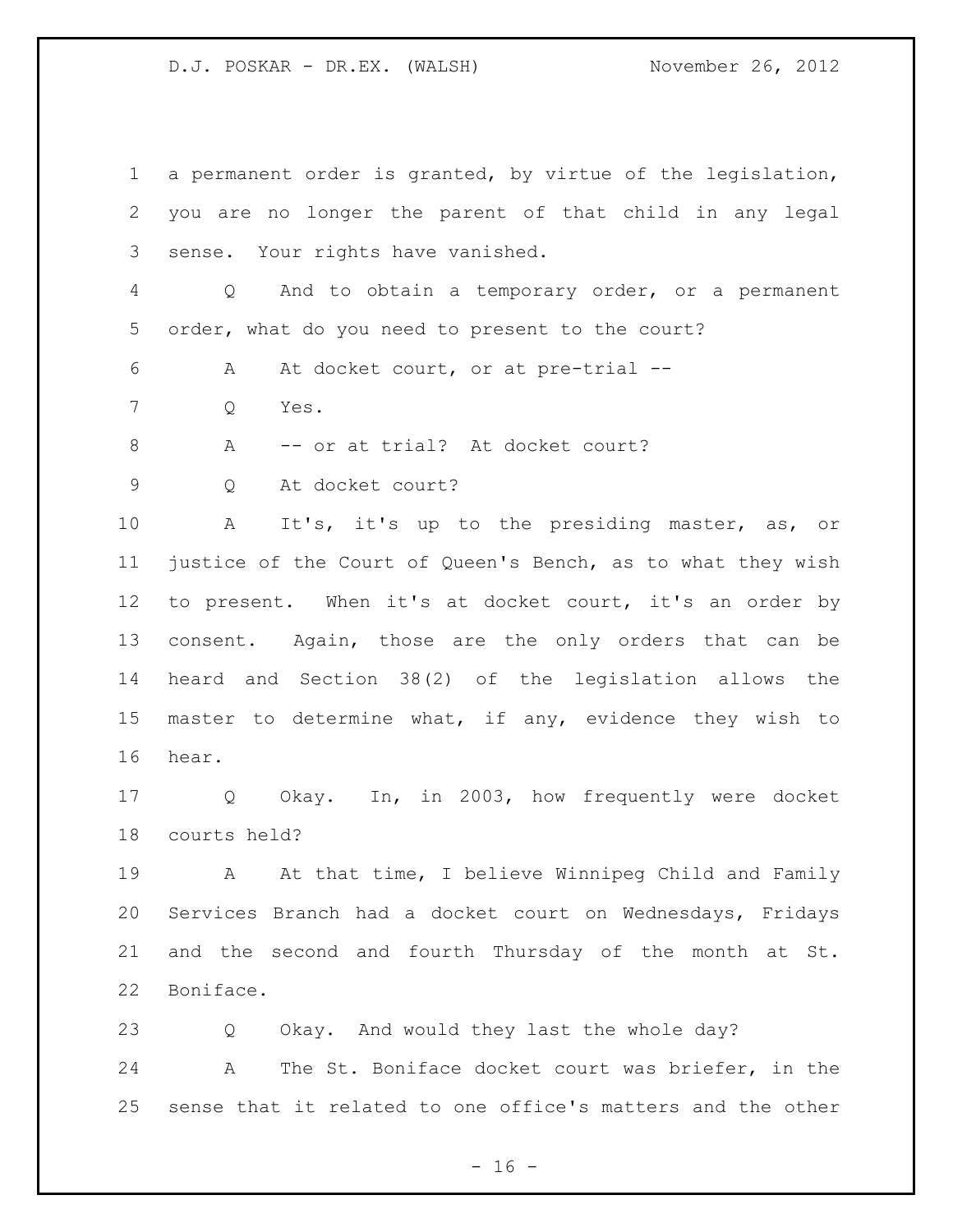two dockets were generally a morning. They would start at 9:30. For example, last week we went from 9:30 until 1:00. More the norm is to be done by noon.

 Q And if -- can you recall, as of 2003, how many matters would typically be on the agenda, on the docket court, on a given morning?

 A With respect to the file in question that we're here for today, with respect to Phoenix Sinclair, I believe on July 2nd there were roughly 36 or 38 matters. On July 9th, I believe there were 46. The next docket, on July 16th, I believe there were roughly 40. And I believe on the last docket I appeared on for that matter, on August 13th, I believe there were 46.

 Q And were the docket courts half days in 2003 as well?

A Yes.

 Q So that's a lot of matters to be dealt with in, in the space of one-half day?

A Yes.

 Q Was there a legal test that needed to be satisfied in order to obtain a, an order of temporary guardianship in 2003?

23 A At the docket?

Q Yes.

A Again, the -- because you're dealing only with

- 17 -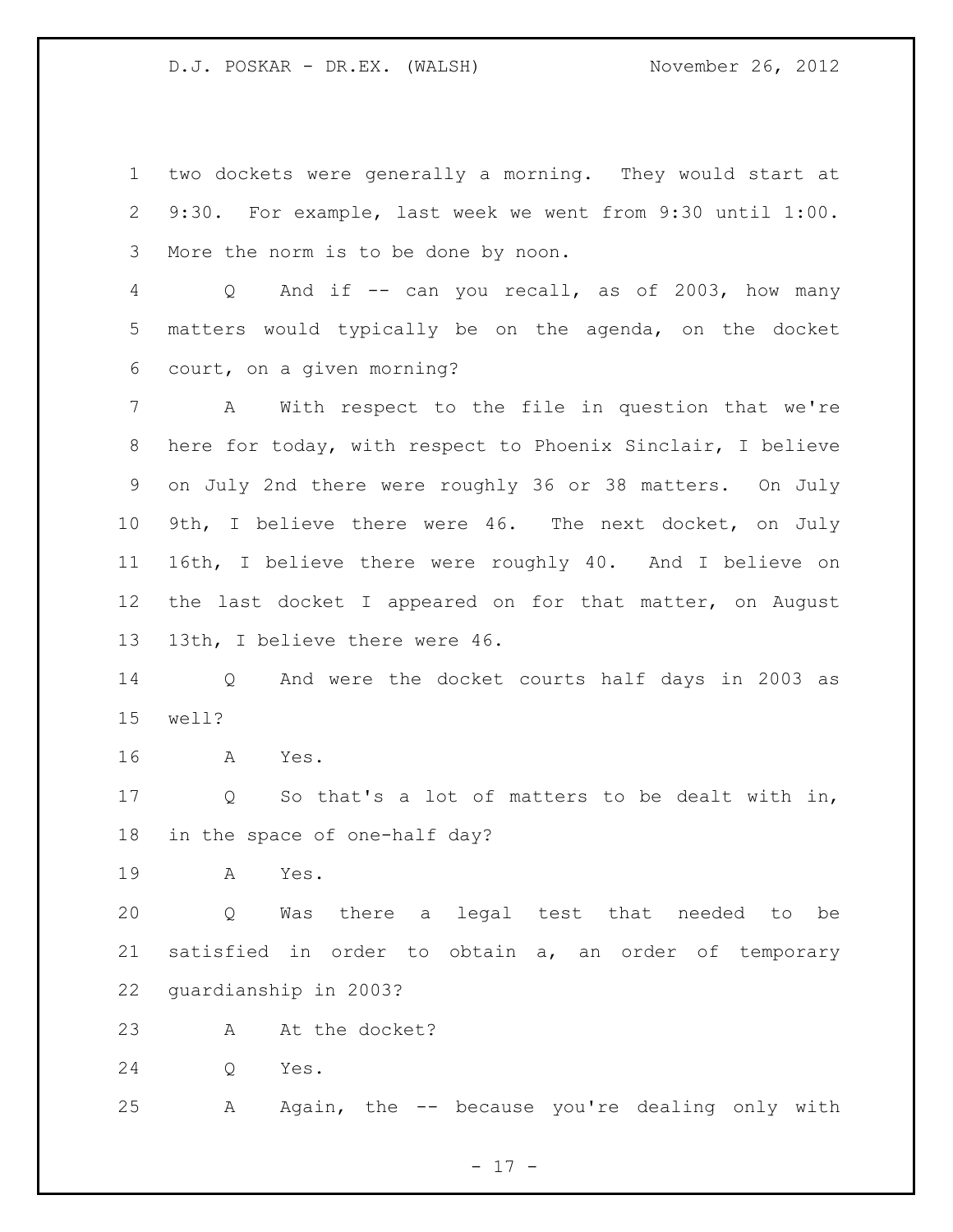consent orders, and the parent is either consenting, and if the parent is not attending, Section 38(2) deems their consent, which is, according to the case law, a finding of protection. So the, the way the legislation, the case law is set out, is that as soon as you consent, or you're deemed to consent, there is protection at the time of apprehension and there's protection at the time the order is granted. 9 Q So, in terms of -- my question was, is there a legal test that needs to be satisfied, at the docket court, for a temporary order to be granted? A I, I, I'm not certain I'm, I'm gathering the question that you're asking. Q What -- before the master will grant a temporary order, what does the, a master have to be satisfied of? A The case law indicates, for an order to be granted, it's protection at the time that the child was brought into care and there is protection at the time the order is granted. Q You mean protection is necessary? When you -- A Protection is a necessary finding, however, Section 38(2) of the legislation, which is the matters that appear before the docket on a consent basis, that protection finding is automatically found as soon as a consent is entered.

 $- 18 -$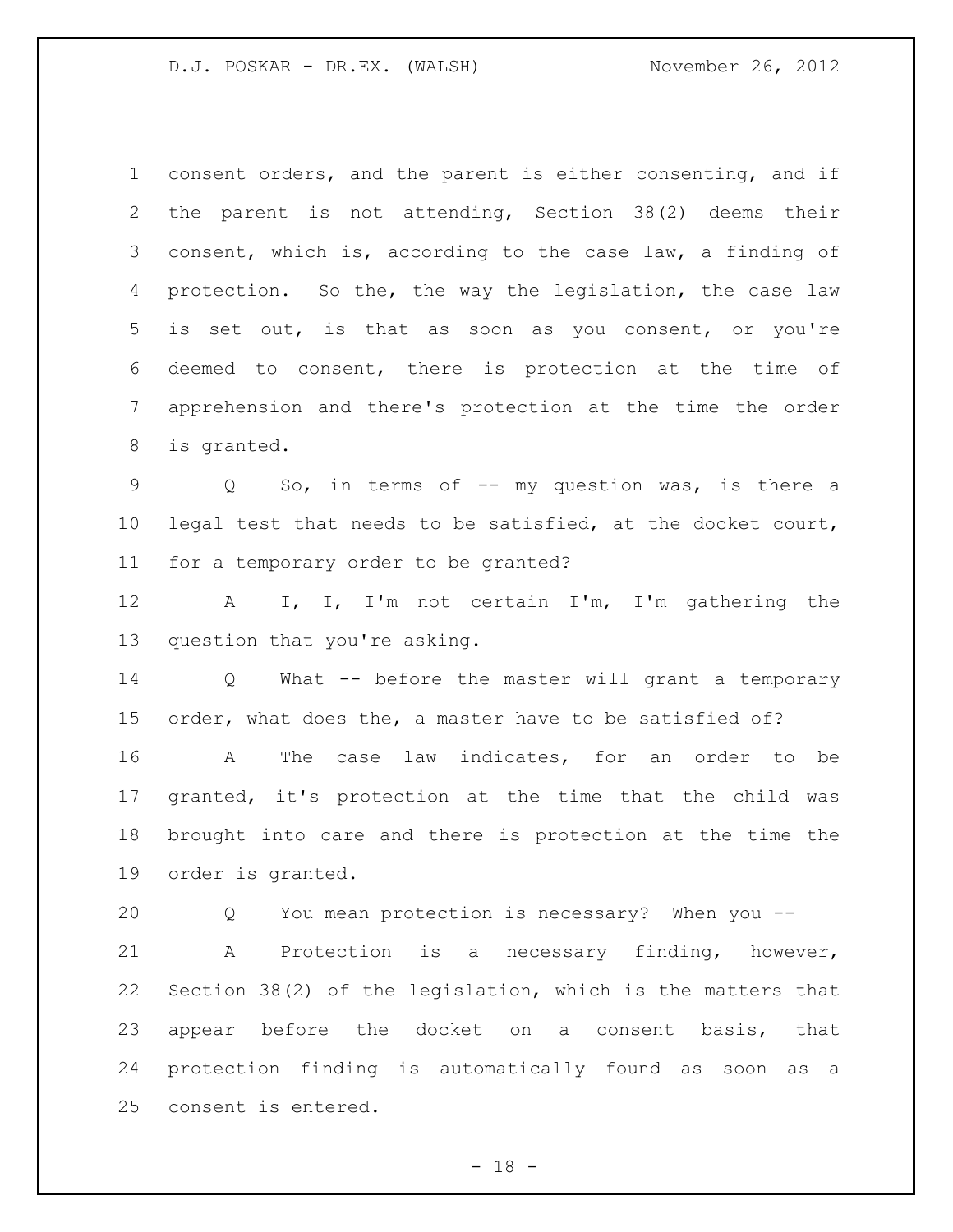1 Q And you say consent is deemed? A The consent is deemed if the parent does not attend. And if the parent does attend and is not consenting, then you enter into the next phase of the proceedings, which is to go through a pre-trial conference.

 Q Okay. So the master doesn't have to be presented with evidence as to why the child came into care?

 A I, I don't know that I can speak to what the court, what the court's thinking is. What I can tell you is, is that at the docket court, the court does not ask for the reasons of apprehension.

Q And you typically don't provide that?

 A The only time it is provided is on a permanent order that goes by consent at docket. In some of those cases, the masters, more often than not, will ask for the reasons of apprehension at the time, as well as the issues that were present at the time and that continue to be present, that do not allow the parent or parents to care for the child or children.

Q That's for a permanent order?

 A That's for a permanent order. However, on a temporary order, those, that is never asked.

 Q We will, in looking through the transcripts, we will see the court ask about a plan?

A Correct.

- 19 -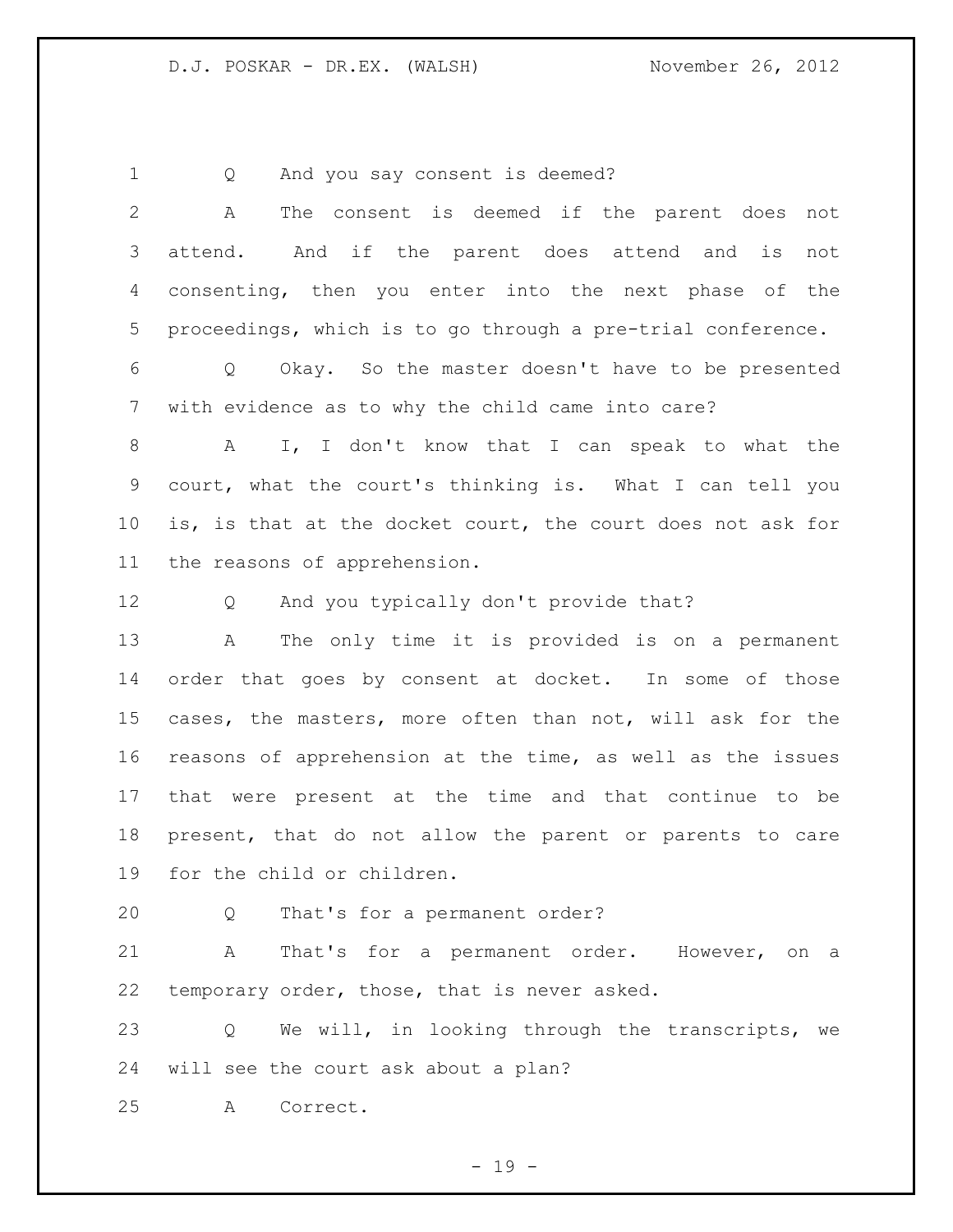Q So that is information that the master is interested in?

A Yes.

 Q Would you describe the, the docket court that relates to seeking temporary orders as a perfunctory process?

 A It's limited in its jurisdiction because of the powers that are vested into a master, pursuant to the Child and Family Services Act and the Court of Queen's Bench Act and Court of Queen's Bench Rules. There are a variety of things that can happen at the docket, but as soon as a parent is not consenting, that's where it stops at docket and it goes on to the next level.

 Q Okay. So for obtaining a temporary order, the master has to be convinced that the parents are consenting? A Correct.

Q Or they deem the parents to be consenting?

 A If the parent does not attend and they were served by the agency, given notice of the proceedings and they do not attend docket, Section 38(2) allows their consent to be deemed.

 Q Okay. Now, you said that you were involved in Phoenix's apprehension in 2003 --

A Correct.

Q -- do you have any independent recollection of

 $- 20 -$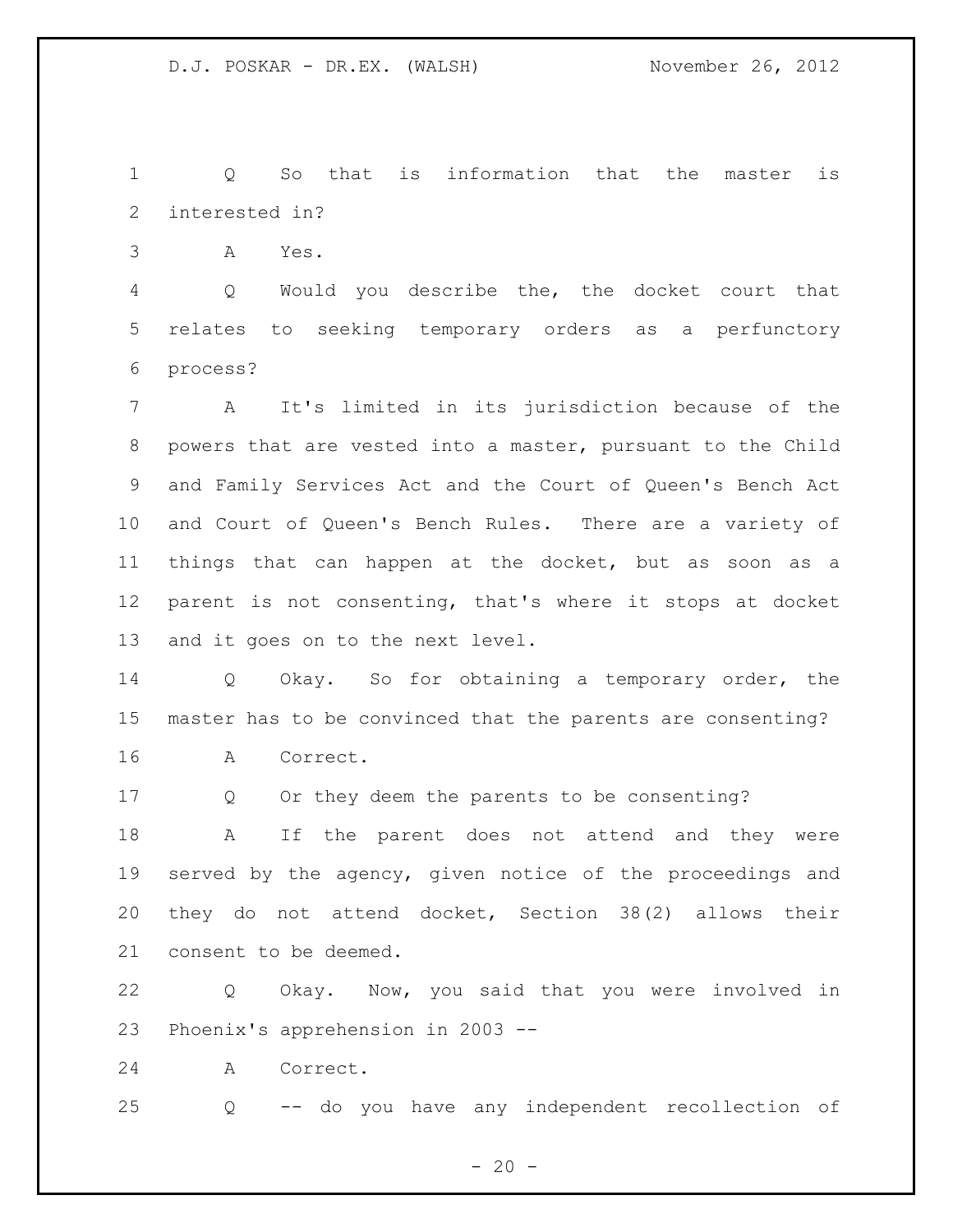that involvement?

| 2  | I attended four docket appearances on that matter<br>A             |
|----|--------------------------------------------------------------------|
| 3  | and that matter proceeded relatively quickly. The first            |
| 4  | docket appearance was on July 2nd, the last docket                 |
| 5  | appearance was on August 13th and during that, I suppose,          |
| 6  | six week period, I wasn't in the office for two weeks, I           |
| 7  | was on holidays. I don't have any recollection of the              |
| 8  | factual underpinnings of that particular matter.                   |
| 9  | Okay. You say that that was relatively quick --<br>Q               |
| 10 | A<br>Yes.                                                          |
| 11 | -- for proceedings?<br>Q                                           |
| 12 | A<br>Yes.                                                          |
| 13 | Is -- was there a, a more typical timeframe in<br>Q                |
| 14 | which temporary order proceedings took place?                      |
| 15 | I don't think there's a typical timeframe.<br>$\mathbb A$<br>There |

 is certainly an impetus from the court and from the parents to have matters proceed to adjudication as quickly as possible, be it the setting of a pre-trial or being the setting of trial dates. We're talking about children who have been taken from their families, so certainly the court does move in that direction. That being said, as for the typical timeframe on a docket, it's dependent upon how quickly parents can be located and served. It depends upon whether the parents are in agreement with the agency's plan. It's dependent upon how quickly a birth certificate

 $- 21 -$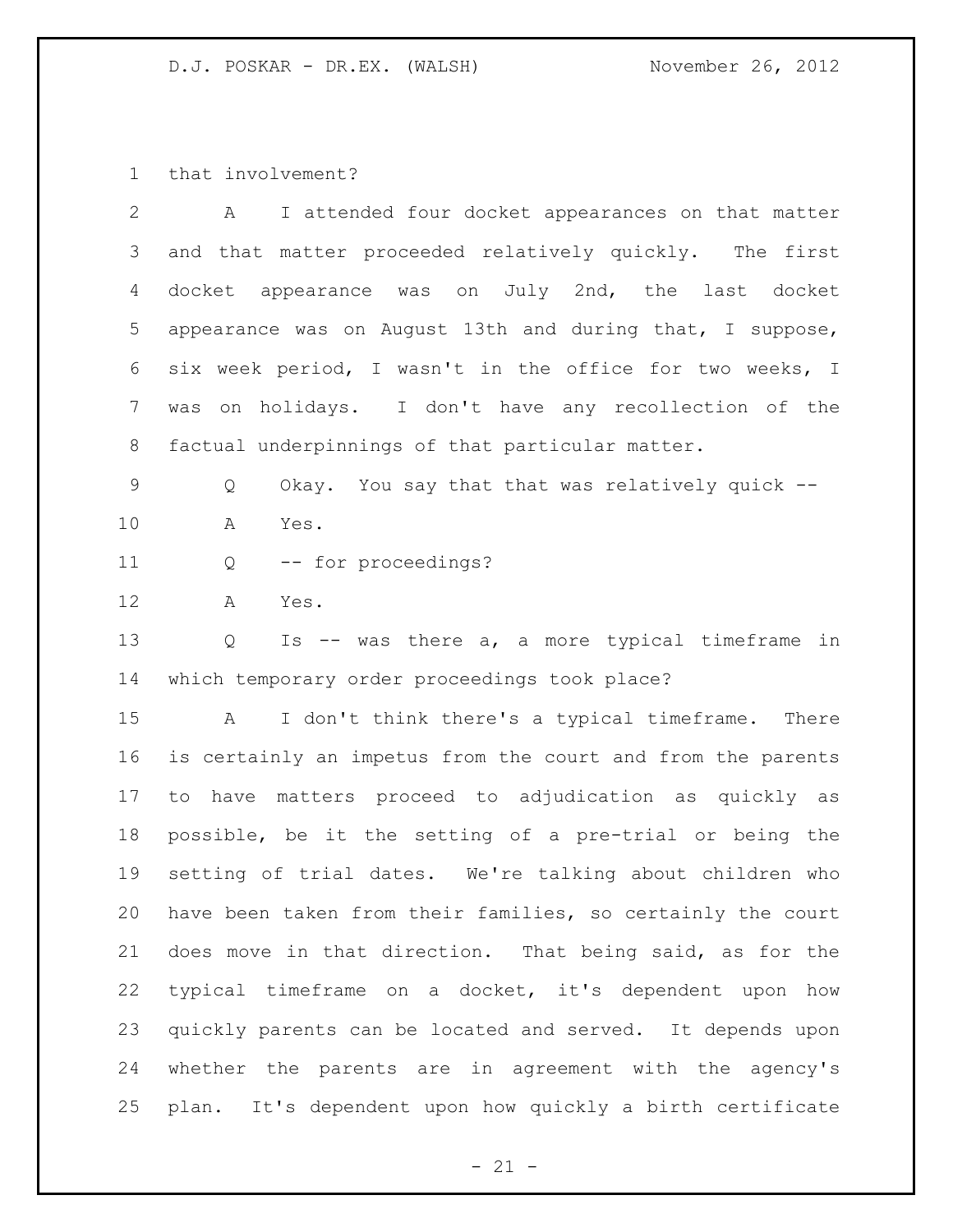comes from Vital Statistics. Sometimes that can come quite quickly. Sometimes it can take months, depending on the circumstances at the time. So I don't know that I can say there's a usual time, but that matter proceeded to conclusion within a six week period. Q Okay. 7 A And that was because the parents were consenting. Q Okay. So I think you said you don't typically receive information as to why a child has come into care; was that true with respect to Phoenix? 11 A That's true. Q And did you speak with her social worker, Laura Forrest, in advance of appearing on July 2nd, '03? 14 A Not to the best of my recollection, no. Q What about with the family services worker who was going to be taking over the file, Stan Williams? Do you recall whether you spoke with him? A I don't recall speaking with Stan Williams. I recall receiving instructions, the file transfer to Stan Williams, as of the July 9th docket appearance and at that point, I received instructions from a paralegal that Mr. Williams was still in the planning stages. There was the possibility of the agency giving consideration to a supervision order and the matter was put over from the July 9th docket to the 16th, from the 16th to the 30th. I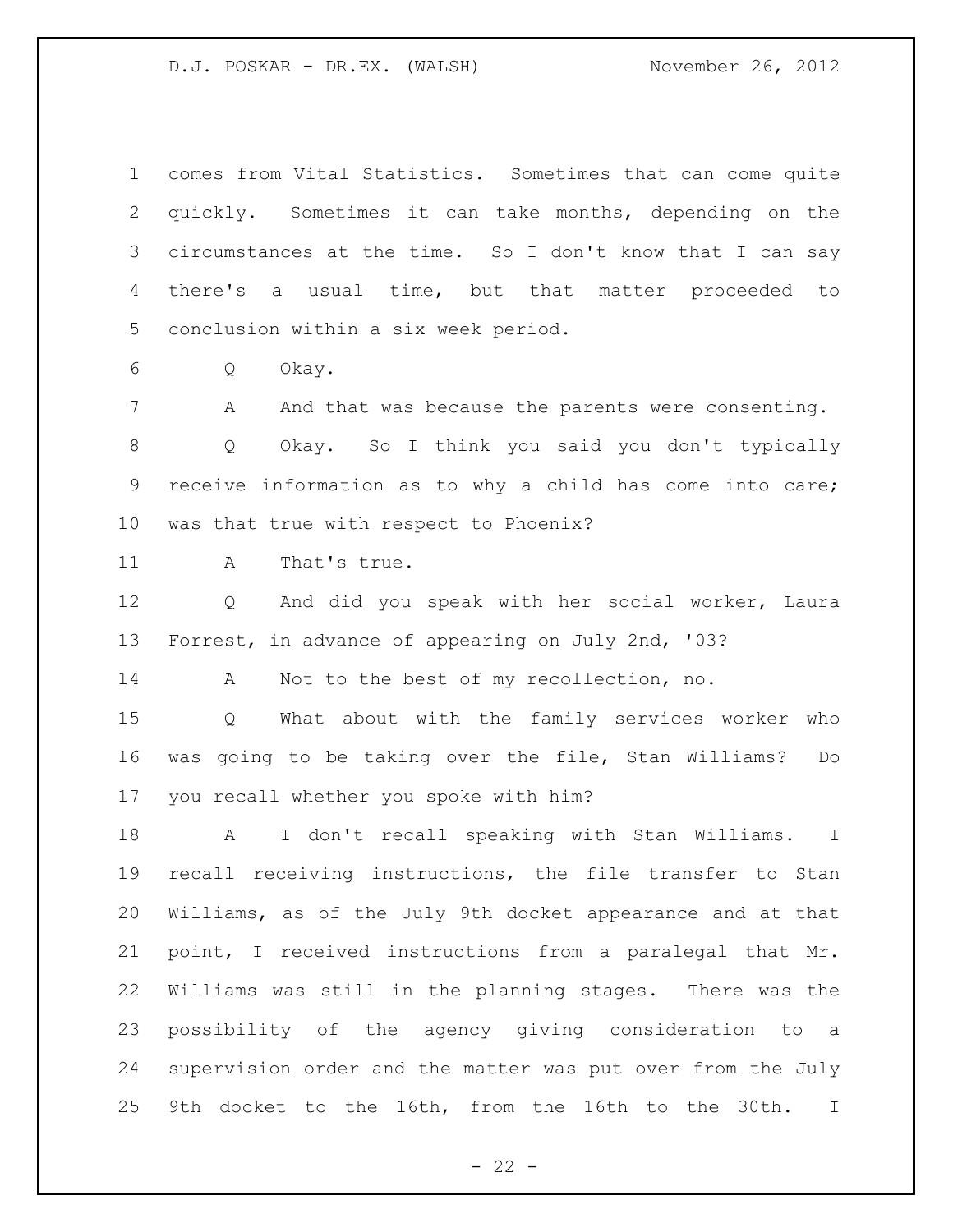wasn't at that 30th docket. And then from the 30th docket to the 13th and at the conclusion of the planning stages, I was advised, on the morning of the 13th, that Mr. Williams would be seeing a three month temporary order.

 Q So just, if we can turn to some of the documents, if we look at page 34948, CD1692.

 Scroll up please, so we can see the full document.

 This is a petition and notice of hearing which was filed in the Court of Queen's Bench on April 27, 2000, in respect of the apprehension at Phoenix's birth. And you said you weren't in attendance, but your name is identified as the lawyer on the petition?

 A My last day at work was April 28th, 2000, which was a Friday and I didn't return to work until September 5th of 2000.

 Q Okay. Who needs to be served with the petition and the notice of hearing in the case of an apprehension?

 A Section 30 dictates who needs to be served, pursuant to the Child and Family Services Act. The parents need to be served. If a child is 12 years of age or older, that child needs to be served. And if there was a care provider who was caring for the child that wasn't a parent, that individual needs to be served, as well as any aboriginal agency. The legislation says where the child is

 $- 23 -$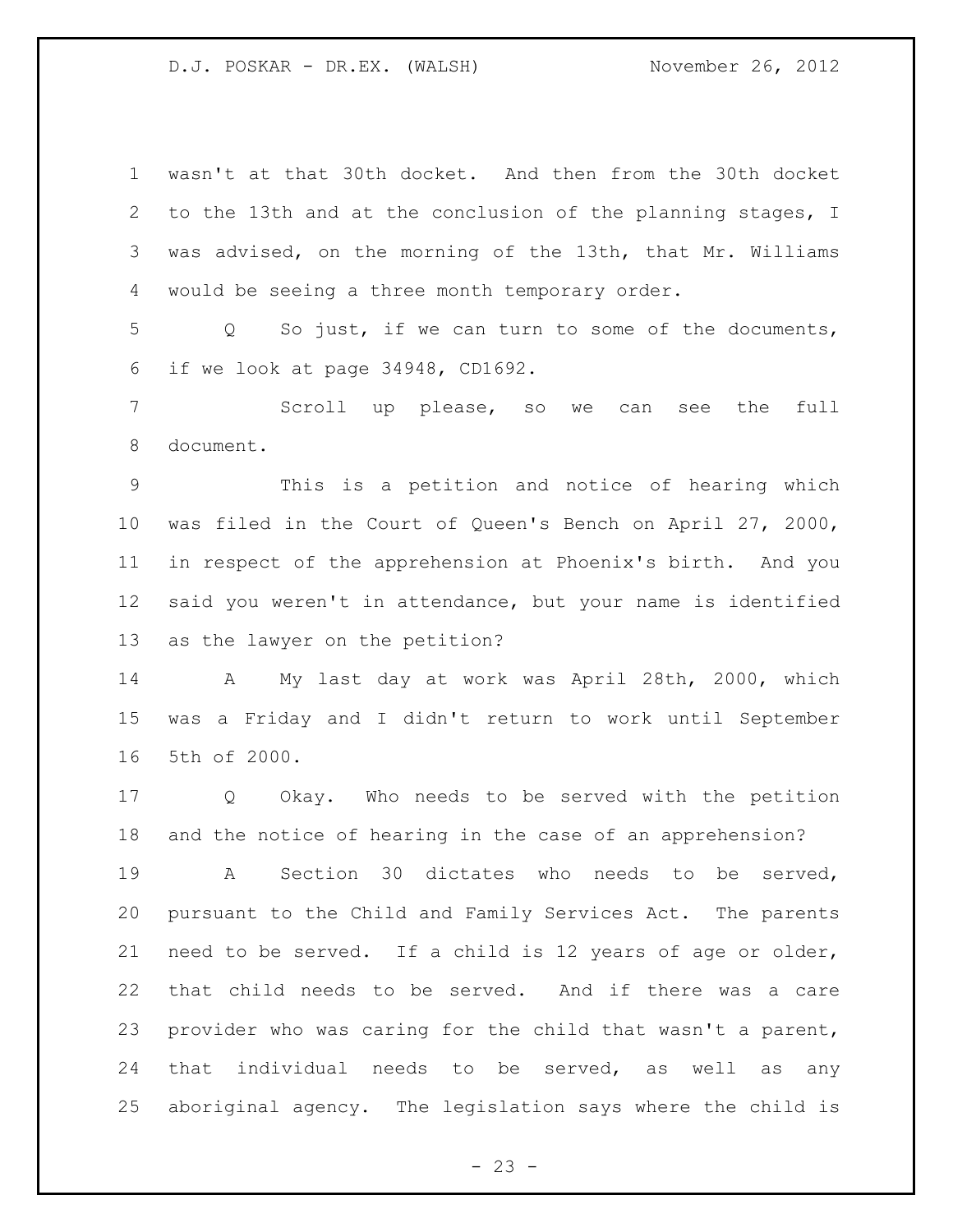registered with that band, but we as a practice, have always served the aboriginal agency, if we believe that the child or family has the possibility of affiliation with that band or bands. Q Was that true before devolution as well? A Yes. Q So now if we go to page 35021, this is from CD1709 and this is a petition and notice of hearing that was filed in the Court of Queen's Bench on June 25, '03 and again, your name appears on the cover page. This relates to the appearance that you were involved with? A Correct. Q And if we go to the next page, it shows the date of appearance to be, in the second paragraph, July 2nd, 2003? A Correct. Q And if we go to the next page, there are a number of boxes checked off. It says: "AND FURTHER TAKE NOTICE that one of the following orders may be made if the child PHOENIX VICTORIA HOPE SINCLAIR, is found to be in 24 need of protection, namely ..." 

 $- 24 -$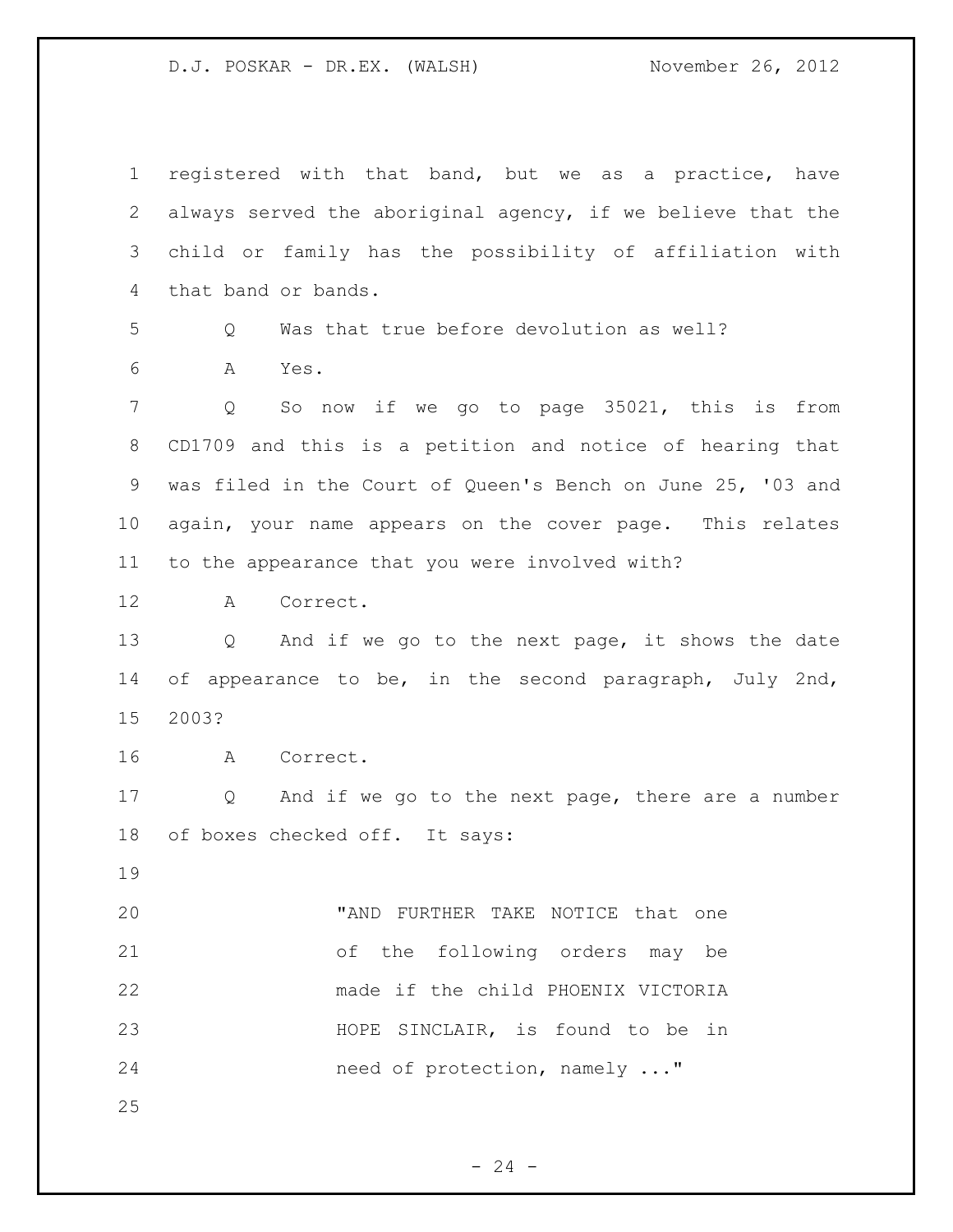And you've checked off all four boxes?

A Correct.

Q Was that standard practice?

 A That was standard practice then, it's still standard practice today.

 Q Okay. And if you go to the bottom of page 35024, under the, under the signature line, it says case worker, Laura Forrest?

A Correct.

 Q That was information you would have been provided with?

12 A The, as you can see, the signature on there is not mine. The signature is the paralegal's and that is the information the paralegal would have been provided with.

 Q So the paralegal prepares the notice of petition and hearing?

A Correct.

 Q Okay. And then, for example, if we got to CD1717 -- I actually don't have a page number. Have you got a page number?

 So if we go to page 36059, we can see this is an affidavit for service for Anishinaabe Child and Family Services?

A Correct.

Q And why were they served?

 $- 25 -$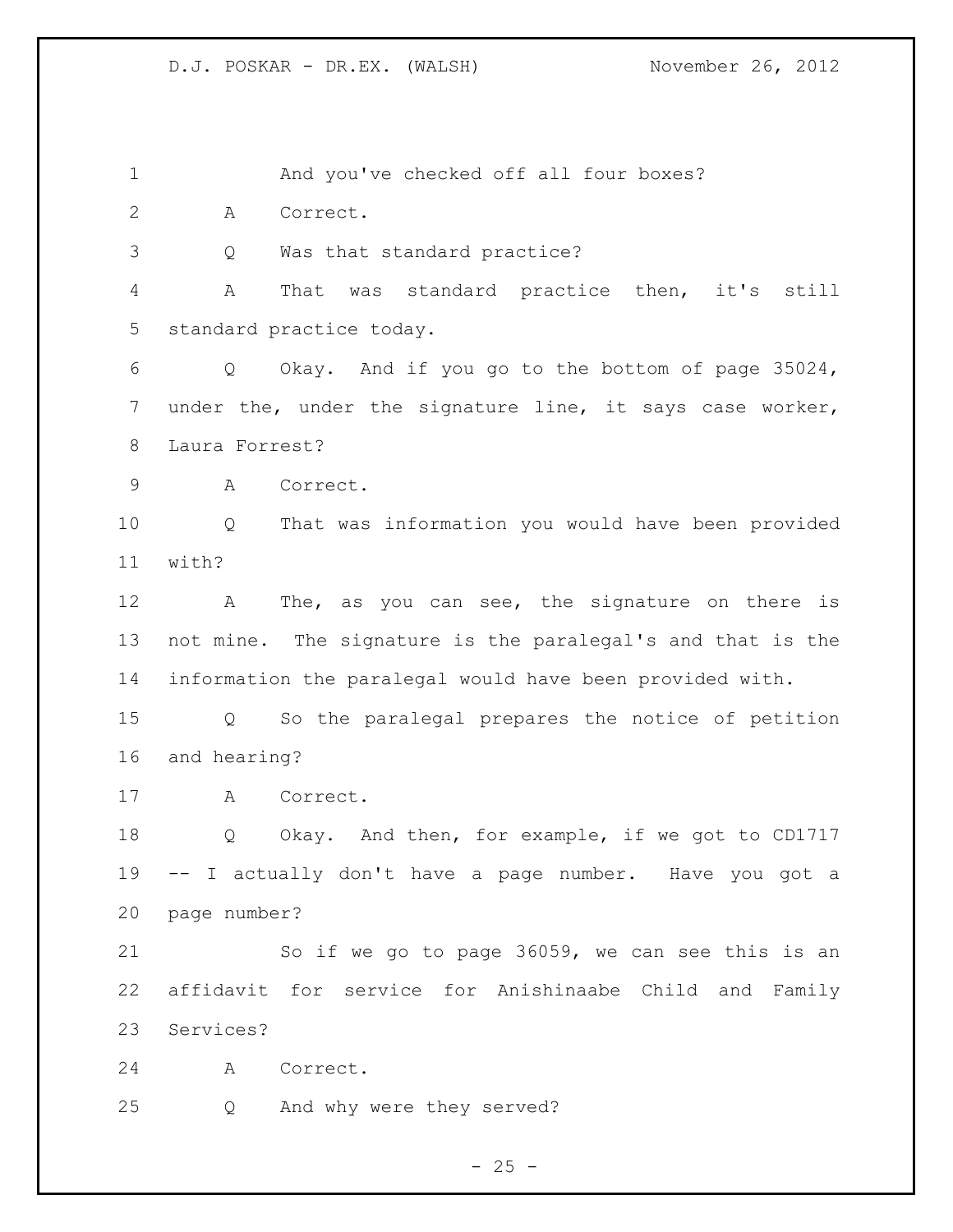A One of the parents would have had community affiliation with that agency. I, my, my, my recollection is correct, I believe West Region Child and Family Services would have also been served. Q Yes, and that's at CD1716. I don't know that we need to turn to it, but it can be entered into the record in its entirety, as this one can be. And CD1714 is, in our disclosure, is the affidavit of service on Samantha Kematch. She would have been served as the mother? A Correct. Q And then 1715 of our disclosure is the affidavit of service on Steve Sinclair, the father? A Correct. Q And we an enter those into evidence without walking the witness through them. So let's go to your appearance on the docket court, page 35104. And this is from CD1727. If we go to the next page, this is the transcript of proceedings before Master Ring on July 2nd. You're noted, if we go back to that page 35104, you're noted as appearing for West Region Child and Family Services; is that an error? A That's an error. Q Okay. And in fact, the entire style of cause is not accurate for this particular proceeding; is that

correct?

 $- 26 -$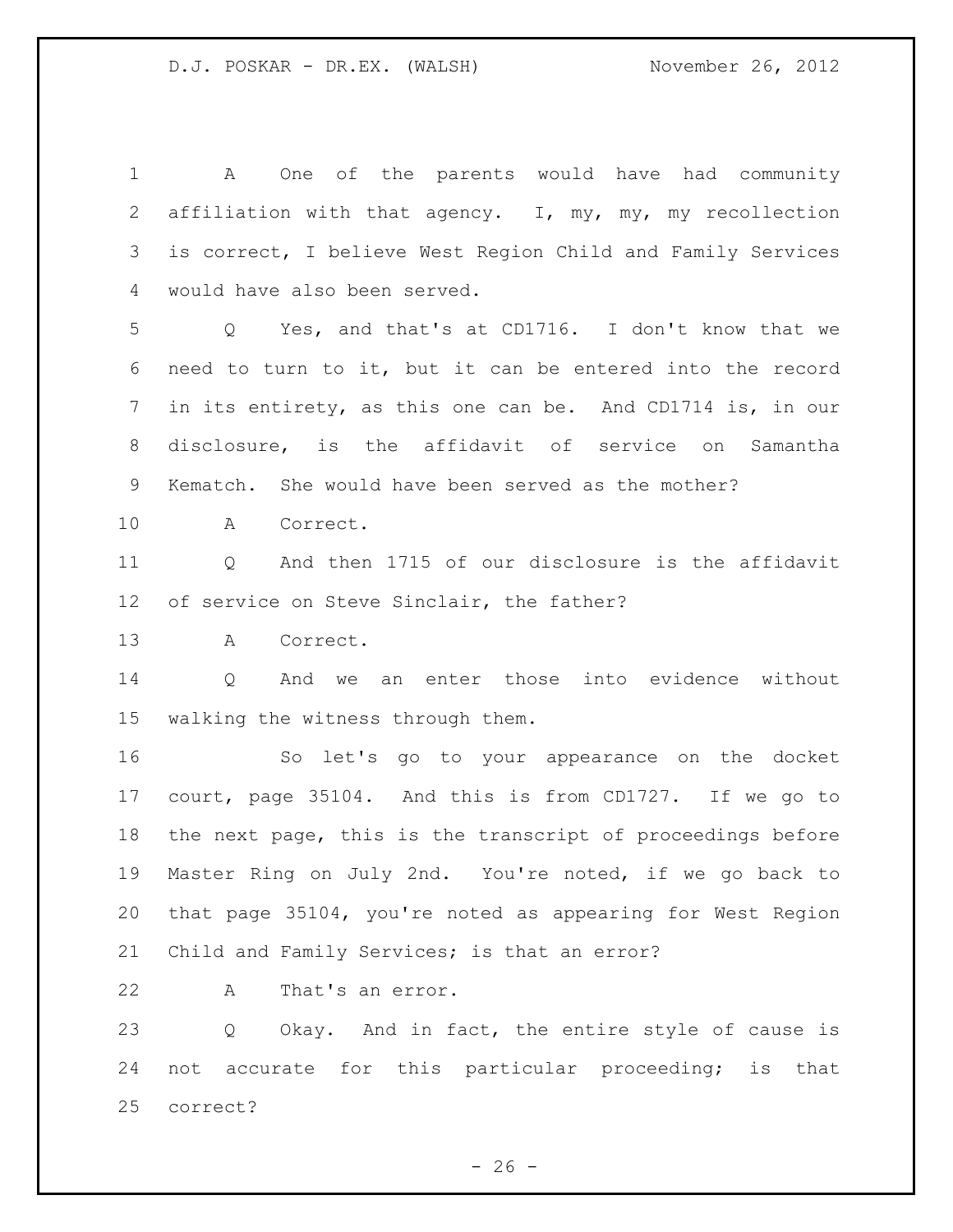A I'm just waiting for the style of cause to come down. That's correct, it should have been, at that point it would have been Winnipeg Child and Family Services. Q Okay. And there's a reference, if you go up to the top please, to in the matter of Victoria Hope Sinclair and then to two other children, whose names are blacked out, but their dates of birth are noted as 2004, 2005. So that's clearly an error at this point? A Correct. Q So something happened in the Court of Queen's Bench file records for the style of cause to have been put, put on in an inaccurate way? A Correct. Q Nothing turns on that, so far as I'm concerned, I just wanted to, to clarify that the, that was the case. So let's go to page 35106 in the transcript of your involvement. Starting at line 16, this shows Laura Forrest speaking to the court about the plan. So she says: "Our plan at this point ..." 22 And you're in attendance at this point; right? A Correct. Q "Our plan, at this point, is to

- 27 -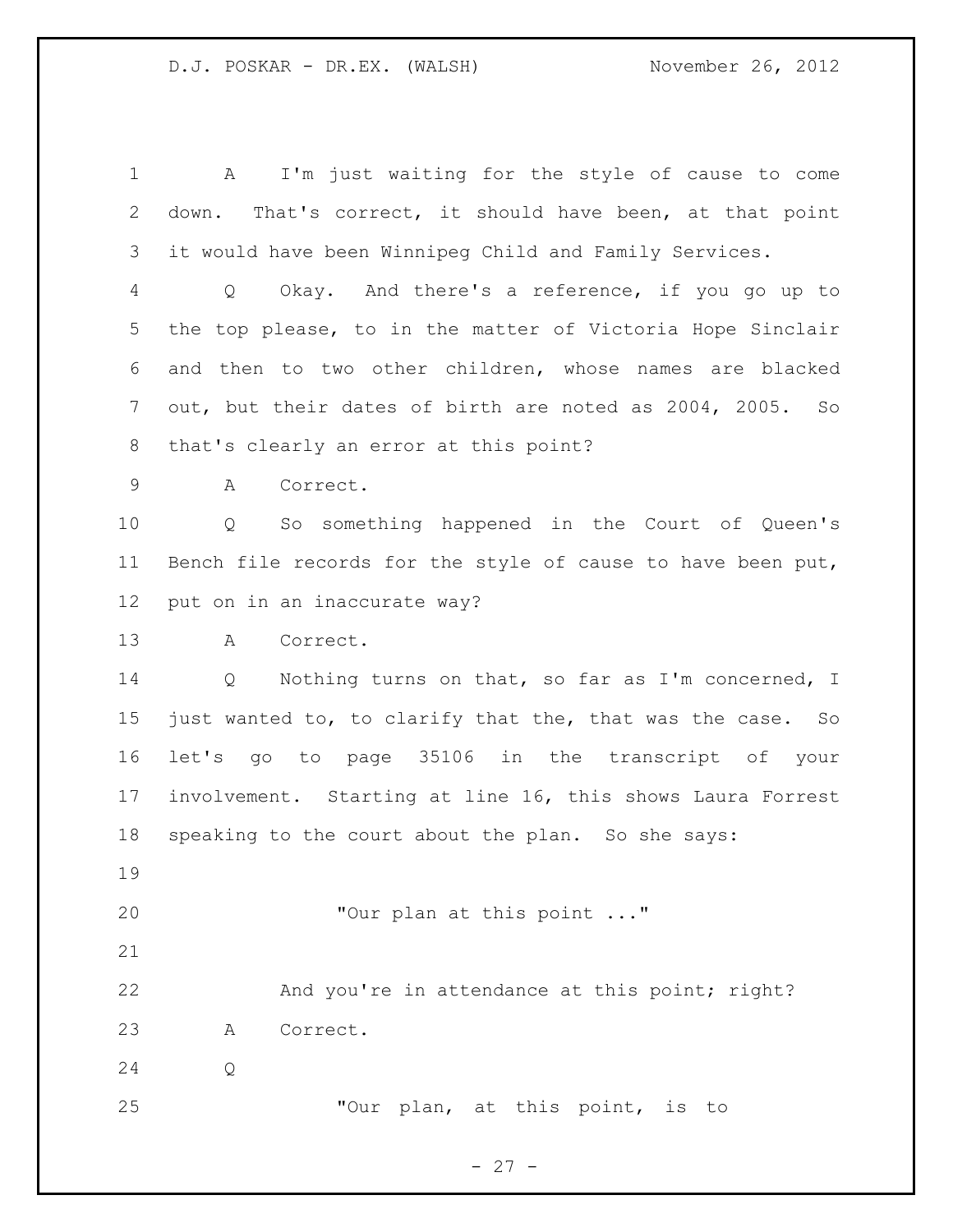| $\mathbf 1$   | request a three-month order of     |
|---------------|------------------------------------|
| $\mathbf{2}$  | temporary guardianship with        |
| 3             | respect to Phoenix, the intent     |
| 4             | being to work with either the      |
| 5             | parents, to resolve any of the     |
| 6             | issues of concern that resulted in |
| 7             | 20 the child coming into care so   |
| $8\,$         | that she could be reunited with    |
| $\mathcal{G}$ | them.                              |
| 10            | Currently, both the parents are    |
| 11            | separated. Samantha is the only    |
| 12            | parent that has come forward and   |
| 13            | expressed any interest or          |
| 14            | willingness to work with the       |
| 15            | agency on reuniting with Phoenix.  |
| 16            | don't know what the father's<br>We |
| 17            | plan because he refuses to meet    |
| 18            | with us or to call us. So at this  |
| 19            | point, we are prepared to continue |
| 20            | our efforts to work with Samantha  |
| 21            | so that she can perhaps get        |
| 22            | Phoenix back in her care. Both     |
| 23            | parents have quardianship -- or    |
| 24            | custody of the child. No sole      |
| 25            | guardianship has been determined   |

- 28 -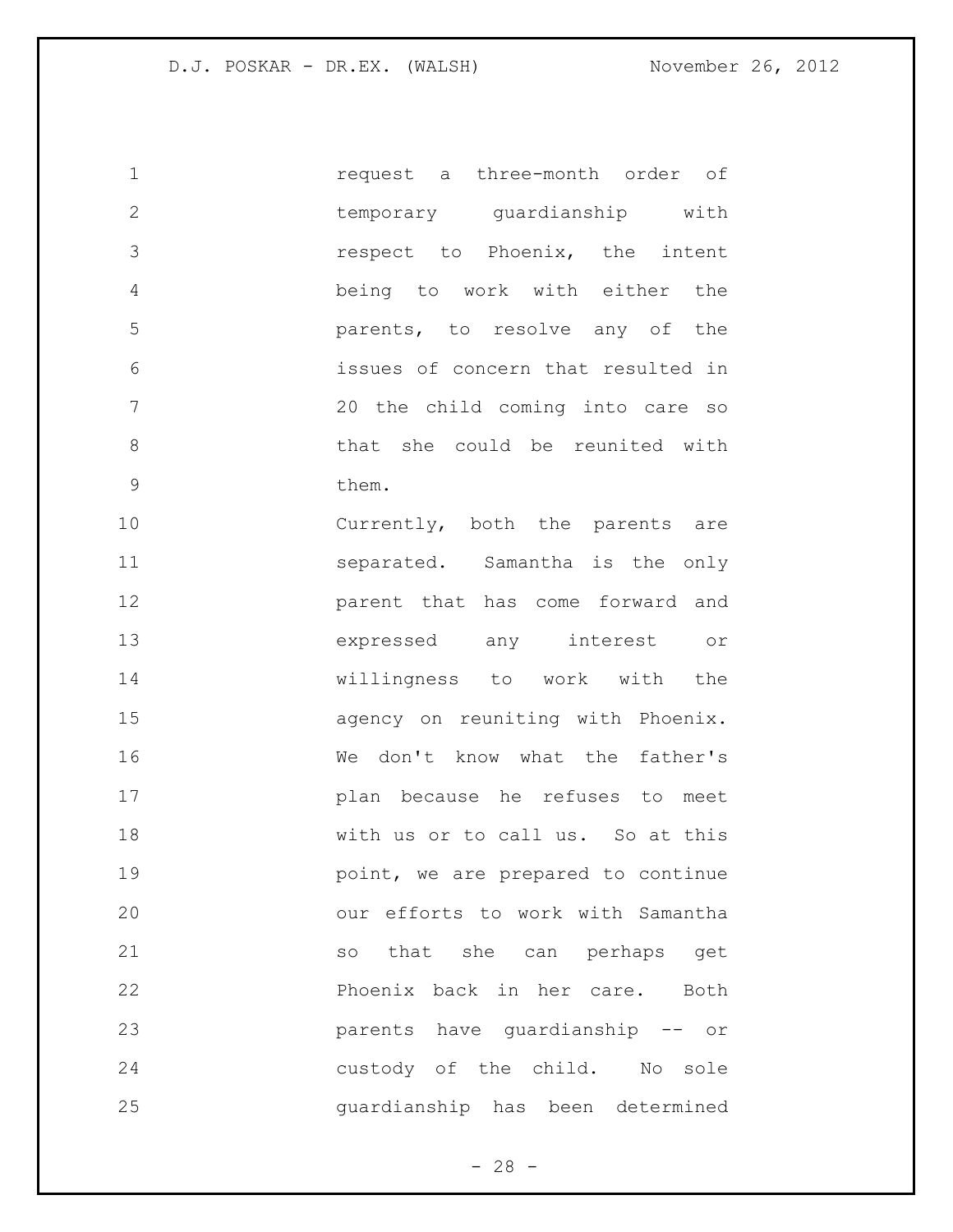1 in a court of law." And I just wanted to confirm that Ms. Kematch was in attendance this day? A Correct. Q Mr. Sinclair was not? A Correct. Q Okay. So then you ask -- and, and when Ms. Forrest is saying these things, she's not under oath? A That's correct. Q Okay. So then you ask her: 13 That what are the expectations of 14 Ms. Kematch?" And she says: 18 The Matthis point, the case is being transferred to a family service worker for the long-term follow-up on the case. It would be suggested that perhaps a parenting capacity assessment or some parenting support programs be incorporated in with Samantha, so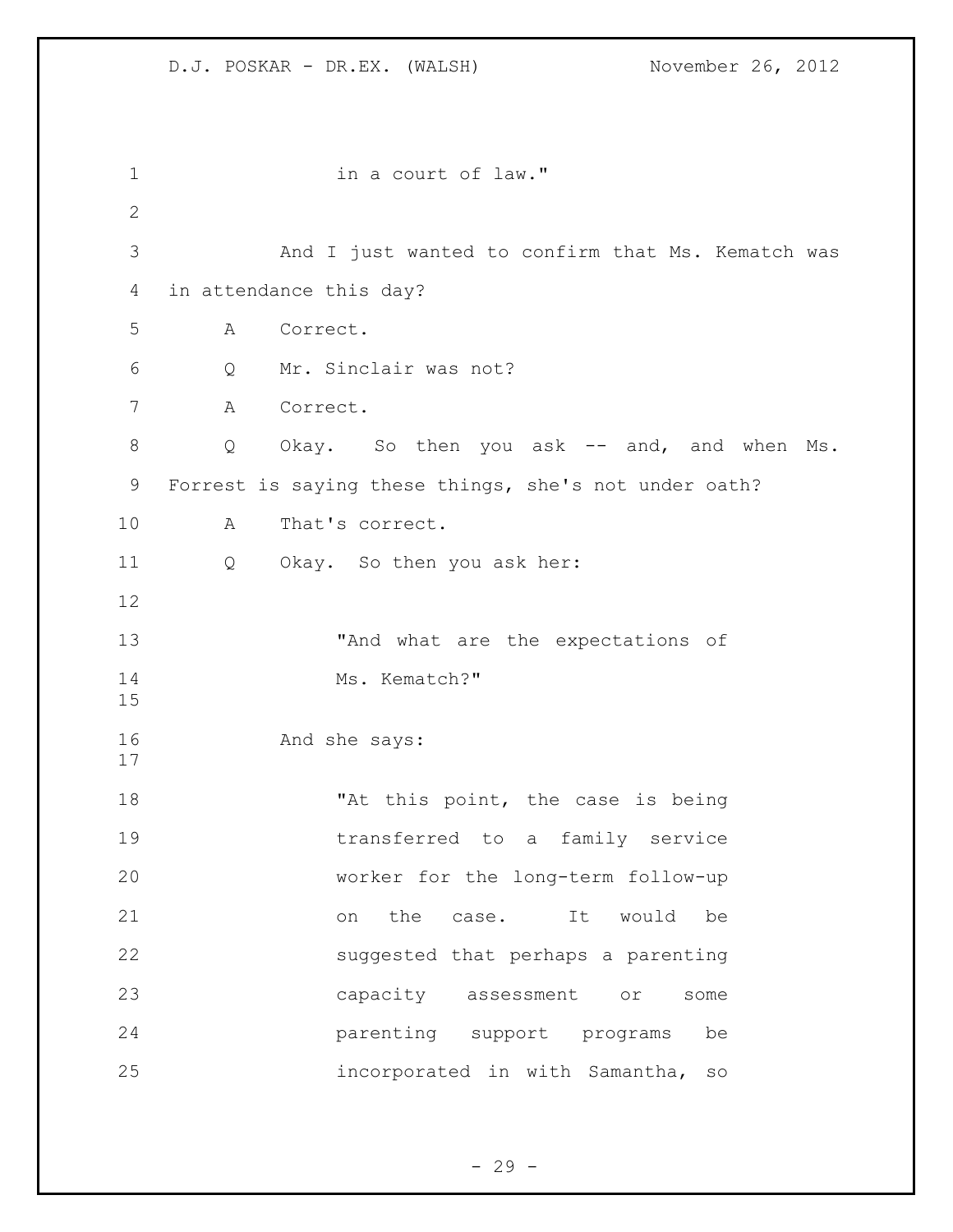1 that she can address any issues of concern from past involvement with her. Family visits will occur on a regular basis. We're also going to explore the possibility of a place of safety option with some friends that have 8 appeared today, so that we can look at placing the child with 10 a family who knows her, as opposed 11 to foster care." Now, why did you ask Ms. Forrest about the plan, or the expectations? A I, I don't know that I can give you an answer to that. That goes back nine years at this point in time. I don't know that I could tell you what was in my mind when I asked that question.

 Q Sure. I guess I'm wondering, was it typical for the master to want to know what the expectations of the family were going to be during the, the course of an order, if it were granted?

 A The master would ask the expectations of a family. When the temporary order, though, was granted, those expectations are not in the order. The temporary

 $- 30 -$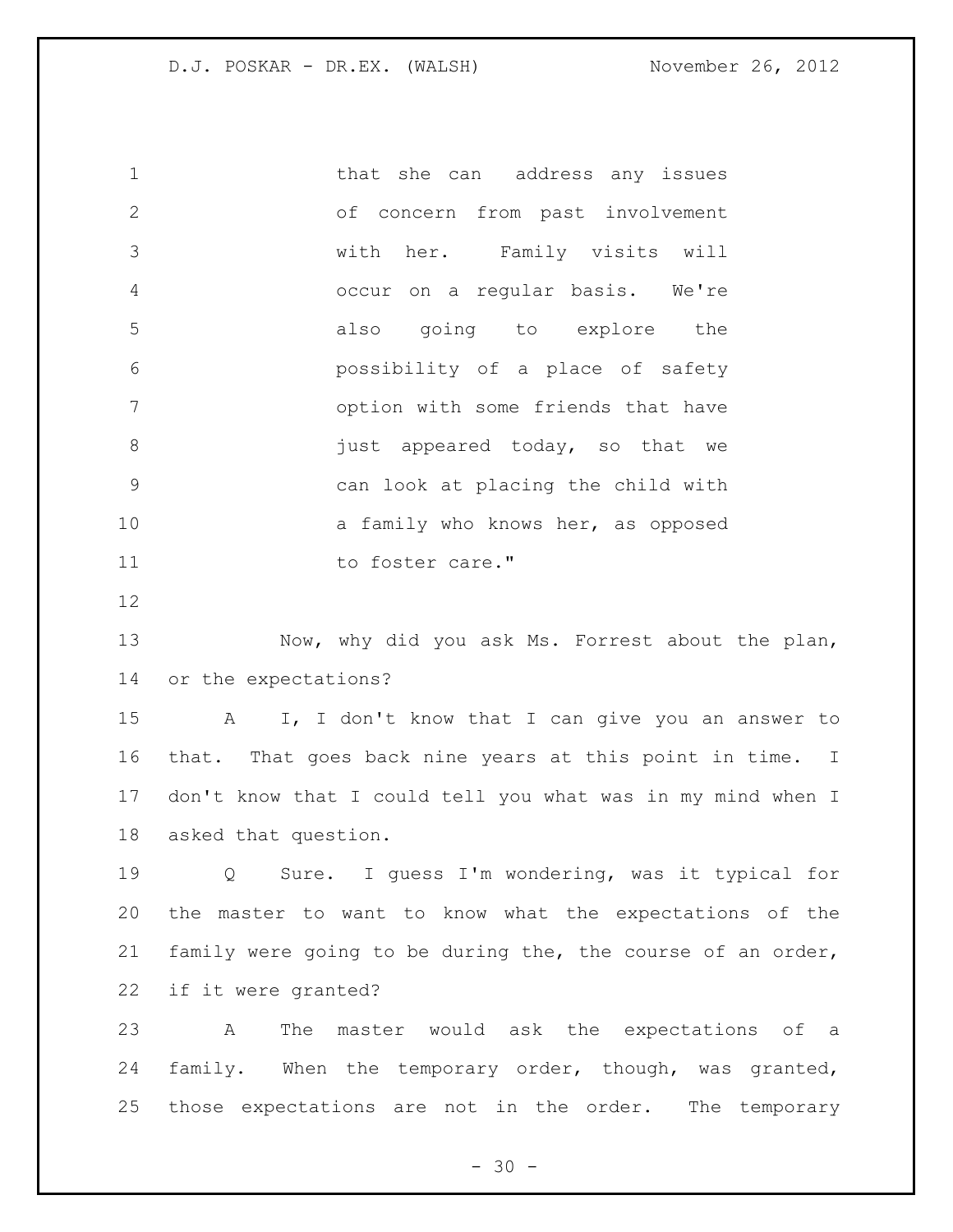order is silent to those expectations. The plan will continue to develop as the worker gets a better working ground with the family. You have to also appreciate that 4 at the time that this matter appears in docket, the apprehension date have barely passed, so the agency is still in the process of planning with the family and continues to plan with the family throughout. So for example, on July 2nd, if my memory is correct, I believe the apprehension was June 22nd. So we're about 14 days later.

 Q Okay. And the court asks where Phoenix is and then at line 28, and the court addresses Ms. Kematch and asks whether she's understood what was said. And then the court says:

 "What I understood was that the 17 agency wants a three-month 18 temporary order, and they would be working with you, with the hopes of returning Phoenix, and it's possible that she may be placed with someone other than she's with at this time. Samantha, did you want to deal with this matter on your own today or did you want to

 $- 31 -$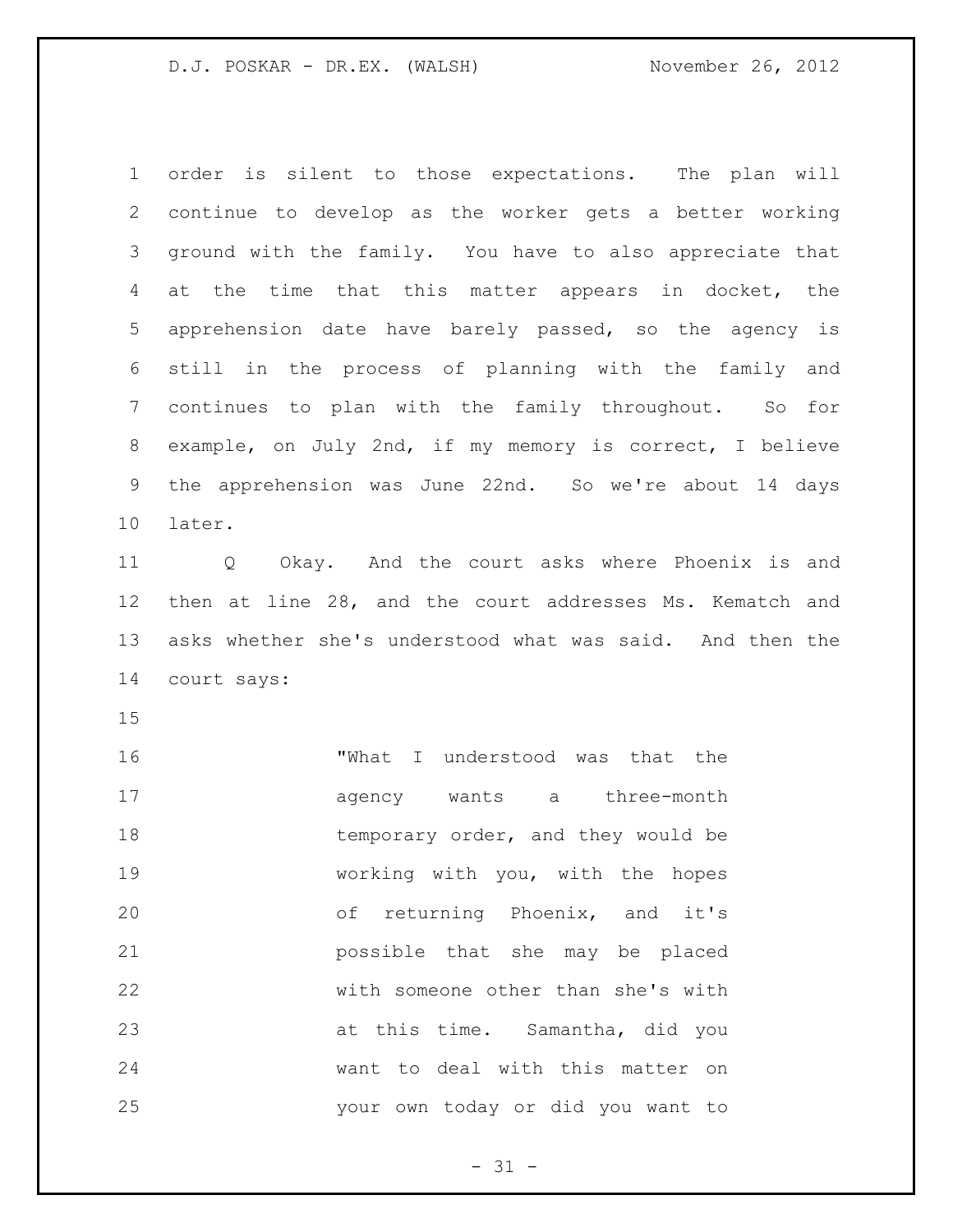1 speak to a lawyer first?" And she is, in fact, given an opportunity -- the court says: "Samantha, there's a young lady in court. I [just] want you to just speak to her and then come back to court in 10 or 15 minutes." That was a, a lawyer that the court wanted her to speak with? A No, Ms. Lagimodiere, who's referred to later in the transcript, is a paralegal, was a paralegal, still is a paralegal with Legal Aid and Master Ring has asked her to go out and briefly speak with Ms. Kematch. If Ms. Lagimodiere would have believed that Ms. Kematch needed to speak with duty counsel from Legal Aid that day, she would have arranged that as well. Or the other option would have been is that if Ms. Kematch wished to speak with counsel and wished to take the time to do that on another day, the matter would have been adjourned for Ms. Kematch to either secure counsel or speak with counsel outside of the courtroom.

Q Was the duty counsel there?

 $- 32 -$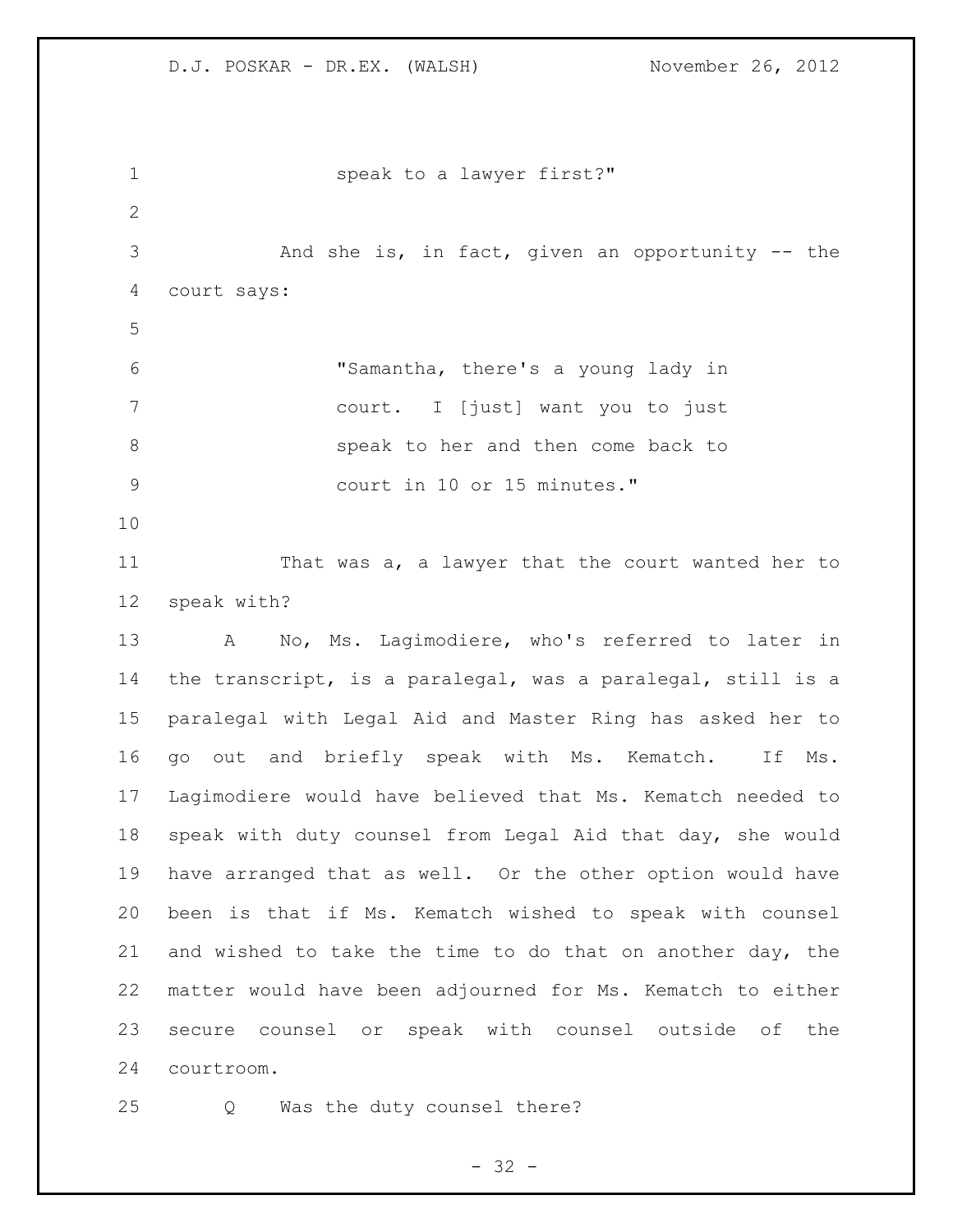A I can't remember, on that specific day, if duty counsel was, and to be honest, with some of the staff changes at Legal Aid, I can't recall, in 2003, who duty counsel was. But there would have been somebody else present other than Ms. Lagimodiere, in all likelihood.

 Q So was that, was that common then for the, the master to ask a parent to go and speak out in the hall with, with the paralegal, to determine whether or not they wanted a lawyer?

 A At that point in time, Ms. Lagimodiere, I think, had probably been an employee of Legal Aid for a couple of decades and was experienced in dealing with those matters and Master Ring did, on that day, as he did on many days, essentially Ms. Lagimodiere was being used to screen the matter, to determine whether or not Ms. Kematch was okay with what the plan was, or whether or not she needed to speak with counsel. And again, if Ms. Lagimodiere felt that the parent was not satisfied with the plan, then Ms. Lagimodiere would have arranged for Ms. Kematch to speak with whoever duty counsel was on that particular day.

 Q And then ultimately, the matter was adjourned; correct?

A It was --

Q And what was --

A -- adjourned one week.

 $- 33 -$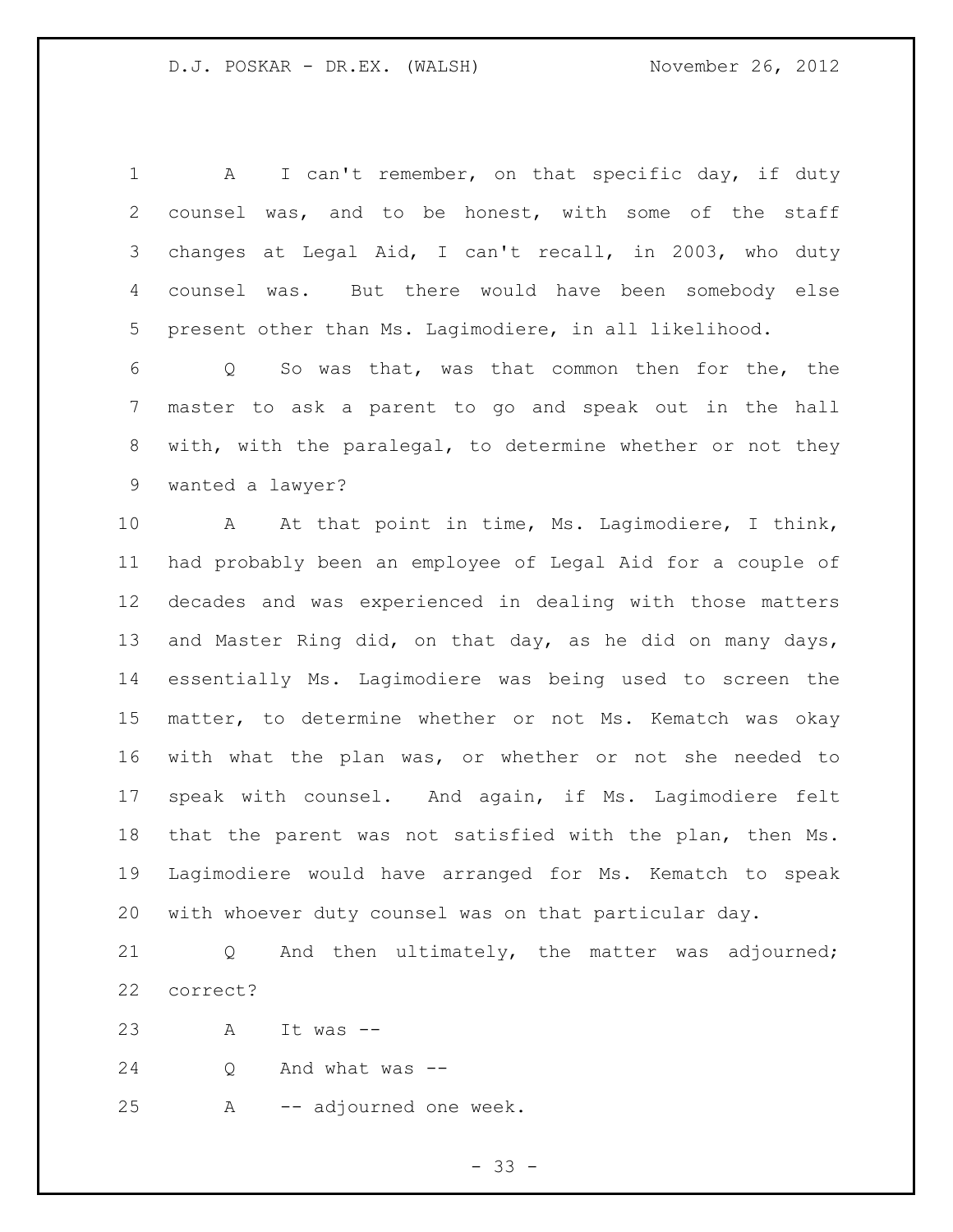Q -- the purpose of that adjournment?

 A Mr. John Harvie, who represents Anishinaabe Child and Family Services had come into the docket earlier that morning, however, by the time the matter was brought into court, Mr. Harvie was not present. I knew, from speaking with Mr. Harvie, earlier that morning, based upon my file note, that Anishinaabe wanted to have some information with respect to possibly the plan for Phoenix and a sense of where Phoenix might be residing. And given that Mr. Harvey did not return and I didn't recall if he had perhaps provided me with an adjournment date, I realized the matter could not proceed and the matter was adjourned. I requested the matter to be adjourned one week. So that I could advise Mr. Harvie of that date, in the event that Mr. Harvie's client wished to have further involvement.

 Q Okay. So the purpose of the adjournment for a week was to determine whether Anishinaabe CFS wished to have any further involvement with the matter?

A Correct.

 Q Okay. And during this time, Phoenix was, was in care?

A Correct.

 Q Okay. So if we go to page 37535, this is a letter that's found in CD1796, in Mr. Sinclair's protection file. It's dated July 4, '03. It's addressed to you, from

- 34 -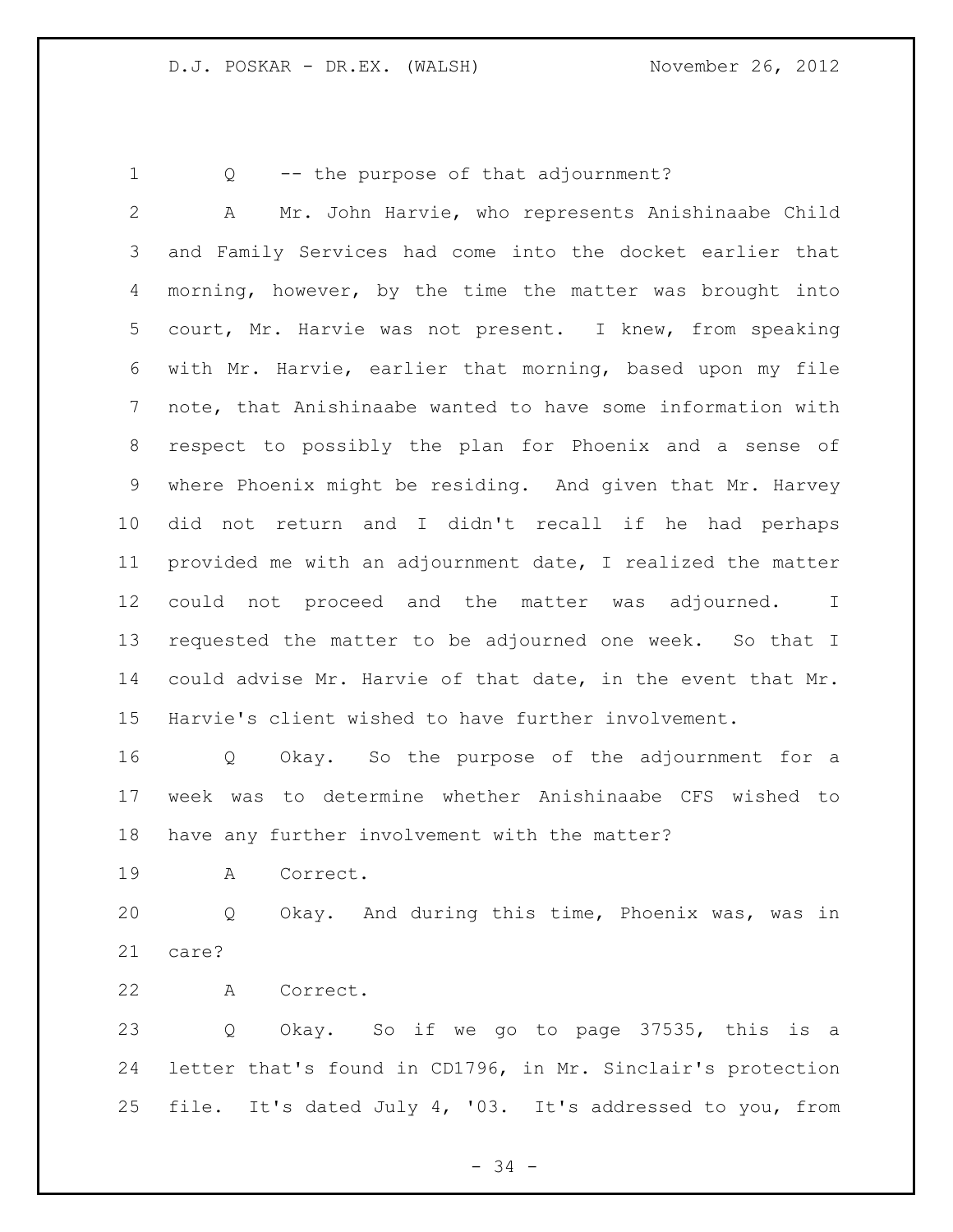John Harvie. What did you understand Mr. Harvie was requesting?

 A Essentially the, the last line of his letter, or the, the second sentence of his letter, he was looking for the agency's plan for the child. And in particular, what his client was concerned about was the proposed placement and the special needs. In my dealings with Mr. Harvie over that course of time, Anishinaabe Child and Family Services wanted to know whether or not the child was in a culturally appropriate placement and if not, whether they may be of assistance in locating a culturally appropriate placement. Thus the question about special needs, because the special needs would affect the type of placement.

 Q Okay. So essentially your understanding is that, that Anishinaabe was concerned as to whether the child was in a culturally appropriate placement?

A Correct.

18 MS. WALSH: Okay.

19 THE COMMISSIONER: And Mr. Harvie was Anishinaabe's lawyer?

21 THE WITNESS: Correct.

BY MS. WALSH:

 Q And then if we go to page 37532, so this is a memo dated July 7, '03, originally to Laura Forrest and

 $- 35 -$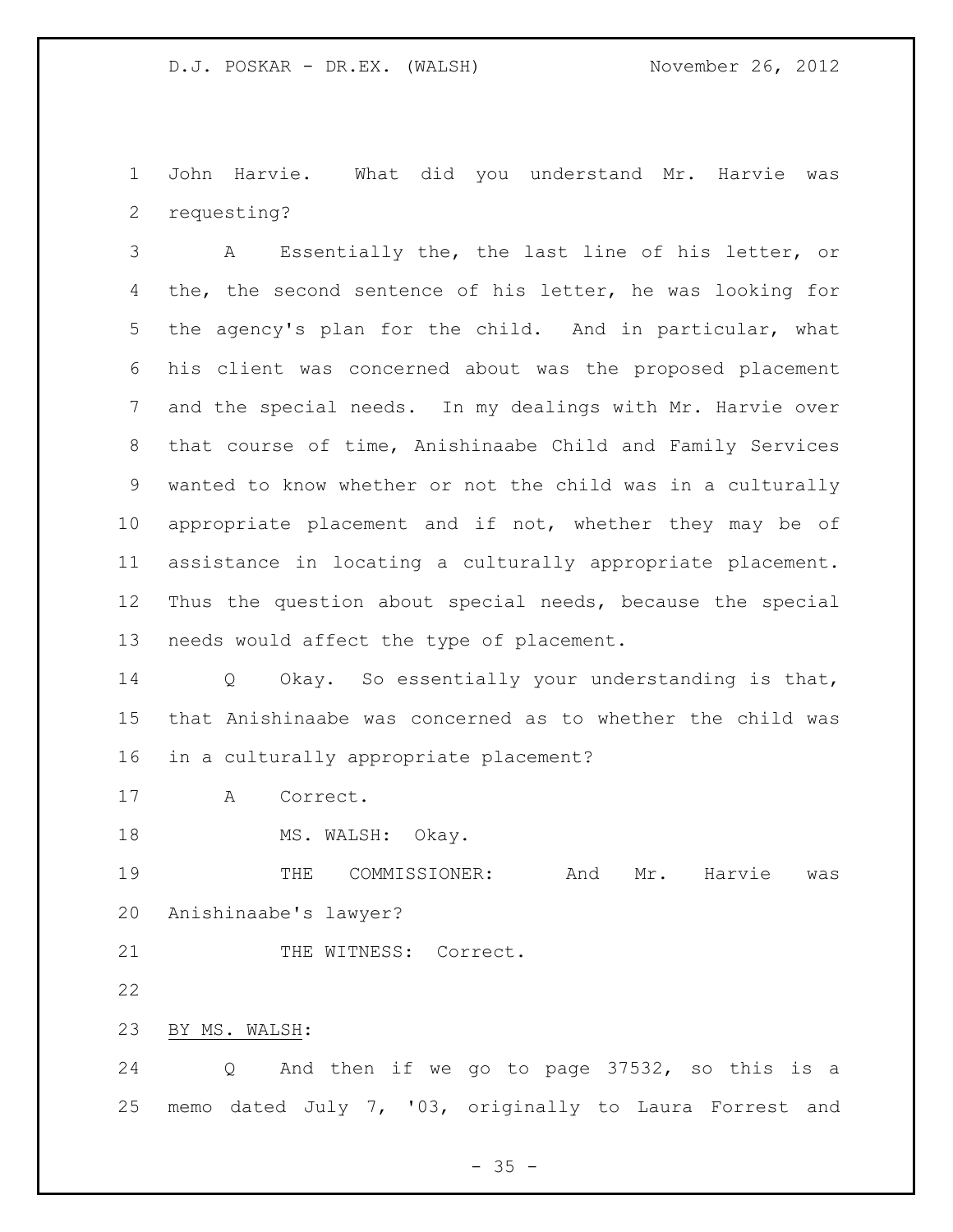then that's crossed off and it says it's to Stan Williams from Patricia Browning. Subject: Phoenix Sinclair. It says: "Further to the attached letter, would you please provide Debra Poskar with the particulars as 8 requested." So what did you understand this to be? A Patricia Browning is my, was my assistant, still is my assistant and from what is on that document, at that point in time it initially went to Laura Forrest, because that was the last reference we had for the file. At some point in time, Ms. Browning must have come to her attention that the file had moved from Ms. Forrest to Mr. Williams and that memo was sent, requesting that he provide me with the information. He would have, as the memo indicates, received a copy of Mr. Harvie's letter and requesting that information requested by Mr. Harvie. Q Okay. Do you recall whether you ever received particulars from Mr. Williams? A I never did. Q You didn't? Okay. Page 37525, this is the disposition sheet for July 9, 2003. Is one of these sheets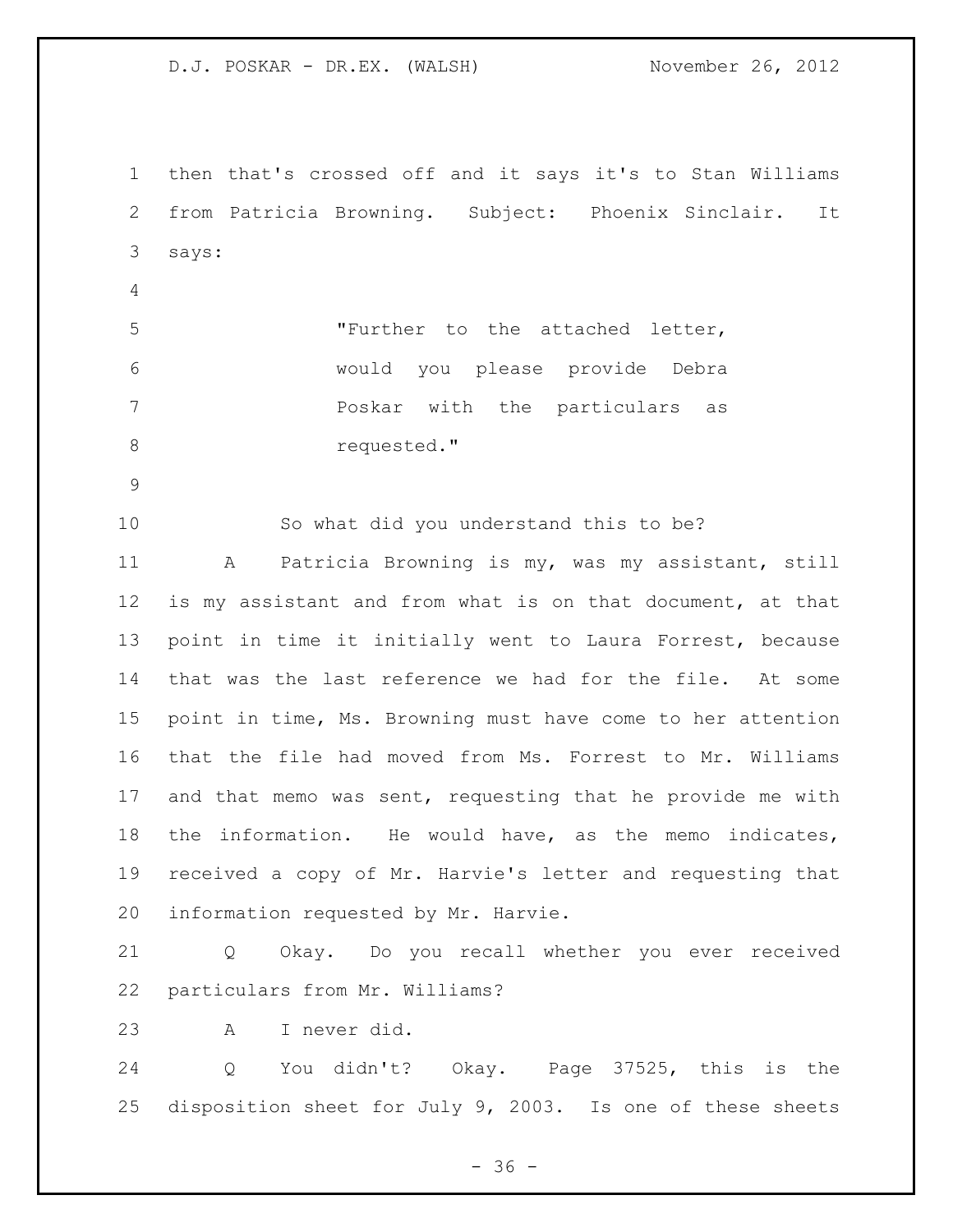prepared at the end of every court appearance on the docket?

A Yes.

 Q Okay. So there would have been -- there, there was one done after July 2nd and I haven't brought that one forward, but we're just looking at the one for July 9th. Now, who's Gloria Woytiuk?

 A Gloria Woytiuk is the paralegal that was assigned to that particular file. She was the one that brought forward the petition and notice of hearing and she was the one that provided me with the information as to what was going on any particular docket.

 Q Okay. And it's entitled, at the top: Court disposition summary for July 9, 2003. It shows being present, Mr. Harvie?

A Correct.

 Q For Anishinaabe, and then it shows that it was adjourned to July 16. And the reason for the adjournment? Do you understand what's written there?

- A That's my scrawl.
- Q Okay.

 A And what it says is: "Possible S.O." with a question mark. S.O. meaning supervision order.

 Q And where would you have received that information?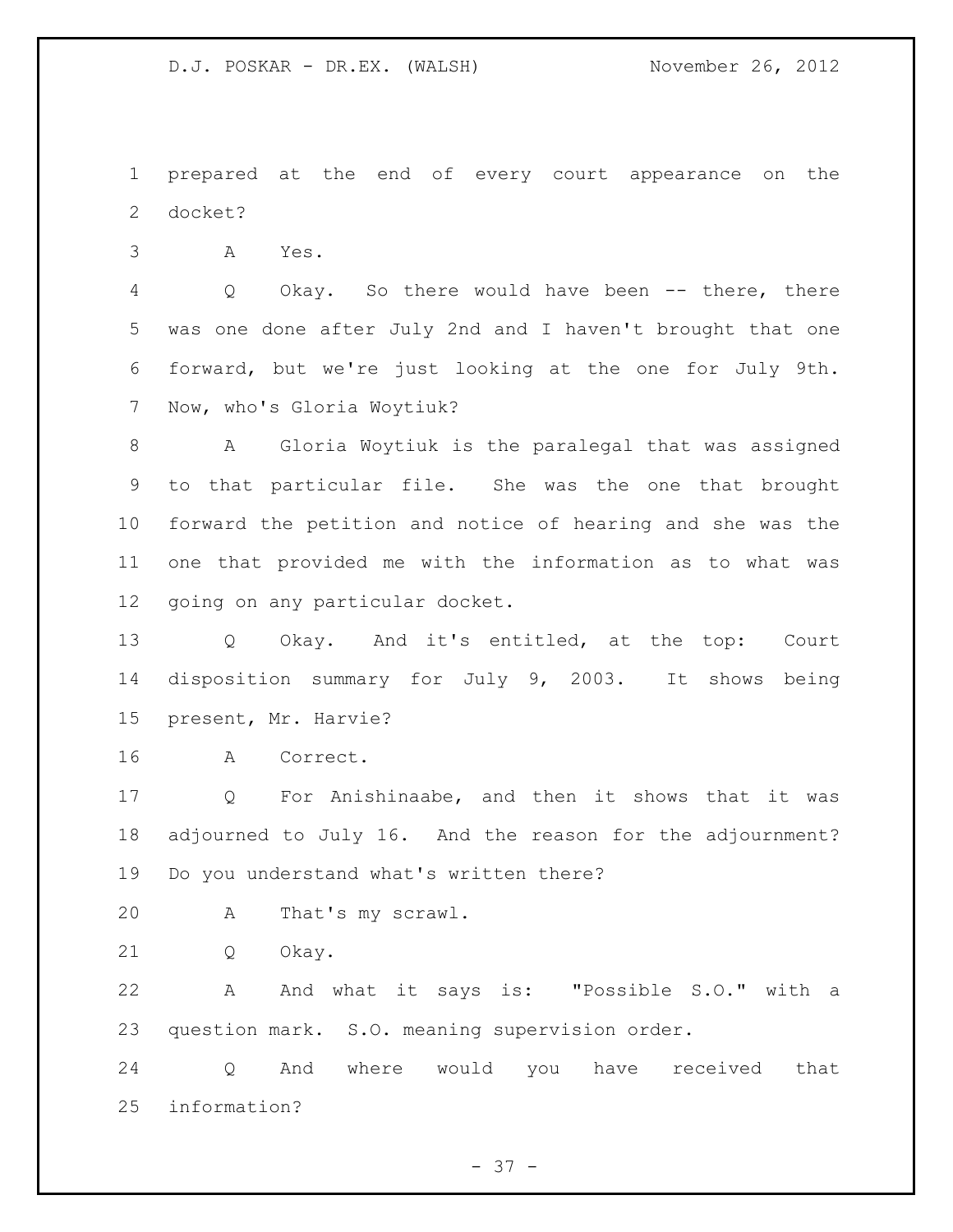A That is the information that I would have received that morning, either from Mr. Williams, if he was present at the docket, or if he was present at the docket and I didn't speak to him, he spoke to Ms. Woytiuk, and indicated to Ms. Woytiuk that essentially the agency was still in the planning stages with the family.

Q And the matter's adjourned to July 16th?

A Correct.

 Q And so then if we go to page 36510, this is the disposition sheet for the appearance before Master Lee on July 16th. It shows the date at the top. Again, it shows counsel present, Mr. Harvie. And it says, adjourned to -- and for the agency, you're noted. And then it says it was adjourned to July 30th and again, still a question as to whether a supervision order will be sought?

 A Correct. You'll note under order requested at 17 the top of the disposition sheet, it has three month temporary order, which is the initial plan that was brought forward by Ms. Forrest, Ms. Kematch consented to on July 2nd. I write in S.O., with a question mark, as the information that was provided to me was the agency was still planning but there was a possibility of consideration given, being given to a supervision order.

 Q And I think you told us that the matter was put over to July 30th?

- 38 -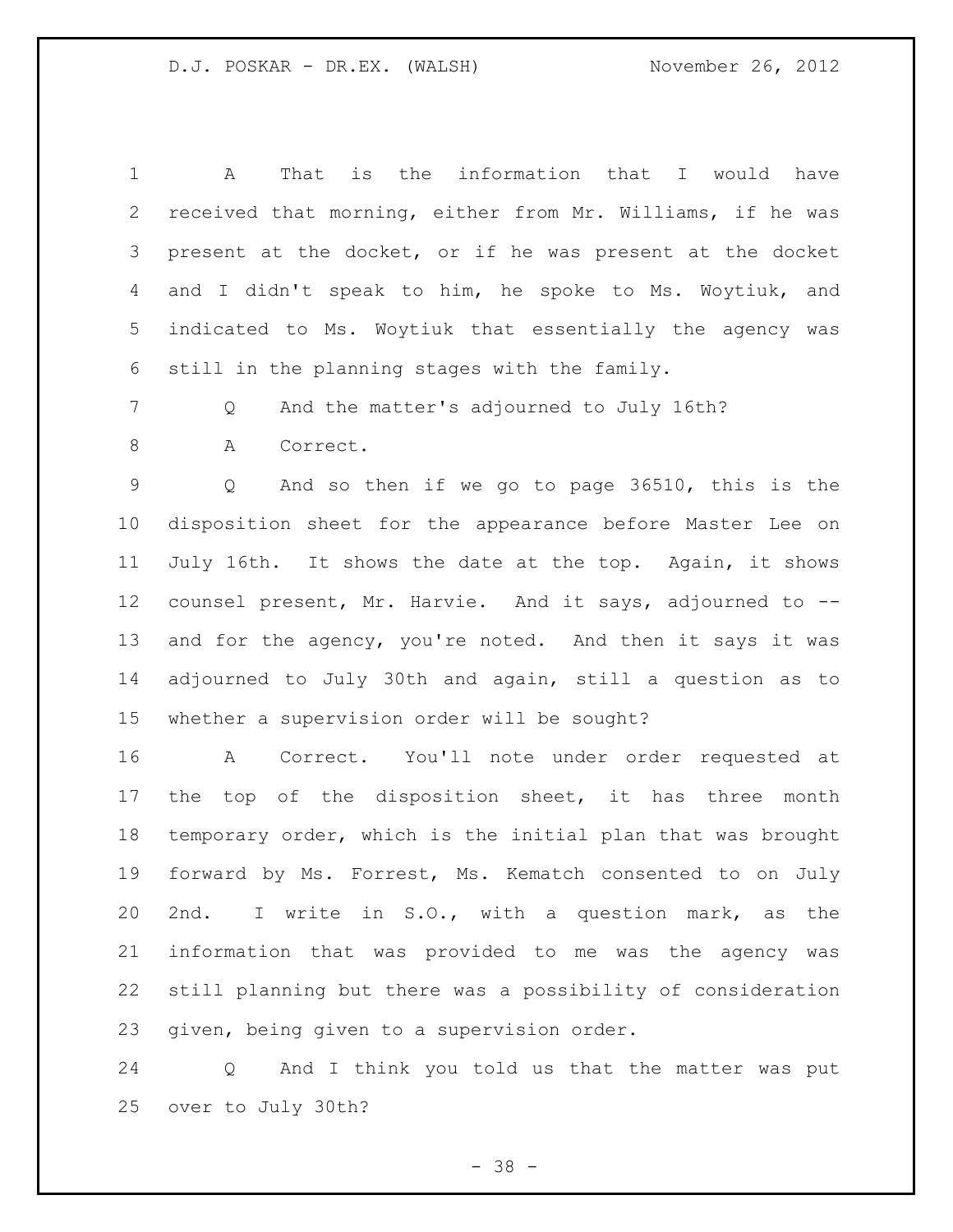A Correct.

| 2               | And you didn't attend that date?<br>Q                                  |
|-----------------|------------------------------------------------------------------------|
| 3               | No, I believe that my last day of work was July<br>A                   |
| 4               | 25th and I believe I then returned on August 11th.                     |
| 5               | So the disposition sheet for July 30th is at page<br>$Q \qquad \qquad$ |
| 6               | 37524. And that shows the date, it shows Master Sharp.                 |
| 7               | The order requested is still a three month temporary order.            |
| 8               | There's a different lawyer identified as being in                      |
| 9               | attendance for Anishinaabe and for the agency, your                    |
| 10 <sub>o</sub> | colleague, Ms. Bolin. And it's adjourned to August 13.                 |
| 11              | Now, this time the reason for the adjournment is                       |
| 12              | different?                                                             |
| 13              | A I can't tell you what was said at that time, or                      |
|                 |                                                                        |
| 14              | what was $--$                                                          |
| 15              | Q Okay.                                                                |
| 16              | -- asked at that time, or for that matter,<br>A                        |
| 17              | whether the agency had concluded its planning and was now              |
| 18              | firm on a three month temporary order, or whether a                    |
| 19              | supervision order was still being thought (sic). You have              |
|                 | 20 to appreciate that when myself or Ms. Bolin, or anybody             |
| 21              | else, fills out these disposition sheets, it's done as a               |
| 22              | memory trig (phonetic) (sic) for us, as well as for the                |
| 23              | client and they may or may not have all the information                |

Q Okay. But so this disposition sheet, instead of

- 39 -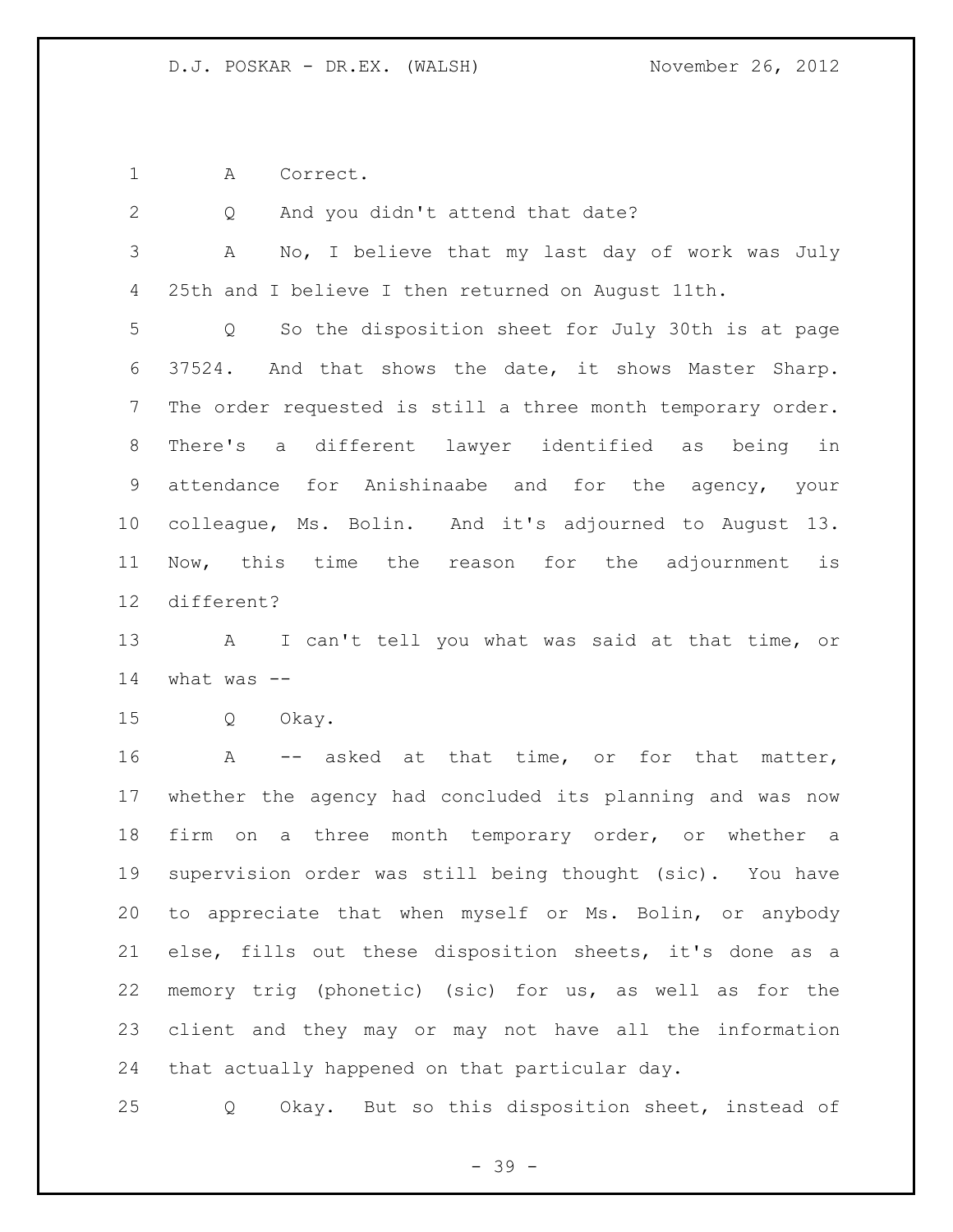saying that there's a question as to whether a supervision order's being sought, simply says that particulars are being requested? A That's what it says, yes. Q Right. Okay. So then the matter does come before the court on August 13, 2003 and if we go to the transcript of those proceedings, starting at page 35122 and this is CD1731, this is the transcript of proceedings before Master Lee on August 13, '03 and you were in attendance that day? A Yes. Q Okay. So if we start with page 35124. A Just to indicate, Ms. Walsh, again, with the, with that particular transcript, there's an error on the face of it. Q The style of cause on -- A Yes. Q -- the face page is still wrong? A Is still incorrect, yes. Q Right. Okay. Thank you. Now, you say, at line 5: "Your Honour, the father is here on this matter ... I'm just going to have Mr. Williams bring him

 $- 40 -$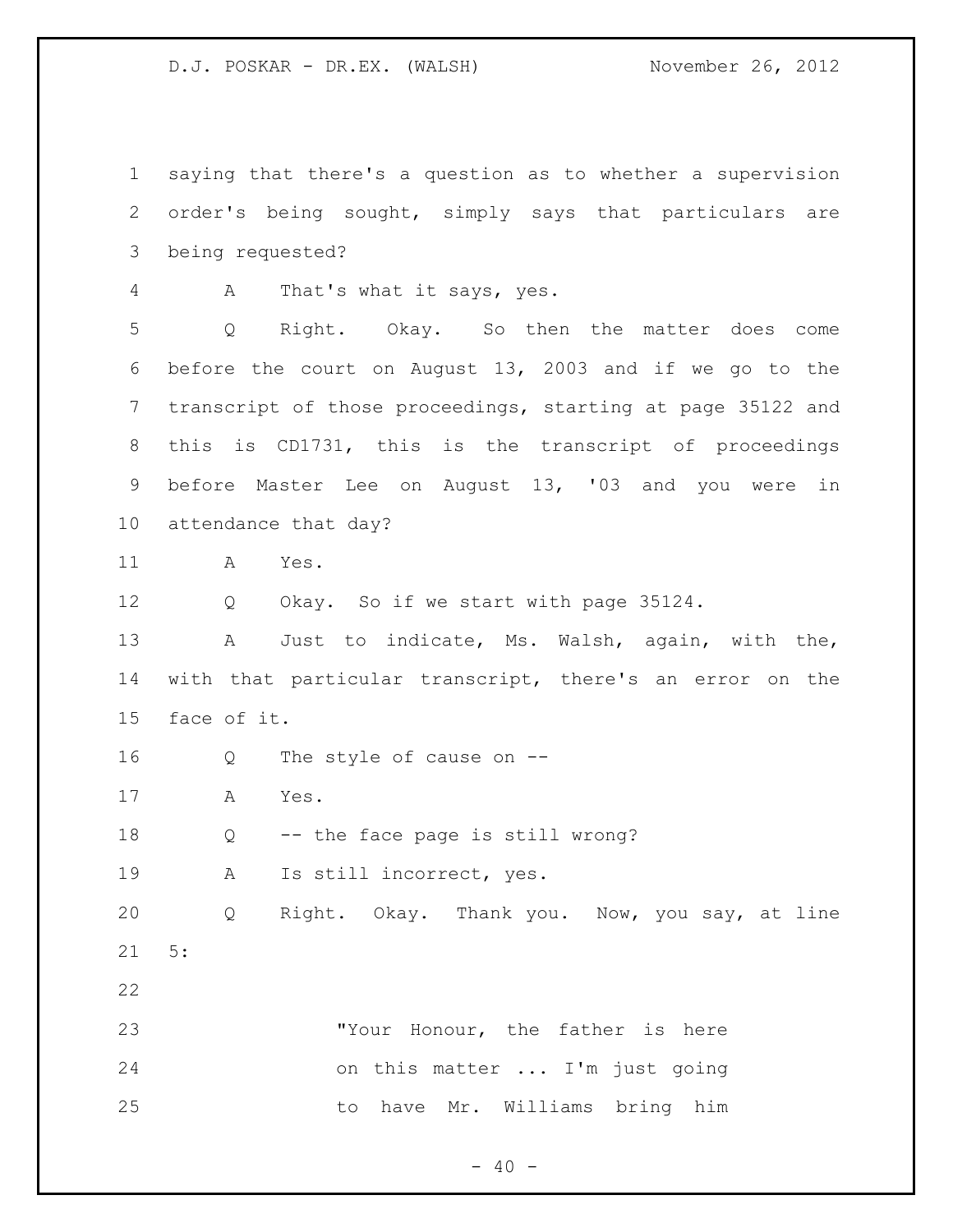| $\mathbf 1$  |                    | in."                                                       |
|--------------|--------------------|------------------------------------------------------------|
| $\mathbf{2}$ |                    |                                                            |
| 3            |                    | So Mr. Sinclair, Steve Sinclair was in attendance          |
| 4            | this day?          |                                                            |
| 5            | Α                  | Correct.                                                   |
| 6            | $\mathsf{Q}$       | And the social worker this day was Stan Williams?          |
| 7            | A                  | Correct.                                                   |
| 8            | Q                  | And Ms. Kematch was not there?                             |
| $\mathsf 9$  | Α                  | Correct.                                                   |
| 10           | Q                  | Okay. So I'm going to take you through what                |
| 11           |                    | transpired that day. Mr. Williams brings his client in and |
| 12           | you identify that: |                                                            |
| 13           |                    |                                                            |
| 14           |                    | " the agency is seeking a three                            |
| 15           |                    | month temporary order<br>оf                                |
| 16           |                    | quardianship."                                             |
| 17           |                    |                                                            |
| 18           |                    | And you identify that:                                     |
| 19           |                    |                                                            |
| 20           |                    | "The mother was here on July 2nd                           |
| 21           |                    | and indicated her waiver and                               |
| 22           |                    | consent to that order. Present                             |
| 23           |                    | with my client, Mr. Williams, is                           |
| 24           |                    | the father of Phoenix. And                                 |
| 25           |                    | perhaps I can ask Mr. Williams to                          |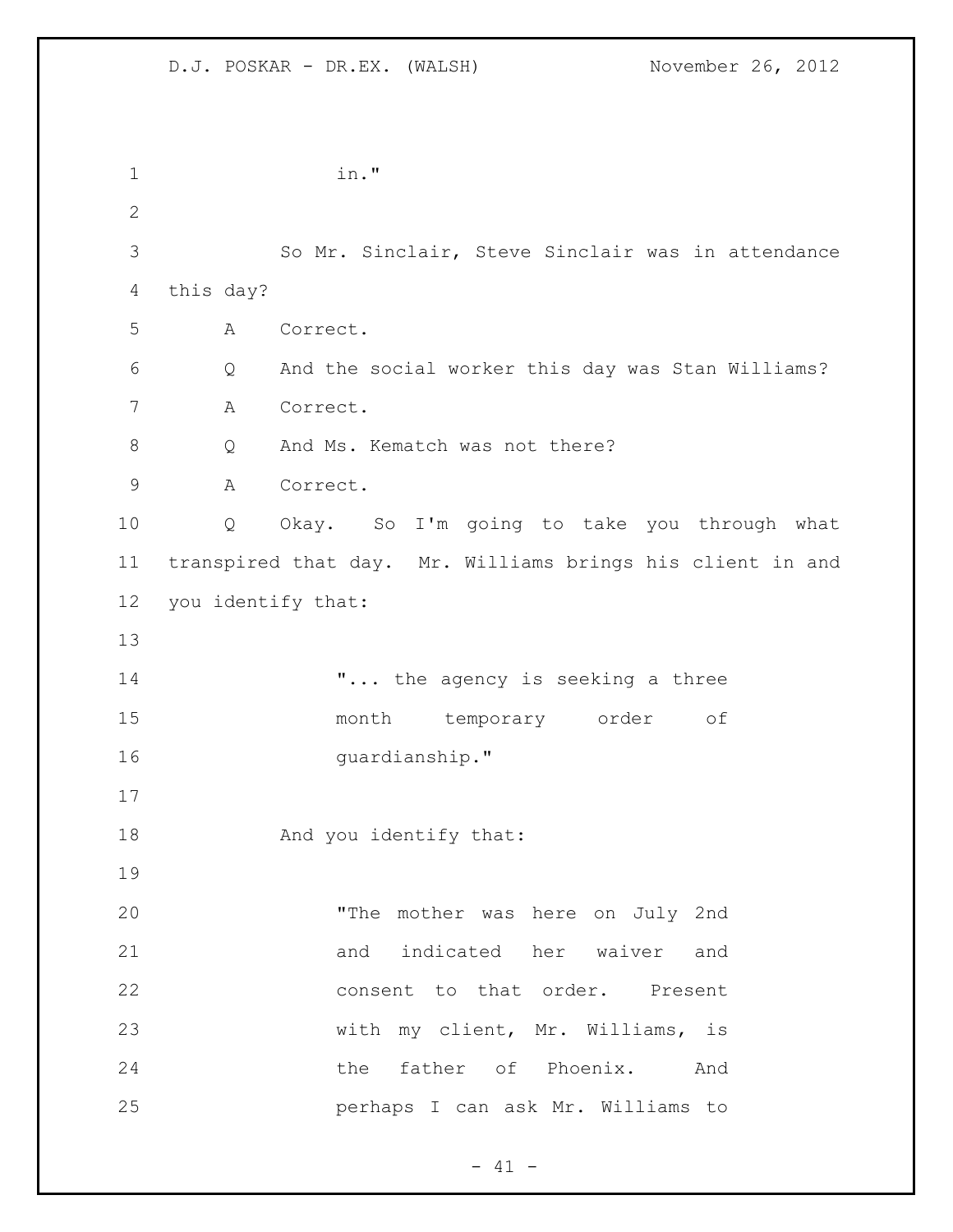| $\mathbf 1$    |       | forward and set out<br>the<br>come                |
|----------------|-------|---------------------------------------------------|
| $\mathbf{2}$   |       | position for his client as well as                |
| 3              |       | Your Honour and Mr. Harvie."                      |
| $\overline{4}$ |       |                                                   |
| 5              |       | John<br>Harvie's there<br>So<br>that<br>day<br>as |
| 6              | well? |                                                   |
| 7              | A     | Correct.                                          |
| $\,8\,$        | Q     | And so Mr. Williams says:                         |
| $\mathsf 9$    |       |                                                   |
| 10             |       | "Good morning  Speaking                           |
| 11             |       | on behalf of Mr. Sinclair."                       |
| 12             |       |                                                   |
| 13             |       | He says:                                          |
| 14             |       |                                                   |
| 15             |       | " I<br>understand that<br>he's<br>been            |
| 16             |       | having some struggles recently and                |
| 17             |       | not too far in the past one of his                |
| 18             |       | other daughters died and he's been                |
| 19             |       | having some difficulties parenting                |
| 20             |       | his daughter, who he has basically                |
| 21             |       | parented for the last three years.                |
| 22             |       | At this time baby's come<br>into                  |
| 23             |       | care. Her name is Phoenix. And                    |
| 24             |       | is now placed with a, a place of                  |
| 25             |       | safety with the friends of<br>the                 |

- 42 -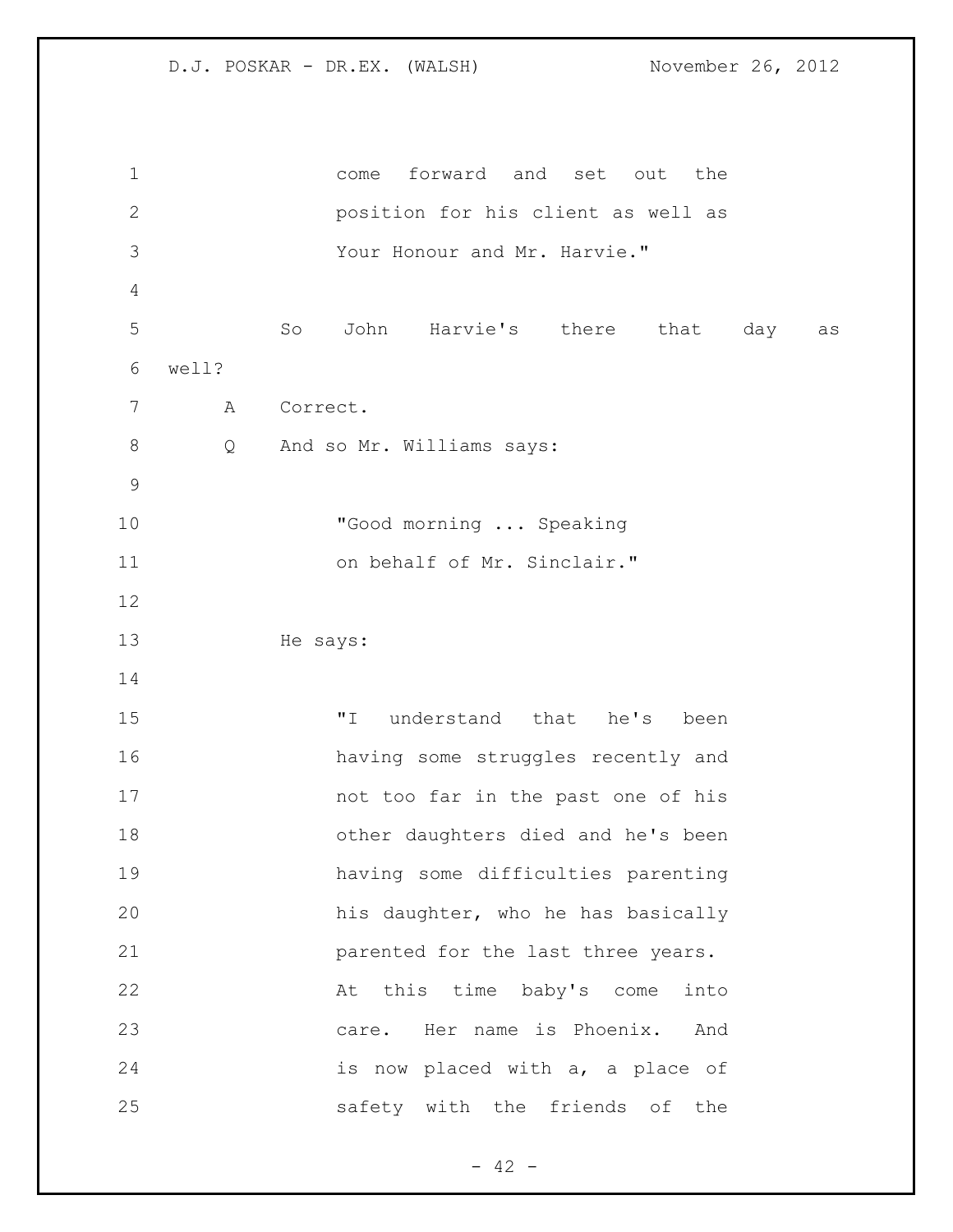| $\mathbf 1$    | family, the godparents. And Mr.     |
|----------------|-------------------------------------|
| $\mathbf{2}$   | Sinclair is, is feeling that he     |
| 3              | needs some time to, to get his      |
| $\overline{4}$ | business in order and we're         |
| 5              | prepared to support him in that     |
| 6              | venture.                            |
| 7              | So, in, in this  light we're,       |
| $\,8\,$        | we're asking $--$ we, we think this |
| $\mathcal{G}$  | will take about  three months       |
| 10             | to accomplish."                     |
| 11             |                                     |
| 12             | And the court say:                  |
| 13             |                                     |
| 14             | "All right.  I take it that         |
| 15             | Mr. Sinclair would have open        |
| 16             | access to Phoenix during the        |
| 17             | time?"                              |
| 18             |                                     |
| 19             | "Yes, he does "                     |
| 20             |                                     |
| 21             | And then the court asks:            |
| 22             |                                     |
| 23             | "Mr. Sinclair, if you could come    |
| 24             | forward to the microphone           |
| 25             | If<br>you can state your full       |
|                |                                     |

- 43 -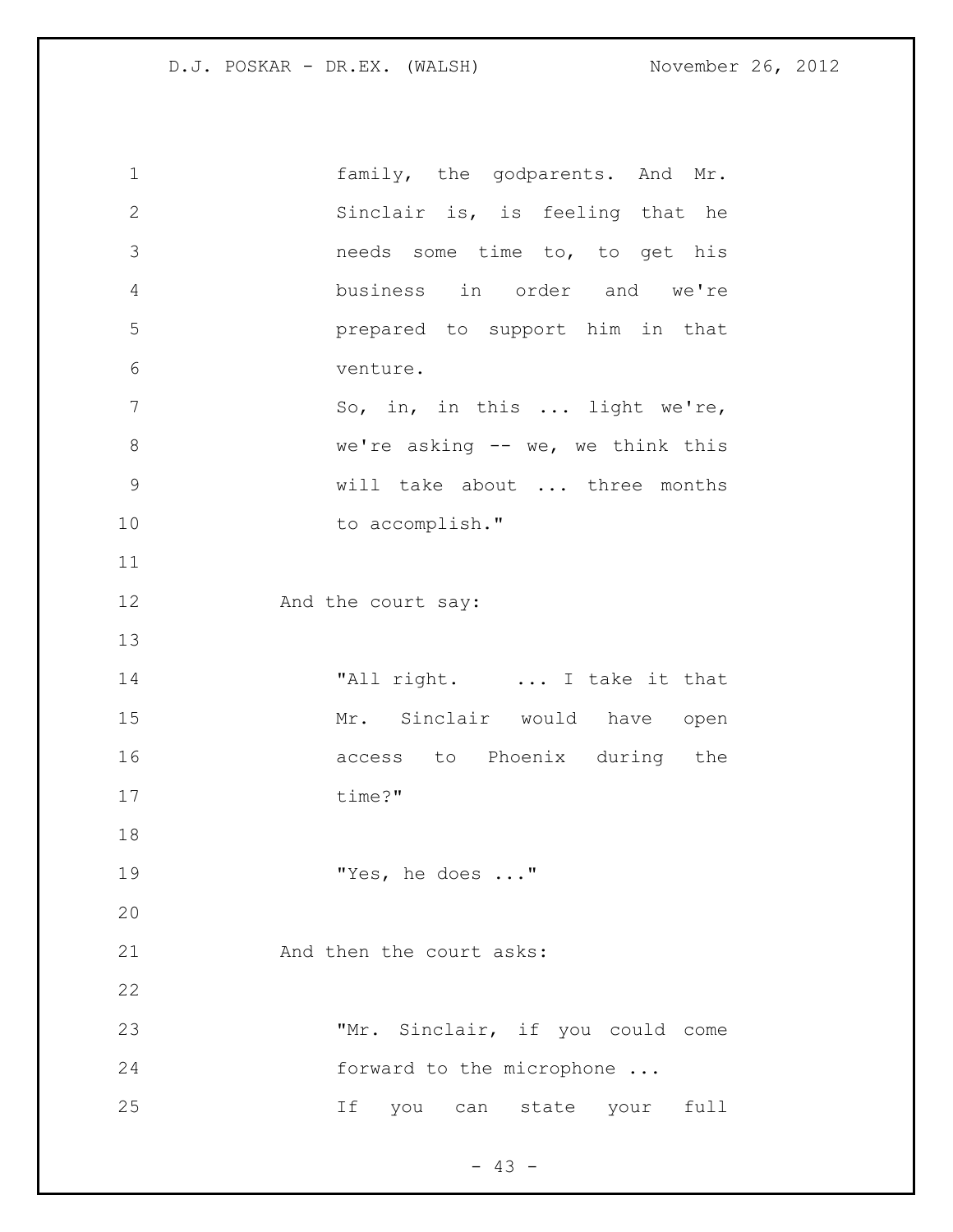name ..." And he states: "Nelson Draper Steve Sinclair." Confirms that he's the father. And the court says you're -- advises him of his right to speak with a lawyer and asks whether he wishes to do so, before telling the court whether he agrees and Mr. Sinclair says: 12 Tho, I already agree." 14 And so the court says: 16  $\ldots$  ... the record will indicate Mr. Sinclair is consenting to the 18 three month temporary order of guardianship [brought] by the agency." And you go on to say: "Your Honour, I would just ask Mr. 30 Williams, given that the mother

 $- 44 -$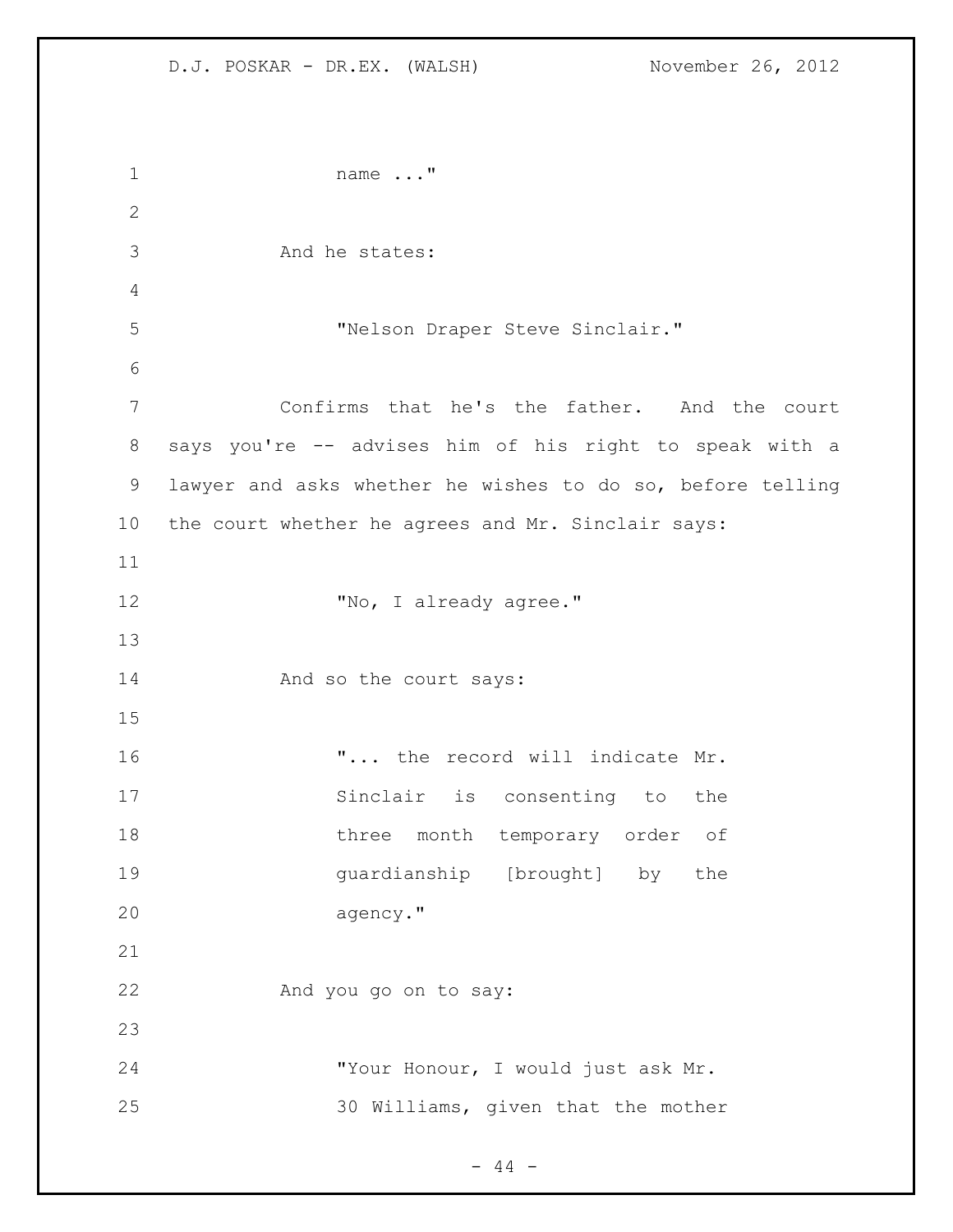| $\mathbf{1}$    |      | consented on July 2nd, is three                 |
|-----------------|------|-------------------------------------------------|
| 2               |      | months running from July 2nd                    |
| 3               |      | sufficient time for the plan to                 |
| $\overline{4}$  |      | develop?"                                       |
| 5               |      |                                                 |
| 6               |      | So was this kind of, of questioning typical for |
| $7\overline{ }$ | you? |                                                 |
| 8               | Α    | Yes, there is a, I suppose an informal process, |

 within docket court, that when a parent typically consents, the order, the court will usually be asked to have the order run from that date, because that was the date of their consent. There are times when that is not done, because it doesn't make sense to the feasibility of the plan. So, for example, if the parent is to do addictions treatment, but knows that they're not able to get into the addictions facility until two months from the date of their consent, but the plan was for a three month temporary order, in those cases, the order might not run from the date of the consent, but run from the date that the order is actually granted.

 Q Okay. And so, in this case, your concern was that the first consent was granted over a month earlier?

 A A three month temporary order is a very short timeframe. Three months is a short timeframe and I wished

 $- 45 -$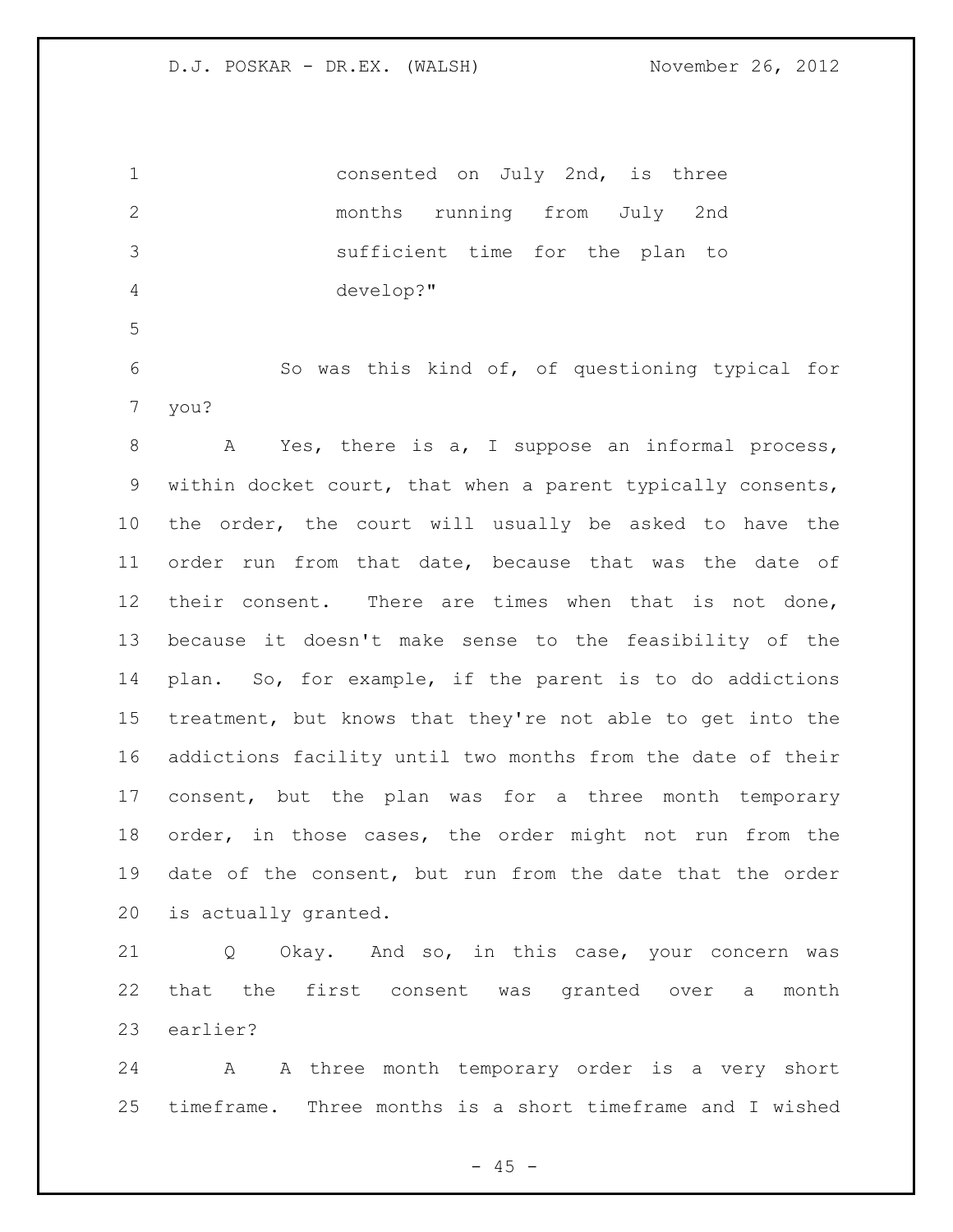clarification from my client as to what the client's intent was, to have the date, to have the order run from. Q Right. Because the, the first consent, that we heard from one parent only, was on July 2nd? A Correct. Q And now we're getting the second consent on August 9th? A I was mindful that the parent had consented on July 2nd and was mindful that, from a parent's perspective, the belief may be is that the order was running from that date, but wished to confirm with my client as to what their intent was. In addition, this was a different worker than I initially had present on July 2nd. Q All right. So then Mr. Williams says -- can we just scroll up so I can make sure I haven't missed anything? Thank you. He says: "Yeah. And we can reassess at that 20 time but that's what we think, yeah." So he felt that having the order run from the July 2nd date would be sufficient time? A That is what I understand the transcript to read.

 $- 46 -$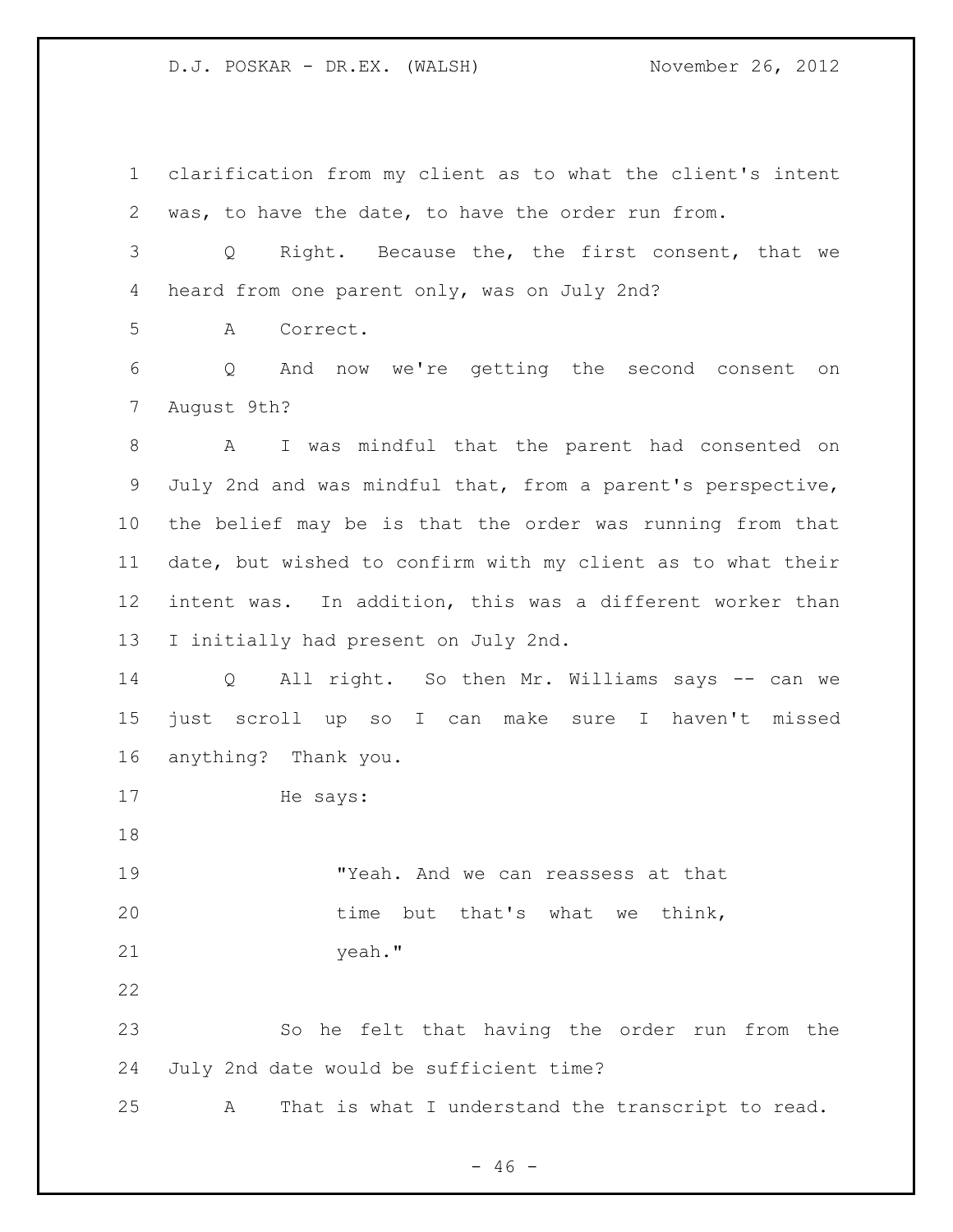Q Right. And so then Mr. Harvie speaks and says: "Your Honour, if I may, on behalf of Anishinaabe Child and Family Services, my instructions were and we had requested particulars of 8 b the proposed placement. There was some question as to whether or not 10 this would proceed by way of a supervisory order or a temporary order. Obviously our only concern in this matter is [if we can be **Surel if we can be of assistance**  in complying with program **standards** to ensure that the child is placed in either an extended family or a culturally appropriate **placement.** That's what we're mandated to assist in. If perhaps 21 the -- I could be provided with some information? I have instructions, obviously, to consent if the placement is extended family or culturally

- 47 -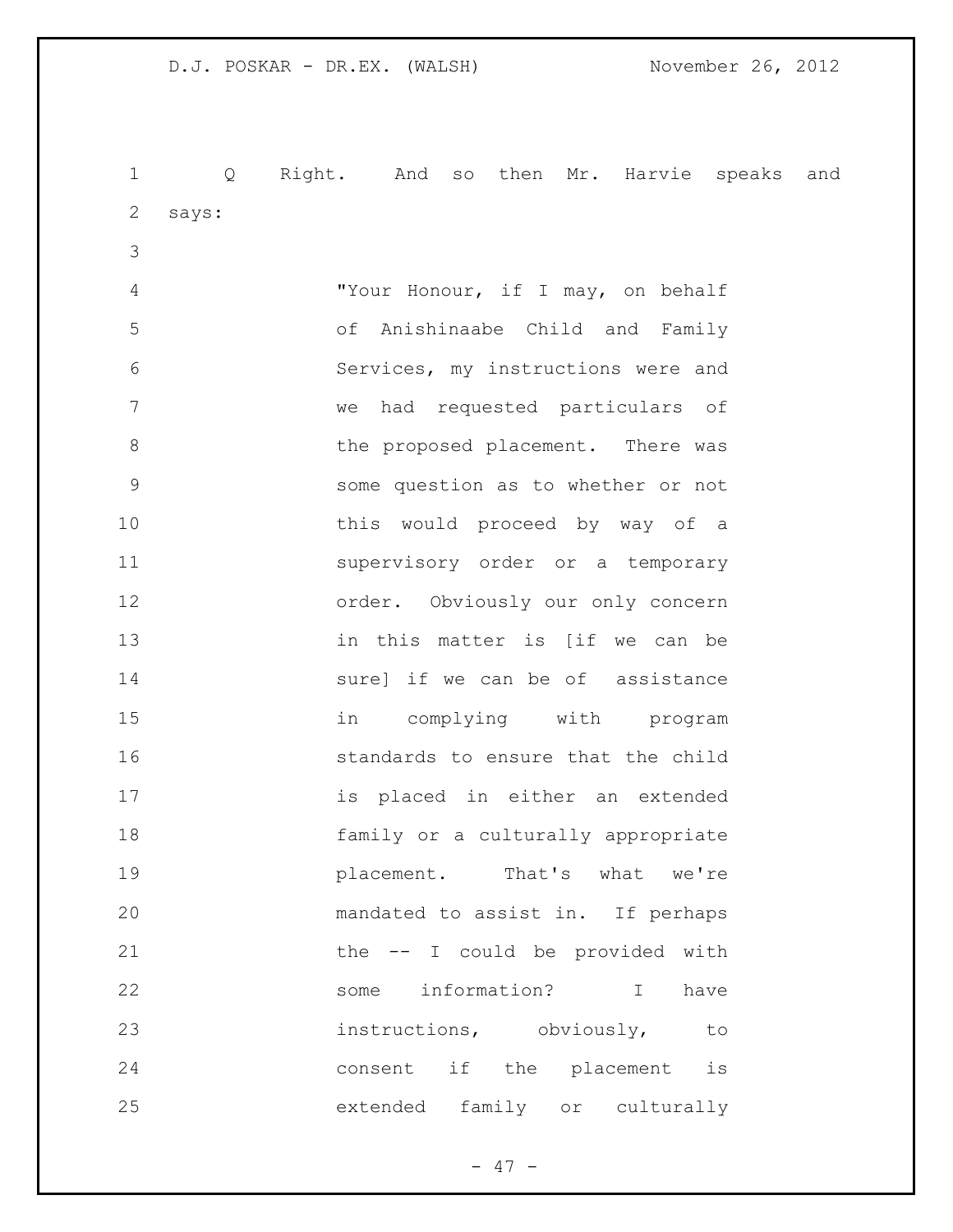appropriate." And so you indicate: "I think what Mr. Williams indicated it's the child's godparents." And the court asks: "Is that culturally appropriate 12 from the point of view of Mr. **Harvie's agency?"**  Mr. Williams says: 17 T'm not sure what their standards 18 are but, but I understand both parents are, are agreeable and acceptable with the placement 21 and, and they know both, both parents." Mr. Harvie asks: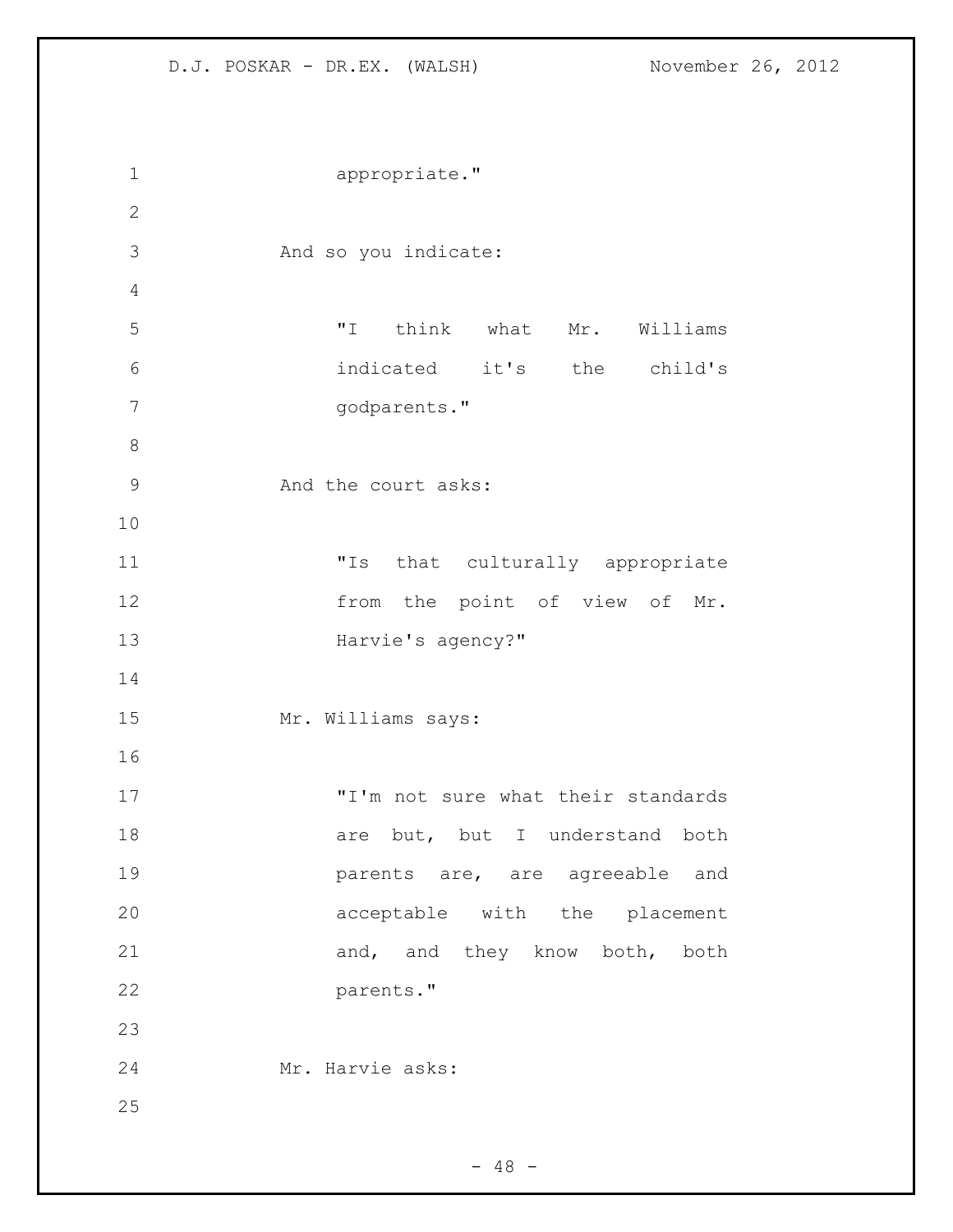**"...** with respect to the agency, it's not our standards, it's obviously the provincial standards and programs that we're obliged by to follow. The question simply is that the first priority that we have to look at is extended family 8 and the second one is community awards and the third one would be culturally appropriate. By that **11** [and the province] I and the province mean that this would be a 13 First Nations family." 15 And Mr. Williams says: 17 T think the, the mother ... is 18 aboriginal background." And Mr. Harvie says: "In light of that, I don't have any instructions to oppose this, Your Honour." 

 $- 49 -$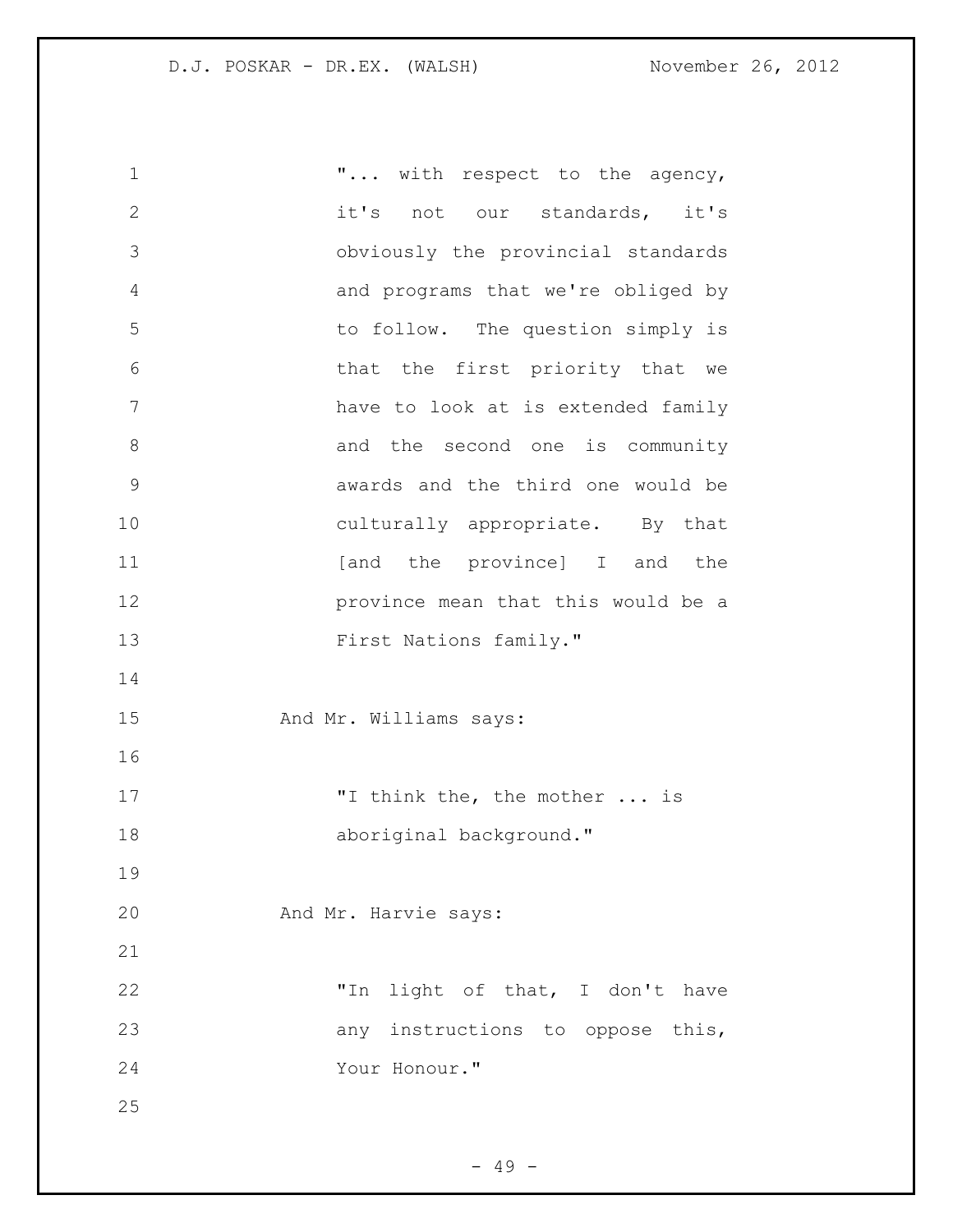1 And the court says: "All right. And if we are looking 4 at a three month order, it's from July 3rd as well." 7 The court says: "So, I appreciate that ... I'm taking that as a consent then from Anishinaabe as well and we can proceed." And then you indicate that the child's birth certificate is on the file and the affidavits of service are there. 17 If we can go to the next page please? Just ... And the court indicates, starting at line 15: "Having considered ... the evidence filed, noting, for the **record, that Ms. Kematch attended**  on July 2nd, 2003, consented to a three month temporary order of guardianship to run from that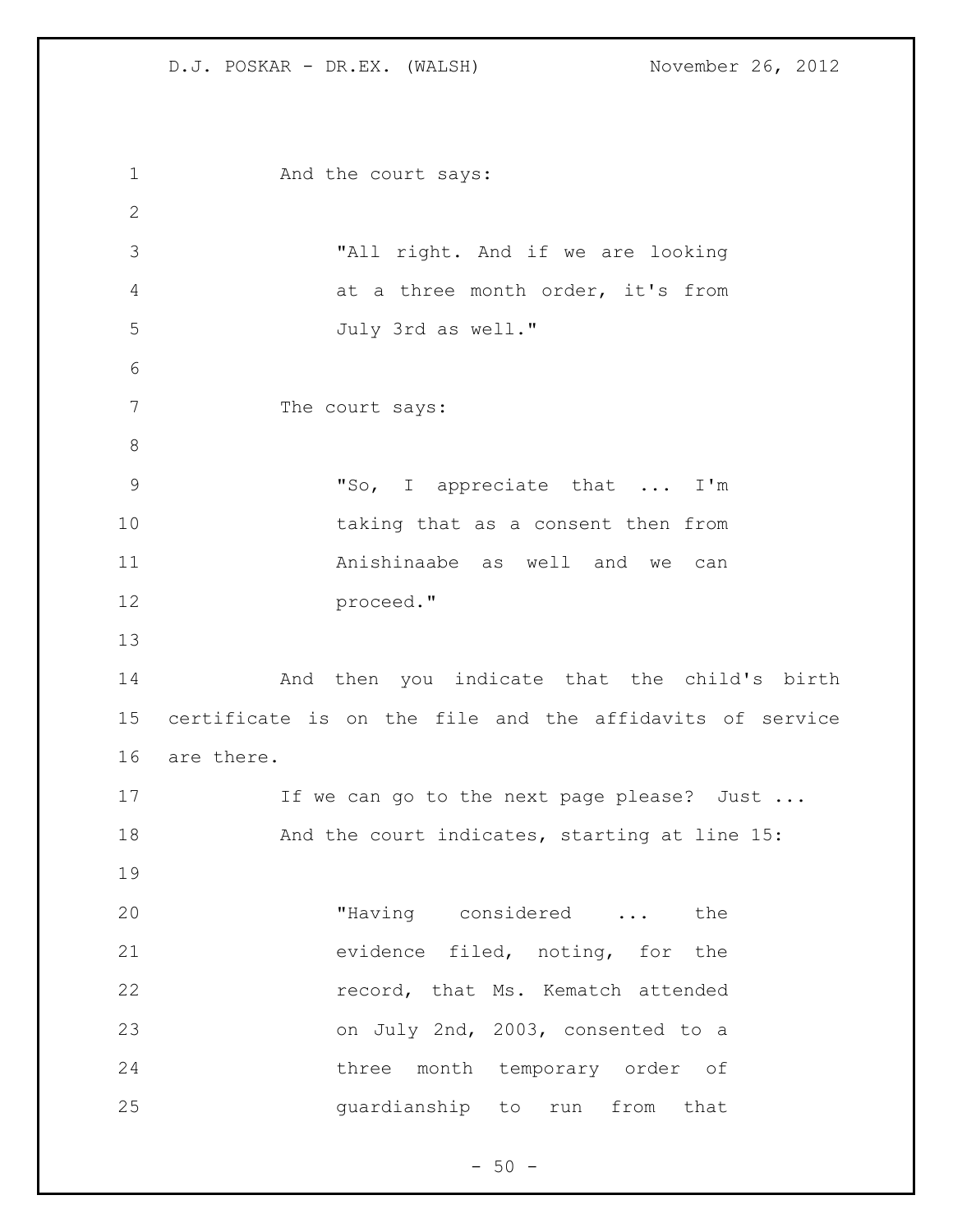| $\mathbf 1$  | date, having heard Mr. Sinclair                             |
|--------------|-------------------------------------------------------------|
| $\mathbf{2}$ | today, I am prepared to grant a                             |
| 3            | three month temporary order of                              |
| 4            | guardianship in favour of the                               |
| 5            | agency with respect to the child                            |
| 6            | Phoenix Sinclair to run from July                           |
| 7            | 2nd, 23 2003."                                              |
| $8\,$        |                                                             |
| 9            | And if we can just look at the actual order that            |
| 10           | was taken out, that's at page 35073 and this is a temporary |
| 11           | order and if we just scroll, scroll through it to the next  |
| 12           | page, please?                                               |
| 13           | It says:                                                    |
| 14           |                                                             |
| 15           | "THAT the Petitioner, The Director                          |
| 16           | of Child and Family Services,                               |
| 17           | shall have Temporary Guardianship                           |
| 18           | of the child  born on the 23rd                              |
| 19           | day of April  for a period of                               |
| 20           | three months from July 2nd, 2003,                           |
| 21           | to October 2nd, 2003."                                      |
| 22           |                                                             |
| 23           | And so, this reflects what you told us a, a                 |
| 24           | little earlier, which is that the order doesn't reflect the |
| 25           | plan that is spoken to by the social worker in the court?   |

 $- 51 -$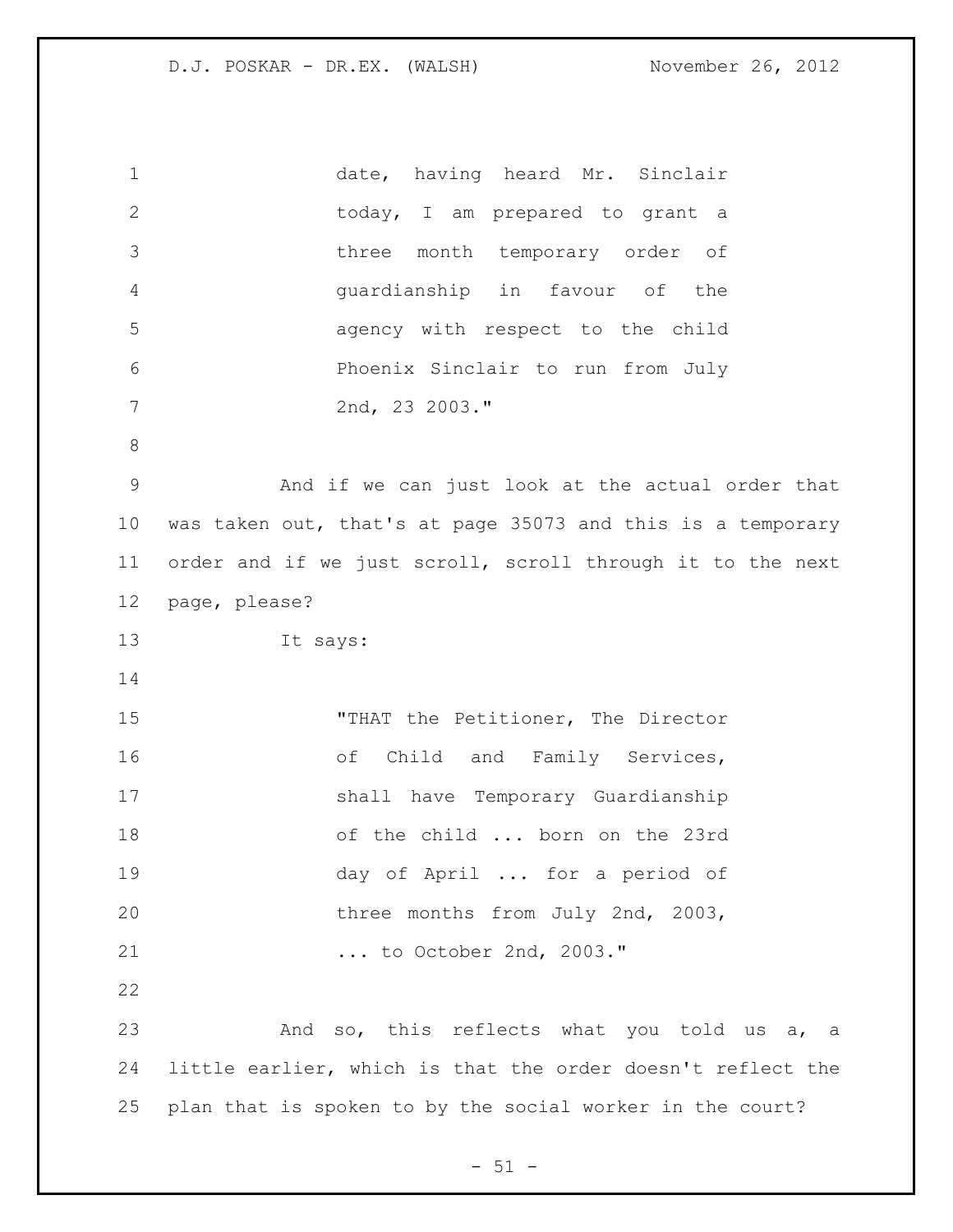A No, Section 38, which deals with the nature of orders granted, Section 38 of the Child and Family Services Act, specifically does not have in it any conditions. If you look at Section 38, where it talks about supervision orders, it refers to conditions being attached to the order. I would assume that part of the reason that temporary orders do not have conditions attached is that the plan continues to develop. The plan never ends. And at the conclusion of the temporary order, it's up to the agency whether it determines to return the child at that time, or whether the agency brings forward a request for a further order, pursuant to Section 40 of the legislation, to seek another order to either keep the child-in-care, pursuant to a temporary order, pursuant to a permanent order, or perhaps pursuant to an order of supervision.

 Q So when you say that the, the plan is continuing, that's the plan that's being carried out by the social workers, by the agency?

A Correct.

 Q Okay. And just for the sake of completion, page 35015, CD1707 is the temporary order that was made in 2000 with respect to the original apprehension. And if we turn to page 35017, again, we see, in paragraph 3, that the order simply says:

 $-52 -$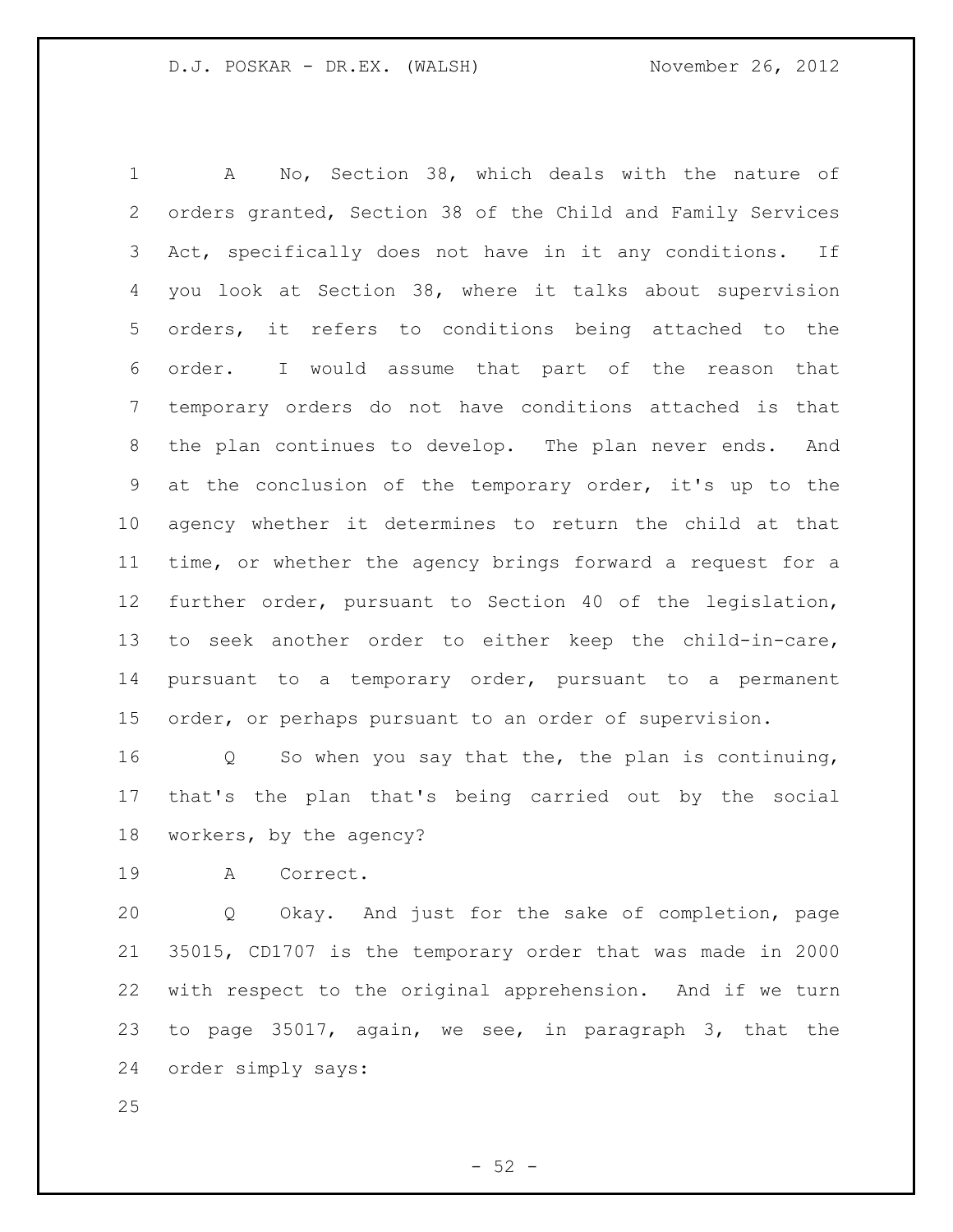| $\mathbf 1$    | the Petitioner, WINNIPEG<br>"THAT                           |
|----------------|-------------------------------------------------------------|
| $\overline{2}$ | CHILD AND FAMILY SERVICES, shall                            |
| 3              | have Temporary Guardianship of the                          |
| $\overline{4}$ | child  for a period of three                                |
| 5              | months from May 3, 2000, up to                              |
| 6              | August 3, 2000."                                            |
| 7              |                                                             |
| $\,8\,$        | So again, it doesn't reflect any discussions as             |
| 9              | to plans that may have been heard by the court?             |
| 10             | That's correct.<br>Α                                        |
| 11             | After the order was obtained in 2003, did you<br>Q          |
| 12             | continue to have involvement with the file?                 |
| 13             | No.<br>Α                                                    |
| 14             | At that point, who would be handling the matter?<br>Q       |
| 15             | Once the matter was dealt with in the court<br>Α            |
| 16             | process, that matter, as far as myself and my legal         |
| 17             | department, which consisted of the paralegals at that time, |
| 18             | it would have been terminated.<br>That being said, the      |
| 19             | paralegals maintained a bring forward system<br>where       |
| 20             | approximately three to four weeks prior to an order         |
| 21             | expiring, they would send a memo to the assigned social     |
| 22             | worker, advising that this order is expiring on X date, in  |
| 23             | this case, expiring from the 2003 matter, on October 2nd,   |
| 24             | 2003 and asking the social worker if the, if it was         |
| 25             | necessary, or the paralegal should be directed to request a |

- 53 -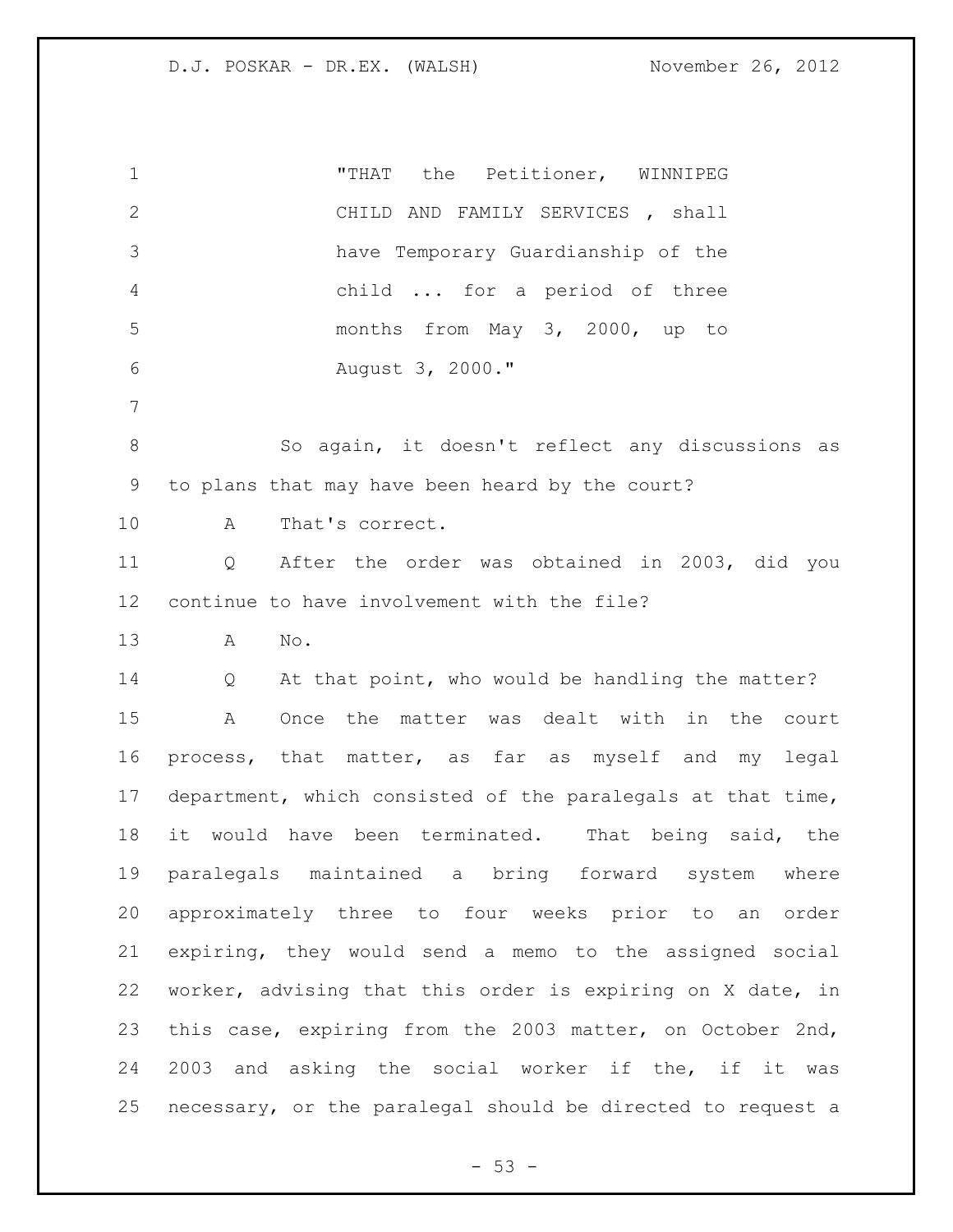further order, pursuant to Section 40.

| $\mathbf{2}$   | Okay. So you've had no further involvement with<br>Q      |
|----------------|-----------------------------------------------------------|
| 3              | the family after August 13th, 2003?                       |
| $\overline{4}$ | Correct.<br>Α                                             |
| 5              | Okay. I wanted to show you some correspondence<br>Q       |
| 6              | that you received from the Office of the Chief Medical    |
| 7              | Examiner, when they were preparing their report, pursuant |
| 8              | to Section 10 of the Fatality Inquiries Act, upon the     |
| $\mathsf 9$    | discovery of Phoenix's death. We'll go to page 36495.     |
| 10             | These are e-mail communications that you had with Jan     |
| 11             | Christensen-Wood on April 21st, 2006. So starting at the  |
| 12             | bottom:                                                   |
| 13             |                                                           |
| 14             | "Hi Debra                                                 |
| 15             | I'm reviewing the files on Phoenix                        |
| 16             | Sinclair and her parents under s.                         |
| 17             | 10 of the Fatality Inquiries Act                          |
| 18             | and would like to know if there                           |
| 19             | a plan presented for the<br>was                           |
| 20             | [temporary order] by consent on                           |
| 21             | August 3, 2003? The ward file                             |
| 22             | not contain<br>information<br>does                        |
| 23             | indicating that a plan<br>was                             |
| 24             | presented to the<br>Court<br>O <sub>T</sub>               |
| 25             | consented to by either/both of the                        |

- 54 -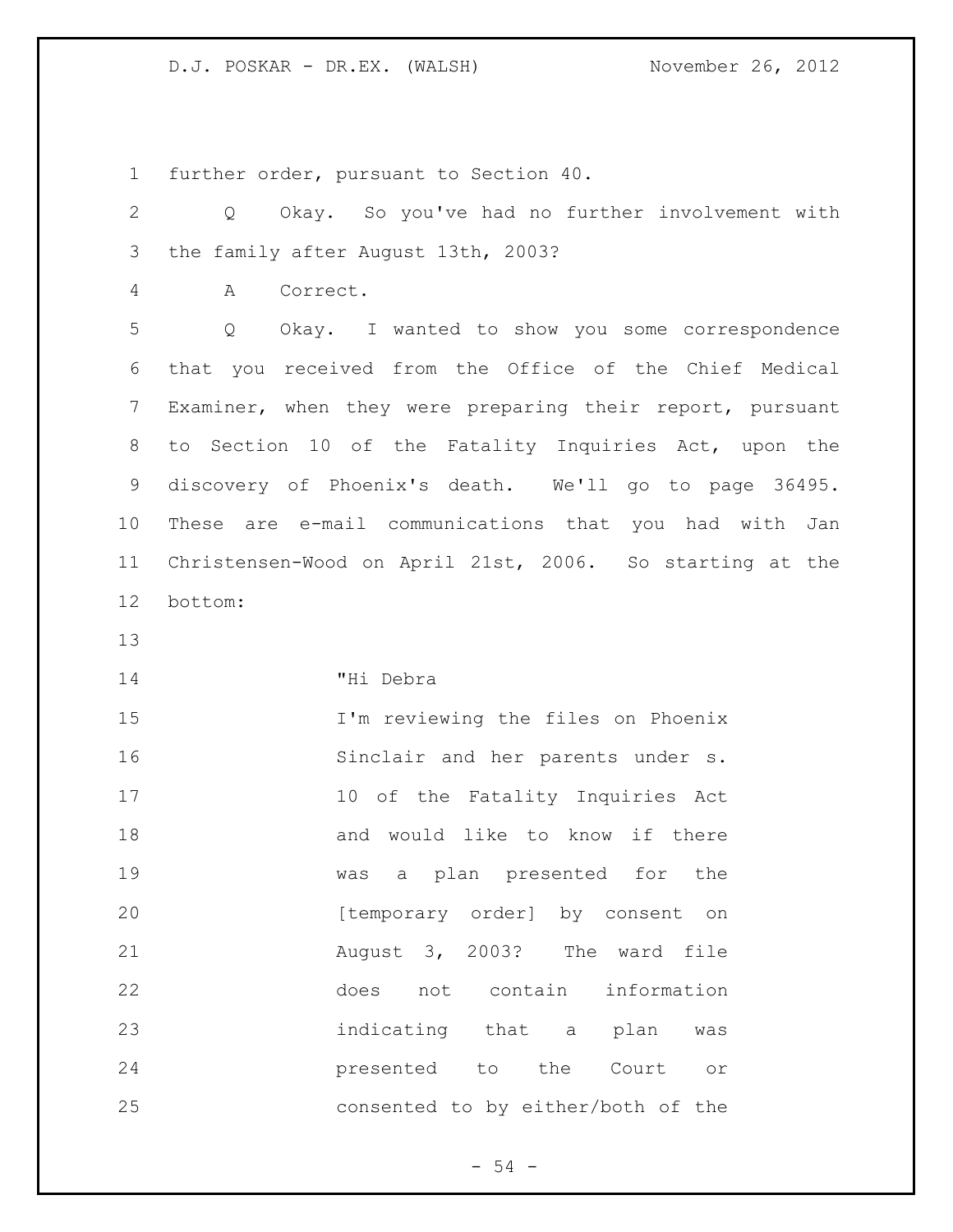**parents**. If there was a plan, could you please advise re the terms or fax a copy to [my number]?" And you respond that Michael Thomson, at Tapper Cuddy, has your file and where he can be reached. You had no other discussions with, with Ms. Christensen-Wood as to any plans? 10 A No, not to the best of my recollection. 11 MS. WALSH: Okay. THE COMMISSIONER: How was that letter answered? MS. WALSH: The letter is answered by Ms. Poskar advising Jan Christensen-Wood to speak with Michael Thomson at Tapper Cuddy, who had her file. 16 THE COMMISSIONER: I follow. BY MS. WALSH: Q And what information would you file have had with respect to the plan? A My file did not have any information with respect to the, with respect to the plan. What my file contained 23 on it is the disposition sheets, which you have seen. It contained -- we had a bit of a three tiered file system. The paralegal maintained a file, which was all the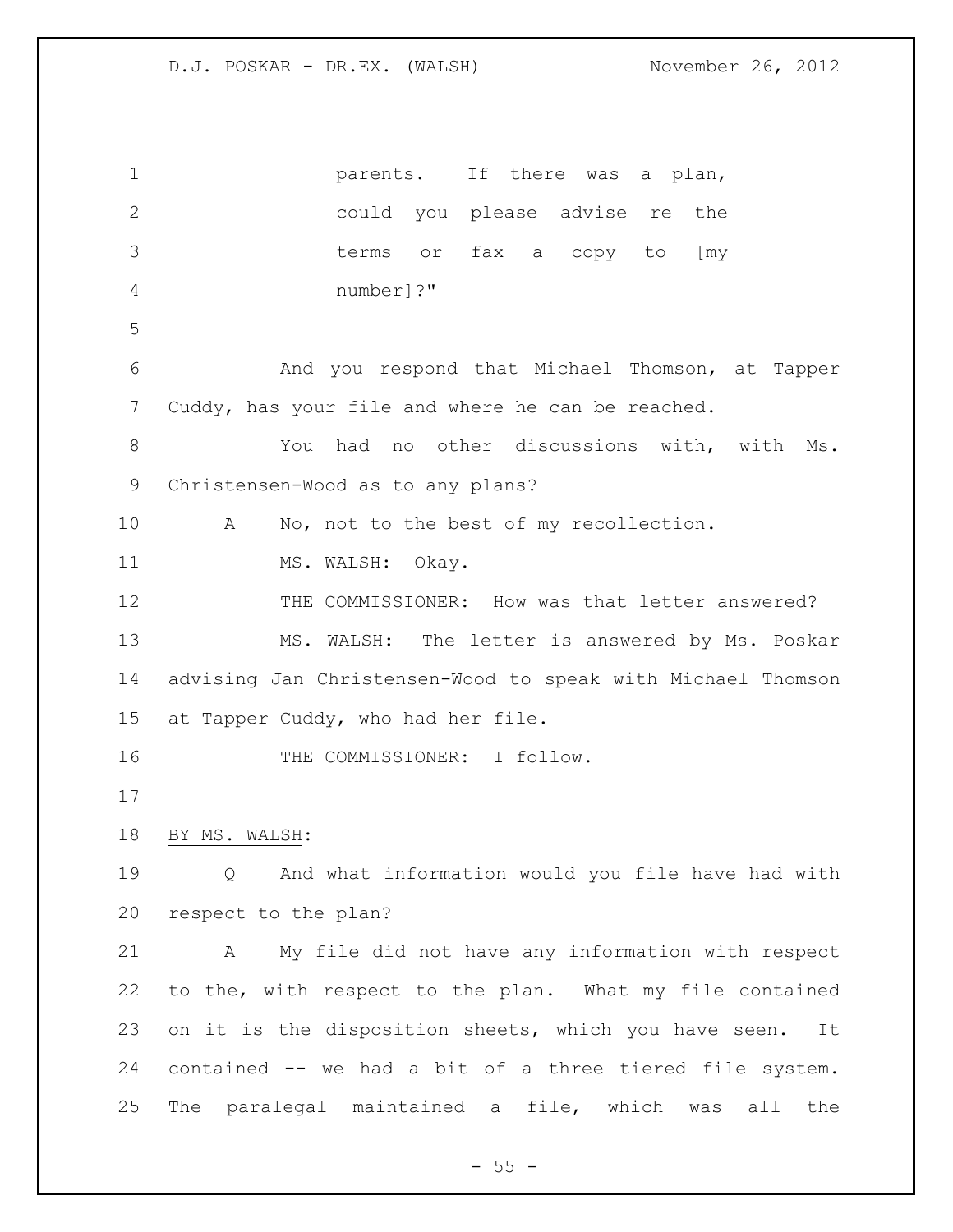documents that the paralegal had provided, memos that the paralegal might have sent back and forth. I maintained then what I called my own legal file and I also had a docket file for each court date appearance that a matter appears on docket. But that docket file would contain matters pertaining to -- if there were 53 matters on the docket, it had the docket list for the 53 matters and the notations that I wrote on the docket after appearing in court that day. It also contained the, what I call the paralegals docket, which were the instructions that I received, which also contained not only this particular file, but every other matter that was appearing on the docket that day. But on my particular legal file, with respect to this matter, it was the disposition sheets, it was the letters from Mr. Harvie, it was my responses back to Mr. Harvie, or my lack of response back, in this particular case, as I never did receive particulars on this matter and it was the memos that my paralegal sent to the social worker, requesting particulars.

 Q So, in terms of finding out what the plan was, what, what plan was presented for the temporary order, from a legal perspective, or from looking at, at the legal proceedings, there were the transcripts from the appearances on July 2nd and August 13?

A Those transcripts were not obtained by me. Those

 $-56 -$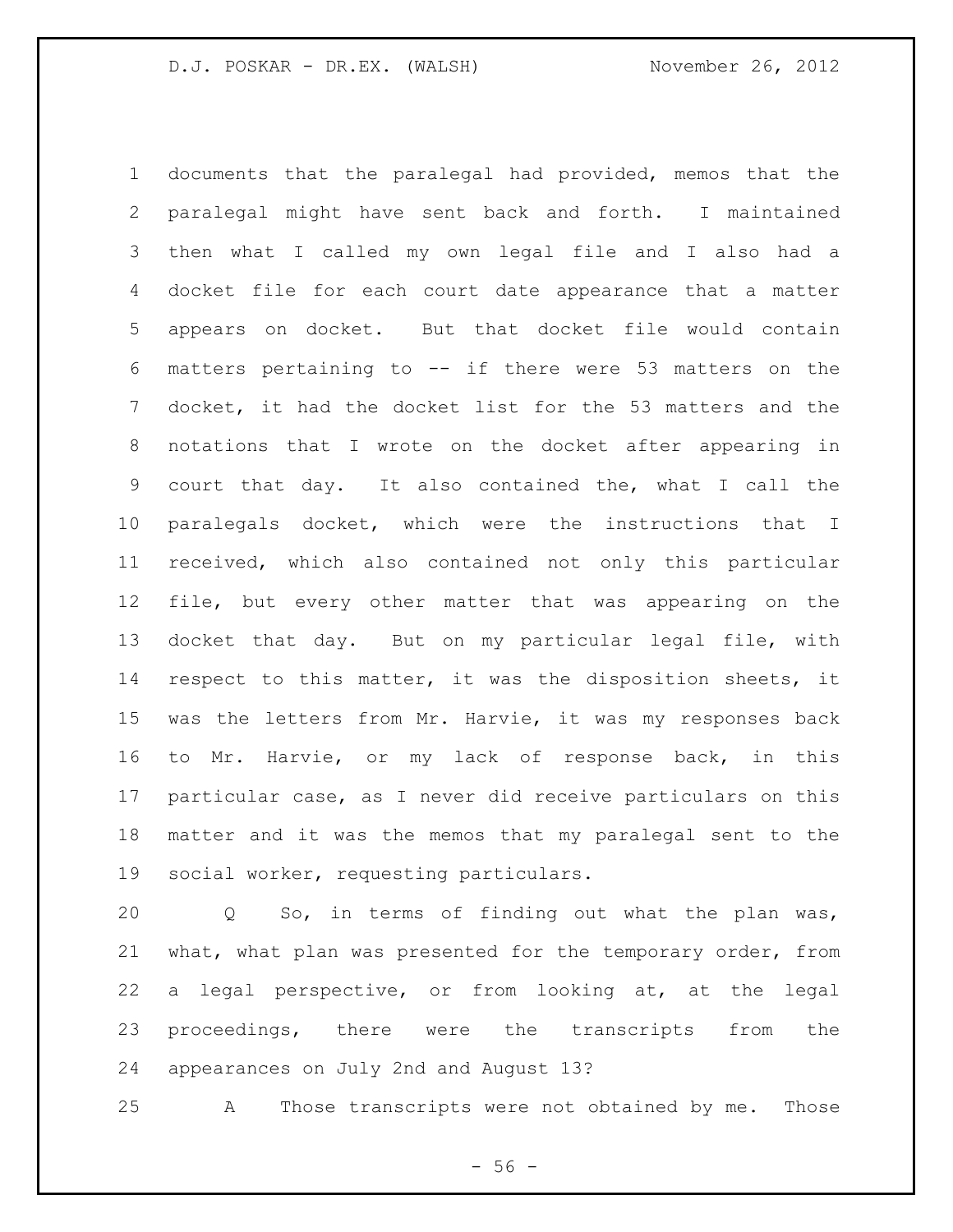transcripts were obtained subsequently by Mr. Thomson's office.

 Q Right. But, but just in terms of if one wanted to see what was the plan that was presented at the time the temporary order was granted, that would be reflected in the transcripts of the proceedings on July 2nd and August 13, '03?

8 A Correct.

 Q And so we know that on July 2nd, Ms. Forrest was the social worker who appeared with Ms. Kematch in attendance --

A Correct.

 Q -- and Mr. Stevenson, Ron Stevenson. And then on August 13, the social worker was Stan Williams and this time, Ms. Kematch was not there, but Mr. Stephenson was in attendance?

 A Sorry, you referred to a Mr. Stephenson, I'm not --

 Q Ron Stephenson. We saw him being in attendance on July 2nd, '03.

 A Not that I -- I'm not aware of a Mr. Stephenson. Q That's fine. My point being simply that in answer to a question what, what was the plan presented before the court for the granting of the temporary order, that would be reflected in the information, I'm not calling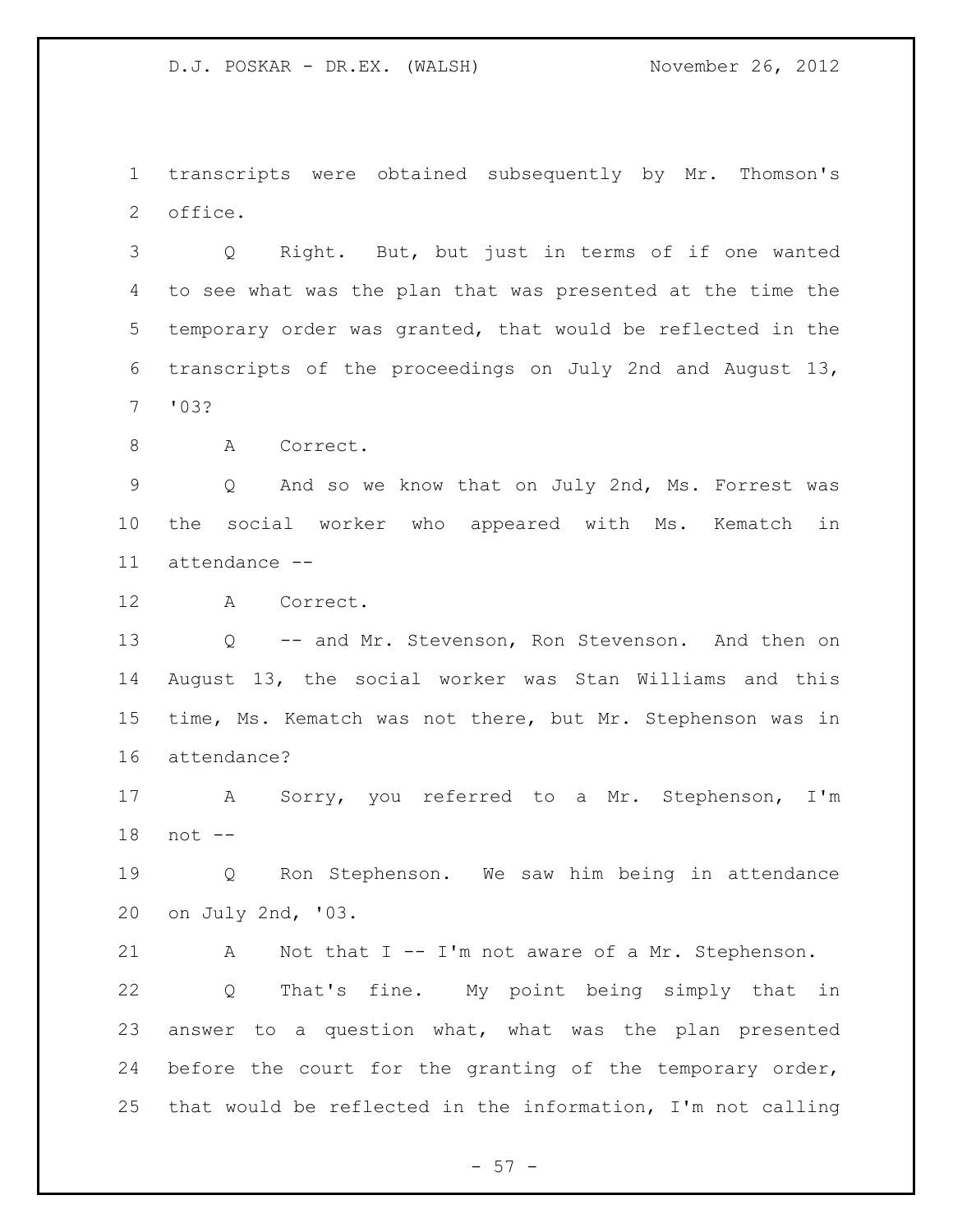it evidence, because it wasn't sworn evidence in anyway, the information that's placed before the master, as reflected in the transcripts of the appearances? A The transcripts would have accurately reflected what occurred in court on that day. Q And then other information about the agency's plan would have to be found in the agency's files themselves? A I did not have any other information, if that's the question. Q No, I, I'm not saying you did, I'm saying, if one wants to find out information about an agency's plan, precisely what you're saying, that information is not in the legal file, it would -- A No. Q -- be in the agency's file? A Correct. Q Okay. Now, Ms. Christenson-Wood then prepared a report, as I said, pursuant to Section 10 of the Fatality Inquiries Act and if we can turn to page 143, this is CD number 2. Now, did you, other than the e-mail correspondence that we just looked at, did you have any discussions with Ms. Christenson-Wood with respect to her preparing this report?

 $-58 -$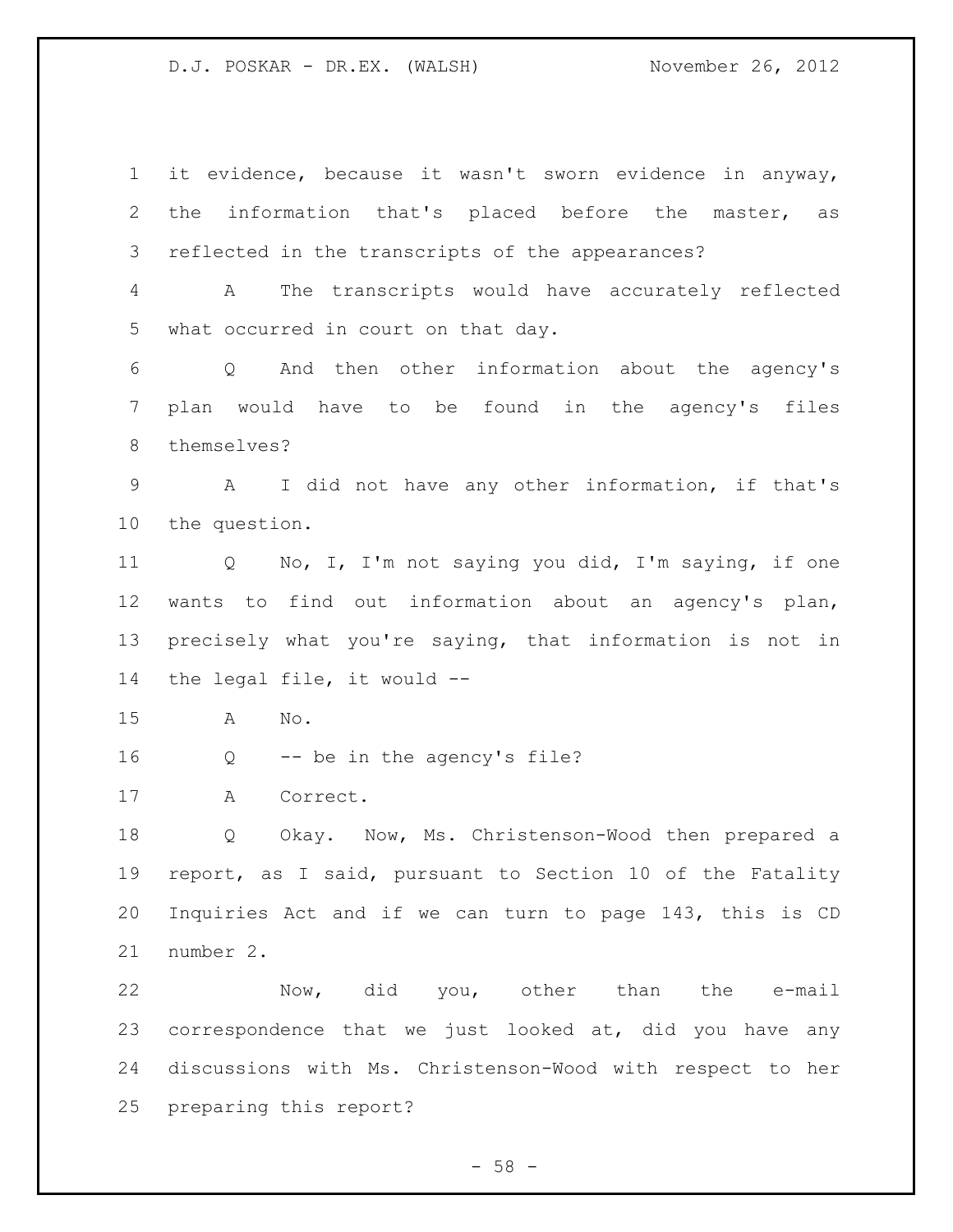1 A No, not to my recollection. Q Okay. And did you, were you ever sent a copy of this report? A The only piece of the report I've seen is what you had previously presented to me, which is just, I think, a few paragraphs and similarly, Mr. Paul has shown me a few paragraphs. I have not read the entire report. Q Okay. And so that would have been you looking at it in preparation for your participation in this inquiry? A Correct. Q Okay. So just reading what's in the report, starting at the top of the page: "In a letter from Anishinaabe Child and Family Services to its lawyer, it was noted '... the child would be placed in the care 18 of the child's Godparents, one of whom (the Godmother) was a First Nation's person. In light of this and considering that it was a culturally appropriate placement the Anishinaabe worker indicated consent to the Three Month Temporary Order that Winnipeg was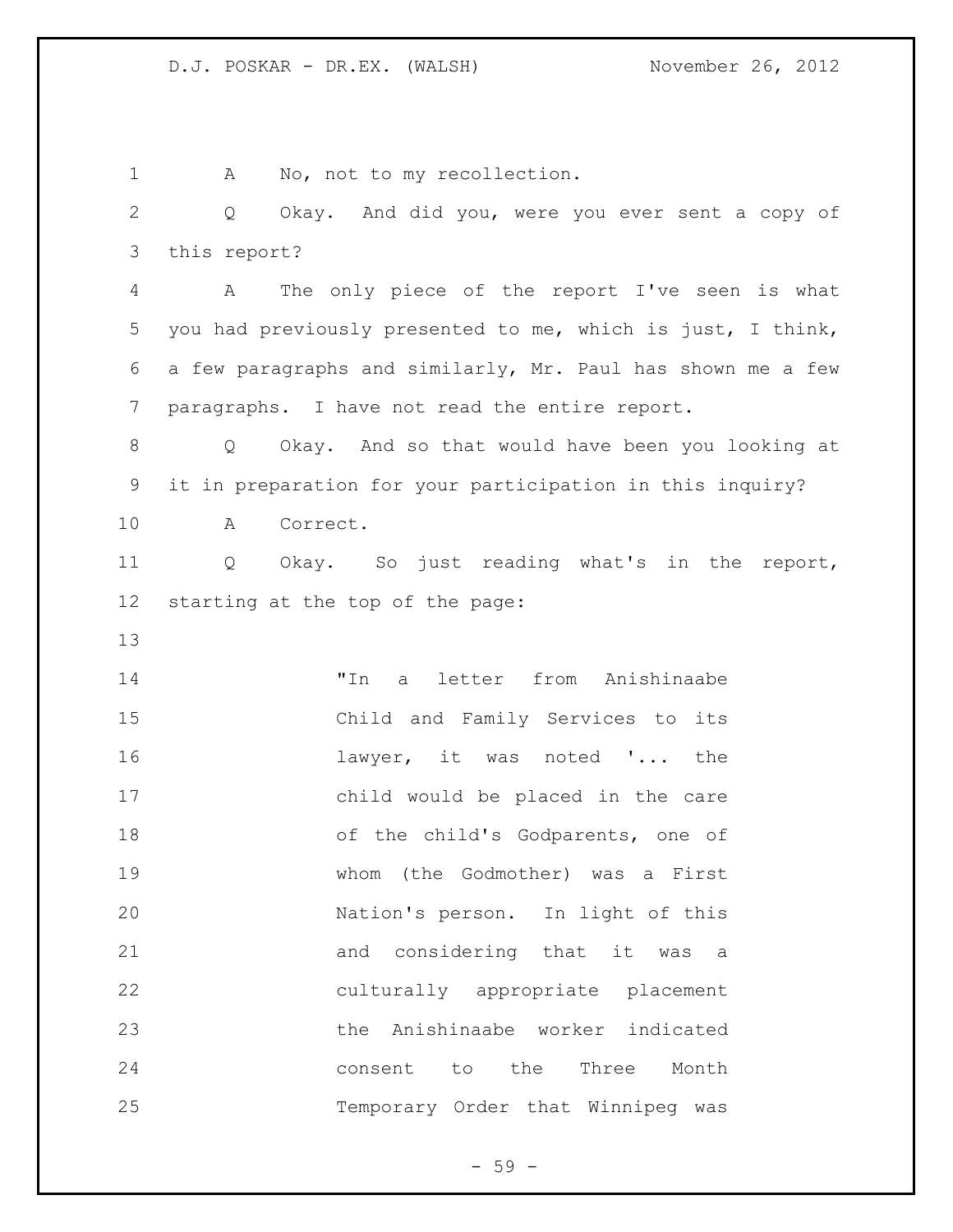| 1             | seeking'.                          |
|---------------|------------------------------------|
| $\mathbf 2$   | In reviewing the court transcripts |
| 3             | provided by the [Winnipeg Child    |
| 4             | and Family Services] external      |
| 5             | counsel and the legal file         |
| 6             | provided by [the agency], it       |
| 7             | appears that, despite several      |
| 8             | requests, no particulars were      |
| $\mathcal{G}$ | provided by the assigned Family    |
| 10            | Services worker. The Intake        |
| 11            | worker had developed a detailed    |
| 12            | and thoughtful assessment of the   |
| 13            | family and a recommendation that   |
| 14            | Phoenix stay in care until her     |
| 15            | safety could be assured by means   |
| 16            | of demonstrated, observable change |
| 17            | In her parents. This worker was    |
| 18            | present at the court date when Ms. |
| 19            | Kematch agreed to a consent order  |
| 20            | of three months and a suggested    |
| 21            | plan of a parenting capacity       |
| 22            | assessment and participation [in a |
| 23            | type] in a type of parenting       |
| 24            | education program."                |

- 60 -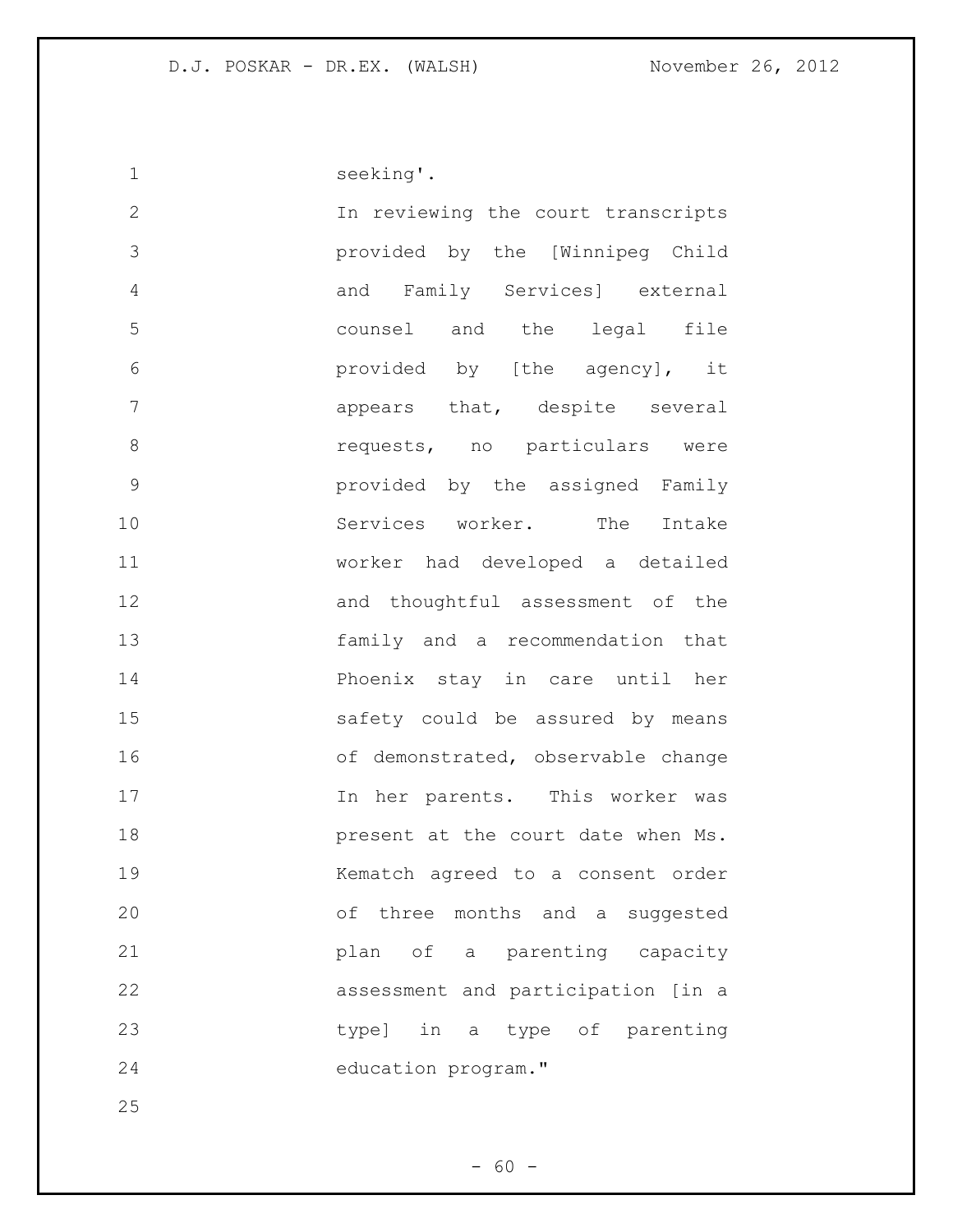So that relates to the, the appearance on July 2nd? A Correct. Q "The Intake worker was clear that Mr. Sinclair had failed to respond to all efforts to involve him in the planning of what would be needed to bring Phoenix home. It was also clearly stated that ongoing planning would be the **responsibility** of the assigned Family Services worker." 15 Then in italics, the report writer indicates -- if you can just scroll up please, thank you. "Information was requested on **April 21, 2006 from [the] Branch;**  specifically, what were the terms of the order sought by the Agency. Did the Agency have expectations for Mr. Sinclair concerning change to his lifestyle or his addictions? The transcript of

 $- 61 -$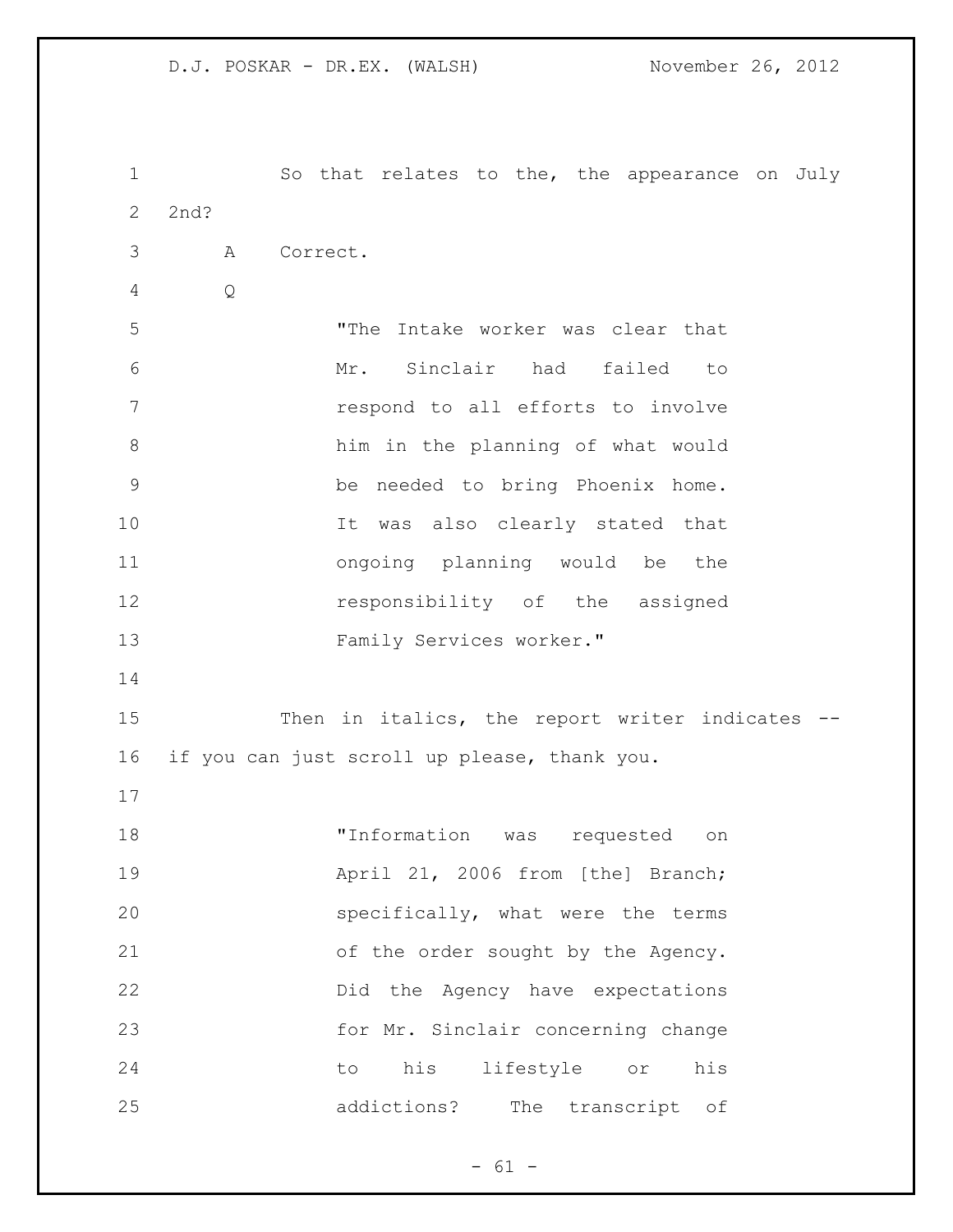court proceedings was provided by 2 the external counsel. The transcript provided no information about any expectations of Mr. Sinclair despite the circumstances under which Phoenix came into care and three years' accumulation of concerns about the quality of both parents' care of their daughter. The worker was asked to speak to 12 the court about the Branch's position. **'...** he's been having some difficulties parenting his 16 daughter, who he has basically **parented for the last three years.** 18 At this time the baby's come into care. Her name is Phoenix. And is now placed with ... a place of safety with the friends of the family, the godparents. And Mr. Sinclair ... is feeling that he needs some time to ... get his business in order and we're

 $- 62 -$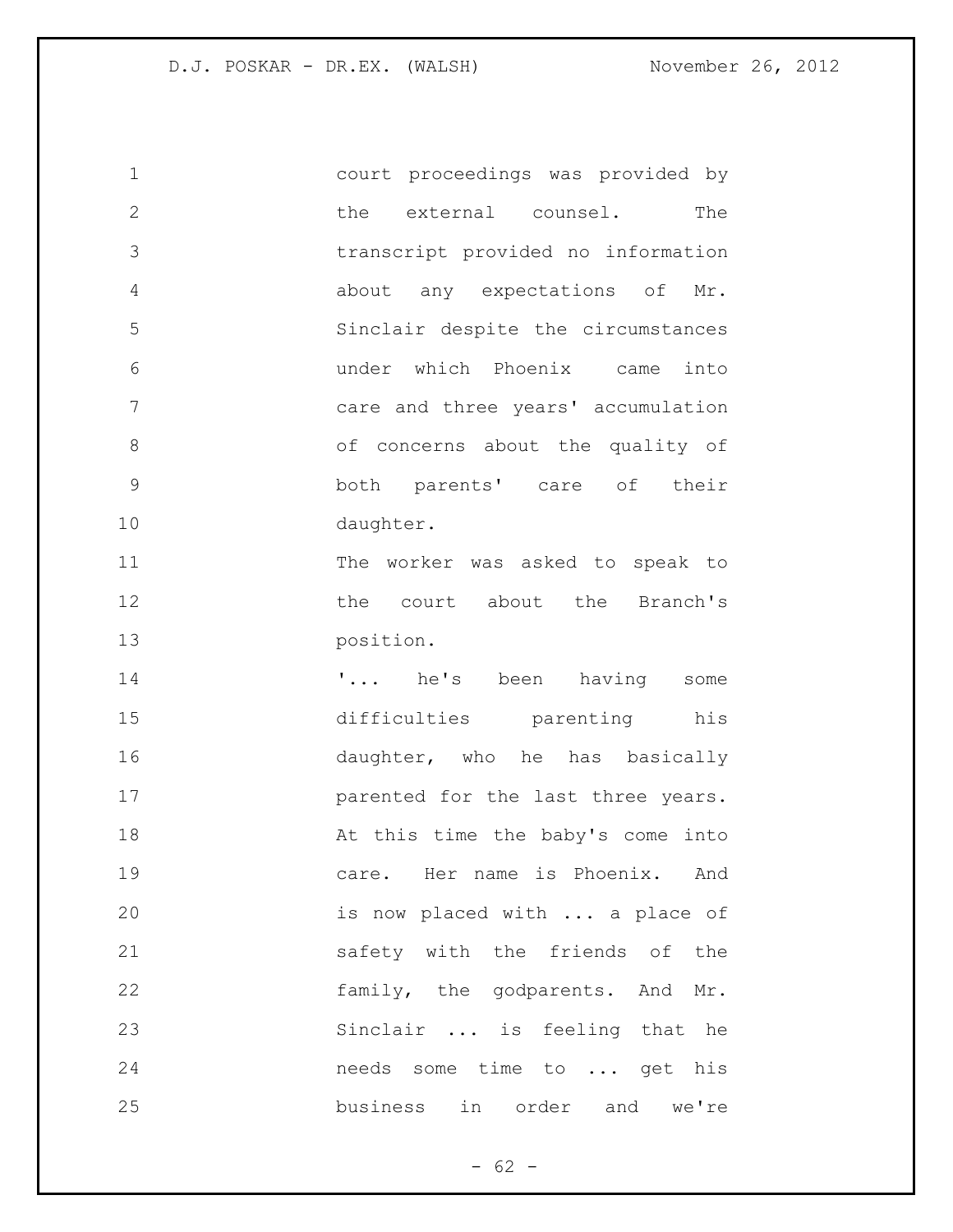| $\mathbf 1$  | prepared to support him in that                 |
|--------------|-------------------------------------------------|
| $\mathbf{2}$ | venture.                                        |
| 3            | So, in  light we're asking --                   |
| 4            | we  think this will take about                  |
| 5            | three  months to accomplish.'"                  |
| 6            |                                                 |
| 7            | And that's the information that we just saw Mr. |
| $8\,$        | Williams provide to the court on August 13?     |
| $\mathsf 9$  | Correct.<br>A                                   |
| 10           | $\overline{Q}$<br>Then the report goes on:      |
| 11           |                                                 |
| 12           | "The Agency's counsel asked the                 |
| 13           | worker if it would be sufficient                |
| 14           | time 'for the plan to develop' if               |
| 15           | the order ran from the date of Ms               |
| 16           | Kematch's consent on July 2, 2003.              |
| 17           | The worker's response was                       |
| 18           | affirmative with the proviso that               |
| 19           | it could be reassessed at the end               |
| 20           | of the order.                                   |
| 21           | Anishinaabe's counsel did not                   |
| 22           | object to the amorphous plan once               |
| 23           | issue of a culturally<br>the                    |
| 24           | appropriate placement<br>was                    |
| 25           | confirmed when the worker stated                |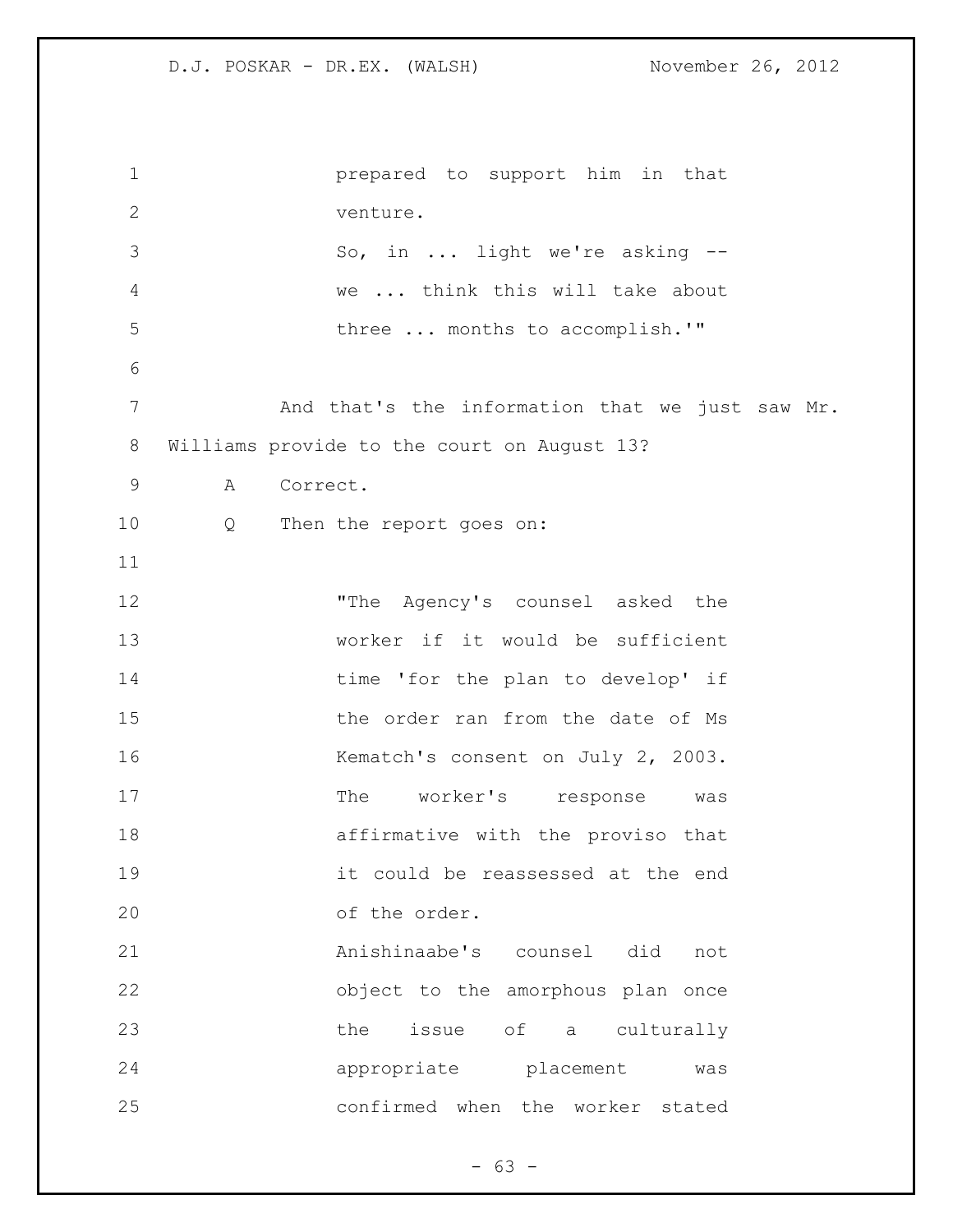| $\mathbf 1$    | that Ms. Edwards was of aboriginal |
|----------------|------------------------------------|
| $\overline{2}$ | background."                       |
|                |                                    |
| 3              |                                    |
| 4              | And in italics:                    |
| 5              |                                    |
| 6              | "The court process was intended to |
| 7              | protect Phoenix at that time and   |
| 8              | to ensure that she returned to an  |
| 9              | improved situation -- the end of   |
| 10             | the order was only seven weeks     |
| 11             | from the date of Mr. Sinclair's    |
| 12             | appearance in court. The plan      |
| 13             | presented by [Winnipeg Child and   |
| 14             | Family Services] regarding Mr.     |
| 15             | Sinclair consisted of 'get[thing]  |
| 16             | his business In order". What did   |
| 17             | that mean? What did that require   |
| 18             | in measurable, observable change?  |
| 19             | [Winnipeg Child and Family         |
| 20             | Services] failed to state<br>a a   |
| 21             | coherent plan for Mr. Sinclair to  |
| 22             | follow until it was judged safe to |
| 23             | return Phoenix to him. She came    |
| 24             | into care because her father was   |
| 25             | under the influence of alcohol and |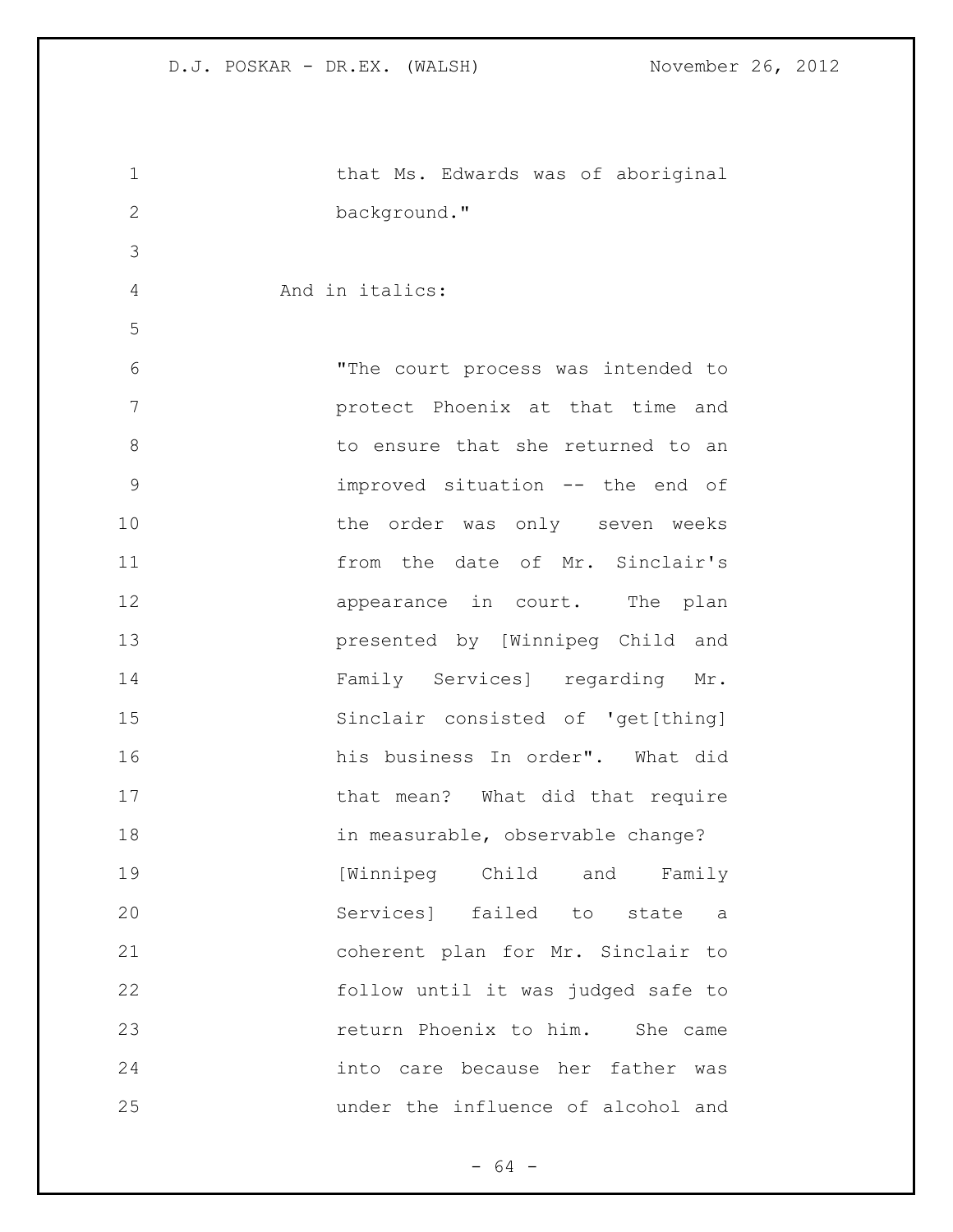| 1            | drugs and was unwilling to take    |
|--------------|------------------------------------|
| $\mathbf{2}$ | steps to ensure that she had a     |
| 3            | safe situation. Anishinaabe Child  |
| 4            | and Family  did not advocate       |
| 5            | for Phoenix's best interests       |
| 6            | beyond a culturally appropriate    |
| 7            | placement and the court did not    |
| 8            | hold either Agency accountable to  |
| 9            | a higher standard in Phoenix's     |
| 10           | best interests. The transcript     |
| 11           | was clear that the counsel for     |
| 12           | Anishinaabe had instructions       |
| 13           | concerning only the cultural       |
| 14           | component of her placement.        |
| 15           | Although the provincial child      |
| 16           | welfare standards were mentioned   |
| 17           | in court, it was with respect to   |
| 18           | the requirement for culturally     |
| 19           | for<br>appropriate placements      |
| 20           | aboriginal children. Provincial    |
| 21           | standards also address the<br>need |
| 22           | for concrete planning with         |
| 23           | measurable objectives and goals    |
| 24           | that are realistic, in addition to |
| 25           | the<br>evaluation<br>оf<br>efforts |

- 65 -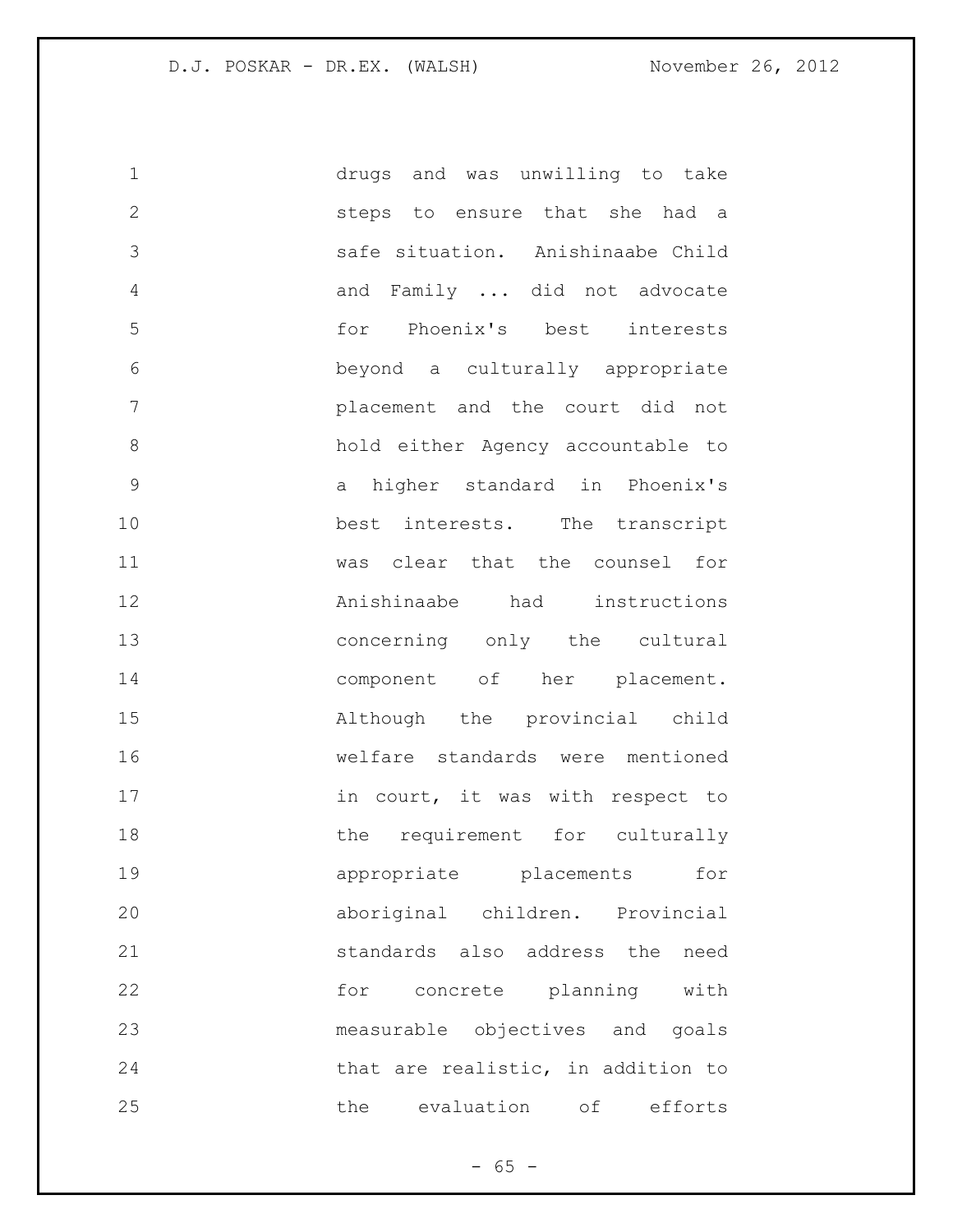| $\mathbf 1$  |          | [towards] those goals, [that is]                      |
|--------------|----------|-------------------------------------------------------|
| $\mathbf{2}$ |          | outcome measures. How else would                      |
| 3            |          | Agency know when risk was<br>an                       |
| 4            |          | sufficiently reduced to return a                      |
| 5            |          | child home safely? An<br>Issue                        |
| 6            |          | related to this is whether there                      |
| 7            |          | is a means available to all                           |
| $\,8\,$      |          | In the Province<br>workers<br>that                    |
| $\mathsf 9$  |          | enables them to<br>measure the                        |
| 10           |          | initial risk accurately and                           |
| 11           |          | another to recognize when the                         |
| 12           |          | child is safe enough to return                        |
| 13           |          | home and when it is safe enough to                    |
| 14           |          | dose the case. Case supervision                       |
| 15           |          | should be an Important factor in                      |
| 16           |          | arriving at the final decision to                     |
| 17           |          | return the child home or to close                     |
| 18           |          | the case but the use of a more                        |
| 19           |          | reliable and objective means of                       |
| 20           |          | assessing safely is needed."                          |
| 21           |          |                                                       |
| 22           | Do       | you want to comment on this portion<br>оf             |
| 23           |          | the report, with respect to your<br>involvement<br>as |
| 24           | counsel? |                                                       |
| 25           | А        | My involvement as counsel is as a lawyer, which       |

- 66 -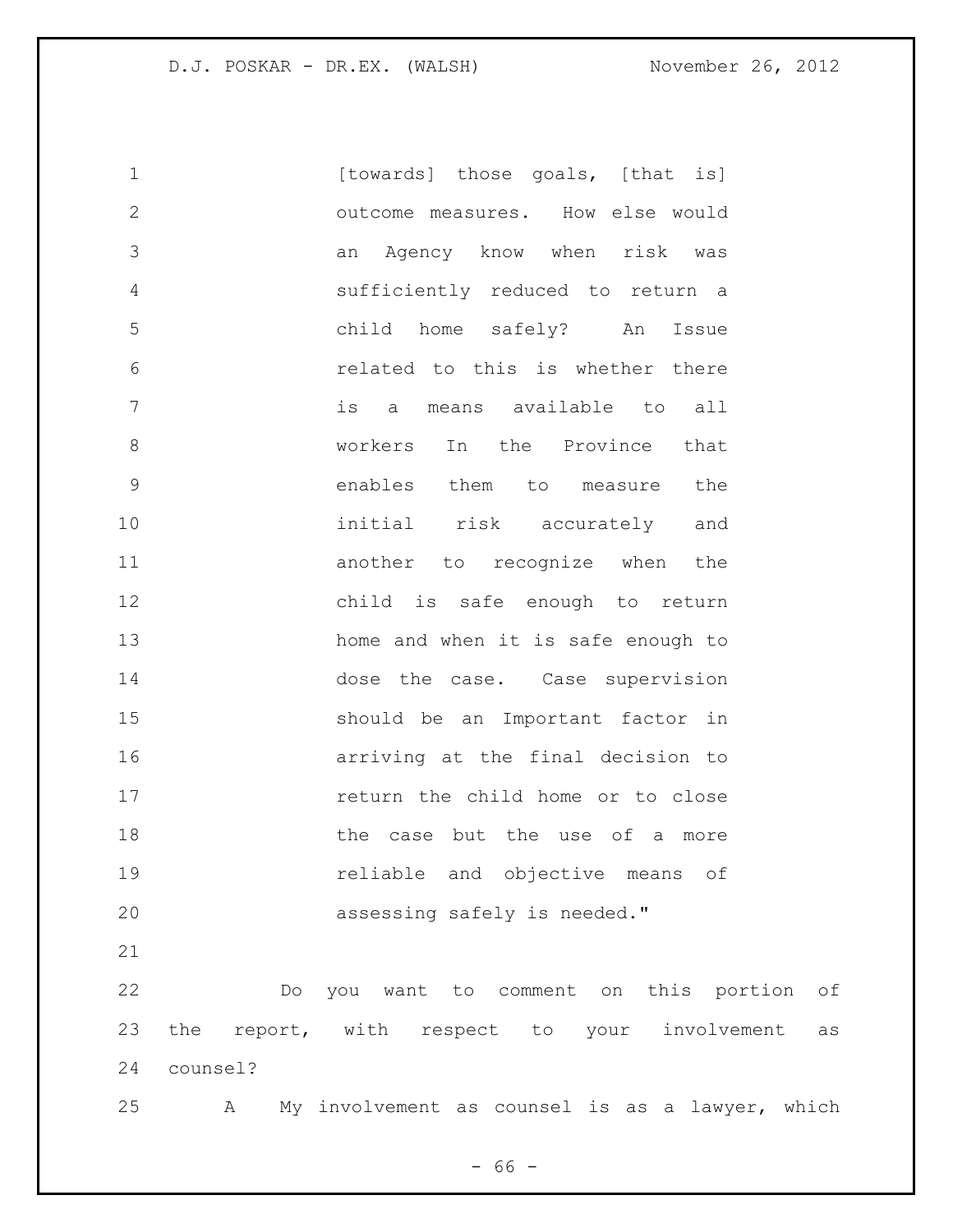is to take instructions from the client. If you were to look back at the transcript of the proceedings in front of Senior Master Lee on August 13th or 16th of 2003, you will note that Mr. Williams sets out his plan. Master Lee then asked Mr. Williams some questions and the matter is concluded. I take my instructions as they are given. I don't have the ability to determine what is or was not an appropriate plan. That is not what my role is. My role is to take my client's instructions. Pardon me. With respect to the plan that was presented on that date, the agency sought and obtained a three month temporary order. And as I indicated earlier, given the needs of the family, they're constantly assessed over the course the agency's involved with them. Plans will be tweaked or re-devised, as time goes on and that plan may change. As well, the agency has the opportunity to come back, at the conclusion of the order, if they believe there is still outstanding protection issues, to seek further relief. So whether it's a three month order, whether it's a four month order, whether it's a six month temporary order, those are estimates as to the time it will take for the family to remediate itself, the agency knowing that if the concerns aren't resolved in that period of time, it can come back and seek further time before the court.

Q Okay. Anything else you want to comment on, on

- 67 -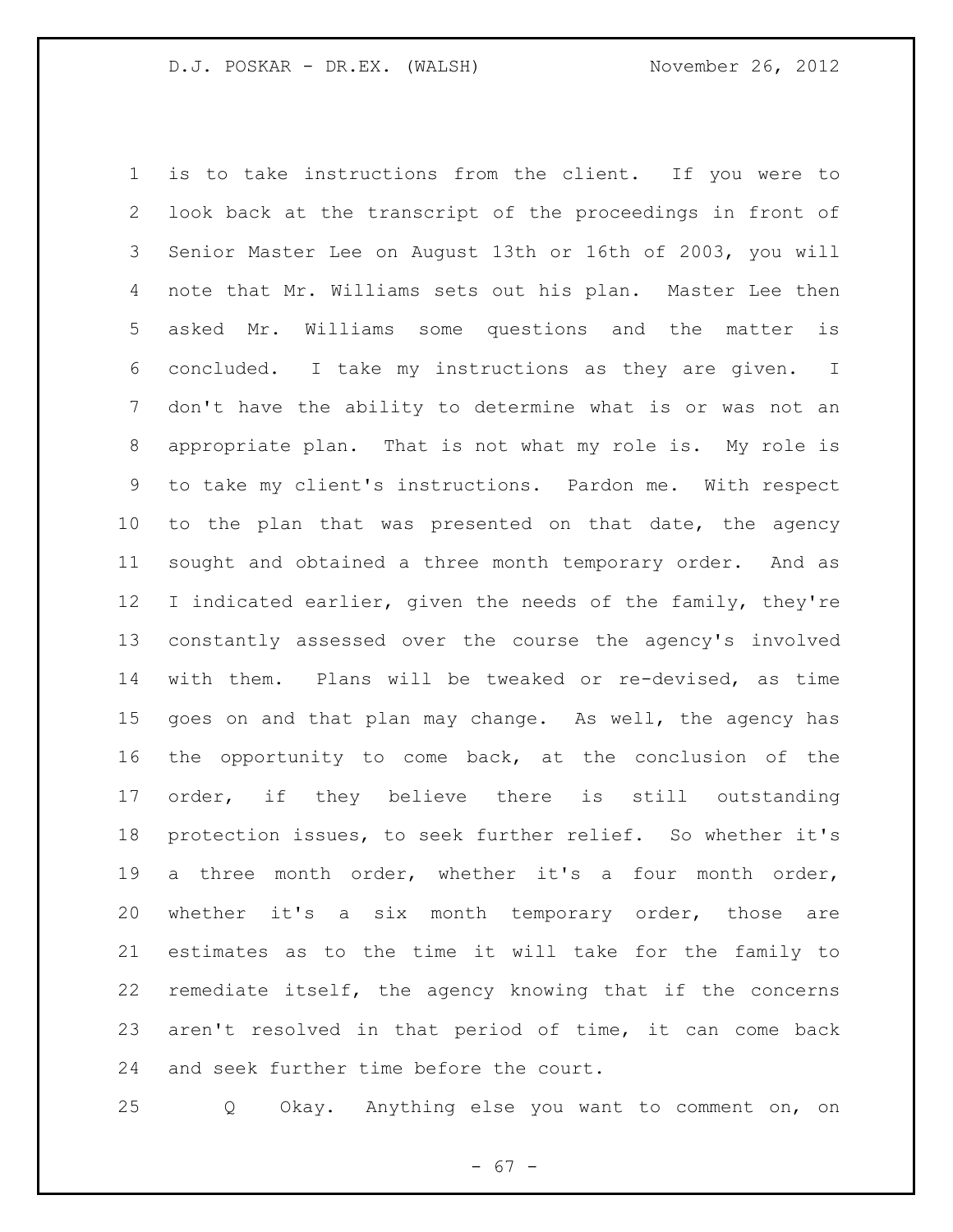the report?

A No.

 MS. WALSH: Okay. Thank you, Ms. Poskar, those are my questions. There may be some questions from other counsel. Thank you.

 THE COMMISSIONER: All right. Who's, wants to cross-examine?

8 MR. GINDIN: I have no questions.

THE COMMISSIONER: Thank you, Mr. Gindin.

MS. WALSH: Counsel for the witness?

11 THE COMMISSIONER: Mr. McKinnon, do you have questions?

 MR. MCKINNON: Mr. Paul is acting as counsel for the witness and sitting at counsel table and I think we're just waiting to see if anyone else has any questions.

17 THE COMMISSIONER: All right. Mr. Ray?

18 MR. RAY: Mr., Mr. Commissioner, I'm just wondering if I could suggest, at this time, if there's no other questions, if we take a brief recess. I just want to confer with my friend, Mr. Saxberg. There may be one or two brief questions, but ...

 THE COMMISSIONER: Well, we could take our mid- morning break. We'd be breaking in 15 minutes anyway, so we might as well do it now. Is it -- Mr. Paul, that's

- 68 -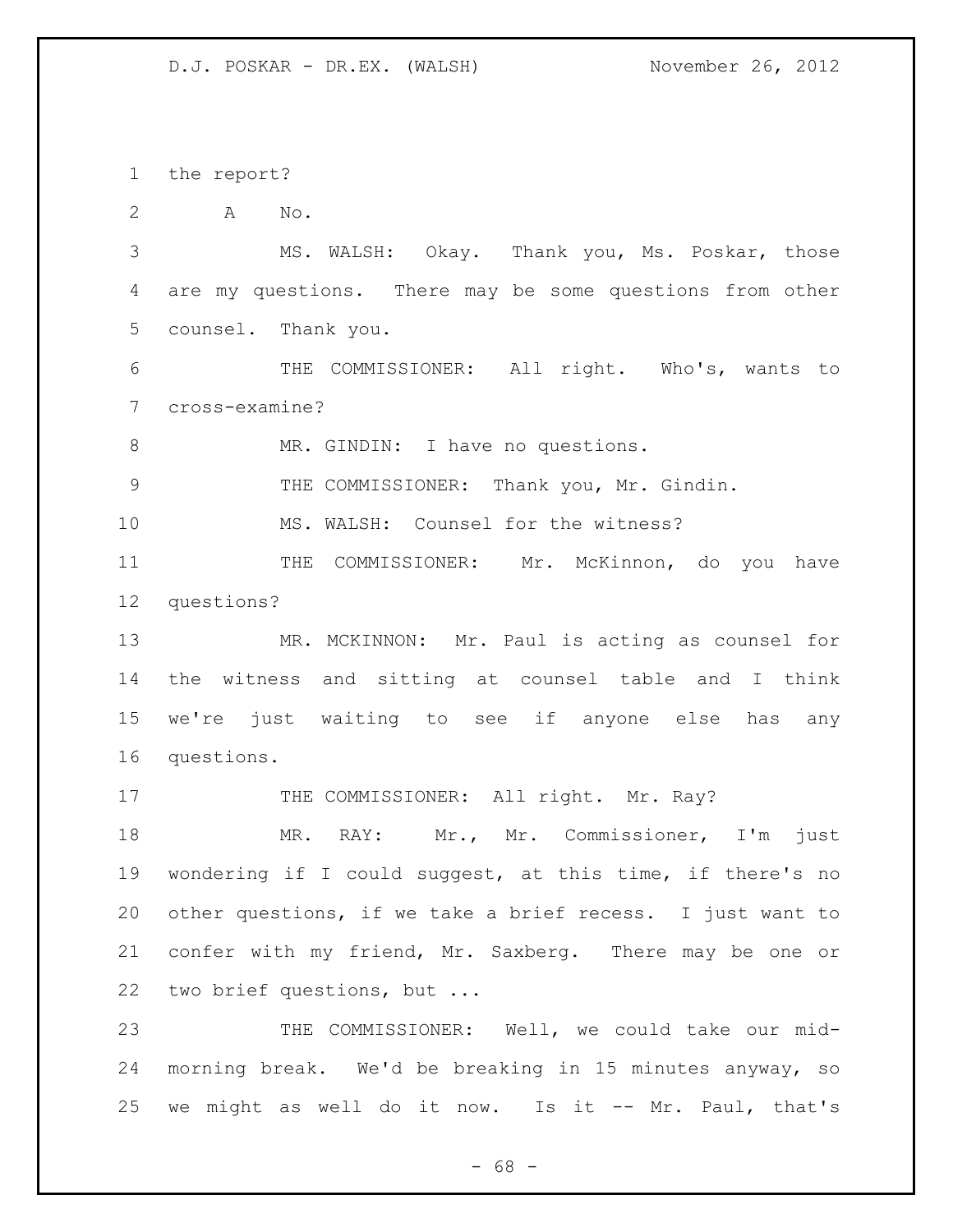D.J. POSKAR - CR-EX. (PAUL) November 26, 2012

 suitable? MR. PAUL: That's fine. THE COMMISSIONER: All right. We'll rise for 15 minutes. MR. RAY: Thank you. MS. WALSH: Thank you. (BRIEF RECESS) 10 THE COMMISSIONER: All right. Mr. Paul? MR. PAUL: Good morning, Mr. Commissioner. I believe no one else has any questions. 13 THE COMMISSIONER: All right. MR. PAUL: And as a result, I have just one. CROSS-EXAMINATION BY MR. PAUL: Q If I could turn up page 144 -- and for the record, Sacha Paul for the department in Winnipeg. Ms. Poskar, the only thing I want to direct your attention to is the comment in this report about an Anishinaabe's counsel not objecting to the plan, once the issue of culturally appropriate placement was confirmed. And my question to you is, outside of the issue of placement, what role, if any, would an agency like Anishinaabe have to comment upon Winnipeg's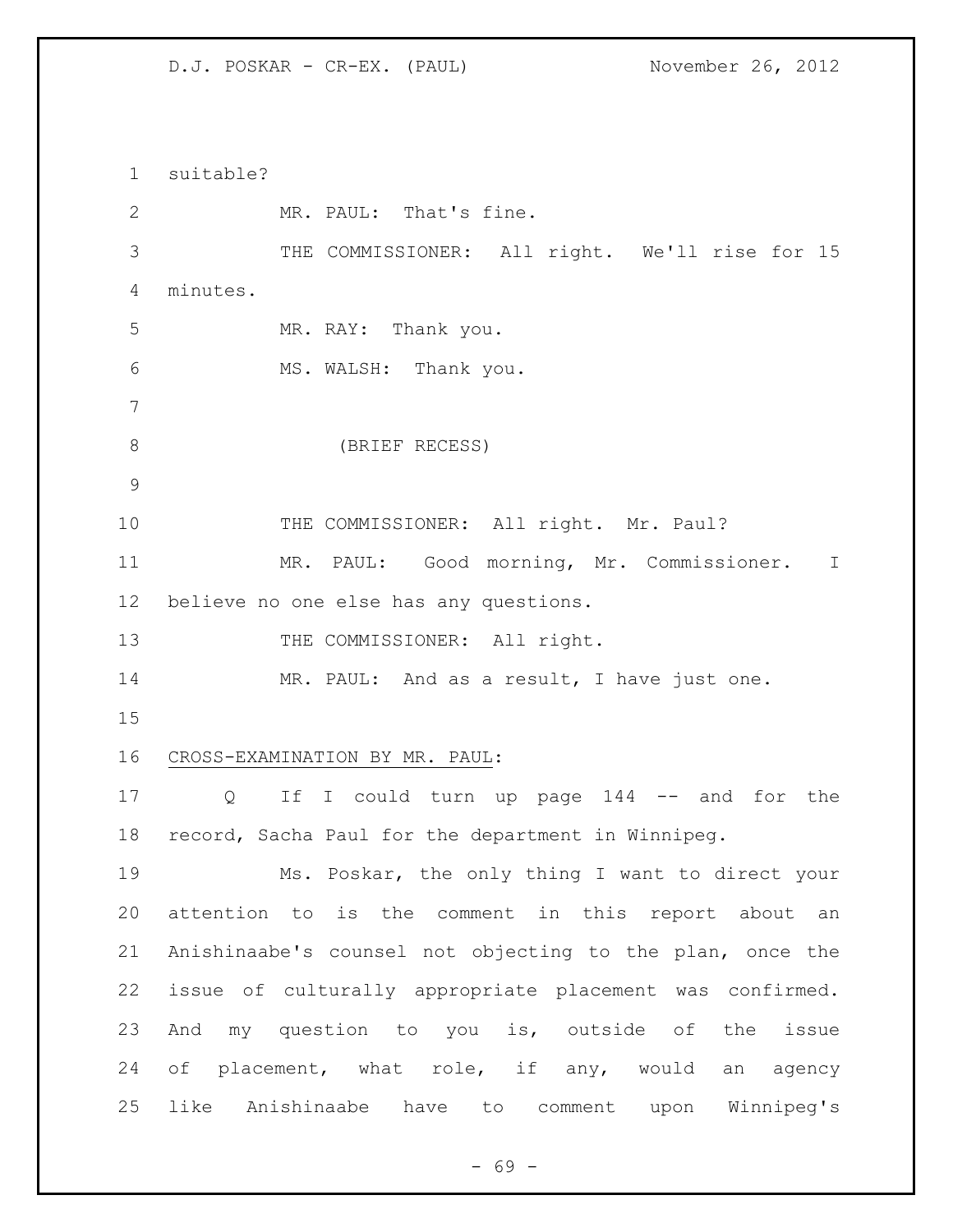plan?

 A Pardon me. In 2003, it was actually rare to hear from any other agency, other than Anishinaabe, upon them being served with the petition and notice of hearing. Anishinaabe, as indicated in Mr. Harvie's dialogue with Senior Master Lee, in 2003, they had an interest with respect to the plan, or the placement. It was really the placement of the child. And Mr. Harvie, as he indicated, in August 2003, and as he indicated on many other occasions, once that placement issue was resolved, that ceased Anishinaabe's typical involvement with the family. Q And do you know if they had any role to speak to matters outside of the issue of cultural appropriate placement, or was that limited to that particular issue? A That was simply Mr. Harvie's client's instructions at the time and as noted in the correspondence that Mr. Harvie had previously sent to me. MR. PAUL: All right. Those are my questions. 21 THE COMMISSIONER: Thank you, Mr. Paul. Commission counsel? MS. WALSH: I have nothing further of this witness, Mr. Commissioner. Thank you very much.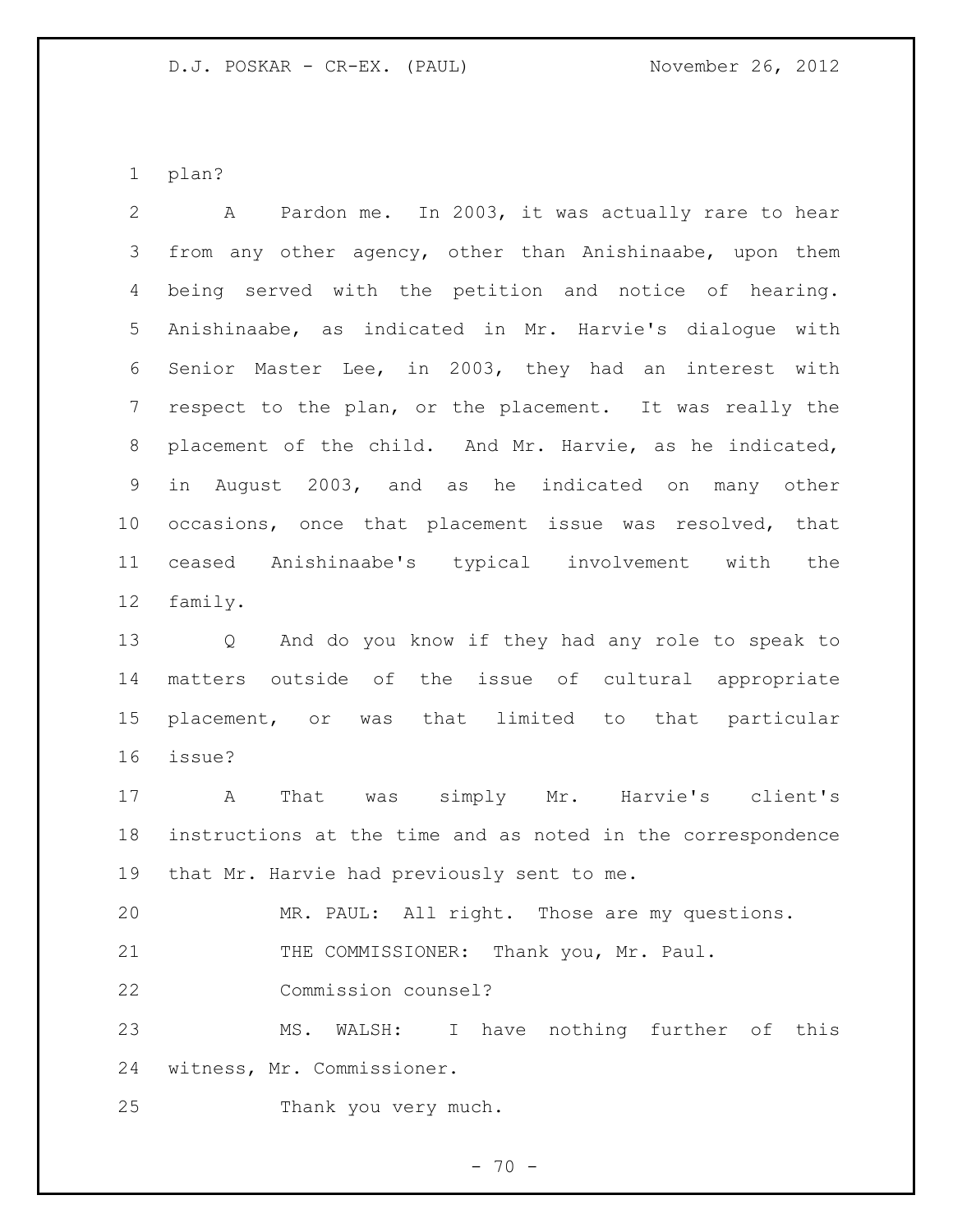PROCEEDINGS November 26, 2012

1 THE COMMISSIONER: Thank you, witness, you're 2 completed. 3 THE WITNESS: Thank you. 4 5 (WITNESS EXCUSED) 6 7 THE COMMISSIONER: Mr. Olson? 8 MR. OLSON: We'll have the next witness come up. 9 That would be Delores Chief-Abigosis. 10 MR. RAY: I just -- my apologies, Mr. 11 Commissioner, I had -- was looking for our next witness and 12 she's just on her way down the hall. 13 THE CLERK: Do you wish to swear on the Bible, or 14 affirm without the Bible? 15 THE WITNESS: Affirm. 16 THE CLERK: State your full name to the court. 17 THE WITNESS: Delores Chief-Abigosis. 18 THE CLERK: And spell us your first name please? 19 THE WITNESS: D-E-L-O-R-E-S. 20 THE CLERK: And your middle name please? 21 THE WITNESS: No middle name. 22 THE CLERK: Or, I'm sorry, your, your last name? 23 THE WITNESS: C-H-I-E-F, hyphen, A-B-I-G-O-S-I-S. 24 THE CLERK: Thank you. 25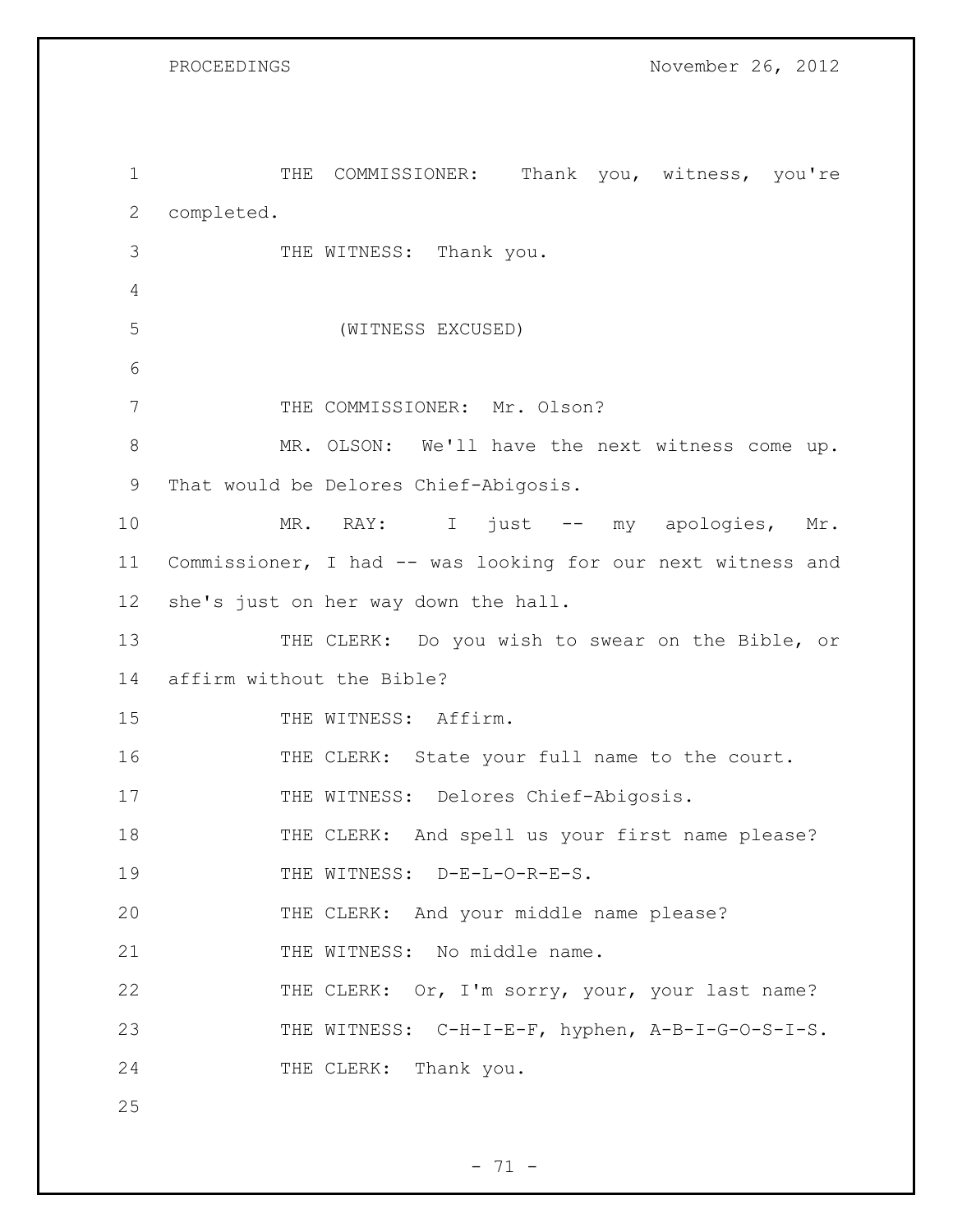**DELORES CHIEF-ABIGOSIS,** affirmed, 2 testified as follows: 4 THE CLERK: Thank you. (Inaudible). DIRECT EXAMINATION BY MR. OLSON: Q You obtained your certificate as a child welfare worker in 1988, through New, New Careers; is that right? A Yes, I graduated their diploma program in child welfare, yes. Q Okay. And what is New Careers? A New Careers was an agency that provided some post-secondary, like, diploma programs who were, people who were working in the child welfare and who were doing, were doing on-the-job training. Q Okay. So it was specific to child welfare then? A Yes. Q Okay. And where was that agency located? 19 A It was located in Winnipeg. Q Okay. And you then attended a certificate program in criminology at Red River College in 1993? A Yes, I did their diploma program at Red River Community College, yes. Q Okay. And did you complete that program? A Yes, I did.

- 72 -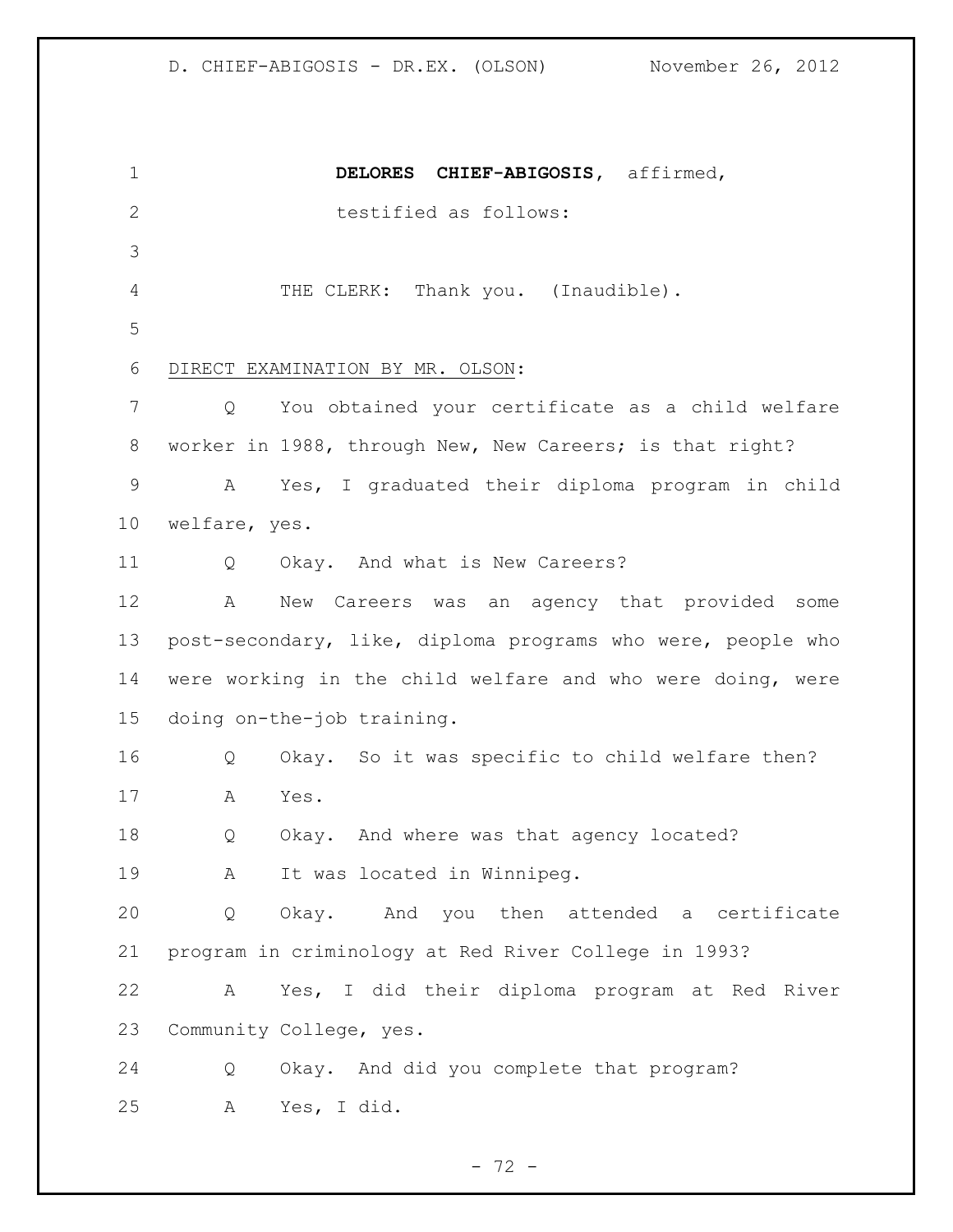Q Okay. And then you have a Bachelor of Social Work from the University of Manitoba which you obtained in 1999; is that right? A Correct. Q Okay. And were you able to use some of your courses from New Careers to obtain that, or was it a full course at University of Manitoba? A It was a full Bachelor of Social Work program -- Q Okay. 10 A -- no transfer of any credits. Q No transfer of credits? A No. Q Okay. What was your focus when you, for your degree in social work? A It was in gerontology. I did an option in ageing. Q Pardon me? I -- A I did an option in ageing. Q Okay. So you, were you focused, or take, take any courses related to child welfare? A No. Q Okay. And were you planning on working in the child welfare field, following gaining your degree? A Not at that time, no. Q Okay. Are you registered as a social worker?

- 73 -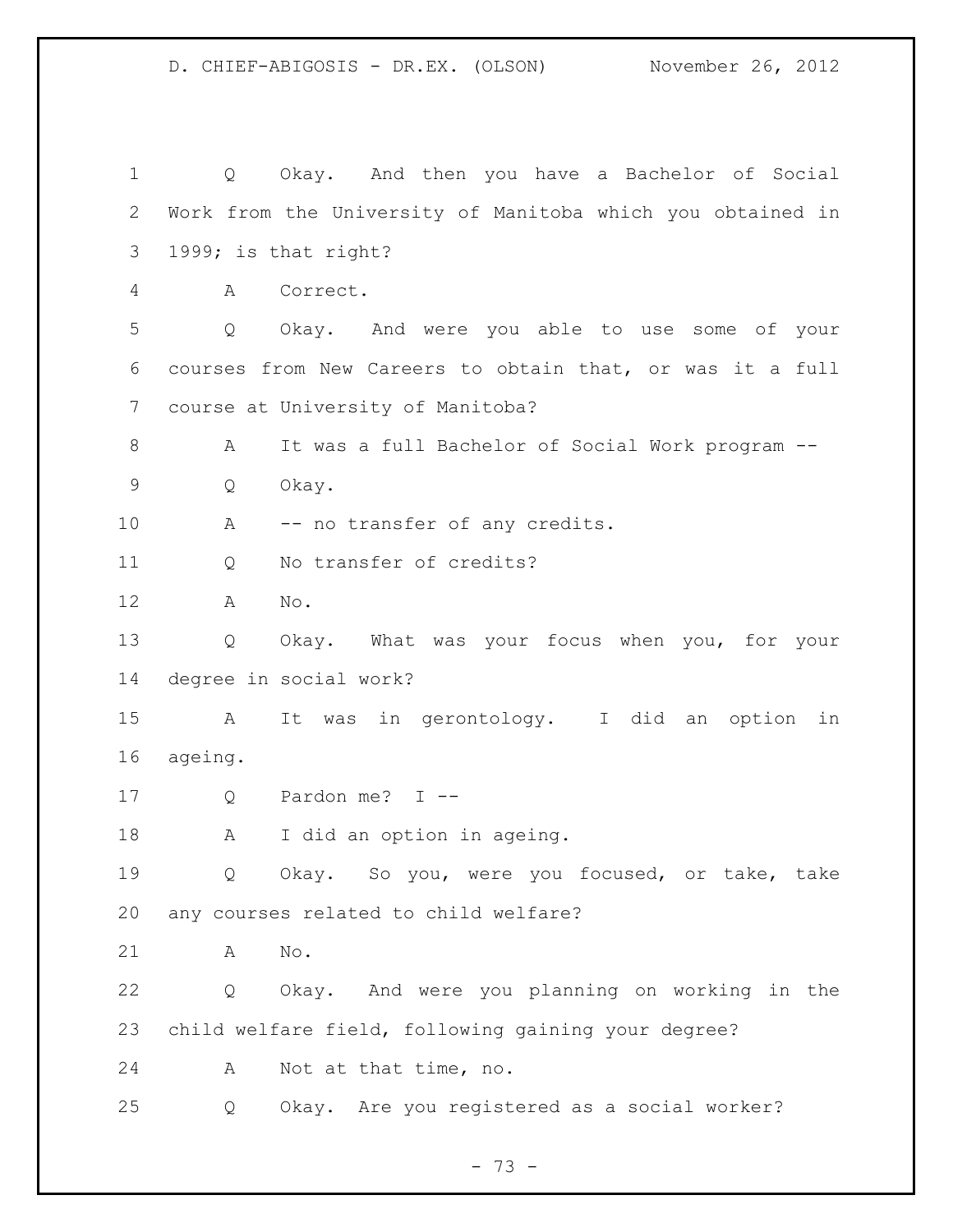A No. Q Have you ever been? A No. Q And I understand you started working in child welfare in 1986? A Correct. Q Okay. So that would be before you obtained your certificate for New Careers? A Correct. Q And where did you begin working? A I worked at the Southeast Child and Family Services. I worked in the community of Brokenhead Ojibway Nation. Q Okay. And what is it you did there? A I was a child welfare trainee, they called the position. So it's basically working in, in social work. Q Okay. Basically the same thing as a social worker -- A Correct. Q -- just a different title? A Yes. Q And was that providing services specifically to the people in Brokenhead and that area there? A Yes, specifically for the community of Brokenhead.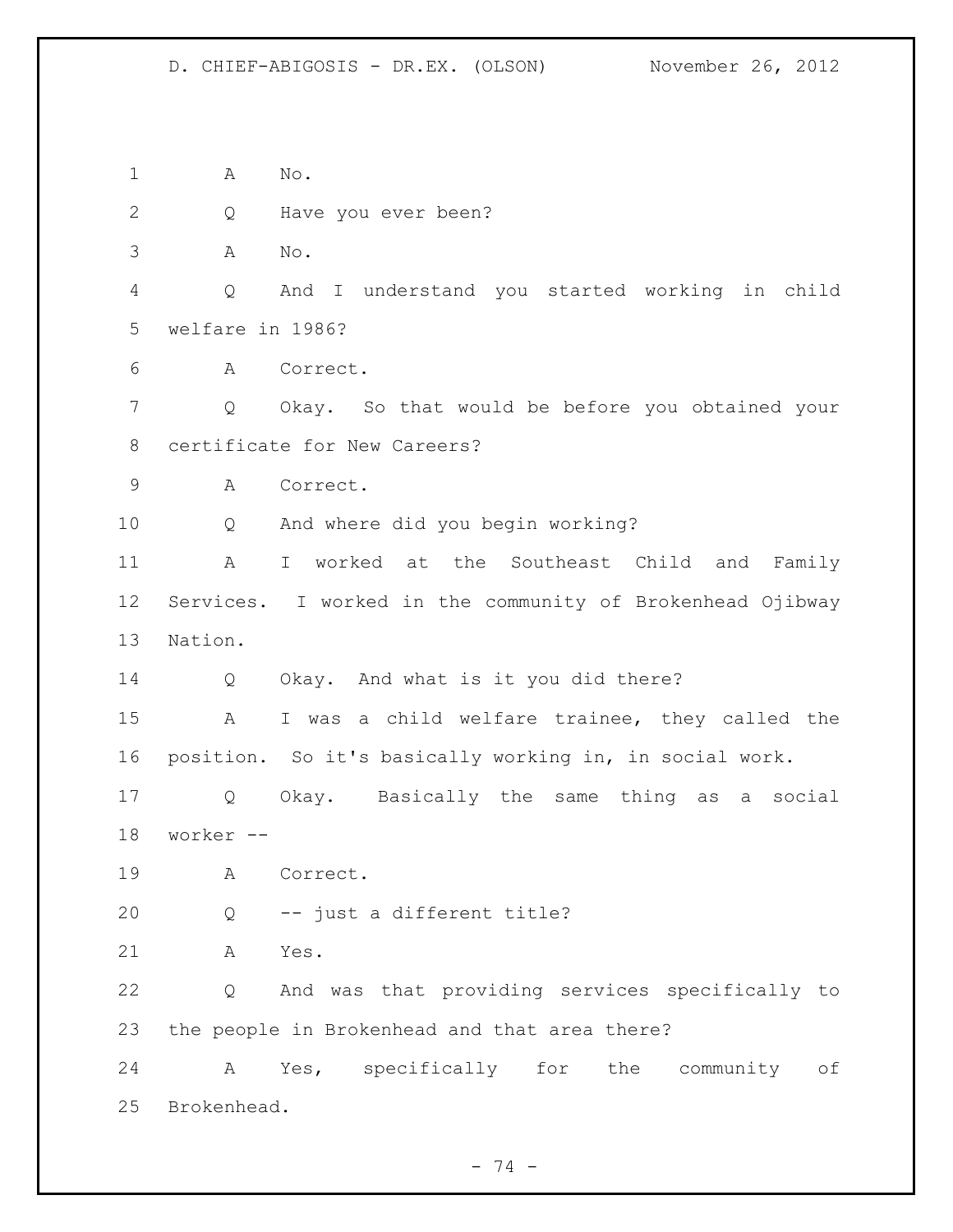Q Okay. And for how long did you work in that community? A I had worked in that area until about the mid-1990s. Q Mid-1990s? So from about '86 to 1990? A Yeah, abut '91. Q Ninety-one? Okay. And then I understand you began working for Winnipeg Child and Family Services in 2000? A Yes. Q And what were you doing between the year 2000 and, and when you stopped working at Brokenhead in 1991? A I had a couple positions. I worked in the area of addictions as the NADAP worker, which is the National Addiction Awareness Program. Q Okay. A So I worked in that area. I also worked as the director of operations for the community of Brokenhead. Q Okay. And I take it none of that was child welfare work then? 21 A That was not child welfare work. Q Okay. And so you began at Winnipeg CFS shortly after obtaining your Bachelor of social work? A Yes, shortly after I graduated, yes. Q Okay. And your position at Winnipeg CFS, in

- 75 -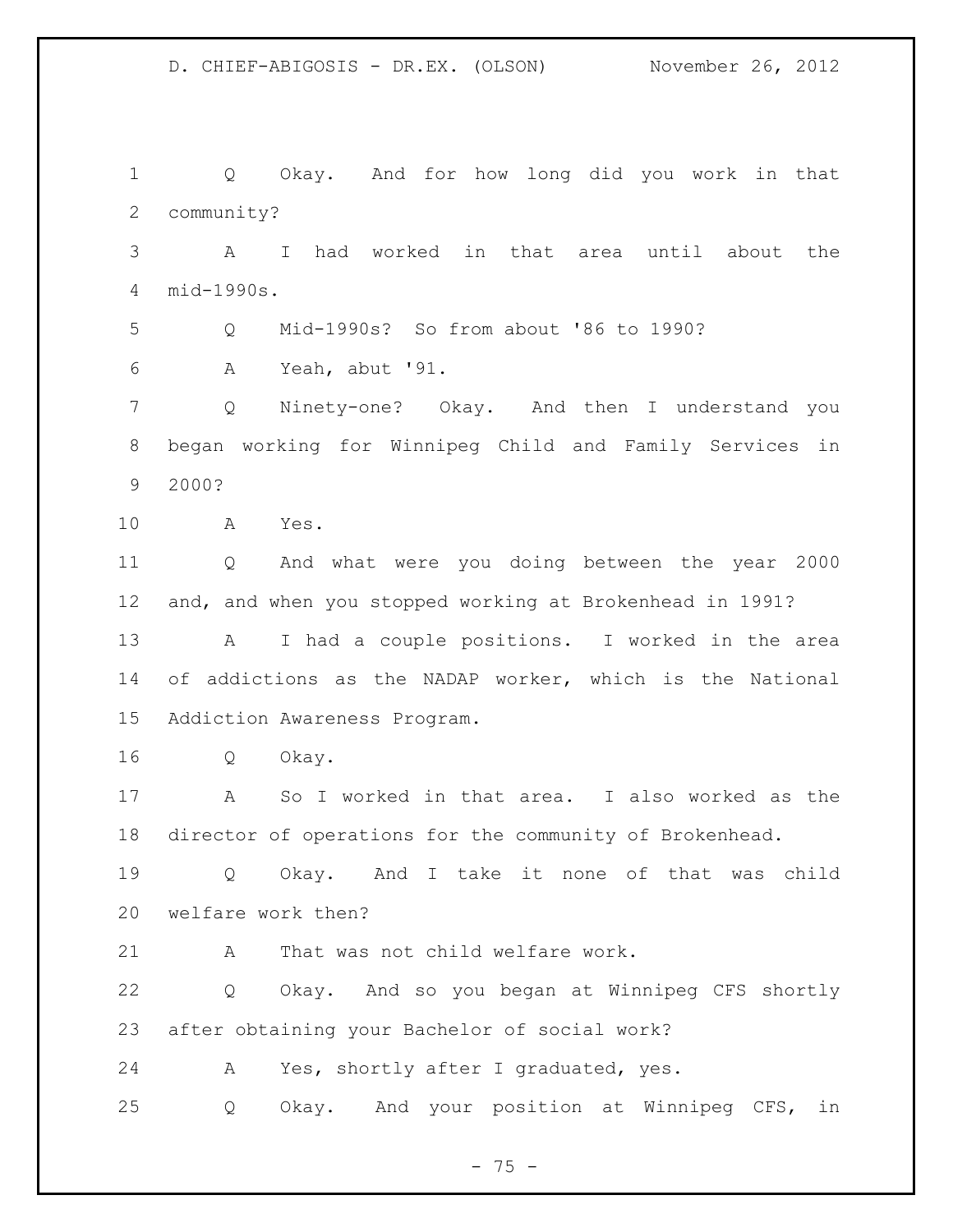2000, was as a family service worker? A Yes. Q And which office did you work in? A I worked first in the Maryland office, at the Maryland unit, then I transferred over to the Jarvis unit. Q Okay. And as a family service worker, would you be carrying a, a caseload? 8 A Yes. Q Okay. And did this differ, in any way, from your work as a social worker at Brokenhead? 11 A Oh, yes.

 Q Okay. And just briefly, could you tell me how -- what the differences were, generally?

14 A In the community, Brokenhead, we may have had about between 10, maybe 12, 14 cases --

Q Okay.

 A -- overall. When I came to work in Winnipeg, it was like, between 20 and mid twenties per person, per worker.

 Q Per worker? And when you said you had maybe 10 cases in Brokenhead overall, was that for the entire community?

 A For an entire community, yes. And with -- and there was two workers, one supervisor and one worker.

Q Okay. So in other words, your caseload then

 $- 76 -$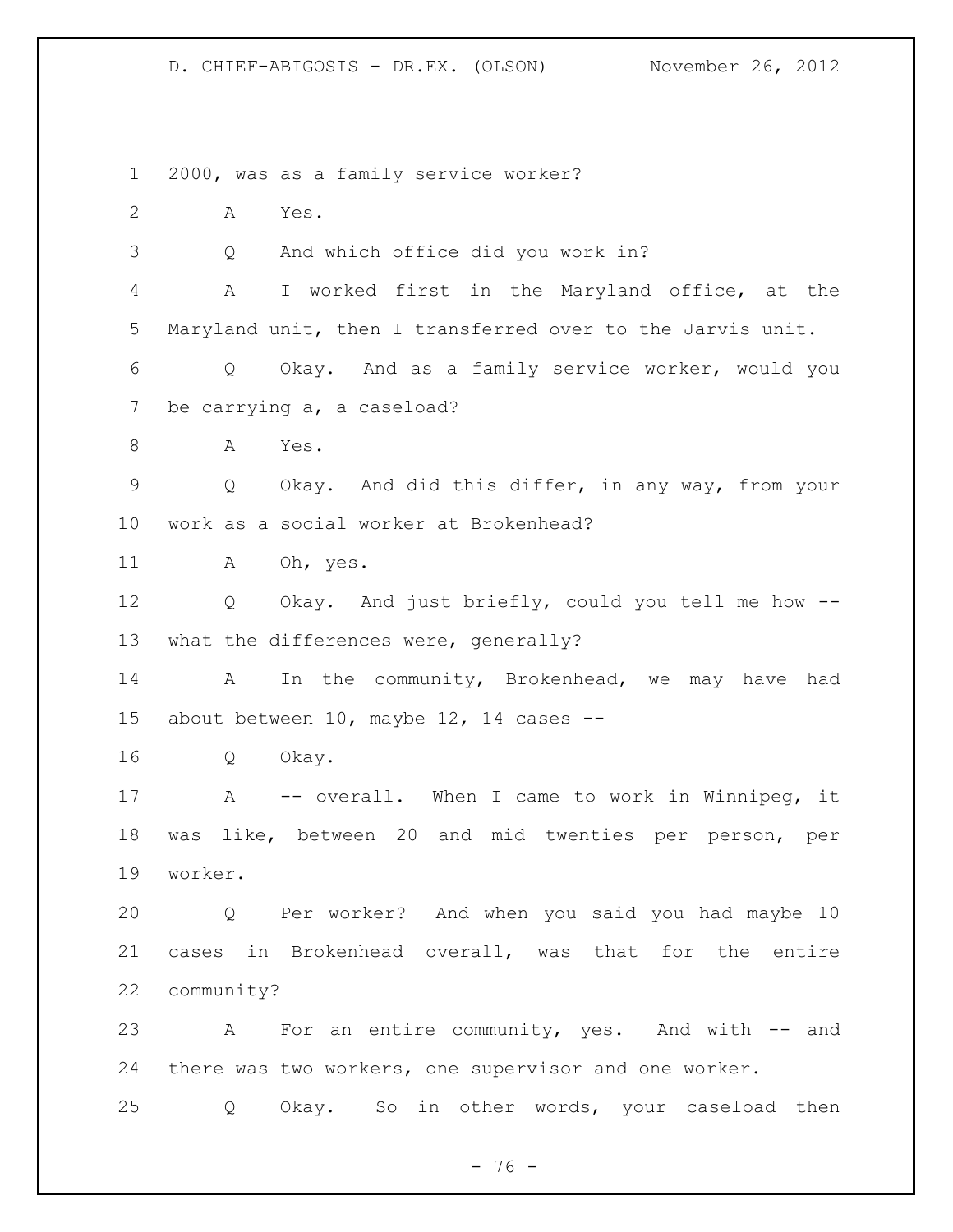would be significantly lower in Brokenhead than it was --

A Correct.

Q -- in Winnipeg?

A Correct.

 Q Okay. Now, you remained with Winnipeg Child and Family Services as a family service worker until the end of July 2001; is that right?

8 A Correct.

 Q Okay. And do you recall the exact date in July that you stopped working?

A No, I can't recall.

 Q Okay. And it was during that time, I think the dates, the, the files will show, are from November 14th, 2000 to July 16th, 2001 that you were involved in the files related to Phoenix Sinclair?

A Correct.

 Q That would be Samantha Kematch file which you closed at one point and Mr. Sinclair's file?

A Yes.

 Q Okay. Since leaving Winnipeg Child and Family Services, where have you been employed?

 A I've worked for a couple of different organizations. Primary, I worked with Southeast Child and Family Services --

Q Okay.

- 77 -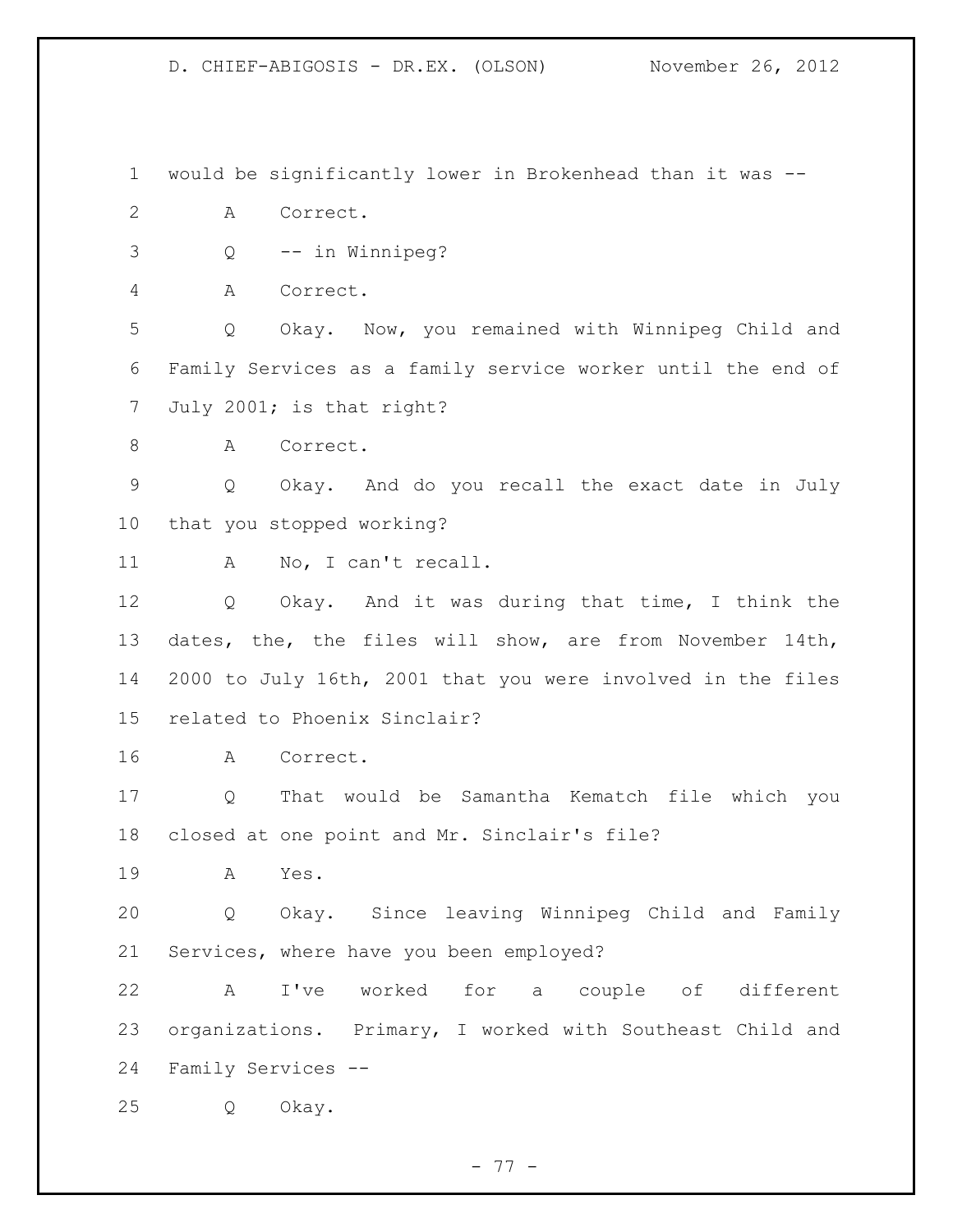1 A -- and I work with my community of Brokenhead as, on a contract basis in other areas besides social work. Q Besides social work? A Yes. Q Okay. And where are you currently employed? A Currently, I'm not employed -- Q Okay.  $A - I'm$  at home. Q Now, have you, you resided in Brokenhead over the past several years? 11 A Yes, that's my home community and I -- Q Okay. 13 A -- currently reside there full time. Q And while you were working at Winnipeg Child and Family Services, in 2000 and 2001, you were also residing in Brokenhead? A Yes, I resided in Brokenhead. Q Okay. So you would commute to Winnipeg then? A Correct. Q Just in terms of training, with Winnipeg Child and Family Services, prior to starting, had you had any child protection focused training? A No. Q Okay. A Besides, besides the training I had with the New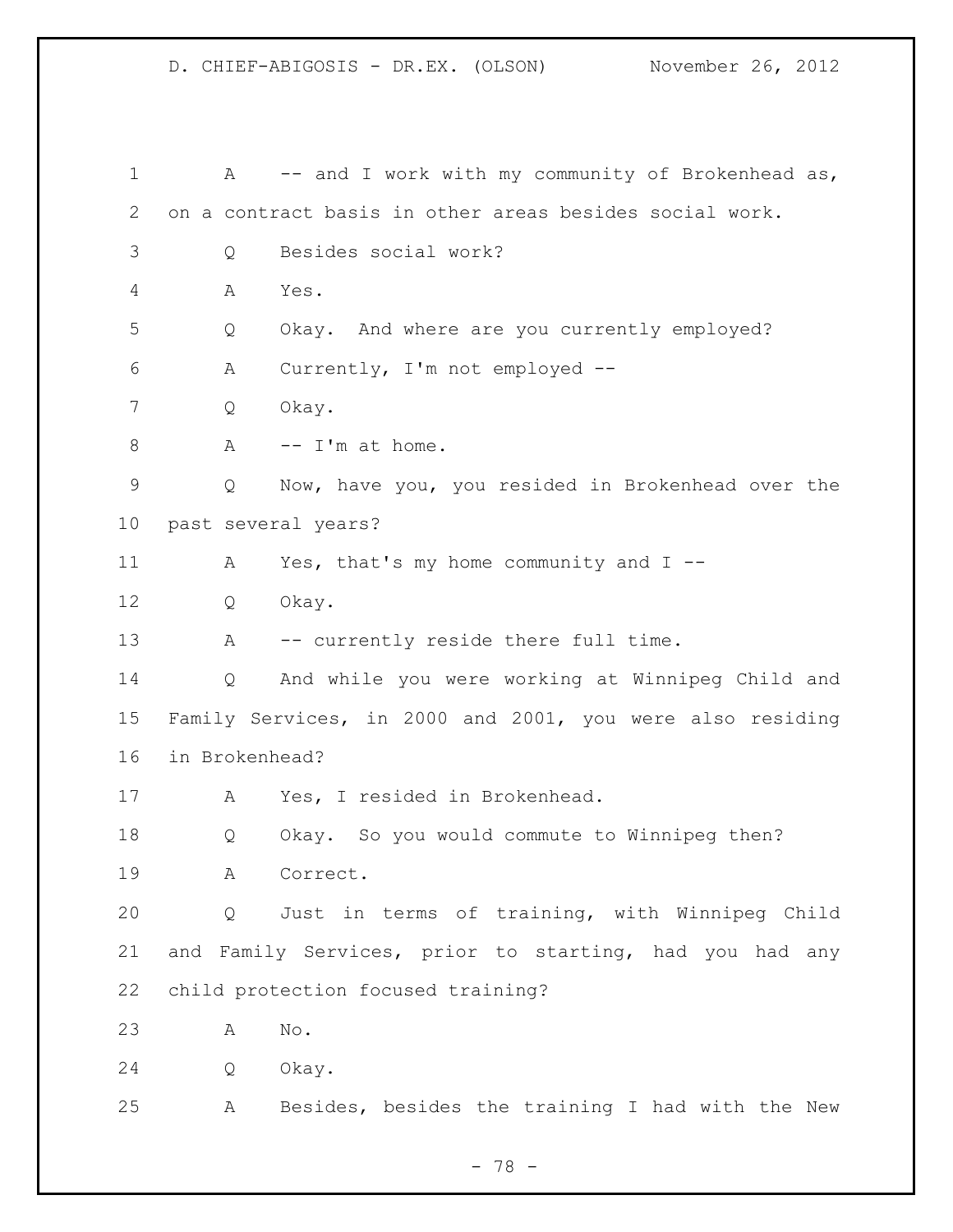Careers program and the on-the-job training, that would be the training that I would have had before I went to Winnipeg Child and Family. Q Okay. So whatever skills you developed while working at Brokenhead as a, as a social worker and whatever came from New Careers? A Correct. Q Okay. And did, did New Careers offer any, any child protection type training? Do you recall? A I can't recall. Q Okay. Did you receive any training when you started at Winnipeg Child and Family Services? A Yes, we did. Q Okay. And what training was that? A That would be, like, the CFSIS training -- Q Okay. So using the -- 17 A -- the, the different modules. Q -- computer system? A Um-hum. Q And then we've heard about a core training program; is that -- A Yes -- Q -- something -- A -- we did take some core training. Q Okay. And do you recall how far into your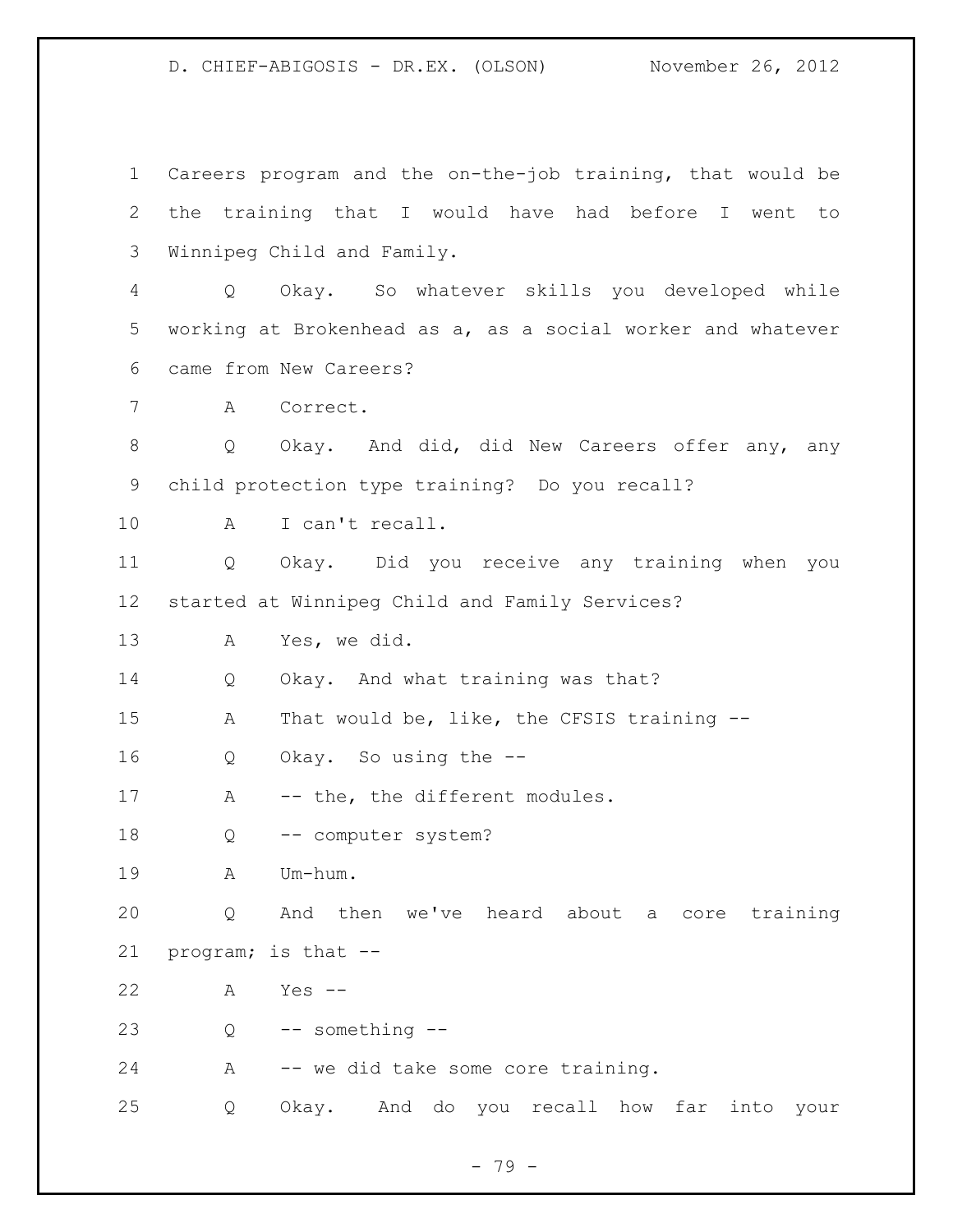employment that occurred?

A I can't recall.

 Q Did the training you received prepare you for the work you ended up doing as a family service worker at Winnipeg Child and Family Services?

- A At some points, yes.
- Q You --
- 8 A Yes.

Q -- said at some point?

A Yes, yes, we did.

 Q And do you recall how far into your work that you felt that the training allowed you to do the work you ended up doing?

14 A It was like, it was ongoing training, so ...

 Q Okay. Do you recall whether or not you received any type of mentorship as, as part of your employment at Winnipeg Child and Family Services?

18 A I guess the biggest support was our supervisor.

 Q Okay. When you, when you were working at Winnipeg Child and Family Services, were you aware of any standards that applied to your work?

A Yes.

Q Okay. And what standards were those?

 A There was the child welfare standards in relation to what we need to do in order to keep the child safe.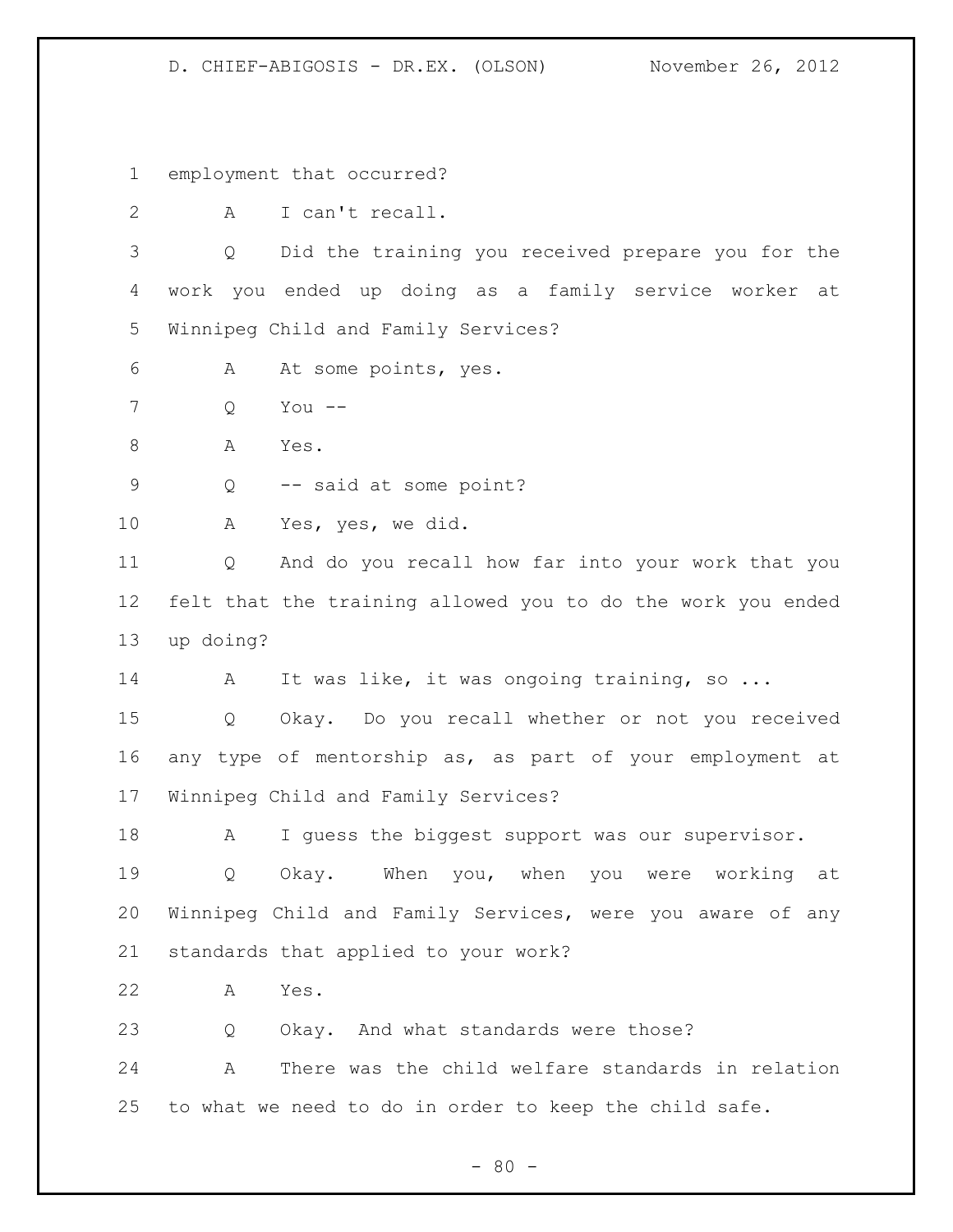Q The standards -- A I can't, I can't recall offhand. Q Okay. Do you recall how you became aware of these standards? A It was, it would be over the orientation to the job. Q Through the core -- was that through the core training then? A Through the, through actually being in the unit, there will be, there was binders of standards that were available in the office for us to review. Q I see. Are those something you would refer to while doing your work? A Yes, at different points. Q Different points? Okay. Was that on an add (sic) needed basis? 17 A As needed, yes. Q Okay. Now, during your period of employment with Winnipeg CFS, who did you report to? Who was your supervisor? A My supervisor at the Jarvis unit was Angie Balan. Q Okay. So there was Angie Balan -- A Yes, and -- Q -- and then --A -- shortly after Angie Balan was Lorna Hanson.

 $- 81 -$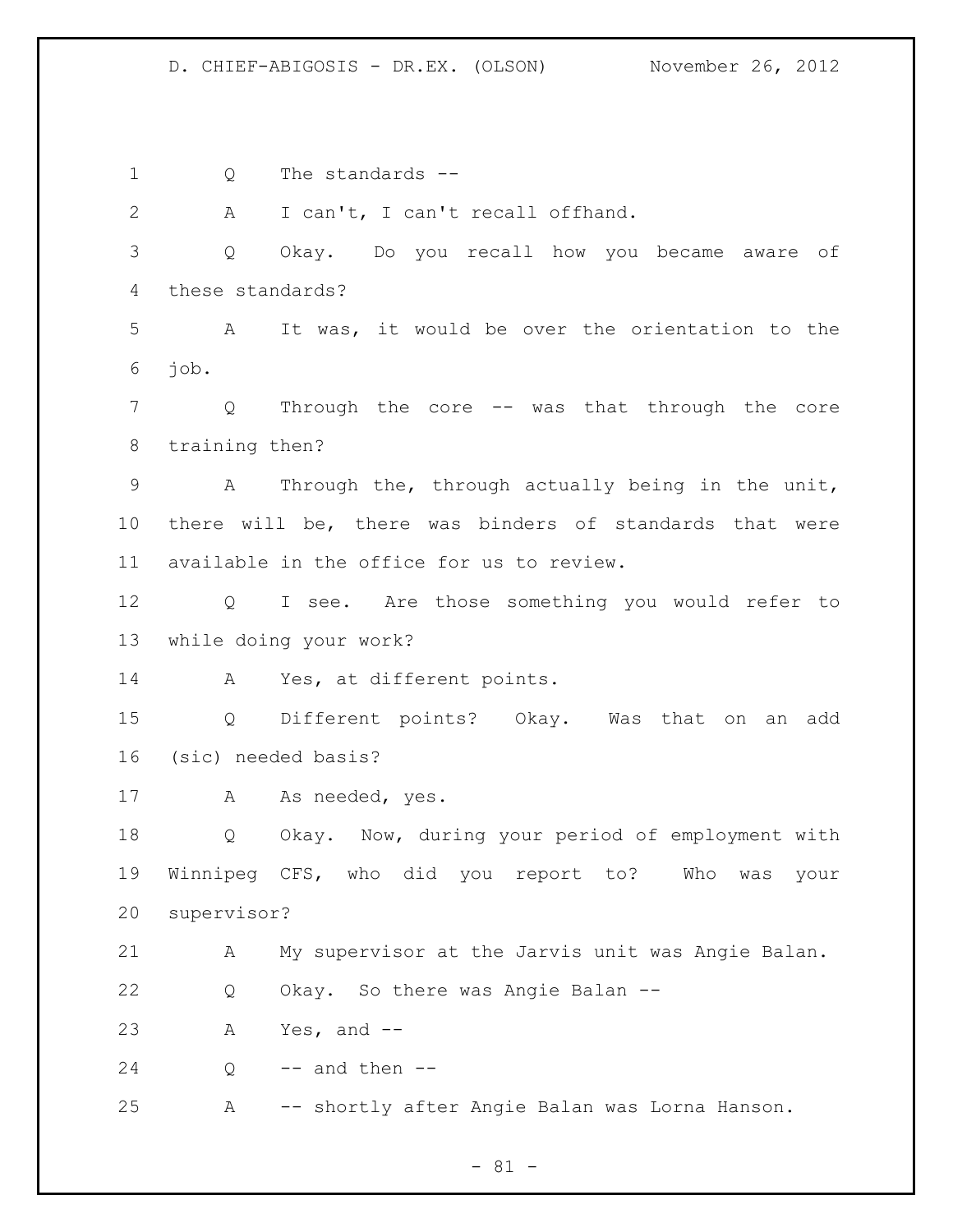1 MR. OLSON: Okay. THE COMMISSIONER: Who was the second one? THE WITNESS: Lorna Hanson. THE COMMISSIONER: Thank you. BY MR. OLSON: Q Okay. So when you first started, it was Ms. Balan? A Correct. Q And then she left to go on, I think, a maternity leave at some point; is that right? A No. I'm, I'm not sure what Angie, why Angie left the agency. Q Okay. And then, but Lorna Hanson took over her role? A Correct. Q So it was actually, I understand it was Ms. Hanson who had been on maternity leave and Ms. Balan would be filling in for her initially. And then when she 20 returned, Ms. Balan left; is that -- does that -- A That would, yeah, that would be it. Q Okay. Did the change of supervisors, this would have been shortly after you started as a worker, the supervisors changed? A Yes.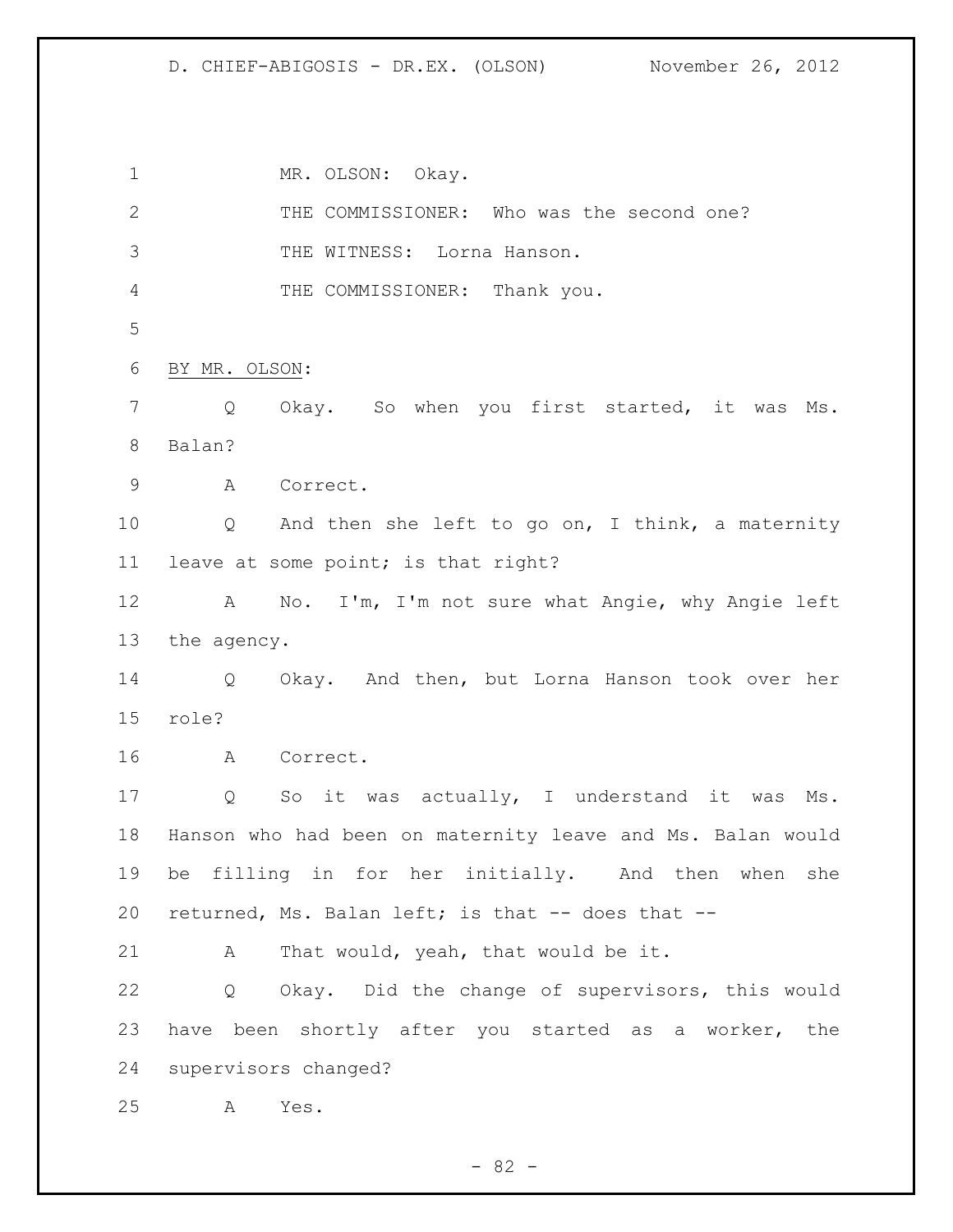Q Did that impact your work in any way? A I did establish a relationship with Angie Balan -- Q Okay. A -- and Lorna Hanson was a, a new supervisor coming in, so we had to develop that relationship. Q I see. So you did have time to develop a relationship with -- A Yes. Q -- Ms. Balan though? Okay. And now, with respect to Ms. Balan, how often did you meet? 12 A I know we did have weekly supervision. Q Okay. Was that formal supervision? 14 A Would be considered formal, yes. Q Okay. And what, can you just, can you just tell me what that would look like? A What it would be that myself, as a worker, will meet with my supervisor and we will go over our caseload. Q Okay. A It'd be -- it can't -- it would be over a period of time, if we have several cases, then we'll, we'll discuss about the case plans and what was happening in those families. Q So that supervision then was specific to cases that you actually were working on?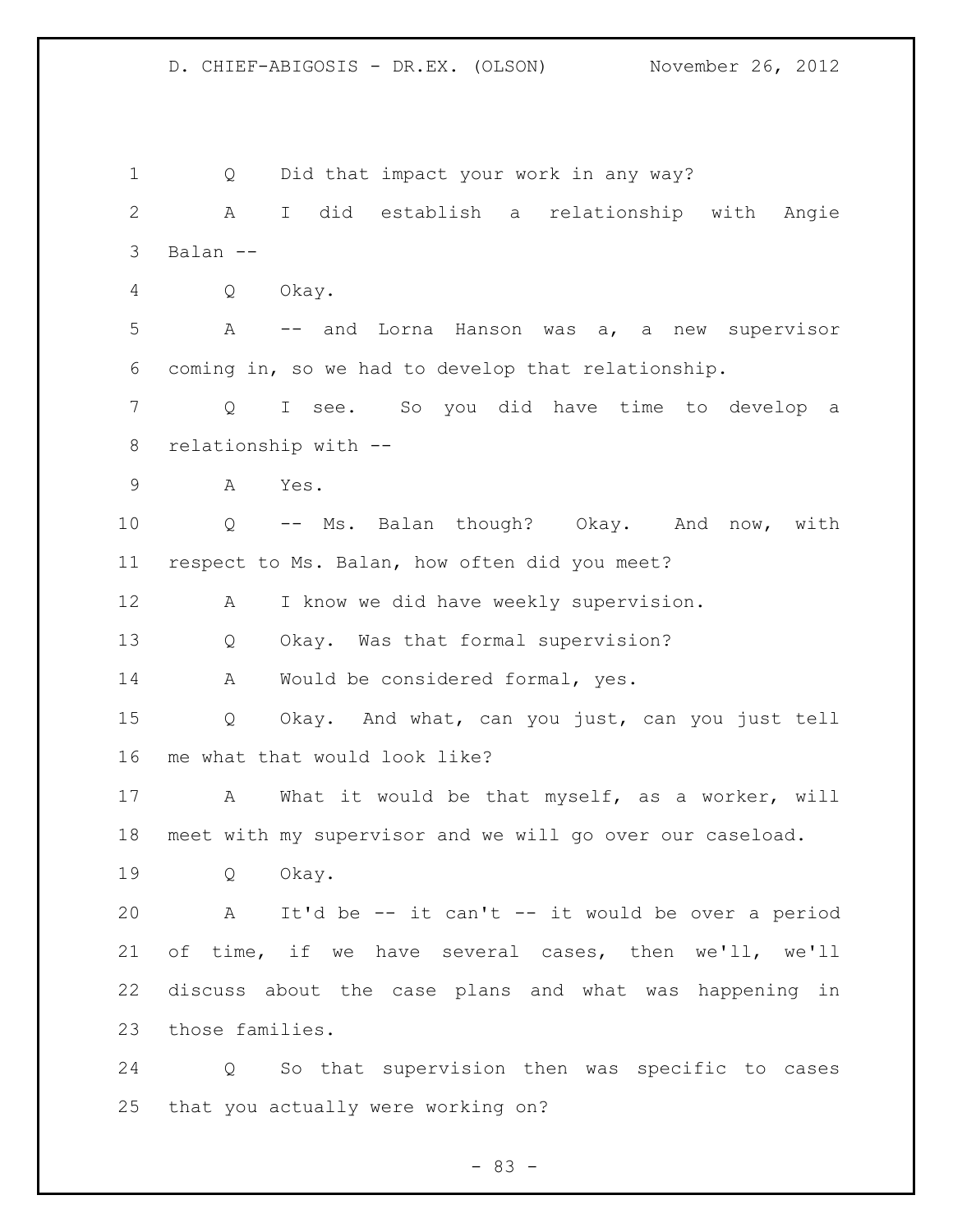A Yes, cases I was assigned. Q Okay. And it wasn't to do, necessarily, with your performance as a worker then, how you were doing? It was case focused? A It was -- Q Or was it both? 7 A -- it was a combination of both. If there was something that needed to be done in a particular family file, then it'll be addressed at that time. Q Okay. So if you had any particular concerns about a file, you would address it with a social worker? 12 With the -- sorry, with your supervisor? A Yes. Q And would notes be made of these meetings? A Not myself particular, my, my, the supervisor would do the actual note taking. Q Okay. And we'll come to eventually some documents that are marked supervision on the bottom; would those be the type of notes that would be -- A Yes. Q Okay. What sort of supervision did you have from Ms. Hanson? A I can't recall, but we did meet at, we did meet similar to what we met with Angie. Q So approximately weekly?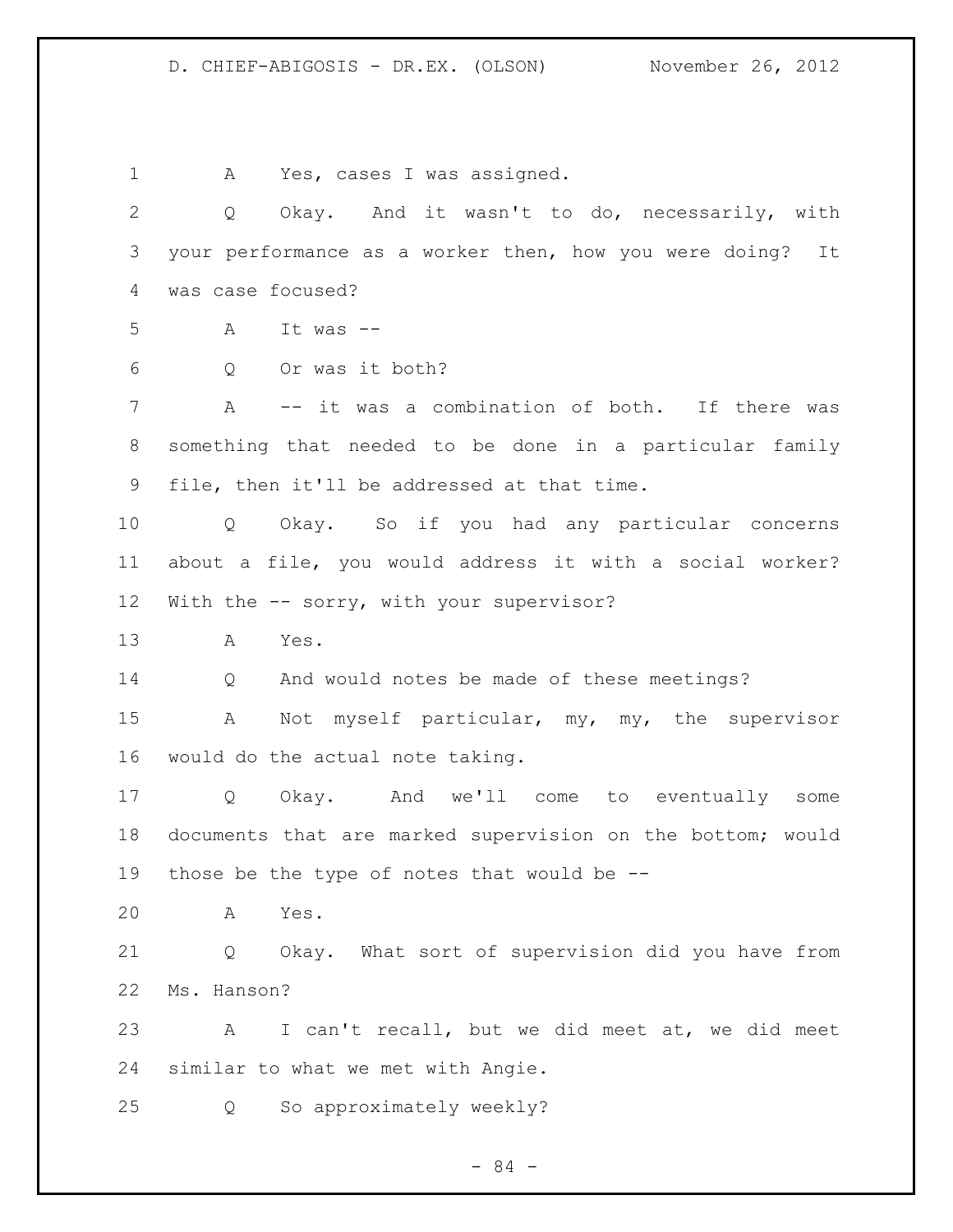1 A I can't recall. Q Okay. Do you recall how long these supervision sessions would last approximately? A I would say about an hour. Q About an hour? And would you go into the supervision with a list of files you wanted to talk about? Or how, how was that done? 8 THE COMMISSIONER: Was there, was there just the two of you there at those meetings? THE WITNESS: There'd be only myself and the supervisor, correct. BY MR. OLSON: Q Okay. And these took place then in the supervisor's office? A Yes. Q Okay. And how is it that cases were brought up in the supervision? A Would be bought (sic), like, based on the priority, I guess, what was -- if I needed some direct, direction, a particular situation, those are the ones that we will discuss. But we did, we would go through the whole case list. Q So every case that you were carrying would be discussed in your supervision meetings?

$$
- 85 -
$$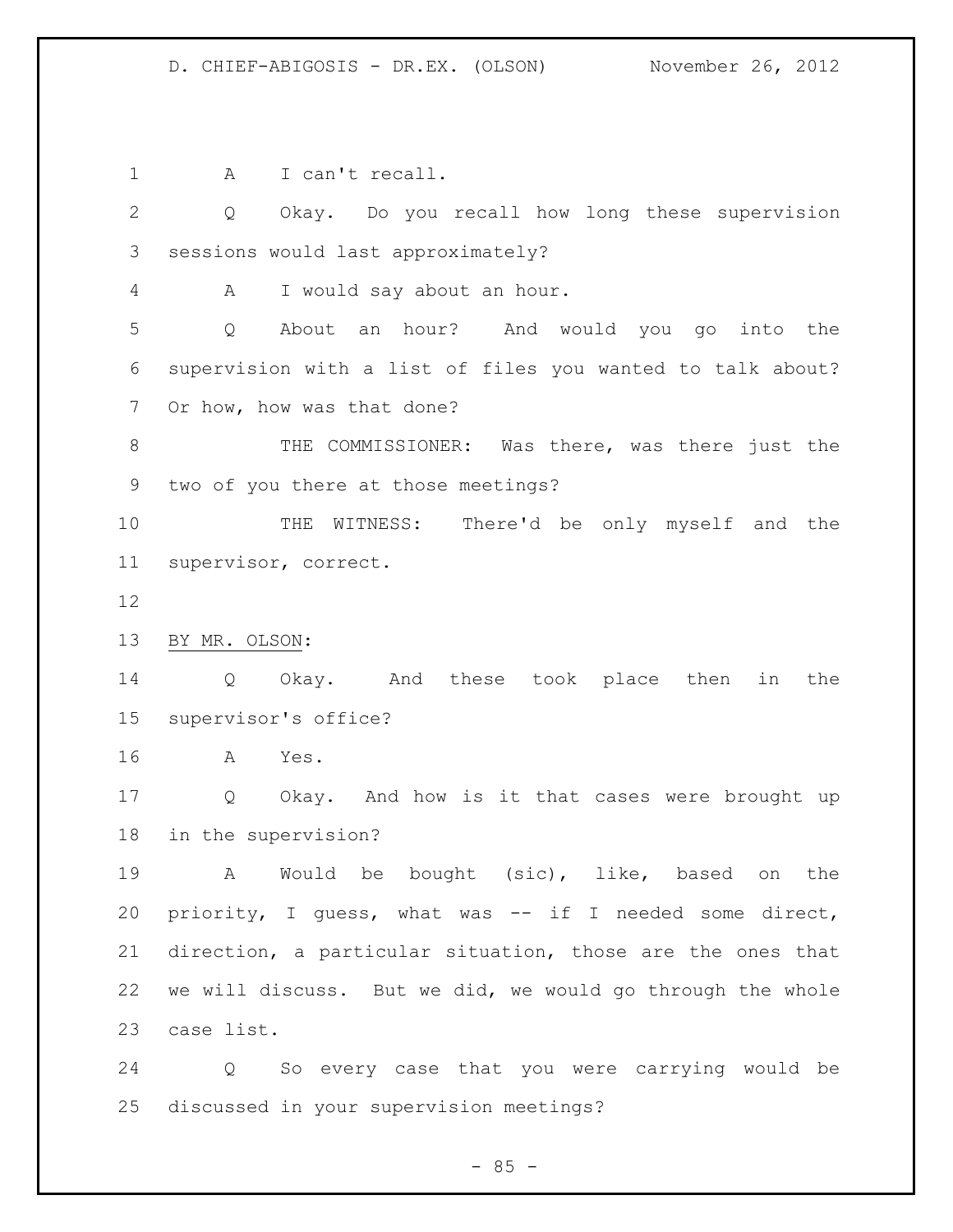1 A It depend, it, it all depended on what was happening within those families. But we would eventually get through the case list. Q Okay. Who, and who would make the prior -- like, just determine which cases were priorities? Was that you bringing it to your supervisor, or did, would she bring it to you? 8 A I, I would bring that, as a worker, into the discussion. Q Okay. So you would identify the cases you felt that you needed some help with? A Yes, immediate direction, yes. Q Immediate direction? Okay. And did it work the 14 other way too? Did the supervisor, from time to time, bring cases up with you she thought needed some attention, or you needed -- A Yes. Q -- some help with? Okay. Now, in terms of supervision, do you feel you had adequate supervision and guidance from Ms. Balan? A Yes. Q And how about Ms. Hanson? A Yes. Q Okay. Now, you mentioned workload, when you started, were you given a workload immediately?

 $-86 -$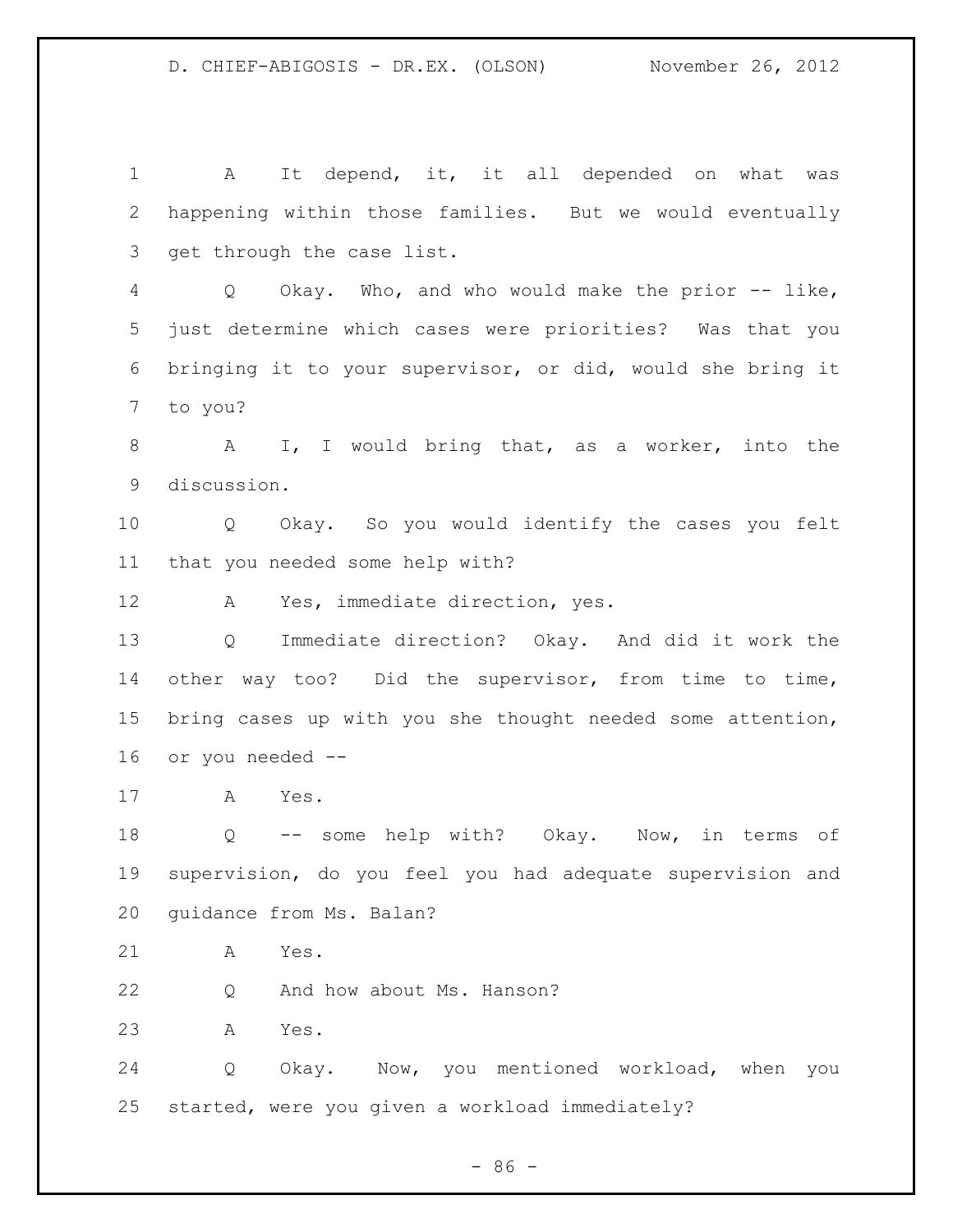A Yes.

 Q Okay. Was that a full caseload at Winnipeg Child and Family Services?

A Yes.

 Q Okay. And the department, in Exhibit 17, has provided -- if we could just pull that up. These are caseload summaries and one of them is for you and you'll see these are obtained from some data on CFSIS?

A Um-hum.

 Q If you look at -- and under your name, under the date November 30th, 2000, it says 12 protection cases, 10 child-in-care cases, which a total of 22 cases. And then 17 family units. Does that sound about right, you had about 22 total cases at that time?

A Sounds correct.

 Q Okay. And if you just look down the list, it looks like you were in the twenties, more or less, throughout your time as a worker; is that right?

A Correct.

 Q Okay. And then it also shows August 31, 2001, if you look, it shows that you still had 19 cases at that point?

A Yes.

 Q Do you know why that would be? Did you -- were you still carrying cases when you left?

- 87 -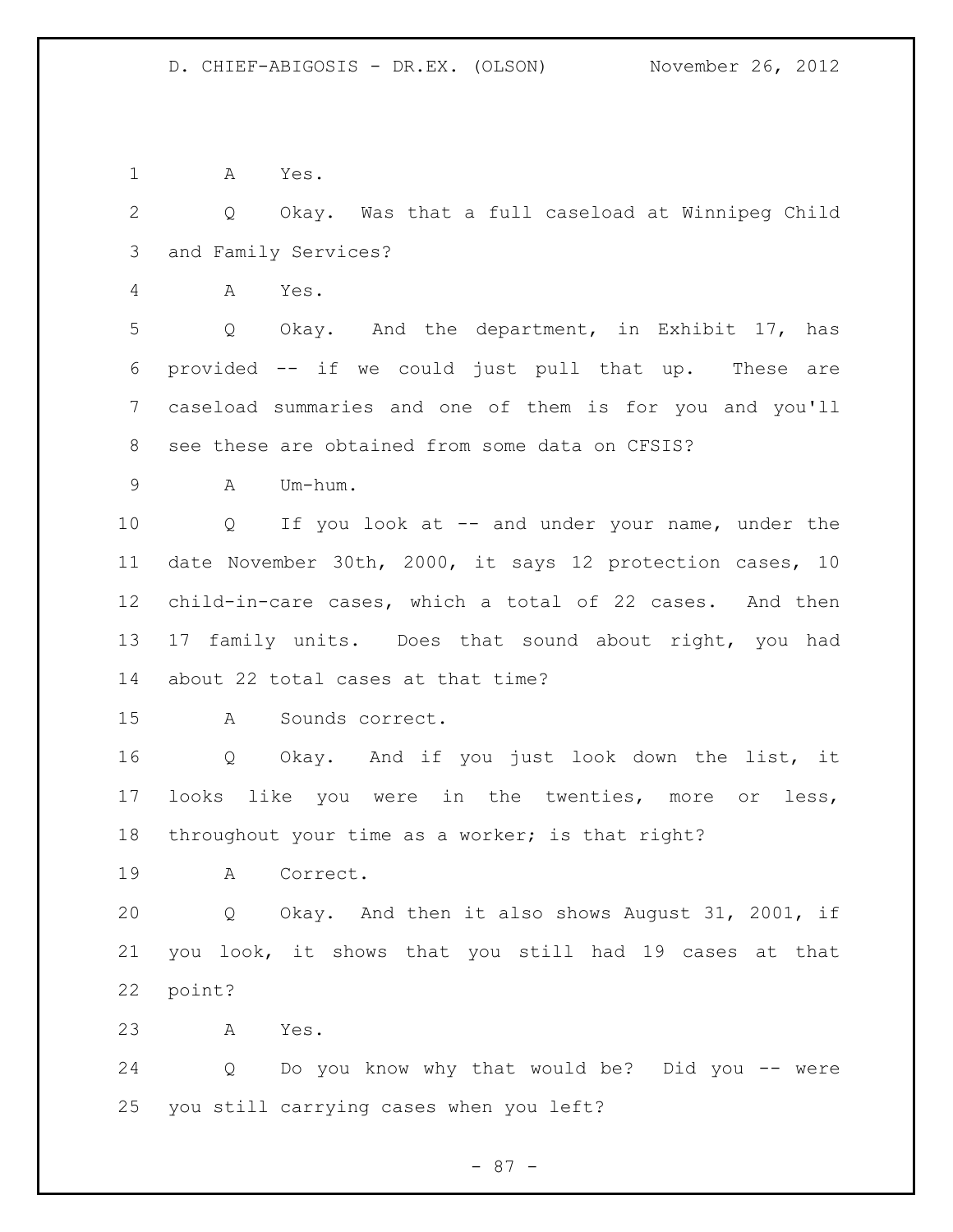1 A When I decided to leave the agency, I was taken immediately off all my files. Q Sorry, I, I missed the last -- A When I left the agency, I would take, I would be taken -- when I decided to leave the agency, I was taken off of all my current files and I was put on to work on paper, to -- Q Okay. A -- to close or transfer the files to the other, other, another worker. Q So that's what you were doing when you left? A Yes. Q Okay. So it may still reflect, in a computer system, that you had cases, but they were in the process of either being transferred or closed? A Yes. Q With the workload that you've described, was that how it -- was it a heavy, medium, low workload? How would you describe it? A I would say between a medium and heavy caseload. Q Okay. And did you, did you find that it was manageable at the time? A Yes. Q Okay. With the caseload that you had, was your ability to provide services to your clients impacted in any

- 88 -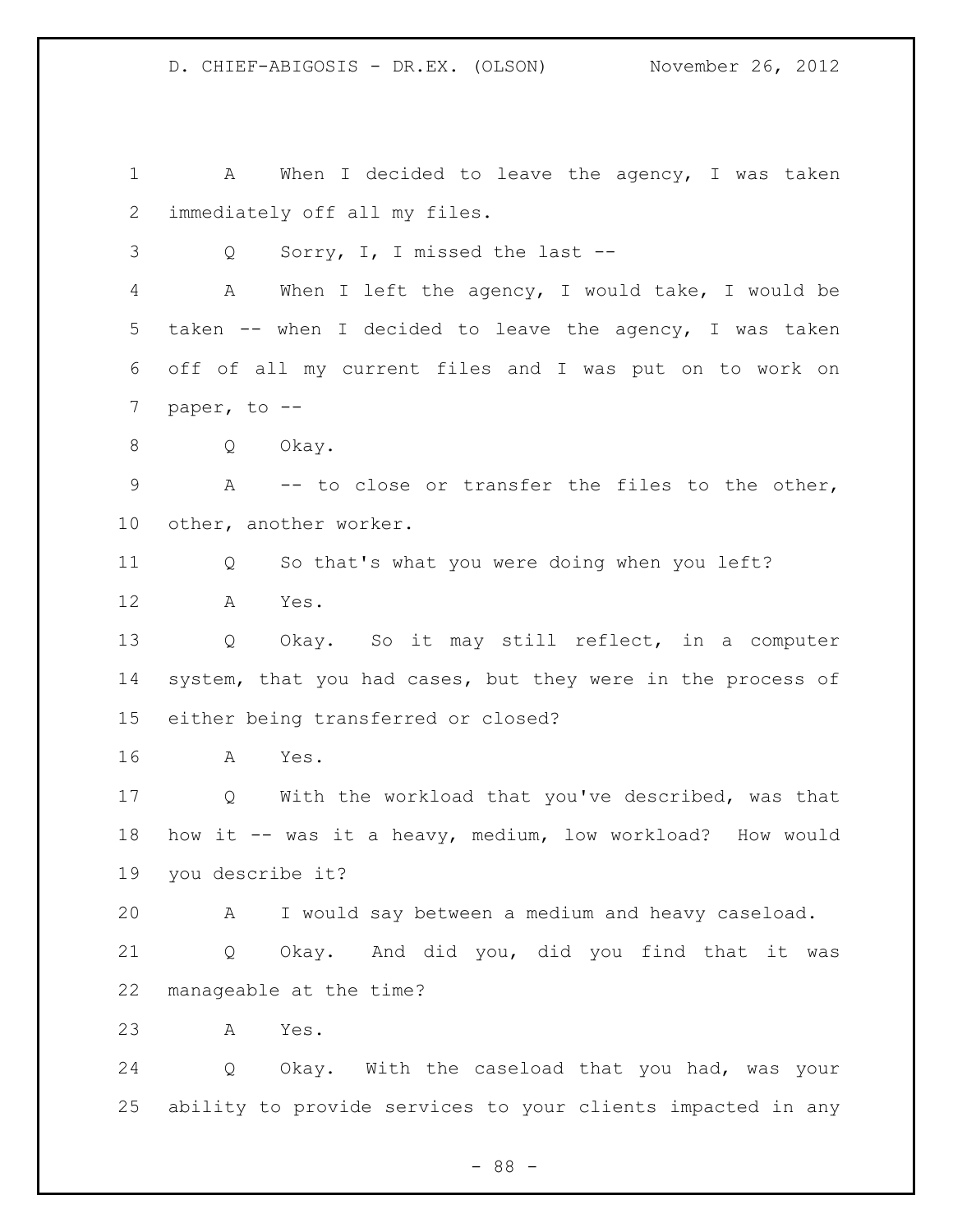way? A Yes. Q How so? A Because other family files required more, more of my time. They were more active. Q So the, the more active files would require you to spend more time on the files, opposed to less active files? A Yes. Q Okay. And that, that depends somewhat on how much contact the clients were having with you, in terms of activity? A Correct. Q Okay. And could you still have a high priority file, but with little contact with the clients? A Can you repeat that? Q Was it -- did you still from time to have, time, have high priority files where there were concerns, but you didn't have much contact with the clients? The clients weren't calling in regularly, things weren't going on? 21 A Can't recall. Q Okay. What was the work environment like at Winnipeg Child and Family Services while you were there? A It was good, it was supportive. Q When you were assigned files, how did they come

- 89 -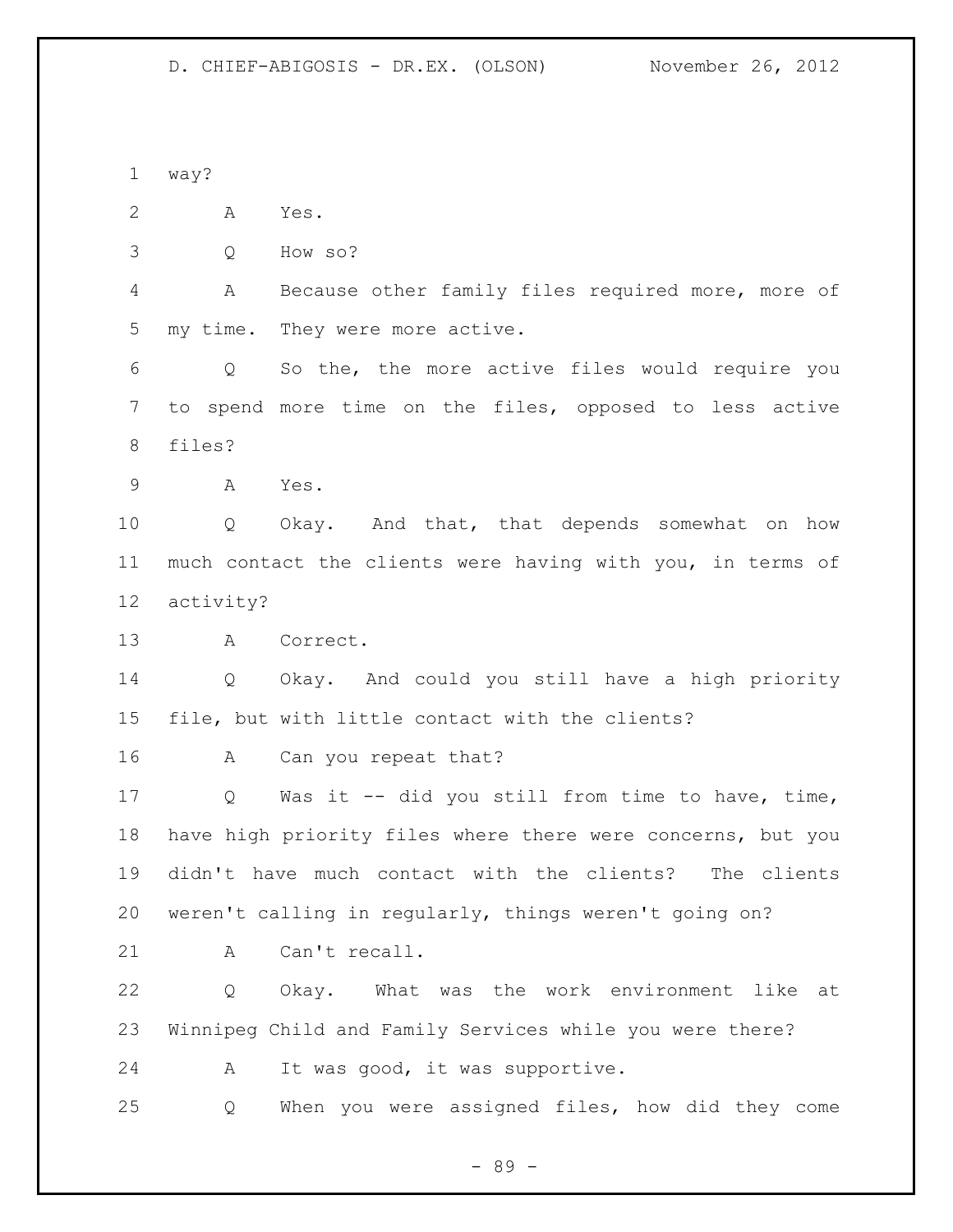to you? Was it a supervisor that gave you the file? A It would be the supervisor that will assign the file, yes. Q Okay. And when you got the file, did you have a discussion initially with the supervisor about it? Or -- A Yes. Q You did? Okay. And what would you review when you got the file? A We would review the, the transfer, or you know, why, why the file -- like, the intake. We, we would review all the information -- Q So -- 13 A -- and then the file was assigned to myself. Q -- so you would review -- would you review the transfer summary with the supervisor? A Yes. Q So you'd go over it together then? 18 A No, what we would do -- she -- we would talk about the family -- Q Okay. A -- and about why the child is in care, or why the family has come before the agency. Then we would have that discussion. Then I would take the information, the physical file and I would have reviewed it at my desk. Q You would review it on your own?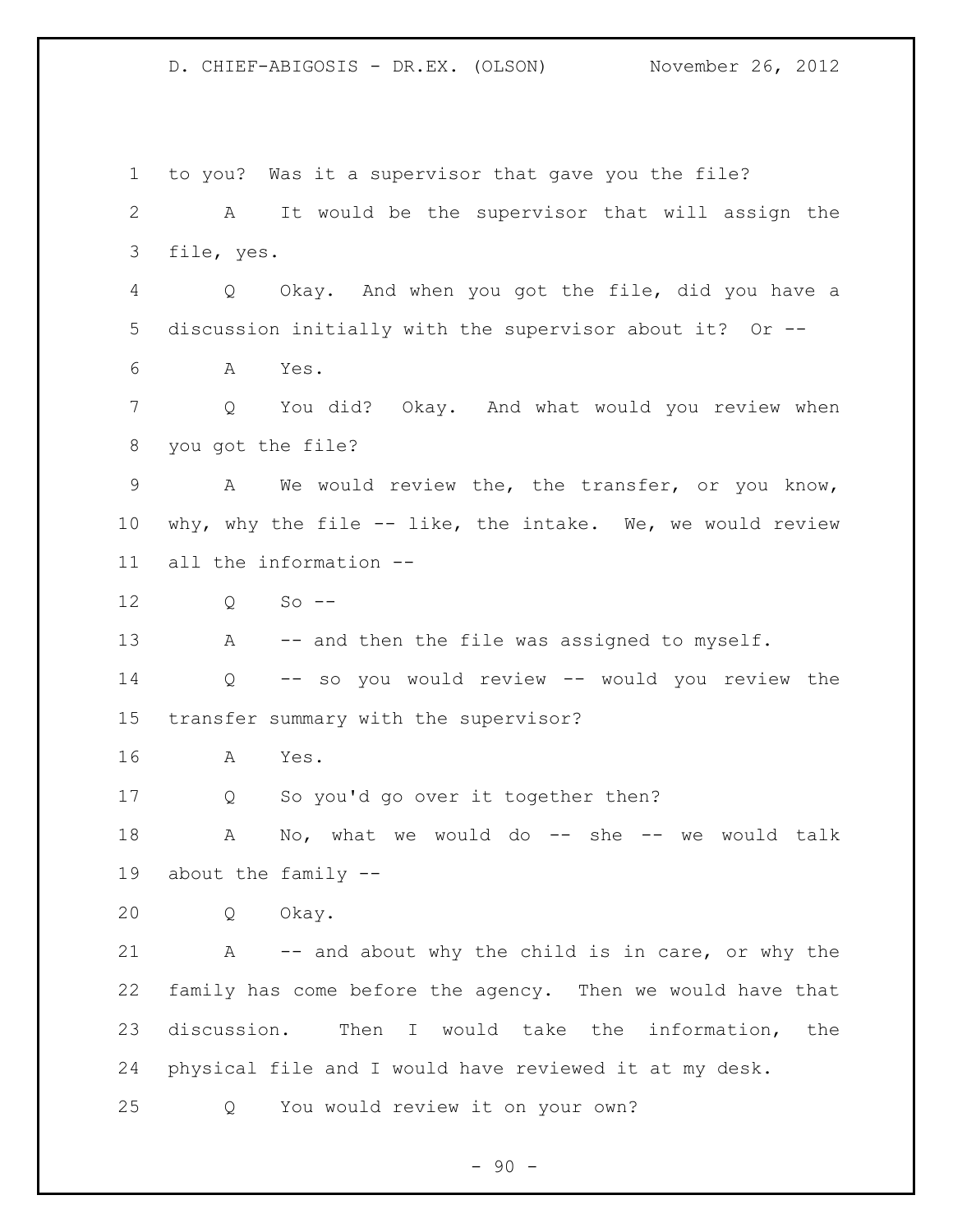A Yes.

| $\overline{2}$ | Okay. And when you pick up a file, are there<br>$Q \qquad \qquad$ |
|----------------|-------------------------------------------------------------------|
| 3              | some documents you sort of immediately look at first?             |
| 4              | That would usually be the transfer summary, or $-$ -<br>A         |
| 5              | Okay. The transfer summary and because that<br>Q                  |
| 6              | would tell you what the file was, why, what, what it was          |
| 7              | about?                                                            |
| $8\,$          | Yes.<br>A                                                         |
| $\mathsf 9$    | Summarize everything?<br>Q                                        |
| 10             | A<br>Yes.                                                         |
| 11             | Would you also do a CFSIS search, to see if there<br>Q            |
| 12             | was anything on CFSIS?                                            |
| 13             | That would be something that would be practiced,<br>$\mathbf{A}$  |
| 14             | yes.                                                              |
| 15             | Okay. Now, other social workers have testified<br>Q               |
| 16             | and, and we've heard about the importance of taking notes         |
| 17             | on files; is that something that you were, that you felt          |
| 18             | was important, to take notes of everything you did on a           |
| 19             | file?                                                             |
| 20             | Yes.<br>A                                                         |
| 21             | Okay. And, and why was it important to you, for<br>Q              |
| 22             | you to take notes?                                                |
| 23             | Because of the activity that was happening with a<br>A            |
| 24             | family, you needed to have taken notes.                           |
| 25             | Just to have a record of what was going on?<br>Q                  |

- 91 -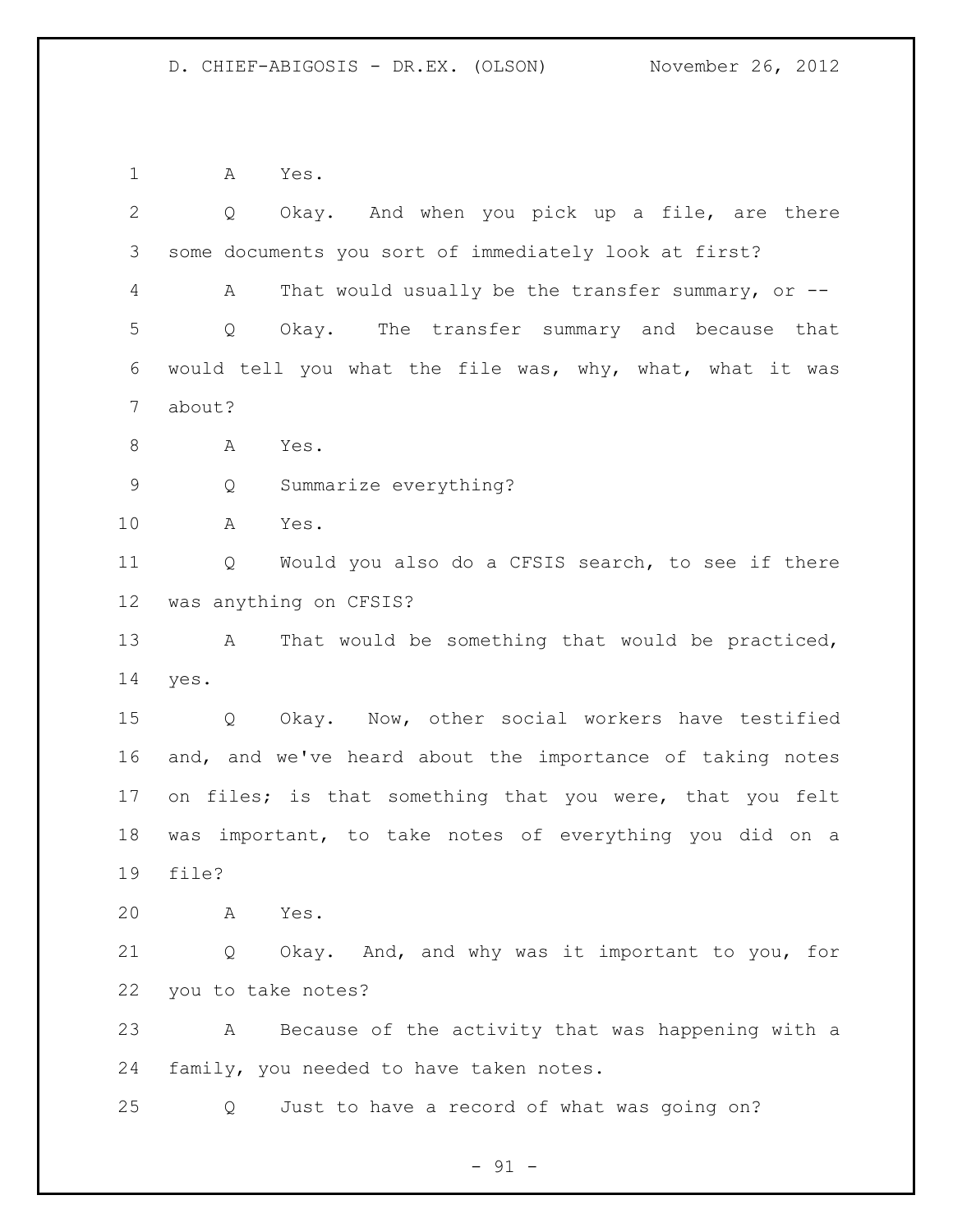A Yes. Q And so if the file ever came up in the future, you would know what you had done and, and could act on that, see what else had to be done? A Yes. Q Okay. And also these files some, sometimes would go on to a new worker? 8 A Yes. Q Is that another reason you would take the notes? A Yes. Q Okay. And of course, there might be court proceedings, so it'd be important to have some notes about what you did, in case that came up? A Correct. Q Okay. Did anyone -- when you became a social worker at Winnipeg Child and Family Services, talk to you about the importance of keeping notes on files? 18 A It came with the job. We, we know that before we go to any particular agency or job. You do require to take some note taking. Q Okay. So you were aware that note taking was -- A It was part of our job, yes. Q Okay. And would you say it was an essential part of your, your job? A Yes.

 $-92 -$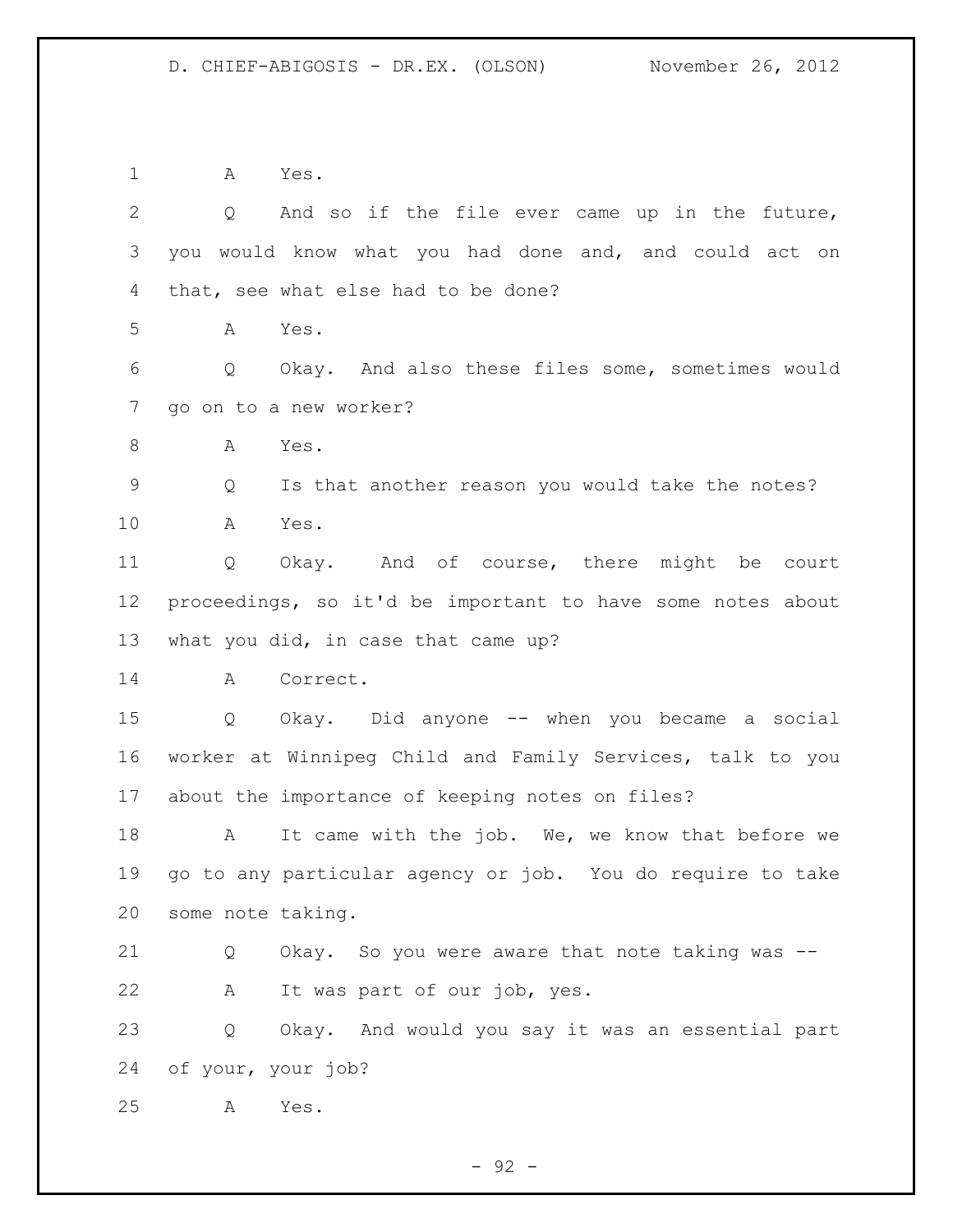Q And now, what was your practice, in terms of note taking? What did you do? A I would, I would input my notes on computer and some were done in paper -- Q Okay. A -- and some were documented in my, my calendar. Q So you were -- there were -- when you say paper notes, you would have -- A Like, handwritten notes that I would have. Q Okay. These be notes you, you took at the time the events were happening, or would you write them down after? A Some were done in the actual meeting with the client -- Q Okay. A -- and some were actually done after I met with the client. Q Okay. And then you said some were done in sort of, was it a Daytimer calendar type thing? A Yes. 21 O And those would have been handwritten notes? A They'd be jotting dates and times that I, I went to do a field to a particular home, yes. Q Okay. So that would record your visits, or attempts to visit with clients?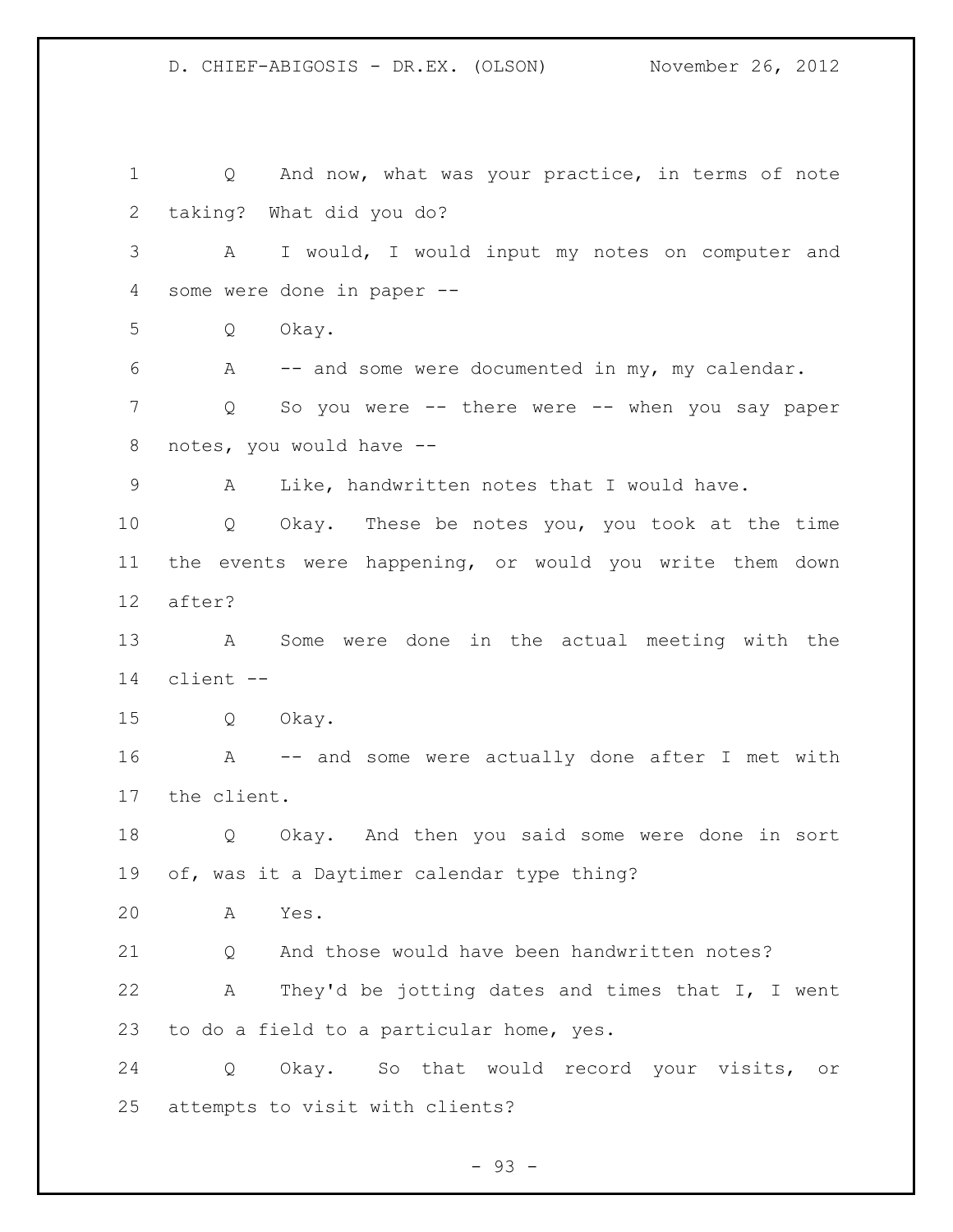A Yes. Q Okay. And then also you said you kept some in the computer? A Yes. Q Were those done on a, on a, say, a Word document, that was just a running -- A It'd be a running document. It'd be done on Word, yes. Q Okay. Now, all of these notes, did you keep them in the file? Did they eventually get into the file? A I can't recall, but I believe that they would have been put into the physical file, yes. Q Okay. And when you talked about your Daytimer, your calendar, would the notes that you recorded in the calendar be transferred to the file as well? A It'd be transferred to my actual typewritten notes, just, just to jog memory of dates and times. Q I see, so when you're writing down your activity in your running log, you would look at your calendar to reference what you did on what date? A Yes. MR. OLSON: Okay.

 THE COMMISSIONER: And the file you're talking about was the paper file, was it?

25 THE WITNESS: The physical paper file, yes.

- 94 -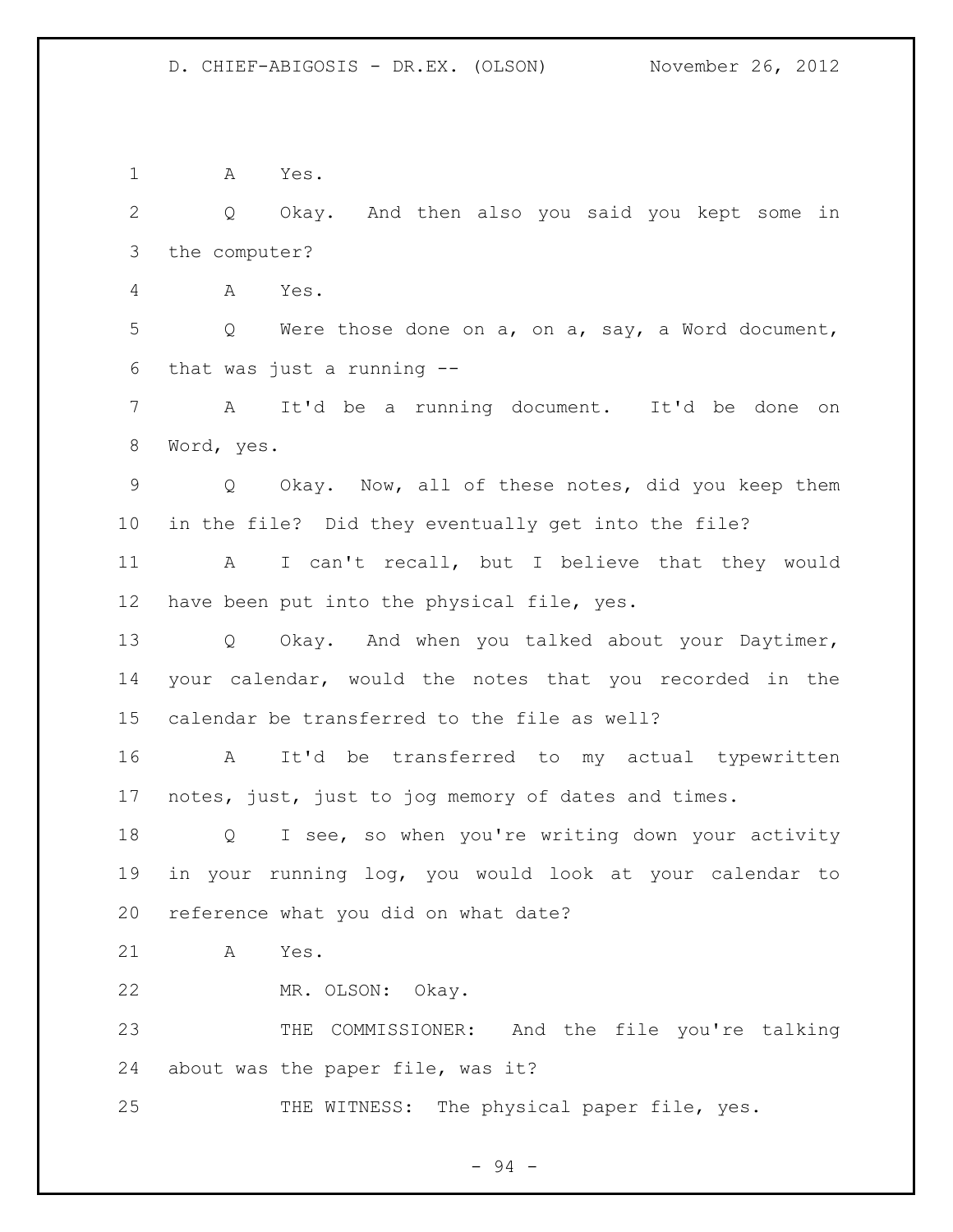1 THE COMMISSIONER: Yes. And did you -- the notes you made on the computer get transcribed and get into that file? 4 THE WITNESS: Yes. BY MR. OLSON: Q So at some, at one point, at some point, you would print off your notes and stick them on the file? A Yes. Q Okay. And was it your practice to record all activity on a file? 12 A Yes, the attempt was, yes. Q Okay. So for example, if you went out to a field to see a, a client or family, you'd make a note of that? A Yes. Q And you'd put it on the file at some point? 17 A At some point, yes. Q Okay. Now, looking at the specific services you provided to Ms. Kematch, this, the -- her file, Ms. Kematch's file, protection file, was assigned to you November 14th, 2000; does that sound right? A Yes. Q Okay. And do you have any independent recollection of your involvement in the file? A Only when the information was provided to me by

 $- 95 -$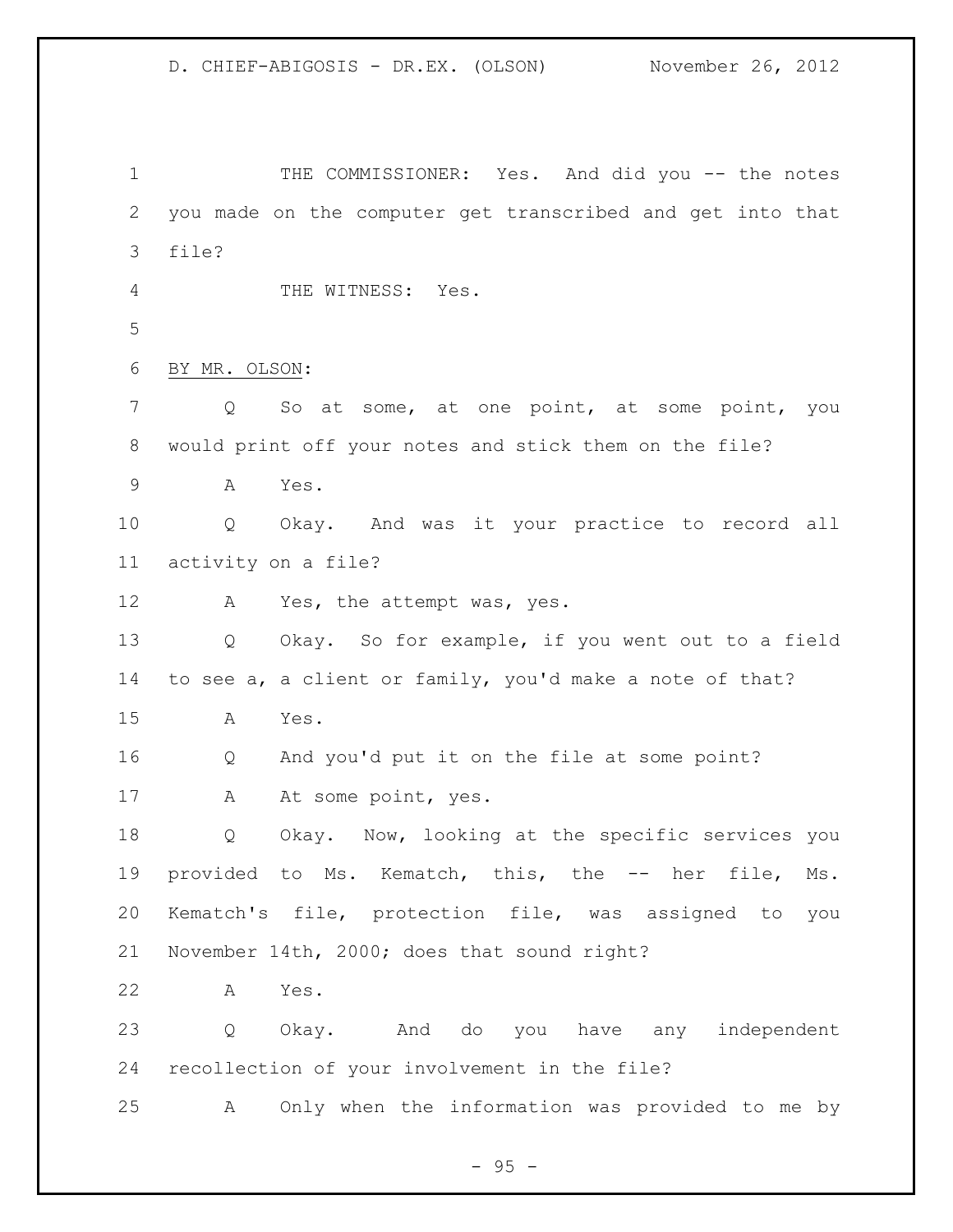counsel, that I was able to remember my work on the file. Q Okay. So when you had some discussion with counsel, it sort of jogged your memory and then you were able to remember certain things? A When I seen the documents that was bring presented, yes. Q I see. Okay. Was there anything in particular about this file that you recall that stood out for you? A No. Q Now, I take it, it would have been Ms. Balan who assigned the file to you? A Yes. Q Can you recall if you had a discussion with her about the file? 15 A During those supervisions, yes, we, we, we, we would have reviewed the file -- Q And I, I'm -- A -- but I can't specifically tell you exactly what we had said. Q Right. But I mean initially when you got the file, do you recall having a discussion with her about it? A I can't recall. Q Okay. But you did say before, that was sort of 24 the practice when you got the file; right? A That would usually be the practice that we will

- 96 -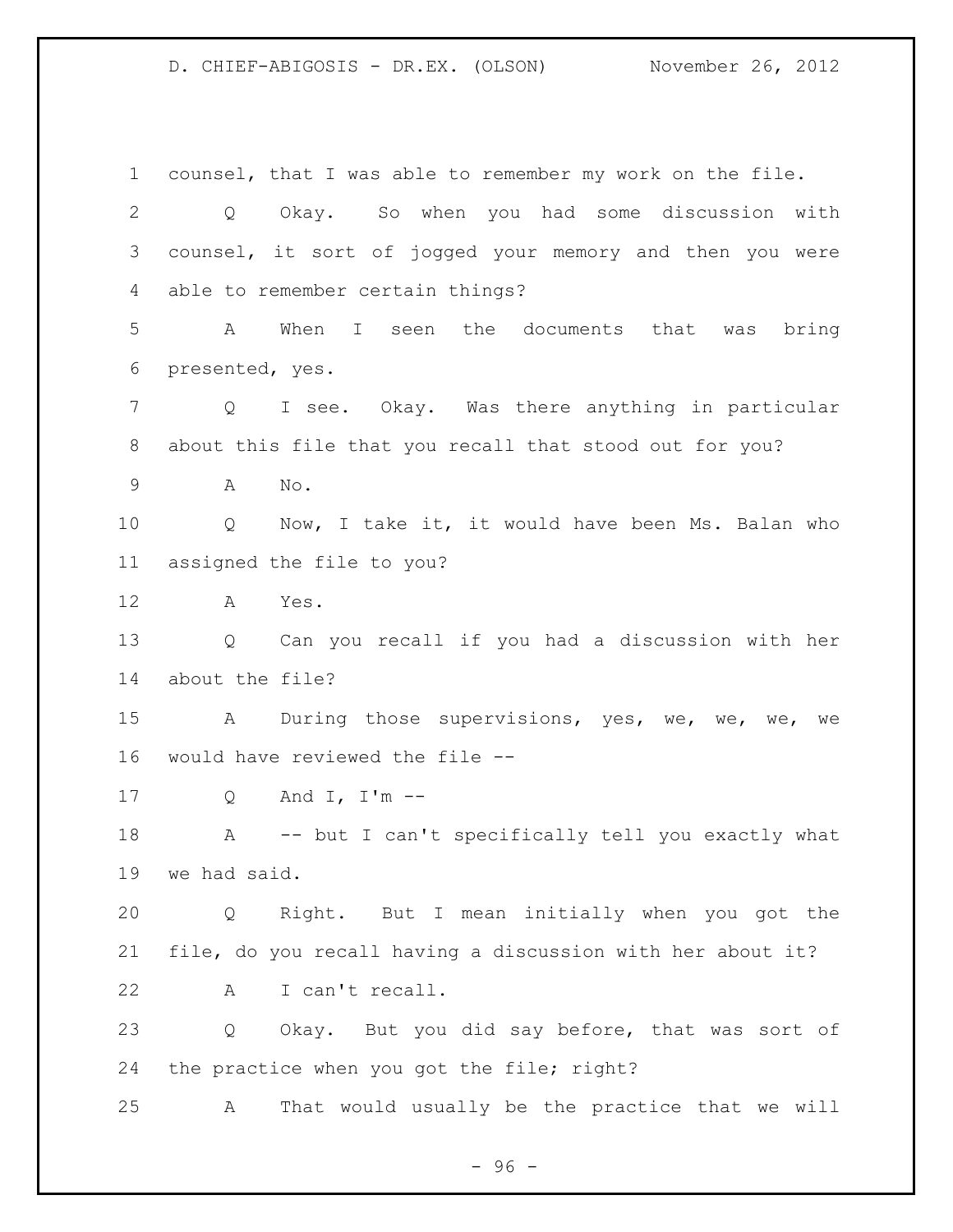have that discussion about any file that's been assigned to you, we would have that discussion.

 Q Okay. And we'll be hearing from Ms. Balan, I think, tomorrow, but I wanted to ask you, when you, when she would assign the file to you, would she already have knowledge about the file itself?

A Yes.

 Q Would she have -- do you know what she would have reviewed?

A I don't know.

 Q Okay. At, at that initial, when you were initially assigned the file, was a case plan discussed? 13 A That was usually the practice, that we would discuss the case plan.

 Q So that's right from the beginning you discussed the case plan?

 A Yes, the -- in the document will contain the case plan.

 Q Okay. And would you have had, made any notes of the initial discussion?

21 A I can't recall.

 Q Okay. And if we don't see any notes on the file, then does that mean no notes were taken?

A I could have taken notes, I can't recall.

Q Okay. Now, you said one of the first things you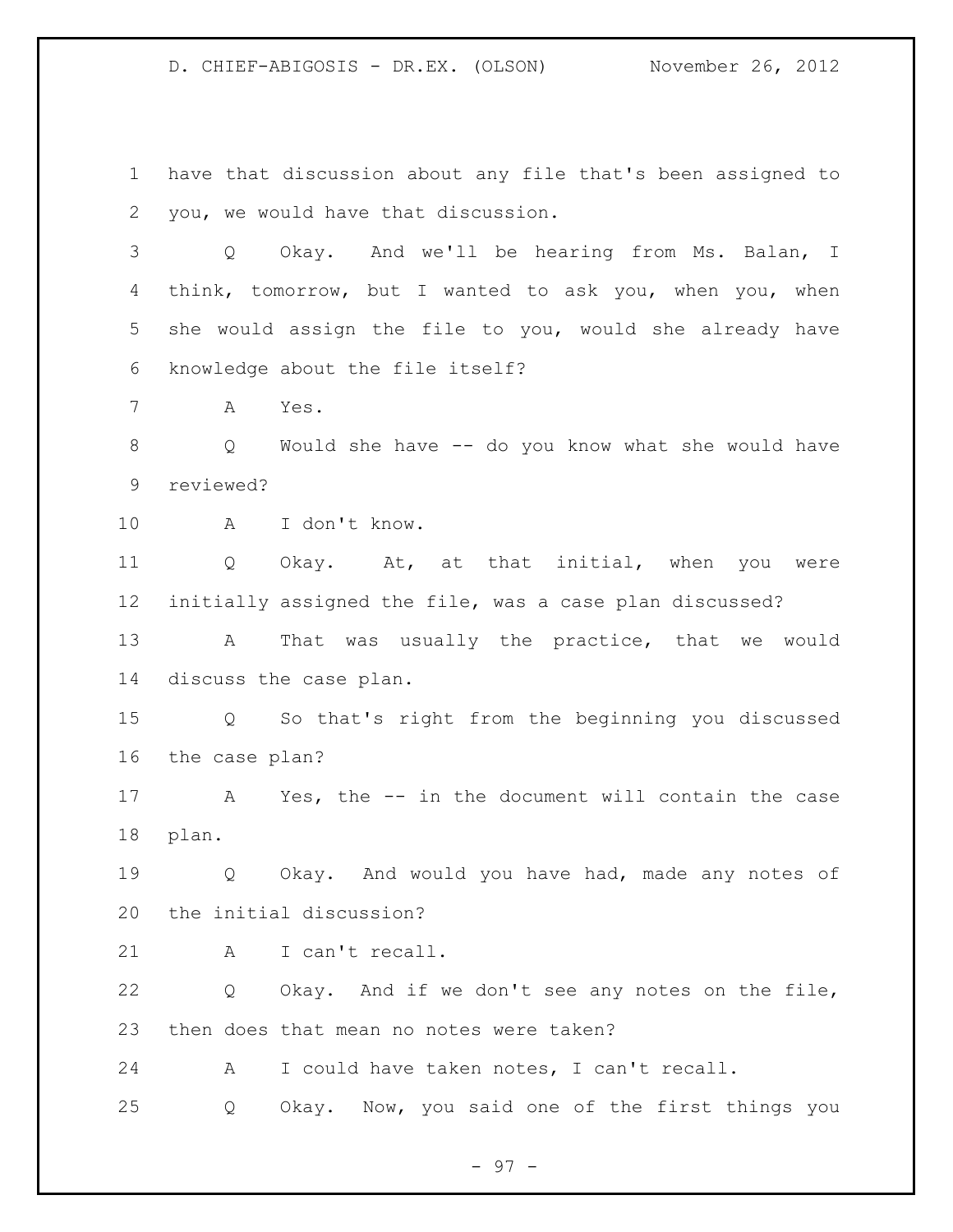do when you were assigned a file is take a look at the transfer summary; right?

A Yes.

 Q Okay. On this file, if you -- a transfer summary was prepared by the social worker prior to you and that would been Kerri-Lynn Greeley?

A Yes.

8 Q Did you know Ms. Greeley personally?

9 A As a co-worker, yes.

Q Okay. So she was a co-worker of yours?

A Yes.

 Q Okay. Now, her summary is at page 37025 and it goes from 37025 to 37033. You see it on the screen in front of you, the, the first page; is that the document you would have reviewed?

A Yes.

 Q Okay. And it says it was dated October 2nd, 2000, so just about a month and a half before you were assigned the file; right?

A Correct.

 Q Okay. What would be the purpose of you reviewing this particular document?

 A It has the background information on that particular family and it'll --

Q Okay.

- 98 -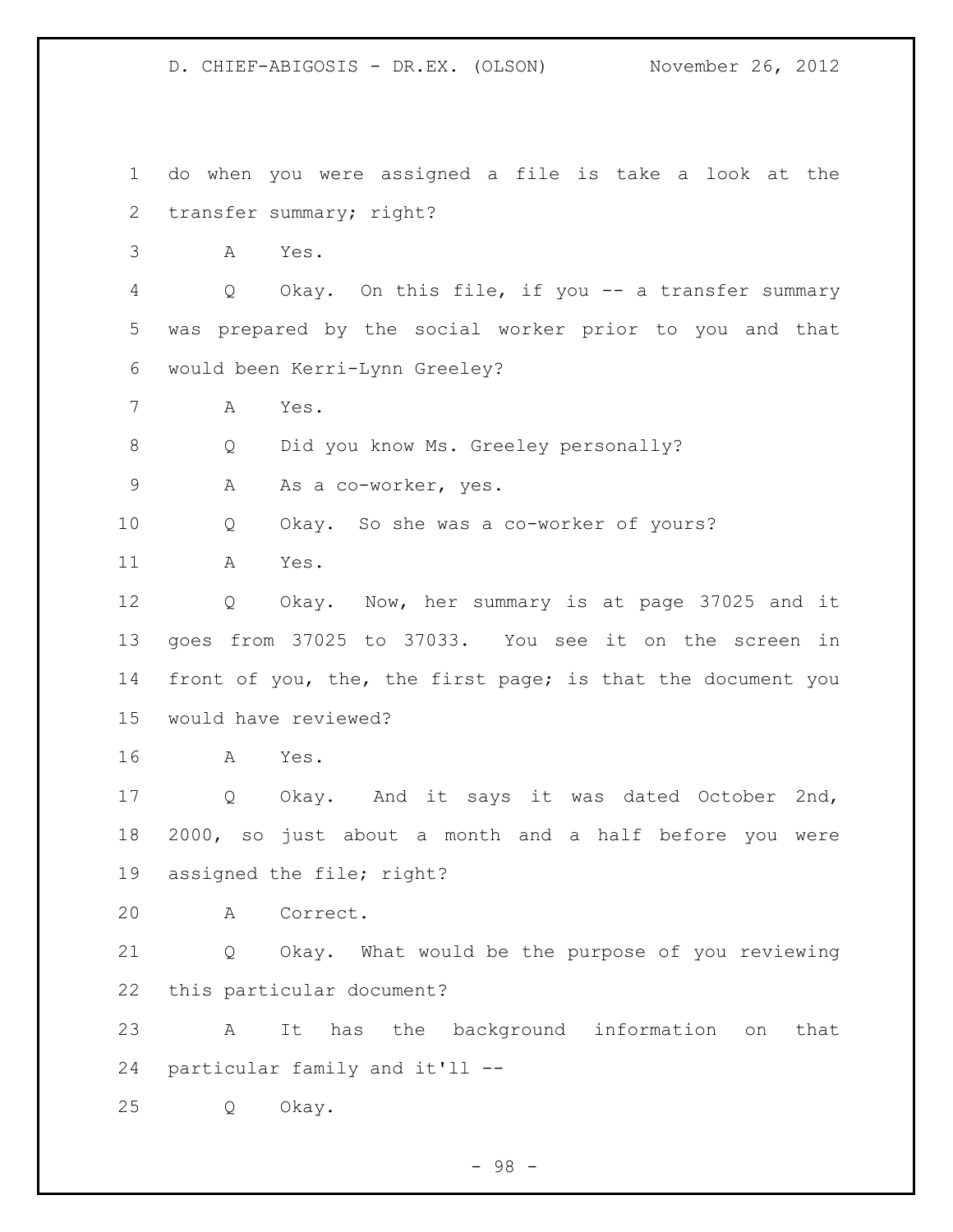A -- outline the case plan that was intended to be followed up once the case, the file was transferred. Q Okay. So you're looking at the background and you're looking at the case plan? A Correct. Q If we turn to page 37032, now, if you look near the bottom of the page, it says: Family Assessment and Case Plan in the heading? Beside 5, number 5 there? A Um-hum. Yes. Q Is that the case plan you would look at? A Yes, that would have been the case plan that I would have reviewed. Q Okay. And so the case plan, and I'm just going to read it here, it says: "Samantha and Steve have 17 demonstrated that they are committed to parenting their **Phoenix.** They have done so by meeting all of the expectations placed on them at the time the 3- month order was granted. As a result Phoenix was discharged from cart and is now residing with her parents in the family home.

- 99 -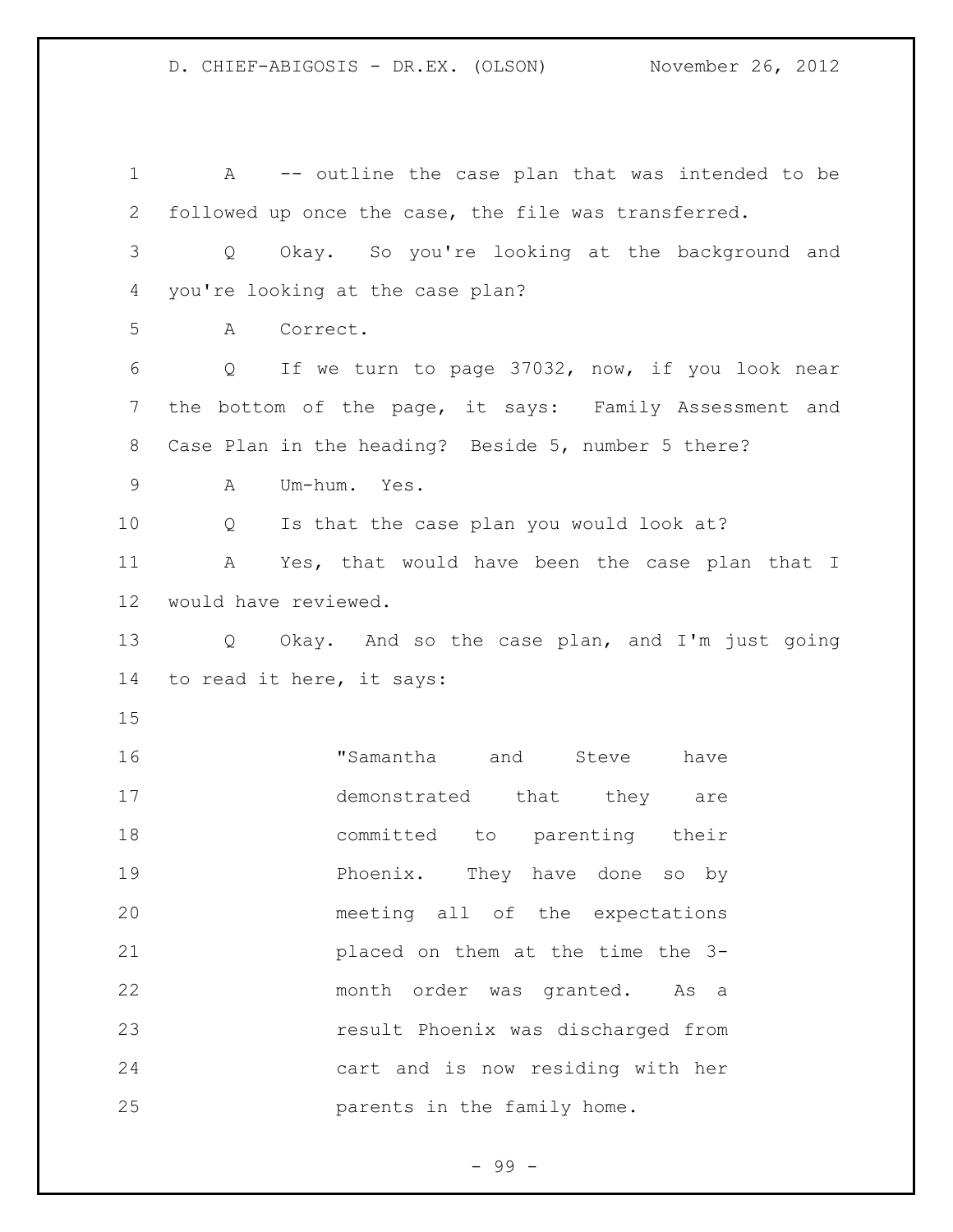1 1 It appears from positive community reports and the in home support worker that Samantha and Steve they are able to meet [their] basic daily needs. However, now that Phoenix is in their care, ongoing assessment of their abilities to effectively meet her needs and provide her with a safe 10 and nurturing home is necessary. Given the family's gains and personal improvements are still 13 fairly new, the parents are required to follow all of the conditions outlined in the service agreement they signed on September 17 5, 2000, it is to be reviewed in 18 six months. The following is a **list of those conditions:**  1) Samantha will meet with Dr. Altman to assess her emotional stability and she will follow any **recommendations** made by Dr. Altman. 2) Samantha and Steve will work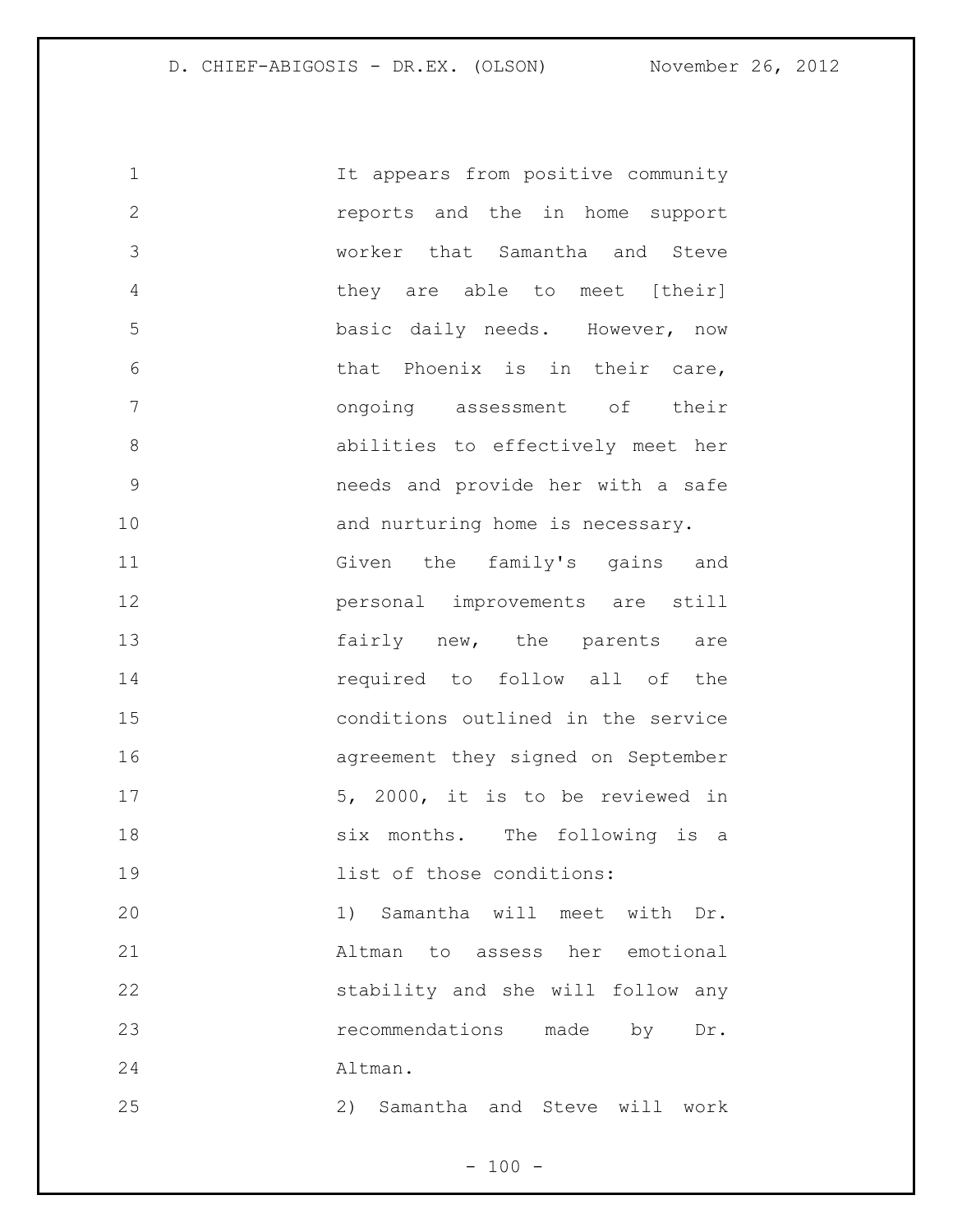cooperatively with the Agency in home support worker and will meet with her at least two times weekly 3) Samantha and Steve will work cooperatively with the Agency Family Services Worker, this includes meeting with the worker on a regular basis and allow the worker access to the family home. 10 Samantha and Steve will also cooperate with the Agency worker regarding further exploration of issues related to substance abuse 14 and family violence. 4) Samantha and Steve will attend 16 and participate in a parenting class that focuses on issues related to child development 5) Samantha and Steve will work cooperatively with the public 21 health nurse as a method of gaining information regarding general health issues of small children [and then] 6) The agency will assist the

 $- 101 -$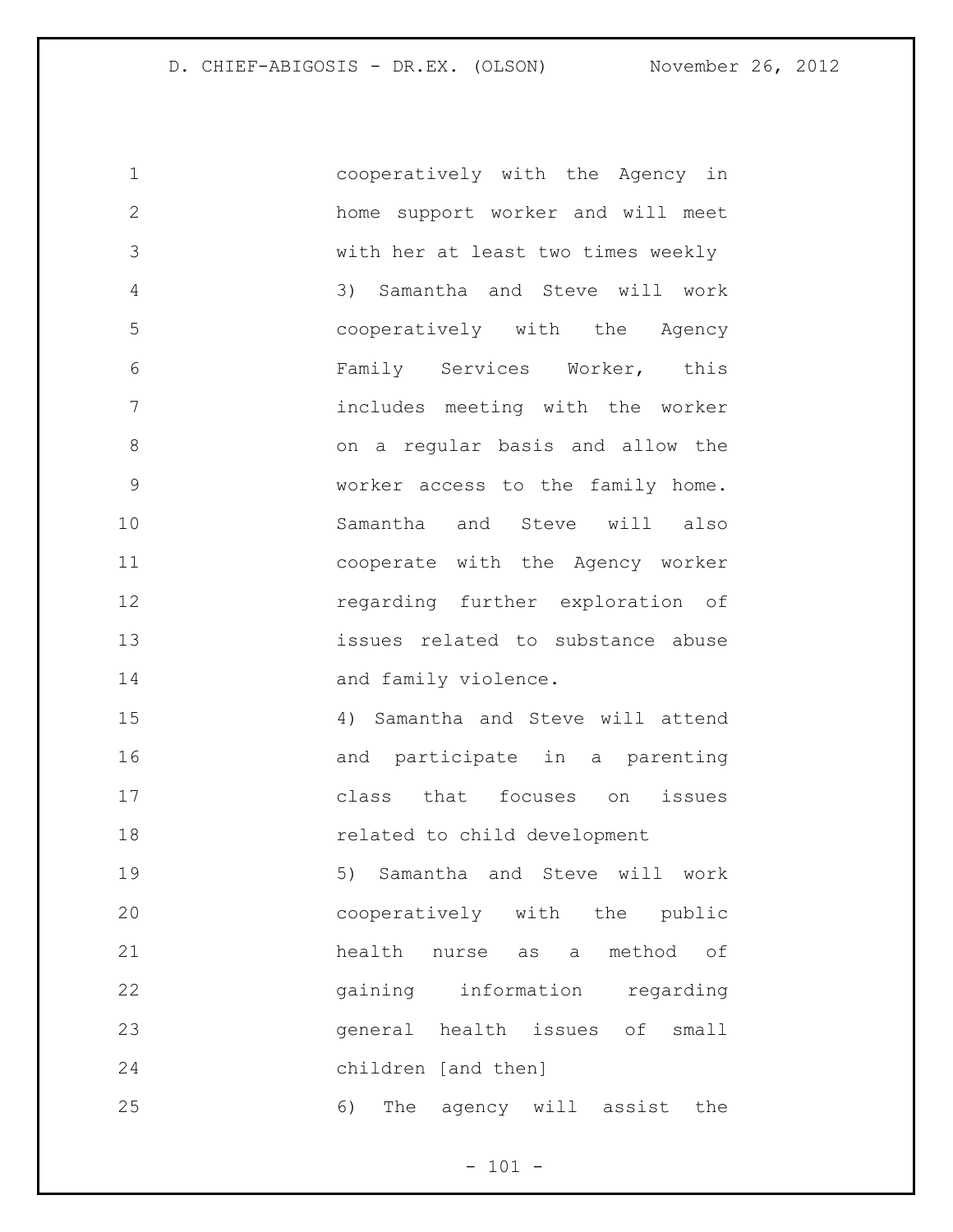```
1 couple with identifying a 
2 pediatrician to use for Phoenix's 
3 routine medical issues."
4
5 Then it goes on to say:
6
7 The parents are aware that should
8 they fail to comply with these
9 conditions, it could result in the 
10 child being removed from the 
11 family home and placed in the care 
12 of the Agency. 
13 13 It is not yet known what the
14 outcome of the court case
15 15 regarding [this would be
16 Samantha's first child] was."
17
18 And the court case would be reference to the 
19 seeking of a permanent order.
20
21 "This could be further explored 
22 with Samantha and/or Cree nation 
23 CFS. Samantha has not expressed 
24 any interest to this worker in 
25 wanting to pursue [the return] ...
```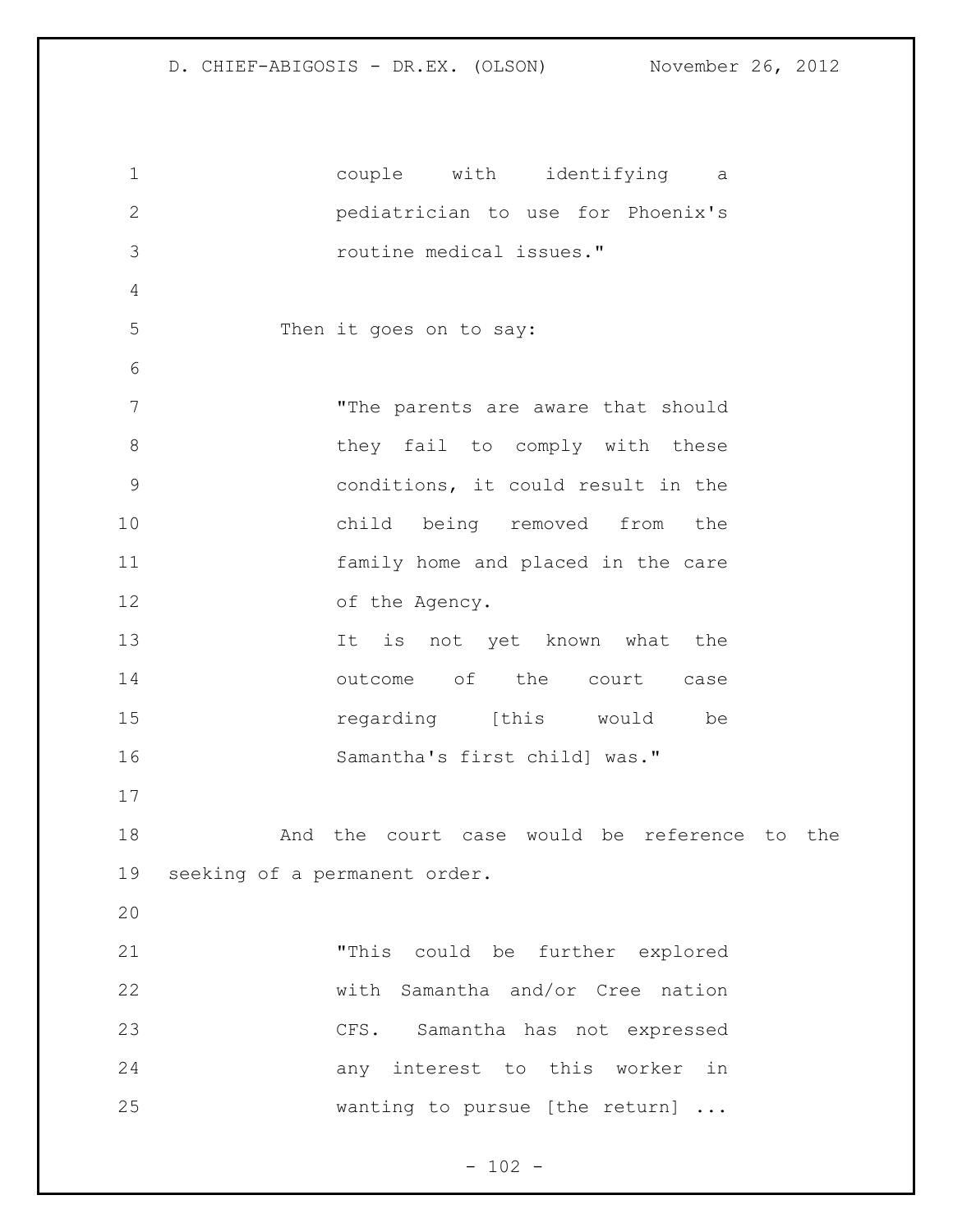1 him returned to her care." 3 And then it indicates Ms., Ms. Greeley was assuming another position with the agency, which is the reason the file is being transferred. Based on, on this, what did you understand, or what would you understand the, these, this family's needs to be, in terms of what you'd be working on with them? A Well, monitoring of the home, making sure that the case plan's being followed, access to appropriately (sic) community resources are being sought by them. Making sure that they are completing the programs that they are enrolled in. To, to check on how the progress of the child is. Q Sorry, I, I couldn't hear the last -- A The progress of the child, how the child was doing in the home. Q To see how the child was doing over the time you were the worker? A Yes. Q Okay. And so each, each condition in this plan is something you'd want to ensure was being fulfilled and that it was achieving the goal then of providing a safe environment for, for Phoenix? A Yes.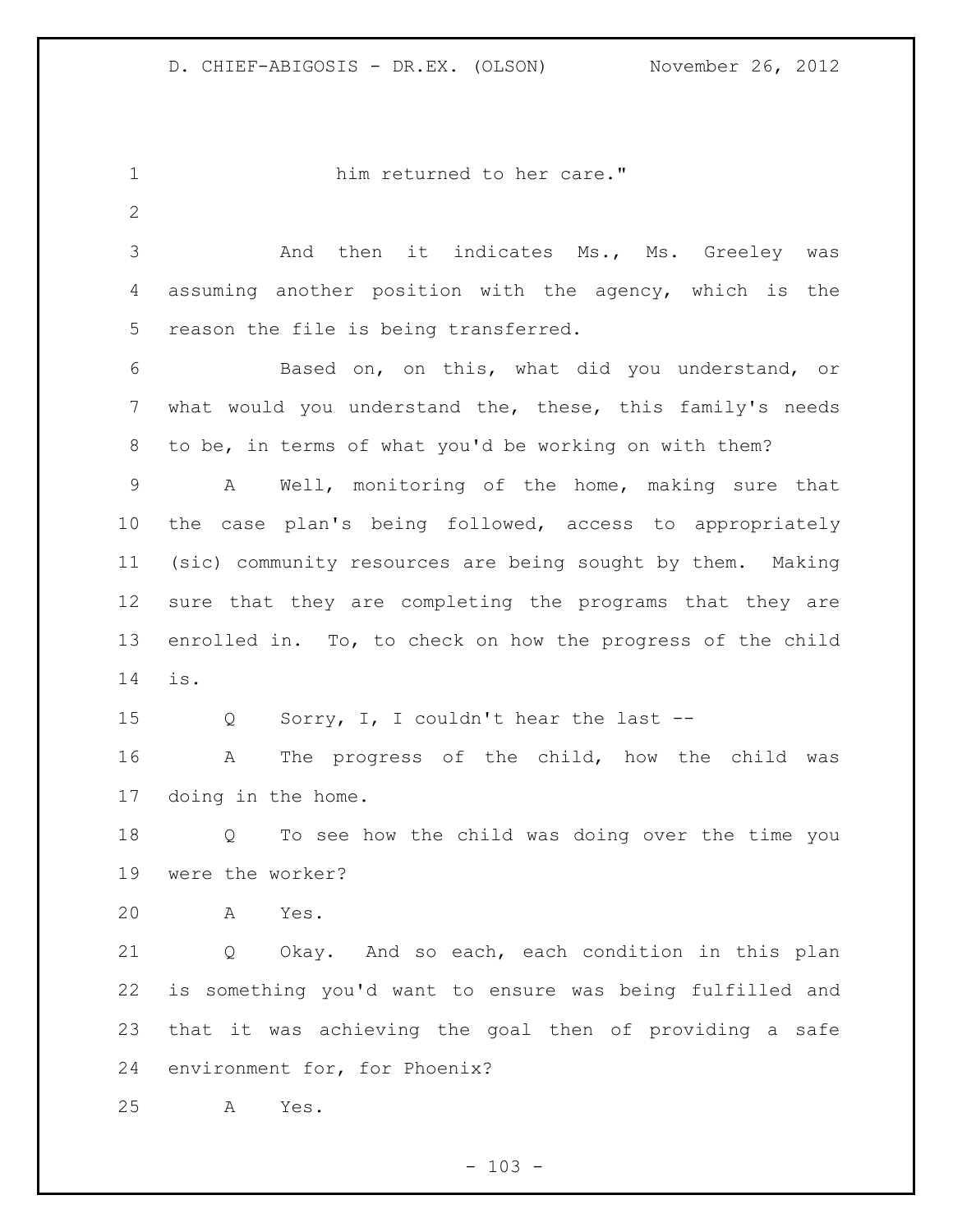Q And when you reviewed the file and the case plan, did you agree that it was an appropriate plan at the time of your taking conduct of the file? A It would have been an appropriate plan, yes. Q Okay. And, and just, just be clear, as a worker, your job then would be to ensure that the plan is being carried out? A Yes. Q But ultimately, if -- you, you want to ensure the child is safe in the home? 11 A Yes, that would, that is the number one priority of child welfare, yes. Q And so when you're working with a family and if the plan's not meeting those, those goals, or if you have concerns, what do you do? A Could you repeat that please? Q If, while you're working with a family and you're looking at the, the plan and the ultimate goal of providing a safe environment for Phoenix, do you make adjustments to the plan, to ensure that it's being -- that, that the conditions are going to meet those -- A Yes, we, we will change the plan. Q Okay. So the plan -- A With consultation with the supervisor, yes. Q -- okay, you talk to your supervisor and change

 $- 104 -$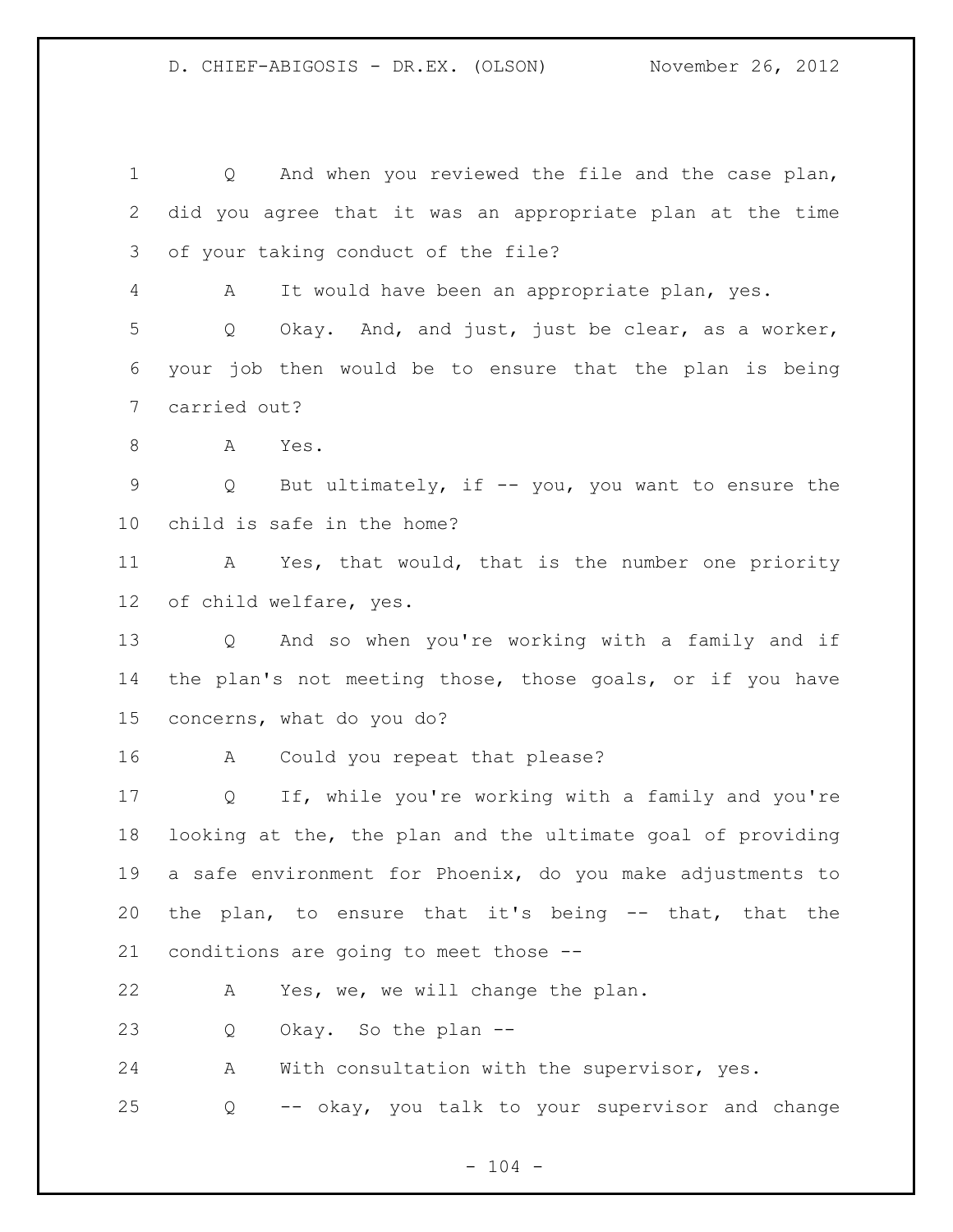of  $-$  A Yes. Q -- plan is necessary? Okay. It says here that: "The parents are aware that should they fail to comply with these conditions, it could result in the child being removed from the family home and placed in the care 10 of the Agency." Can you explain what -- A Yes. 14 Q -- that would have meant to you when you read it? A Well, if they weren't attending their scheduled programming, if they were not allowing myself access to the home, you know, if they were just basically weren't cooperating with the agency, then they, the child can be removed from their care. MR. OLSON: Okay. 21 THE COMMISSIONER: Mr. Olson, let me interrupt you. What is -- it's in evidence, I know, what is the date of that plan? MR. OLSON: The, the date of this plan, that's September 5, 2000. So if you see, the, the case summary of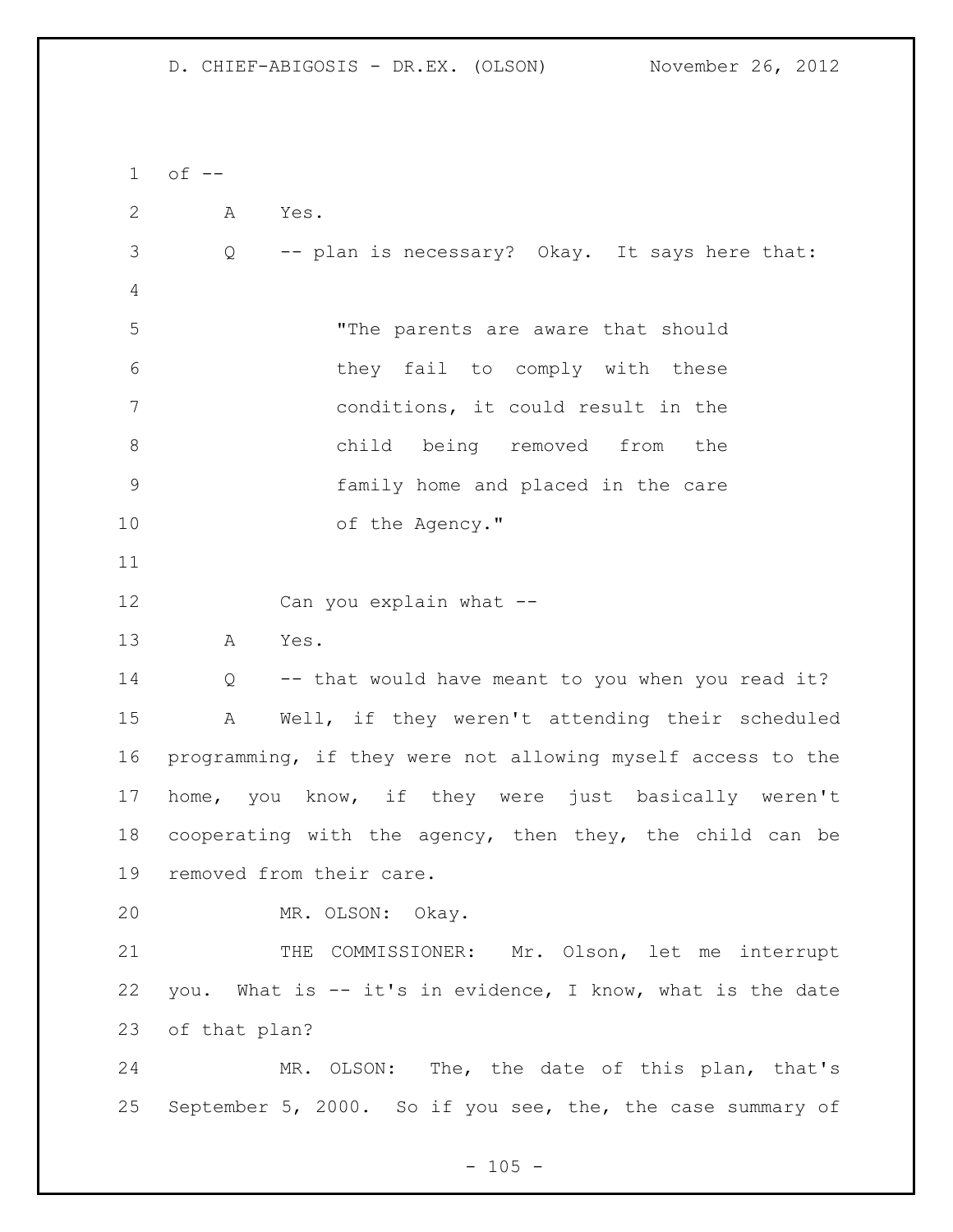Ms. Greeley is October 2nd, 2000, so it's about a month -- THE COMMISSIONER: And was there a time term attached to it? MR. OLSON: That was for six -- it was to be reviewed in six months, so -- THE COMMISSIONER: That's what the plan said? 7 MR. OLSON: -- yeah, the plan --8 THE COMMISSIONER: It's in evidence. 9 MR. OLSON: -- if -- yeah, on page 37032, it says the following, it says the following service agreement they signed on September 5, 2000 -- 12 THE COMMISSIONER: Yes? MR. OLSON: -- it is to be reviewed in six months. THE COMMISSIONER: Which would take it to what? February of '01? 17 MR. OLSON: March. 18 THE COMMISSIONER: Yeah, March of '01. MR. OLSON: March. 20 THE COMMISSIONER: All right. Thank you, I just wanted to get those straight while this witness continued. MR. OLSON: Absolutely, that's helpful. And just, you just, the plan itself, in case you want to refer to it, is at page 37115 and 37116.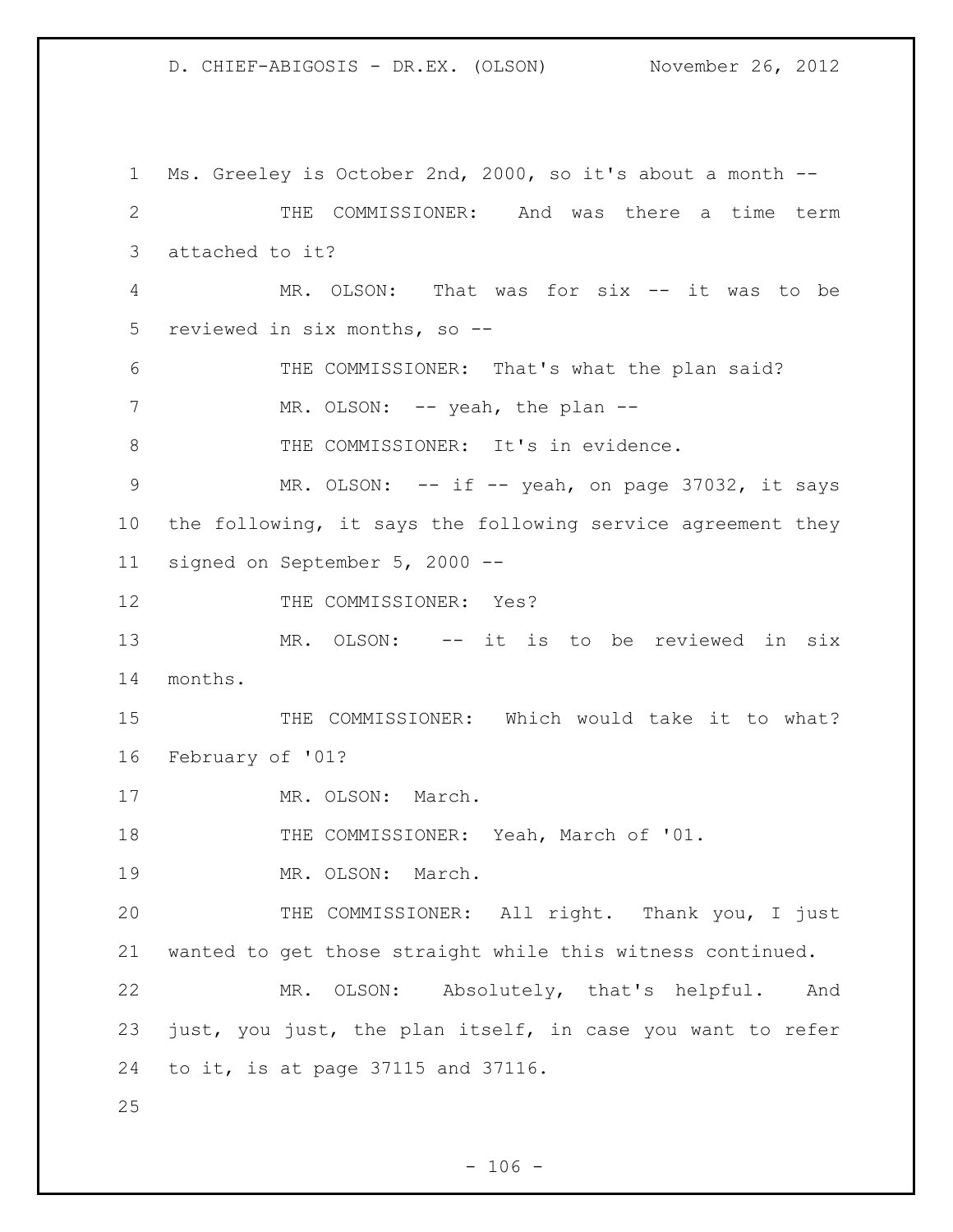BY MR. OLSON:

 Q And now, when you, when you got this file, I take it you were aware that Ms. Kematch's first child was apprehended? A According to the information I was presented, yes. Q Okay. And was that information significant to you in any way? A I guess all the information was significant. Like, like it would have been significant to know that she had had a, a previous child that was, that was in care, yes. Q So that would have been significant to you? When you say all the information was significant, I take it there was some information that, that would be more significant than other information? A Usually in the transfer summary, all the information is significant. Q Okay. A I can't really say that that child being in care was the guiding factor. Q Okay. Take a look at Samantha Kematch's child- in-care file. That's at page 37096. Now, this was provided by Cree Nation Child and Family Caring Agency; do you see that?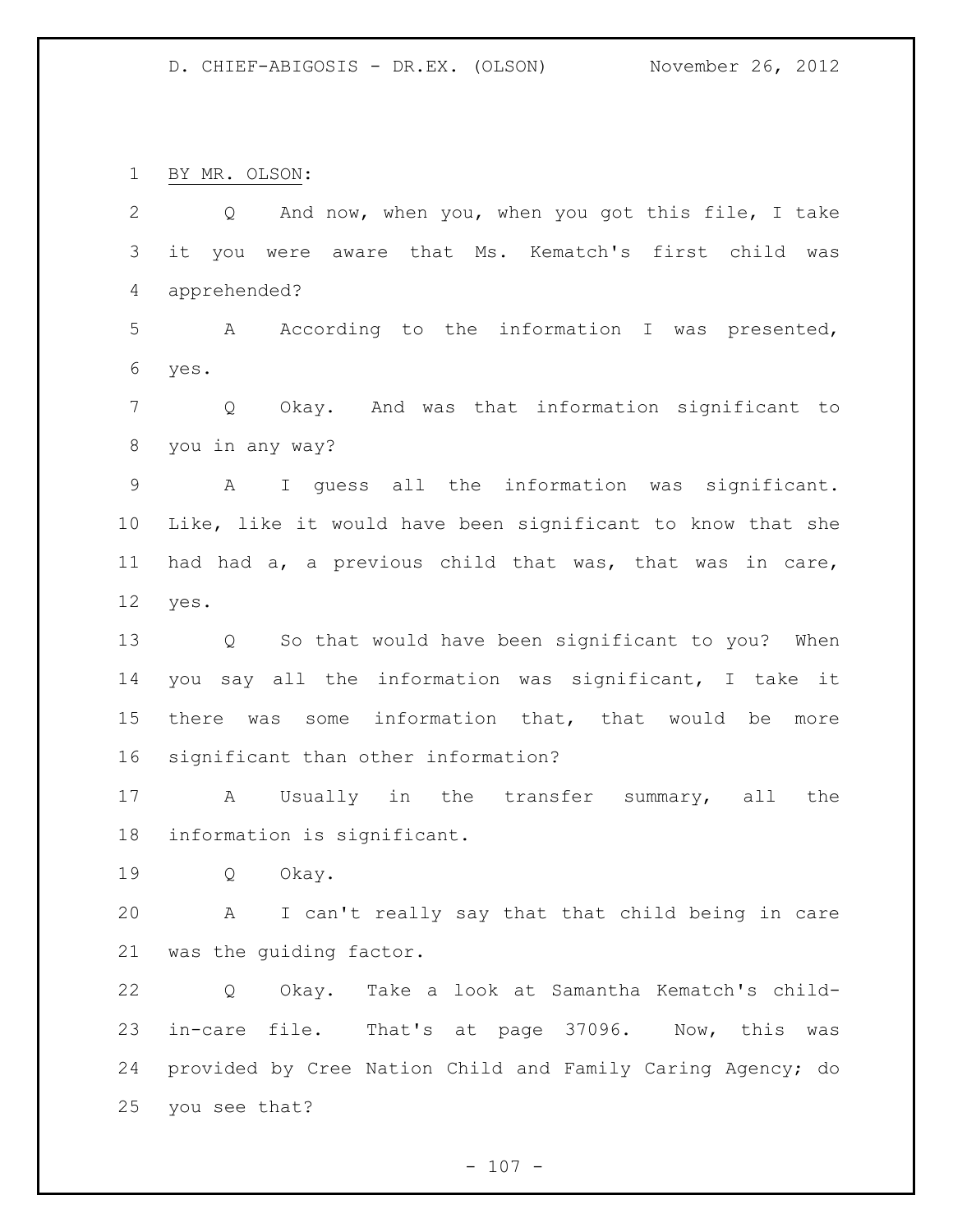A Yes, I do. Q Okay. And this, this information was on the file; is it information you would have reviewed? A I was asked that question before and I can't recall this document. Q Okay. You don't -- 7 A It may  $-$  Q -- have a -- A -- it may have been information that was attached to the file, I can't recall it. Q Okay. You don't have a recollection today, but you know it was in -- A I don't have a recollection of this document. Q And when you look at the, the top of the document, at the fax, where the -- has the fax information at the very top, it says April 27, 2000, see that? So that would have been, that predates your involvement in the file? A Correct. Q And so if it was your practice then to review the file, this, would this be a document you would have looked at? A In practice, yes. Q Now, this -- you said, I think you said before that history was important, the background and history of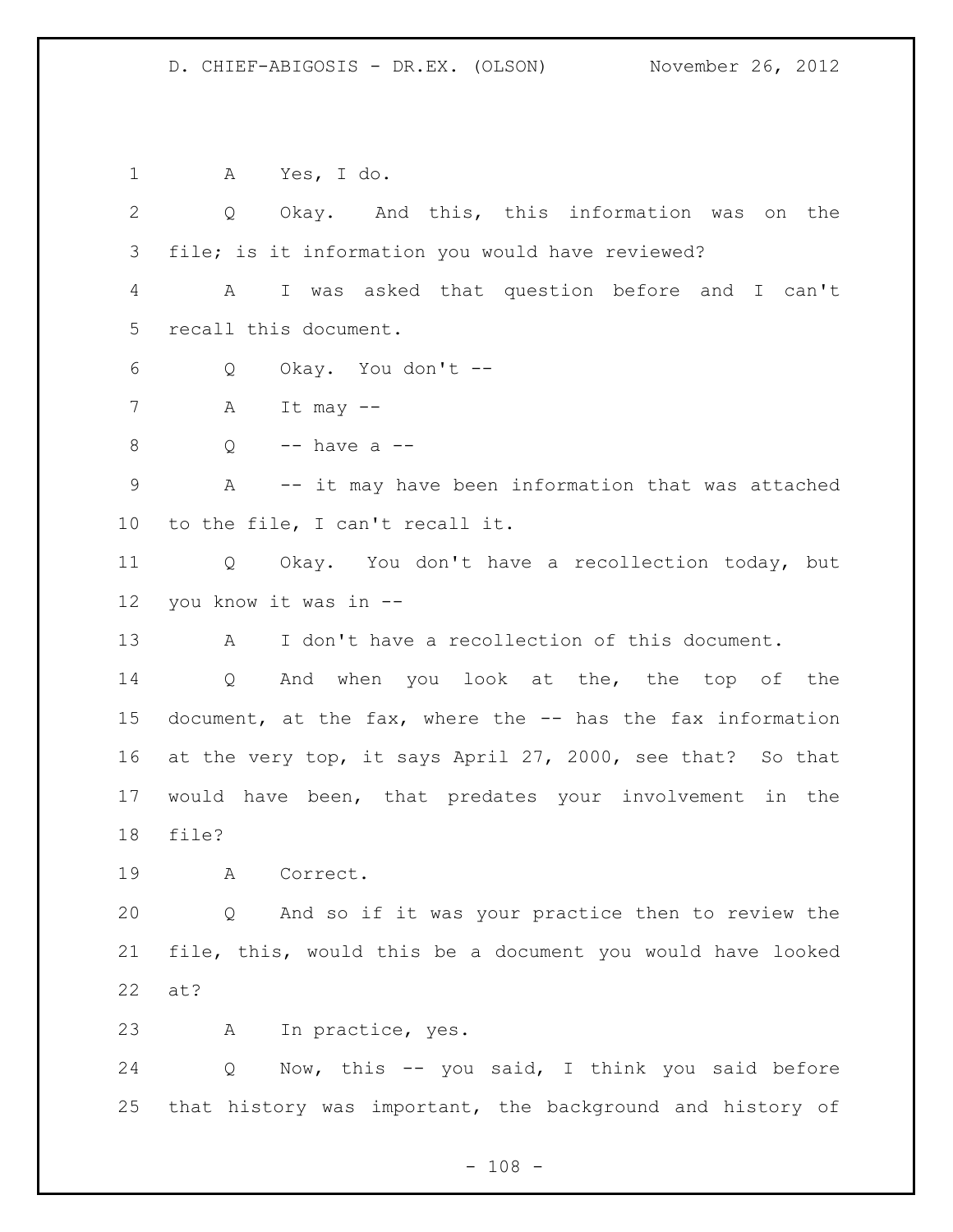the family? Is that -- do I have that right? A In our practice, yes -- Q Okay. A -- background information is important. Q And so this, the document that's on the screen, this would be Samantha Kematch's background and history? A Yes. Q Okay. If we look at the closing summary from Cree Nation, it's at page 37103. So it's circled closing summary and it's got legal name, Samantha Dawn Kematch. It's got her date of birth being September 9, 1981, Pine Creek, et cetera. She was a permanent ward, so that would tell you that Ms. Kematch was a permanent ward as a child? A Yes, the document would tell us that. Q Okay. And when it says previous placement, Macdonald Youth Services -- A Yes. Q -- are you familiar with Macdonald Youth Services? A Yes. 21 0 And what is it? A It's an agency that provides care for specialized youth who are involved with the agency and they provide them numerous programmings (phonetic) and support. Q Now, when you, when you say specialized, what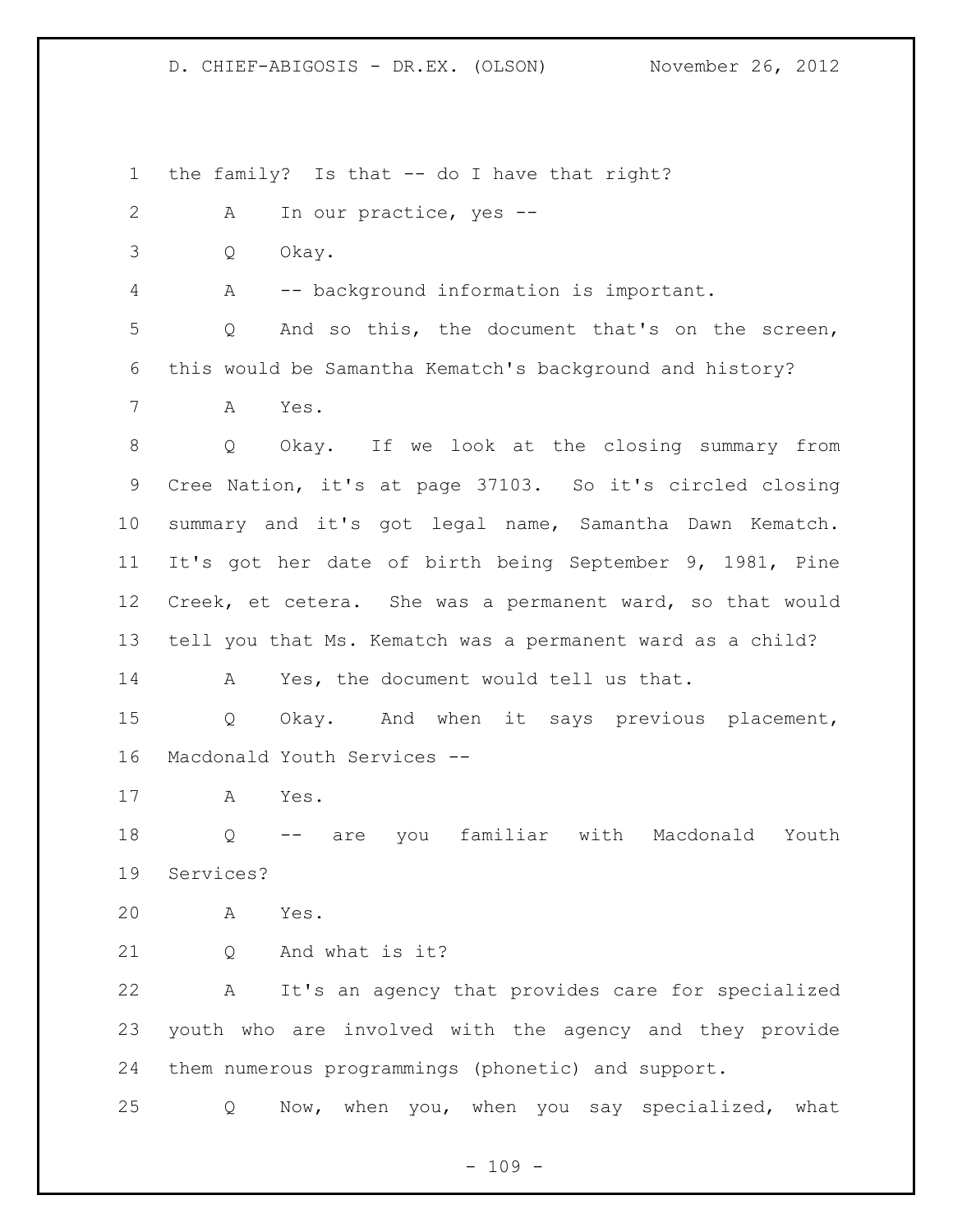did --

 A Well, the thing is that if, if the child had any special needs, or they were a high risk youth, or if they required a lot more work, they would usually be placed there.

 Q Okay. And so seeing that Samantha was placed with Macdonald Youth Services, would that tell you then she was, you know, when you immediately see that, she was probably a high risk?

10 A When you would see that, yes.

 Q Okay. And then it shows her being discharged September 9, 1999 with a agency worker, the agency is Cree Nation Child and Family Caring Agency and the agency worker is Germaine Brass?

A Yes.

 Q And so would Ms. Brass then have been Ms. Kematch's child-in-care worker?

A Yes.

 Q Okay. Do you, do you remember, did you have any discussions with Ms. Brass when you took the file over?

A I had a telephone conversation with her.

 Q Okay. And do you have an independent recollection of that call?

A No.

Q Okay. And are there notes of the call on the

 $- 110 -$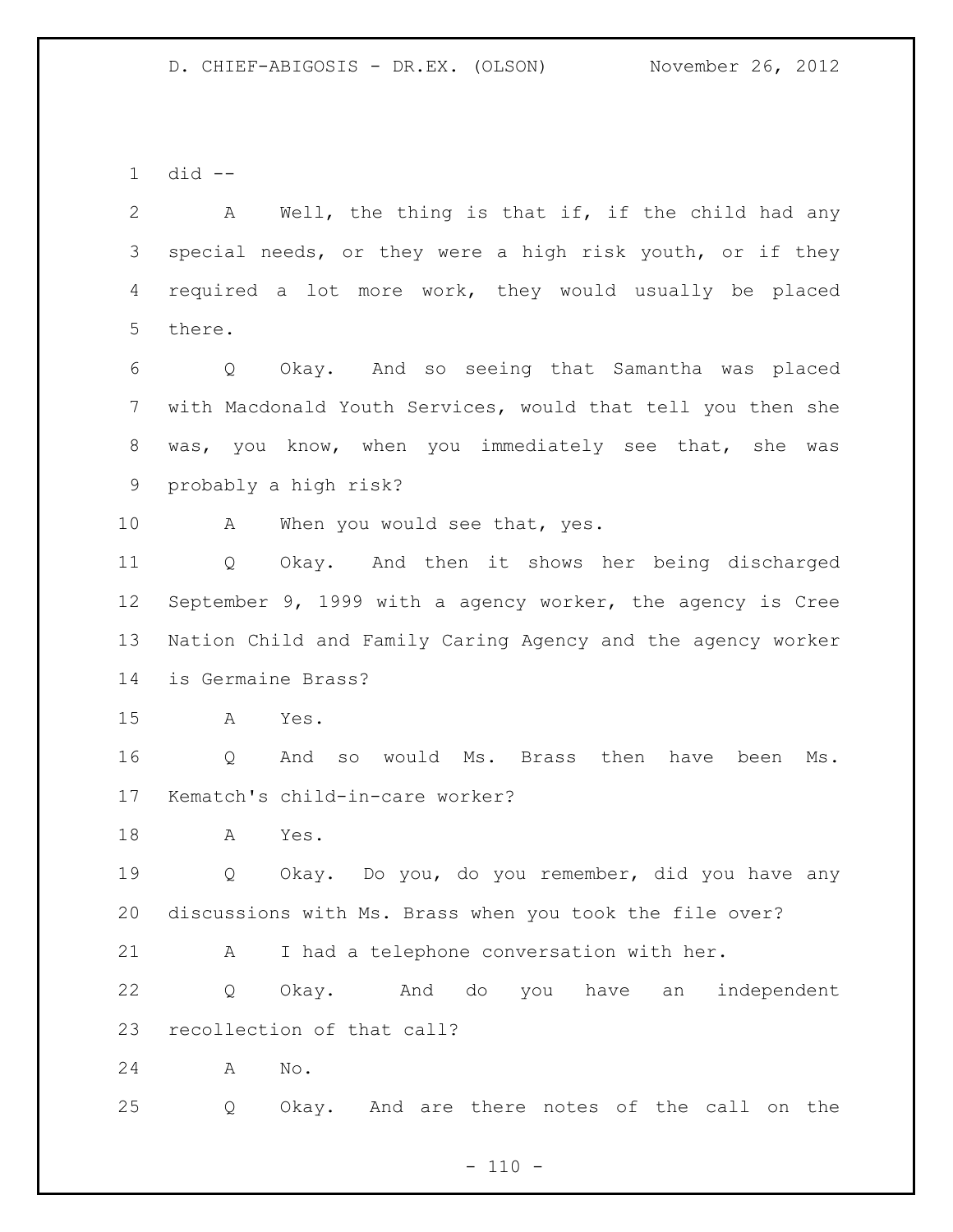file?

A I believe so.

 Q Okay. And it says, under, if you go to the next page, 37104, it says, under the heading: Reason for Apprehension, it says:

 "Samantha was apprehended on June 21, 1993 by Winnipeg Southeast Child and Family Services and brought into care and apprehended from her mother because she claimed to be fearful of her."

14 Then, Presenting Problems:

16 "Samantha, [on] turning 18, has not given any [any] indication she has any long term plans for herself and her baby ... [The agency] has apprehended her child 21 because of safety concerns."

 Where it says the, the, the agency apprehended her child because of safety concerns, is that something that would have been important to you as the worker?

- 111 -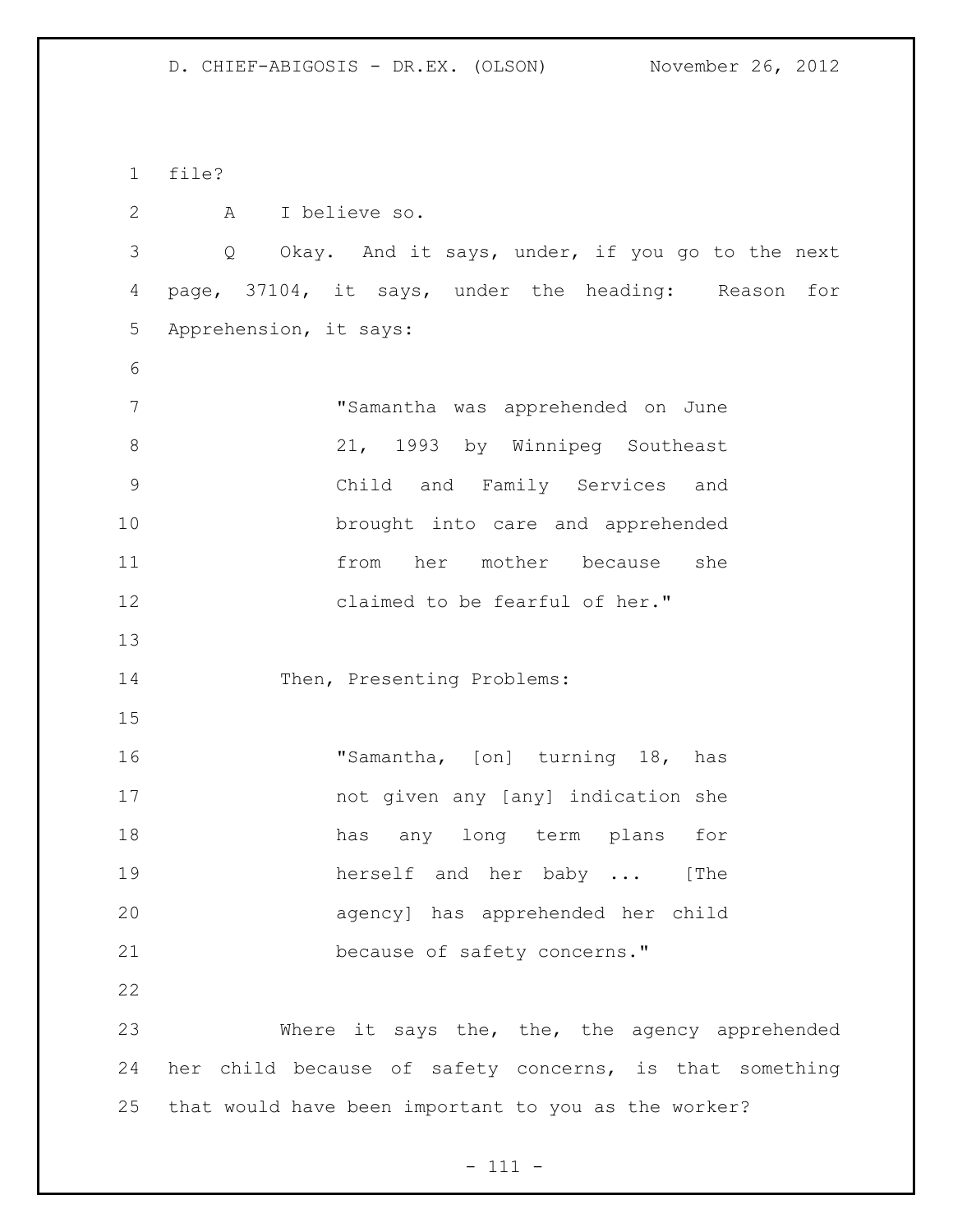1 A It would be important to a worker, yes. Q Would that have been a red flag to you? A Yes. Q Okay. And what -- is that something you'd want to explore more then, as the worker? Like, why was it -- what, what were the safety concerns and that sort of thing? A It would have been the practice to explore that, yes. Q Would have been the practice? Okay. Then under Goals and Objectives, it says: "Through the Onki-Ikkwe Program for young mothers and through the intervention from MacDonald Youth Services, Samantha has not cooperated with the interventions but has withdrawn and 18 18 uncooperative. She has not attended school nor has she given any indication she is willing to work. Plans are to transfer [the 22 child] to the appropriate agency." That's Samantha's child.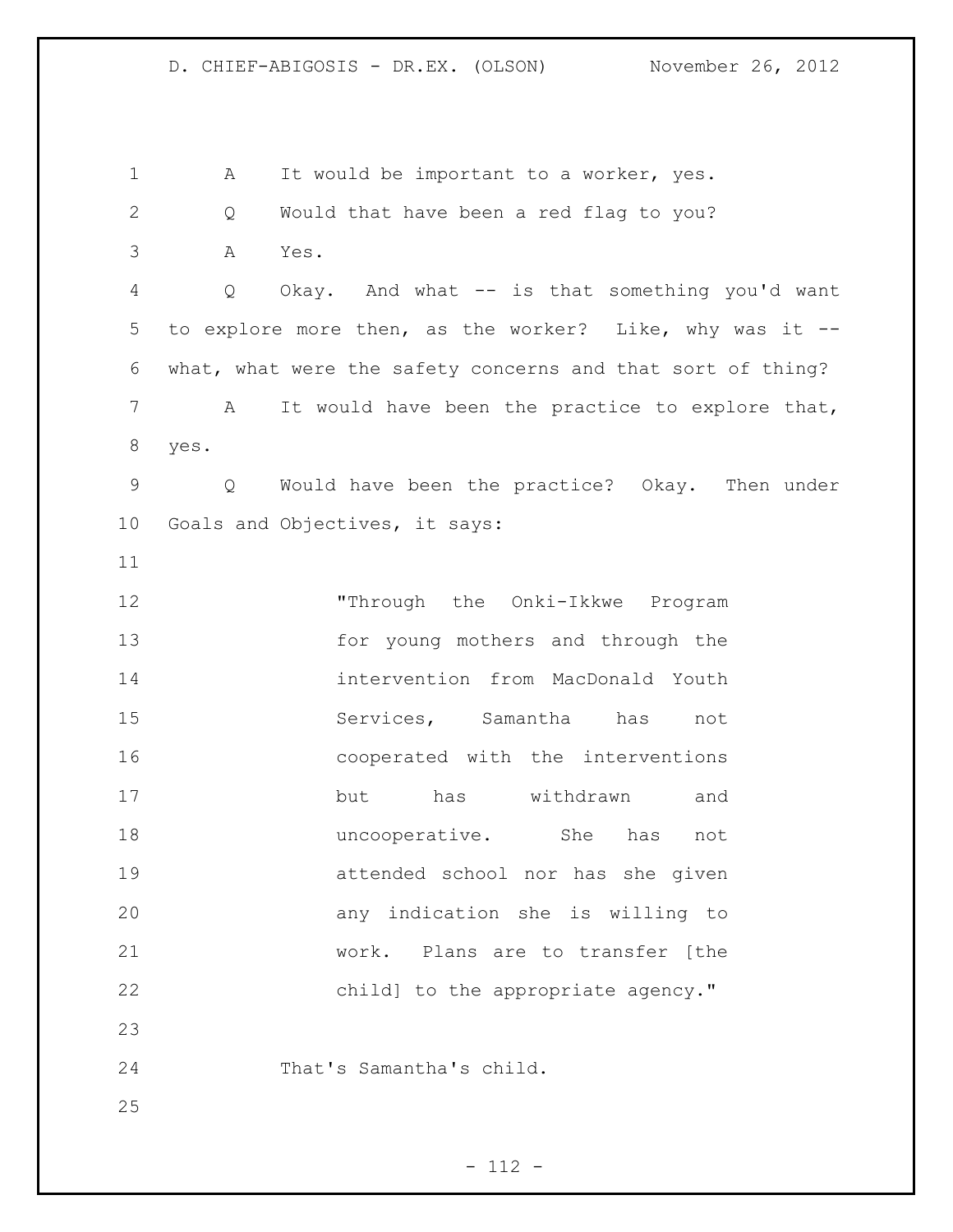"Samantha to be given monthly supervised visits." And then: "Comments: Samantha will be discharged from care of [the **agency**] upon age of majority." 10 And then it's signed by Ms. Brass. Now, just, just with respect to the apprehension of her first child and the safety concerns, would you -- when you're, when you're looking at the safety of Phoenix Sinclair, would you want to see what the safety concerns were with the first child, to know if, if that, those concerns would still be present for, for Phoenix, the second child? Is that why you're looking at them, or want to look at them? A Yes, we would review those, those documents. Q Because that might give you more insight? A Yes. Q And so, the next document I want you to look at is another document from Cree Nation Child and Family Caring Agency. This is at page 37082. It's from Commission disclosure 1795, which is, of course, Ms.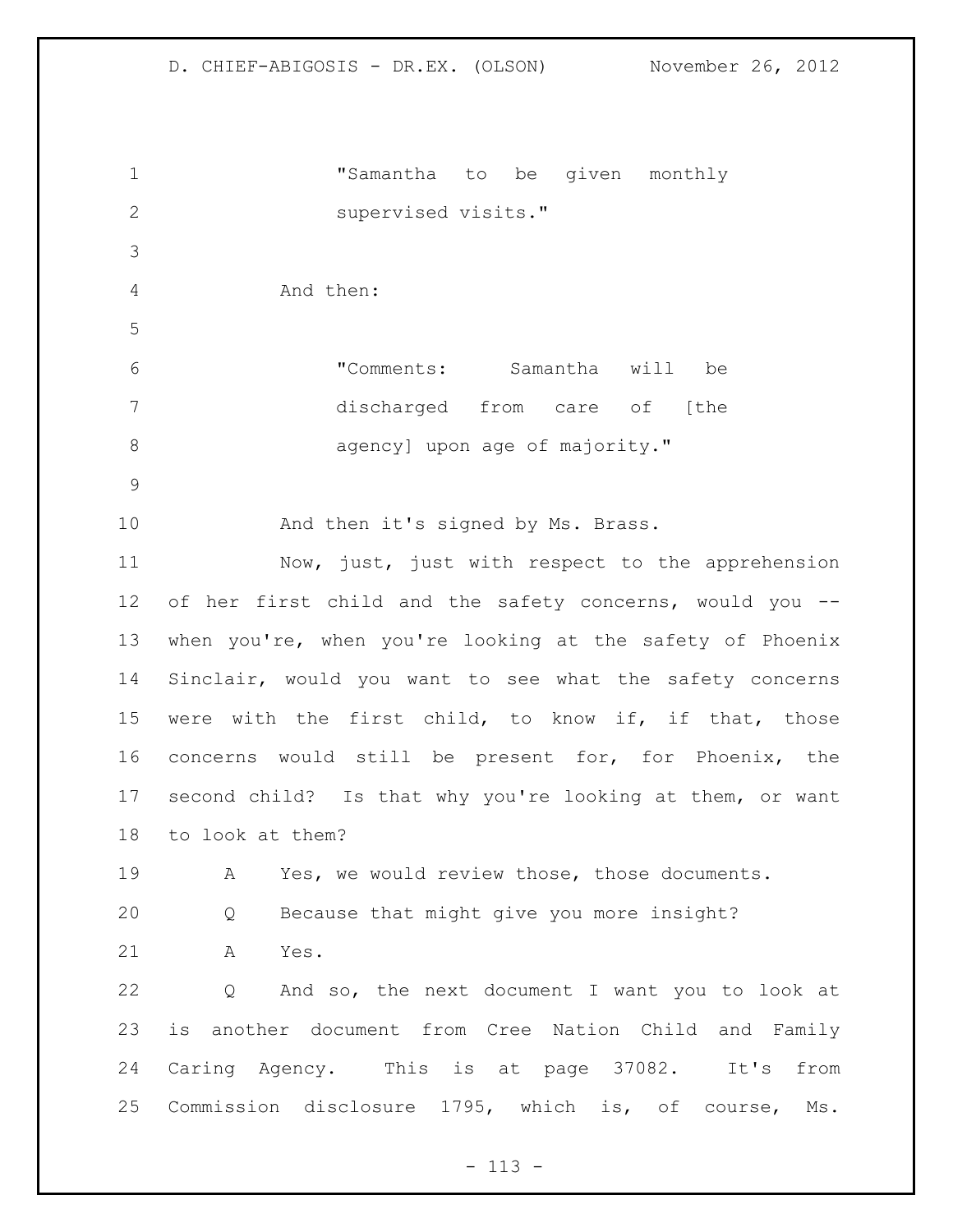Kematch protection file with Winnipeg CFS. So this would have been another document on the file when you received it; right? A It would have been in the file, yes. Q Okay. And so it's certainly a document you could have reviewed -- you're not -- at the time you took the file over? A The information most likely was in the file. Q Okay. And so if you reviewed the file, it's information you ... 12 A I would have seen, yes. Q Okay. You've had a chance to look at this document previously. Do you recall if you've -- at the time you took over the file, you reviewed it? A I can't recall. Q Can't recall? Now, this is a fax being sent, it says to Marnie, who I understand is Marnie Saunderson, from Rose, from the Cree Nation Child and Family Caring Agency. It's dated April 27th, 2000. I believe, at the time, that

 Ms. Greeley had actually taken over the file, so it would have come to her first. The -- if you go to page 37083, this is a letter dated November 15th, 1999 and it's addressed to Verna McIvor at West Region Child and Family Services. This is regarding the apprehension of Ms.

 $- 114 -$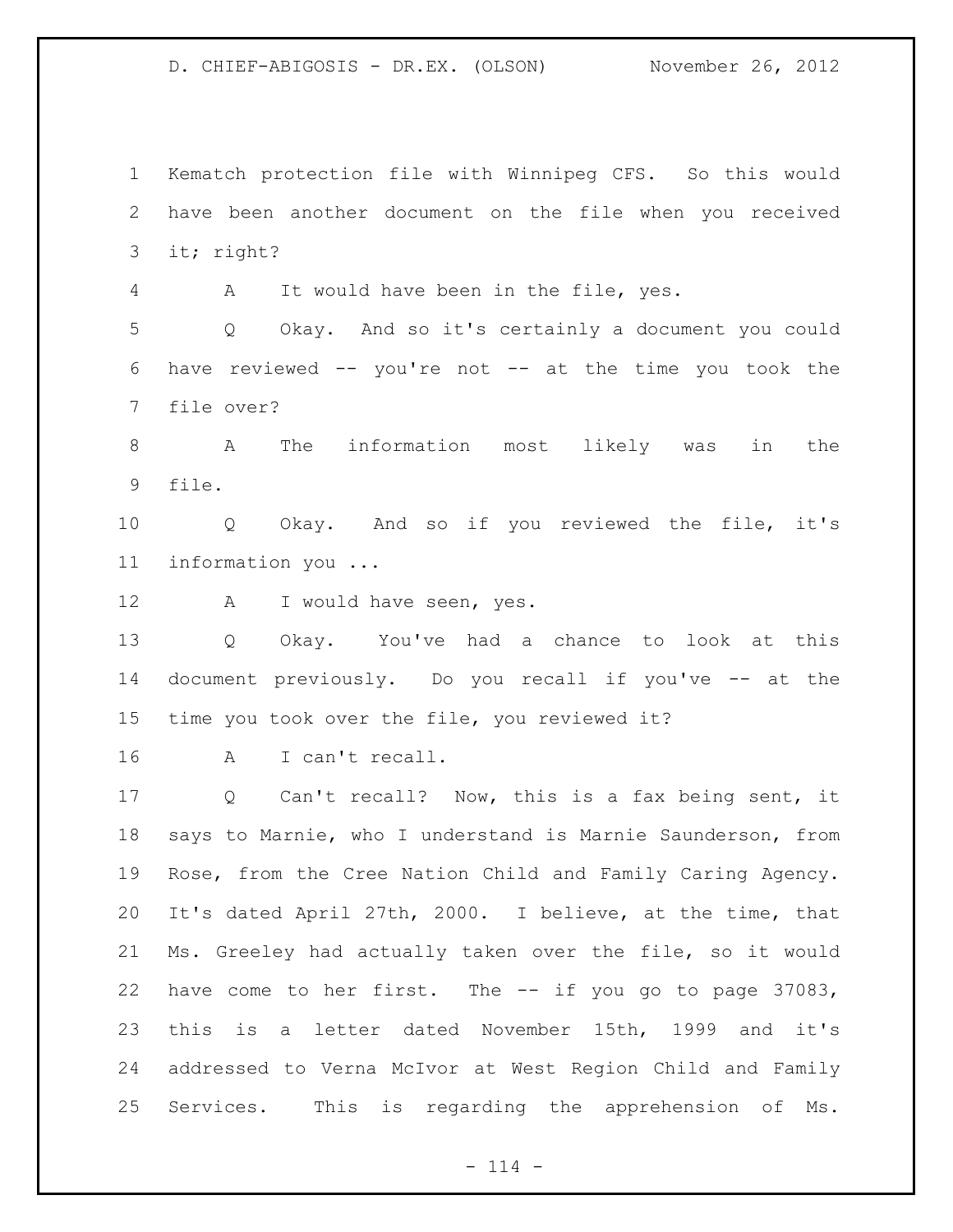Kematch's first child? And it says: "[The agency is] seeking a permanent order of guardianship of the above noted child." And is signed by Germaine Brass, Regional Child and Family Services worker. Is that a document you would have reviewed, or do you recall reviewing this? A I can't recall reviewing it. Q If you turn now to page 37085, and this is still within the, the documents provided by Cree Nation, the heading here is case particulars. And this appears to deal with the apprehension of Ms. Kematch's first child; is that right? A Yes. Q Okay. And if you go, we go to the next page, it, it has a, circumstances of apprehension. Number -- the paragraph number 14. It says: "On July 23, 1996 in the early morning, Samantha Kematch was admitted to Boniface Hospital due to a concealed pregnancy. She had no pre-natal care and stated to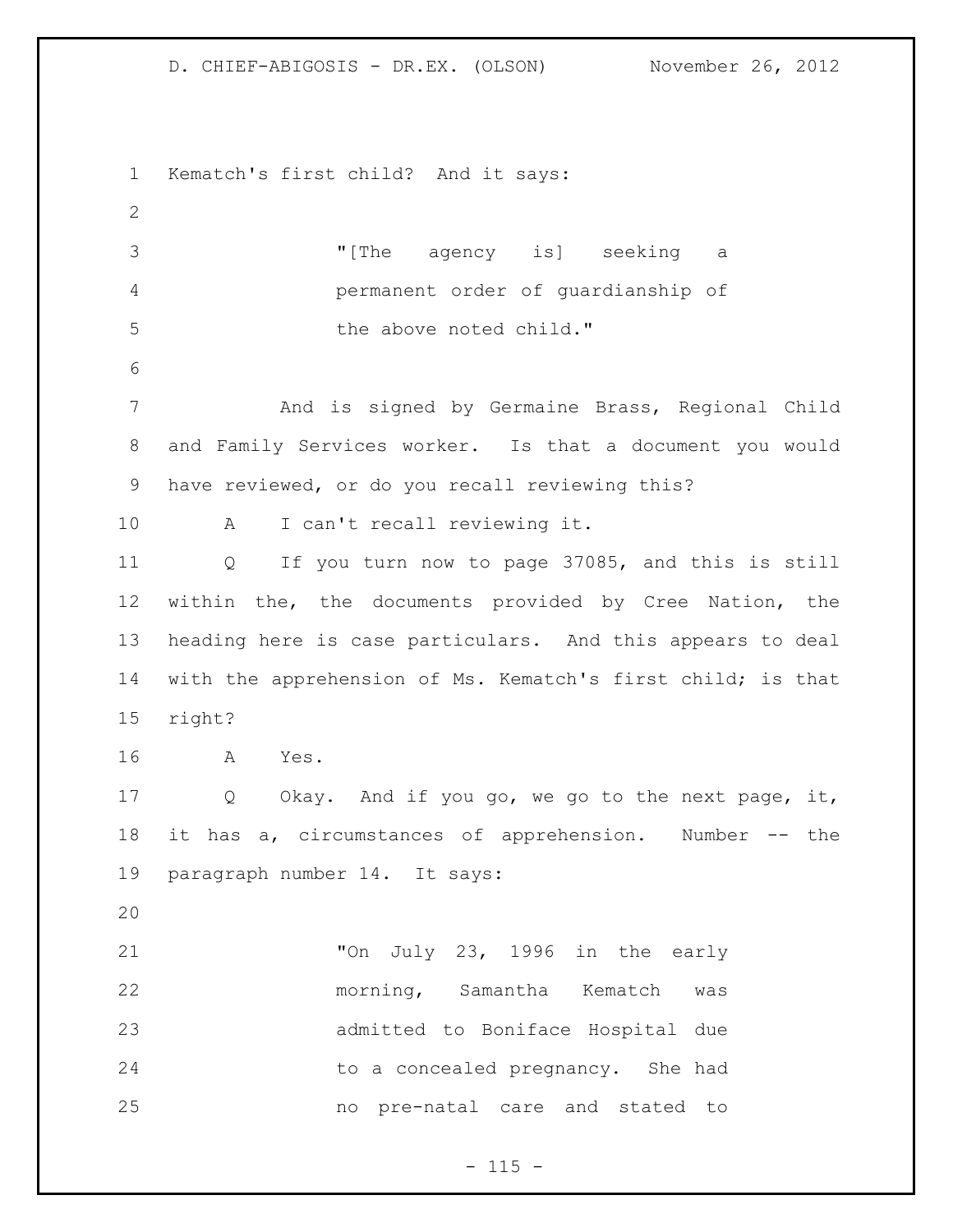the nurses she found out she was pregnant a month prior to going into labour. Samantha is a Permanent Ward of Cree Nation Child and Family [Services] Caring Agency and is on an Independent Living Program with 8 MacDonald Youth Services. After delivery of her baby, Samantha was short with hospital staff and appeared to be emotionally flat when discussing future plans for her newborn. Samantha gave no indication that she was ready to parent [the] child." 17 And then under number 15, it says: 19 The Theasons for Requesting Order: Due to Samantha's behaviour and attitude towards her newborn, Cree Nation Child and Family Caring Agency felt that it is in the child's best interest to be placed in care for a period of six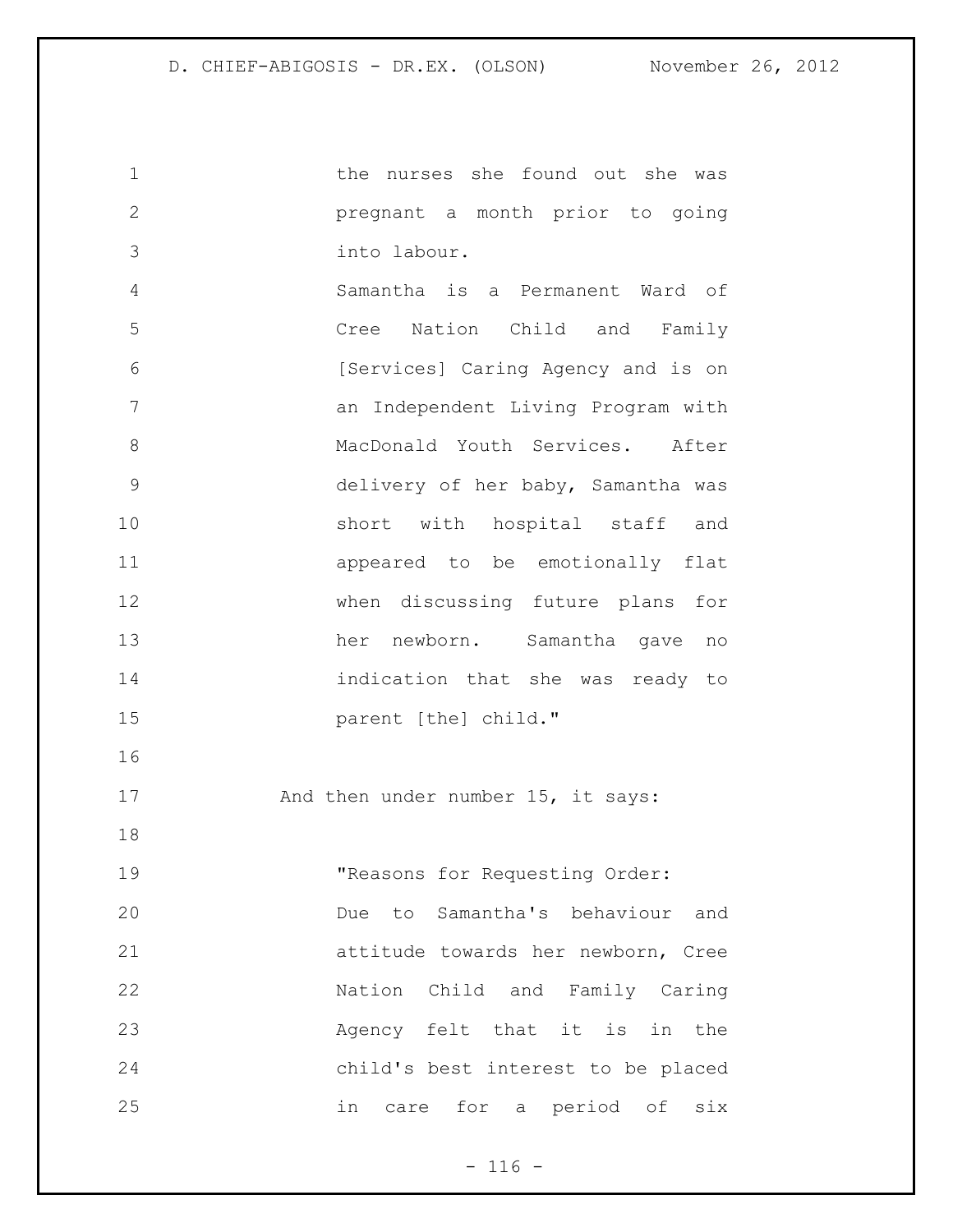1 months. Since ... apprehension, Samantha has indicated she would like to parent her child and has agreed to attend a facility for young mothers." When you read that, and knowing the circumstances of Phoenix's birth, did that, would that have struck you as being very similar? 10 A Reviewing it now, yes. Q Pardon me? A Yes. Q Yes. It's because Samantha hid Phoenix's pregnancy and had no plans for Phoenix; right? A Right. Q And then shortly after Phoenix's birth, Samantha and, and Steve Sinclair decided they did want to parent Phoenix; right? A Correct. Q Okay. And, and likewise here, with Samantha's first child, after the birth, she decided she wanted to parent that child and agreed to take some parenting classes? A Correct. MR. OLSON: Okay.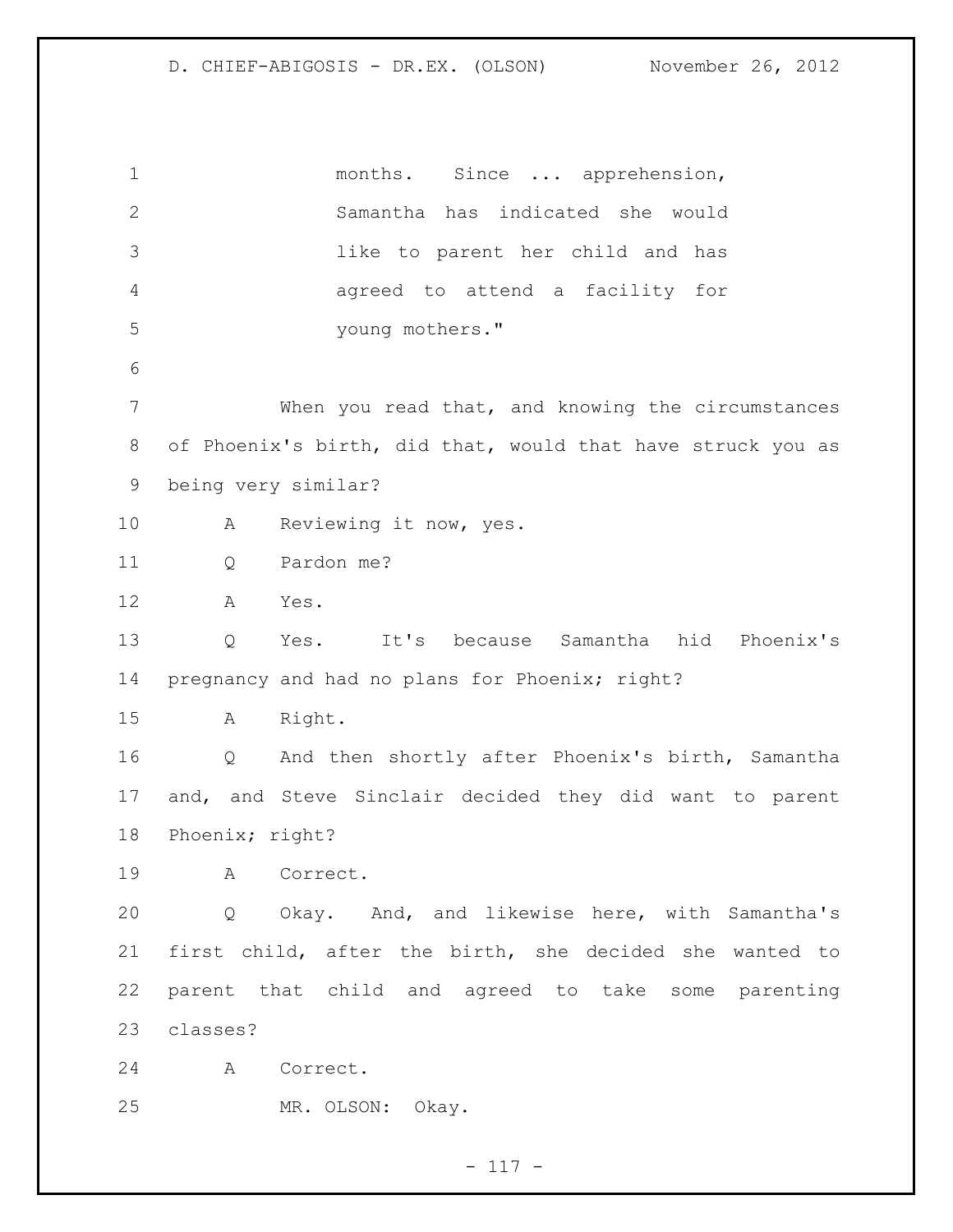1 MR. RAY: I'm not, I'm not sure what -- could you just repeat the question for the witness? I didn't quite hear her answer and I'm not sure ... BY MR. OLSON: Q Question was, after the birth of Samantha's first child, she indicated that she wanted to parent that child as well and agreed to take some, to attend a facility for young mothers? A Yes. 11 MR. OLSON: Right. 12 MR. RAY: Sorry, I, I thought you were asking the 13 witness if she knew that, but just -- thanks. BY MR. OLSON: Q That's all information though that would be relevant to you as the worker, working on Samantha Kematch's file when you took conduct of it; right? A Yes. Q And then under paragraph 21, it says: Special Circumstances of this Case. That's on page 37087. It says: "Samantha is a sixteen year old

- 118 -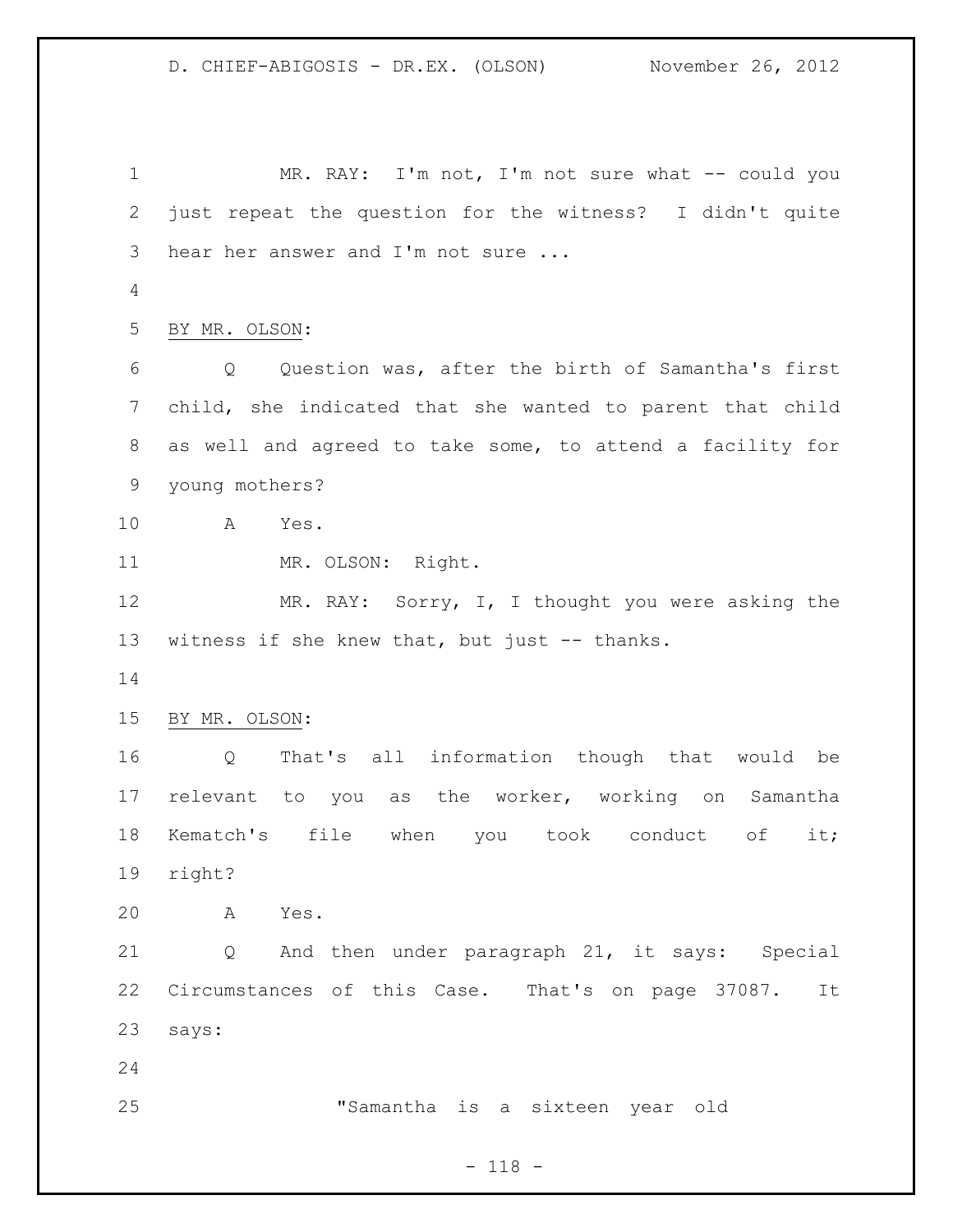girl who requires parental skills 2 to care for her newborn ... She is now willing to learn these skills and Cree Nation [and] Child and Family Caring Agency will provide the necessary support services for mother and child." So that would have been the circumstances when the child was apprehended at birth; right? A Yes. Q Now, also within this file, if we go to page 37089, we see a letter from the St. Boniface Hospital, dated July 23, 1998 and this is to the attention of Mike Bear at Cree Nation Child and Family Services. And this is with respect to Ms. Kematch's baby that was just born, her first child. And this would have been the referral that came into the agency. It says: "REASON FOR REFERRAL: Samantha is a 16yr old [girl] with a concealed pregnancy, who delivered a baby boy this morning at St. Boniface Hospital. She had no pre-natal care and said she found out she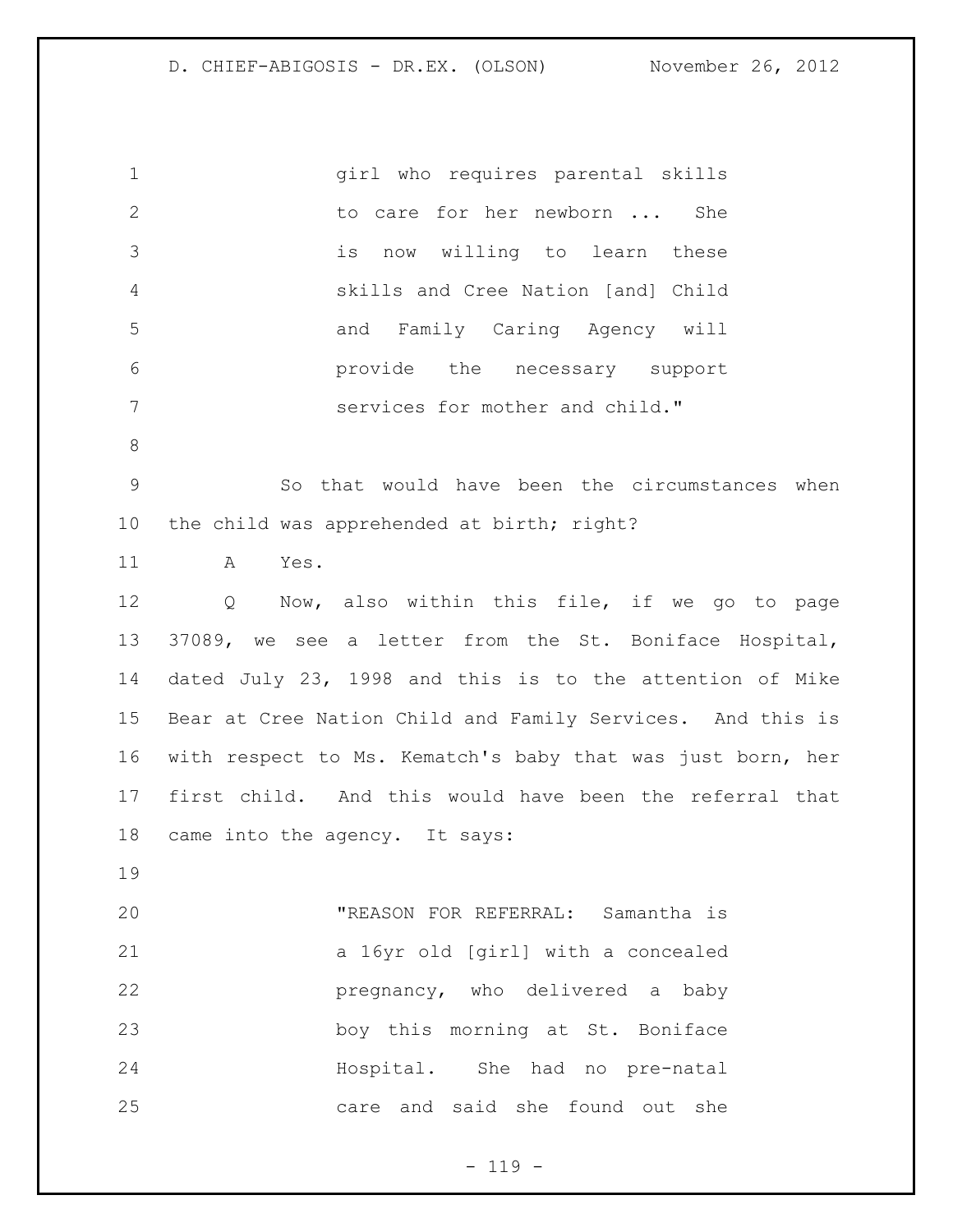| 1             | was pregnant one month ago. She    |
|---------------|------------------------------------|
| $\mathbf{2}$  | is in the care of your agency.     |
| 3             | The writer attempted to meet with  |
| 4             | Samantha to discuss her situation. |
| 5             | Samantha turned her face away from |
| 6             | the writer during discussion and   |
| 7             | would not make direct eye contact. |
| 8             | She was short and snappy with      |
| $\mathcal{G}$ | answers and would not disclosure   |
| 10            | information.                       |
| 11            | Samantha told the writer she did   |
| 12            | not know she was pregnant until    |
| 13            | she had a pregnancy test one month |
| 14            | ago. She would not disclose        |
| 15            | questions with one word "          |
| 16            |                                    |
| 17            | Sorry.                             |
| 18            |                                    |
| 19            | "She answered questions with one   |
| 20            | word answers 'yes', 'no'. When     |
| 21            | asked if she was ready to be a     |
| 22            | mother, she stated 'I don't know'. |
| 23            | Samantha says she has nothing      |
| 24            | prepared for the baby but she      |
| 25            | wants to parent. Samantha plans    |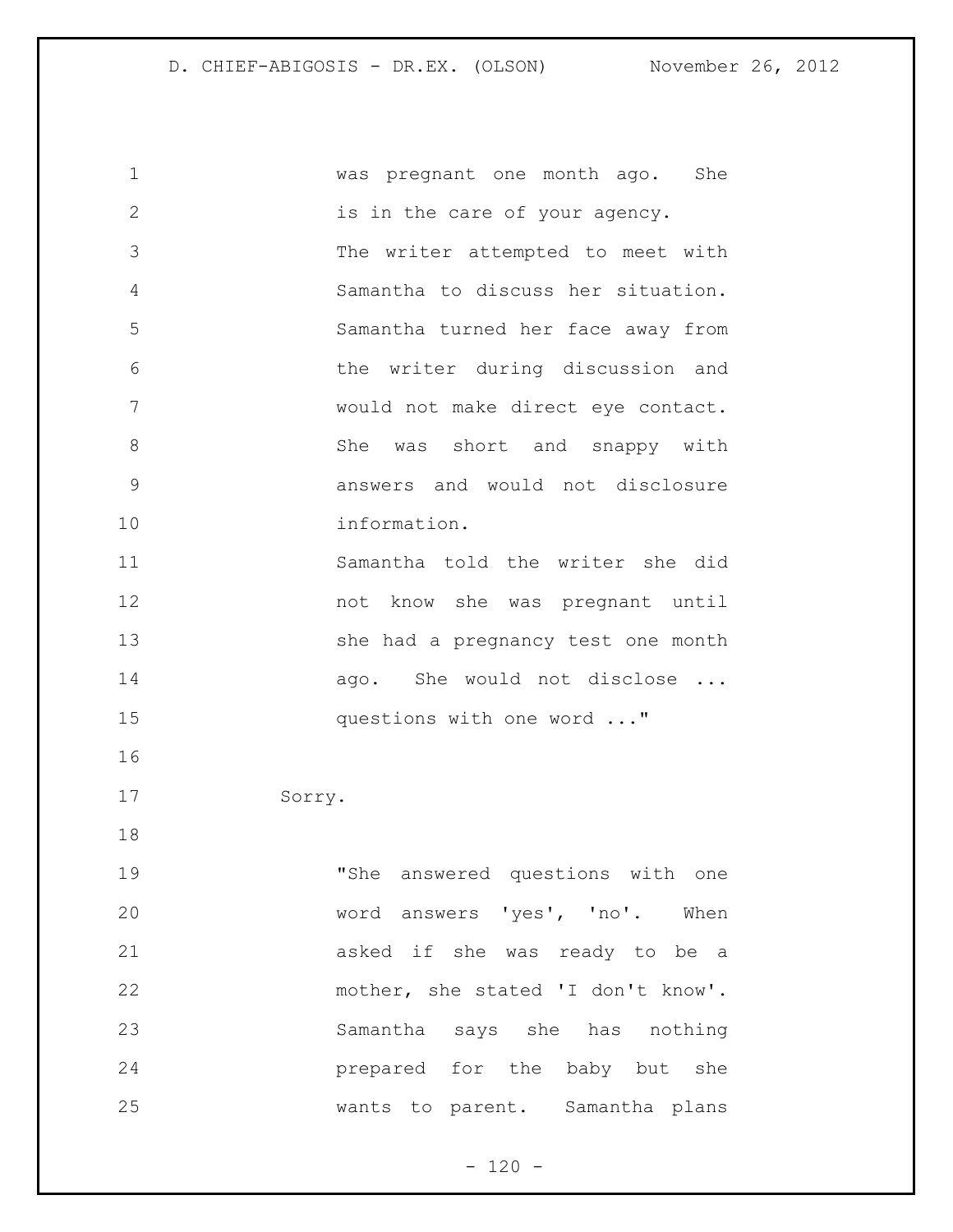| $\mathbf 1$  |                 | to bottle feed her baby."                        |
|--------------|-----------------|--------------------------------------------------|
| $\mathbf{2}$ |                 |                                                  |
| 3            |                 | It says:                                         |
| 4            |                 |                                                  |
| 5            |                 | "Samantha came into Labour and                   |
| 6            |                 | Delivery last evening she was                    |
| 7            |                 | accompanied by her boyfriend and                 |
| $8\,$        |                 | his mother. The nurses [note]                    |
| $\mathsf 9$  |                 | notes indicate that the boyfriend                |
| 10           |                 | seemed very appropriate and his                  |
| 11           |                 | mother<br>was very supportive.                   |
| 12           |                 | Samantha presented as 'immature'.                |
| 13           |                 | been described<br>She<br>has<br>as               |
| 14           |                 | 'emotionally flat'.                              |
| 15           |                 |                                                  |
| 16           |                 | see Samantha, throughout the file, being<br>We   |
| 17           |                 | described as emotionally flat; right?            |
| 18           |                 | You have to verbalize an answer.                 |
| 19           | A               | Yes.                                             |
| 20           |                 | Q And under the plan, it says -- this is on page |
| 21           | 37090, it says: |                                                  |
| 22           |                 |                                                  |
| 23           |                 | "The writer would recommend your                 |
| 24           |                 | agency assess this situation as                  |
| 25           |                 | soon as possible. Samantha was                   |
|              |                 |                                                  |

- 121 -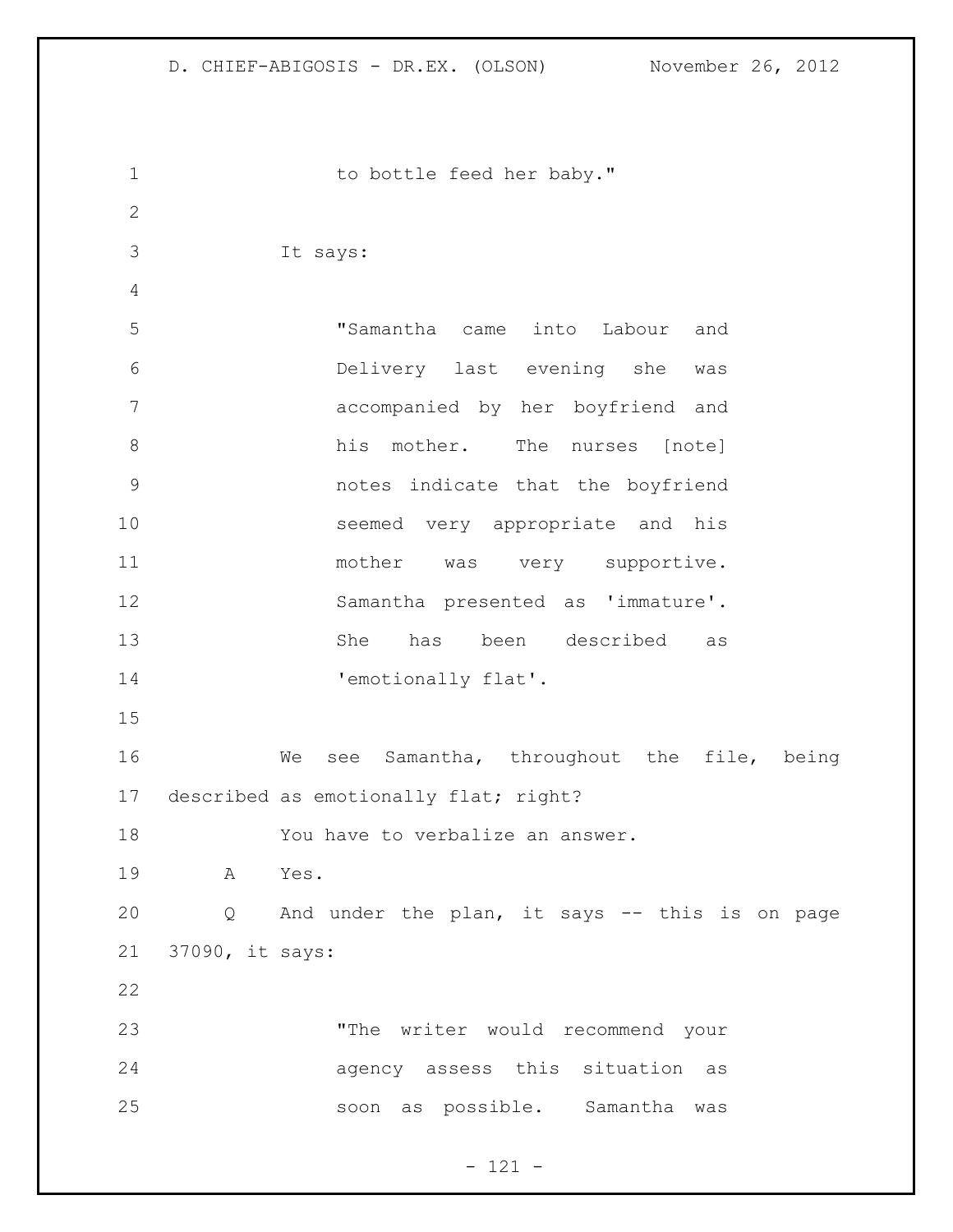uncooperative [with] with the interview process and refused to disclose information. She had no pre-natal care and does not appear 5 to be prepared for this baby. Her ability to parent this child needs to be assessed before she leaves 8 hospital. The writer would have grave concerns if Samantha is to 10 leave hospital with her baby." And then it's signed by the hospital social worker. Now that, would this information also have been significant to you as the, as the worker for Phoenix? A Yes. Q And, and why is that? What would be significant about it? A Well, it gives all, all the issues and concerns relating to her concealment of pregnancy, you know, her basic attitude towards authority figures, so forth. Q So all the same, all the same issues that Ms. Kematch had, had been a concern when, when Ms. Kematch gave birth to Phoenix Sinclair? A Correct.

 $- 122 -$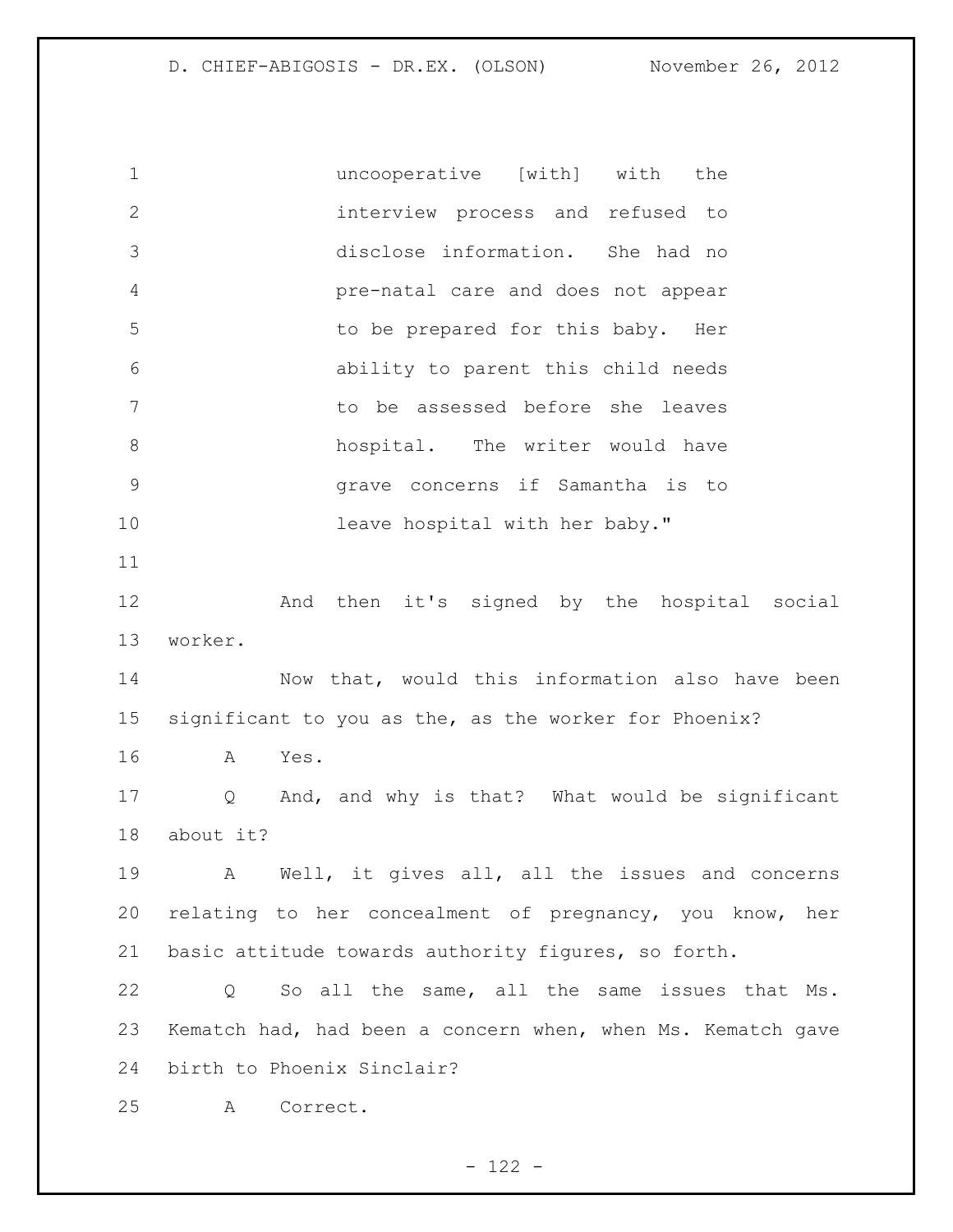1 MR. OLSON: Okay. MR. RAY: I don't know if we can say all the same issues, but certainly there were similar -- THE WITNESS: Similar. 5 MR. RAY: -- issues. MR. OLSON: Sure, similar issues, a number of similar issues. BY MR. OLSON: Q And then finally, under -- on page 37091, this is social history and you'll see that the social worker here is listed as Germaine Brass from Regional Child and Family Services worker, from Cree Nation. So she, she was a -- you confirmed before, she was the child care worker for Ms. Kematch? A Yes. Q And was she also the worker then for Ms. Kematch's first child? A Yes. Q Okay. And if we go to page 37093 of, of this document, it says: Family Background Information. If you go down to the paragraph starting: "On September 14, 1998 ..." 

- 123 -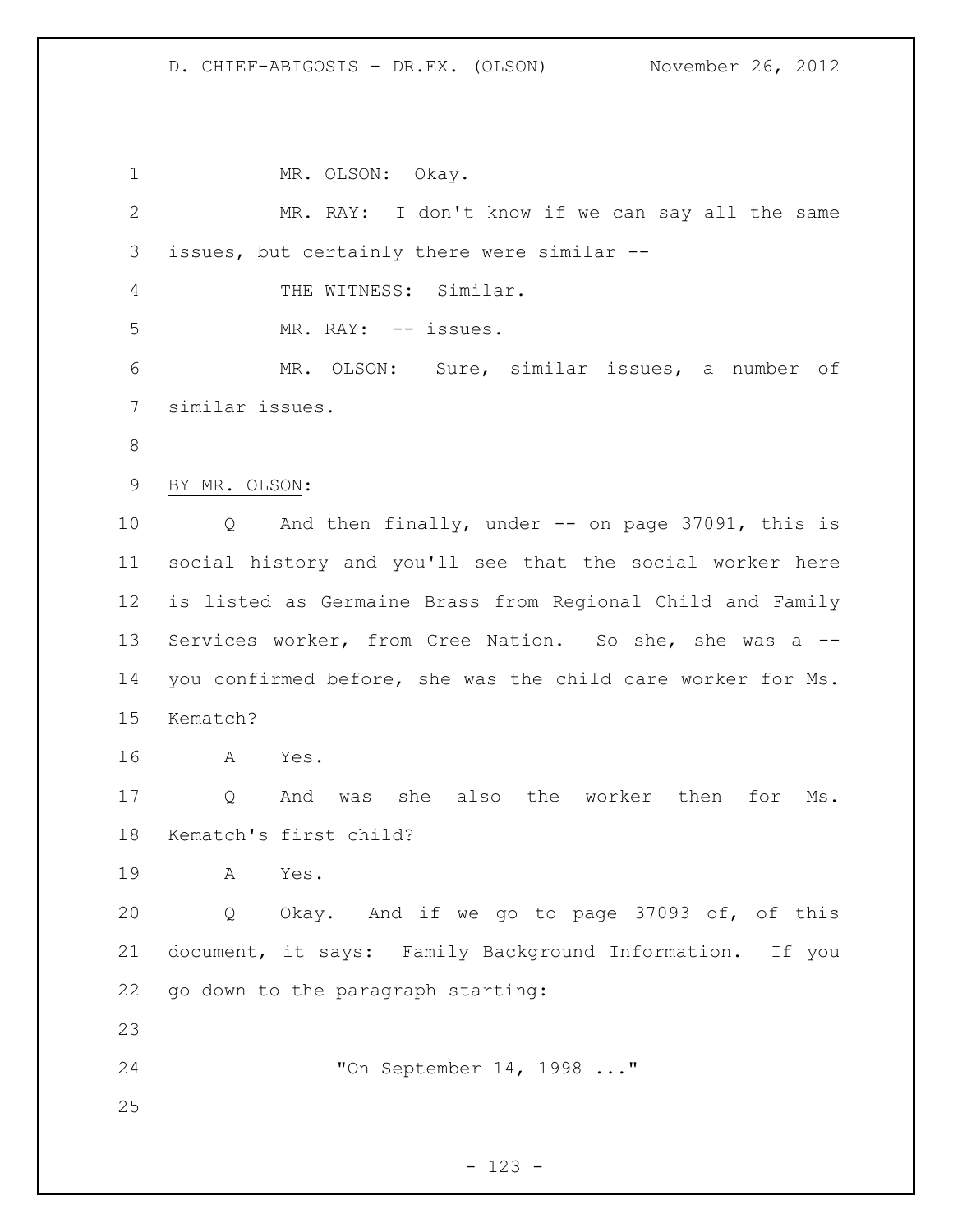| $\mathbf 1$   |           | Do you see that paragraph?          |
|---------------|-----------|-------------------------------------|
| $\mathbf{2}$  | A Yes.    |                                     |
| 3             | Q         | It says:                            |
| 4             |           |                                     |
| 5             |           | "[The baby] was removed from [the   |
| 6             |           | placement] and placed with his      |
| 7             |           | mother [at] Samantha  [at the]      |
| 8             |           | facility for young mothers at       |
| $\mathcal{G}$ |           | WaWayseecapow. Prior to moving      |
| 10            |           | into the facility, Samantha was in  |
| 11            |           | an Independent Living Program at    |
| 12            |           | McDonald (sic) Youth Services.      |
| 13            |           | Just after eleven weeks at the      |
| 14            |           | facility, both Sam and [the baby]   |
| 15            |           | were discharged from [the           |
| 16            |           | facility] because of safety         |
| 17            |           | concerns for [the baby]. Again      |
| 18            |           | [the baby] was placed  where he     |
| 19            |           | has been since."                    |
| 20            |           |                                     |
| 21            | And then: |                                     |
| 22            |           |                                     |
| 23            |           | "Samantha returned<br>the<br>to     |
| 24            |           | Independent Living Program [at]     |
| 25            |           | McDonald Youth Services [and<br>she |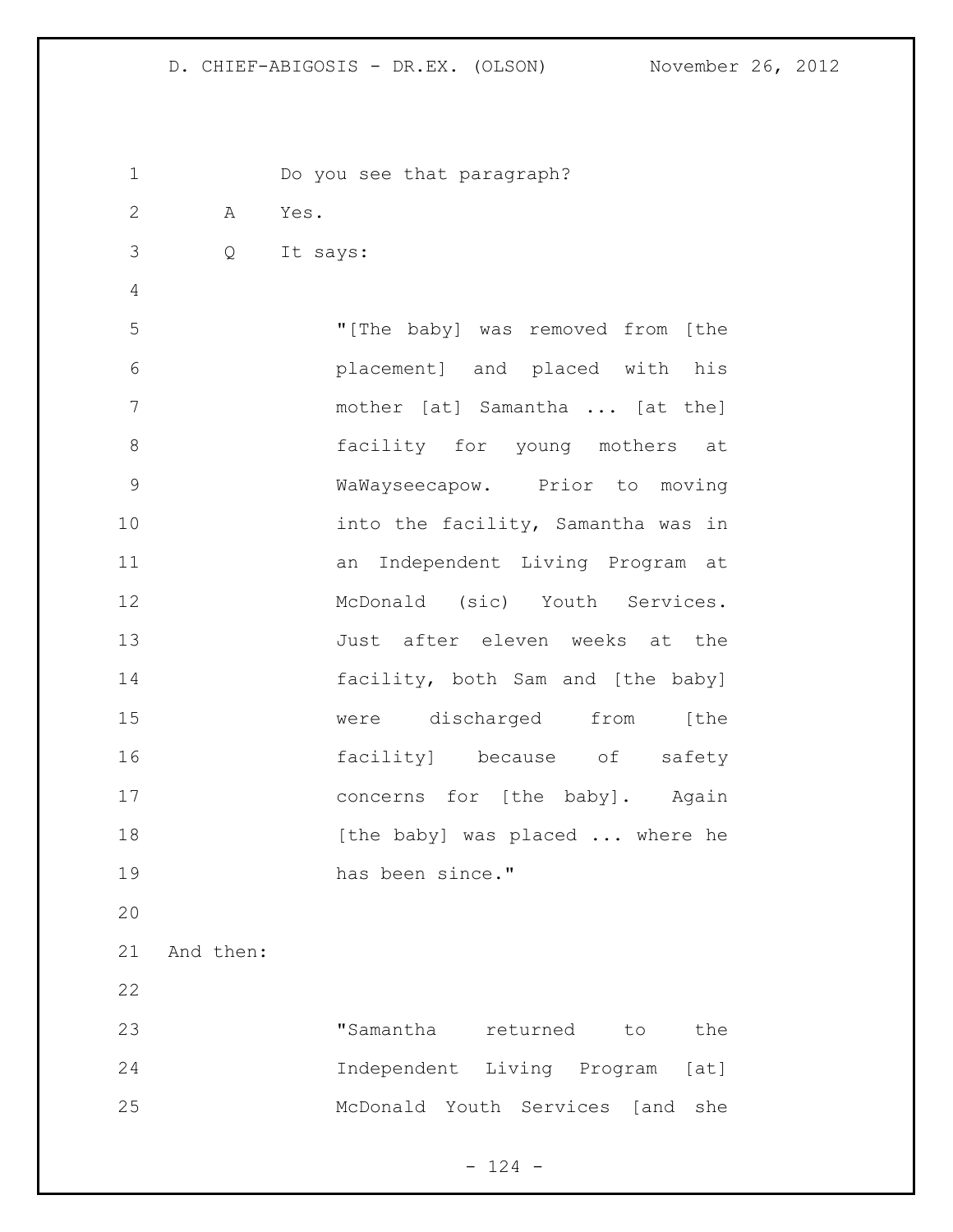stayed there] until [the] age of majority ..." That reference here to the baby being discharged because of safety concerns posed by Ms. Kematch, that, I take it, that's information that would have been important to you as well? A Yes. Q And if you were aware of that information, it's something you'd want to explore more, as the worker? 11 A As a worker, yes. Q Did you review Steve Sinclair's file at any time? A I can't recall. Q Okay. And when I say Steven Sinclair's file, I mean his child-in-care file? A I can't recall. Q Okay. Do you recall if you ever talked to him about maybe seeing his file, or looking at his file? A No. Q Okay. Now, if we take a look now at the intake summary, which is at page 37107. So this document is another document that would been on the file when you, when 23 you had conduct of it; right? A Yes. Q Okay. And it's dated April 24, 2000. And the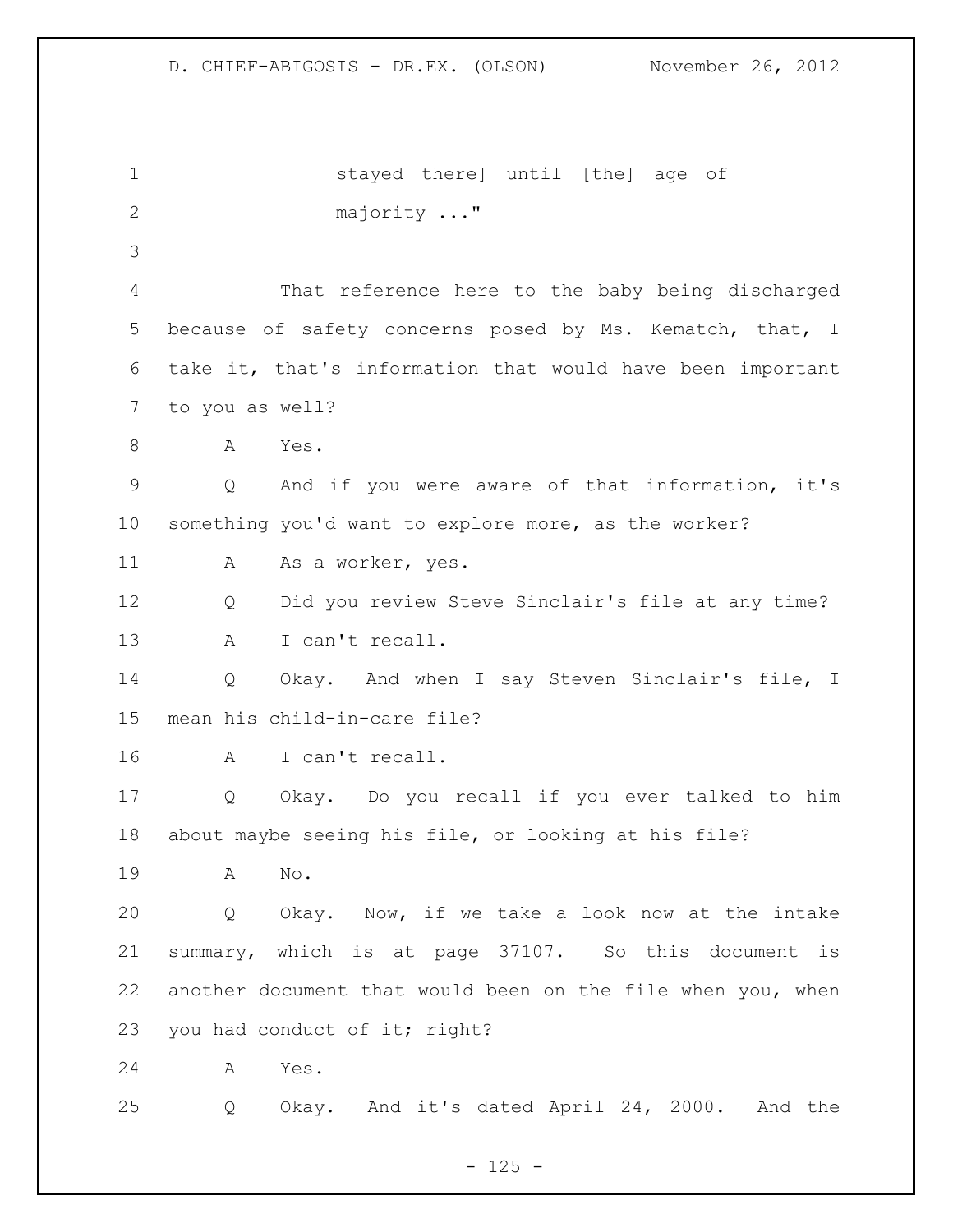referral here is from the hospital social worker and it says:

 "[The worker] was calling with concerns about the above named couple's motivation and ability to parent. Samantha is eighteen and gave birth to a baby girl yesterday after having no prenatal 10 care. In talking with her, [the worker] was made aware that Samantha has another child that was removed from her care. When 14 [the worker] asked her why, she said that people thought she may 16 hurt the baby, just as her mother 17 had hurt her. [The worker] questioned her preparation for this baby and found out that the couple had not purchased any clothes, diapers, crib, et cetera. **b** [The worker] asked her if she was 'emotionally ready' for the baby and [she] responded by saying 'I don't know'. Samantha and the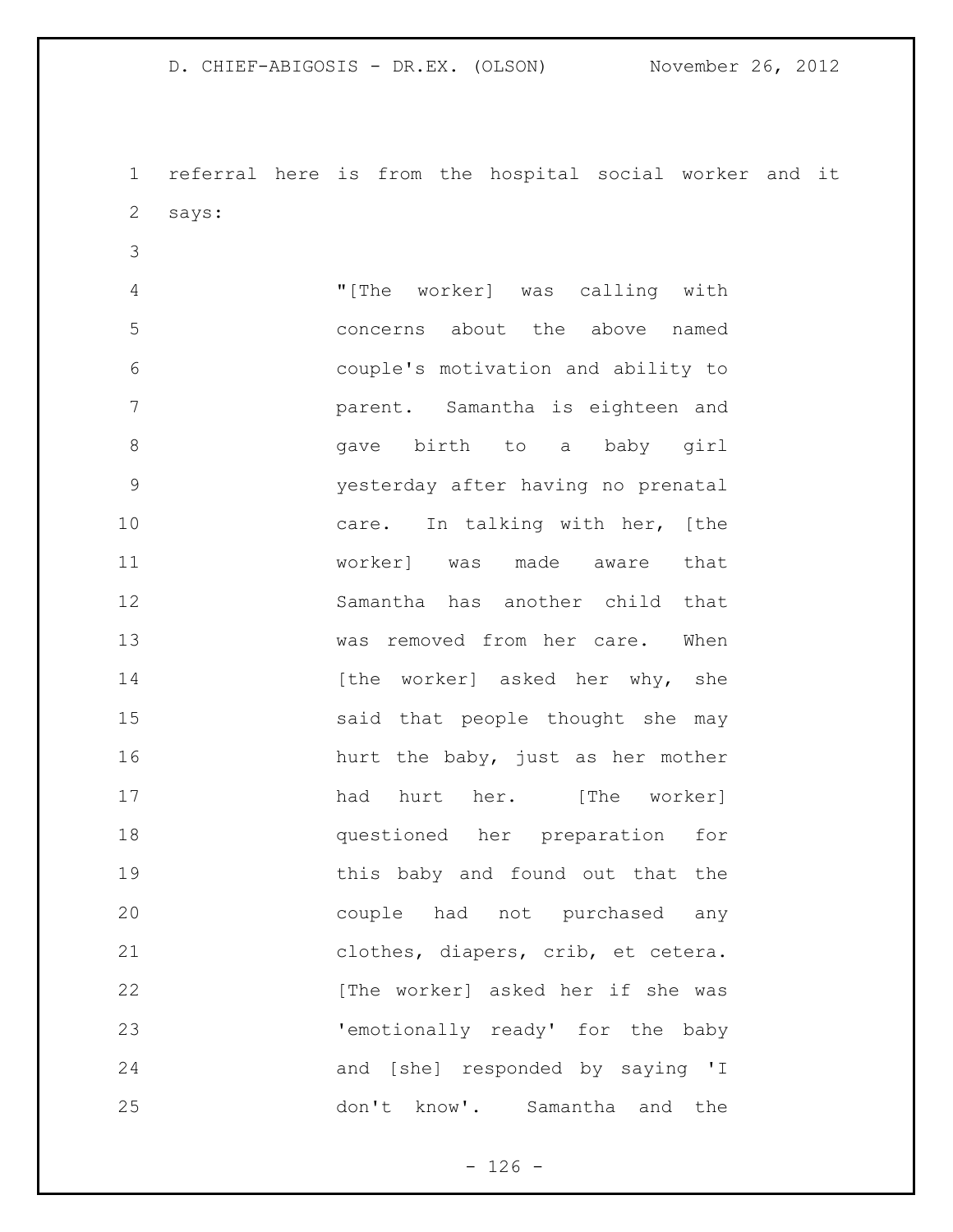worker talked more about this and it became quite clear that this couple is not sure if they want to parent. Given Samantha's lack of preparation for the baby, the past concerns and the ambivalence over parenting, [the worker] is requesting workers attend sometime today to talk with [the] mom. 10 [Worker] discussed the need to do so with Samantha and after some hesitation agreed to meet 13 with workers. Consulting Supervisor ..."

Et cetera.

17 That reference, again, to Samantha actually telling the worker that there was concern she may hurt the baby, just as her mother had hurt her, is that something that would have stood out to you as well when you read this?

A Yes.

 Q And would have it been important to you, as the worker, to investigate what that was referring to? A I can't recall this document, but it would be,

 $- 127 -$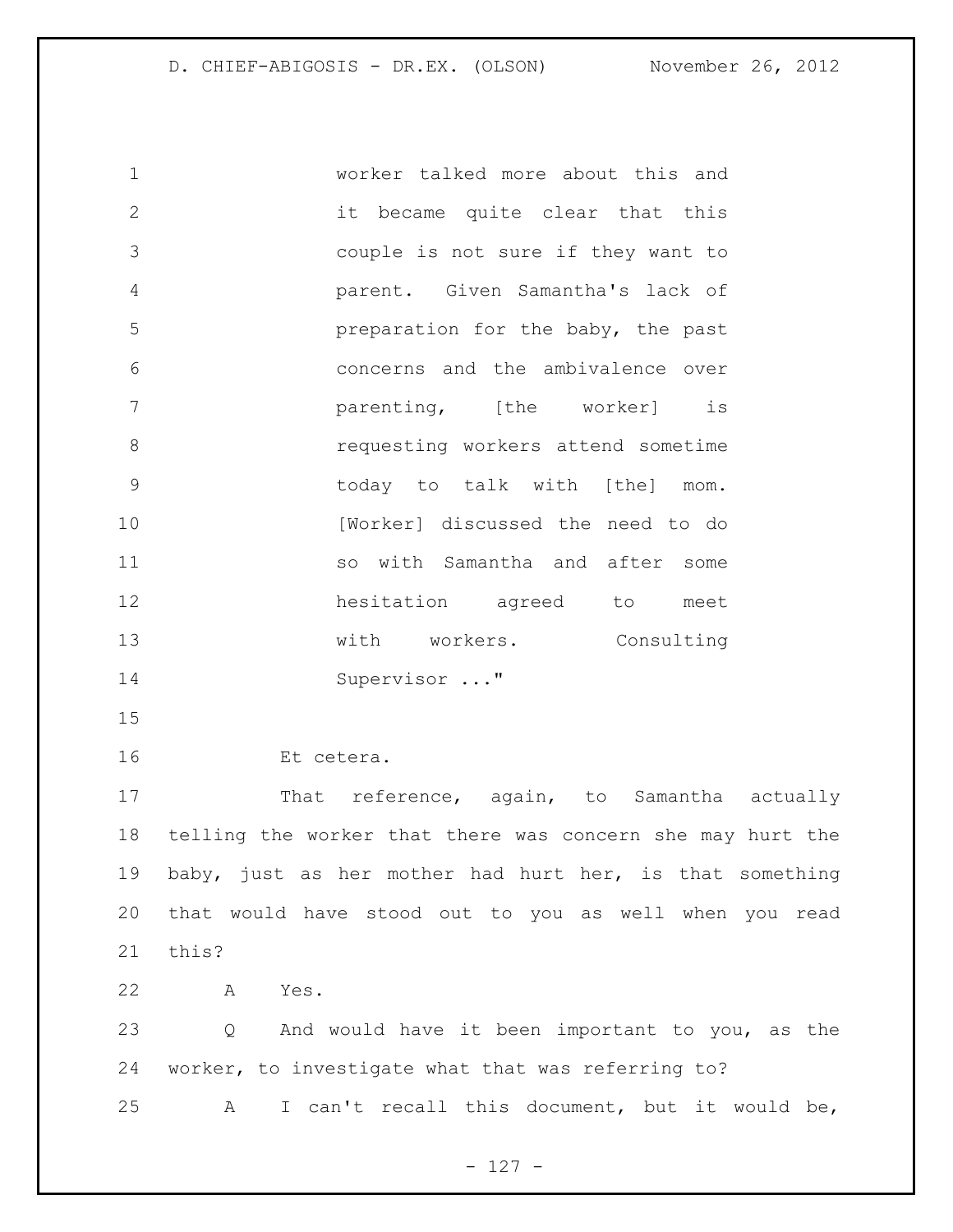yes. Q When you assumed conduct of the file, did you do any sort of risk assessment with respect to the family? A I can't recall. Q Can't recall? Would it have been your practice to do any sort of risk assessment? A I can't recall. Q Is risk assessment something you were trained on? A Yes. Q Okay. 11 A We would have done something --12 Q And what -- sorry, I, I interrupted you, what --13 A No, I lost that train. Q What would a risk assessment look like? A It would basically look like, you know, if there were, the risk of the child would be low, medium or high. They look at the age of the child, the circumstances, why the, the file has, is with child welfare. We will talk about things of that nature. Q So you look at the age of the child, circumstances that brought the child into care, why the child was there? A Yes. Q Okay. And when would you do this sort of risk assessment?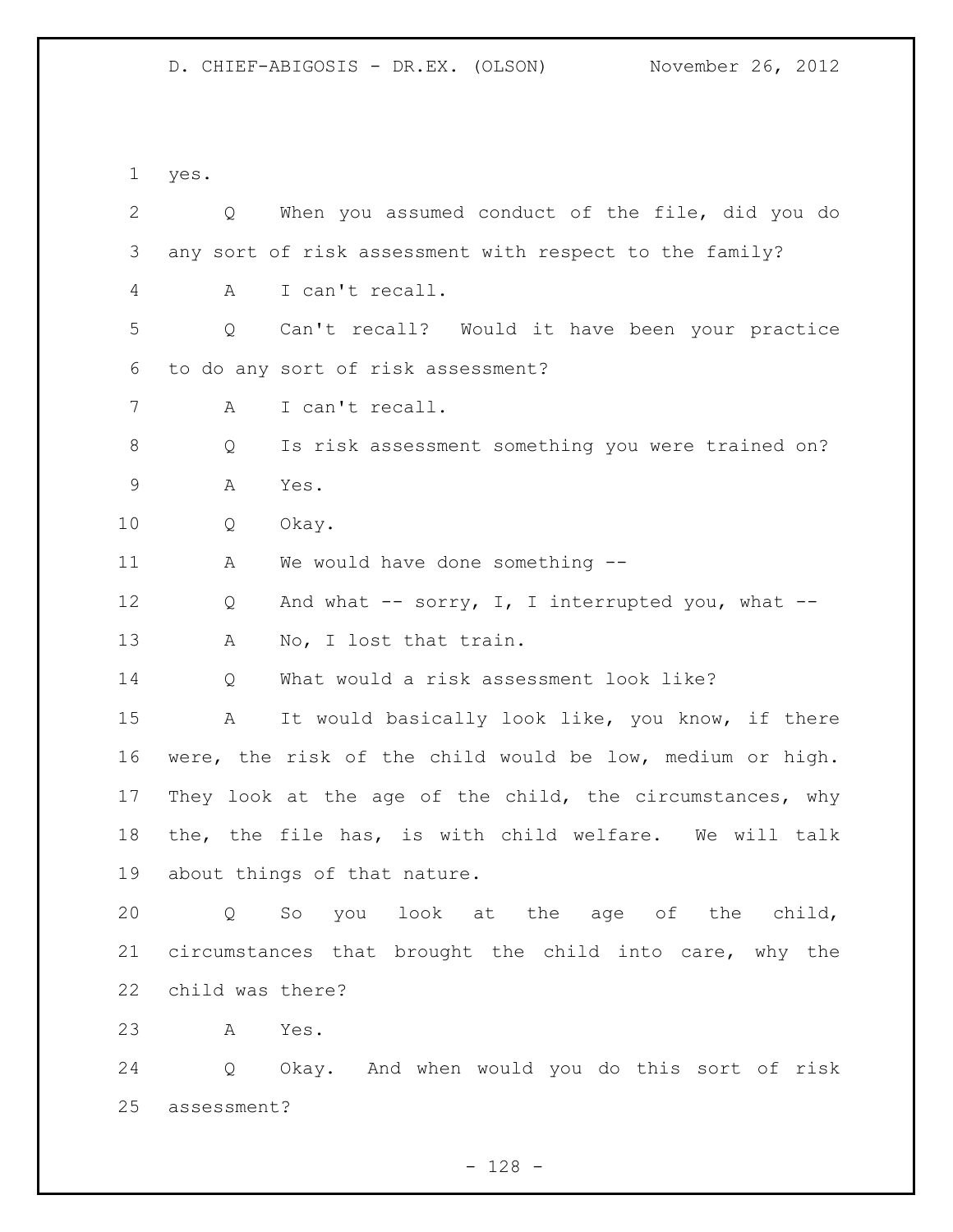1 A In practice, it's usually ongoing.

Q It's an ongoing thing?

A It's an ongoing thing.

 Q Was it a formalized risk assessment? Was there a document you would fill out?

 A I can't recall an actual document that we actually filled out.

 Q Okay. You've reviewed your file, your, your work in this file, do you, did you come across a risk assessment?

A No.

 Q No? If you ... In Ms. Greeley's transfer summary, there's reference to Steve Sinclair having been a permanent ward. If you look -- if we go to page 37027. So again, this is from Ms. Greeley's transfer summary of October 2nd, 2000. This is a document that you would have read upon receiving the file? Under --

A Yes.

 Q Yeah. And under Brief History of Agency Involvement, it says, under the second paragraph, it says: 

 "It is important to note that Steve Sinclair permanently came into Winnipeg Child & Family Services [in] care when he was 13

- 129 -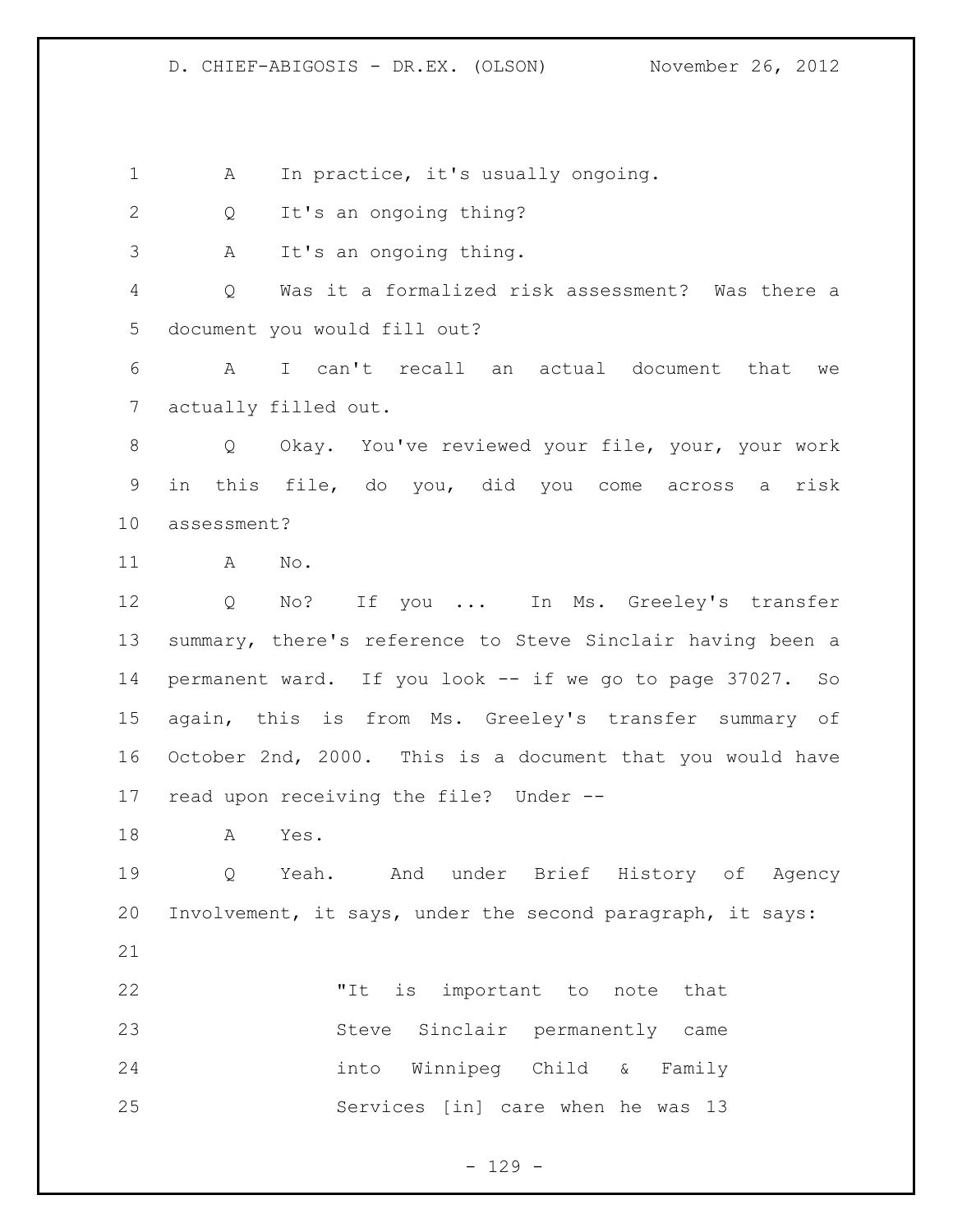1 and ... remained in .. care ... until ... the age of majority. At this point Steve's biological mother's file ... remains closed and his [child-in-care] file is sealed. He has been resistant to allowing the workers to review his file. However his previous worker is Cathy Epps, at the Jarvis office, and she may be able to 11 share any information she can 12 recall." Do you recall if you had any contact with Kathy Epps? A I can't recall. Q Okay. Kathy Epps did try to contact you though, had, had provided you with some information by memo or e-mail? A The information I did review did state that she attempted to contact me, yes. Q Okay. But you don't recall if you had any -- you tried to get back in touch with her, or call her back, or? A I can't recall. MR. OLSON: Okay.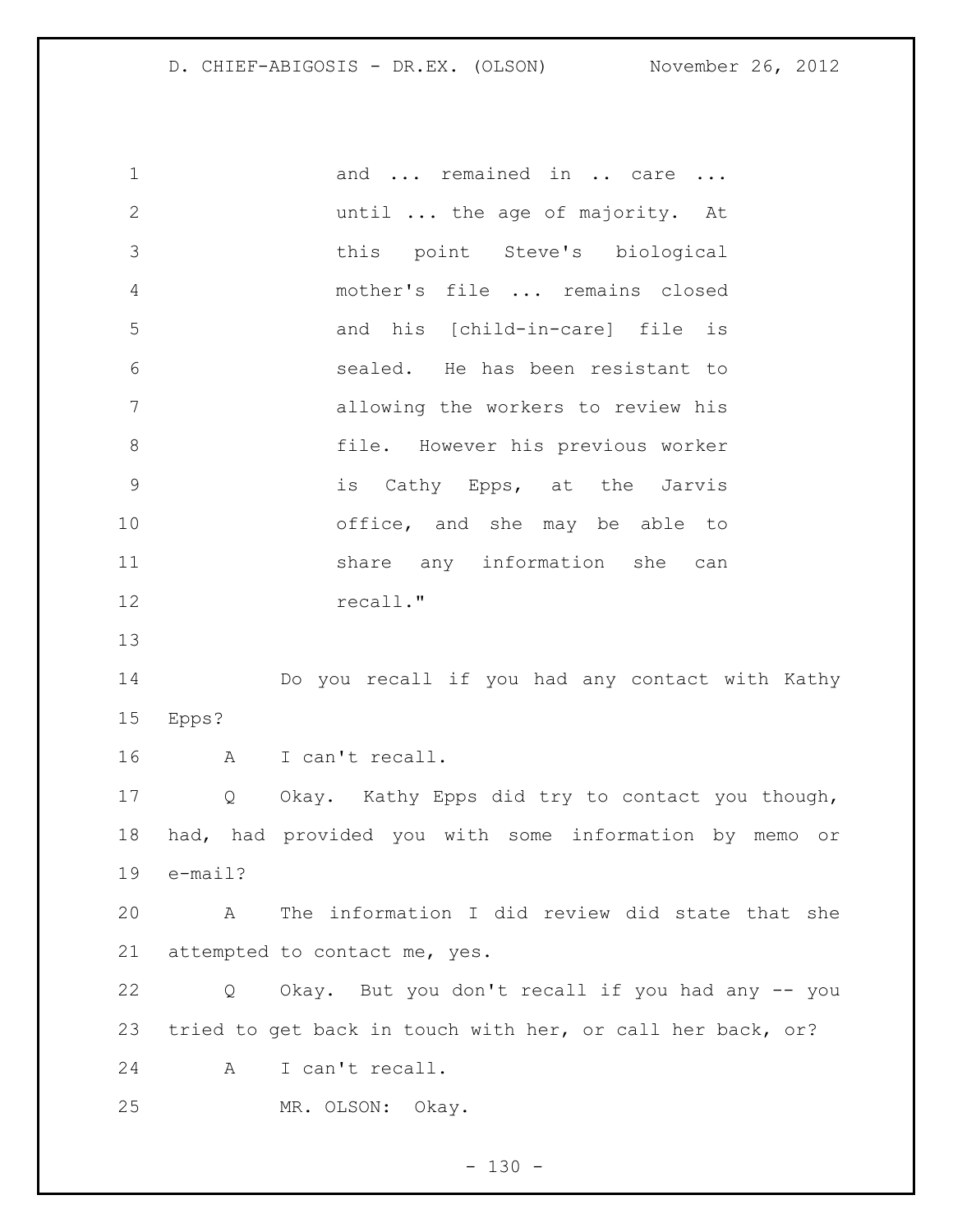THE COMMISSIONER: But do you, do you recall her contacting you?

 THE WITNESS: With the information that my counsel had provided for myself, the, the documents, it does state that I did receive e-mails from Ms. Epp, but I can't recall actually, like, I can't recall right now. That's, like, several years ago.

 MR. OLSON: Okay. And we'll take a look at the documents you're referring to a little later.

BY MR. OLSON:

 Q I'm just wondering if you ever had any contact yourself with Ms. Epps?

A Can't recall.

 Q Okay. But if you wanted to get Steve Sinclair's history, would she have been a source in that regard?

A Yes, she would have been a resource.

 Q Okay. And you could have, you could have tried, you could have contacted her, called her or whatever and, and asked what she could tell you?

A Yes, I could have contacted her.

 Q And the information that she could give you might be important, in terms of how you work with Mr. Sinclair and the family --

A Yes.

- 131 -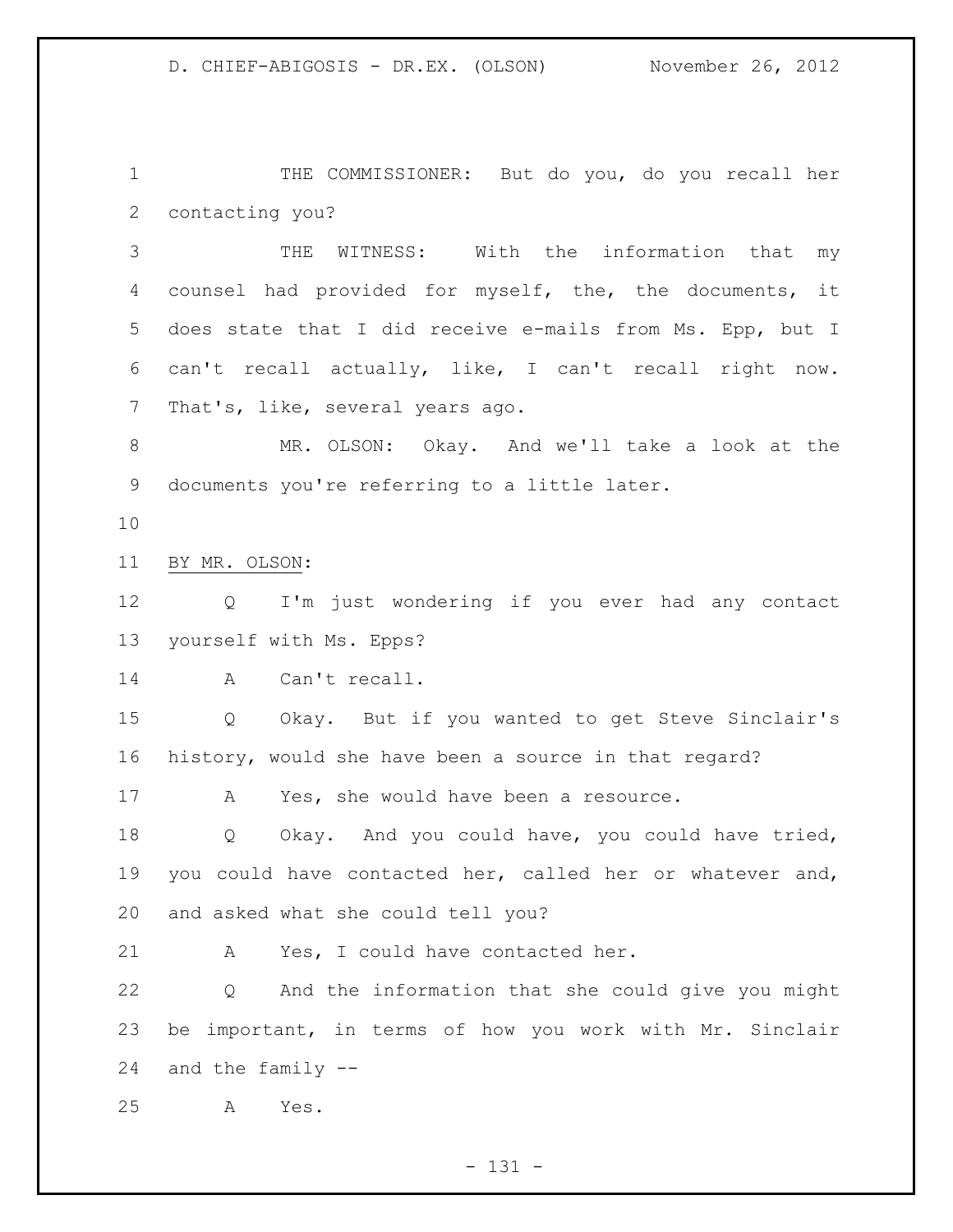Q -- ensuring Phoenix's safety? Now before, when you -- we were talking about the case plan, we looked at the service agreement briefly. That's at page 37147, from commission disclosure 1795. So this document, this is the formal service agreement, I take it, signed by Ms. Kematch and Mr. Sinclair on September 5th, 2000; is that right? A Yes. Q Okay. And it's a document that you would have -- would you have look, looked at this document when you picked up the file? A Yes. Q Okay. Would this have been one of the, the more important documents you would have seen? A Yes. Q Now, service agreements aren't unique to this case, are they? A No. Q And what, what's the purpose of the service agreement? A When you're developing a service agreement, there's usually a plan that they have, the clients have to follow and they have to consent to participate in that plan. Q So they consent --

- 132 -

A With these --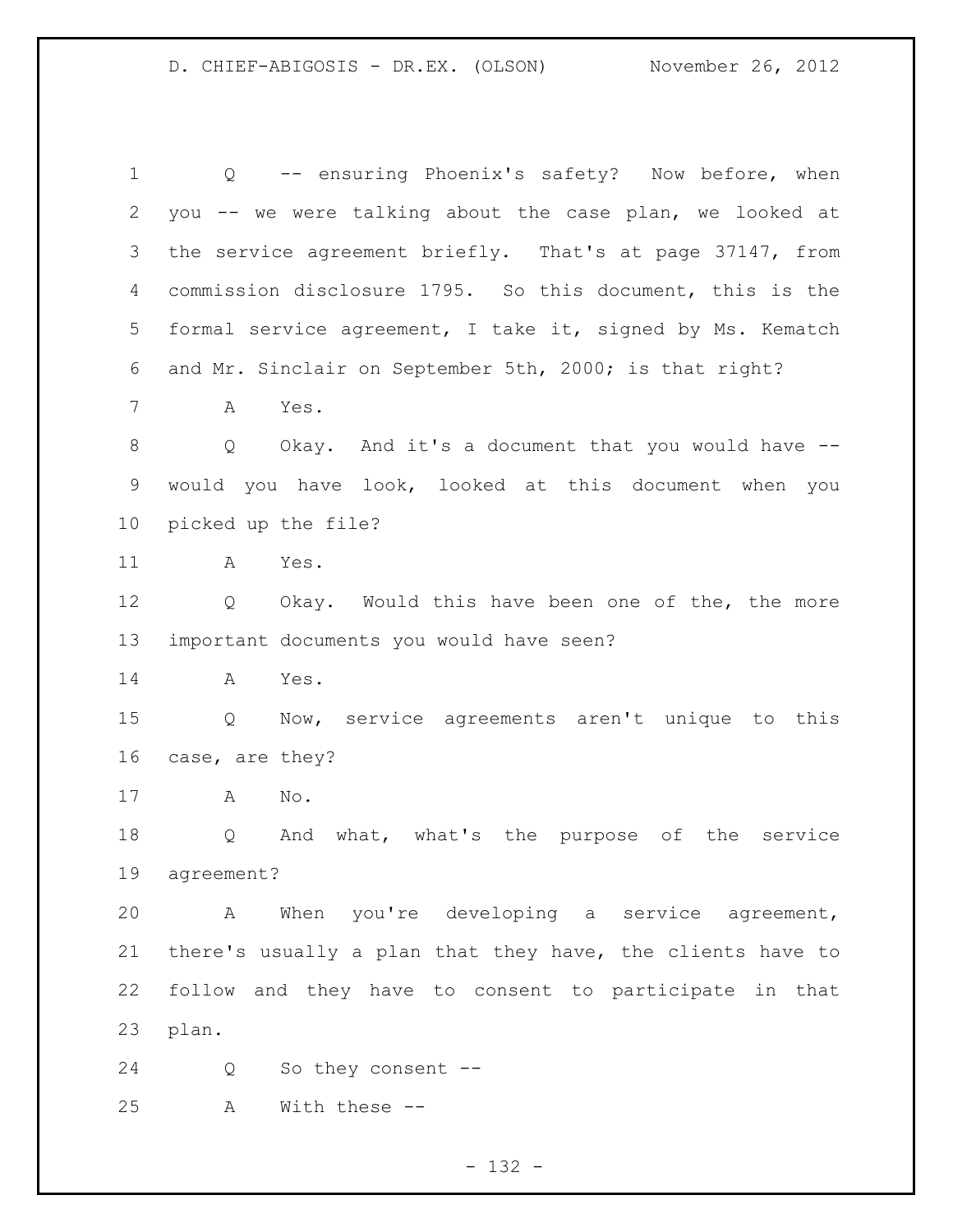Q -- they consent and they have certain obligations under the agreement?

A Yes.

 Q And likewise, I take it then, the agency also has certain obligations as well?

A Yes.

 Q Okay. So it's an agreement between the agency and between the clients?

A Correct.

 Q Okay. Now, the plan was signed on September 5th, 2000, when Ms. Greeley was a worker, but it was in effect for the next six months, including the time when you were the worker?

A Yes.

 Q Okay. And you said before that part of your job, as the worker, would be to ensure that the clients are meeting their obligations?

18 A Correct.

 Q Would it also be your job to ensure the agency is meeting its obligations to the, to Samantha and Steve?

A Yes, that would be our obligation.

 Q And so you, as the worker and Ms. Greeley as your predecessor, you would have been the worker carrying out -- meeting, trying to meet the agency's obligations then? A Yes.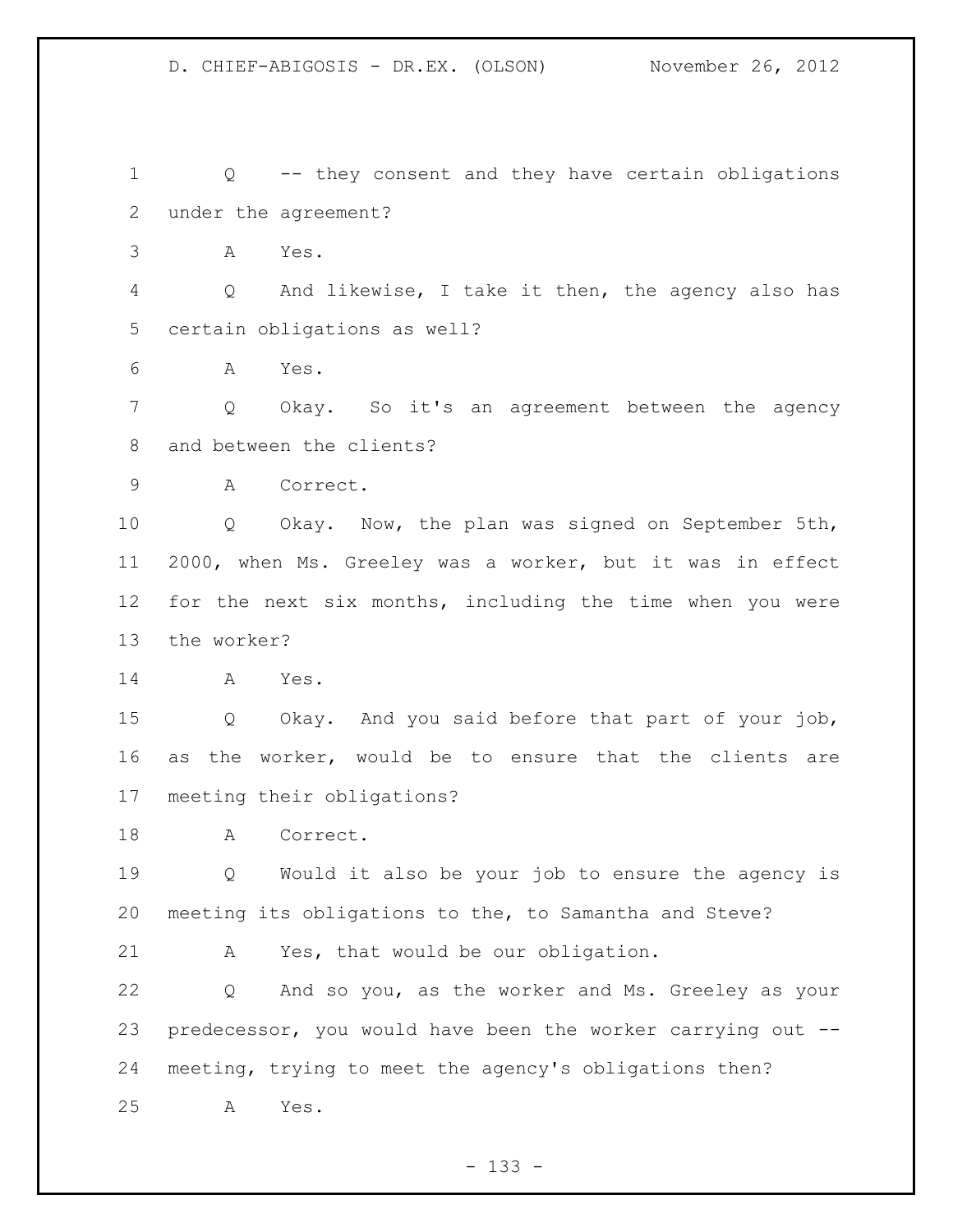Q Okay. And if you look at point 3 of the plan, or 2 the service agreement, says: "Samantha and Steve will work cooperatively with the Agency Family Services Worker, this includes meeting with the worker on a regular basis and allow the worker access to the family home. Samantha and Steve will also cooperate with the Agency worker regarding further [explorations] of issues related to substance use 14 and family violence." So the obligation then on Samantha and Steve were to cooperate with you and, and let you into their home? A Yes. Q And that was to be on a regular basis? A Yes. Q And in order to fulfill that, you would have to attend the home on a regular basis? A Yes. Q Okay. And did you make any determination as to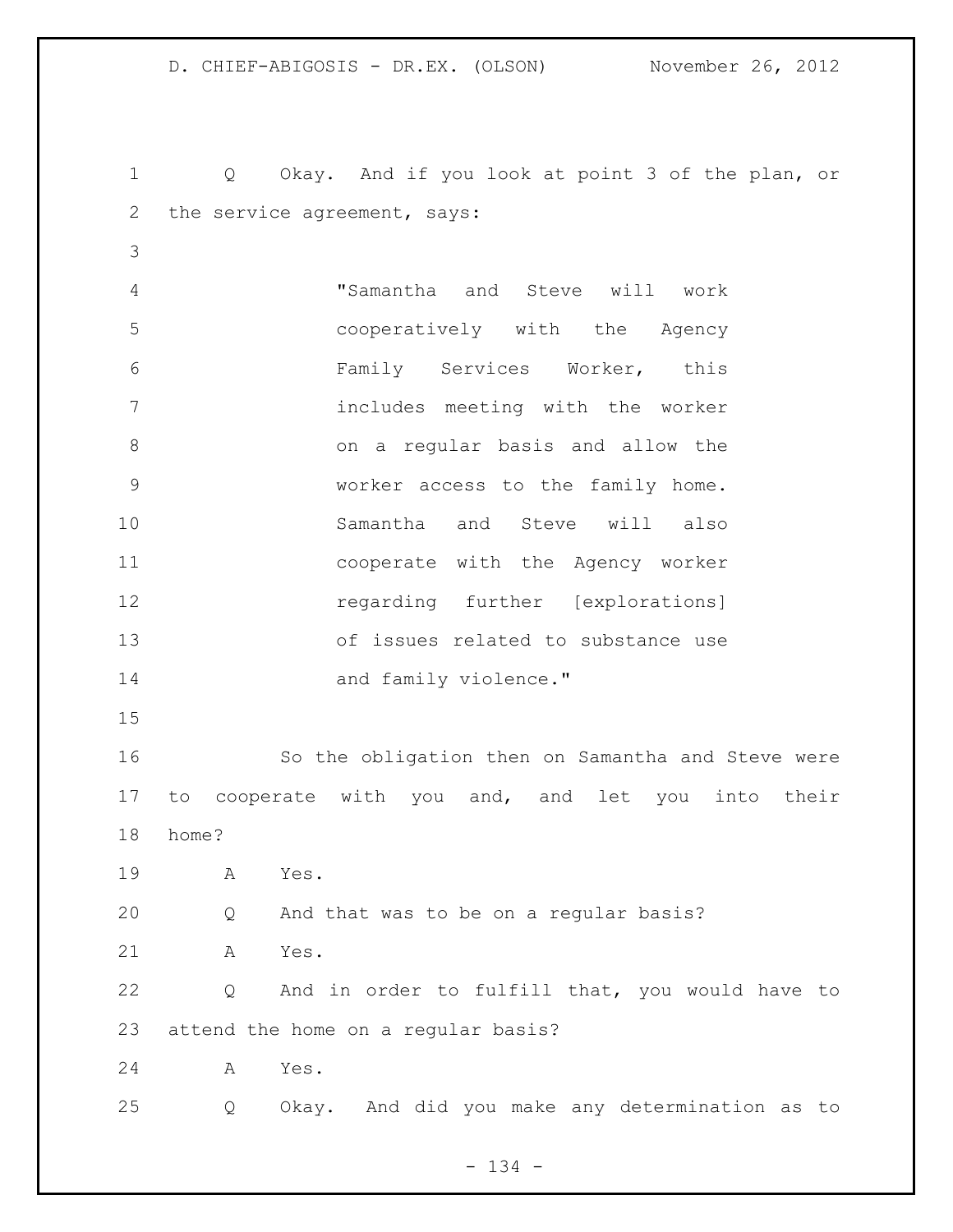what was meant by a regular basis? Weekly, every other week, monthly?

A Be weekly --

Q Weekly?

A -- bi-weekly.

 Q So you understood that that would be the frequency of the, your visits to the home?

8 A That is an understanding, yes.

 Q Okay. And do you recall when you, when you talked to your supervisor about this file if, if she indicated to you what, how often you should be visiting the home, in your discussion with her?

A I can't recall.

 Q Okay. We heard from the family support worker, who, at the time, was, her name was Ms. Belanger, do you remember, do you remember her?

A I remember her name, yes.

 Q Okay. She had been going into the home and providing services to Ms. Kematch and Mr. Sinclair up until the end of December, maybe a little bit into December, end 21 of November, November, sorry, 2000. So she was -- was she still -- do you -- she was still doing that when you were, 23 when you took over the file; is that right?

A Correct.

Q Okay. One of the conditions of the service

 $- 135 -$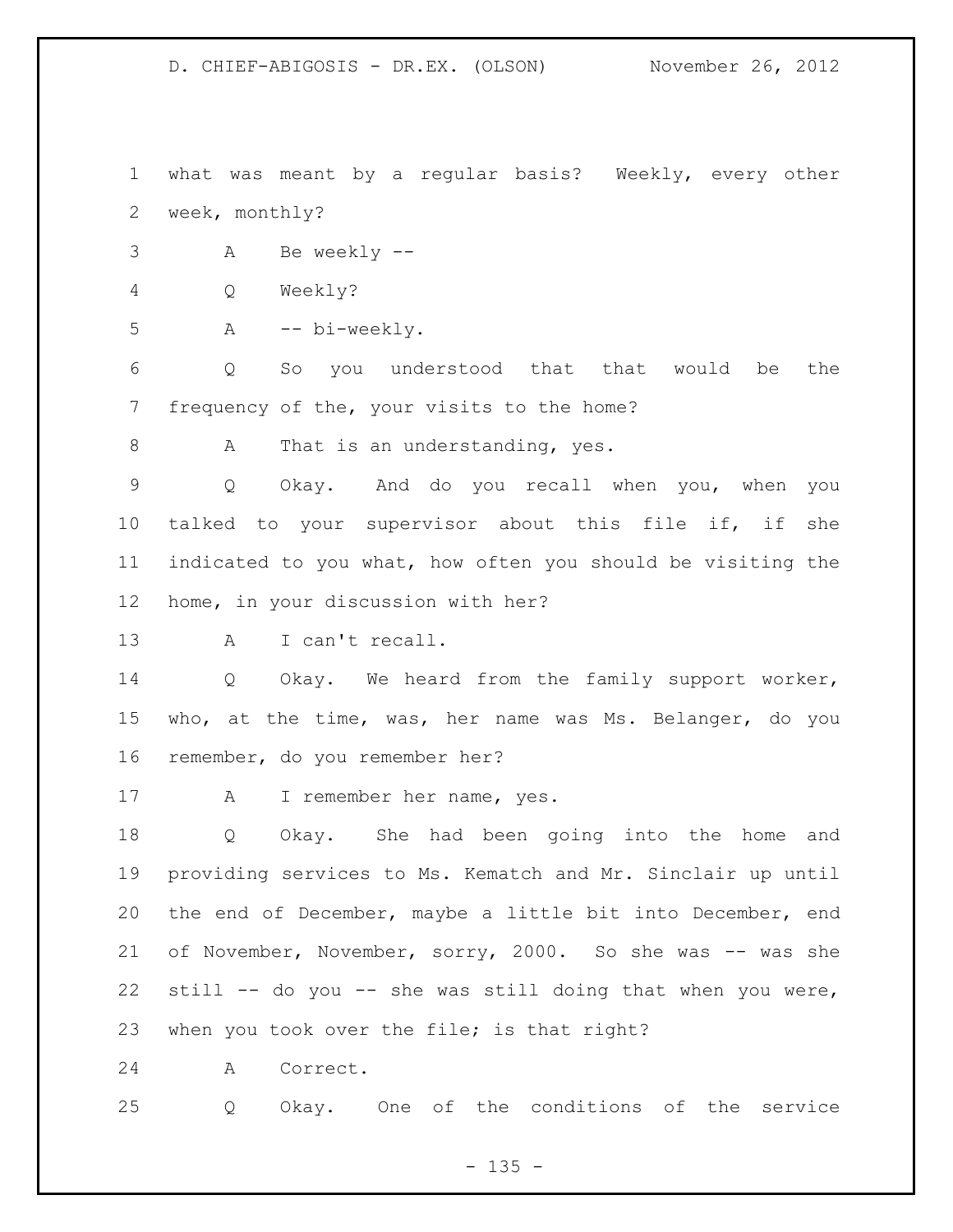agreement is that: "Samantha and Steve will work cooperatively with the Agency in home support worker and will [meet] with her at least two times a week." So that's a specific requirement of two times a week, meeting with her? A Yes. Q Okay. And would that be for the entire duration of the six months? Would that be your understanding? 14 A That would be my understanding, yes. Q Okay. We know that that didn't actually happen. She's, she didn't, she didn't attend after the end of November/early December; do you know why that is? 18 A Can't recall. Q As the worker, would it, would it be your responsibility to ensure she continues to attend? Their contract is in place? A Yes, it'd be the responsibility of the worker. Q Okay. And did you make a determination that it was no longer necessary, or can you explain why it ended? A I can't recall.

 $- 136 -$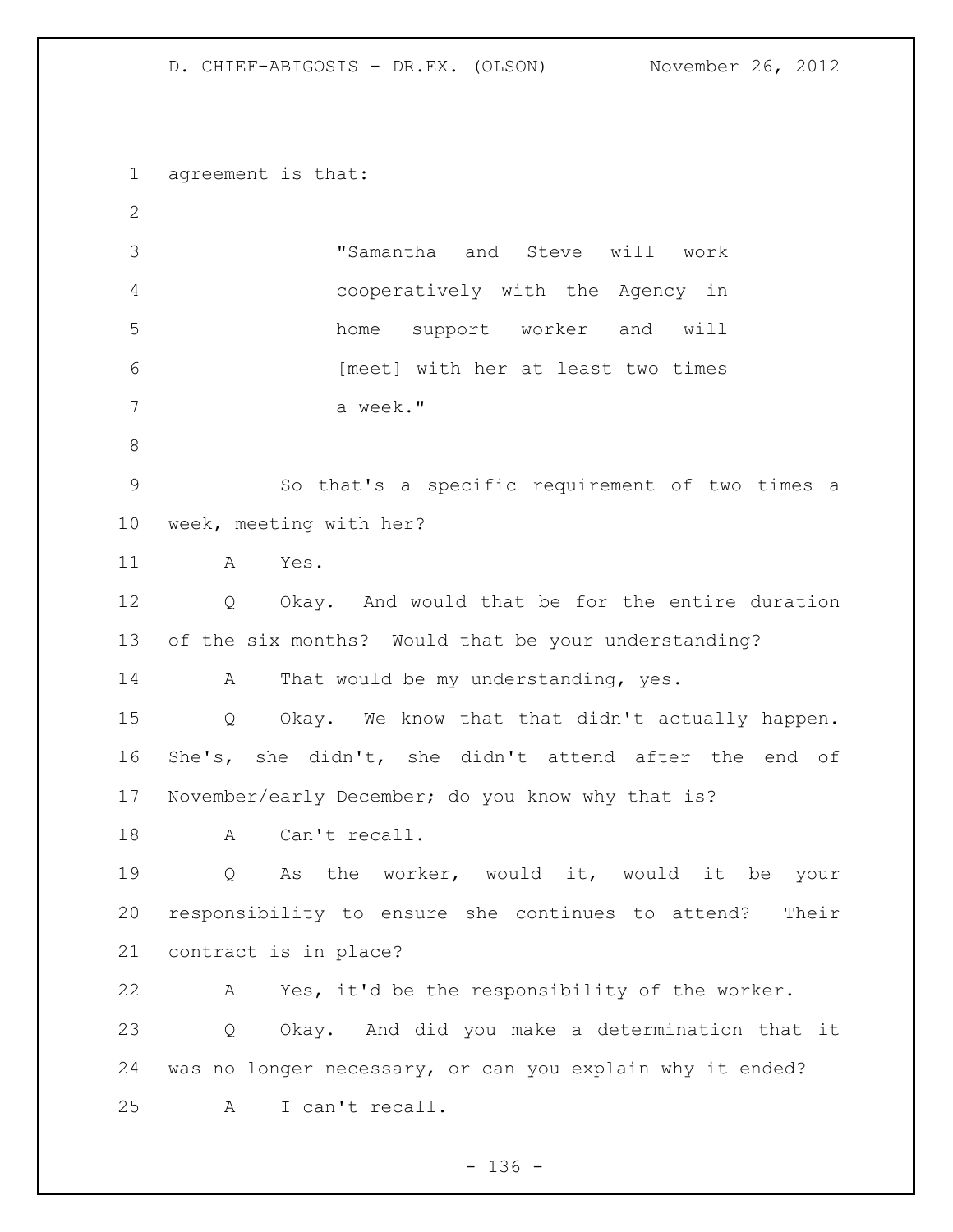Q Okay. If we turn now to page 37009, again, this is from Samantha Kematch's case file, protection file, see here pages 37009 to 37015 are file recordings for Kematch? A Yes. Q And did you prepare these file recordings? A Yes. Q And so when you said earlier that you would take your notes, whether they be in your calendar, scrap paper, or whatever, they would eventually find their way into this running electronic document; is that what this is? 11 A That is a running document, yes. But the -- if I had taken notes, like, handwritten notes, they would have been put into the file. My, my calendar will remain with myself. Q Okay. But the information contained in your handwritten notes and in your, and in your calendar, would that information also be in this running summary? A That would be usually something that I would practice, yes. Q Okay. So then the intent of this running summary then is to record your, your -- A My contact -- Q -- your handling of the file? 24 A -- with the family, yes. MR. OLSON: Okay.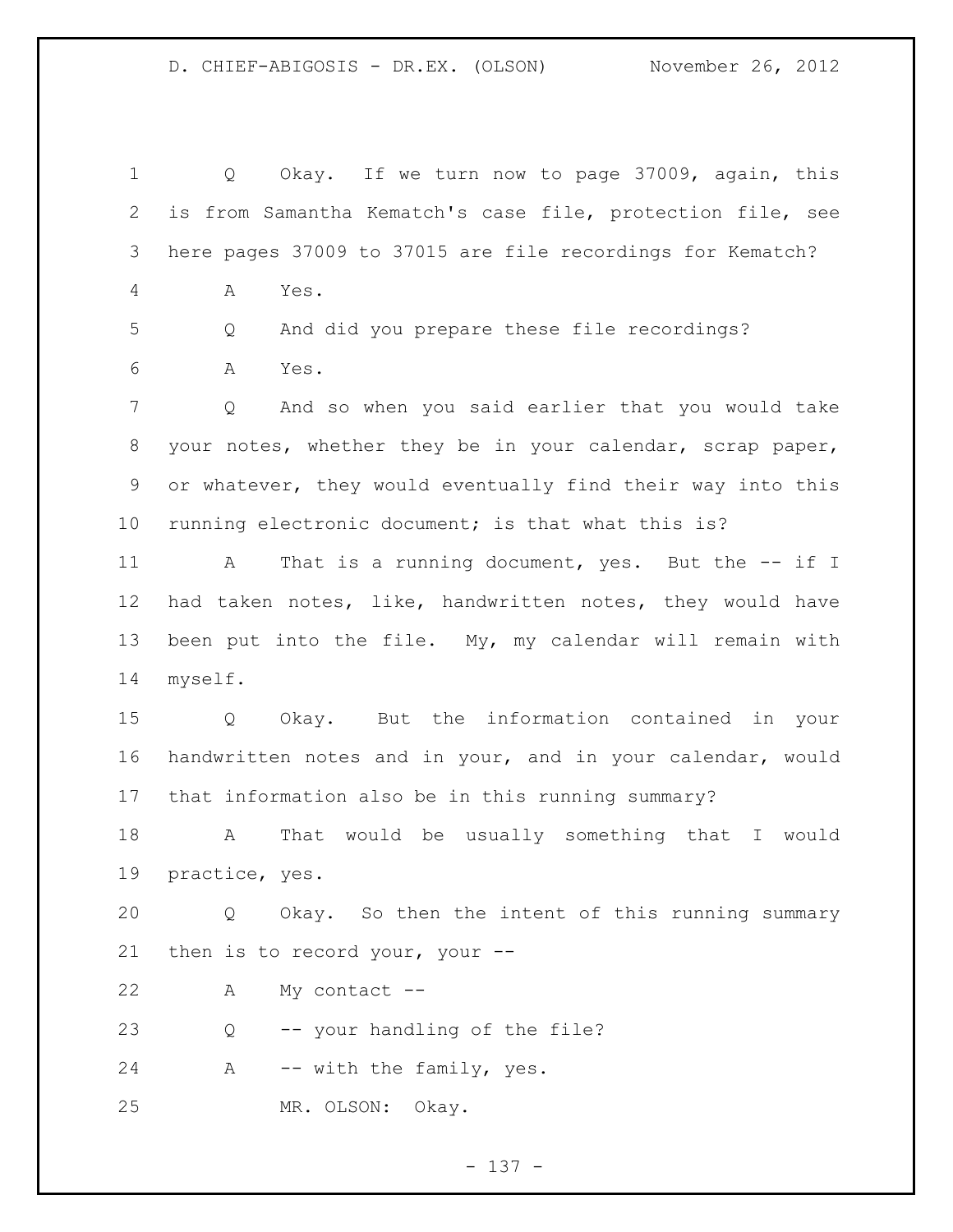THE COMMISSIONER: Just let me understand that. You're having her say, Mr. Olson, that she prepared this document? MR. OLSON: Yes. BY MR. OLSON: 7 Q You prepared this document; right? 8 A Yes. MR. OLSON: Okay. These -- I, I think the evidence is and she'll correct me if I'm wrong, but she mentioned initially that she would prepare a running electronic document. 13 THE COMMISSIONER: Yes. 14 MR. OLSON: That's what this is, apparently. THE COMMISSIONER: And what's it called? MR. OLSON: It's called file recording for Kematch. BY MR. OLSON: Q Is that -- A Correct. THE COMMISSIONER: Show me the heading on it. MR. OLSON: It's -- if you look at, on the screen in front of you, Mr. Commissioner, right at the top, it's kind of hard to see because --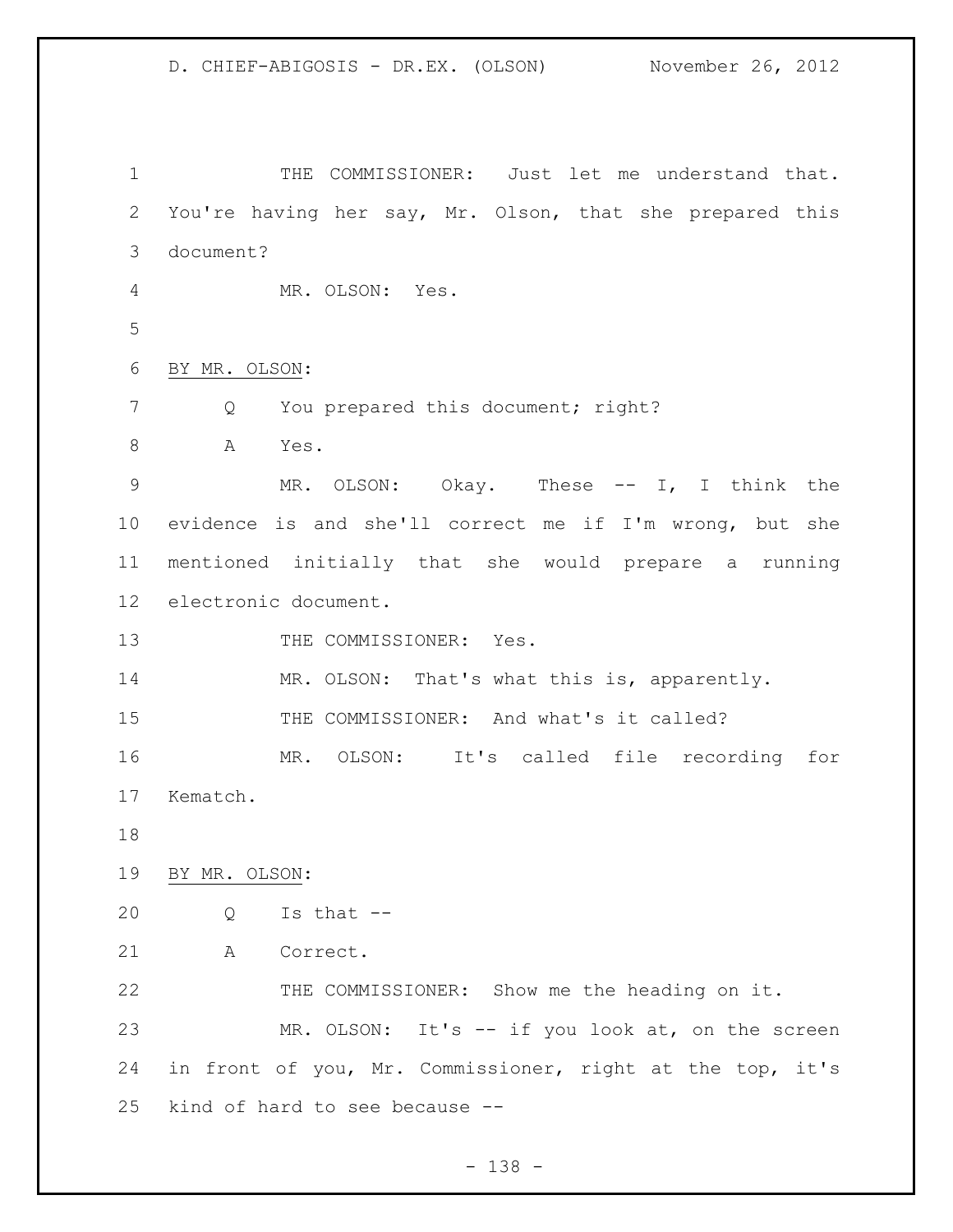1 THE COMMISSIONER: It is hard to see. MR. OLSON: -- it's a bit -- 3 THE COMMISSIONER: What's it say? MR. OLSON: It says file recording for Kematch. 5 THE COMMISSIONER: File report, okay. BY MR. OLSON: Q And this would have been a -- this wasn't a standard form document, this is something that you used, this is your practice to use this; is that right? 11 A That's correct. Q Okay. And so, if someone were to pick up the file after you and wanted to know what you had done, this is, this is, they could look at this, this document then to see? A Yes. Q Okay. And when we look at the transfer, or the transfer summary you eventually prepared, a lot of this information will go into that? A All the information will go into the transfer summary, yes. Q Okay. So on page, on the page in front of you here, 37009 -- THE COMMISSIONER: Just a minute. Did you prepare a, a transfer summary when you concluded your work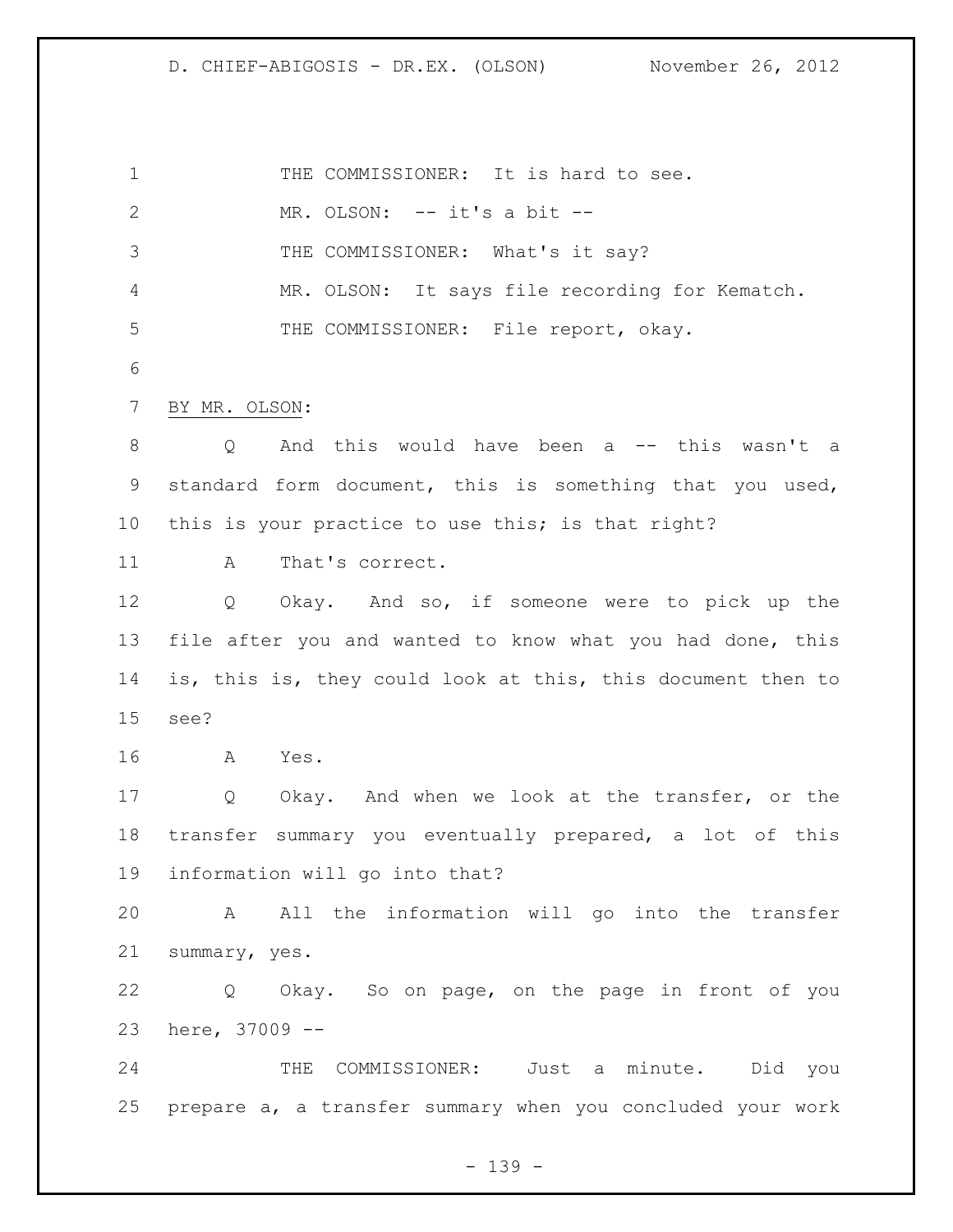on the file?

2 THE WITNESS: Yes. 3 THE COMMISSIONER: Thank you. Go ahead. BY MR. OLSON: Q So first, it just says, before we get to that entry, first it just says the worker was assigned on November 14, 2000. That's when you got the file; you've confirmed that already. And then you've listed here a number of people's names and contacts? A Yes. Q And these would be the clients and collaterals? A Yes. Q Okay. So Germaine Brass here, from Cree Nation CFS, she's listed as, as Samantha's first child's social worker; is that right? A Correct. Q And her phone number is here? A Yes. Q Okay. So this would have been information you culled from your review of the file? A Yes. Q And so she would have been someone you could have contacted for information if had determined that was

 $- 140 -$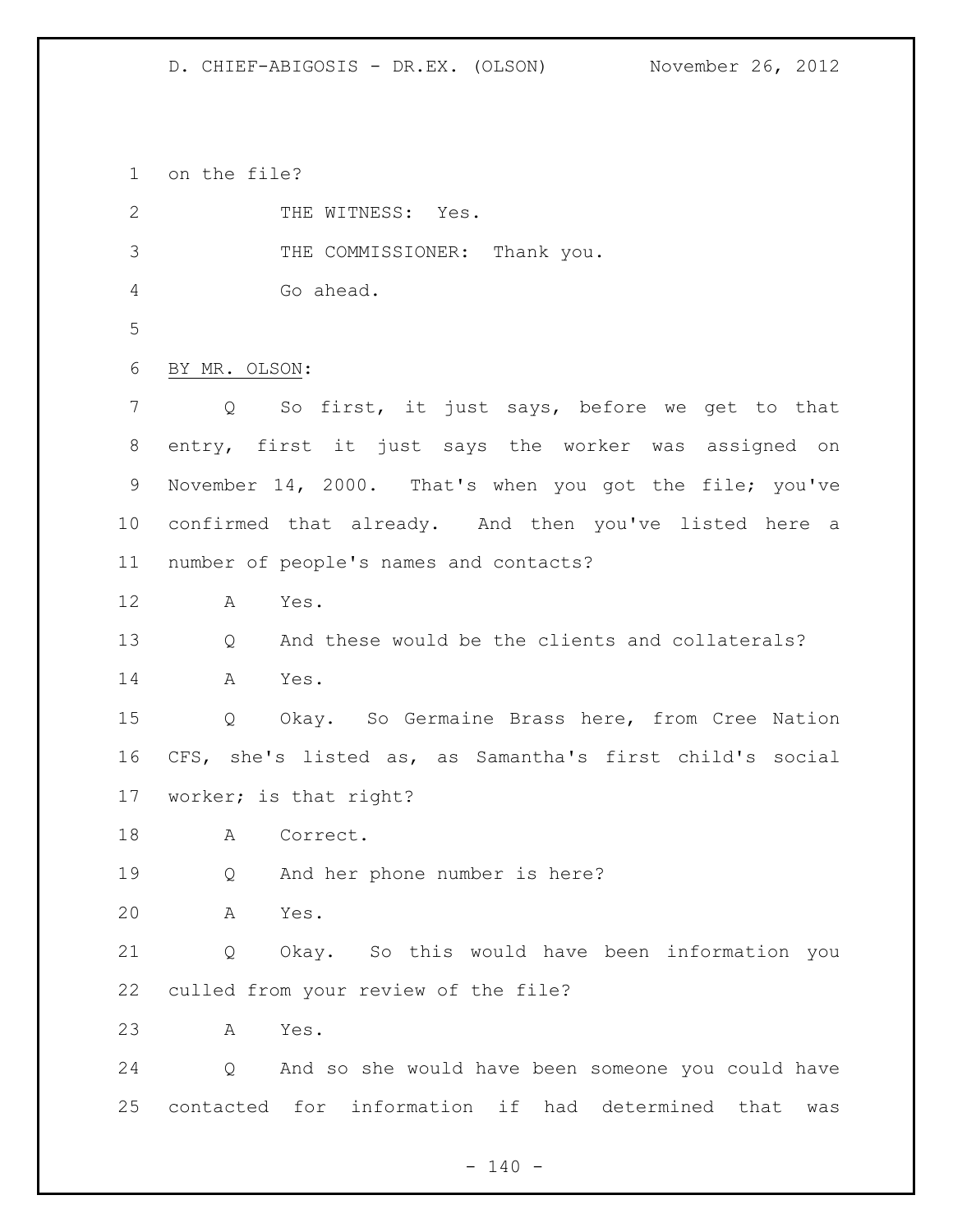necessary? A Yes. Q Okay. And then we have Geni Sinclair. That's one of Steve's sisters? A Yes. Q Nikki Taylor, that was -- she was identified as an advocate for the family? A Yes. Q Then Ma Mawi Wi Chi Itata, Ma Mawi Wi Chi Itata? A Yes. Q Geni worked there and there's also a community organization? A Correct. Q Okay. And then we have Kim Edwards? A She was put into my document later, yes. Q She was put in later? A Yes. Q While you were still involved in handling the file? A As the, as I worked on the file, if there was any other significant person, they would be just added. But at my initial part of, of, of the information, she wasn't added until after that, I believe in July. Q I see, and how, and how is it you recall she was added in July?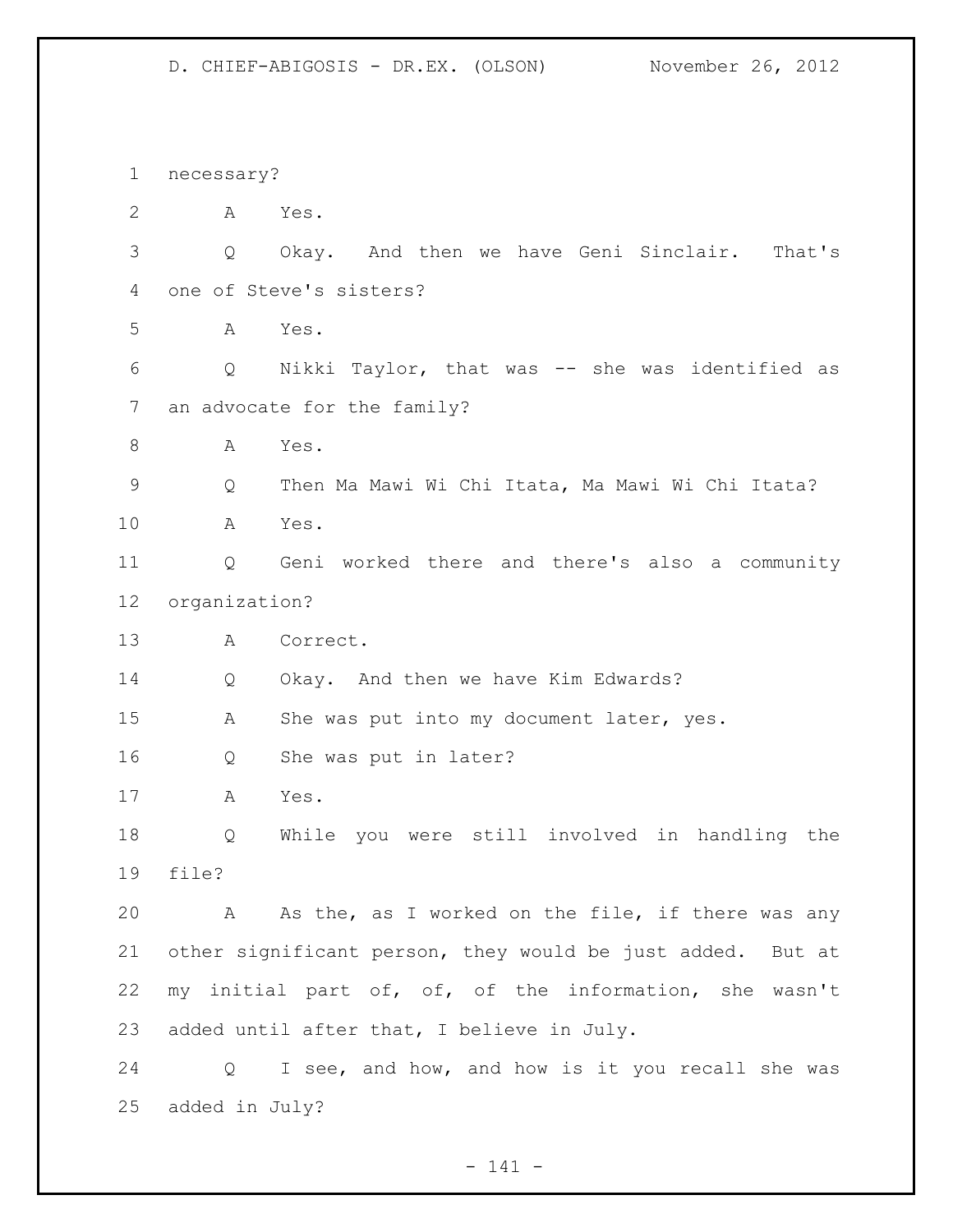A Because that's when Mr. Sinclair had indicated it, that she was his support. Q Okay. That's when you first became aware of her involvement then? A Yes. Q Okay. And then you have the father, I take it, of Samantha's first child? His name's been redacted. And then you have Constable Wouda or Hodges? That -- A Yes. Q -- and that was the, the abuse unit at Winnipeg Police, who looked into Samantha's third child's death? A Yes. Q Okay. And so I take it that was something else that would have been added later on as well? A Yes. Q Okay. And then you have Crystal Kematch, who is an aunt and Mickey Kematch who's Samantha's brother? A Yes. 19 0 Okay. And so if you needed any information, these are, these are potential sources of information? A Yes. Q So the first entry here, dated November 16th, 2000, so this would be couple of days after you got the file? A Yes.

- 142 -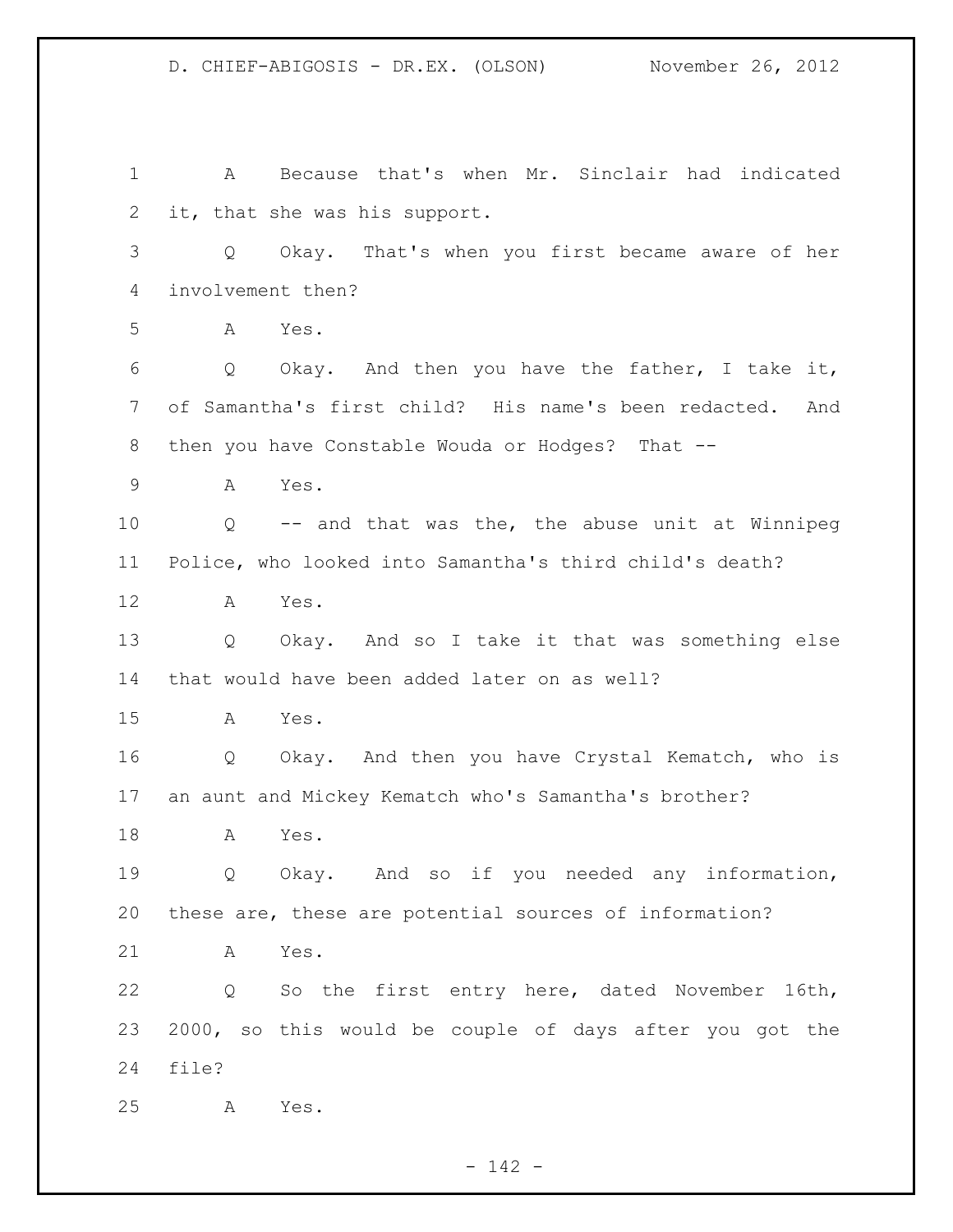Q And it says: "Received phone call from Germaine Brass of Cree Nation ..." 6 And has a phone number. 8 TMS. Brass left voice mail stating she needed Psychological report for ..." And this relates to the apprehension of the first child? A Yes. Q Okay. Now, you, it's pretty clear you didn't talk to her when she called in that day? You didn't have an actual discussion with her? A I can't recall. All I can remember -- all I see is this. Q Okay. And so, based on your note, there's just a voice-mail message? If you had called her back, would you have noted you called her back and talked to her? A Yes. Q Okay. And so that it's, there's nothing here on this date, so that means this date you didn't talk to her?

- 143 -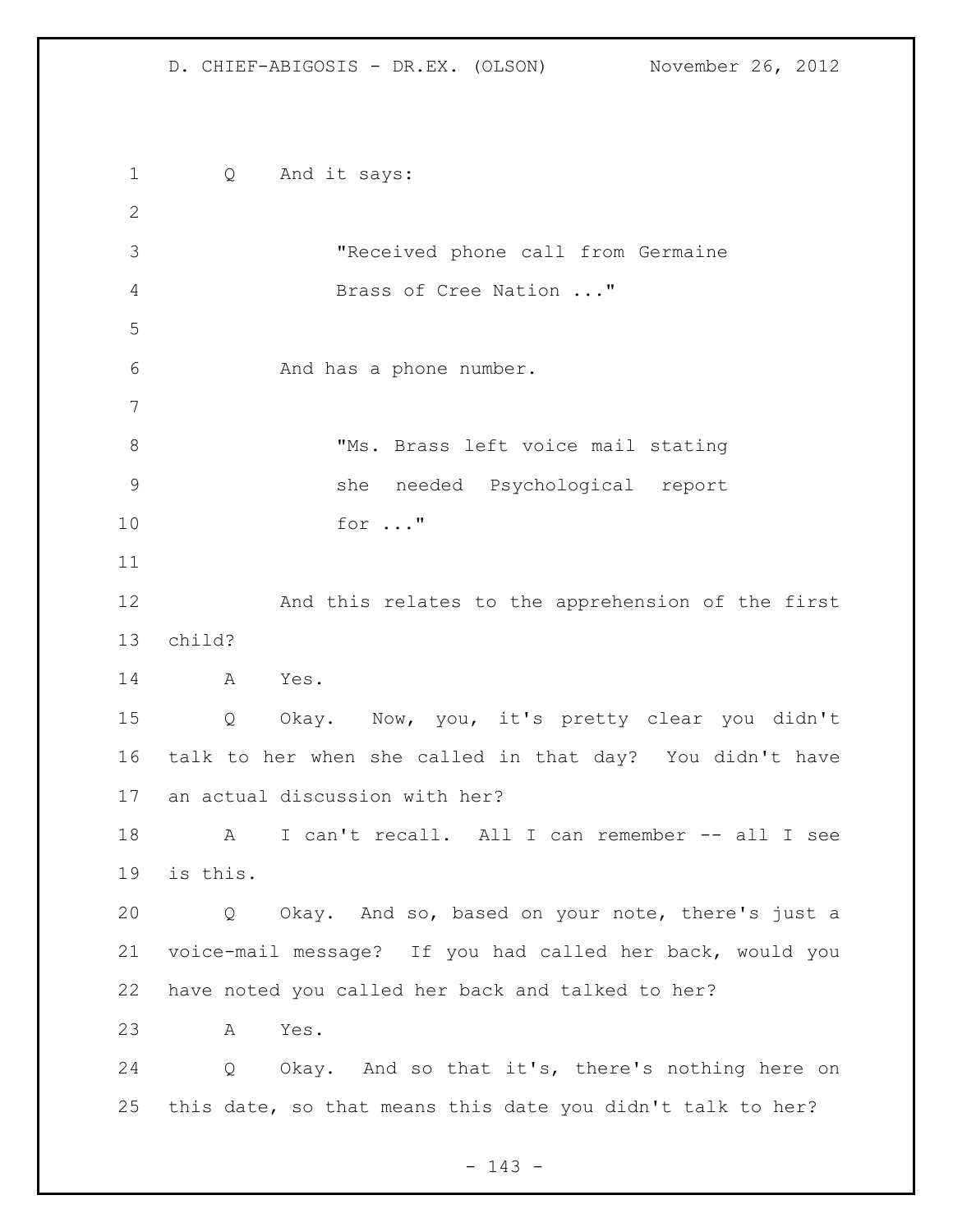D. CHIEF-ABIGOSIS - DR.EX. (OLSON) November 26, 2012 1 A I could have spoken to her, I may have not documented it. Q Okay. And then the next date is November 17th, 2000, 9:45 a.m., so the next day: "Received message from Ms. Brass she wants information from our 8 [Winnipeg Child and Family Services] Agency for their records for ..." Again, this is Samantha's first child. Do you recall if you spoke with her that day? A I can't recall. Q Okay. And then the next recording you have is February 1st, 2001? A Yes. Q So between November 17th, 2000 and February 7th, 2001, what, if any, any work did you do on the file? 21 A I can't recall. Q Okay. The fact that nothing's noted here, does that mean you didn't, didn't have any activity, any significant activity? A No, there probably was activity that was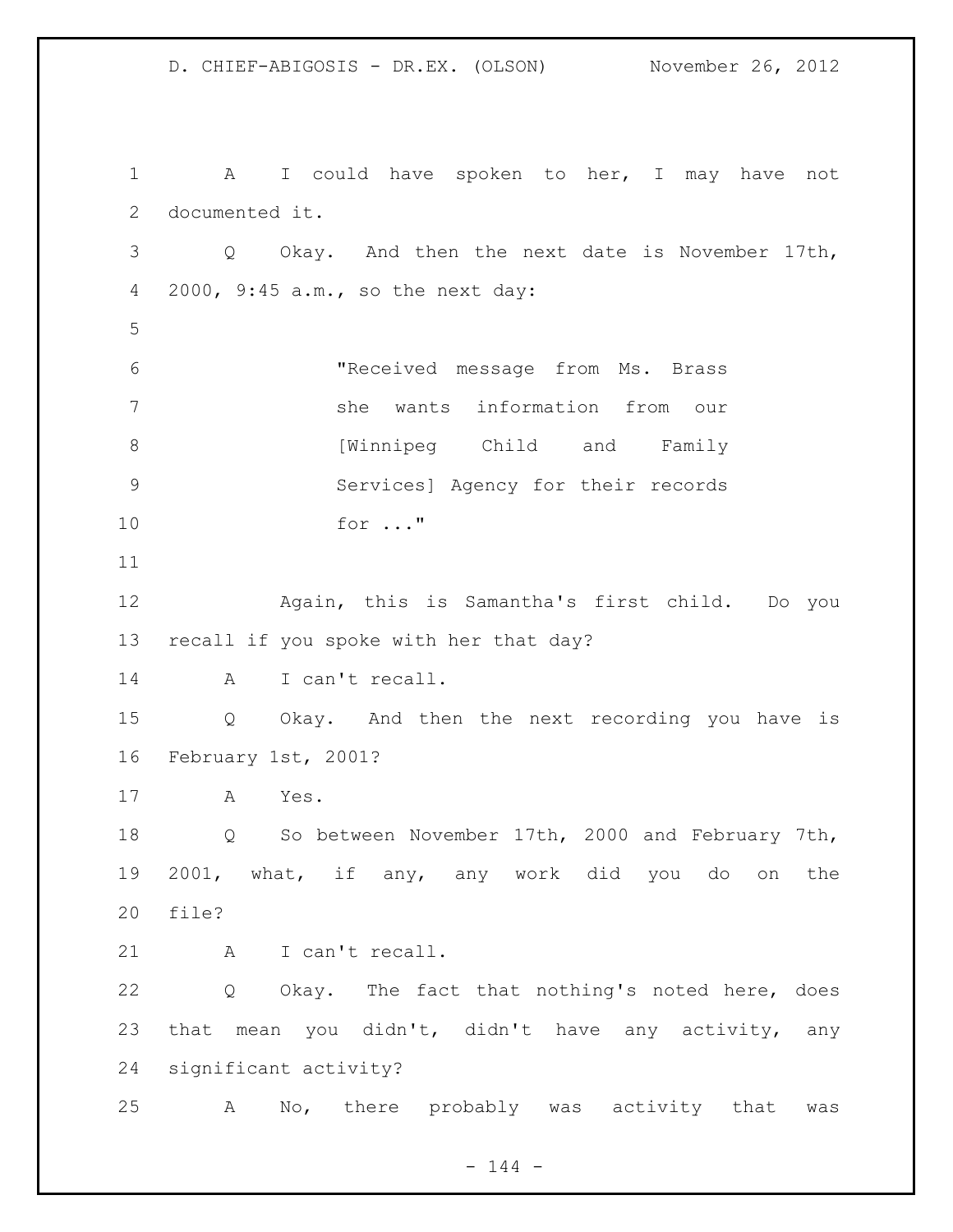happening, I just didn't document it.

| $\overline{2}$ | I just want to take you to another document.<br>$Q \qquad \qquad$ |
|----------------|-------------------------------------------------------------------|
| 3              | It's page 37024. Again, this is out of Ms. Kematch's              |
| 4              | protection file, 1795. This is a letter dated December 11,        |
| 5              | 2000 and it's signed by you, as the family social worker,         |
| 6              | services social worker and Ms. Balan as your supervisor;          |
| 7              | right?                                                            |
| 8              | A<br>Yes.                                                         |
| $\mathsf 9$    | Okay. And it's to Germaine Brass at Cree Nation?<br>Q             |
| 10             | Correct.<br>Α                                                     |
| 11             | Dated -- sorry, I said it was dated December<br>Q                 |
| 12             | 11th, 2000. It says:                                              |
| 13             |                                                                   |
| 14             | "Enclosed is a copy of the case                                   |
| 15             | summary for the above client. I                                   |
| 16             | apologies (sic) for the delay and                                 |
| 17             | I hope this information will be                                   |
| 18             | beneficial to your agency when                                    |
| 19             | planning for ward "                                               |
| 20             |                                                                   |
| 21             | And this relates to Ms., Ms. Kematch's first                      |
| 22             | child.                                                            |
| 23             |                                                                   |
| 24             | "If<br>there are concerns<br>$\circ$ r                            |
| 25             | questions, please feel free<br>to                                 |

- 145 -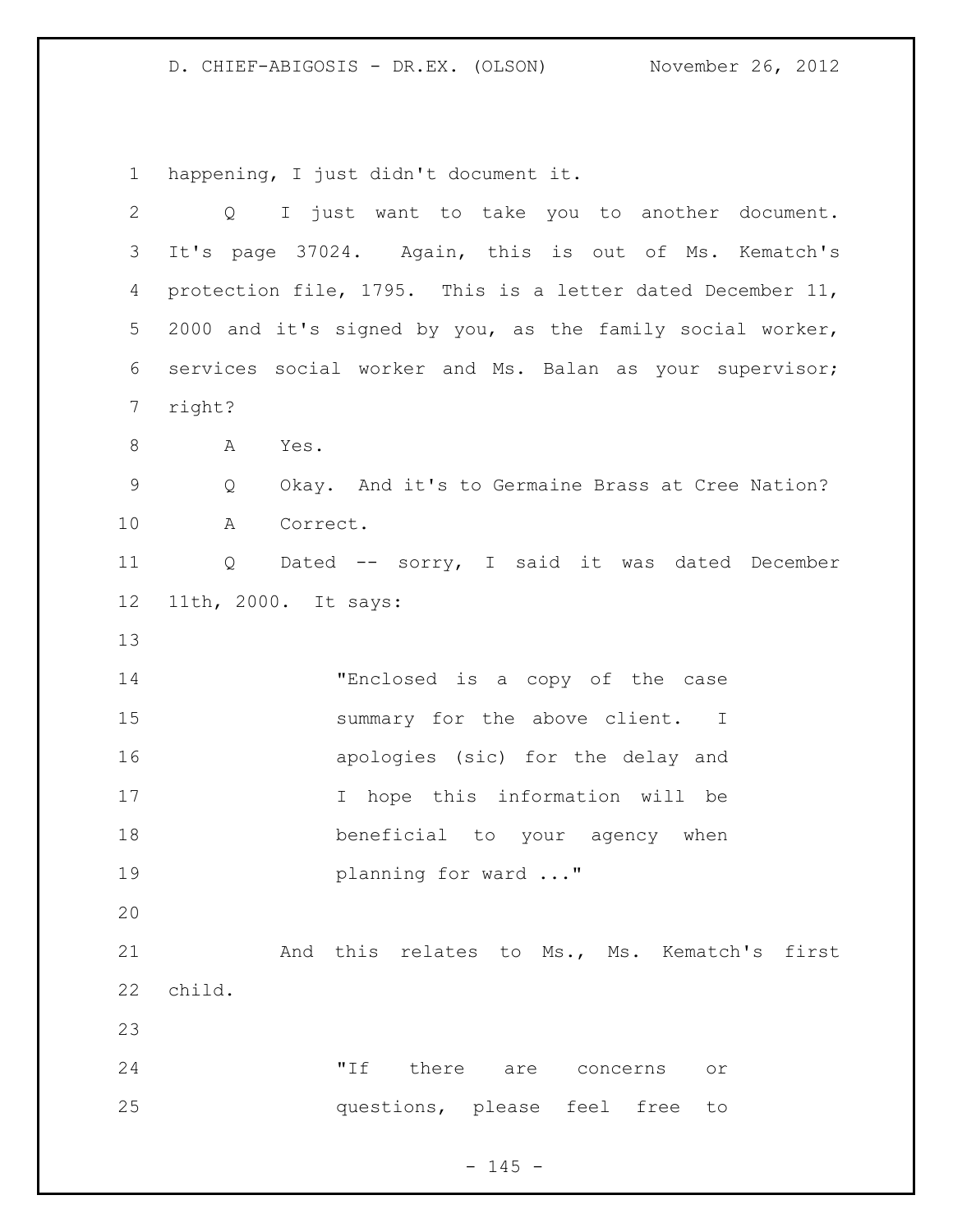contact this worker ..." And then you give your phone number. So now that you've, you've had a chance to see this and the date on it, does that tell you whether or not you had contact with, with Ms. Brass, aside from what's recorded in your notes and on the letter? A Well, it demonstrate (sic), yes, I did have contact with Ms. Brass. Q Okay. And would December 11th, 2000 have been the first time you contacted her? 12 A I can't recall. Q Okay. I mean, there's no indication that you had asked her for any information? A I believe it was responding to her request for information. Q Okay. And so there's -- just, just so we're clear, there is no, no record of a request by you from any additional, for any additional information from her; is that right? You, you -- there was no request from her for additional information? A Can you say that again please? Q You didn't request any information from Ms. Brass? A Doesn't appear so.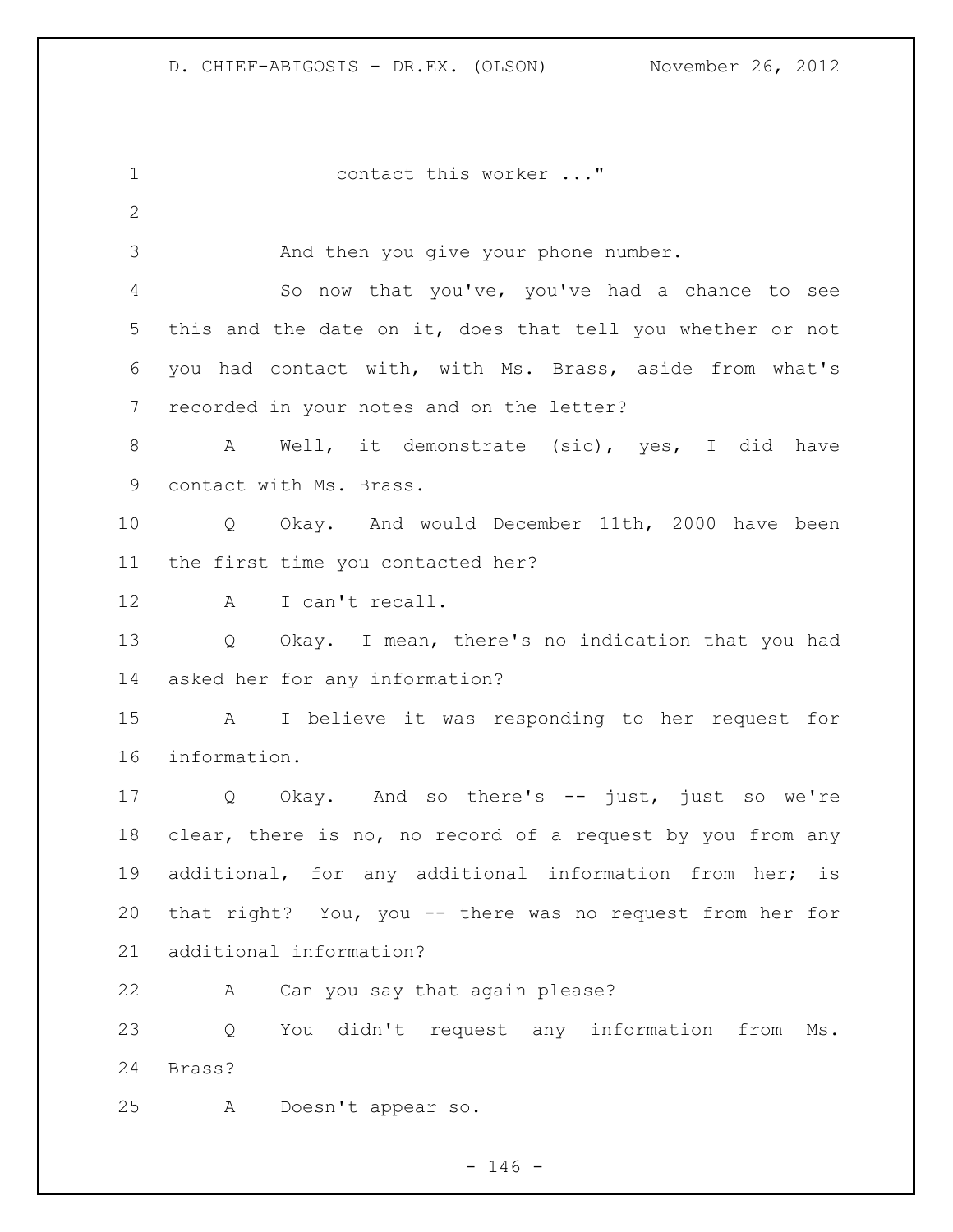Q Okay. And so you've reviewed your file and it appears that between your note on the 17th of November and February 1st of 2001, aside from this letter to Ms. Brass, it doesn't appear that there's anything else recorded on the file, in terms of activity. No other letters or other documents. Is that -- do I -- is that right? A It appears that there's no written documentation, but it does not say, it does not say that I did not attempt contact. Q Right. There's no record of anything? A There's no record on the physical file that I, 12 that I had inputted into the computer, to state that I had contact with the family or any other collateral. Q Right. And you have no recollection as to whether or not you did anything in that time period? A I can't recall. 17 THE COMMISSIONER: Mr. Olson, whenever is convenient to you, we'll take our break. Some -- now, or 19 in the  $-$  MR. OLSON: I think now is a, would be a good time, if that's -- THE COMMISSIONER: All right. I was going to say now or within 10 minutes, next 10 minutes. But if now is fine, we'll, we'll do it now then. MR. OLSON: Very good.

 $- 147 -$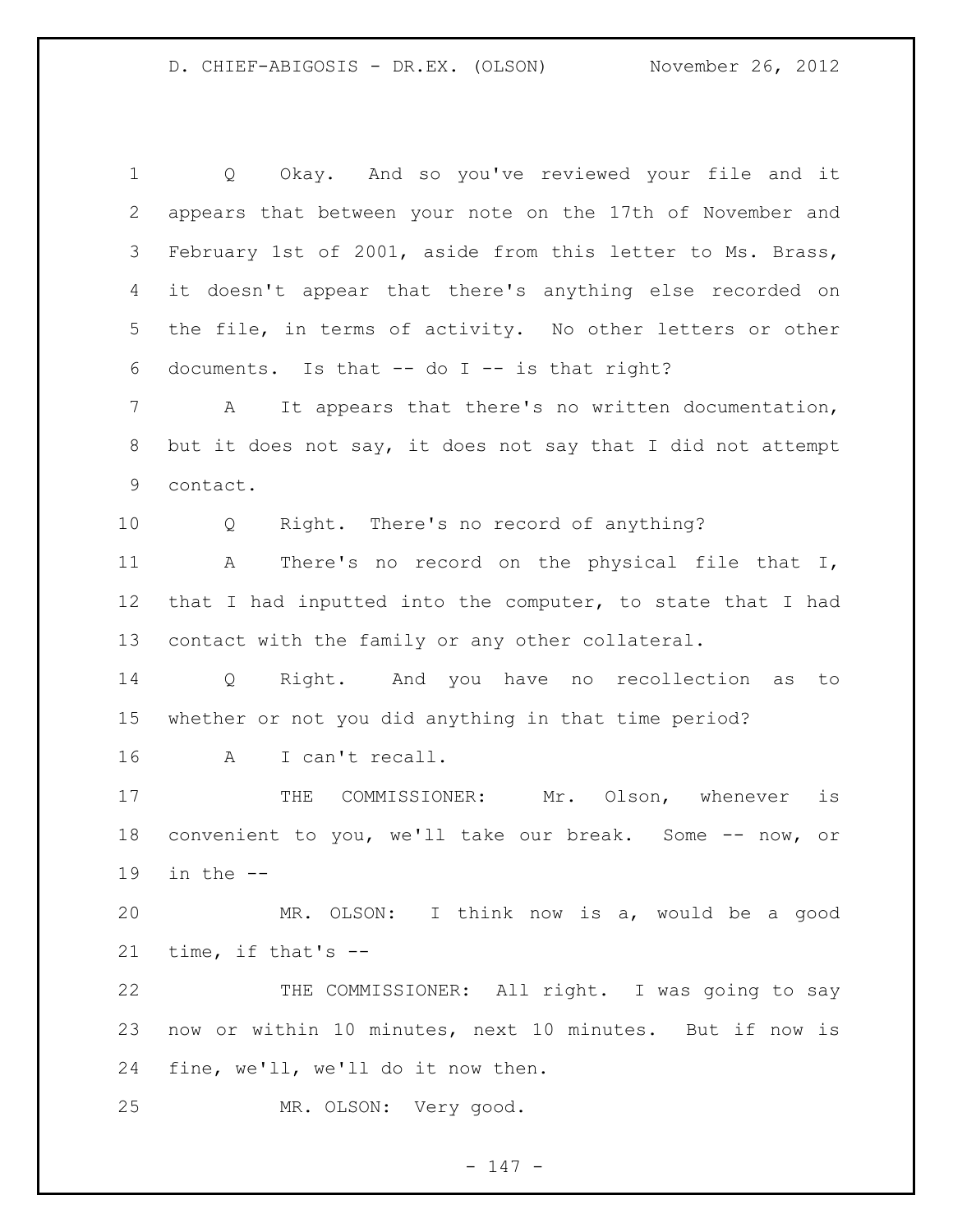1 THE COMMISSIONER: All right. We'll adjourn until two o'clock. (LUNCHEON RECESS) BY MR. OLSON: Q So before the break, we were looking at the -- your document on page 37009 called file recording for Kematch and I asked you about the gap between the 17th of November and February 1st, 2001. And so if you look at the, if you look at your note there, for February 1st, 2001, do you see it? A Yes. Q It says: "Field to 740B Magnus -- No one 17 home -- left card to call." Okay. You, you attempt, attempted to make contact with the family that date? A Yes. Q And would that be a -- would they have known you were coming, or was that unannounced? A Unannounced. Q Okay. And was there a reason why you didn't let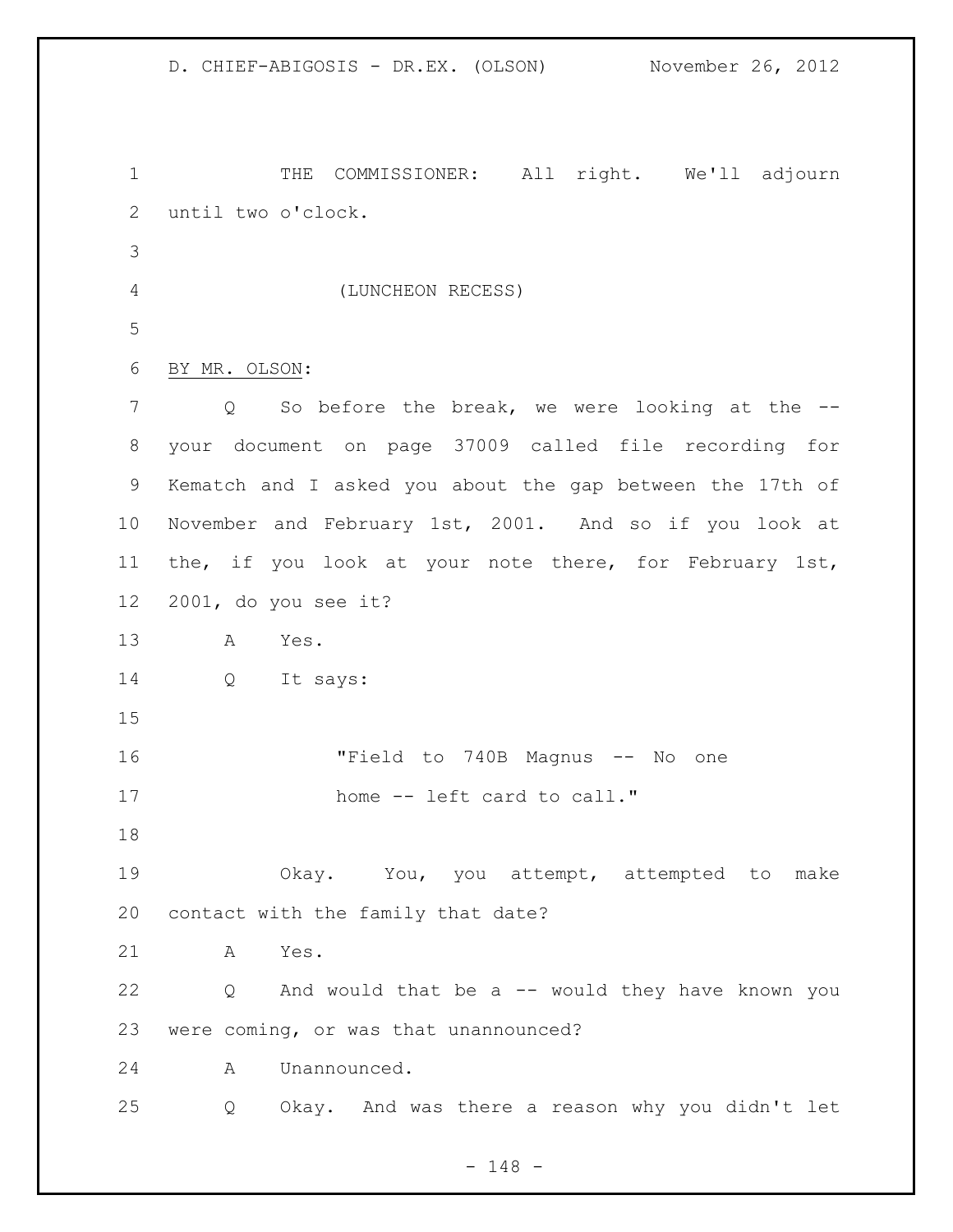them know in advance?

| $\overline{2}$  | That was my usual practice, when I went to<br>A                       |
|-----------------|-----------------------------------------------------------------------|
| 3               | fields, to visit clients, I will always come announced,               |
| 4               | like, I would just drop by to visit, to, to see if they're            |
| 5               | home.                                                                 |
| 6               | Q And is that, that way you get a less prepared                       |
| $7\phantom{.0}$ | reaction from them, in terms of how things are actually               |
| 8               | going is --                                                           |
| $\mathsf 9$     | A<br>Yes.                                                             |
| 10              | That's why? Okay. And so is there anything that<br>Q                  |
| 11              | actually prompted you to try and make contact that day?               |
| 12              | I can't recall.<br>A                                                  |
| 13              | I mentioned previously that there was a document<br>$Q \qquad \qquad$ |
| 14              | that I thought maybe was notes from a supervision meeting?            |
| 15              | Yes.<br>A                                                             |
| 16              | Maybe we could turn to them. They're at page<br>Q                     |
| 17              | 37016. And again, this is still from the Samantha Kematch             |
| 18              | file. So these notes, you, you see them in front of you               |
| 19              | here?                                                                 |
| 20              | Yes.<br>A                                                             |
| 21              | Is this a document that you created?<br>Q                             |
| 22              | The supervision notes were, were developed by<br>A                    |
| 23              | Angie Balan, the supervisor.                                          |
| 24              | Okay. So these, these are her notes then, from<br>Q                   |
| 25              | what you recall?                                                      |

- 149 -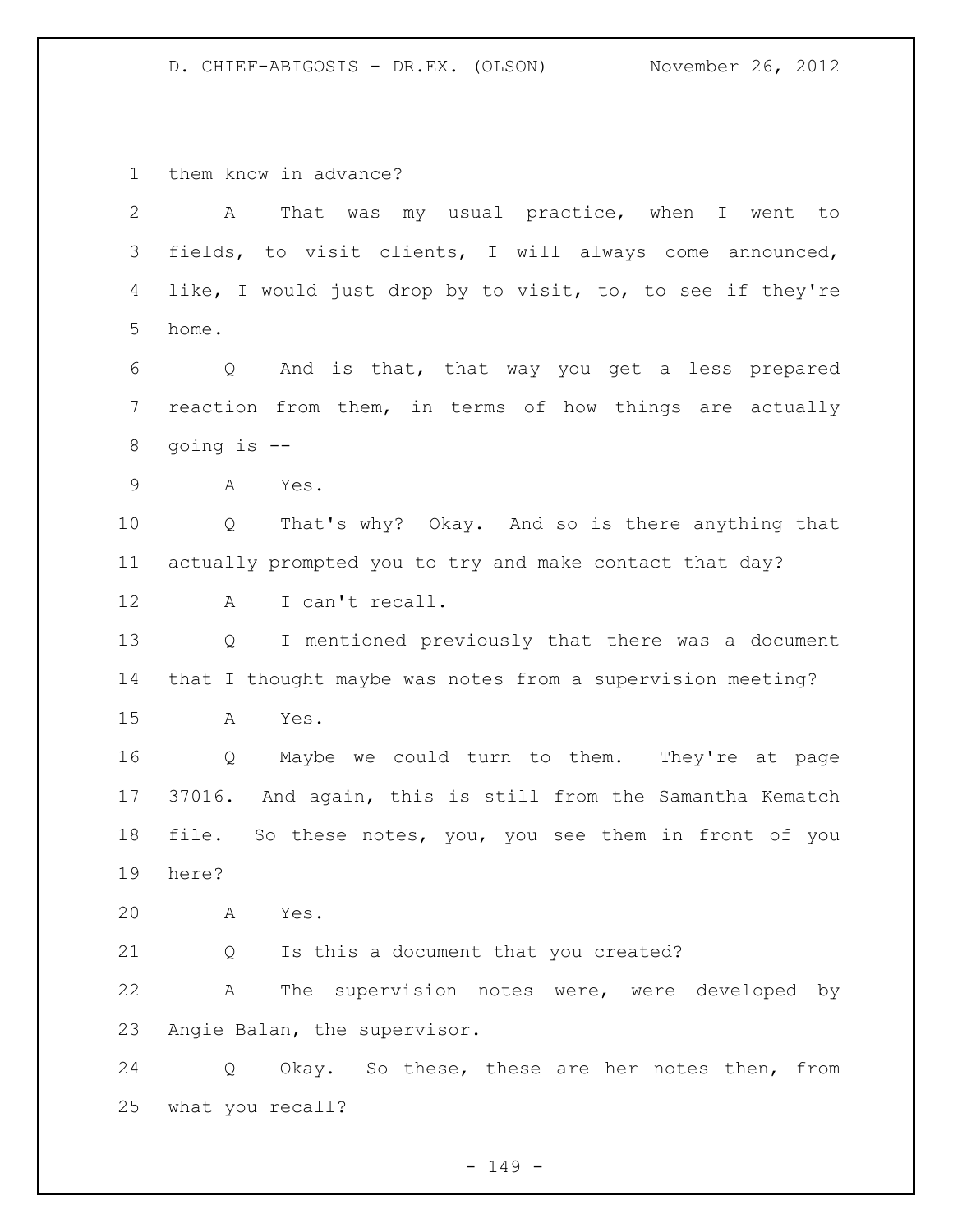A Yes.

| $\overline{2}$ | Okay. And she would have typed the information,<br>$Q \qquad \qquad$ |  |
|----------------|----------------------------------------------------------------------|--|
| 3              | or somehow had the information as shown here?                        |  |
| 4              | She would have typed it, yes.<br>A                                   |  |
| 5              | She would have typed it? Okay. And if you look<br>Q                  |  |
| 6              | bottom of that page, 37016, it says Samantha<br>the<br>on            |  |
| 7              | Kematch, indicating it's from Samantha Kematch's file and            |  |
| 8              | then supervision?                                                    |  |
| $\mathsf 9$    | A<br>Yes.                                                            |  |
| 10             | Q And that, that tells you that this was from a                      |  |
| 11             | supervision meeting; is that, is that right?                         |  |
| 12             | A<br>Yes.                                                            |  |
| 13             | And then the file number underneath that would<br>Q                  |  |
| 14             | have been Samantha Kematch's file number with CFS?                   |  |
| 15             | I can't see the bottom of the page, but I've<br>A                    |  |
| 16             | reviewed the document prior, yes.                                    |  |
| 17             | Q<br>Okay. It should be on the screen now. If you                    |  |
| 18             | look at the bottom of the page and it says, where you see            |  |
| 19             | file number?                                                         |  |
| 20             | Yes.<br>A                                                            |  |
| 21             | Okay. And had, had you seen supervision notes<br>Q                   |  |
| 22             | before this on other files, or this file?                            |  |
| 23             | That was what supervision was for each individual<br>A               |  |
| 24             | file that was assigned to myself, yes.                               |  |
| 25             | So they look like this?<br>Q                                         |  |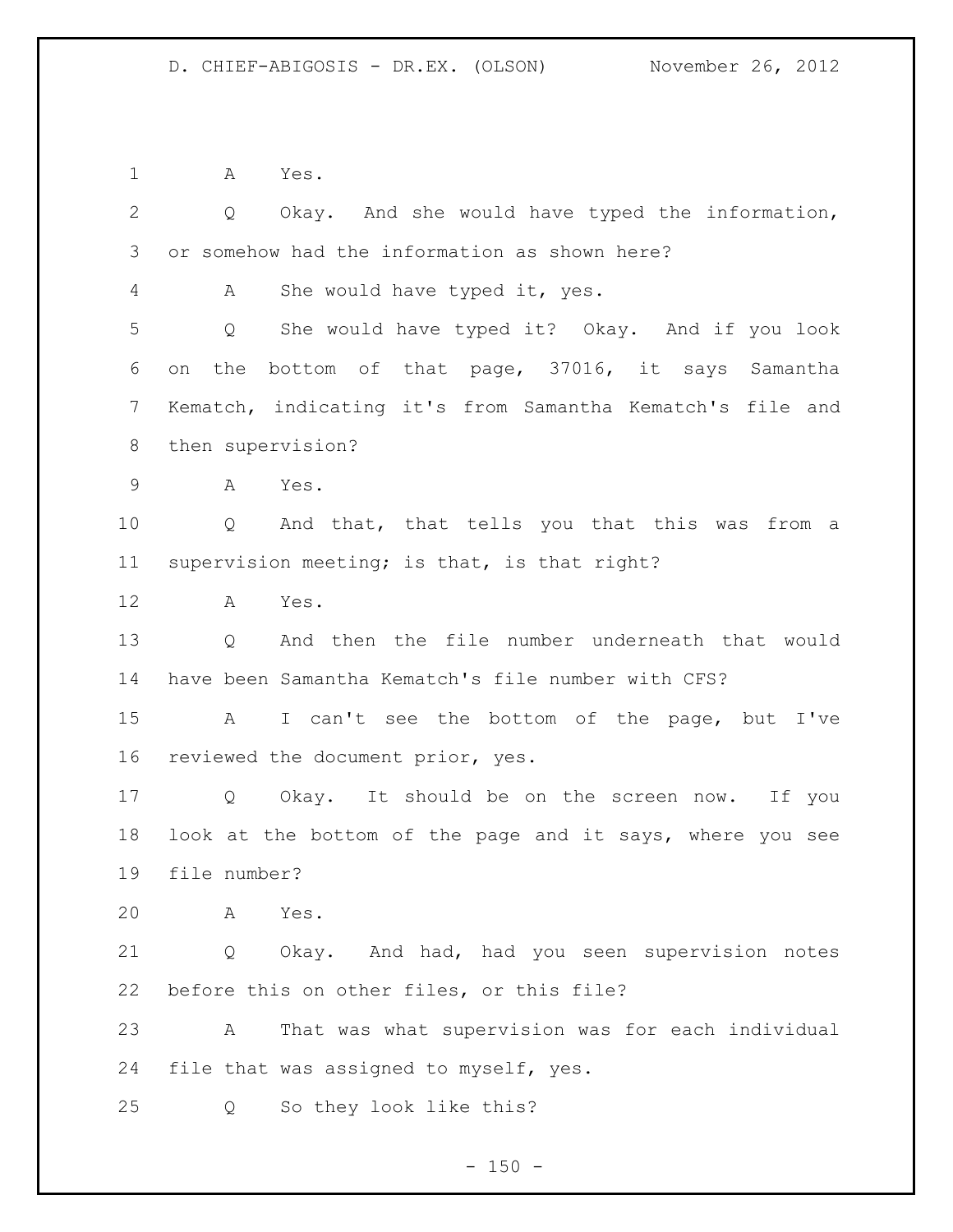A Yes.

 Q And do you, do you recall what the purpose of this document is, or do you know what the purpose was? A The purpose of the document was to have a meeting with your supervisor to review each individual file. And if there's any concerns or issues, then they will be addressed then, or she will give you direction on that. Q Okay. And this, if you look through it, this is several pages. It goes all the way up to page 37023. So that's from 37016 to 37023. So it's a fairly lengthy and detailed document. Would you have discussed all of these items with your supervisor at this meeting? A Not at that particular time. It's like a rolling draft of the document, similar to what my case notes appear to be. Q I see, so this, your understanding is this would be your supervision on this file throughout the file? A Yes. Q Okay. And do you know when this document was created? A I can't recall, but the thing is, it was an ongoing supervision and ongoing documentation of any issues or concerns. But to say actually when, no. Q Okay. Do you recall having a supervision meeting with Ms. Balan on February 5th, 2001?

- 151 -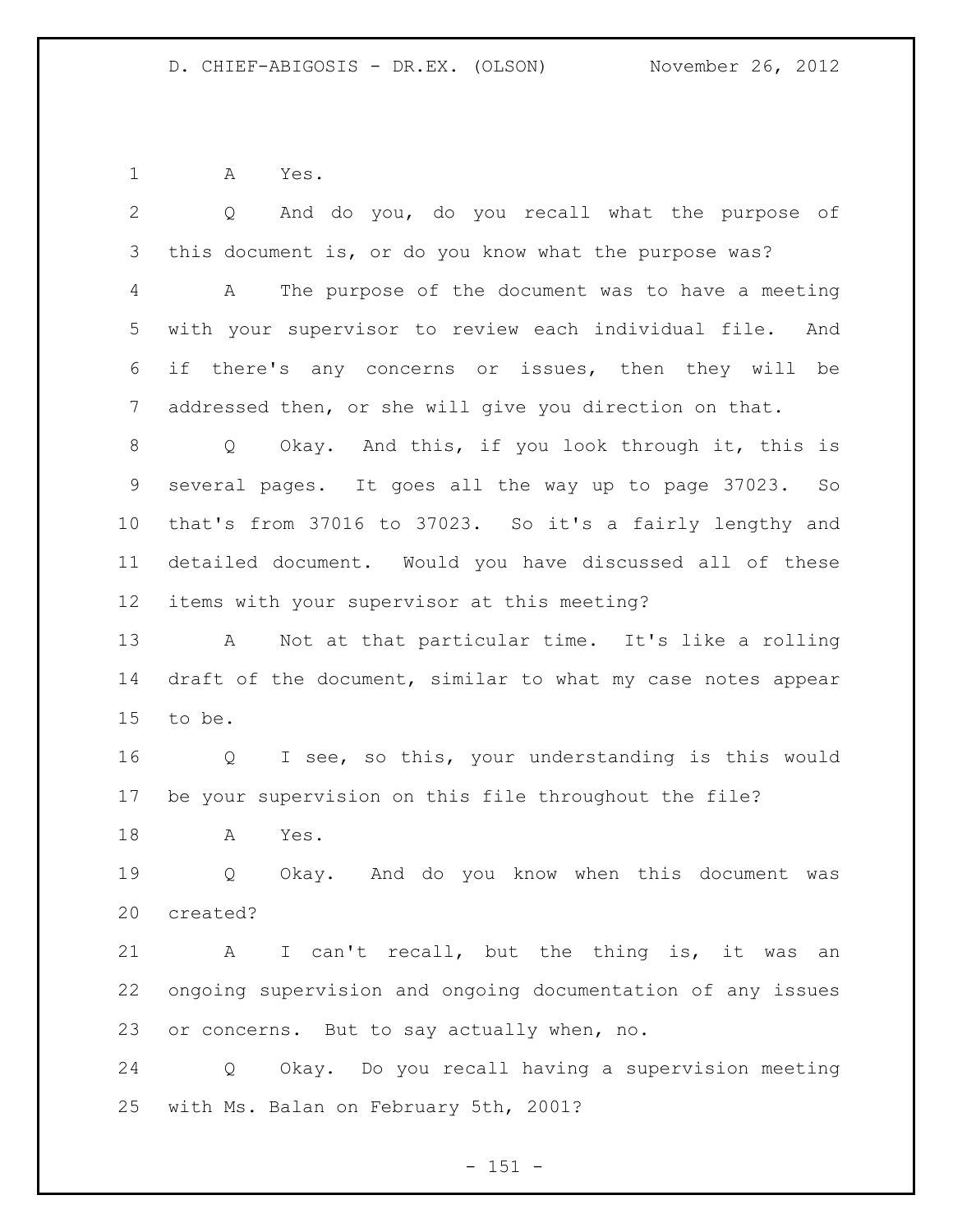A No. Q In this document, if we look under recent involvement, at page 37022, this says: "December 11, 2000 an information package ..." First of all, under this heading, recent involvement, is that the, is that what would have been your involvement up to the, that, the date of this? Is that what's recorded here? A Yes. Q Okay. So it says: "December 11, 2000 an information package on the Kematch family was faxed to Germaine Brass -- social 18 worker for Cree Nation CFS." We looked at that fax previously, that, that's the, that's the fax it's referring to? A Yes. Q And it says: "I.e. Case summary etc. Family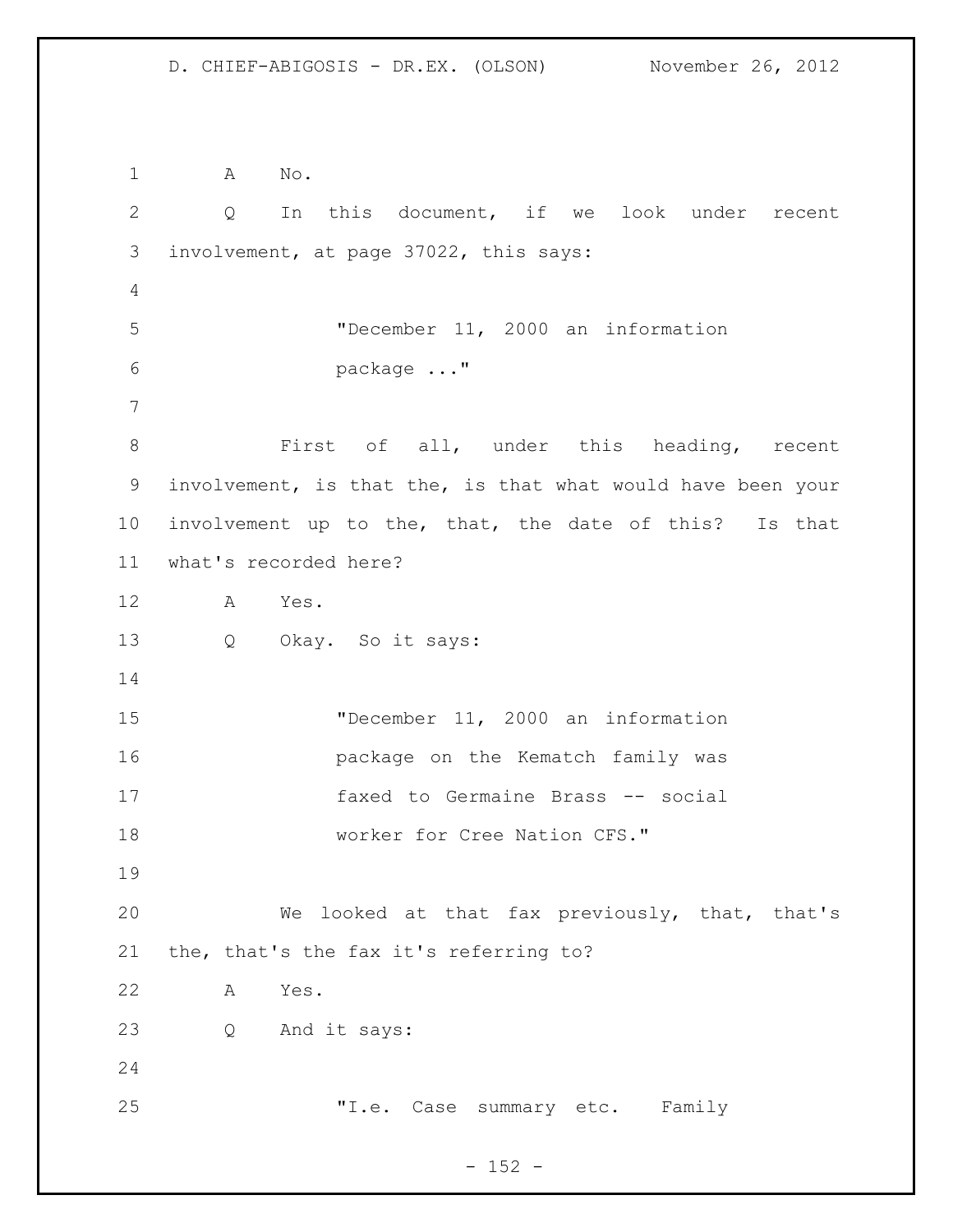Support Worker Marion Belanger called the agency stating that she feels that the couple is doing quite well for young parents. The Family Support Agreement expired: November 30, 2000. Ms. Belanger stated that the family has done 8 and quite well and if the contract is renewed she would like to be **recommended** for the position. Marie stopped working with the family at the end of November 2000." So was this contact with the family support worker, was that with you? Did you speak with Ms. Belanger? A I can't recall, but -- Q Okay. A -- I probably did. Q Okay. You have no recollection of that though? A I have no recollection of it, no. Q Okay. And even though she reported, apparently reported that the family has done quite well, she's indicating that if the contract is renewed, she would like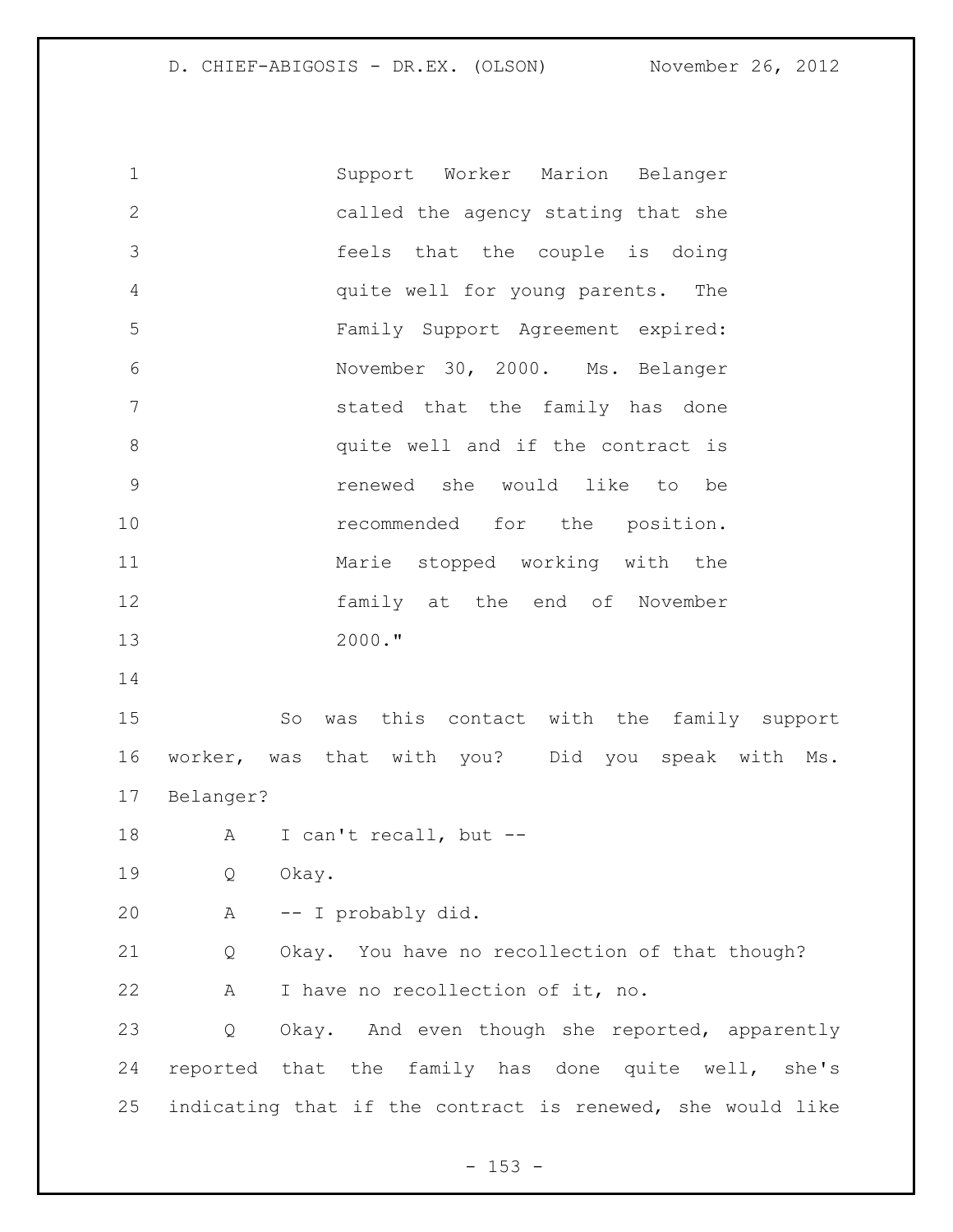to be recommended for the position. Given the, the service agreement we reviewed before, which required the family 3 support worker to stay in the home until expired, was there -- did this change that requirement? Or did this have any impact on that?

 A From reading the information and, and the support worker stating that the family's doing well, it may have been in the discussion with myself and the supervisor and it may have been where we had made a decision to not renew.

 Q Okay. And you've reviewed the file, your file? A I've reviewed the information that was presented to myself, yes.

 Q Okay. And was -- does that -- what -- did that -- was that information that was presented to you? Did that -- was that your entire file?

 A I can't recall if that was my entire file, but it was the information that was given to me that was from the 18 file, that was the work that I had, had my name and my signature to it.

 Q Okay. Are you aware of any information that was in the file that you didn't see when you reviewed the file? A I can't recall.

 Q Okay. We, when we heard from Ms. Belanger, she, she indicated that family support workers could be in homes for sometimes two, three years; were you aware, aware of

 $- 154 -$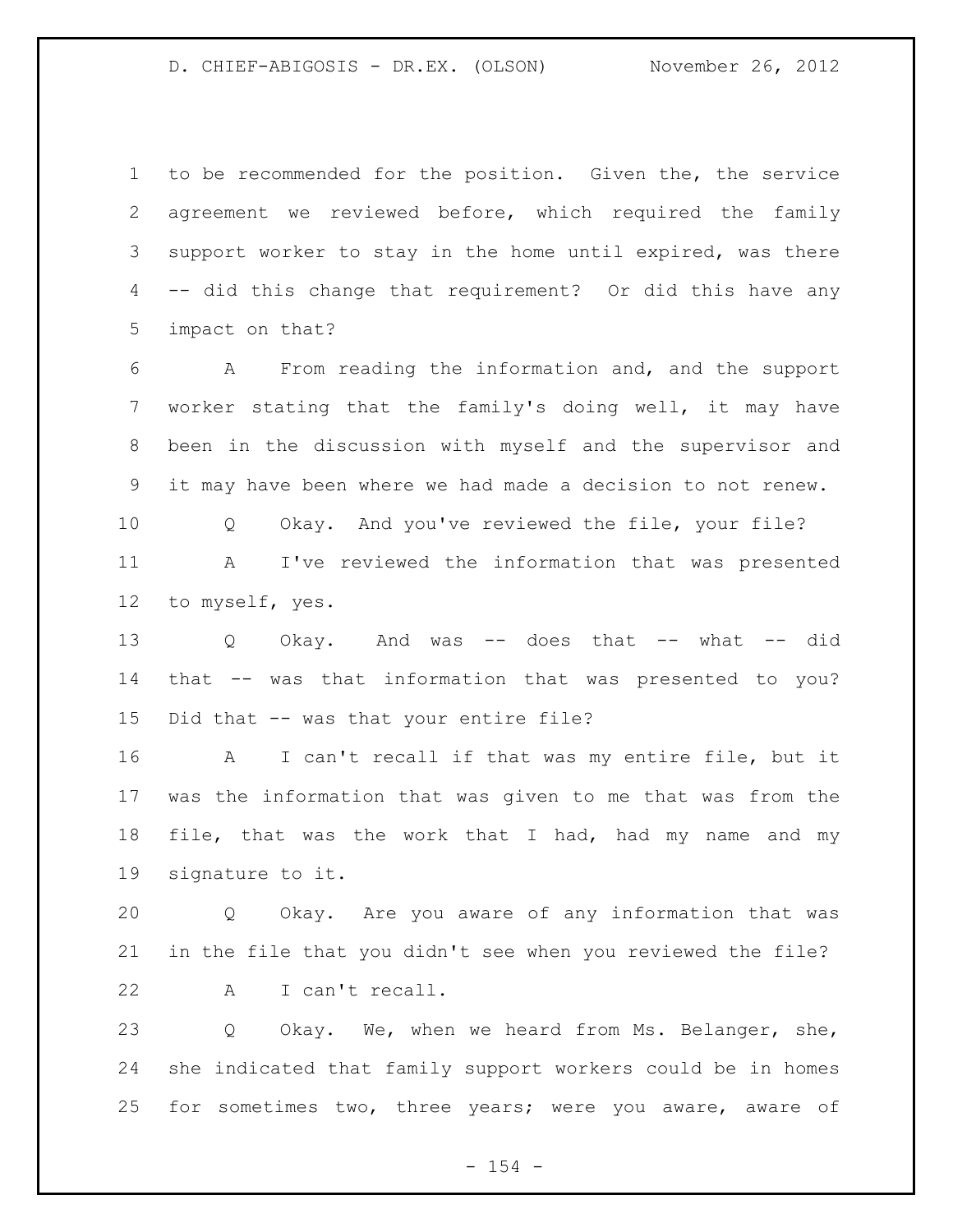that at the time?

| $\mathbf{2}$   | I'm aware that we<br>renew family support<br>A<br>can     |
|----------------|-----------------------------------------------------------|
| 3              | agreements, but I can't recall what the decision was, why |
| 4              | it was not renewed.                                       |
| 5              | Okay. Then it says, looking back at page 37022,<br>Q      |
| 6              | said:                                                     |
| $7\phantom{.}$ |                                                           |
| 8              | "Field to Ms. Kematch home<br>on                          |
| $\mathsf 9$    | February 1, 2001, there was<br>no                         |
| 10             | answer at the residence on 740B                           |
| 11             | Magnus Avenue, left card to call.                         |
| 12             | It is not known at this time if                           |
| 13             | Samantha followed-up with Dr.                             |
| 14             | Altman re: emotional stability or                         |
| 15             | if Samantha and Steven completed                          |
| 16             | appropriate parenting program.<br>an                      |
| 17             | It is clear that they did work                            |
| 18             | cooperative with the in-home                              |
| 19             | support worker and, according to                          |
| 20             | the support worker -- the parents                         |
| 21             | did work with the [Public Health                          |
| 22             | nurse]. It remains to be                                  |
| 23             | confirmed with [Public Health                             |
| 24             | nurse] re: nature and extent of                           |
| 25             | involvement and if Public Health                          |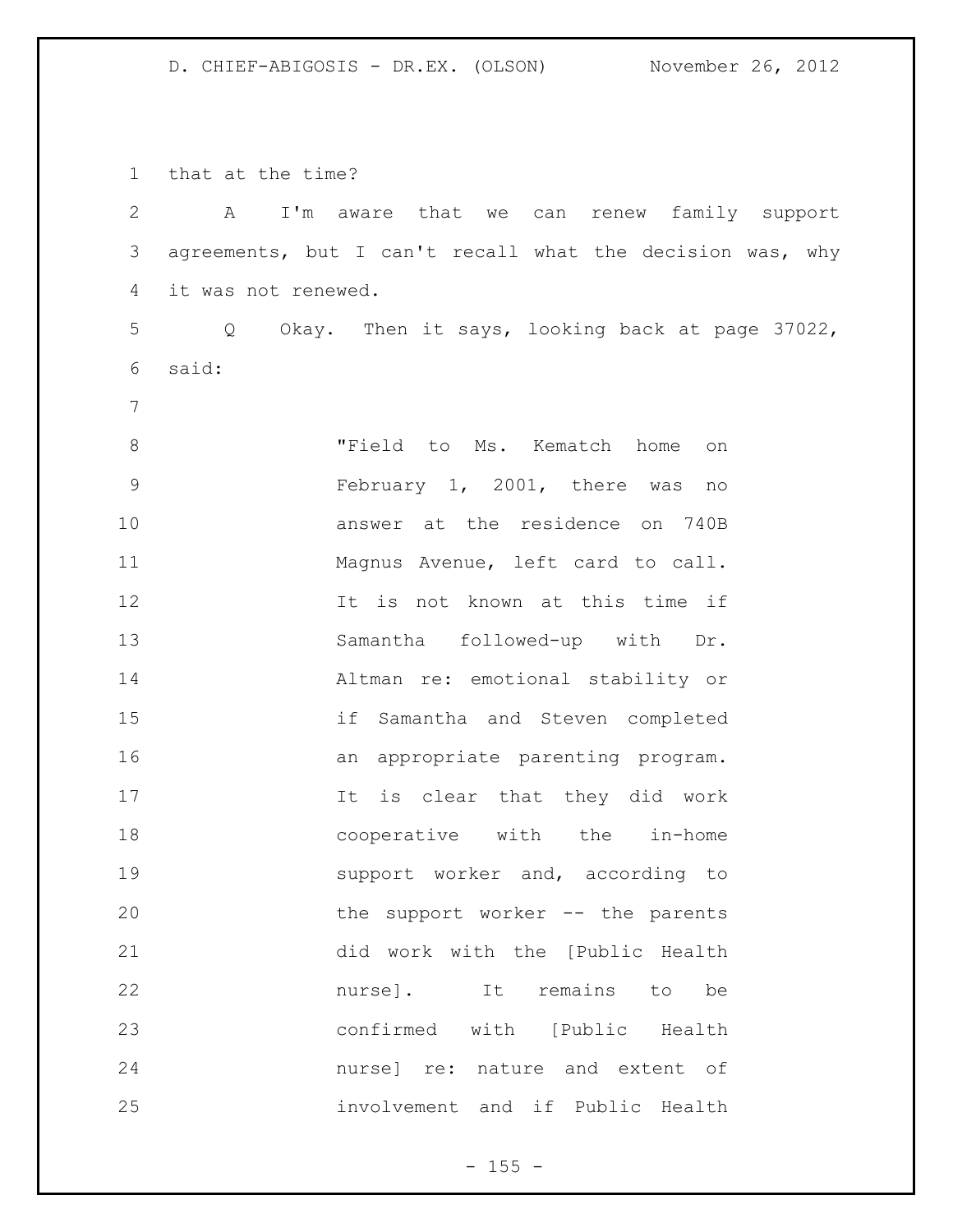**1** [nurse] will continue to be involved, [and if, and] also need to clarify if parents have identified a pediatrician for Phoenix." First, in that paragraph, when you're referencing the follow up with Dr. Altman, what are you referring to there? A Which? Q Where it says: "It is not known at this time if Samantha followed-up with Dr. Altman ..." A These are not my notes. I may have been having a discussion with the supervisor. This is her notes. Q Okay. A So she may have written it, typed it in when we were having that discussion. Q Okay. And do you recall, at the time, whether or not Samantha Kematch had, had followed up with Dr. Altman? A I can't recall. Q And is this information that Ms. Balan has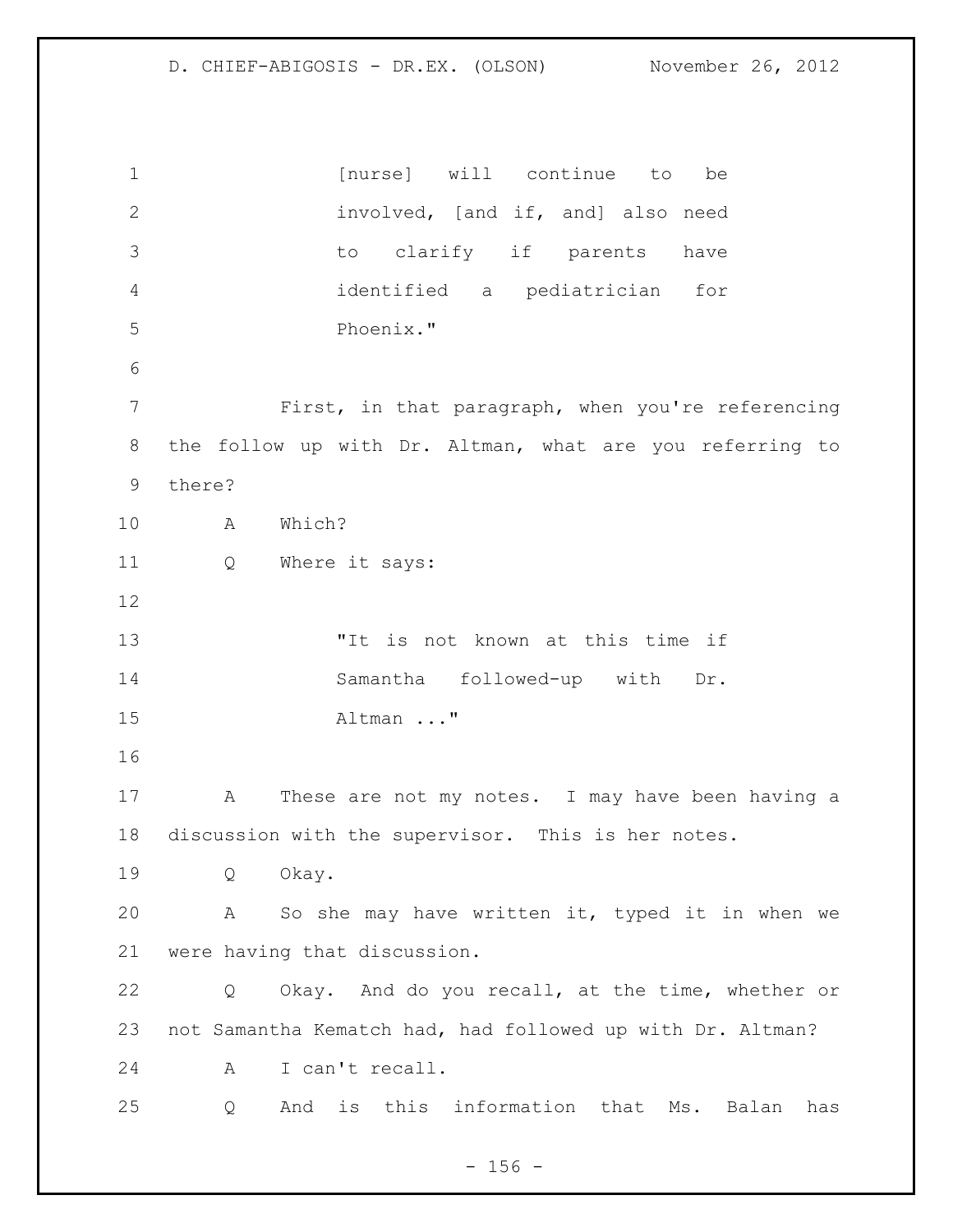recorded here, is that information she would have received from you, or is it from the file? Or, or do you know? A It would have been received when we had supervision, along with my other files. We, like I stated earlier, we have a case list, we go individually through different family case files. So we may have, we had this discussion and this was the way it was documented. Q Okay. And if you -- just looking at the top of page 37022, it says: 11 "Supervision -- February 5, 2001" Do you see that? A Yes. Q Would that have been the date of the meeting? A Yes. Q Then it says: "CASE PLAN (as of February 5, 2001)" It says: "Given the family's gains and personal improvements are still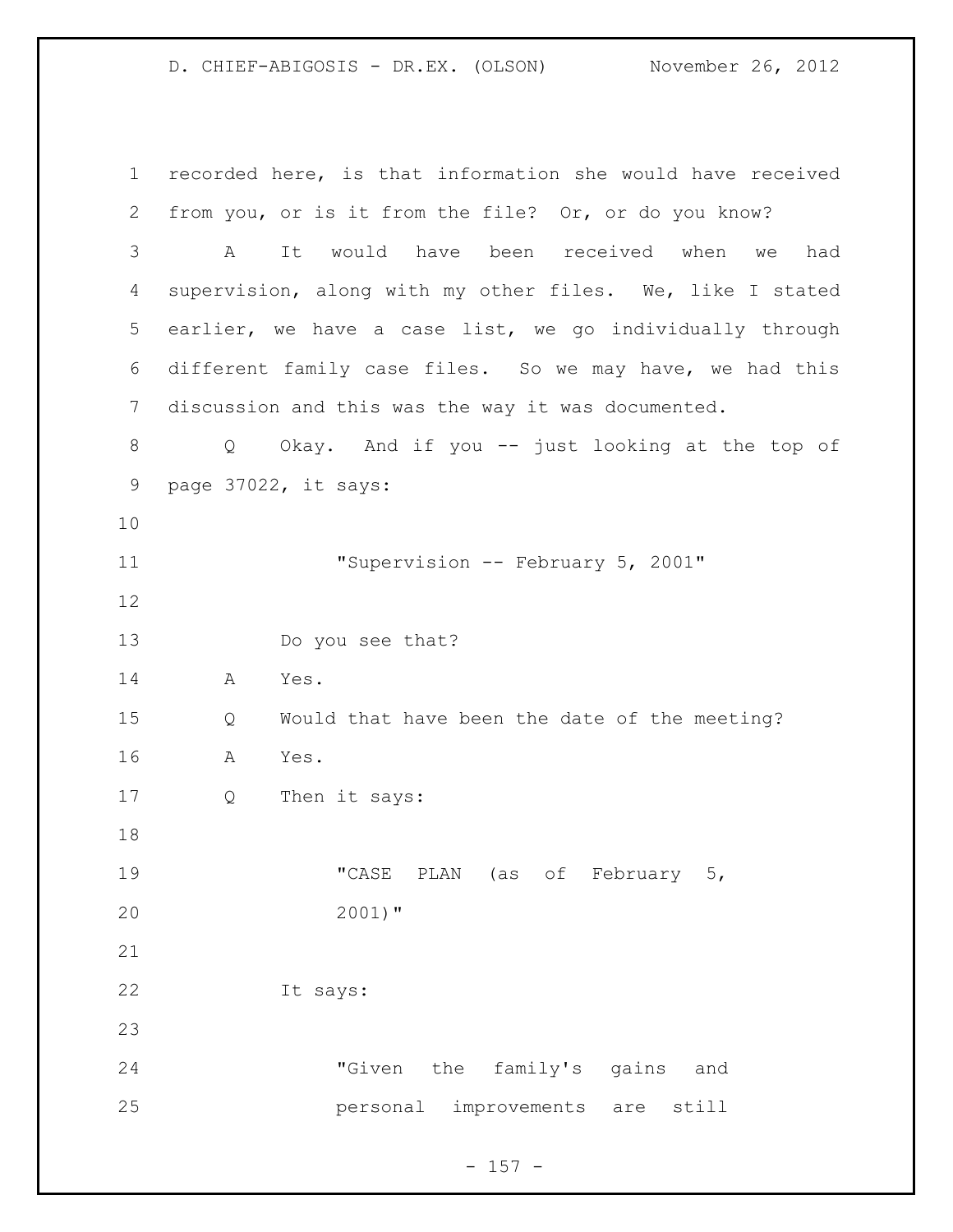1 fairly new, the parents are required to follow all of the conditions outlined in the service agreement they signed on September 5, 2000, it is to be reviewed in six months -- by March 5, 2001." And then it lists the, the conditions and we've been through those before. Was that your understanding of what the case plan was at that time? A Yes. Q And that's something you would have discussed with your supervisor? A Yes. Q Okay. Do you recall if you had done any work towards the service agreement by February 5, 2001? 18 A I can't recall. Q Did you come across any recordings of any work you had done? A Not with the information that was provided to myself -- Q Okay. A -- only what I've stated earlier about how I would document information (inaudible).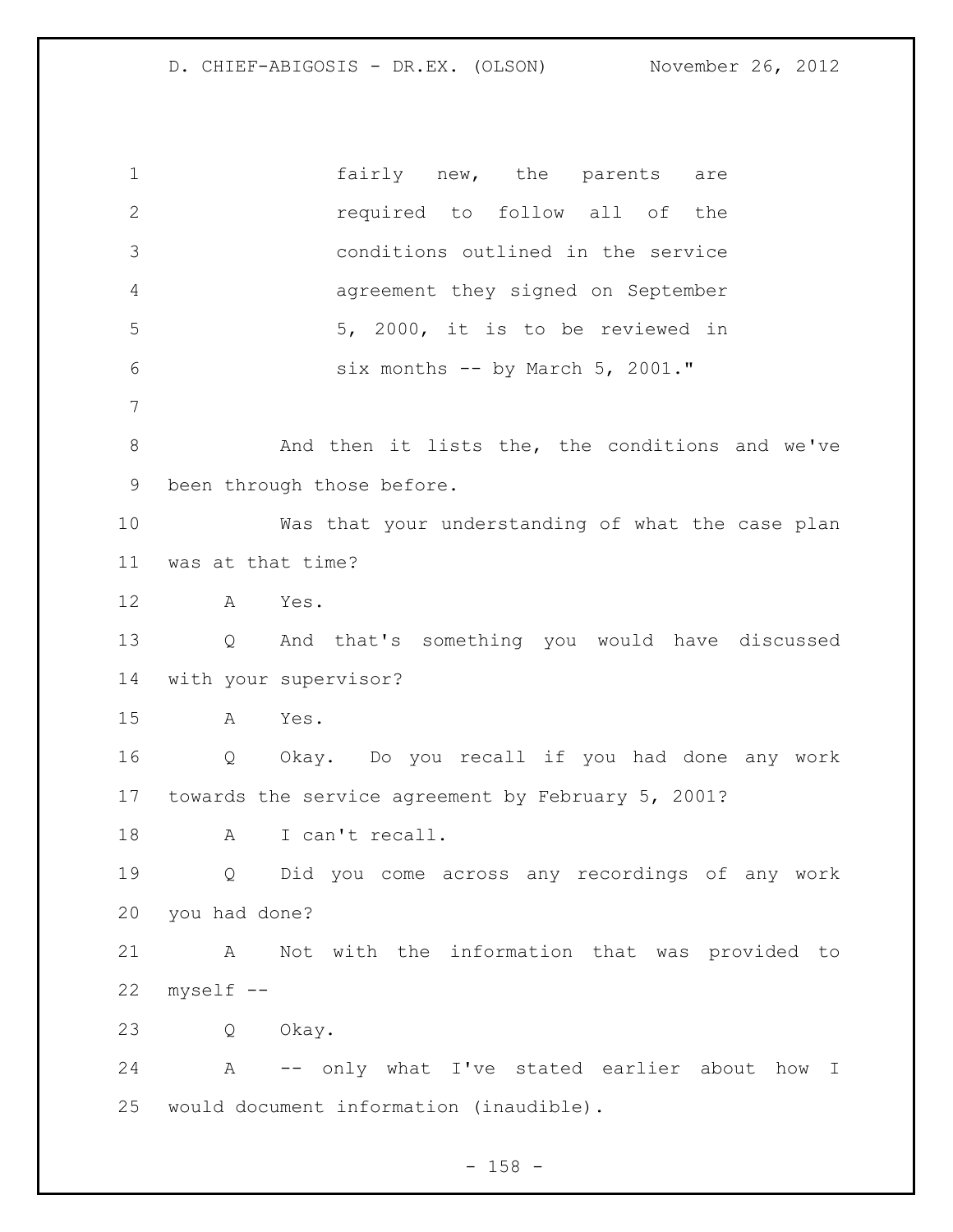D. CHIEF-ABIGOSIS - DR.EX. (OLSON) November 26, 2012 Q If you look at page, on page 37023, under the heading: Short Term Goals, it says: "Make contact with the family asap to gather updates on progress to date re: service contract Identify child's pediatrician Determine need for further in-home support services or identify referral to community resources 11 eg. parenting programs" So these short terms goals recorded here, are these goals that you would have discussed with Ms. Balan? A Yes. Q Okay. And do you agree, that's what the short term goals were on the file? A Yes. Q Okay. And the goal to make contact with the family ASAP, to gather updates, do you know why that would have been a goal? Or what was your understanding?

 A It was always discussed that we have to be out there. The difficulty became -- was that access, or finding the family at home was an issue.

Q Was, was a concern that, according to your notes,

- 159 -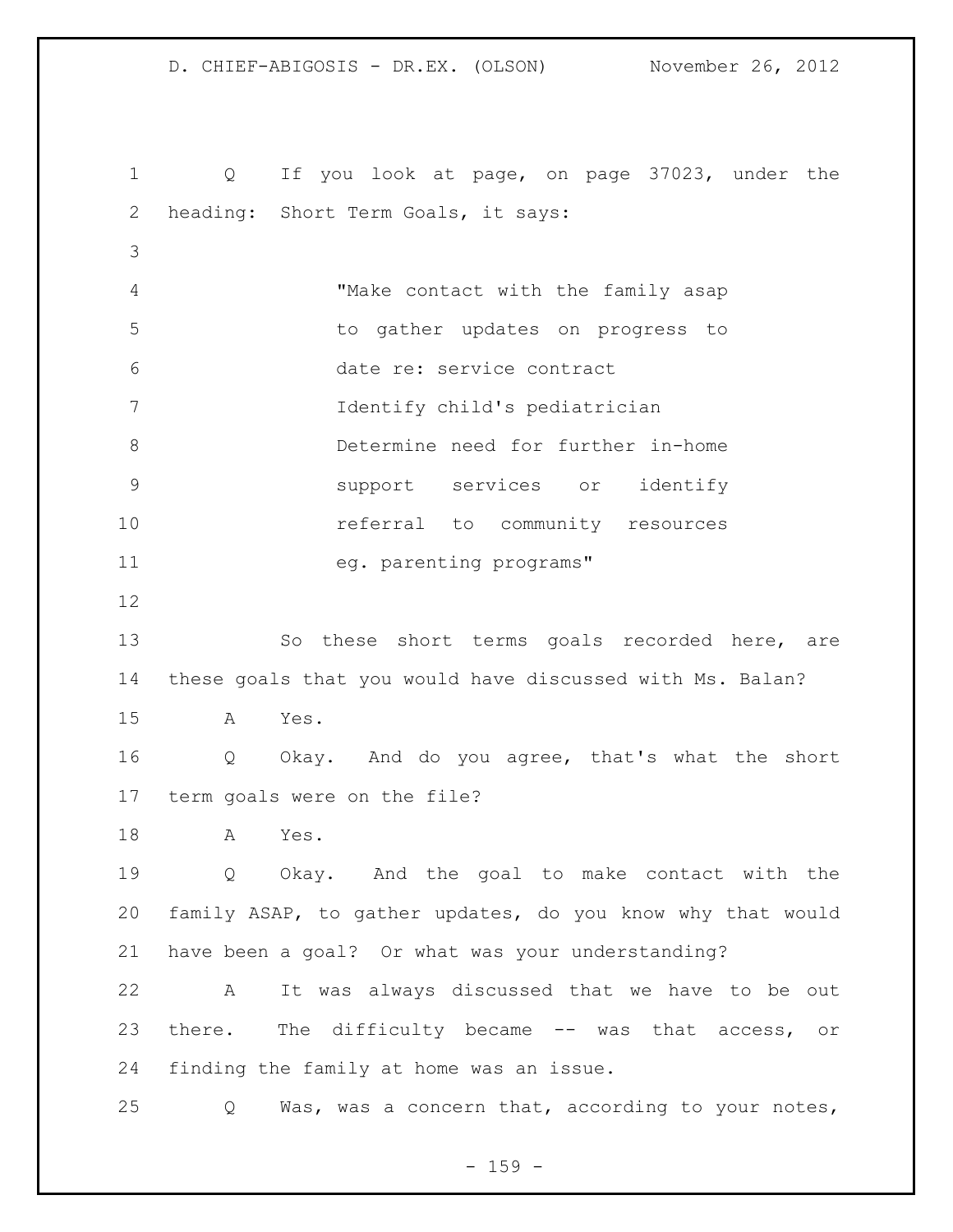you hadn't had any direct contact with the family by that point?

 A According to the information that was presented here, it may not be recorded that I dropped by and they were not at home. According to the information that's presented here, it's -- I did not formally document if I had face-to-face contact with the family. So that's correct.

 Q Okay. If you had had face-to-face contact with the family, that's something you -- is that something you would have recorded?

 A Yes, it would have been something I would have recorded.

Q Okay. And it's not recorded; right?

A It's not recorded, no.

 Q Okay. And so that would mean then that you didn't have any face-to-face contact by that point? By February 5th, 2001?

 MR. RAY: I think she's stated she can't recall and that she may not have necessarily have recorded everything. I think it's been asked.

 THE COMMISSIONER: What's, what's the problem? MR. RAY: Well, the witness has been asked several times whether the fact the absence of a, of a note means definitively that she didn't have face-to-face

 $- 160 -$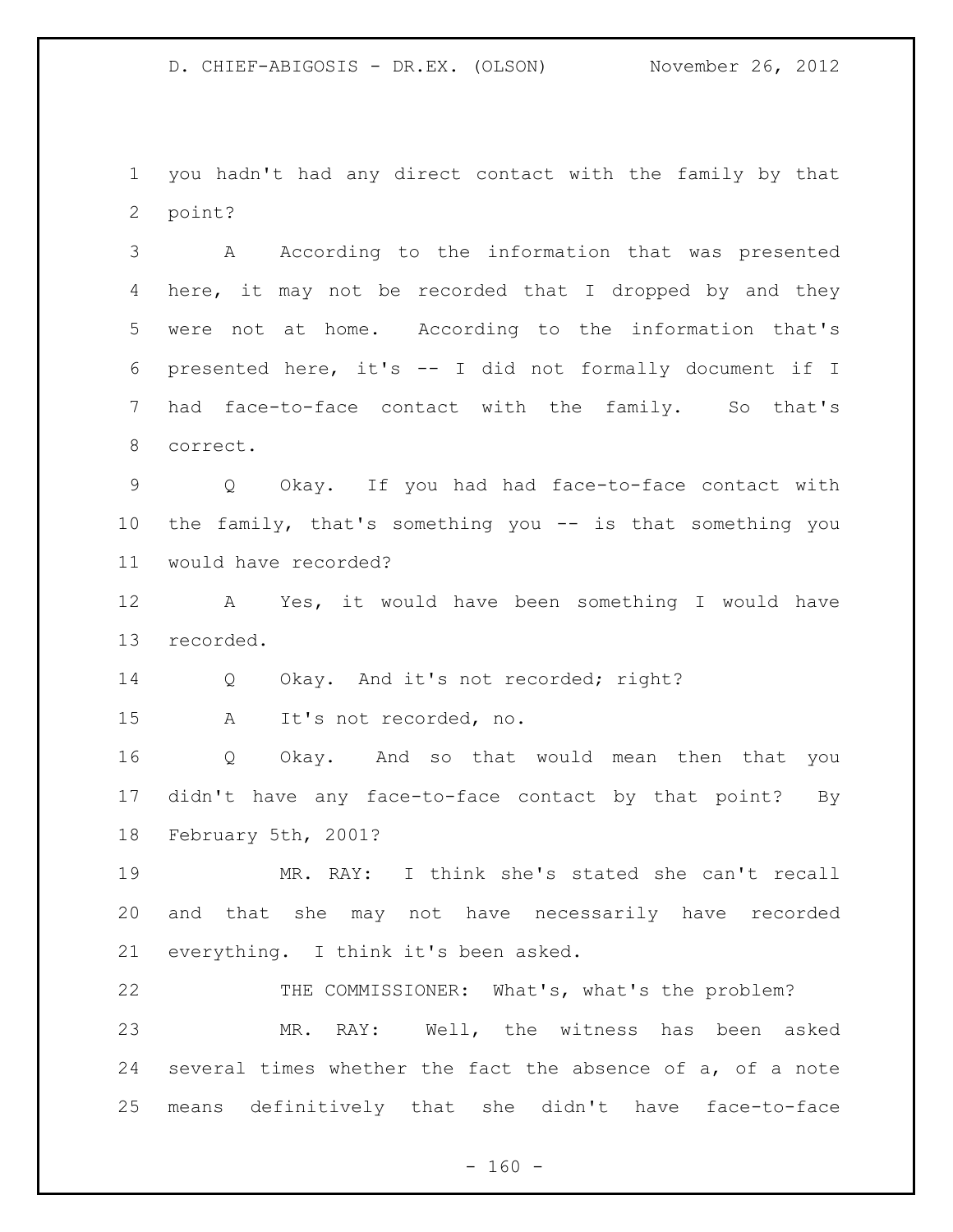contact. And she's indicated already, in response to those questions, that, what her practice was and not, not every note was necessarily recorded all the time. So I think we've been through this a number of times, is my point. THE COMMISSIONER: That's true, but I think that, isn't he asking it on, with respect to different occasions, as he goes through this? And I, I understand that she's given that answer to the occasion being put to her, but I don't think it's a repetition of instances. 10 MR. OLSON: Thank you. BY MR. OLSON: Q So are you able to answer that question? 14 A Can you ask the question --15 THE COMMISSIONER: Just, just, just --16 THE WITNESS: -- again please? 17 THE COMMISSIONER: -- refrain (sic) the question. 18 MR. RAY: Thank you. 19 MR. OLSON: Sure. BY MR. OLSON: Q So the fact that there is no, there is no note 23 between that timeframe, does that indicate -- and you said you would make a note if there was face-to-face contact; I've -- do I have that right?

- 161 -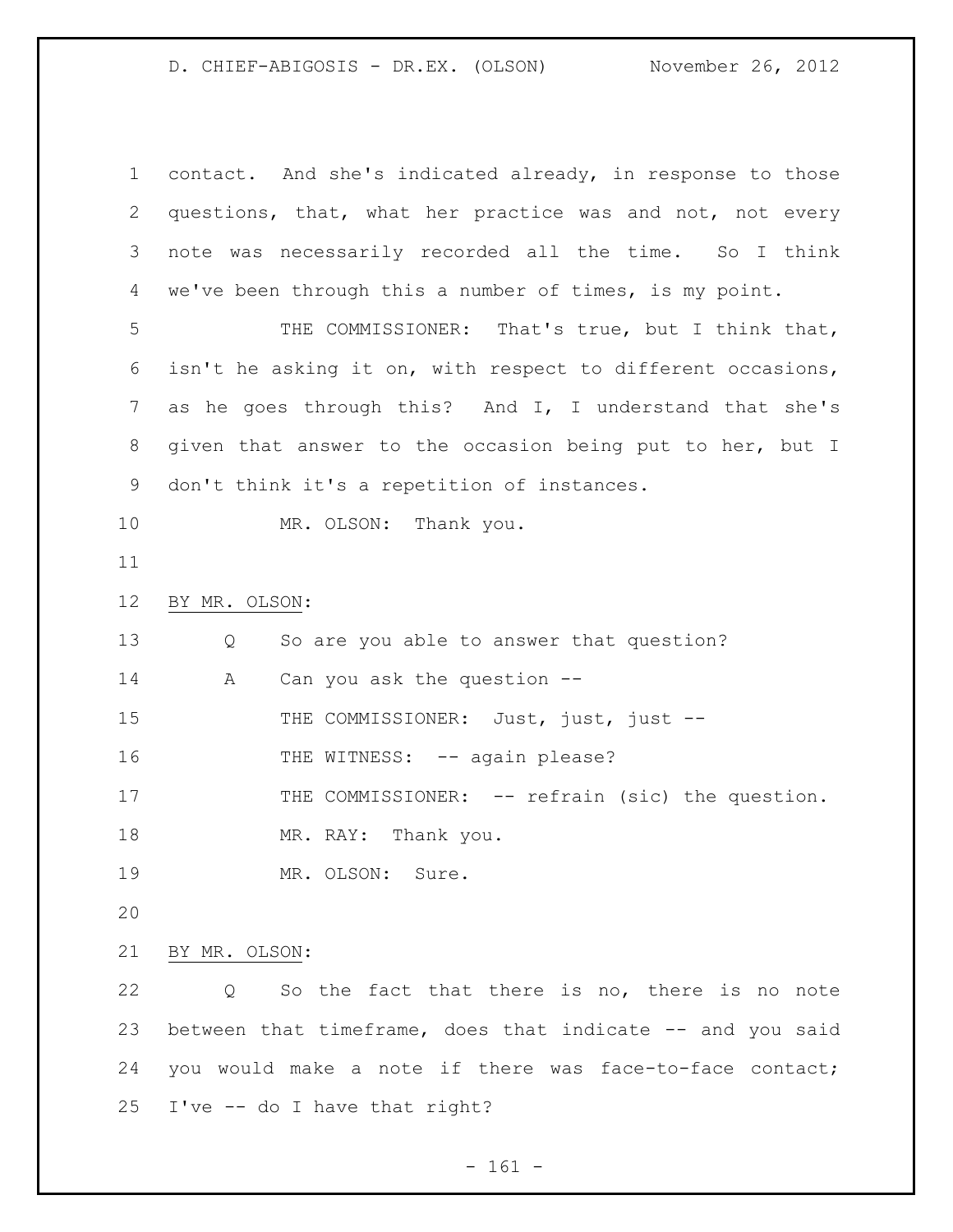A I may have went to the home. I may have dropped by the home. I may have not had actual face-to-face contact with them -- Q Right. A -- and I can't recall that. Q Right. And if -- A So -- Q -- the question I had though, just, I just want to be fair and clear, is that if you had had face-to-face contact, if you actually went to the home and you were able to connect with Steve Sinclair or Samantha Kematch, that, is that something you would have noted in the file? 13 A Yes, I would have noted it. Q Okay. A But because if it's not in my actual notes, doesn't mean that I may have not have recorded it somewhere 17 else. These are only my computer notes. Q Okay. But all your notes -- would all your notes be in the file? A All my notes -- because I have bad handwriting and the thing was that that's why I went to utilizing the computer to document because my written notes were very difficult to read. So it -- there may have been notes, I can't recall. All I can say is that these are the, the notes I recorded on the computer.

 $- 162 -$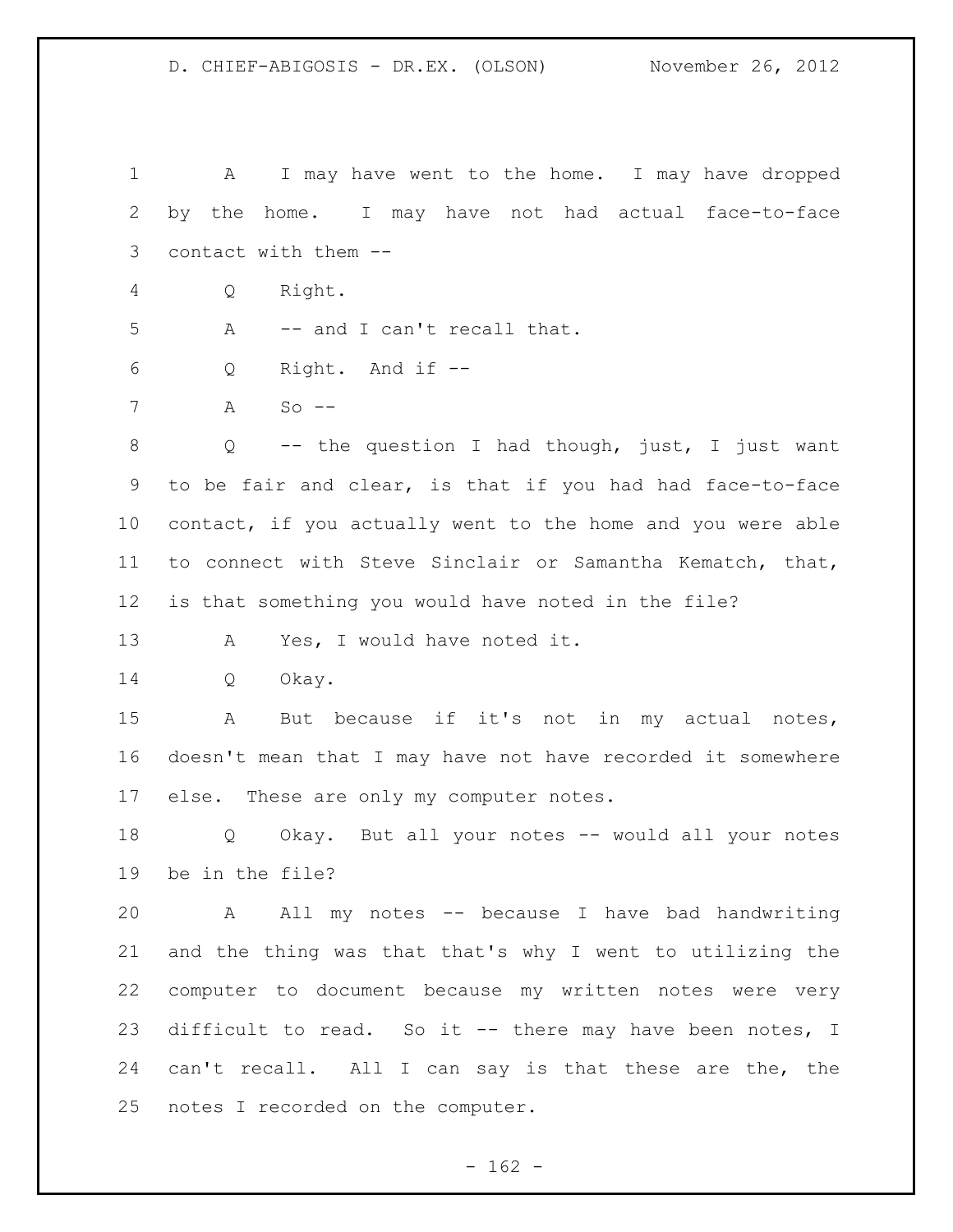Q Okay. But you, you've been through the file, your file prior to today?

 MR. RAY: I, I think she's gone -- indicated already that she has gone through the file that was provided to her 11 years after the fact.

MR. OLSON: Okay.

BY MR. OLSON:

 Q And you, when you did that, you looked to see what notes you made, if any; right?

A Yes.

 Q Okay. And I think you said earlier, if you had made some handwritten notes, either in your Daytimer, your calendar, or in handwriting, the information would have been put into this document? If I'm wrong about that, you can, you will tell me, but that's what I understood you to be saying before.

18 A As I stated earlier, if I make, if I visit a home, I'd drop by, if they were not home, I would indicate that in my daily, might have stopped at this address, no one home. And if I did handwrite something, I would, it would be handwritten. I wouldn't repeat anything back.

Q You wouldn't put it into this document?

 A Because it was -- this document, like I said, like I just started to do computer notes. I can't recall.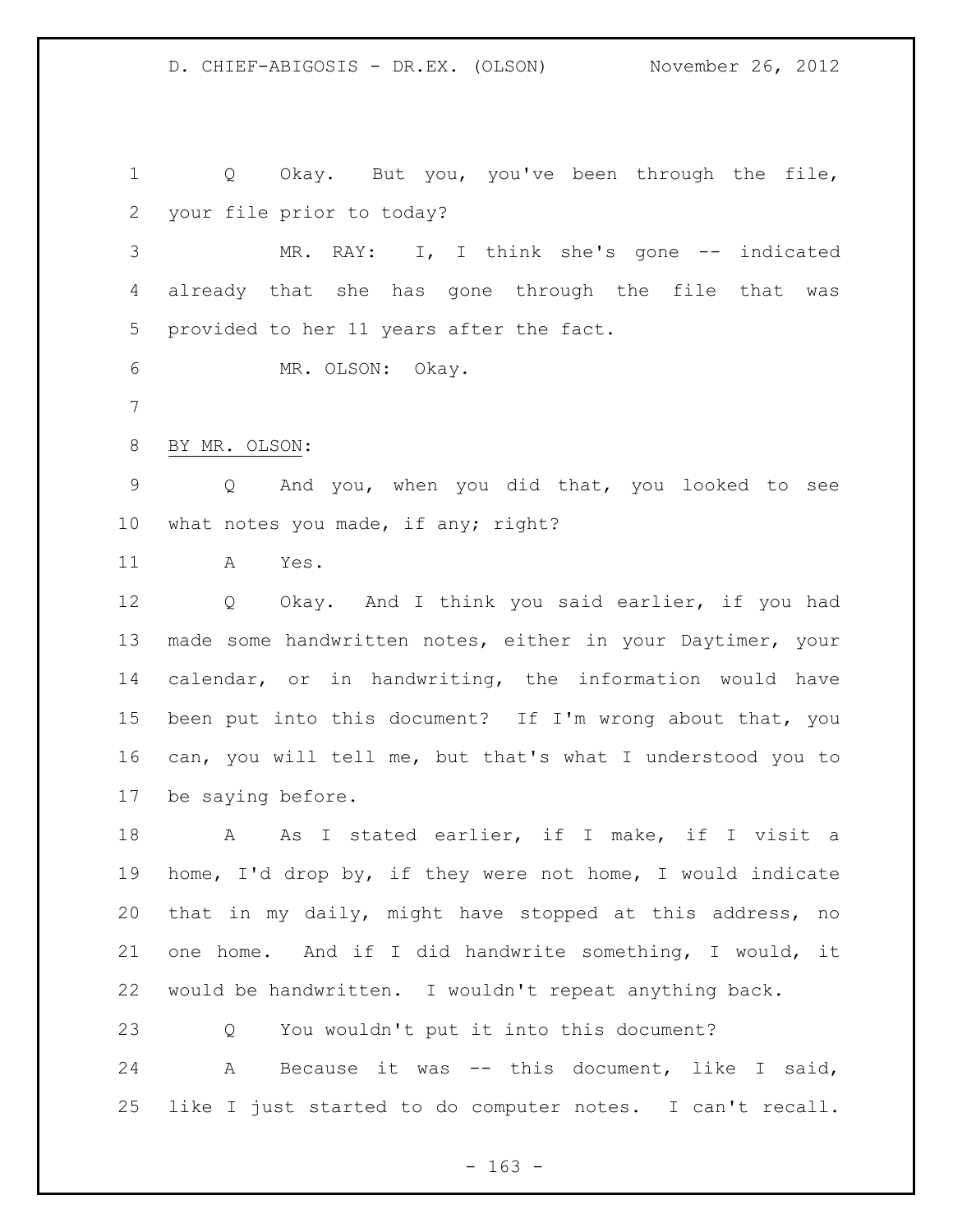If I say something, I just can't recall.

| $\mathbf{2}$   | Q Well, is, was there a difference, to you, whether        |
|----------------|------------------------------------------------------------|
| 3              | or not you actually met with the family, or whether you    |
| 4              | dropped by and nobody was home, in terms of what you would |
| 5              | record?                                                    |
| 6              | A I would record both, I would record if I dropped         |
| $7\phantom{.}$ | by the home, or if I had face-to-face contact with the     |
| 8              | family. Because it's not in my computer notes doesn't mean |
| 9              | necessary (sic) it wasn't documented somewhere else.       |
| 10             | Q Okay. But if you had documented it elsewhere,            |
| 11             | would it have been in the file?                            |
| 12             | A That's where all our information would be placed,        |
| 13             | is into the file.                                          |
| 14             | Q Okay. And since there's nothing in the file              |
| 15             | about any other contact, then is it safe to say there was  |
| 16             | no other contact?                                          |
| 17             | A No, because like I said earlier, that if I drop          |
| 18             | by and visit a family, I may have not recorded it, I may   |
| 19             | have recorded it, I can't recall that.                     |
| 20             | Okay. So you're saying you may have had face-to-<br>Q      |
| 21             | face contact in that period, but there was no, no note or  |
| 22             | any indication on the file about it?                       |
| 23             | Α<br>Yes.                                                  |
| 24             | COMMISSIONER: Do you remember ever meeting<br>THE          |
| 25             | the family?                                                |

- 164 -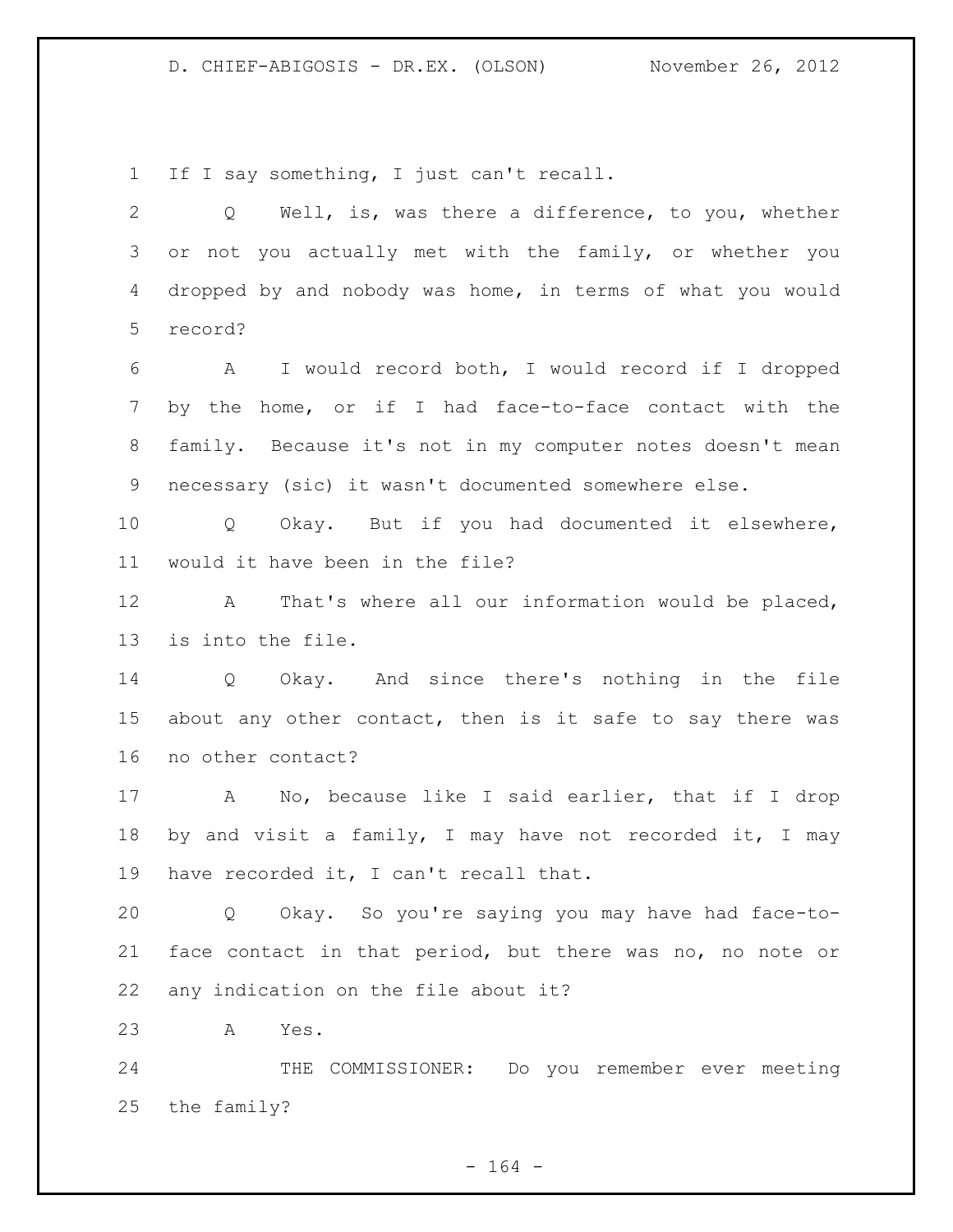1 THE WITNESS: Oh, I remember meeting the family after I had reviewed my information, yes. THE COMMISSIONER: Where was that? THE WITNESS: That was at a visit at, in their home in February, after being prompted by my notes and my, the information that was given to me. BY MR. OLSON: Q Do you recall whether or not your supervisor said to you, you need to get out there and see the family when you had the supervision September 5th? A She would always say get out and visit your families, not only one particular family, but all the, all the families that we were assigned. That was a priority, get out there and to see them. Q Okay. At the date of this supervision meeting, September 5th 2001, was it -- or sorry, February 5, 2001, was it urgent to get out and see the family? A It's always urgent to get out and see our families. Q So it was urgent at that point to get out and see the family then? A In the line of work we do, it's always urgent to go out and see our families. Q Well, at that point, did you know whether or not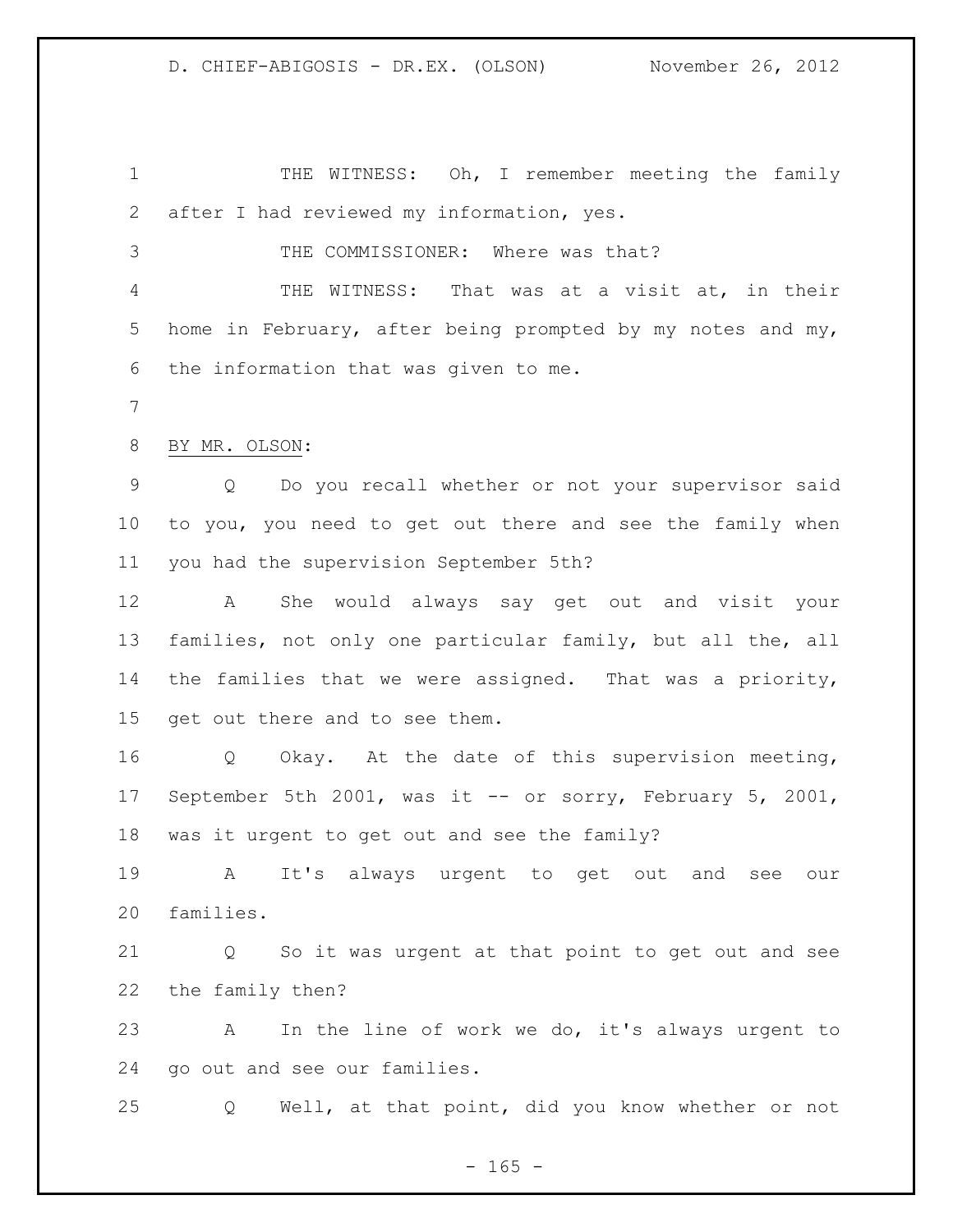Phoenix Sinclair was at any risk of harm?

 A I can't recall, but according to the information that was presented, they were well connected to community based resources. But at that particular time, I can't recall.

 Q Do you know if Phoenix, at that point, was in need of protection?

 A Well, she was recently returned back to her parents and when a file is opening for monitoring, does give access to child welfare to come in and to ensure that the child was safe. I received no other report, according to the information that was given to me, that there, the child was at risk.

 Q According to the service agreement, you were obligated to have regular contact with, regular visits with the family?

A Correct.

 Q And they were obligated to accommodate you on those visits?

A Correct.

 Q Okay. And that, at that point, at least, hadn't happened? At least from when you took the file until the date of supervision?

 A Like I've stated earlier, that I, I may have stopped and did the drop by visits and they weren't home.

 $- 166 -$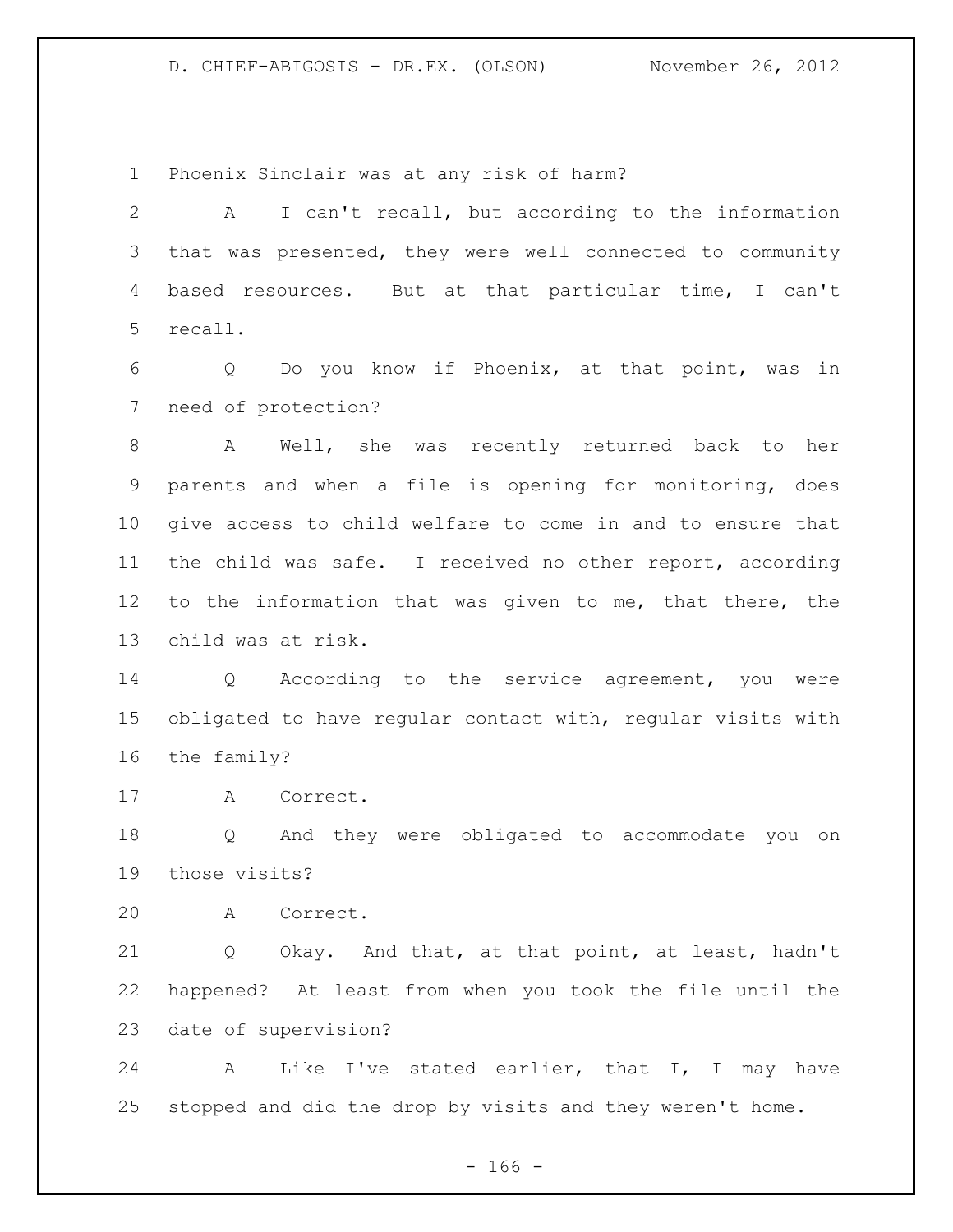1 Q Okay. But then if they weren't home, you wouldn't -- that, that's not having contact with them; right? A Well, the attempts are there. That's not direct face-to-face contact is correct. Q Okay. So would the attempts to make contact,

 would that, are you saying that that would satisfy the service agreement?

A No.

 Q What did you understand your responsibility to be as a family service worker at that point?

 A My responsibility there was to ensure that the plan was being carried through, the child was safe and the parents were attending the required programs that they agreed to in the service agreement.

 Q If we look at the, back at page 37009, the next note you have here is February 7th, 2001?

- A Yes.
- Q It says:
- 

 "Field to 740 B Magnus about 1:15 (no scheduled visit) to meet with Samantha -- both Samantha and Steve were leaving the apartment and Samantha stated they had no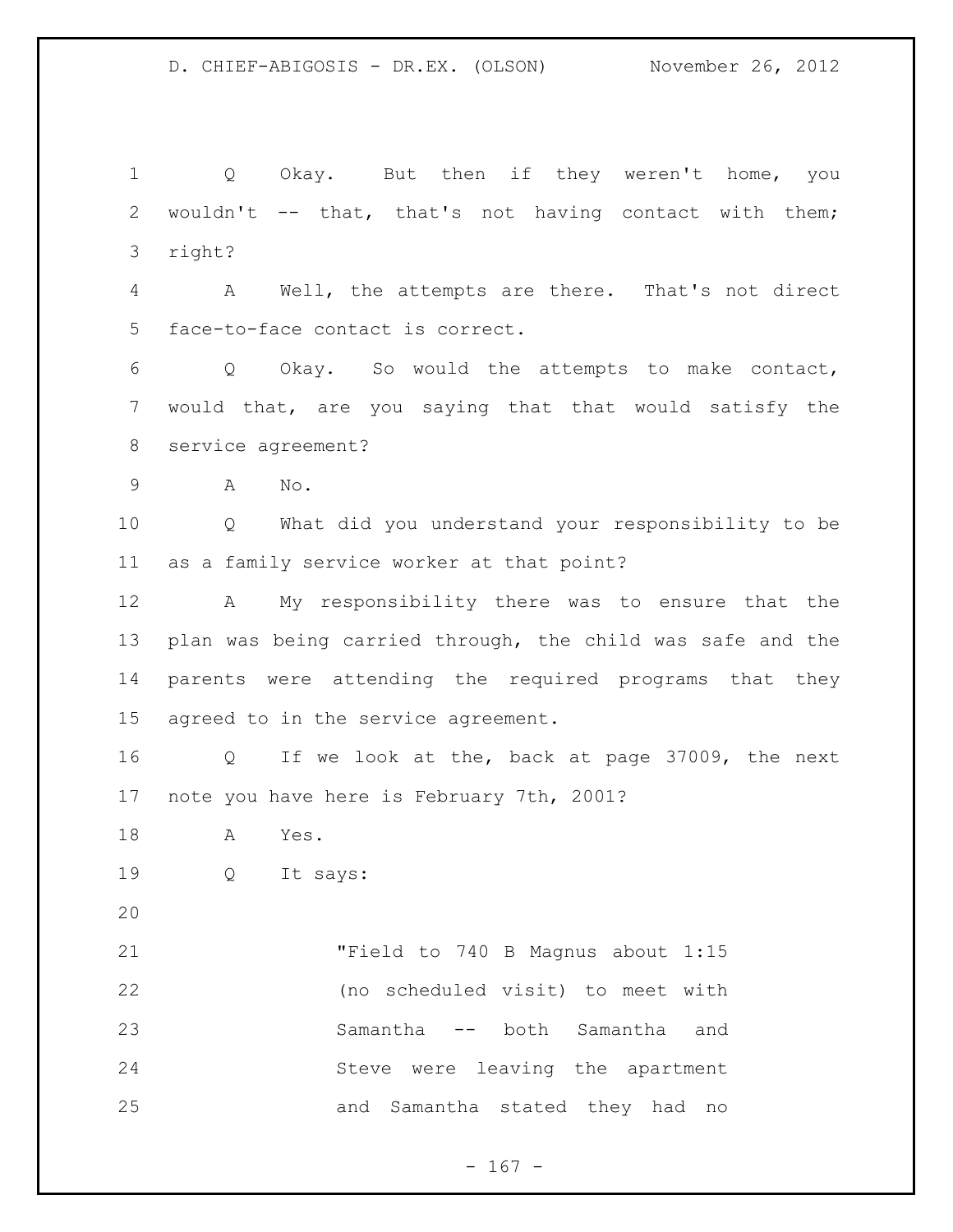1 time to talk to this worker -- I informed her that it was difficult to connect with them because they have no phone and when we attend **b** [to the] the home no one is usually home -- this is why we have to come out unannounced -- Samantha stated 'you could write me a letter' -- since we are **unable** to meet today -- this worker scheduled an appointment to meet on Friday February 9th at 2 PM." So you made a scheduled appointment with her for two days later? A Yes. Q Okay. And do you recall, do you recall how Ms. Kematch was at this, when you met with them at this point, in terms of her demeanour? A I can't recall actually, but just from the description that was given in my note. Q And then February 9th, 2001, your note says: "Field to 740B Magnus on February

- 168 -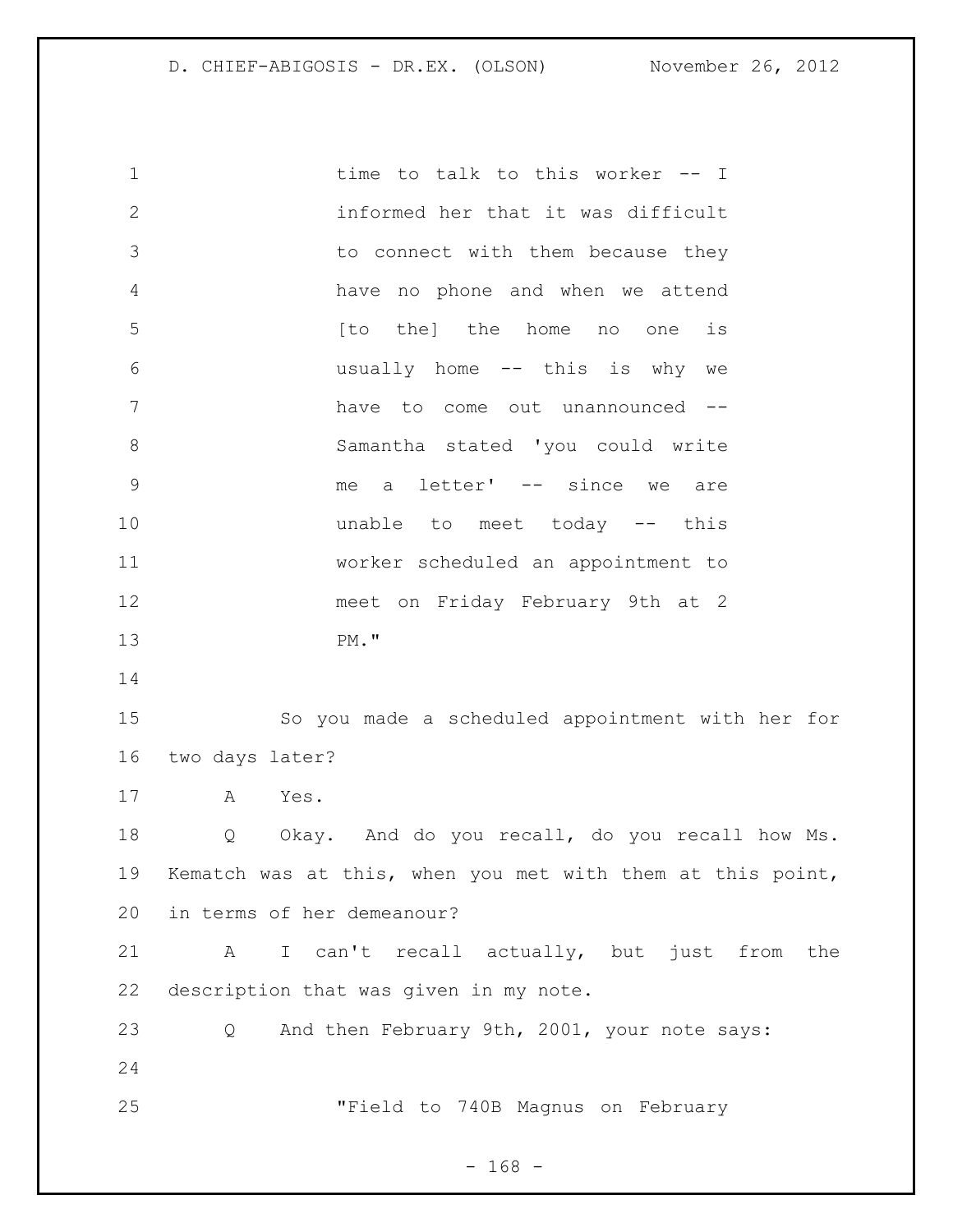| 1            | 9, 2001 @ 2PM to meet with         |
|--------------|------------------------------------|
| $\mathbf{2}$ | Samantha -- her and Steve were at  |
| 3            | home with Phoenix -- Samantha      |
| 4            | appeared angry and annoyed that I  |
| 5            | was visiting -- during the home    |
| 6            | visit Steve sat in the back room   |
| 7            | and did not participate in the     |
| 8            | discussion. Although he did        |
| 9            | answer some general questions that |
| 10           | the worker asked. The home was     |
| 11           | very clean although sparsely       |
| 12           | furnished. Samantha [sat on] sat   |
| 13           | the entire time in front of the TV |
| 14           | -- while this worker attempted to  |
| 15           | have a conversation with her --    |
| 16           | she would [nod] or respond         |
| 17           | aggressively when asked a          |
| 18           | question. She did offer some       |
| 19           | information about the parenting    |
| 20           | program she did attend along with  |
| 21           | Steve and that Marion Belanger     |
| 22           | was in the home and she felt       |
| 23           | she did help -- they are connected |
| 24           | to the Boys and Girls Club, Nikki  |
| 25           | Taylor, Andrew Street and Ma Ma Wi |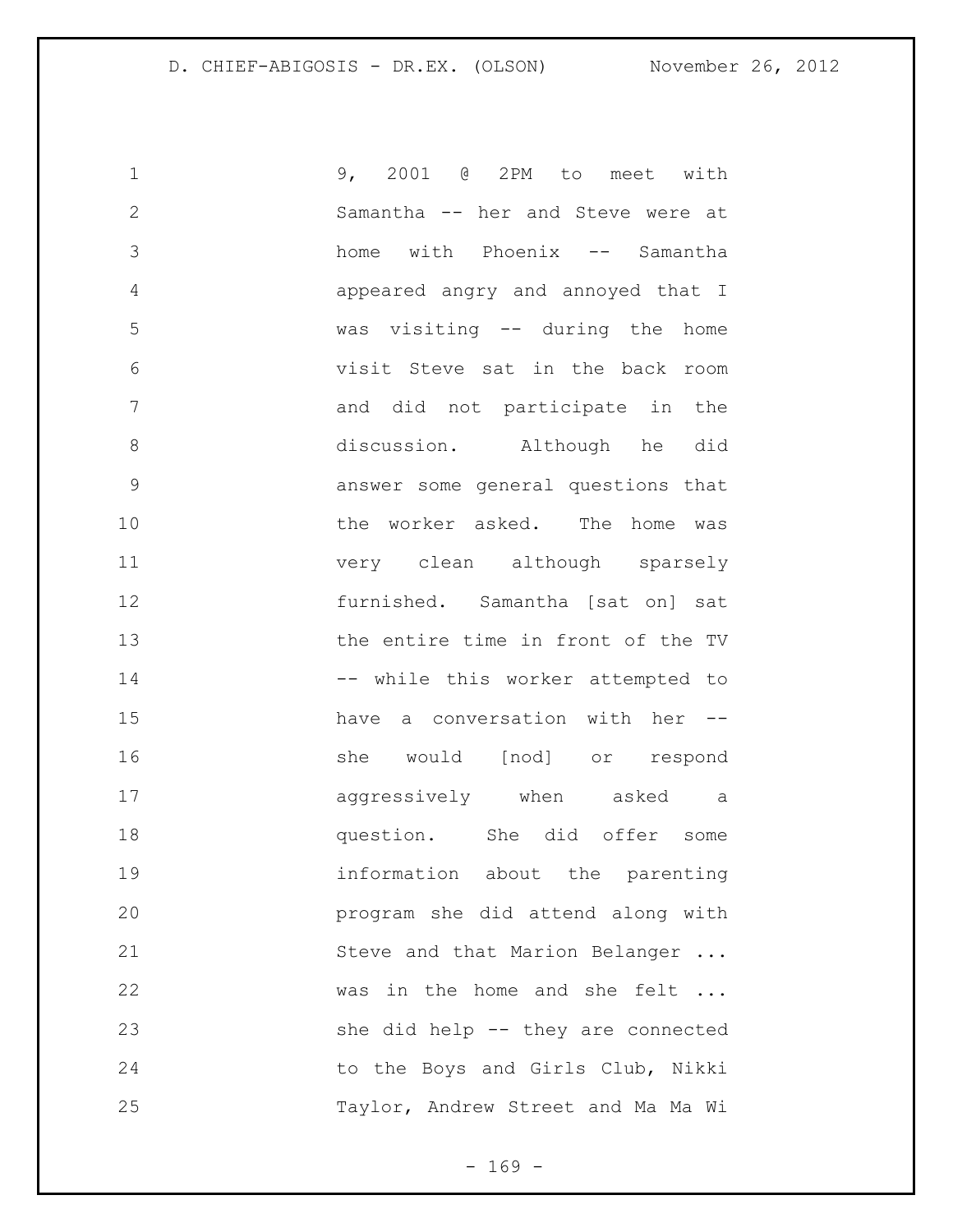| $\mathbf 1$  | Samantha stated that her child     |
|--------------|------------------------------------|
| $\mathbf{2}$ | Phoenix were doing really well     |
| 3            | [that] and had no concerns at this |
| 4            | time about her health. Samantha    |
| 5            | stated she doesn't know why CFS is |
| 6            | [still willing, sorry, still]      |
| 7            | wanting to be involved and further |
| 8            | stated she has done everything     |
| 9            | that was asked of her -- this      |
| 10           | worker explained that they are     |
| 11           | young parents that WCFS is         |
| 12           | available to offer any support if  |
| 13           | needed.                            |
| 14           | Samantha stated that her and Steve |
| 15           | are doing well at this time.       |
| 16           | Samantha stated she did see Dr.    |
| 17           | Altman for the appointment and     |
| 18           | that she did have Marion Belanger  |
| 19           | in her home and felt she worked    |
| 20           | okay with her. Samantha will be    |
| 21           | getting a pediatrician to follow   |
| 22           | Phoenix. When this worker          |
| 23           | mentioned that Cree Nation was in  |
| 24           | contact with the Agency about her  |
| 25           | eldest child -- Samantha sharply   |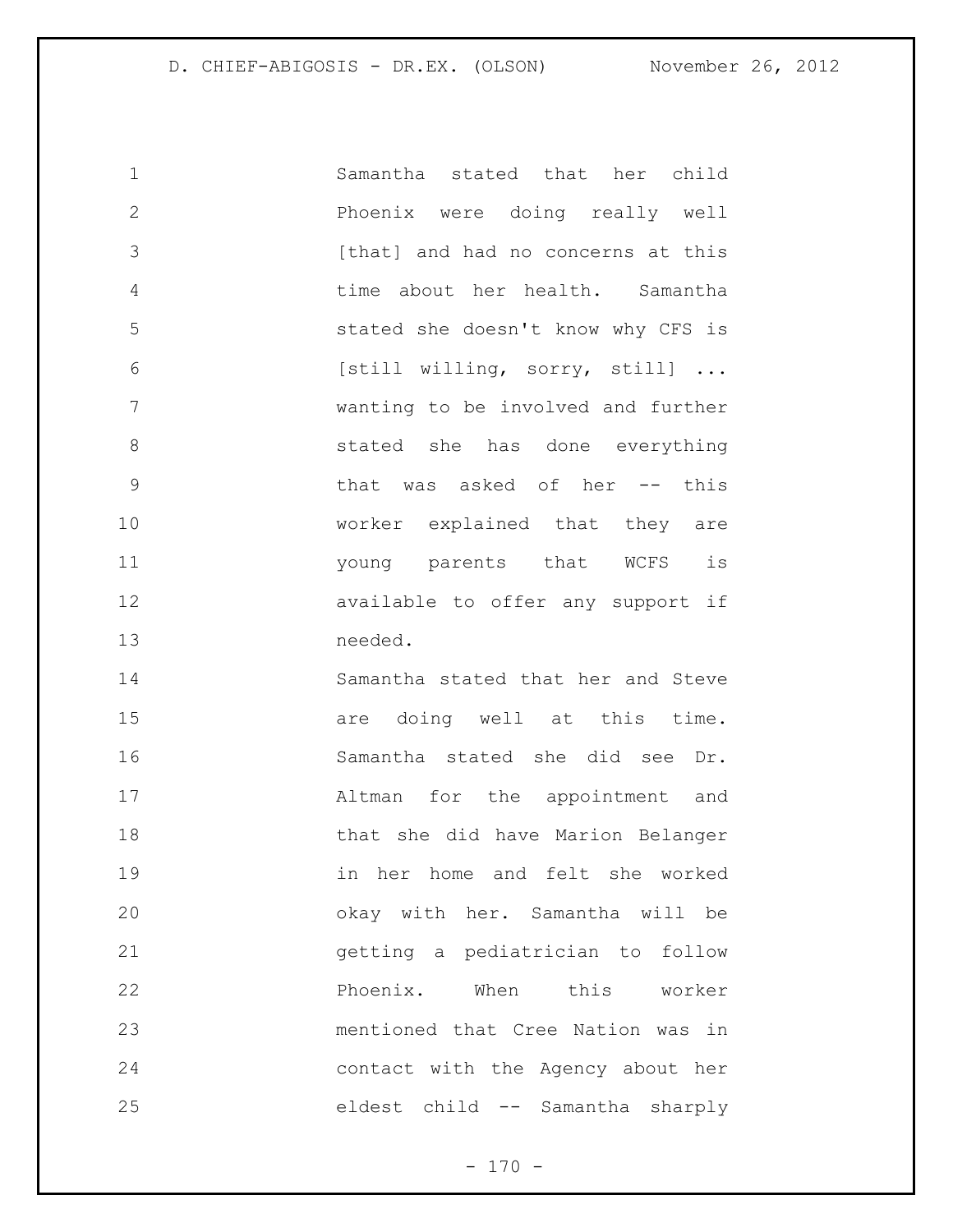stated that she doesn't want or need to have her oldest child [child's] situation involved in this matter because he is [a] permanent ward of Cree Nation. Overall, it is evident to this worker that Samantha is annoyed 8 and dislikes the involvement of WCFS -- the family appears to [be] doing well although Samantha does appear angry and annoyed with the 12 agency involvement -- the home is clean and well maintained and the child Phoenix appear clean and content -- Steve appears to be 16 [relatively] involved [in] the 17 general care of the child. 18 Steve appeared very ..." MR. RAY: Actively. MR. OLSON: Sorry. "... actively involved into the general care of the child. Steve appeared very quiet and did

- 171 -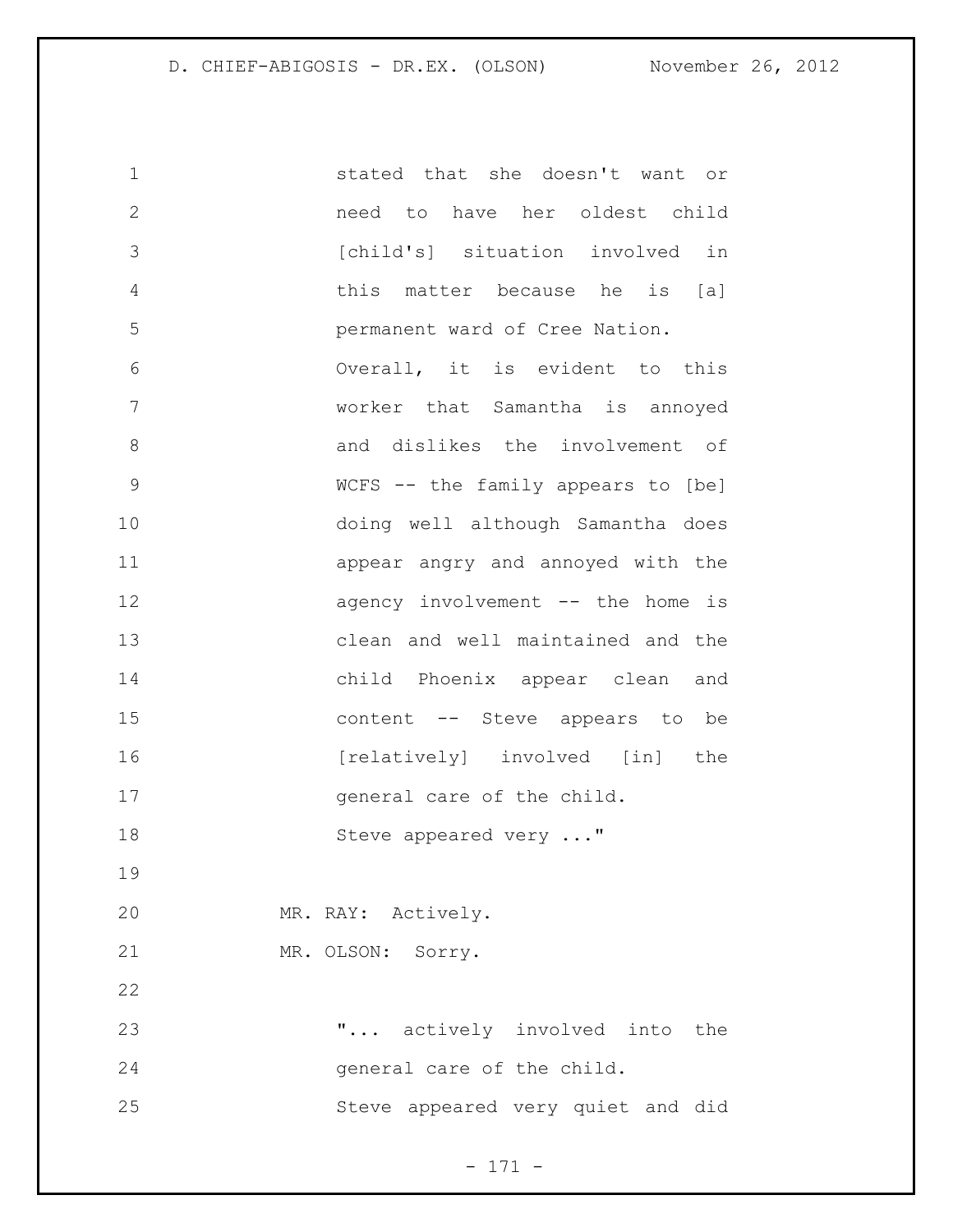offer very little input [in] today's conversation. Samantha appeared agitated and clearly stated her obvious annoyance of the Agency involvement and stated that if the Agency [wanted] to meet with her in the future that we need to send a letter for an appointment and not to just drop by. The worker Informed her [that we drop by] that we do drop by **[visits]** especially if a person has no phone and to date that it was very difficult to meet with 15 them." 17 Then it says: "Plan: Will [drop] do drop by visit to monitor situation as needed" BY MR. OLSON: Q Do you have any recollection of this meeting? A After my notes was given to myself, yes, I do.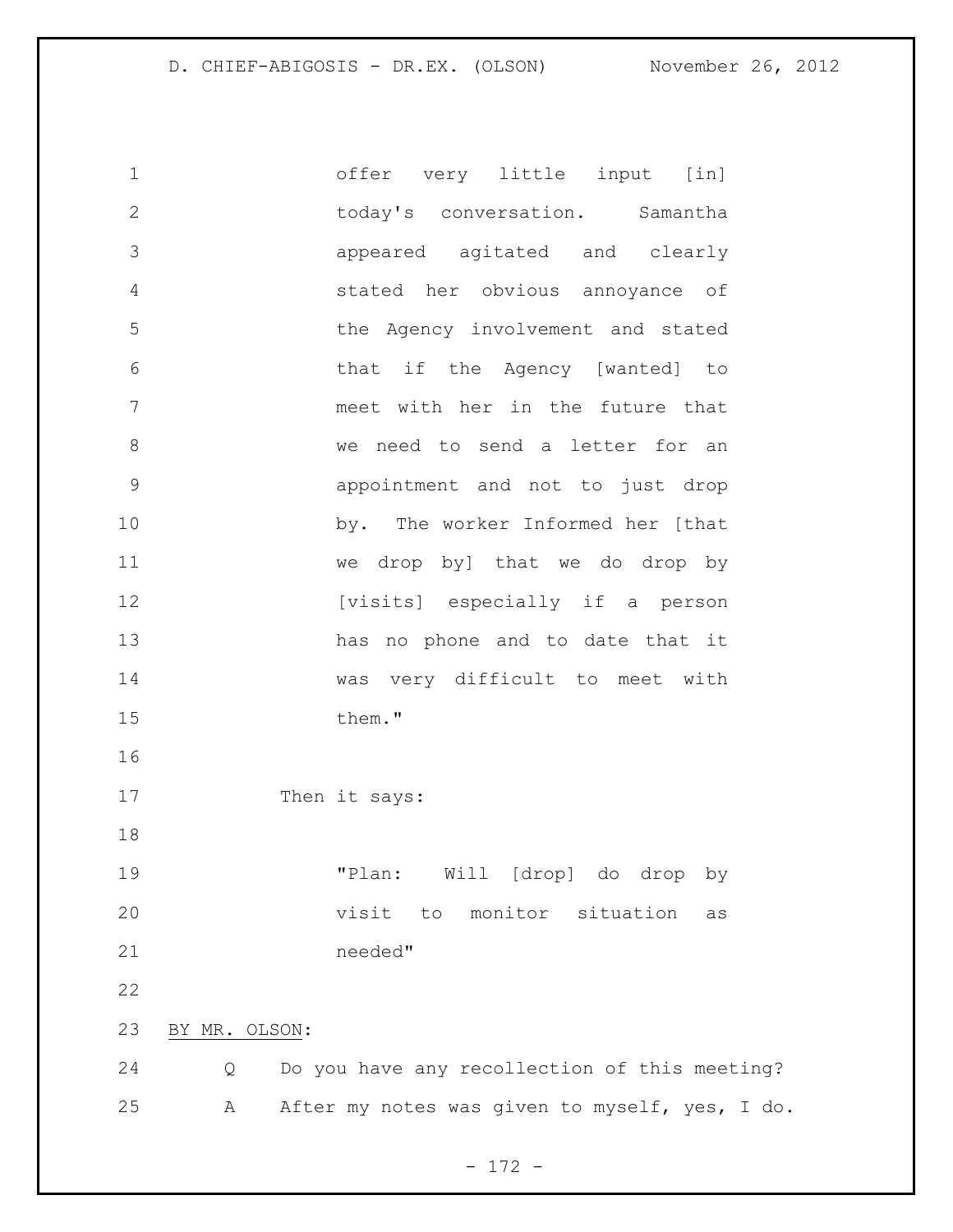Q And when you met with Samantha, did you remind her that the service agreement was still in place? A We most likely had the discussion. Q Okay. And you're, are you basing that on memory? A I'm not basing that on memory. I'm basing it basically on my notes that was presented to myself. Q Okay. And what is it in the notes that suggest to you, you talked about the service agreement? A Because the conversation would have been around the service -- or the case plan and the information that was shared by a previous worker and she was well aware of the resources that were supposed to be in her home. So it was a conversation that took place, because she knew what was expected of her, of the agency. Q So you're saying Samantha knew it was expected -- A Yes. 17 Q -- of her? Okay. A Herself and Steve. Q Okay. And what about her, her need to cooperate with the agency? Did you get the sense that she wasn't very cooperative? A She -- according to the notes, she wasn't cooperative. Q Okay. A Like, she was annoyed.

- 173 -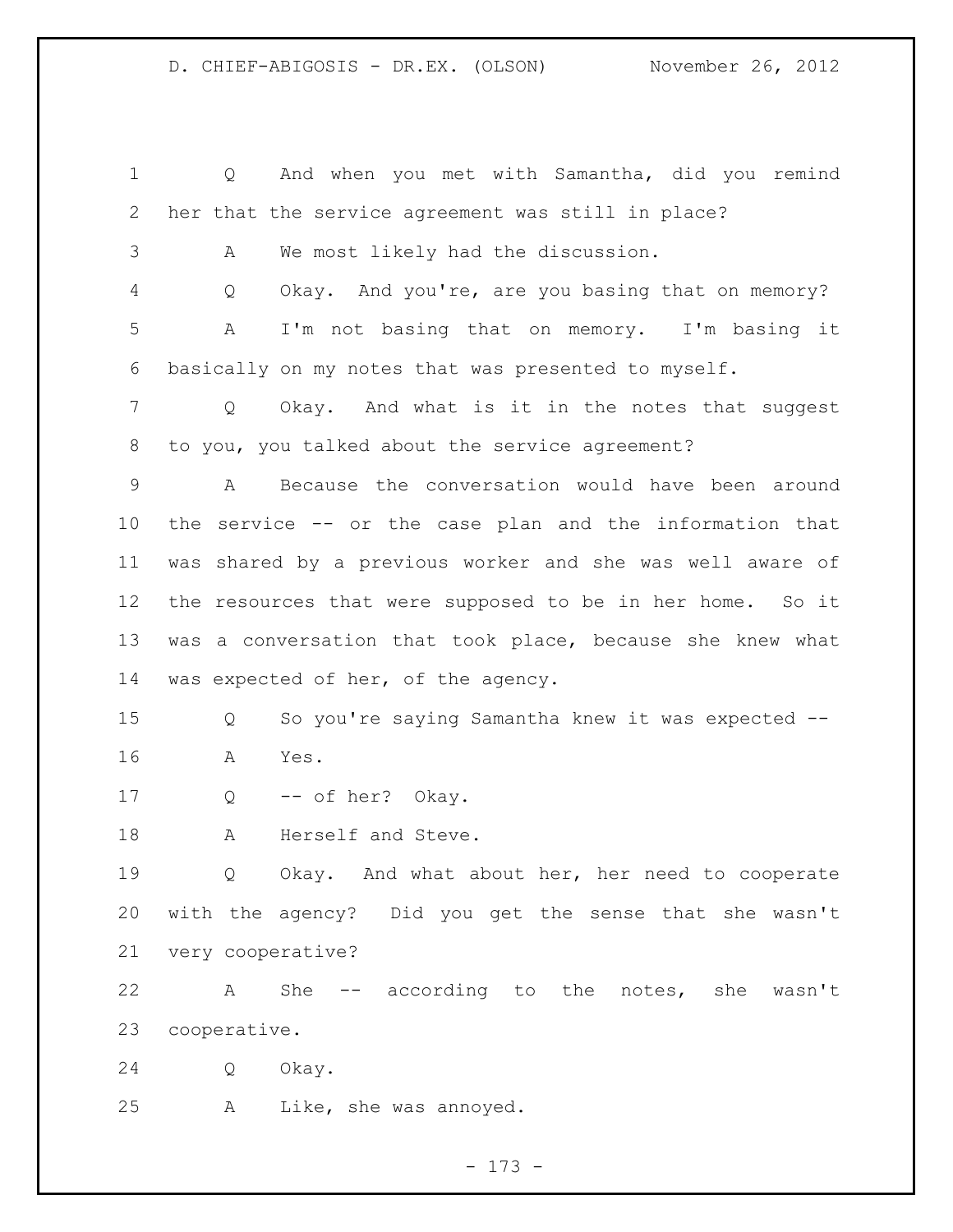Q Were you satisfied, at that visit, that Phoenix was safe?

 A At that particular visit, according to my notes, they appeared to be doing well. The home was clean, the child was clean, they offered information of the things that they've done for the, in the plan and that they were connected to external resources.

 Q Did you do any follow up with any of the resources, to see if they were, you know, attending --

A I can't recall.

 Q Were you -- did you spend any time with Phoenix that day?

 A The child was sitting on the floor of the living room. She had toys, she was playing. I, I may have said, you know, may have went over and seen her. I can't really recall in detail.

 Q But you are able to recall that you saw her that day?

A Yes.

 Q Okay. And what was your practice, in terms of noting something like that in the file?

 A I would note that I've, that the child was seen. And if there's nothing alarming there, and the child appeared to be okay. And the discussion was, majority was with, and the contact was with the parents.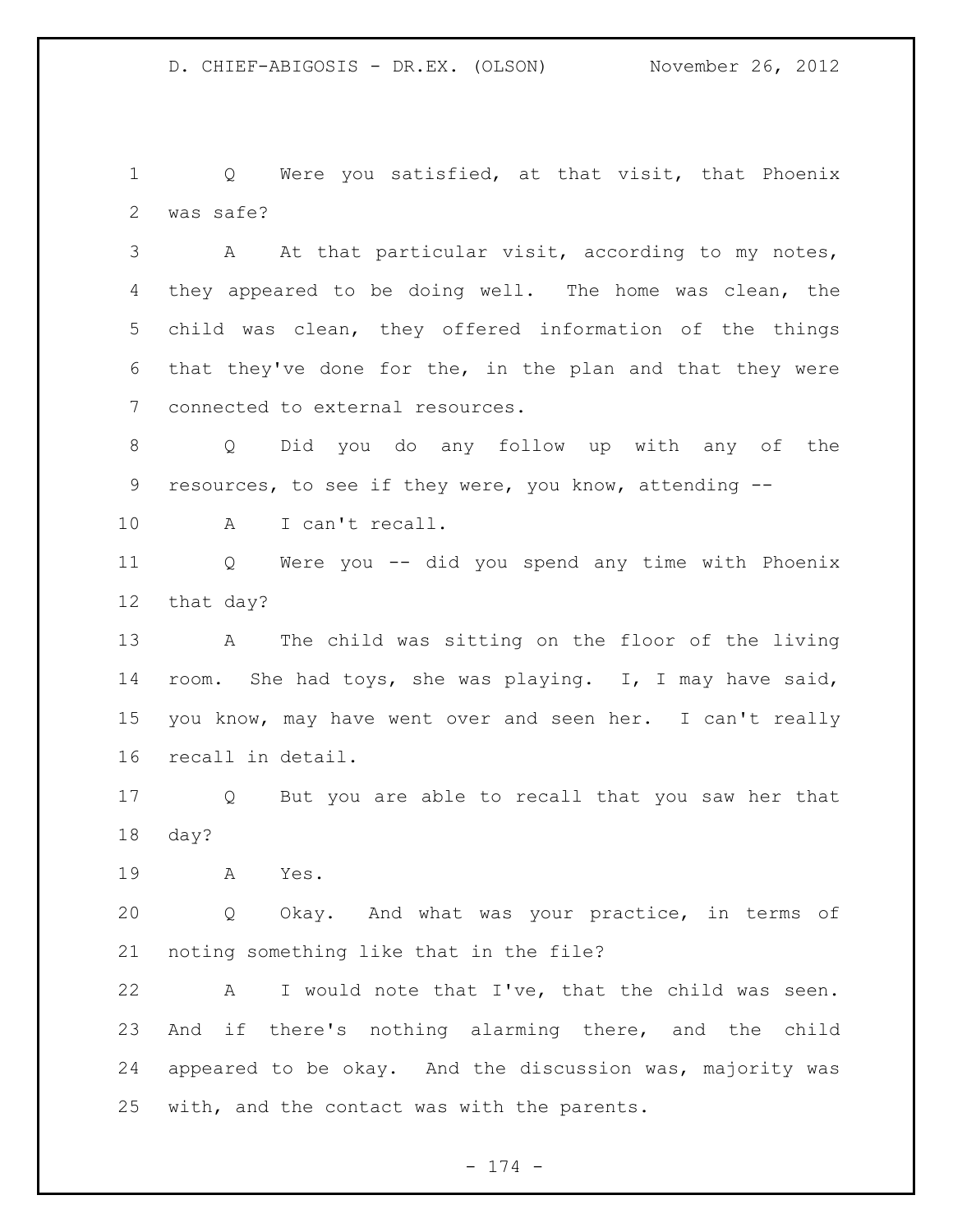Q Do you know how much time you would have spent at this meeting with the family?

 A Normally, a visit like that would be about an hour.

- Q Was anyone with you?
- A No.

Q What was your goal from this meeting?

8 A I can't remember what the goal was. It states, in the plan, will, will drop by to visit or monitor situation as needed, or as needed.

 Q And what, what did you mean when you wrote that? Will drop, do drop by visit to monitor situation as needed? A Because she disliked the fact that we can just go by and drop in at her home. She requested specifically, according to my notes, that she wanted a letter, stating that she wants an appointment. And I stated to her, because of the difficulty of contacting her, we do drop by. And that was one of my practices until, continued later in my own practice as a social worker.

 Q So was your plan though, at this point, then, you were going to just, you were going to drop by --

 A The plan, according to what's to -- that I will drop by or as needed. Meaning, if a collateral had called or there was a concern, then I'll respond to it and I will attend the home.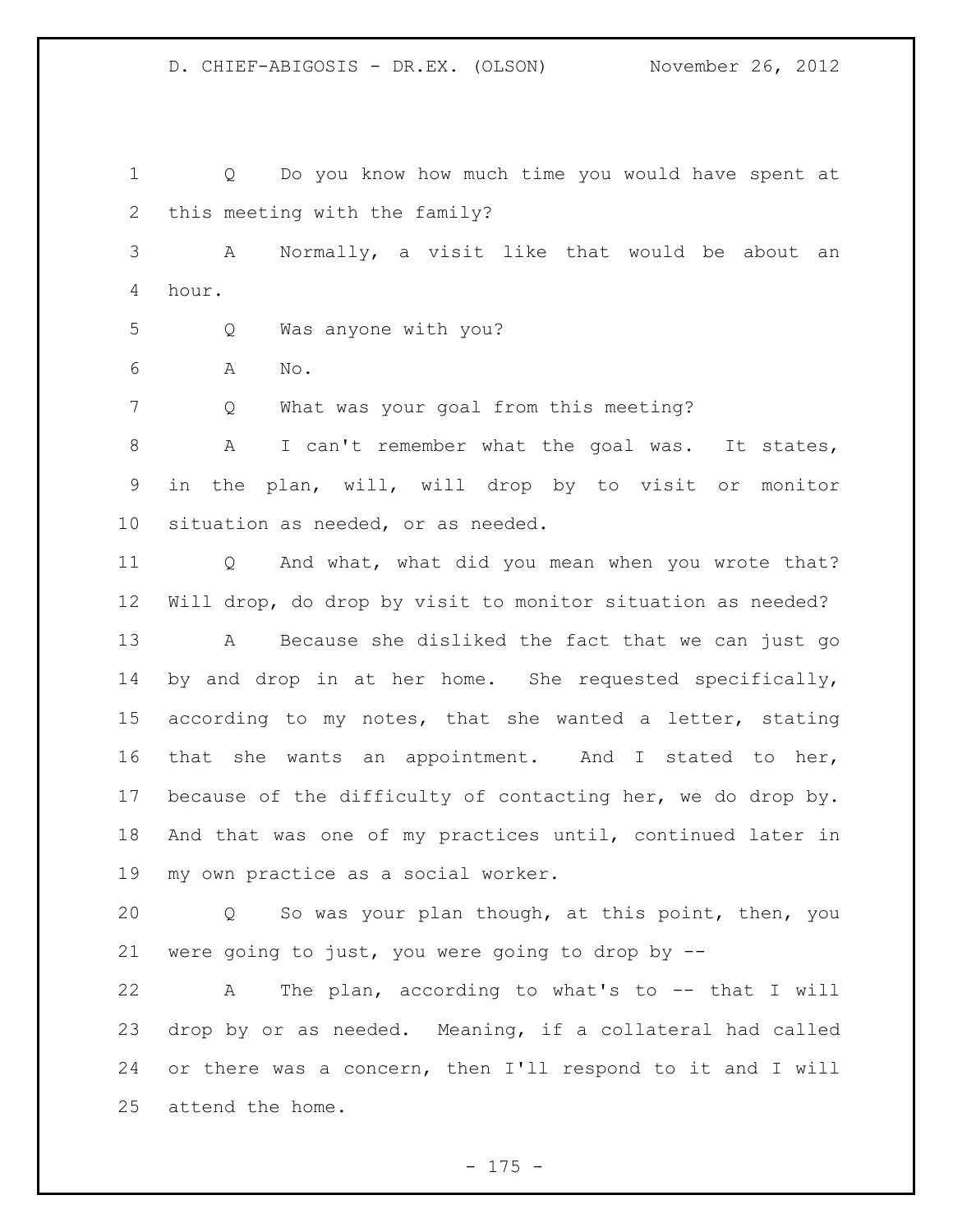Q Okay. So there were two things to the plan. One is you would drop by to monitor what was happening? A I guess monitor about the requirements of, of the support agreement. Q Okay. The, you mean the service, the service -- A Service agreement -- 7 Q -- agreement? 8 A -- sorry. Q Okay. And then when you say or as needed, that's if you got a call or something from a collateral, saying there might be a concern? A Correct. Q Okay. And how often did you plan to drop by? A I can't recall. I put it in my notes, I will do drop by visits. Q Okay. You wrote that Steve appeared to be actively involved in the general care of the child. Is there a reason you noted that? A Because I believe from, from my contact with Steve, he, you know, they -- he did, actively was involved for the care, with the care of the child. I'm talking about the other child. Q The, the -- A The deceased child.

Q -- deceased child? Okay. And you're talking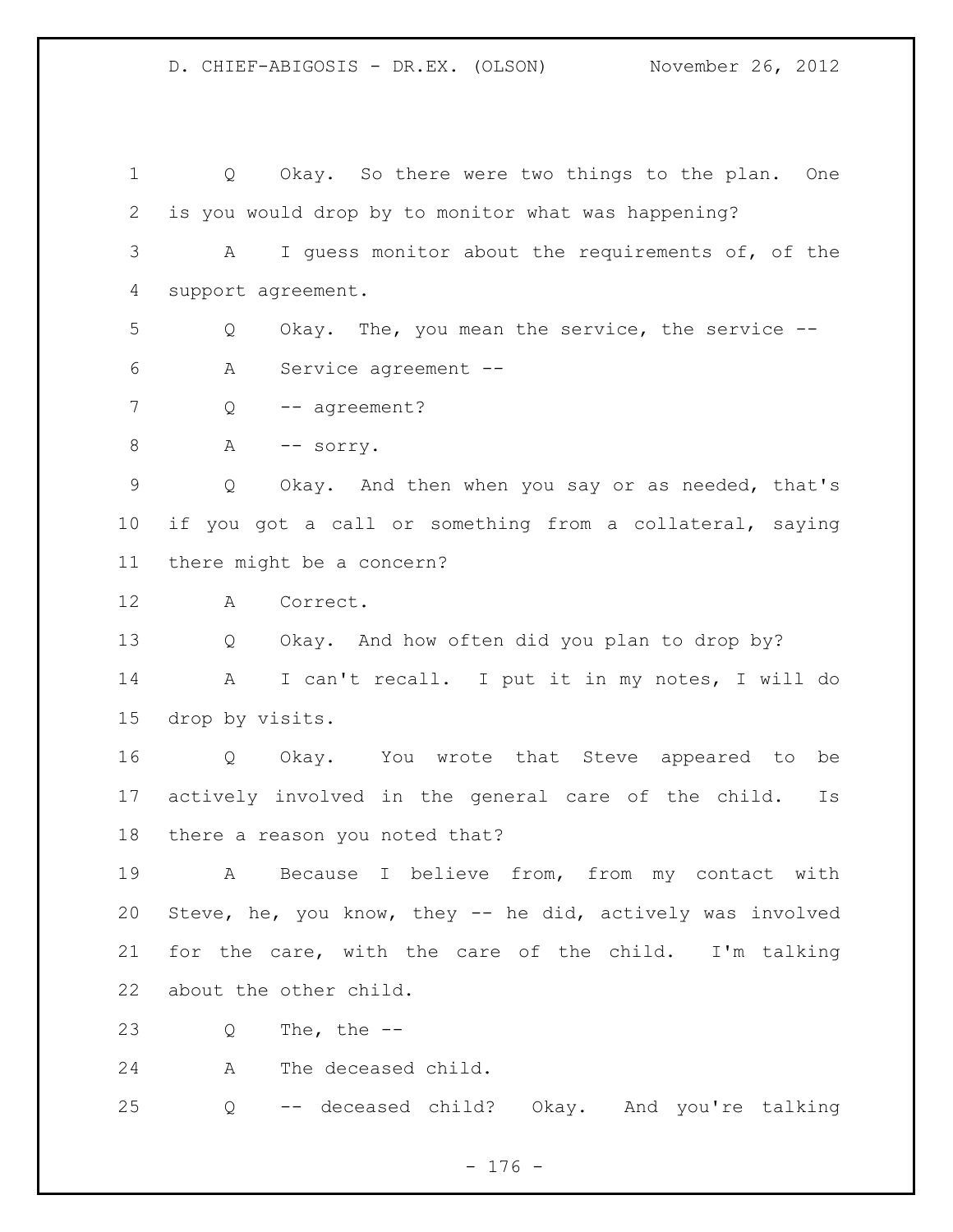about the child that Steve and Samantha had after Phoenix? A Yes. Q She wouldn't, she wouldn't have been -- A She -- Q -- born at that point. A -- I know, but what I was talking about here, he was, there was probably, most likely a discussion about that he changes diapers, he feeds the child. It may have been just put there, actively involved in the care of this child. I can't recall. Q Okay. It's, it's apparent that you weren't welcome, you weren't welcome in the house at that point; was that your impression? They didn't want you there? A From my experience, as a social worker, especially social worker in child welfare, we're not welcome in a lot of homes. Q Okay. 18 A And when I attended this home, she was annoyed, because she knew I was from Child and Family. Q Okay. So even though she didn't want you there, you, you, you were going to meet with them and, and talk about what was happening? A Well, that's, that's our job is to -- Q Right. A -- talk about any concern.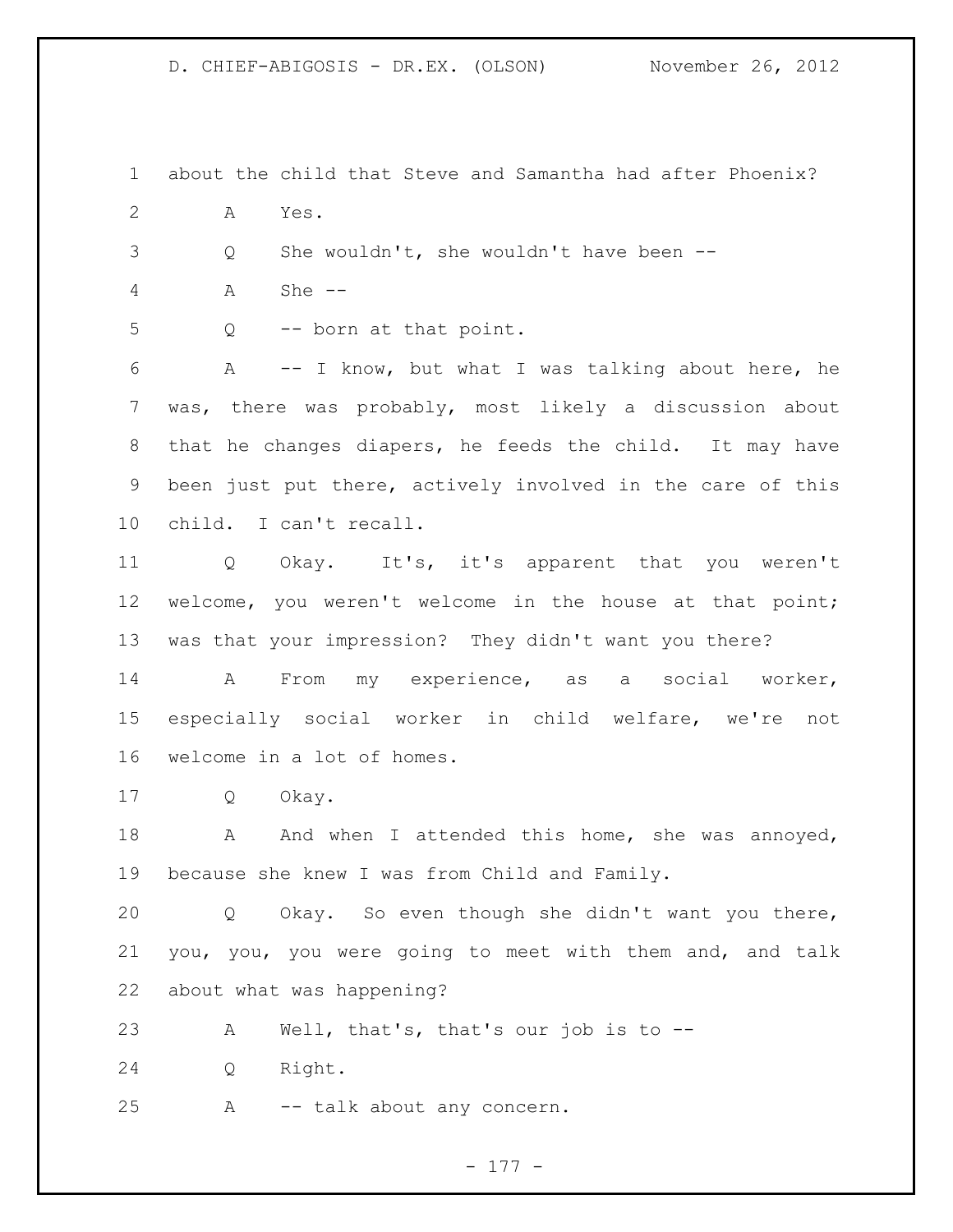Q Okay. Because -- so your experience, as a social worker then, is that generally people aren't happy to have you in their home?

A My experiences, yes.

Q Okay.

 A There are some clients that welcome you into their home and open to your resourcing (phonetic) and helping and there's some that just say, you know, they don't want you in their home.

 Q And just because they don't want you there, they don't like you there, does that mean you don't, you don't do what you need to do to ensure the child is safe?

13 A No. You're a mandated agency, you have to ensure the child is safe. That's why we're called child protection.

 Q Right. Did you, did you have any plan at that point as to how you might deal with, I guess, the poor reception you got at the home, for the future?

19 A At that particular time, no, it's just that I know, as a social worker, that I will have to be visiting and, and, and visiting them in the home, so --

Q Okay.

 A -- regardless if she disliked it or her response to when I was there.

Q So then if you look at the next note and that's

- 178 -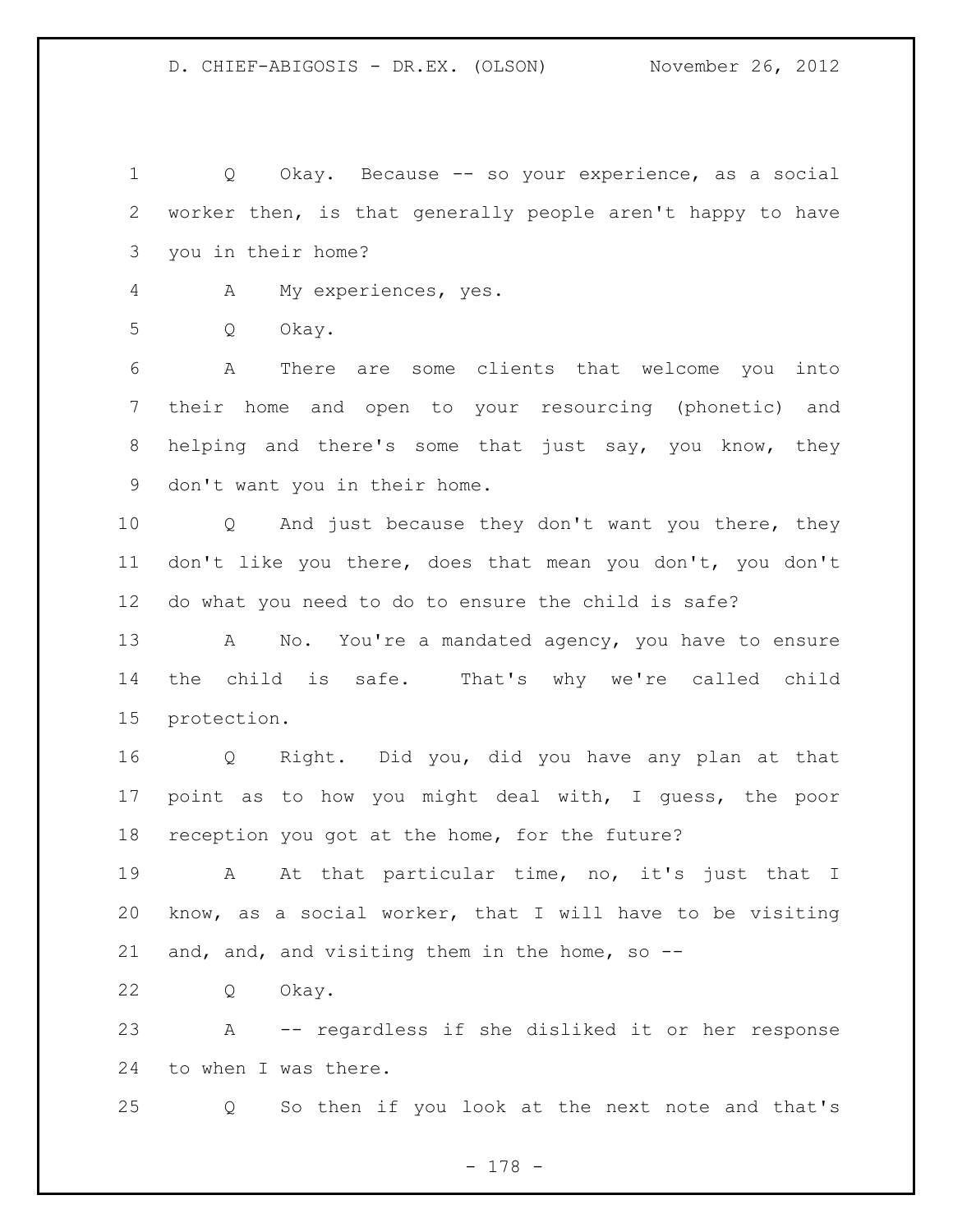on page 37010, it's dated April 30th, 2001. It says: 

 "[Phone call] from Women's Hospital from [source of referral, social worker] to inform [me] that Samantha Kematch gave birth to a baby girl on April 29, they named 8 her ... and the [the] baby and mother are doing fine. According 10 to [the source of referral] the parents are quite attentive to the child and stated that they have all the necessary items for the child -- their daughter Phoenix is about 1 year old and they have kept all her baby stuff. A friend of theirs is keeping Phoenix until 18 she is released from the hospital. 19 The source of referral has no concerns and stated that the father -- Steve Sinclair has been actively visiting and participating in the care of the baby. The parents returned home with the child and appeared to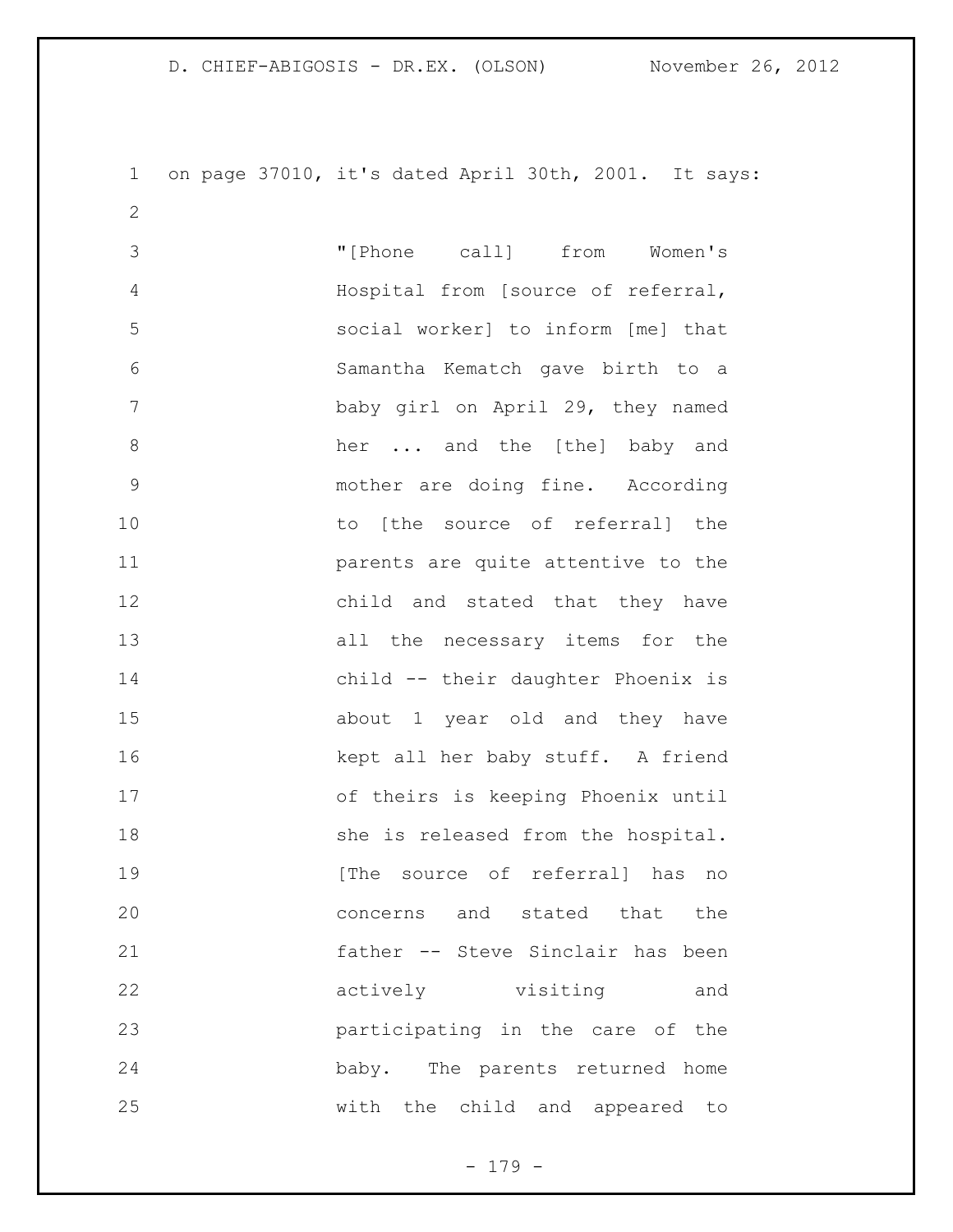1 quite active in the care of the child -- parents have been observed [as a] as responsible for caring for the child and access the appropriate can caregivers to care for Phoenix in their absence. This is Samantha's third child and 8 bhis is the third time that she had not disclosed to the Agency 10 that she was pregnant." First, why, why -- what was the reason for the, the gap, I guess, between the last note you had written, which was February 9th, and this note, April 30th? A I can't recall. Q Okay. A There could have been many other factors relating to my, the, the caseload that I had at that time. It could many, been many of thing. I may have stopped by, they weren't home, that's, that's all I could say. Q Does this mean that you didn't see the family, at least from February 9th until whenever your next contact with them was, sometime after April 30th? A I can't recall. Q Did you know that, that Samantha Kematch was

 $- 180 -$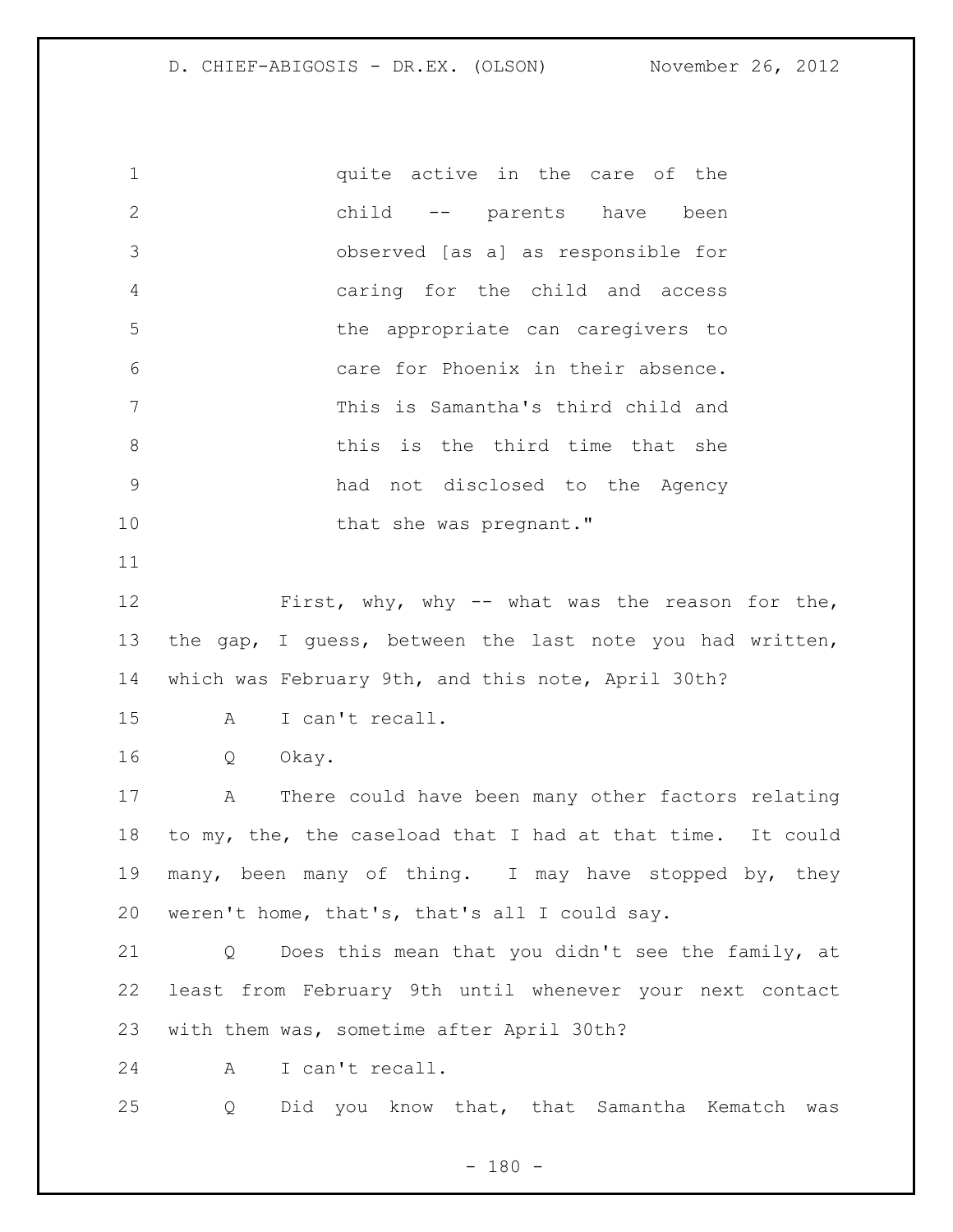pregnant?

 A From the, from my case notes and the time I had met with her first time, or when I actually wrote the note, I can't recall if she was pregnant or I did -- there was -- I didn't know. Q You didn't know? A Or I never noticed. Q Okay. A She was a larger woman also, so ... Q I guess, is that something you would have noted, had you been aware of it? A Oh yes. Q And you wrote that this is the third, Samantha's third child and this is the third time that she had not disclosed to the agency that she was pregnant. Why did you note that? A Because it's the information that's contained in the file. Q Okay. Is the fact that this is the third time that she hasn't disclosed her pregnancy to the agency, is that, was that concerning to you, as the worker? A Yes. Q Okay. And why would that be of concern? A For the fact that she hid her pregnancy and she may have not received any prenatal care and she just wasn't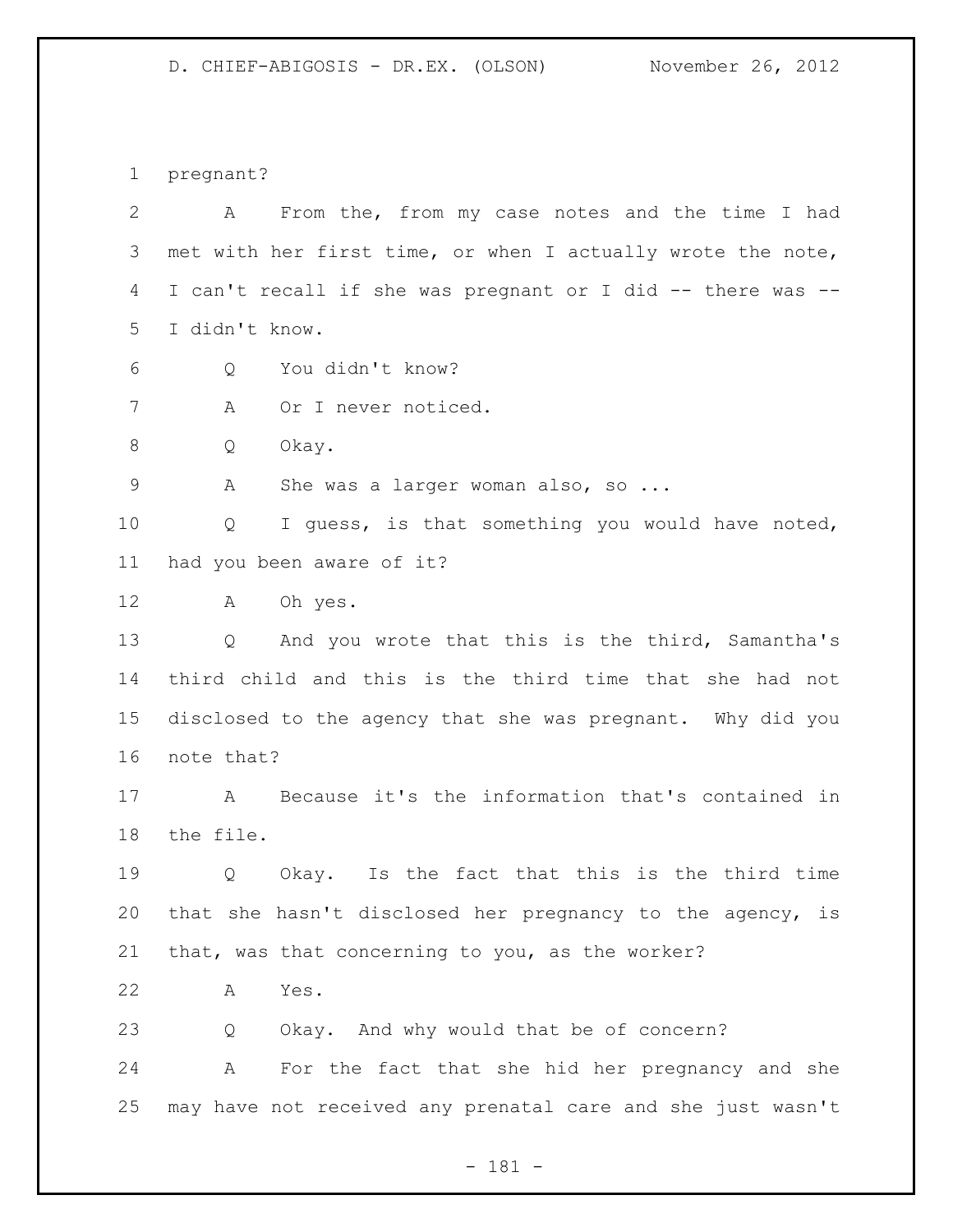cooperating and being honest with, with myself and the agency.

 Q Do you recall if you ever confronted her about her -- the fact she hid her pregnancy?

A I can't recall.

 Q You also note that Phoenix was being cared for -- friends. Did you have any concerns about that?

8 A At that particular time, according to notes, they, they had a lot of family support, extended family supports.

11 Q When you say that, are you referring to Mr. Sinclair's siblings, or who is it you're referring to?

13 A Accord (sic), I can't really recall at this 14 point, but further on, the majority of the family supports came from Mr. Sinclair.

 Q Okay. And did you know whether or not these, the supports they had were suitable for caring for, for Phoenix?

A I can't recall.

 Q Is that something you would have wanted to investigate, as the worker?

A It'd be something that we would check into.

Q I missed the last --

A It will be something that we will check into.

Q Okay. And, and sorry if I asked this, did you do

- 182 -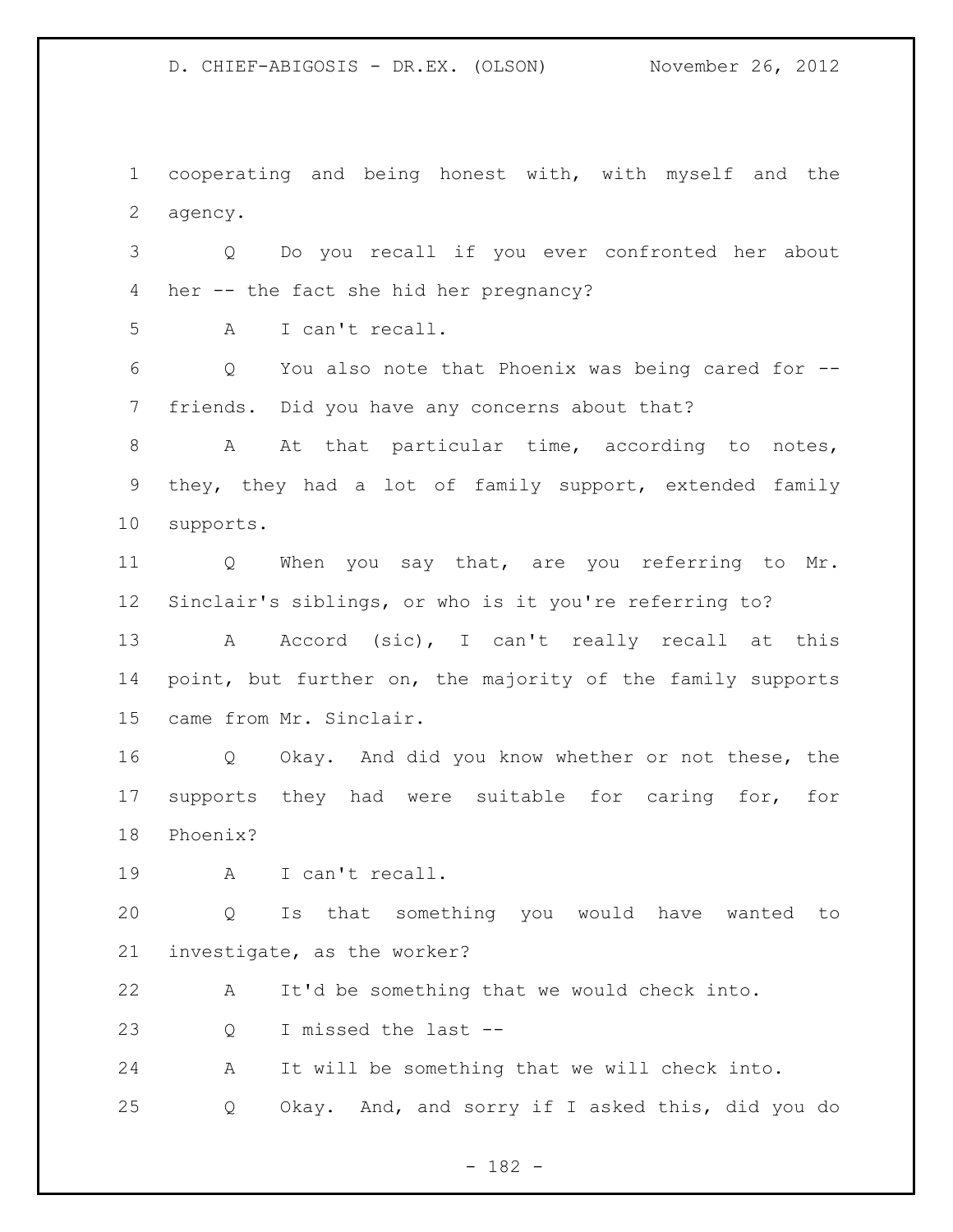any checking into that?

2 A I can't recall.

 Q The information you wrote in the note, in the note here, it looks like this was a, a referral from Women's, Women's Hospital, from the source of referral. But then as you go on, where it says the parents returned home with the child and appeared to be quite active in the care of the child; where is that information coming from?

A I can't recall.

 Q Do you know if you met with someone else who gave it to you?

 A It could have been the women's hospital, it could have been the public health nurse. It could have been any collateral. I, I can't say where I got that information from. I cannot recall.

 Q Okay. Because there's no indication in here where, where that comes from?

18 A Correct.

 Q Okay. Given what you knew about the family at that point, did you have concerns that a new, a new baby might add some additional stresses?

A Yes.

 Q And did you -- were you concerned that might impact the safety of the children in the home, now that you have a, a newborn and a, and an infant?

- 183 -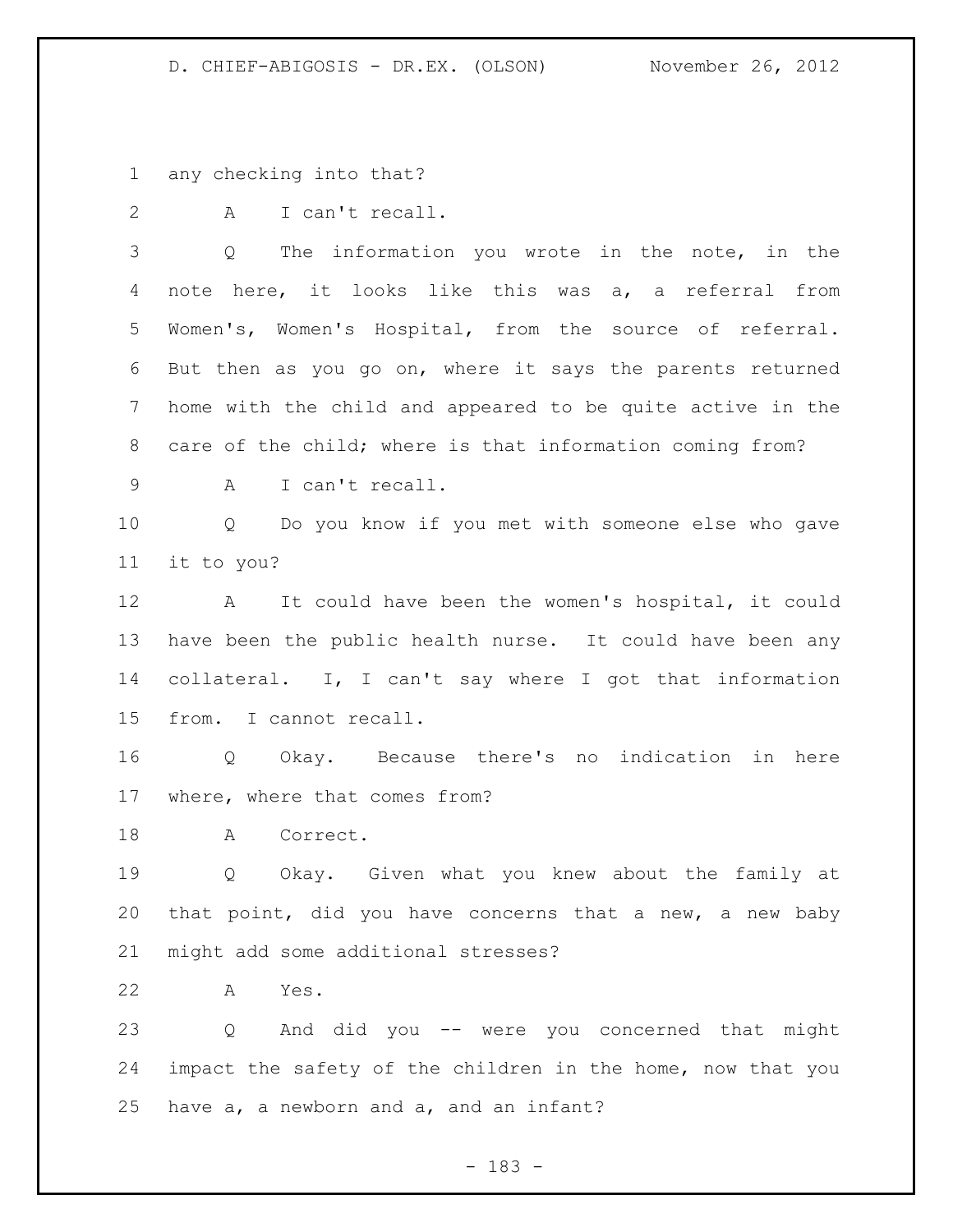A Correct. Q At that point, did you do any sort of safety or risk assessment? A I can't recall. I may have. It would be practice to do so. Q It would have been practice to do a safety and risk assessment? A Yes. Q Okay. And would that be a formal risk assessment? MR. RAY: Can you just maybe clarify for the witness what you mean by formal risk assessment? I think ... BY MR. OLSON: Q How, how would normally prepare a risk assessment? What would you do? A Basically what would happen is that when you're doing an actual risk assessment, you would look at, look at past, past information that we would have gained from the previous worker. But looking at the age of the child and looking at the, the family, whether if they have taken any kind of parenting courses, if they have engaged in any other programming to better their ability to, to parent, those kinds of things. But basically the age of the child.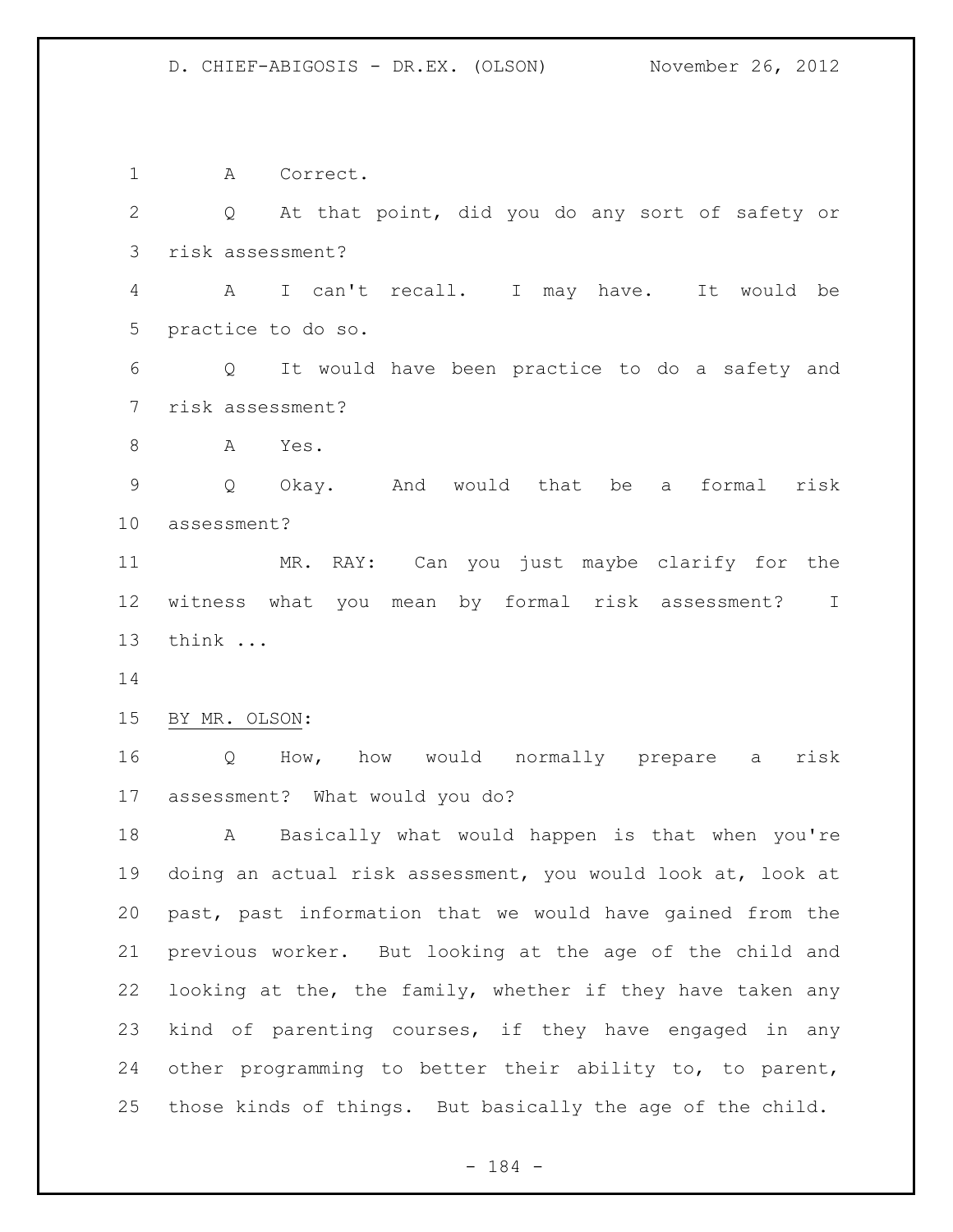Q Age of the child? A Yes and these children, the risk would have been high because of age. Q So this would have been a high risk family at the time? A At this particular time, yes. Q Okay. A And for the fact that she had concealed her pregnancy. Q She concealed the pregnancy and you have a new baby on top of that? A Correct. 13 Q Okay. And as a high risk family, what, what -- how -- what would you do with that, if you knew the risk was high? 16 A Would be more frequent contact to the home. Q Okay. So would, would it be important to get in there as soon as possible, to see what's happening and where things are at? A Correct. Q Okay. There's no recorded attempt -- well, February, February -- sorry, April -- March -- May 9th, 2001 is your next attempt to visit the home. And you have a recording here that no one was home. It's on page three zero, three seven zero --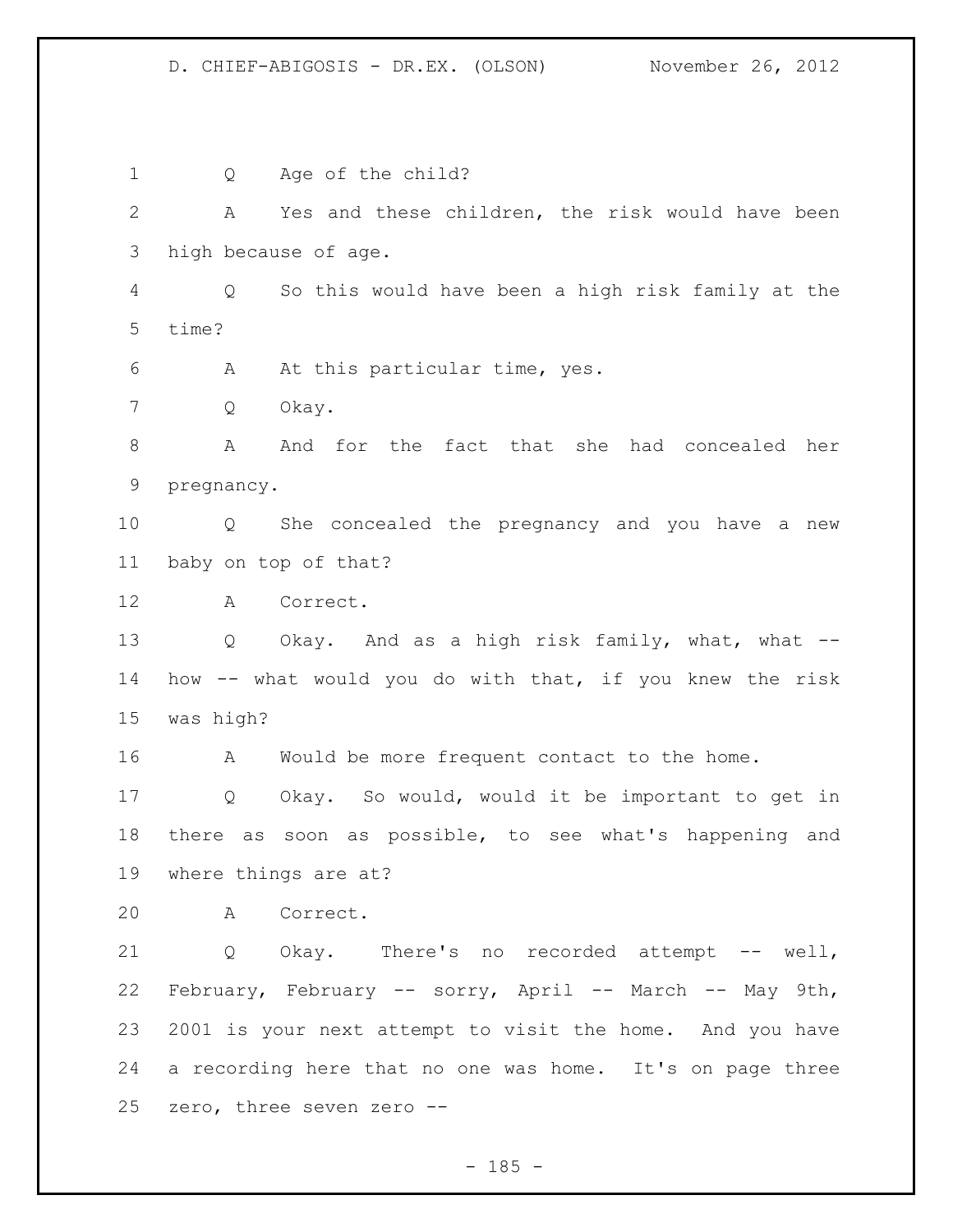1 A Um-hum.

Q -- one --

A Yes.

 Q -- zero. So that was the next attempt after the information you got from the hospital?

6 A According to the notes, yes.

 Q And what was the reason for the number of days that went by after the baby was born, after you got the referral?

A I can't recall.

 Q Expect to hear from Ms. Balan that she had discussed with you waiting, in order to give the family some time to settle at home; do you recall that?

 A I've read it in my notes, but I can't recall actually having those conversations.

 Q Okay. Is that something you, you would have agreed with at the time?

A Yes.

 Q Okay. And that's even though that, even though you would say that this was a high risk family, high risk situation?

A Yes.

 Q Take a look at page 37069. This is, again, from Samantha Kematch's file. It's a, an e-mail from Elisabeth Woods, sent June 18, 2001 to you and the subject is Steve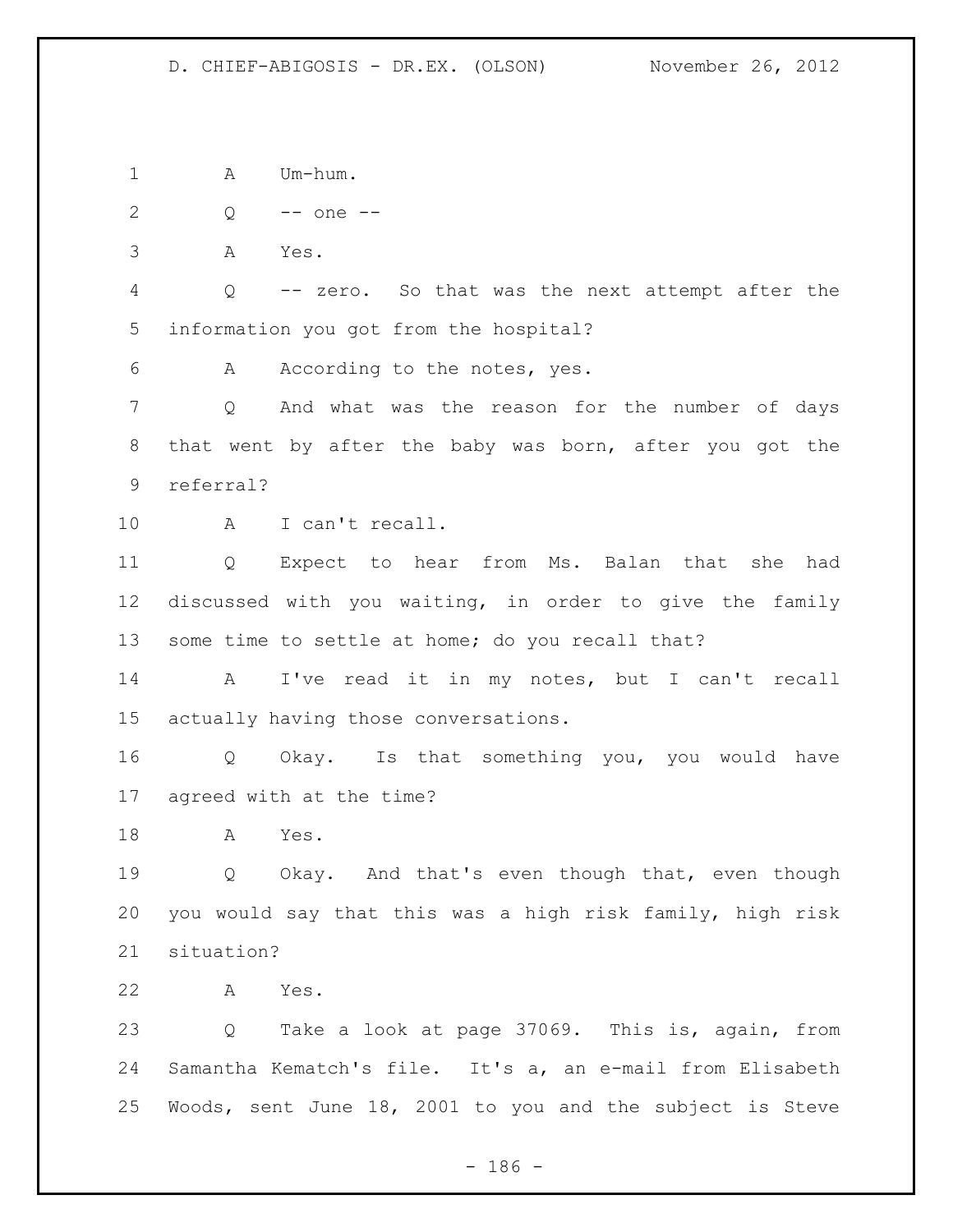Sinclair and Samantha Kematch. It says:

"Hi Delores:

 Steve's sister Angle Sinclair was very recently transferred to me. Angie [been] has been awol from [wherever she was placed] a great deal lately. Much of the time she has spent with her brother Steve 10 and his partner Samantha. Angie's group home staff believe that Angie [may be babysitting] may have been babysitting for Steve 14 and Samantha. Given Angie's functioning this would be of concern.

 Also of concern is a message I **18** received from [source of referral] wherein I was told that recently Steven had become violent and had assaulted both Angle and Samantha. Police were involved lately but I 23 am not sure of what transpired. I was told today that Angie is staying with a fellow by the name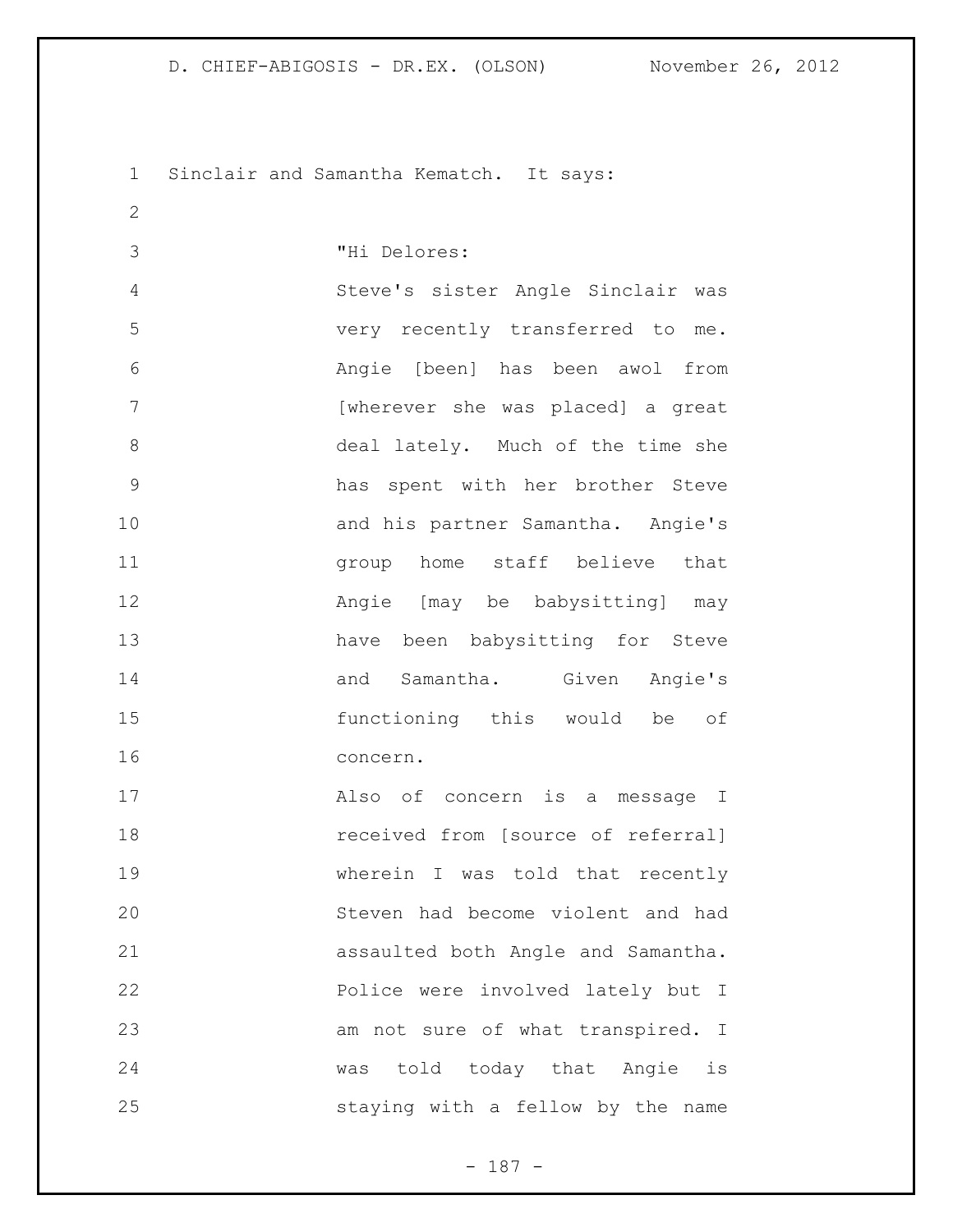| $\mathbf 1$   |                       | of [name's redacted]. (I know of                 |  |
|---------------|-----------------------|--------------------------------------------------|--|
| $\mathbf{2}$  |                       | [this person] because he assaulted               |  |
| 3             |                       | one of my other girls only months                |  |
| 4             |                       | ago). [The person] is also the                   |  |
| 5             |                       | birth father of Samantha's first                 |  |
| 6             |                       | born.                                            |  |
| 7             |                       | For your information and/or follow               |  |
| 8             |                       | up.                                              |  |
| $\mathcal{G}$ |                       | Hopefully by the time you read                   |  |
| 10            |                       | this my information might be a                   |  |
| 11            |                       | little more clear."                              |  |
| 12            |                       |                                                  |  |
| 13            |                       | First, do you know who Elisabeth Woods was? Did  |  |
| 14            | you know her?         |                                                  |  |
| 15            | A                     | No.                                              |  |
| 16            | Q                     | Okay. Do you recall receiving this e-mail?       |  |
| 17            | Α                     | I can't recall.                                  |  |
| 18            | Q                     | Would the information in the e-mail have been of |  |
| 19            | concern to you?       |                                                  |  |
| 20            | A                     | Yes.                                             |  |
| 21            | Q                     | Do you have any recollection of discussing this  |  |
| 22            | issue with Ms. Woods? |                                                  |  |
| 23            | Α                     | No.                                              |  |
| 24            |                       | THE COMMISSIONER: You don't know who she is?     |  |
| 25            |                       | THE WITNESS:<br>$\mathbb{N} \circ$ .             |  |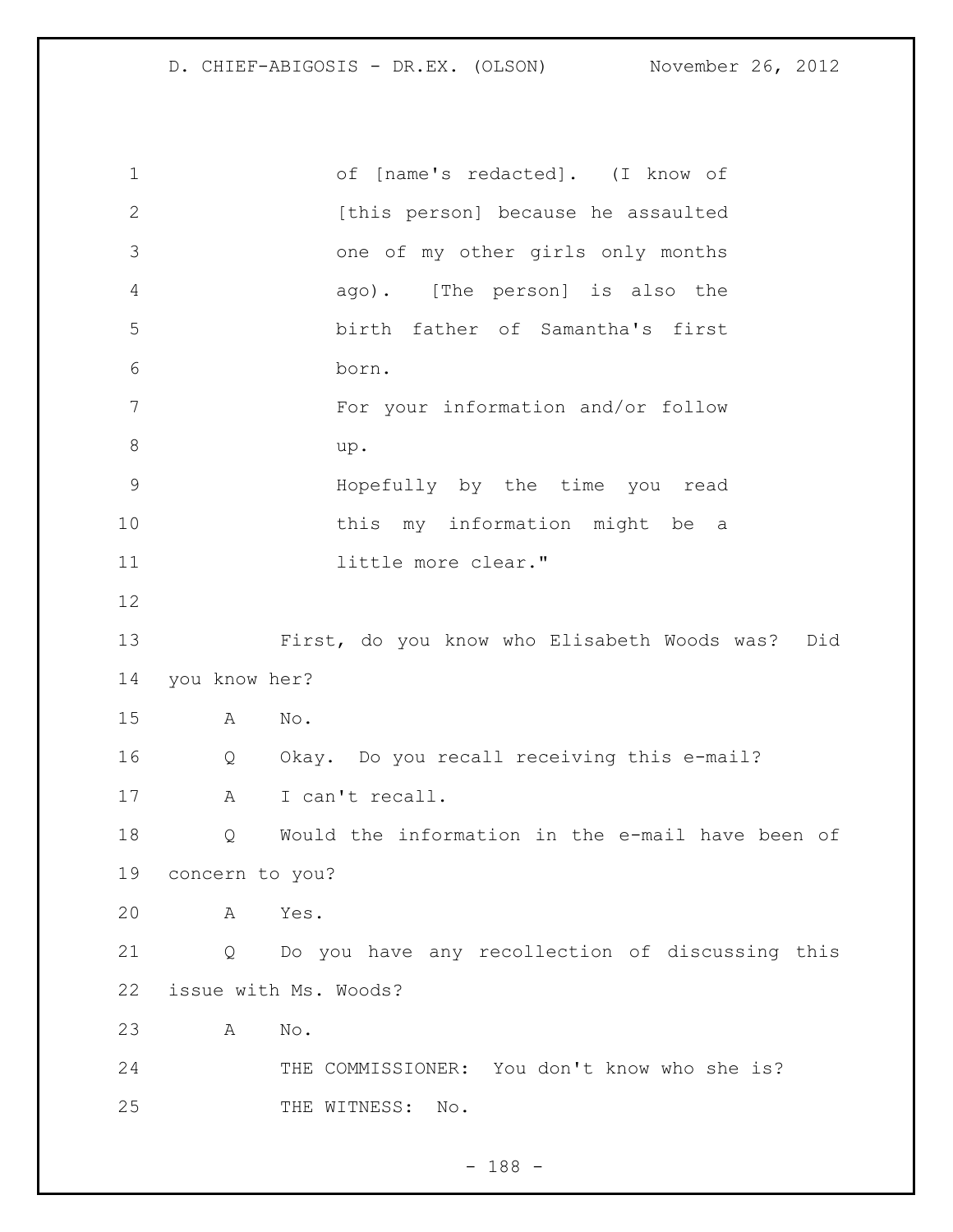THE COMMISSIONER: Whether she was a social worker or whatever? THE WITNESS: Well, she would be a social worker, but I don't know her personally. I didn't know her. THE COMMISSIONER: She, she was working for Child and Family Services? 7 THE WITNESS: According to the memo, yes. BY MR. OLSON: Q And when you look at the, the e-mail, where it says, after the name, Elisabeth, Woods, Elisabeth, you see that? And it says FSH; does that mean anything to you? Your, under your e-mail address it has the same, same thing. A Yeah, Family Services. Q So that, that would tell you she's -- A That would indicate she worked for Winnipeg -- Q Okay. A -- for Child and Family. That's Family Service and Housing (inaudible). Q Okay. And where it says: "Steve's sister Angle Sinclair was very recently transferred to me."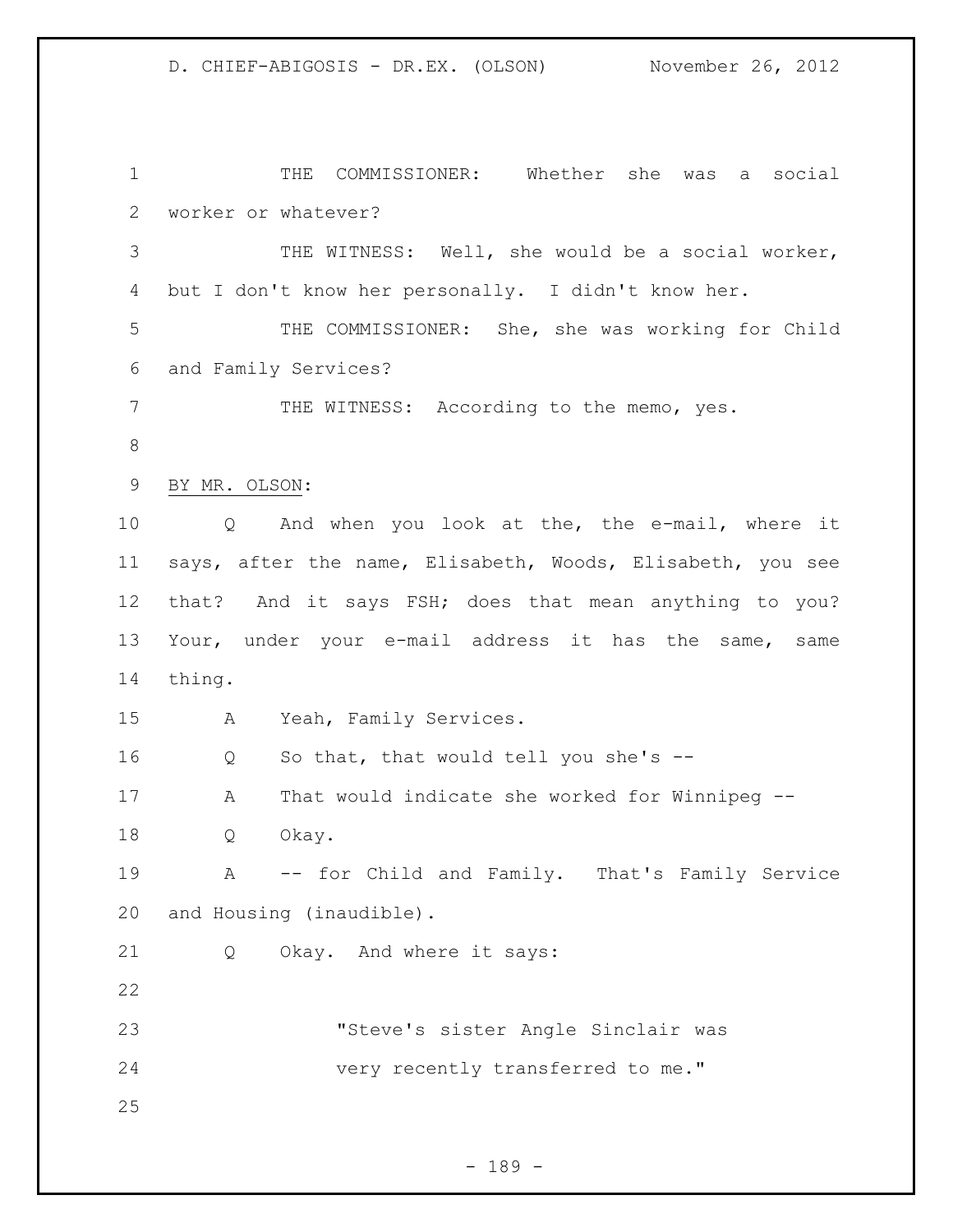Would you understand that to mean that Angie Sinclair was transferred to be one of her cases -- A Yes. Q -- as a family service worker? And would you be able to find out -- I mean, this was an e-mail from Ms. Woods -- would -- did you have access to e-mail at the time? 8 A Yes. Q Okay. And so you could have responded to her by e-mail? A Yes. Q Okay. Or you could have found her phone number in the directory? A Yes. Q Okay. So it wouldn't have taken much to find out who she was? A Correct. Q Okay. And -- THE COMMISSIONER: Well, do you, do you, do you acknowledge ever having received this e-mail? 21 THE WITNESS: If it was sent directly to myself, yes, I would have received it on my e-mail. There's several workers, social workers in the agency that we get e-mails from. But we don't necessarily know each other. 25 THE COMMISSIONER: Right.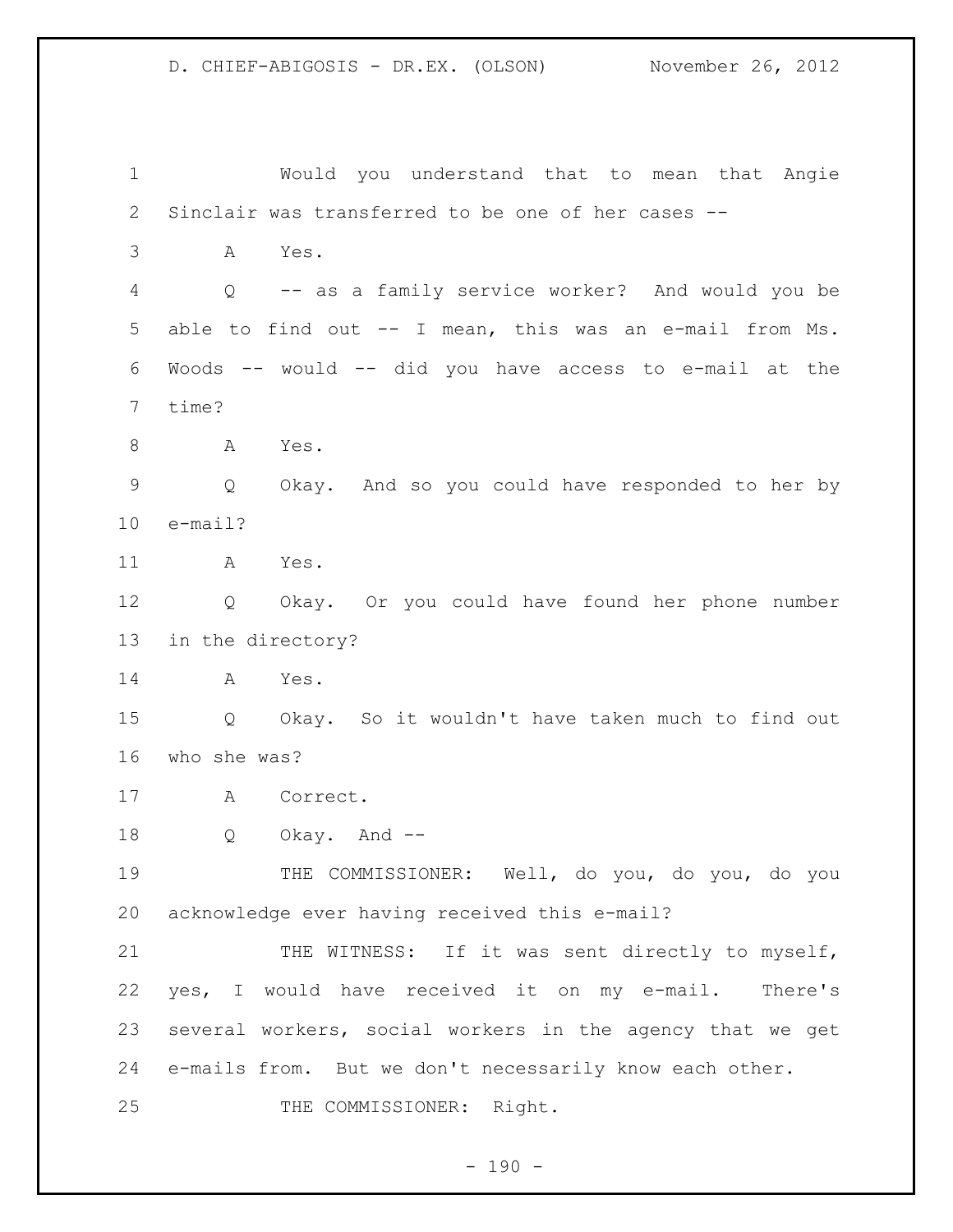THE WITNESS: They come from different departments. THE COMMISSIONER: I understand. BY MR. OLSON: Q So the fact that this other social worker, who had knowledge of these facts was alerting to you, was that something that would have caused you to take some action? A Yes. Q Okay. Do you know what you did as a result of getting this e-mail, if anything? A I can't recall. Q The next document I'd like you to take a look at is at page 37068. So it's the previous page. So you see here, this is another e-mail from Elisabeth Woods to you. This time, it appears she's copied your supervisor, Ms. Balan and June 19th, 2001, so it's the next day. And it says: "Hi Delores: This is further to my e-mail and information I sent yesterday. Winnipeg Police and Lionel from Knowles went to [and the name is 25 redacted] ... While [while] there,

- 191 -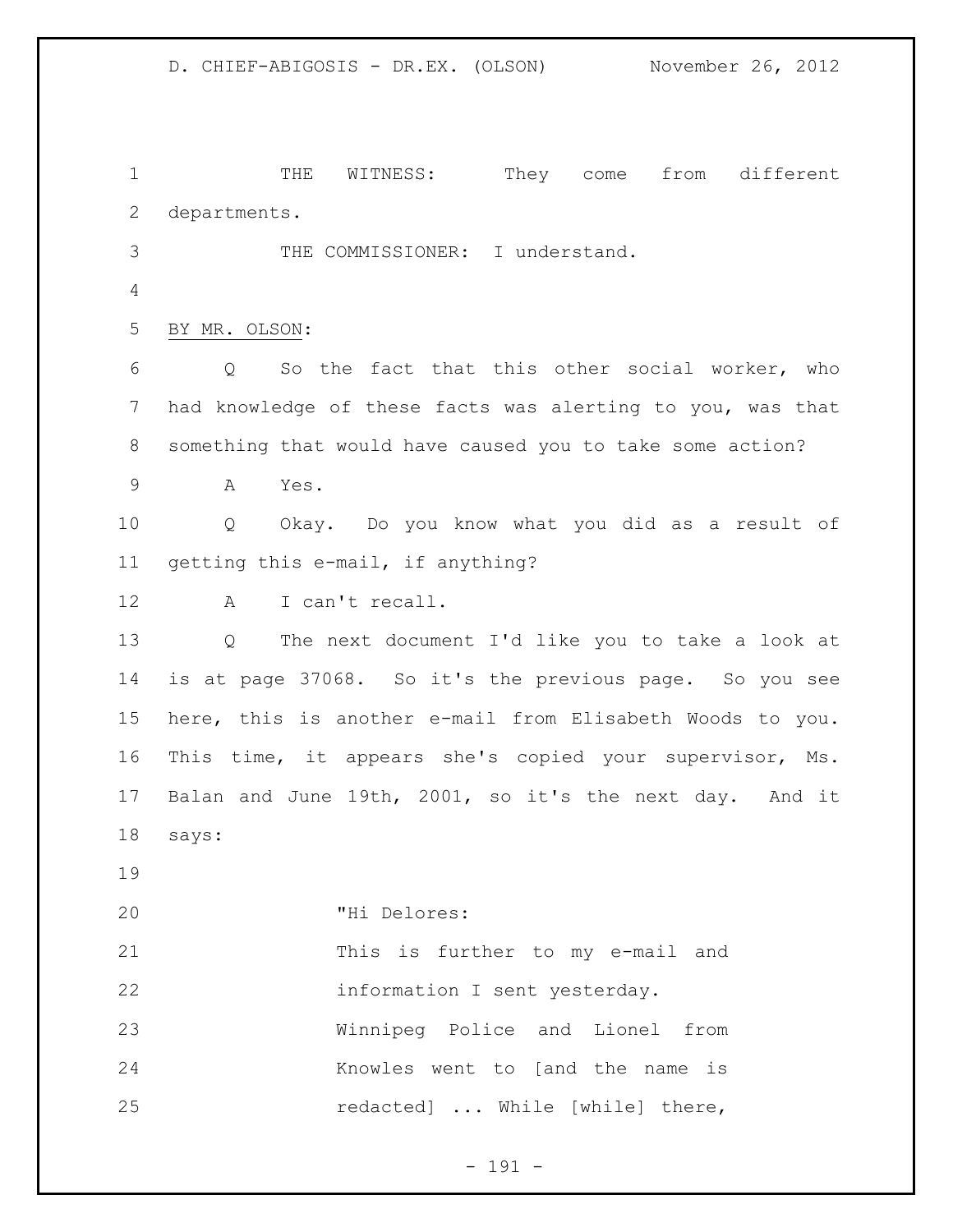1 they arrested [somebody] in regards to outstanding warrants. Although Angie and Samantha weren't there [the name's redacted] mother ... confirmed that both young women had spent **blue 1** the night at her place and they 8 were out shopping. No mention of 9 baby was made. 10 For your information." Do you recall receiving this e-mail? A No. Q Do you know if you did any follow up with Ms. Woods? A I can't recall. Q Based on these e-mails, would you have, would -- how would you have assessed the risk to Phoenix, and at this point, the, the newborn? A The risk was high. Q What sort of response time would that high risk warrant? A Within a day. Q Just turn to page 37075 please. Again, this is from your file of the Samantha Kematch file. So the top,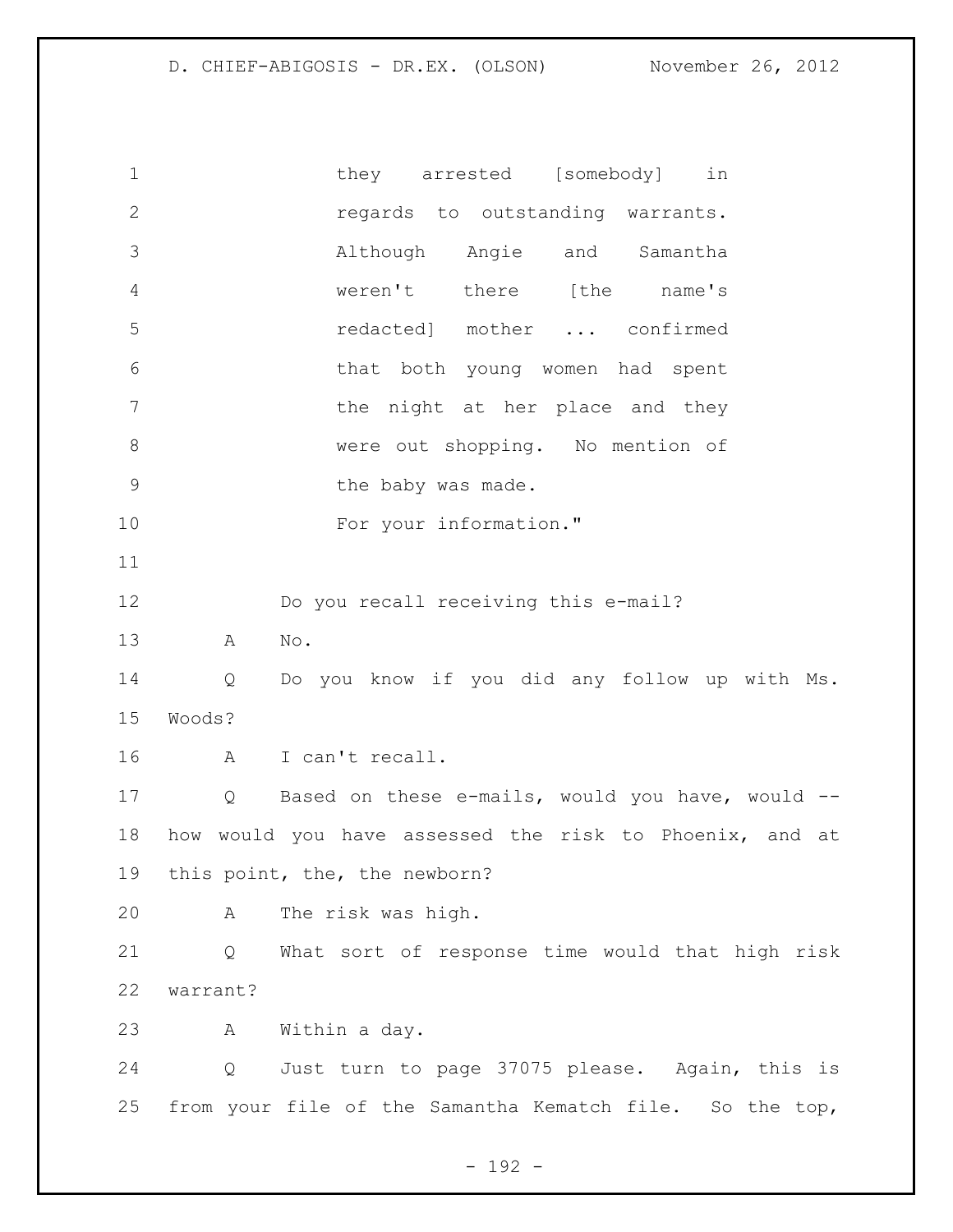you'll see there's a fax, the fax information shows June 20, 2001, from the Knowles Centre; do you know what the Knowles Centre is? A Yes. Q What is it? A It's a youth facility. Q Okay. A It provides services to high risk youth. Q High risk youth? It says -- THE COMMISSIONER: Services to high risk what? 12 THE WITNESS: Youth. 13 THE COMMISSIONER: Youth? BY MR. OLSON: Q Have you seen this document before? A No. Q Do you recall seeing it on the file? A I can't recall. Q If you look at item number 5, where it says describe incident, it's a bit difficult to read, but it says: Angie went AWOL on June 15th and returning at 12:15 a.m. on Sunday,

- 193 -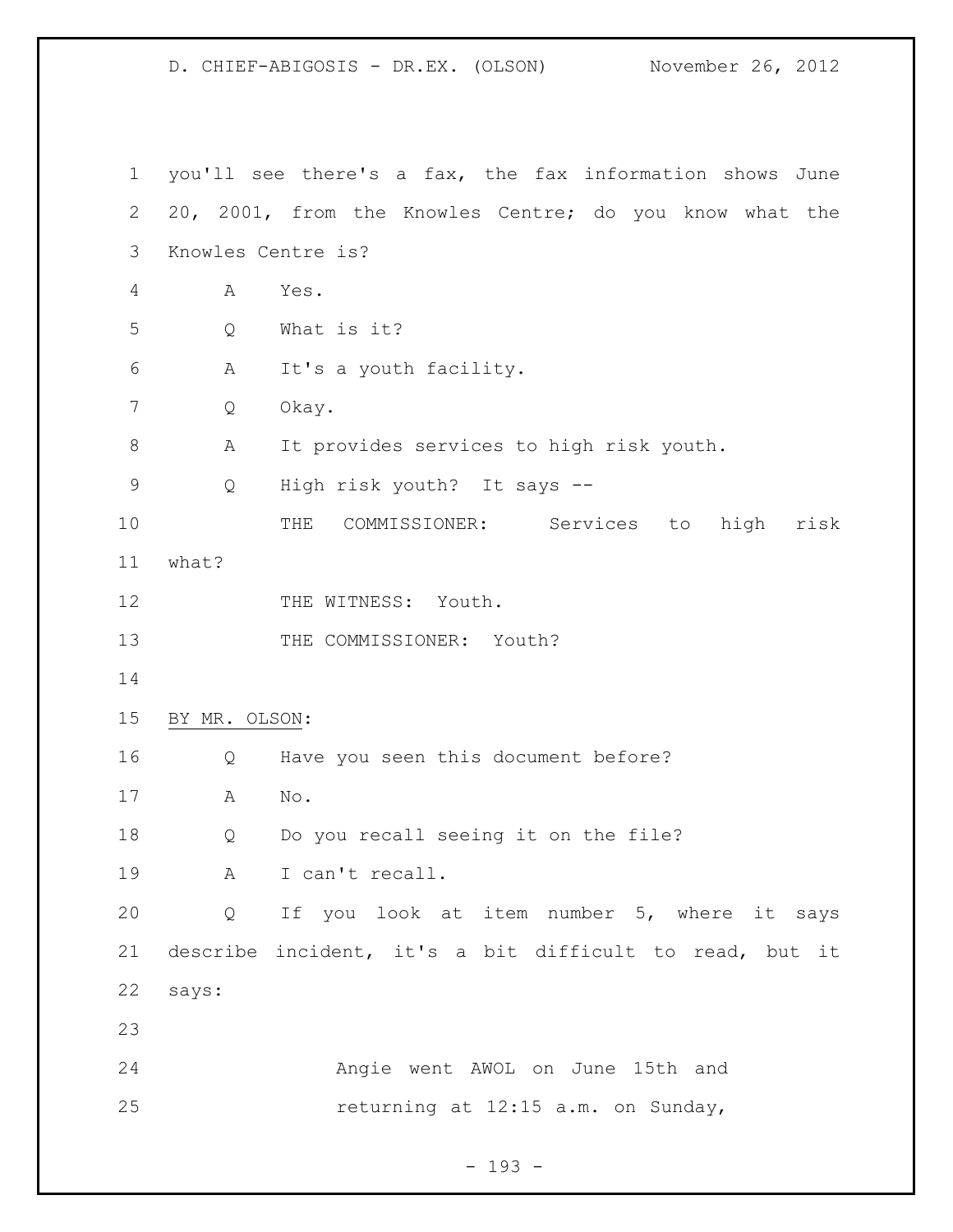1 April 17th. Return Angie ... Oh, sorry, June, June 17th, sorry. On return, Angie said that she had talked to a -- she had a fight with her brother, Steven Sinclair. 8 Staff, Ian, spoke to Angie about the incident on Sunday. Angie stated that there was a serious fight between Angie, Steven and Steven's sister, or Steven's something, Samantha. Angie stated 14 that she did not any what be ... And so it's, it's difficult to make out, but it says that there was a, basically there was an assault and it involved Angie, Steve and Samantha. Is this information you recall receiving? A I can't recall. Q Would that information, if you had it, be concerning to you? A Yes. Q And would it also, would also increase the risk, or the risk assessment you would be looking at for the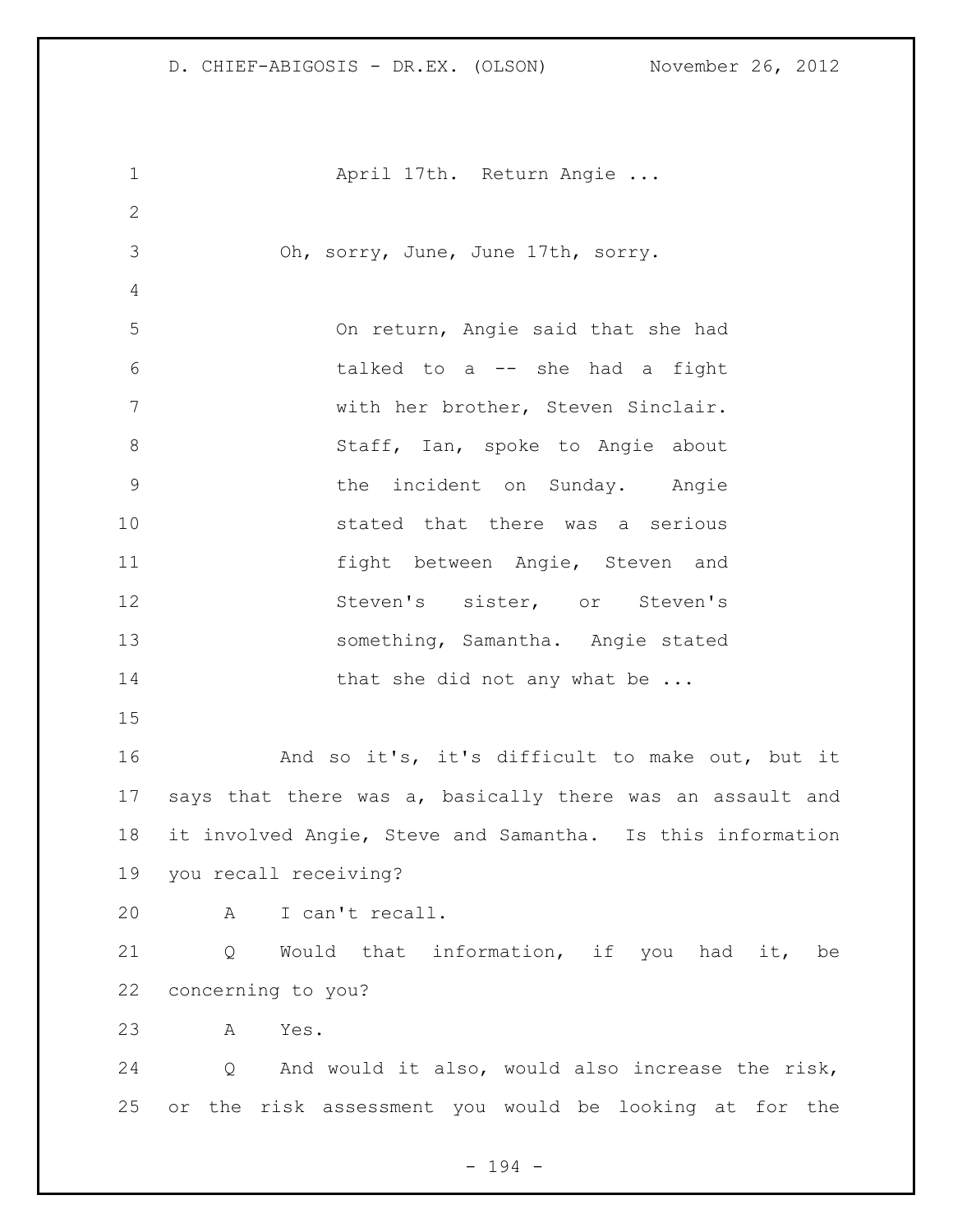safety of the children in the home? A Yes. Q Do you know where the children would have been at the time? A I don't know. Q Go to -- still in Samantha Kematch's file, page 7 37067. Here's another -- this is on your e-mail. It's from your supervisor, Angie Balan, dated June 29, 2001. It's to you and it's copying Cory Donald re: Kematch. It says: "Hi Delores. I received a call from Cher Prince/CRU late this 14 Morning. Cher advised that she had received a call from [source of referral, source of referral] 17 refused to provide his name. ... reports concerns about Samantha Kematch's children. Stated that on June 15th, Samantha and her partner (Steven Sinclair) were in a domestic dispute late in the evening and that Steven kicked Samantha out of the home and that 25 the small infant, the 1 year old,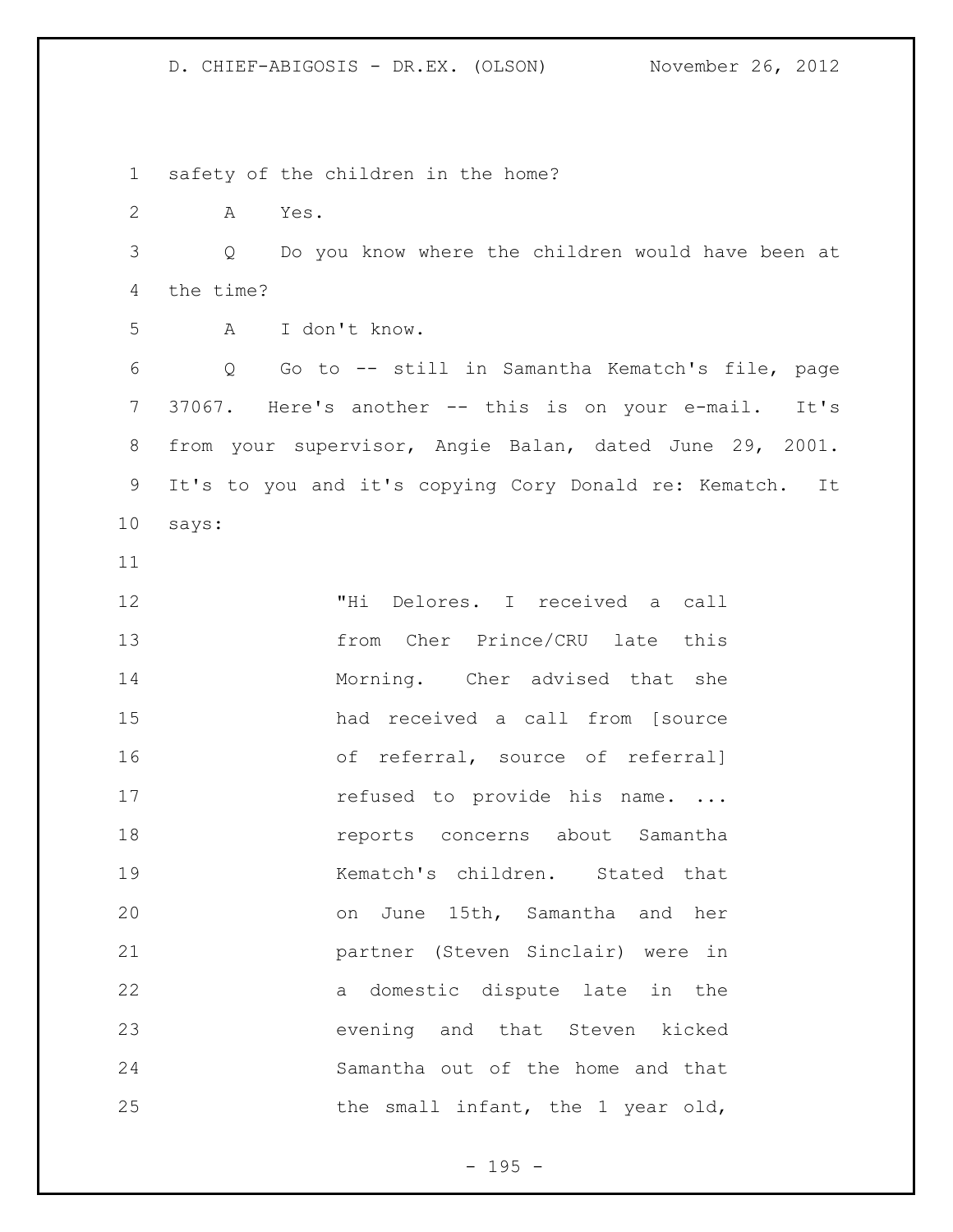remained in the home with Steven. Steven and Samantha live at 74OB Magnus. [Source of Referral] is concerned as he has not seen Samantha and babe in a few days and alleges that Steven has a drinking problem and on-going conflicts with Samantha. [Source of referral] feels [that] there needs to be some check on the safety and well-being of the children. I asked Cory to do a field to the home to check on the well-being of 15 the children today. I will have Cory send you an email with **butcome** of the field. Thanks. Angie" Do you recall getting this e-mail? A It's in my notes, so I can't recall that I received it that time. Q But it was in your file notes? A It was in the file, yes. Q Okay. And who, who is Mr. Donald? Who is Cory

- 196 -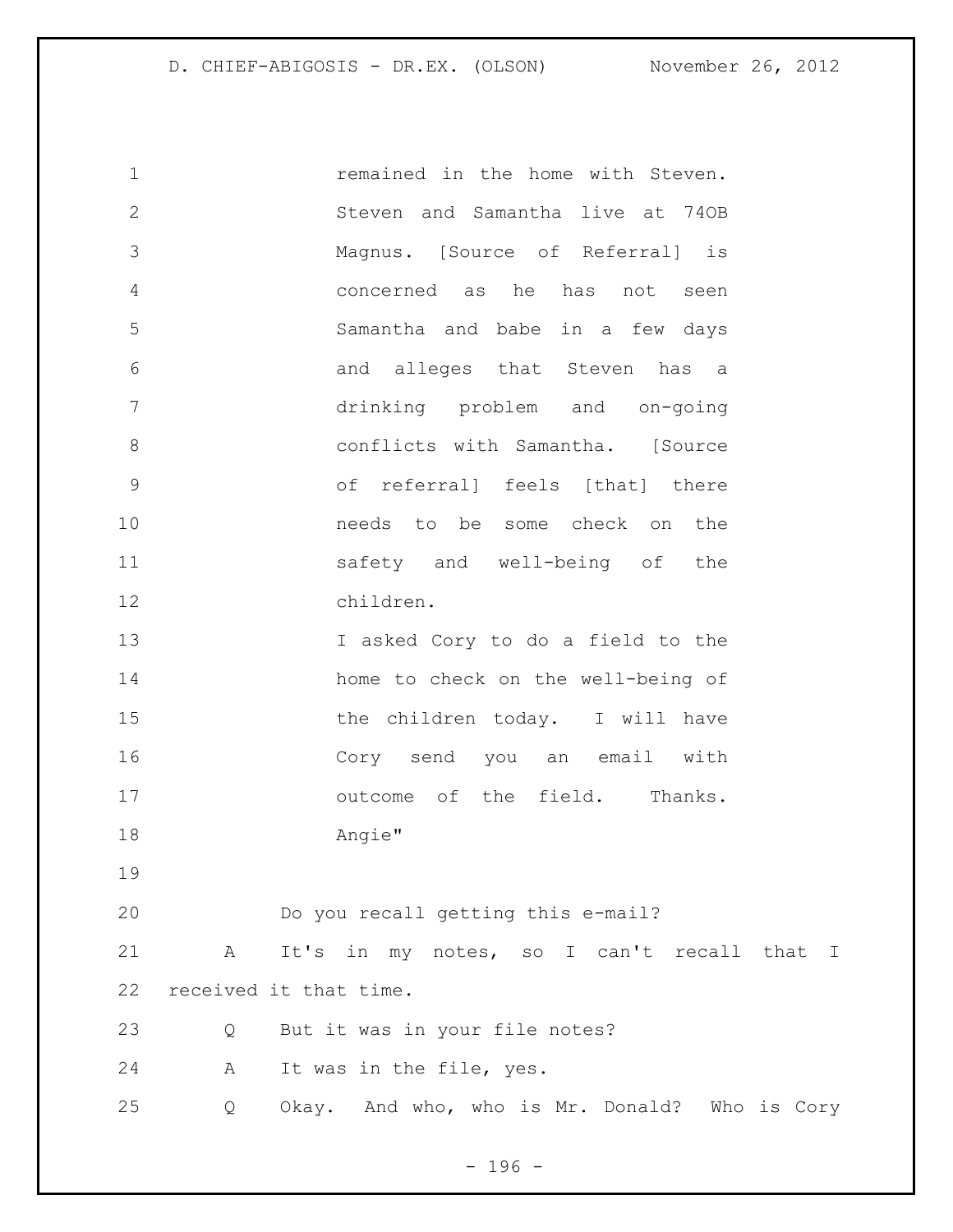Donald?

A He's one of my co-workers.

 Q Okay. And so, by the looks of it, it was -- your supervisor was going to have Cory Donald go to the home, see what was happening?

A Correct.

 Q Okay. And do you know why you wouldn't, you wouldn't have gone?

 A I may have been out of the office. I may have been on holidays, I don't recall.

 Q Do you know if Mr. Donald went out to go and check on the wellbeing of the children?

A Yes, he did.

Q Okay. And do you know when that was?

 A I -- only in my notes that he, it did state that he did go. I can't say yes, he went out that day.

 Q If you look at your notes, go back to page 37011, so just, just so you know where we are here, if you go to the previous page, the last entry was the field to Magnus on May 9th, 2001?

A Correct.

 Q And then so the running notes say the next contact would have been July 4th, 2001 at 10:41 a.m.; is that right?

A According to the documented report, yes.

- 197 -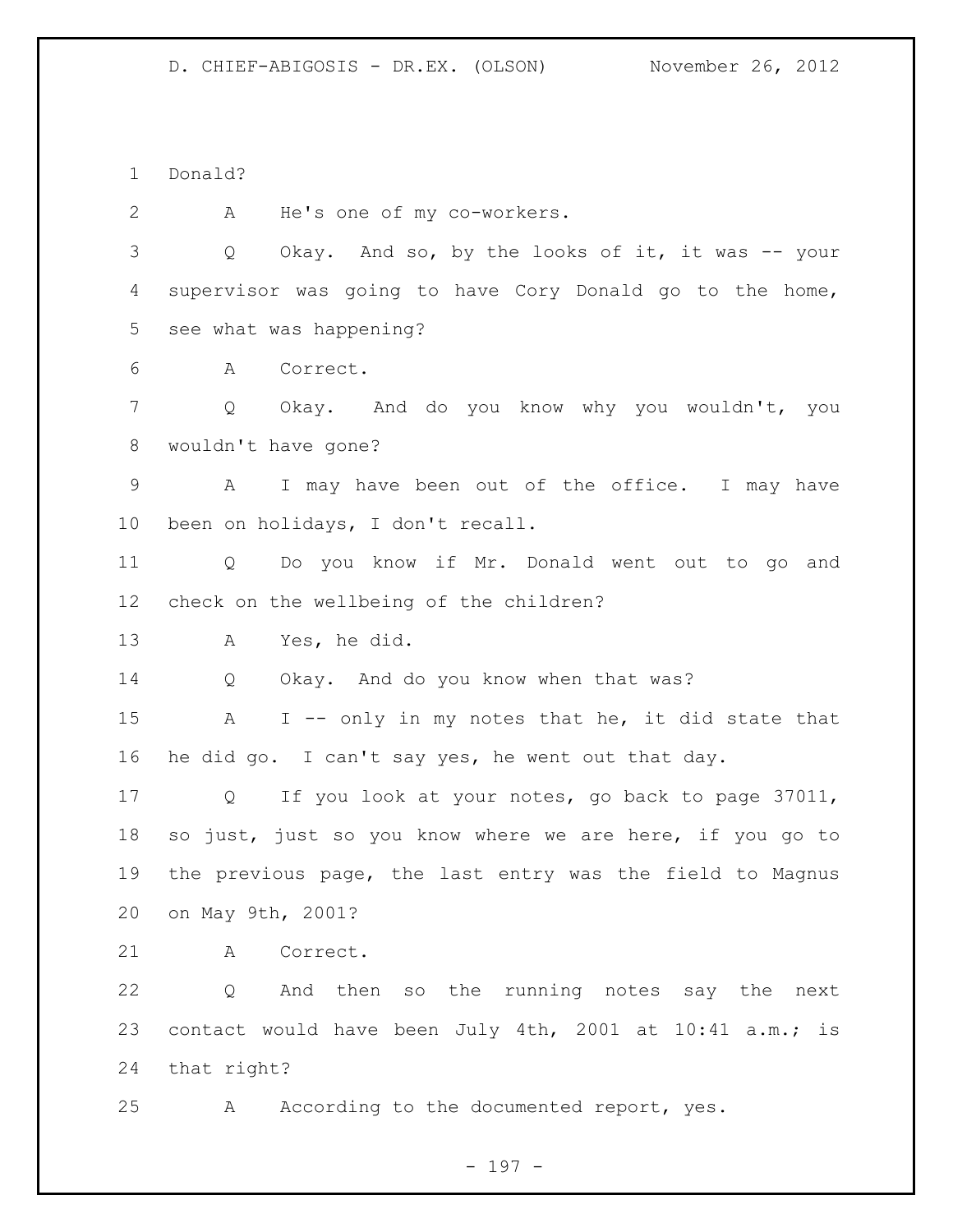1 Q Okay. And so that says: "Several concerns have been 4 [referred to the, re:] ... the care of the children and the parents use of alcohol and family violence ... Will field to 740A Magnus on July 4th" See that? A Yes. Q And it says: "Cory Donald on call worker -- field to the home during my absence from work -- according to Cory Donald that he had met with Steve at this home at 740B Magnus 20 -- Steve appeared sincere, open and honest in his discussion with Cory -- Samantha left the home and the two children are in care of their father. The house was clean and Steve did have assistance from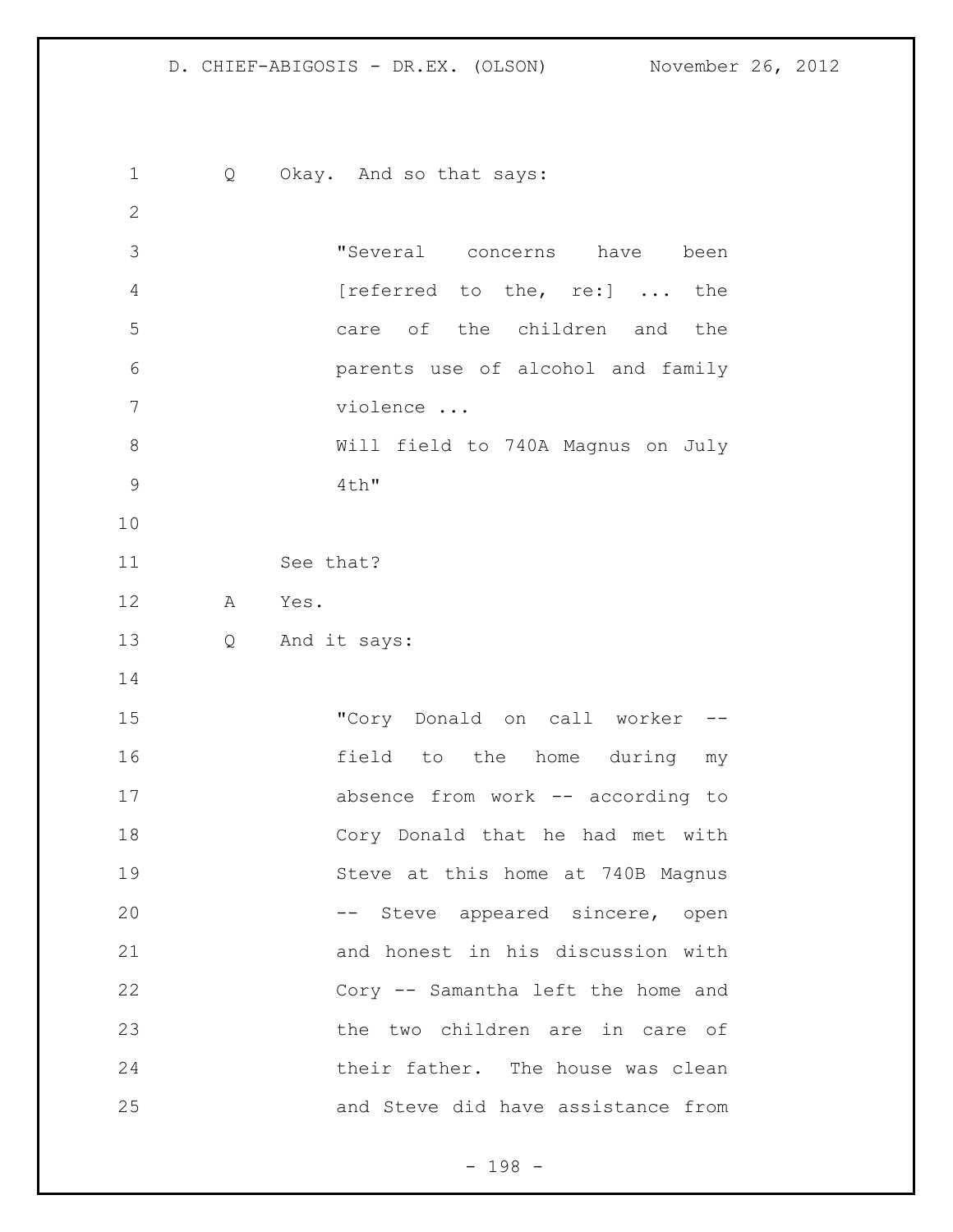extended family to care for the children if needed." That reference here to Cory Donald, is that, do you know if that's referring to the field visit? A It's referring that he did field in my absence. Q Okay. And do you have any idea when that was done? A It is somewhere in my notes that it did state the date that he did go out. Q Okay. Do you know if you had any conversation with Mr. Donald about this? A I can't recall. Q And would Mr. Donald have had the background information on the file, or was he just filling in? A He would have had information but not -- the file -- he had access to the file if he needed it. Q Okay. What was his, what was his role in this file? Did he have a role in the file, other than this field -- A No. Q -- visit? No. A The practice was, within the unit, that if a worker was away for that particular day, that there was an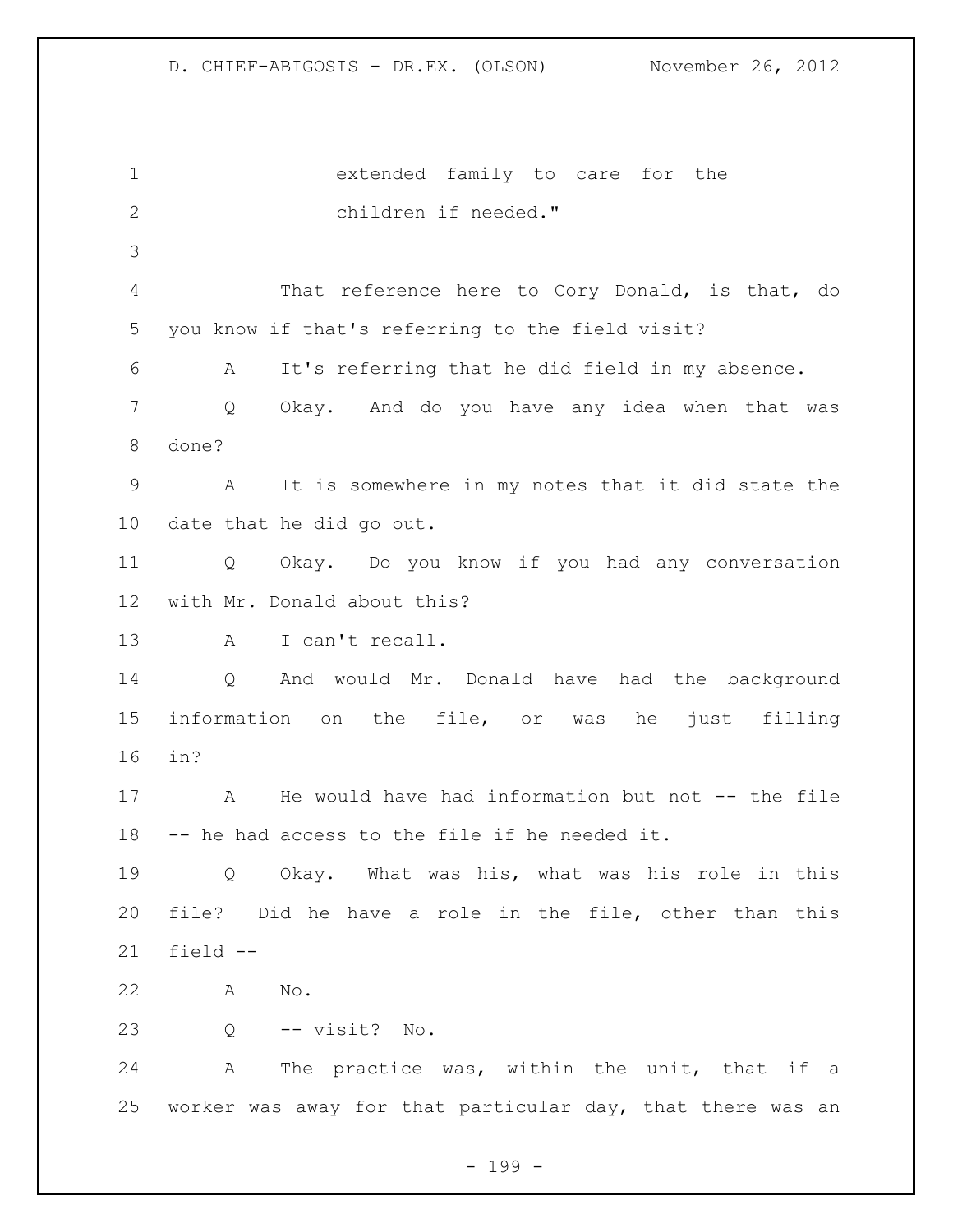on call worker. So he or she would follow up on families of workers who were not there that particular day. Q And put in -- pull up page 37066. Do you recognize this document? A From what was given to me, yes. Q Okay. And do you recall receiving this document? A I can't recall receiving it. Q But it was on your file, your Samantha Kematch file? A Correct. Q Okay. And it's to you from Kathy Epps. Kathy Epps would have been Steve Sinclair's previous worker, when he was a child-in-care? 14 A That's what the document says, yes. Q Right. And you would have been aware of that from Ms. Greeley's transfer summary; right? A Correct. Q Okay. The date is July 3, 2001 and it's, it says: "I was contacted today by [a 22 source of referral], Steven. Steven was a ward of the Agency for a number of years and I was his worker. This was the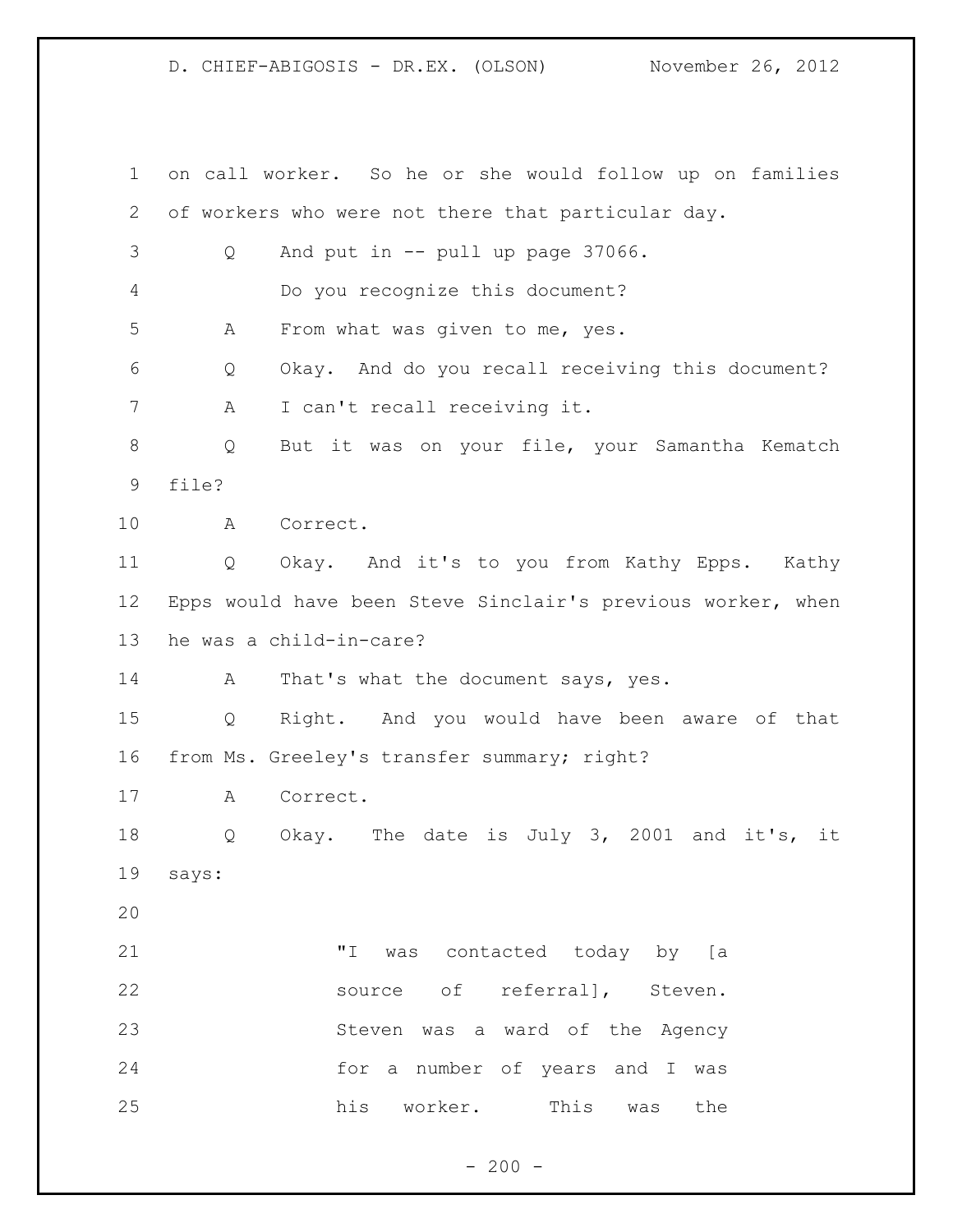1 situation as presented to me: ..." Ms. Epps told us this was a meeting with, that was with Steve's sisters, where, where they had some concerns and Ms. Epps writes: "Steven has been caring for the children since [July 14th]. On the 15th he had welfare changed to 10 his [names] name. Steven indicated that Samantha was drinking and out of control and 13 hot caring for the children. He has assumed responsibility for the children and he would like to continue to do so. Samantha reportedly has taken the Child Tax Credit and was drinking with it. Steven indicated that on Friday at approximately 2 AM an altercation broke out between himself, Samantha and Shelia (Steve's sister). Steve admits 24 [that] he had been drinking with Shelia but that his sister Genny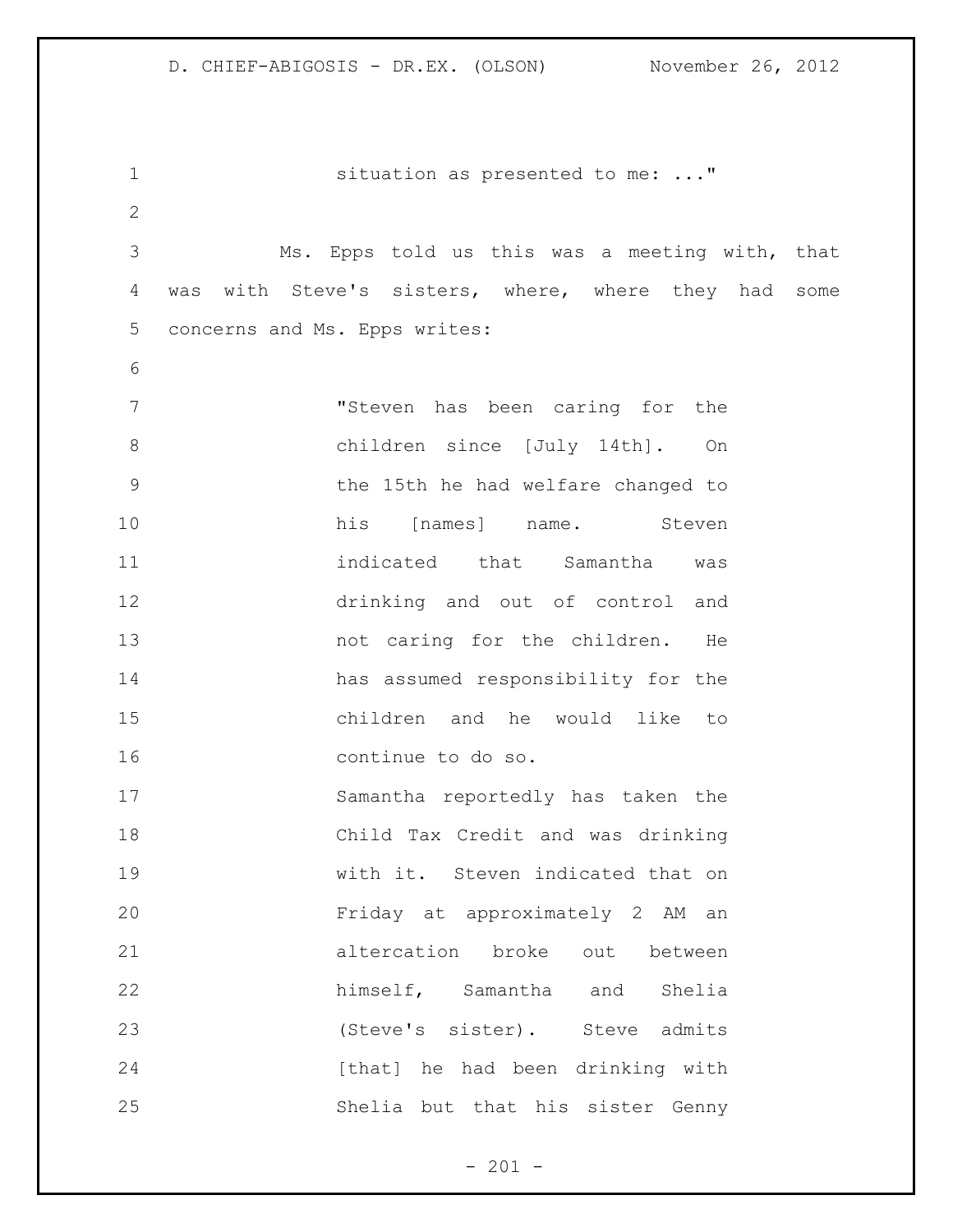| 1              | was caring for his children at the |
|----------------|------------------------------------|
| $\mathbf{2}$   | time.                              |
| 3              | Steven reports that Sheila         |
| $\overline{4}$ | attacked Samantha and Steve pulled |
| 5              | her off of Sam.                    |
| 6              | On Monday July 2nd [Winnipeg       |
| 7              | Police Service] showed up at       |
| 8              | B - 740 Magnus where Steven        |
| $\mathcal{G}$  | resides and where he was caring    |
| 10             | for his daughter. Phoenix was not  |
| 11             | at home [that night] last night    |
| 12             | [sorry]. The officers stated that  |
| 13             | Steven was being charged with      |
| 14             | assaulting Samantha during the     |
| 15             | altercation that took place on the |
| 16             | 29th. He has been accused of       |
| 17             | shaking Samantha. The officers     |
| 18             | [took and gave] took [the baby]    |
| 19             | and gave her into the care of      |
| 20             | [the] mother who is staying with   |
| 21             | [a friend]                         |
| 22             | Steven is very concerned about his |
| 23             | infant daughter and would like her |
| 24             | returned to his care as<br>he is   |
| 25             | convinced that Sam is unable to    |
|                |                                    |

- 202 -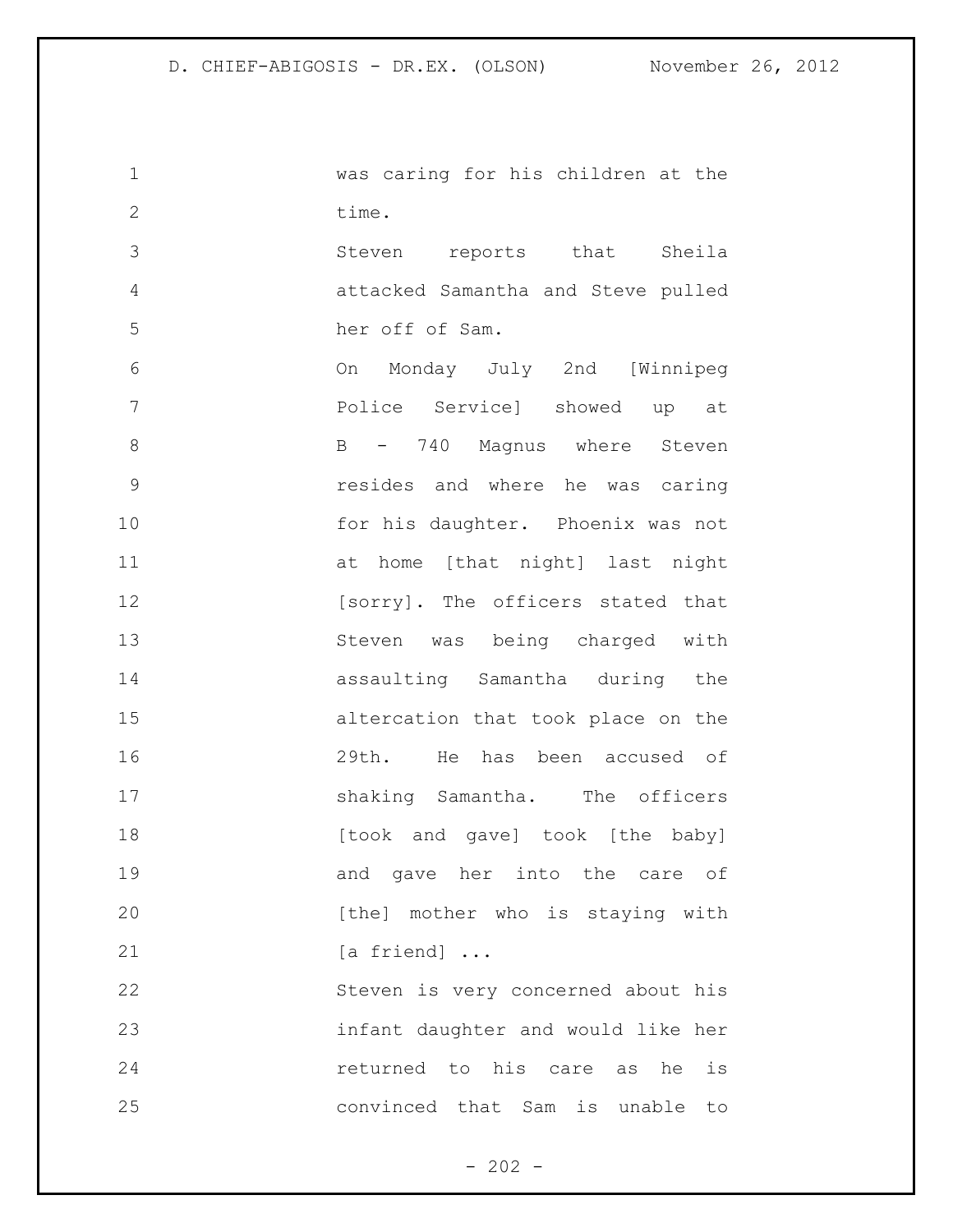1 care for the child. [The referral] stated that Sam's first child is a permanent ward of Cree Nation." And it says: 8 T spoke with Steve who stated that he did not know he had a worker. He will call you and may 11 come here after 2 PM." Was this, was the information in this memo concerning to you? A Yes. Q Okay. And what sort of response time would the information warrant? 18 A Immediate. Q And did you go out and, and see the family immediately? 21 A I can't recall. Q The first recorded attempt you have here is, if you look back at your notes on page 37011, the first field is recorded, looks like July 6th, 2001; do you see that? A Yes.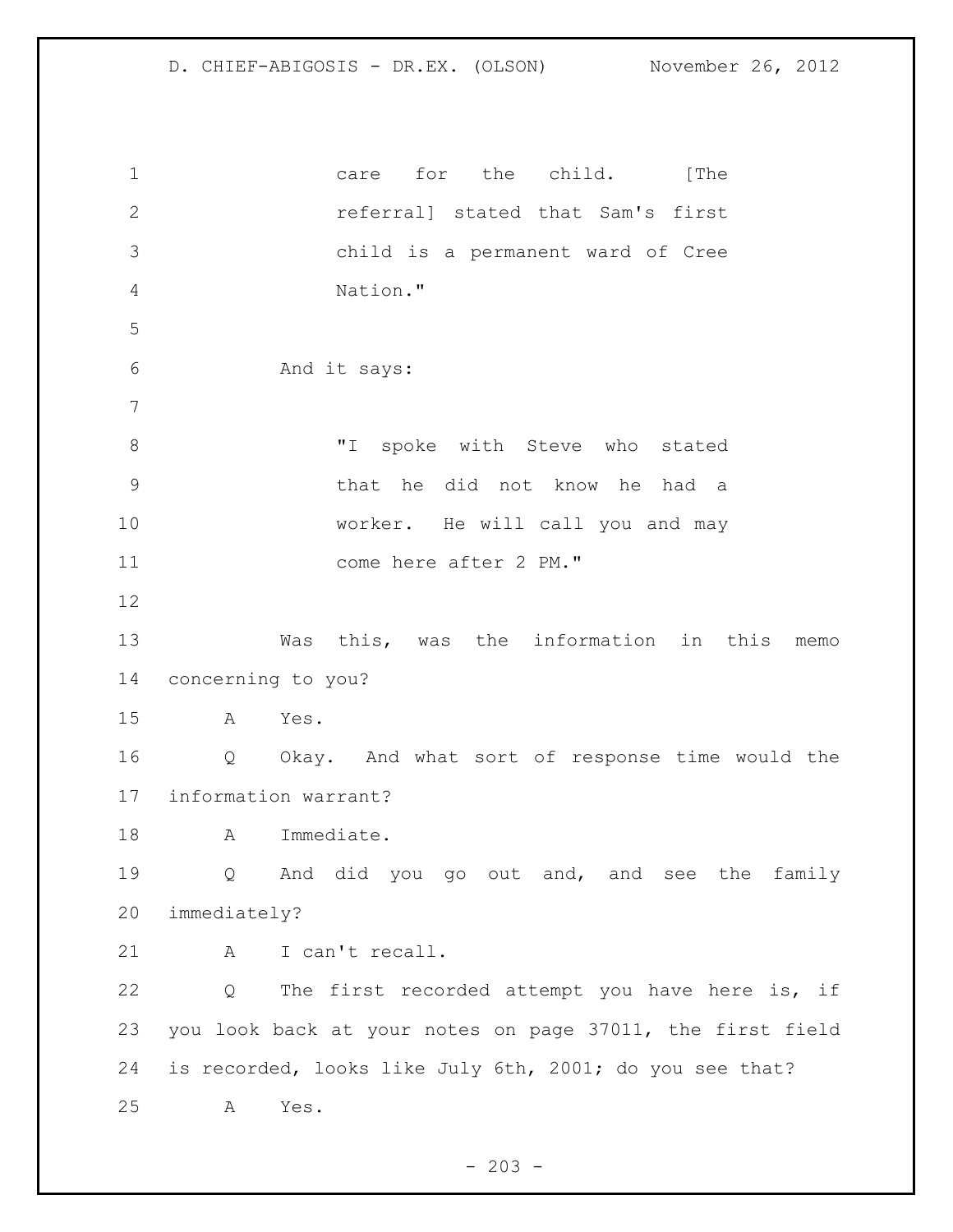1 Q And do you know why that would have been, why there would have been a delay for a few days? A I can't recall. Q Okay. And have you checked back to see if you were away or on, on holidays, or otherwise unavailable? So you can't recall whether or not you were away or you, there was some reason you weren't able to immediately -- A I can't -- 11 Q -- go to the family home? 12 THE COMMISSIONER: What was the date of the Epps e-mail? 14 MR. OLSON: The date of the Epps memo is July 3, 2001. 16 THE COMMISSIONER: July 3? MR. OLSON: 2001. 18 THE COMMISSIONER: Right. MR. OLSON: And the first record of the attempted contact was July 6th -- 21 THE COMMISSIONER: Yes. MR. OLSON: -- 2001, at 2:00 in the afternoon. MR. RAY: Your, your question related to the, the recorded contact (inaudible) by this witness? MR. OLSON: By this witness. This witness'

 $-204 -$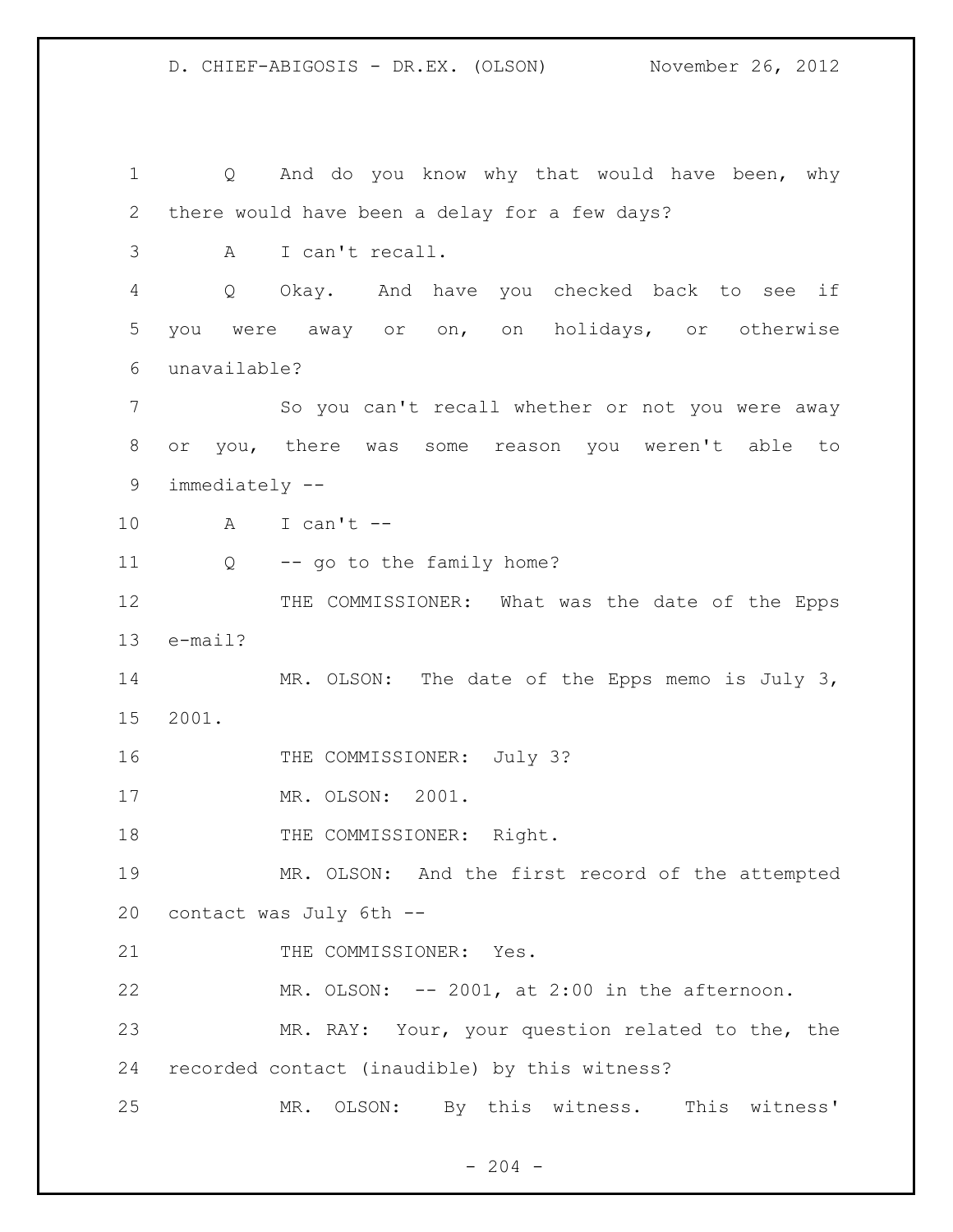attempts to meet with the family. BY MR. OLSON: Q Did it, did it surprise you to see that Mr. Sinclair wasn't aware that he had a worker? Do you, do you know if that was a surprise when you read it? A When I read the case notes, yes. But I can't recall reading it at that time when I had documented it. Q And the reference that: "Steven is very concerned about his infant daughter and would like her returned to his care as he is convinced that Sam is unable to 15 care for the child." Is that something you, you would have wanted to explore more? A Yes. Q Okay. And do you know if you ever did explore that any more than, than what's written here? A I can't recall. Q Have you come across any notes, or anything like that, indicating you did? A I was only given the information that's here.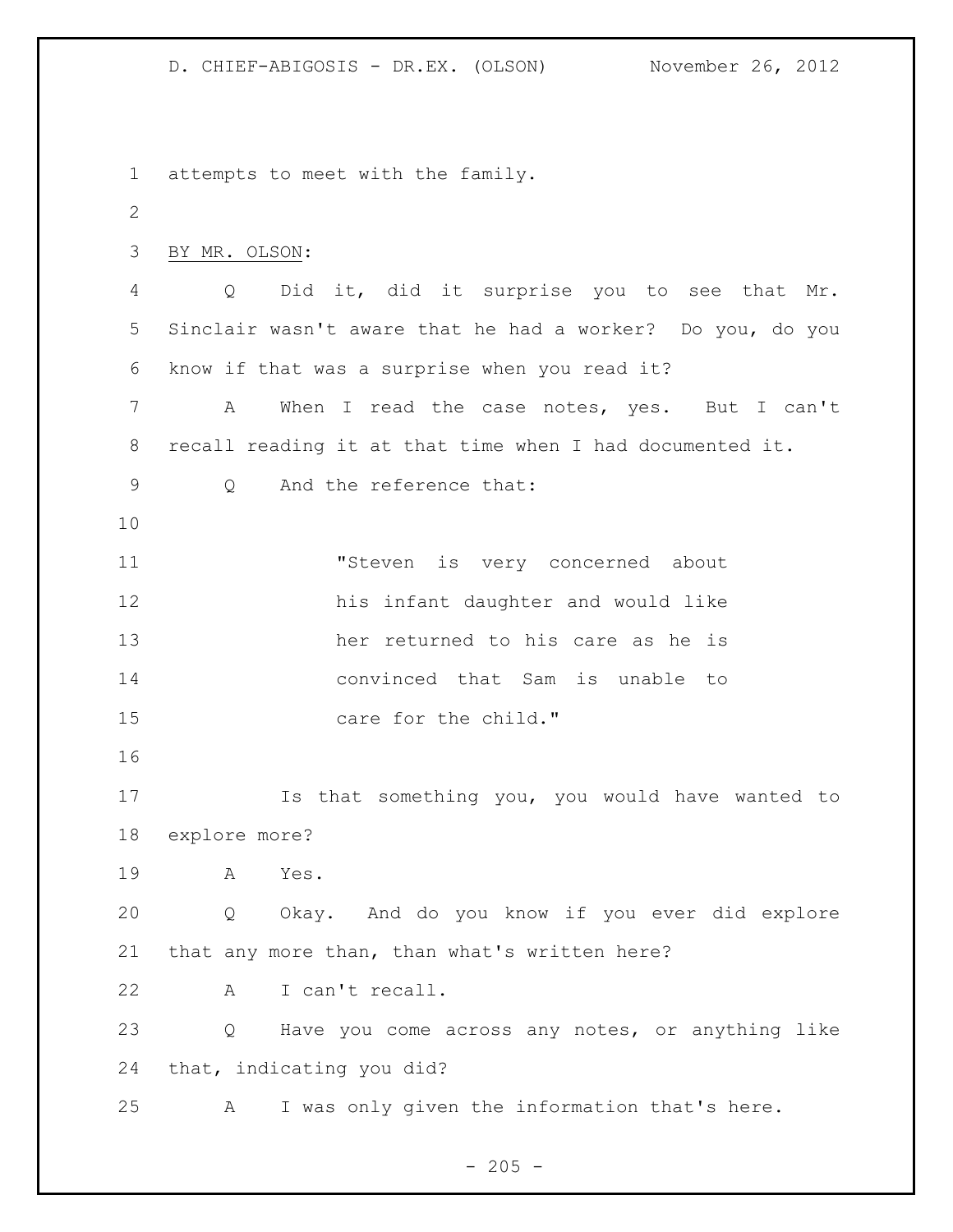Q Okay. So whatever was in the file is what you were given? 3 A Whatever was -- yes. Q Okay. A Information that was shared with myself. Q Okay. And in that information, did you see anything suggesting you had made any inquiries to see what Steve Sinclair was referencing there? A Only the information that was provided, I can't recall. Q Okay. So at 37011, which is on the screen now, we just reviewed the entry for July 4th, 2001 and then on July 5th, 2001, it says: "[Phone call] to Jenny Sinclair at MA MAWI ... re: Steve -- she was not in -- left message to call 18 DCA." Do you recall why you -- what, what you were trying to do there, or what that was about? A I can't recall. THE COMMISSIONER: Just where are you referring to now? MR. OLSON: This is on page 37011 --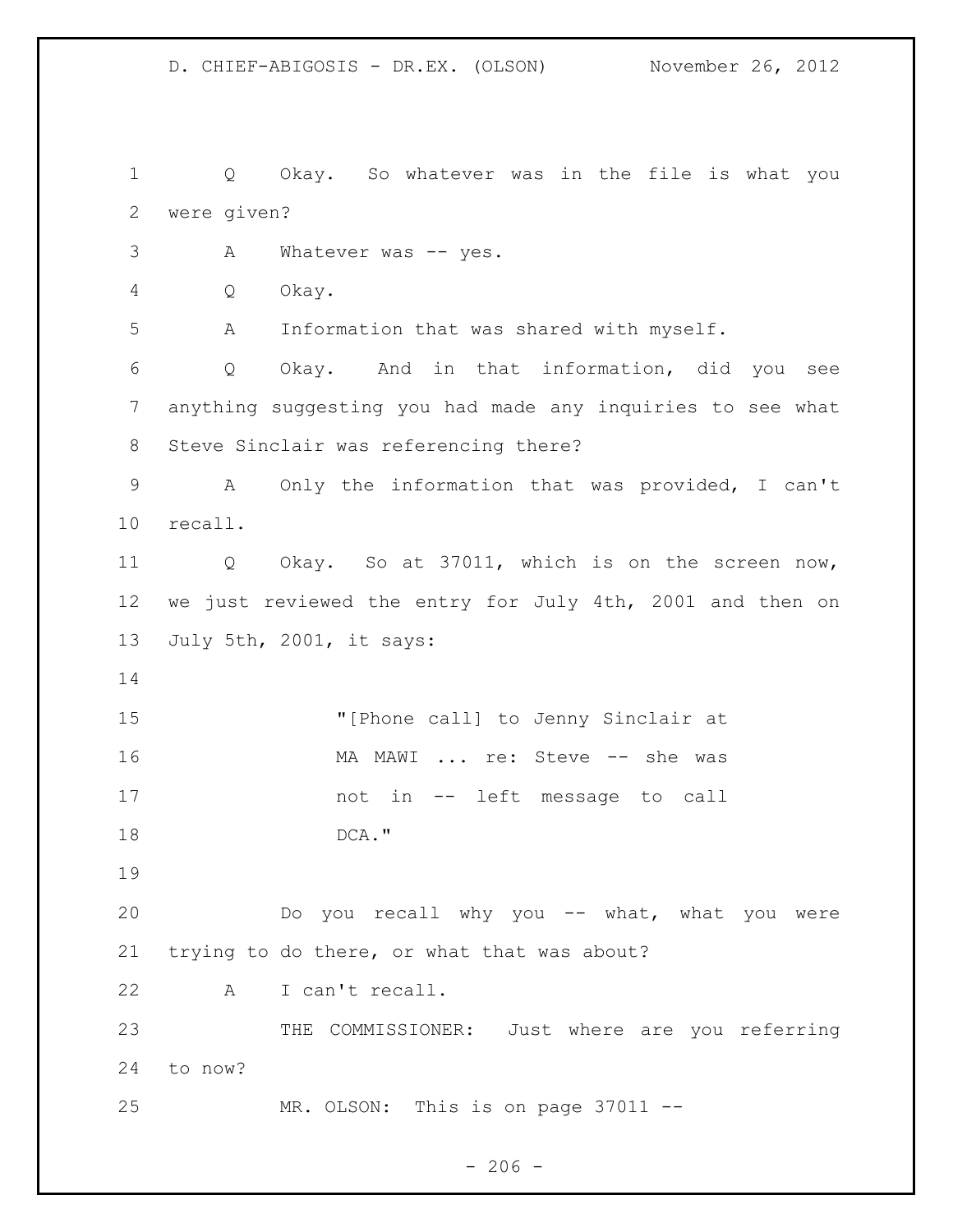1 THE COMMISSIONER: Yes? MR. OLSON: -- it's under the date of July 5th, 2001. THE COMMISSIONER: Yes. MR. OLSON: It's the third paragraph on that page. It says phone call to Jenny Sinclair, PC? 7 THE COMMISSIONER: Yes, line busy. 8 MR. OLSON: No, PC is: "[Phone call] to Jenny Sinclair at 11 MA MAWI ... re: Steve -- she was not in -- left message to call DCA." BY MR. OLSON: Q So it sounds like you, you left a message for Jenny Sinclair at her work and you were asking her to call you; right? Am I interpreting that -- A Yes. Q -- correctly? Yeah. 21 A That's correct. Q Okay. And then the next entry, this would have been at around noon, saying the: "[Phone call] to Jenny -- line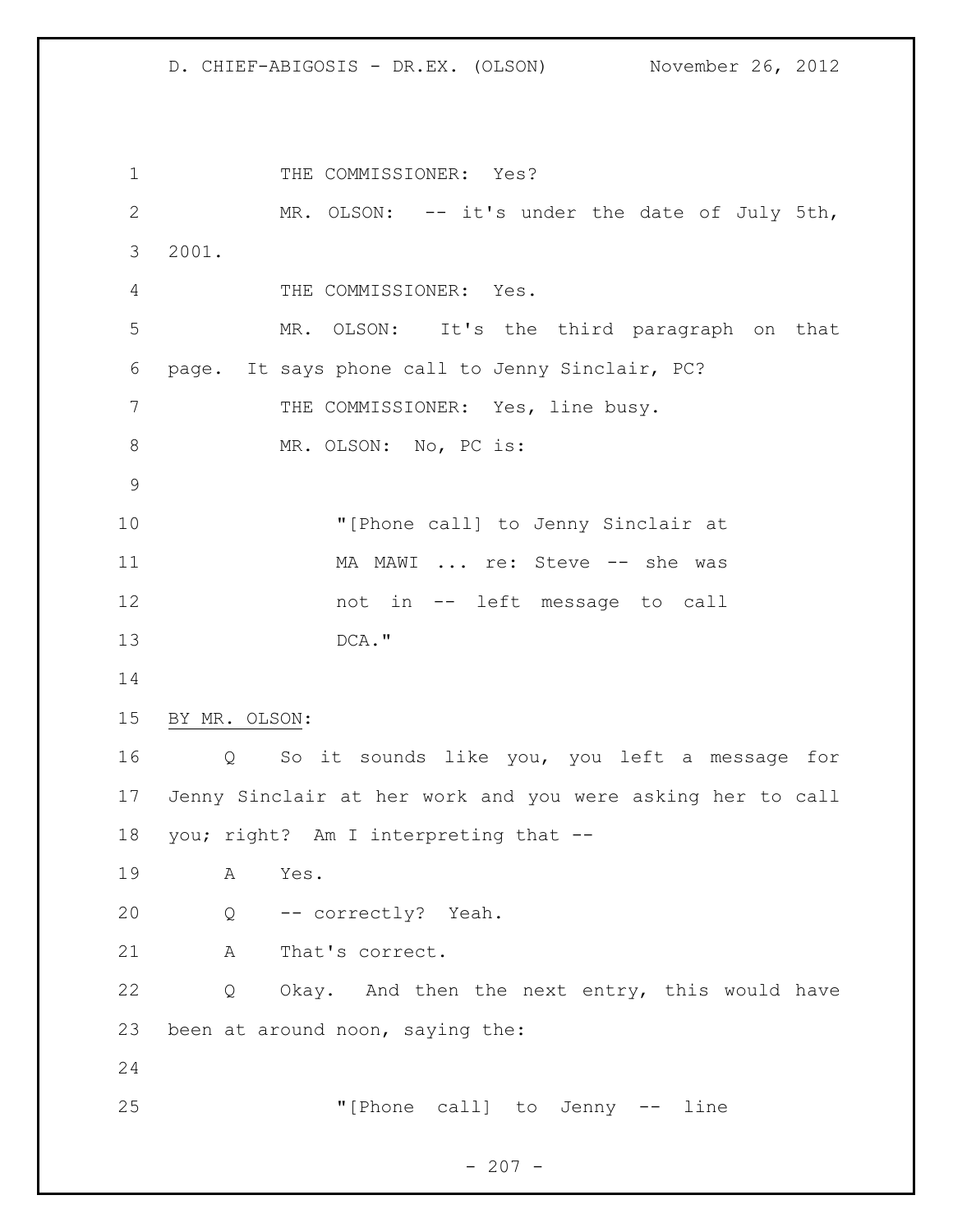busy" A Correct. Q Okay. So you didn't get through to her then that day? A Appears so, yes. Q Okay. And the fact that you were making these calls, does that mean you would have been in the office that day, physically? A Yes. Q Okay. But there's no record here of any attempt 12 to actually go out to the house that, that, that day; is that right? 14 A No, there's no note there. Q The note for July 6, 2001, 2:01 p.m., we have: "Field to 740B Magnus to meet with 18 Steve. Steve was at home with his youngest child -- Phoenix was not at home she was at his friend Kim Edwards's home for the afternoon. Steve stated he gets her to watch her if he needs [to get somewhere] 24 to go some where. The house was very clean although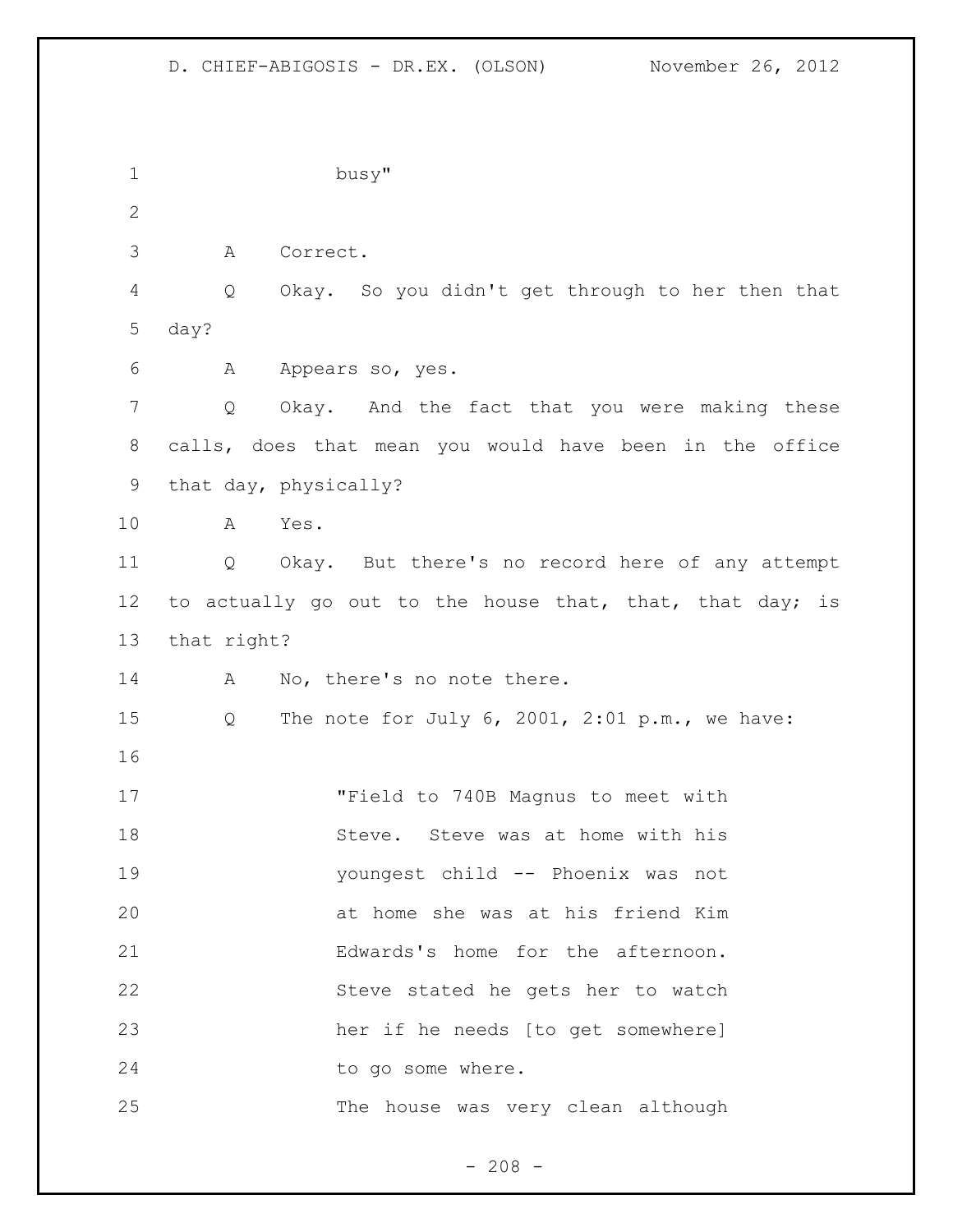it was sparsely furnished there was about six kittens including the mother -- Steve stated that he is looking for a home for them -- they will be ready in about two weeks to leave their mother -- **this worker noticed no apparent**  smell of cat urine and [that the cat] that the cat where (sic) lying in the corner near the entrance [to] the apartment. The youngest child ... was sleeping in a portable playpen in the living **14** room near the kitchen. Steve invited this worker to the back of 16 the apartment to what he considered his living room -- he explained that he and Samantha are separated after she came home with a 'hickey' on her neck -- he 21 stated she was with her ex- boyfriend, who is the father of **b** [the oldest child] her oldest child -- Steve stated the child 25 ... is in care of CFS. Steve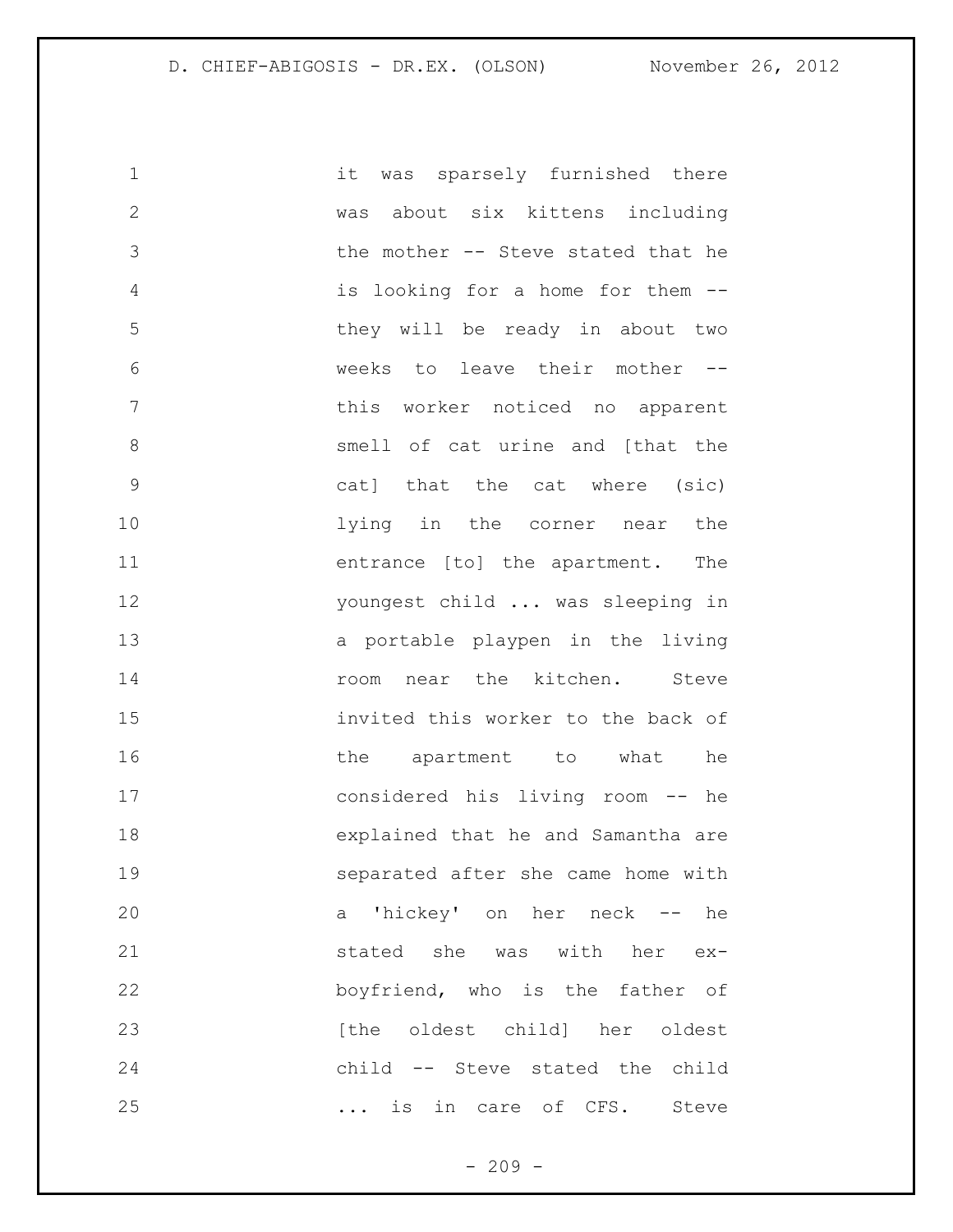stated he did not want anything more to do with Samantha and that he was charged with assault against her -— Steve stated that she claims that he shook her up -- Steve stated that his sister Jenny was there and witnessed the 8 argument. Another reason for Samantha trying to get back at him according to Steve -- be stated his sister Sheila Sinclair had fought Samantha. He also stated 13 that the [Winnipeg Police Services] attended his home and 15 [arrest] arrested and [charged] 16 him with assault -- [and that at 17 the] time ... [Winnipeg Police 18 Service] took [the, the baby] and gave the child to Samantha. The child returned to his care about two days [after when] after this when Samantha brought [the child] back [to her] on her own. [She described -- sorry] Steve described [the child's] conditions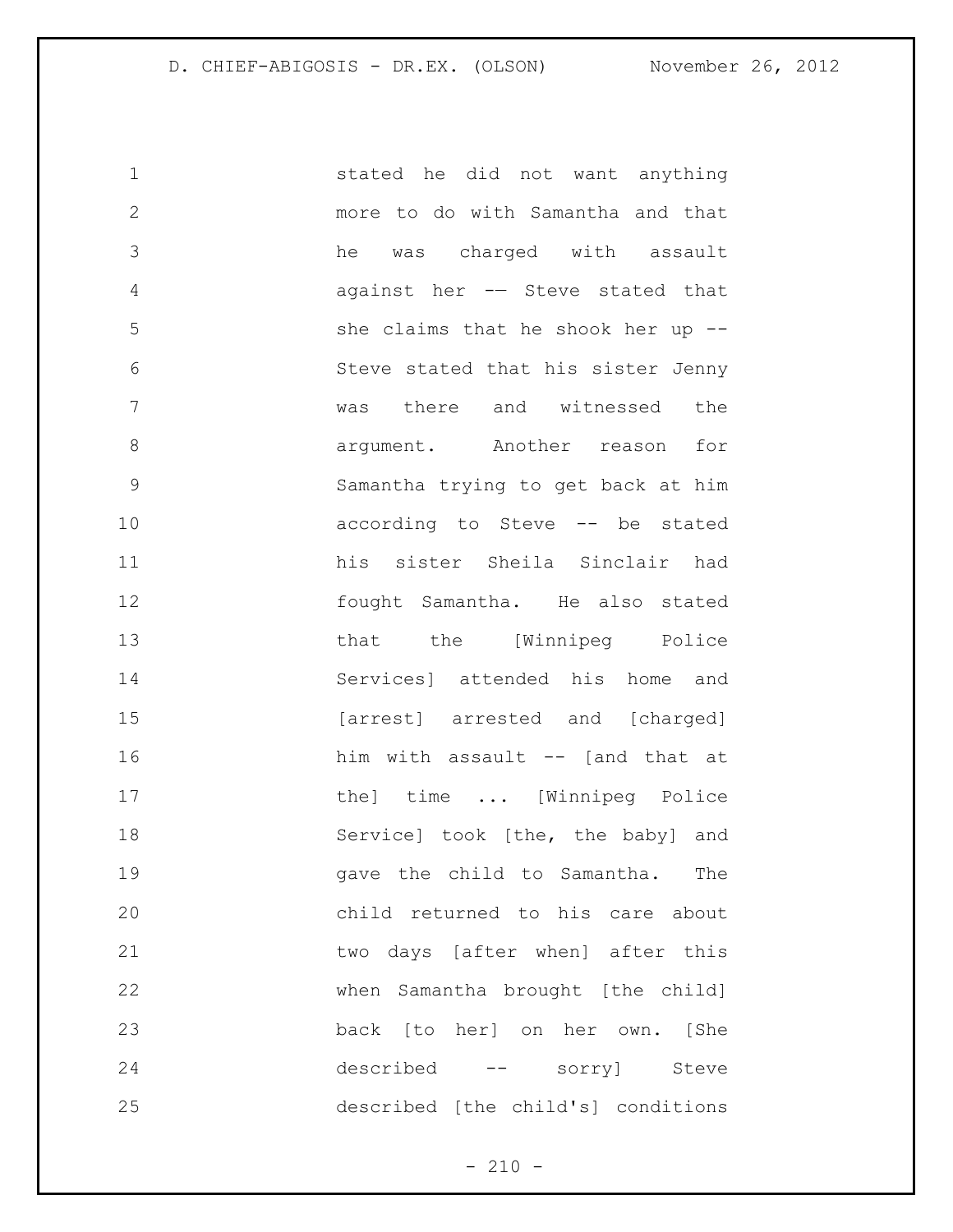as 'being dirty and [hungry] and 2 she smelt badly'. Steve stated he knew very well that Samantha could not care for her. Steve appeared ... up front and honest in his answers. During the time this worker was in 8 the home -- [baby] woke up about 15 minutes into the visit -— Steve retrieved her from the playpen and prepared a bottle of formula for her -- all the time he held her in his arms -- when Steve sat on the couch -- he played with [the child] and the child appeared very alert and responded to the noises and faces her father was directing towards her. While he fed her the formula he talked about his plans for the children -— he stated that his main support for the children and him is his sister 'Jenny' she works at the Ma Ma Wi center and he attended to the center almost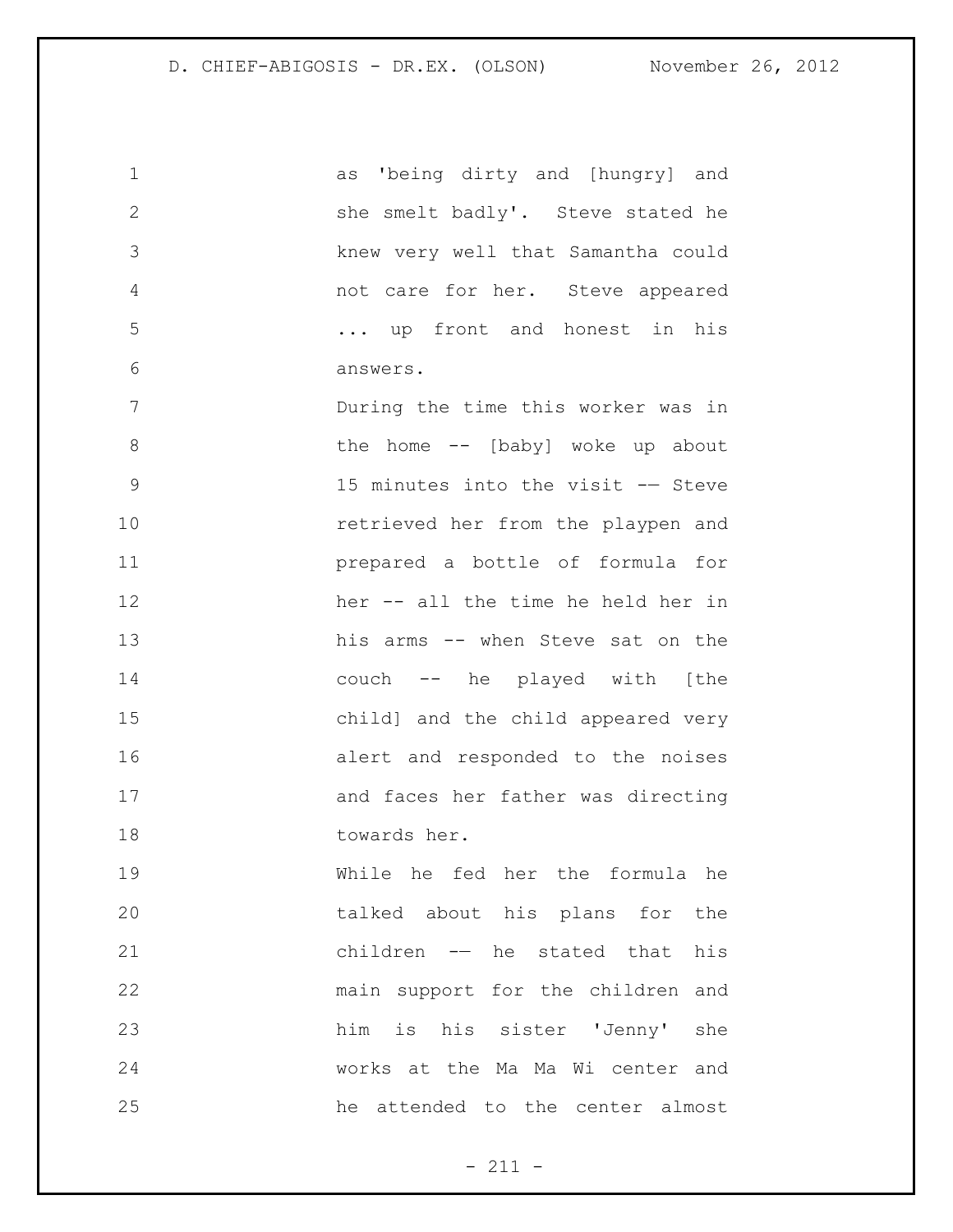| $\mathbf 1$    | daily. Steve stated that he takes  |
|----------------|------------------------------------|
| $\mathbf{2}$   | the children to 601 Aikins if      |
| 3              | there is a need for medical        |
| $\overline{4}$ | attention and that Dr. Lipnowski   |
| 5              | sees [the child] or be will call   |
| 6              | Envoy for assistance if they get   |
| 7              | sick and stated that [child's] is  |
| 8              | on 'similac' formula and  she      |
| $\mathsf 9$    | eats well.                         |
| 10             | This worker asked if he a Ma Mawi  |
| 11             | worker assigned to him --          |
| 12             | Steve stated no -- that he goes    |
| 13             | there and visits with all the      |
| 14             | workers -- be did state that he    |
| 15             | will taking a parenting program    |
| 16             | for young fathers in August.       |
| 17             | Steve stated that he [is] doing    |
| 18             | okay and if he needs any supports  |
| 19             | he would call the agency. Steve    |
| 20             | stated that he has changed all the |
| 21             | welfare [tax], child tax over to   |
| 22             | his name."                         |

 Just before we get to the summary, the, based on the information you were given here, when you met with

- 212 -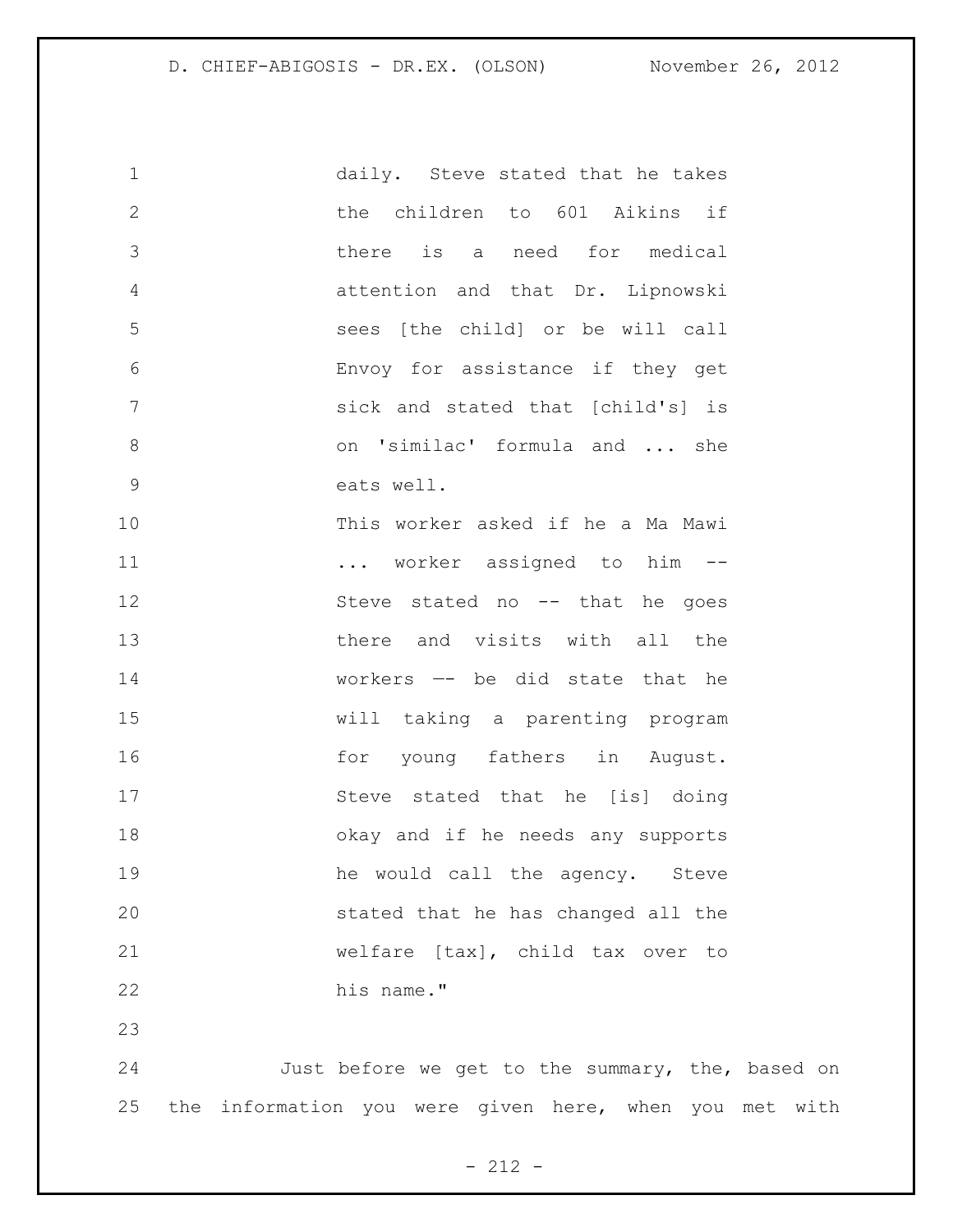Steve, did you do a, did you do a risk, another risk assessment, or were you considering the risk to the children in the home? A At that time, according to notes, it would have, it would have been a low-medium risk. Q This would have been a low meeting (sic) risk at this point? A Because the father had the child and shared that information. He appeared to be working with external agencies. He knew where the children were. He, he appeared to do really well with his infant daughter. Q So based on your observations of him with his -- A He was very attentative (phonetic) (sic), he looked after the children, that child, that particular child well. Q What about the fact now, now there's only one parent caring for the child; would that impact your assessment? 19 A According to the information that was presented, that, the person that was the parent that was creating the majority of the, the conflict, or the problems, was no longer in the home. He appeared more stable. Q So your assessment was Steve was more stable than Samantha? A According to the contact I had with him.

 $- 213 -$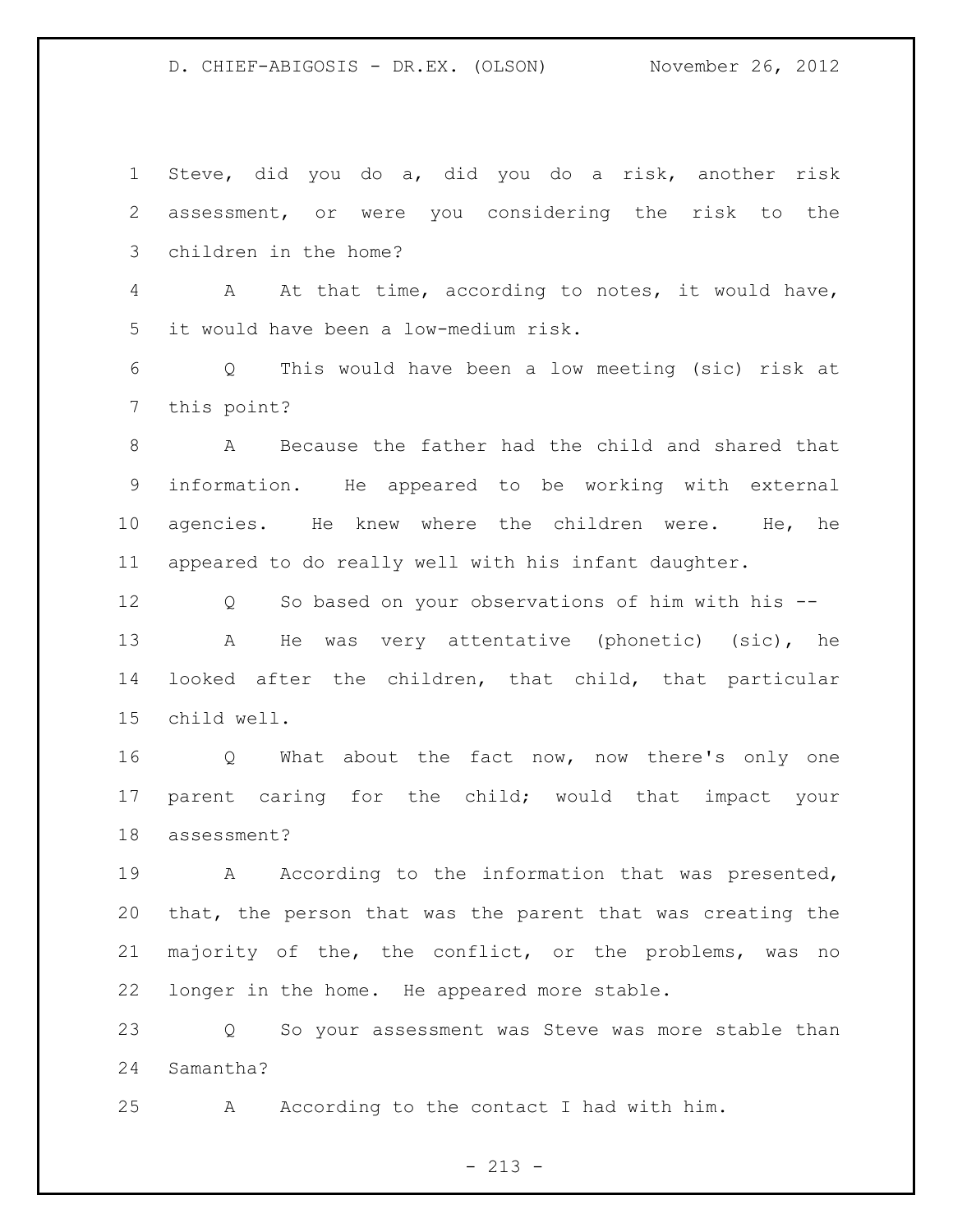Q Okay. Was there anything, would there be anything preventing Samantha from taking the child at any time, either of the children? A Somewhere in my notes, it states that he had a restraining order, but at that particular -- no, there wouldn't be anything that would prevent her from coming in 7 and taking the child out of the home, or -- Q Okay. 9 A -- children. Q And so, in your risk assessment, when you said it was low-medium, would that impact the risk assessment? A That would impact, if she did come back into the family. Q Okay. And what about earlier, there were references to, to, to Steve having a drinking problem? 16 A He did self-disclose that -- when we come to it, he did self-disclose that he did have -- that when he drinks, he usually goes out of the home. He gets appropriate caregivers for the, for the children. So he takes those measures ensure that the children are safe. Q And was that something you were prepared to take his, his word on at that point? A From my discussions, I can't recall, but according to my documentation, I did take his word for it. Q And did you see, did you see Phoenix in all this?

 $- 214 -$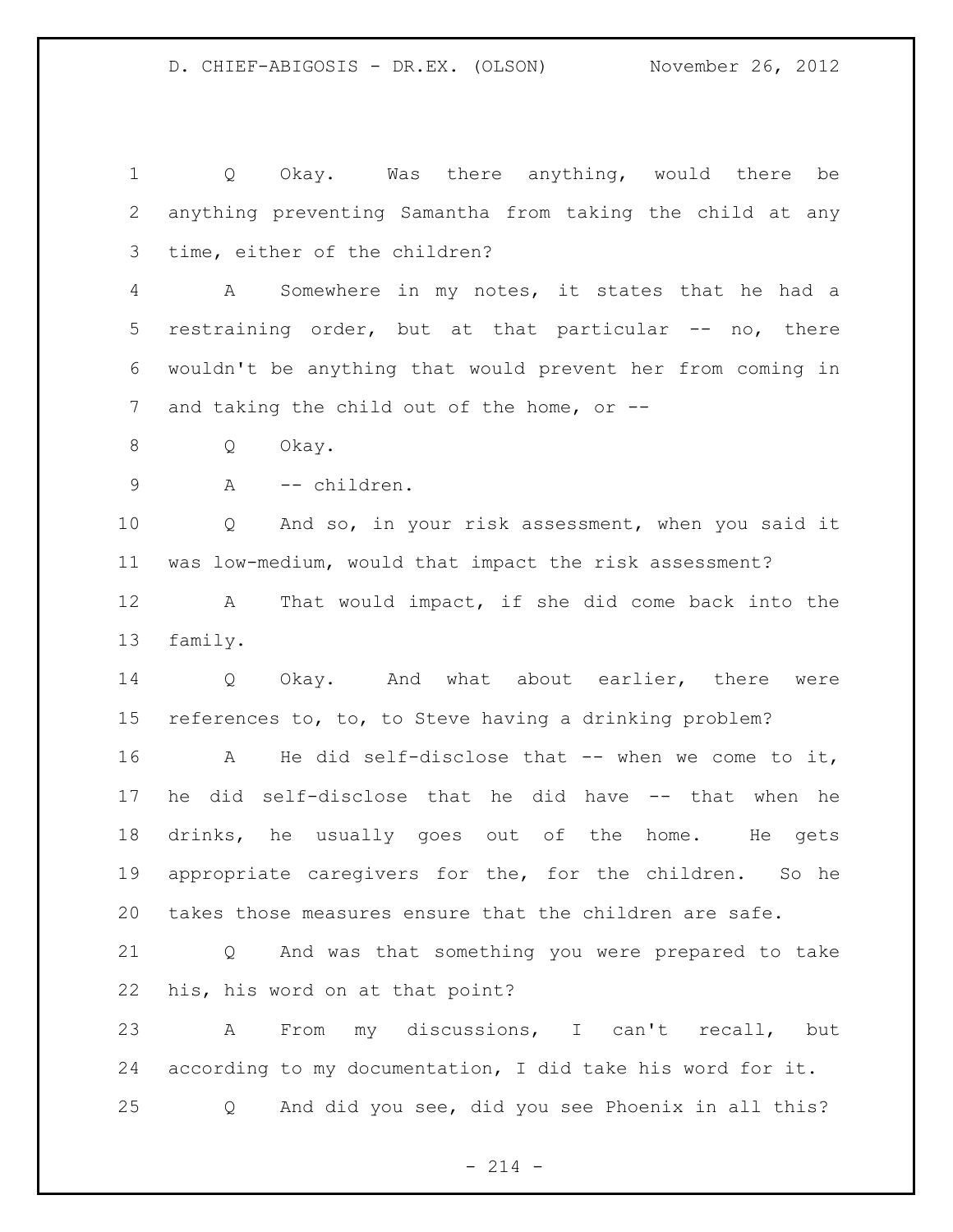1 A At that particular time, no. Q And would that, was that, would that have been important to do, to actually see how Phoenix was doing? A Yes. Q The fact that there was recent violence between Steve and Samantha and it, it sounded like a fairly volatile situation, did that impact, would that -- looking at it now, should that have impacted your risk assessment? A Yes. Q What was the purpose of your visit here, on this date? 12 A According to the information presented, it was to follow-up on the concerns from the collaterals and to see how the children were.

 Q The name Kim Edwards is mentioned in the, in the contact; was that the first time you heard the name?

 A It's the first time I've seen her name in my notes, correct. I've never met Kim Edwards.

 Q Did you know anything about her at this point? A All I knew at that -- according to notes, it was a friend of Steve's and he, that she provided a lot of support to him.

 Q And were you familiar with any of Steve's other friends?

A No.

 $- 215 -$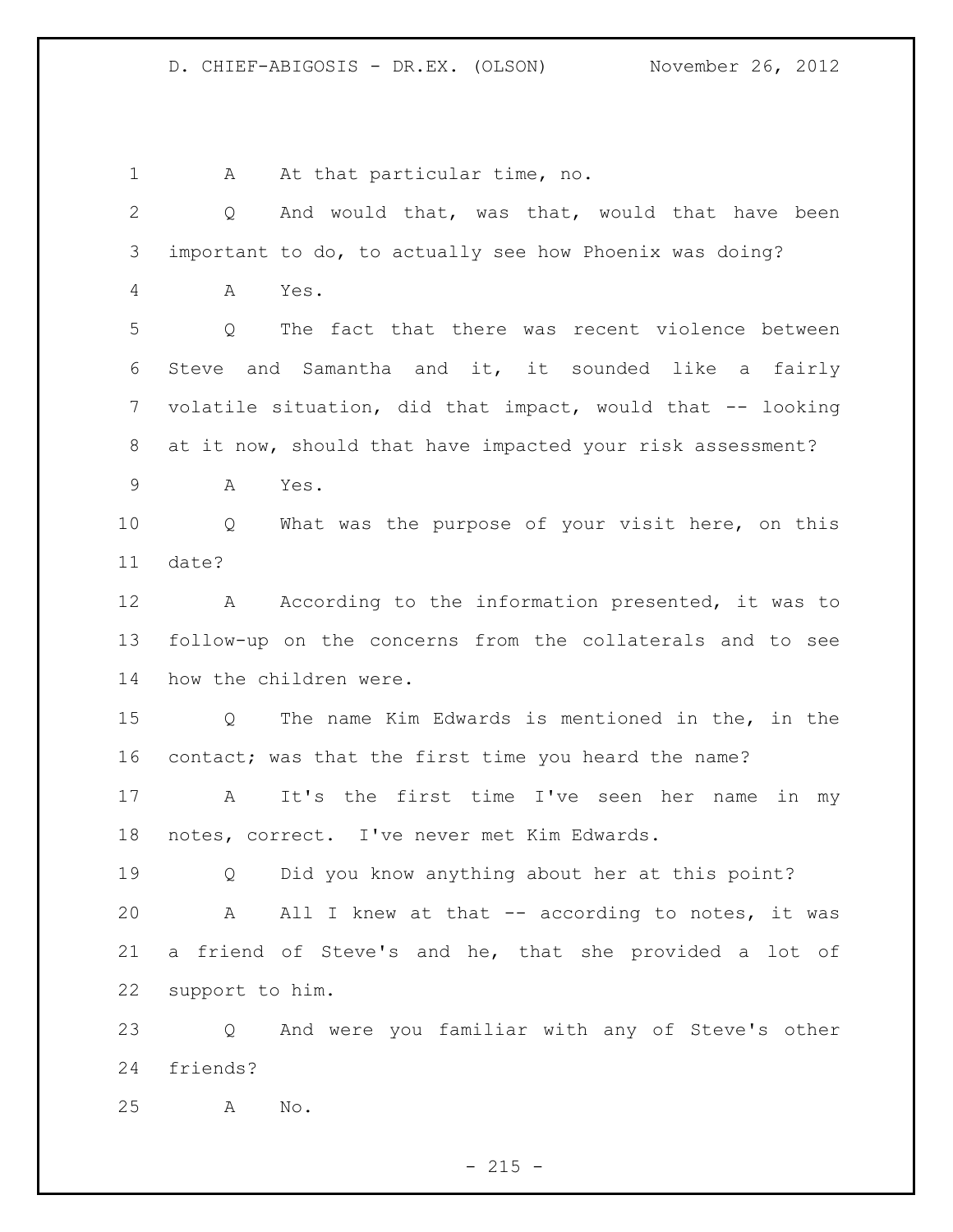1 Q Okay. At this point, was there any evidence to suggest that Phoenix Sinclair was safe with Kim Edwards, if she was, in fact, staying there?

 A According to my notes that it was a family friend and it's not uncommon for families to leave their children with family friends. And, and according to that, we may have had a discussion around her and that she provided care 8 for her in the, if he wasn't -- he was going to be going to programming.

 Q Okay. Even in the case where, where family friends provide some support, cares for a child, do you still make inquiries to determine whether that's a safe place for the child?

 A From my experience as a social worker, is that I've been involved with a lot of families that have extended family and friends that provide care for the child when the parent is not able to do. So based on that, and based on the fact that she was one that he trusted the child with, and that, that she was to provide that care for, for her at that time, I felt it was his -- he, he was responsible, as a parent, to ensure his child was safe and he trusted this person.

23 Q Okay. But with your involvement as a, as a 24 social worker, with the concerns of, of safety for the children, weren't you also responsible to, to ensure that

 $-216 -$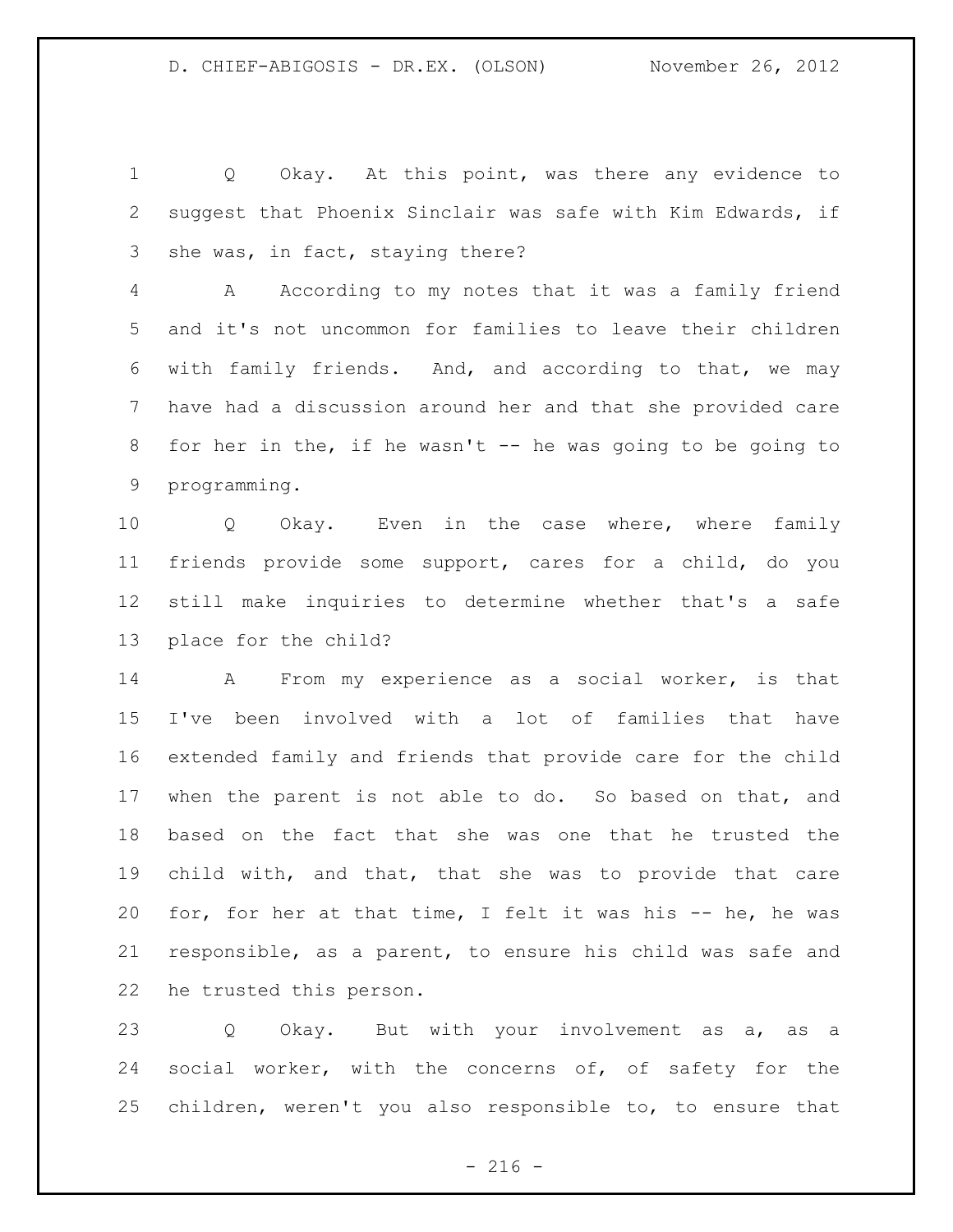Phoenix is safe, or, or take some steps to do that, at this point, knowing what you knew about the family?

A Yes.

 Q Did you know, at this point, how, how often Steve was going to be caring for, for Phoenix Sinclair and the baby on his own?

A No.

 Q Okay. And do you know -- did you, did you think that he had the capacity to do that, given the recent events, to care, that is, to care for two very young children?

 A I can't recall specifically, but according to my 13 notes and what my observations was, that he was very attentive and very caring and very open with his responses when I asked him questions. So based on that, that, that -- my assessment at that time, that the children were safe with their dad at that particular time.

 Q Take a look at your -- the summary, page 37012 -- THE COMMISSIONER: Well, now, I'm wondering if you, if you're moving to the summary, if this isn't the time to take an afternoon break?

MR. OLSON: This would be a, a perfect time.

23 THE COMMISSIONER: All right. We'll take a 15 minute break.

- 217 -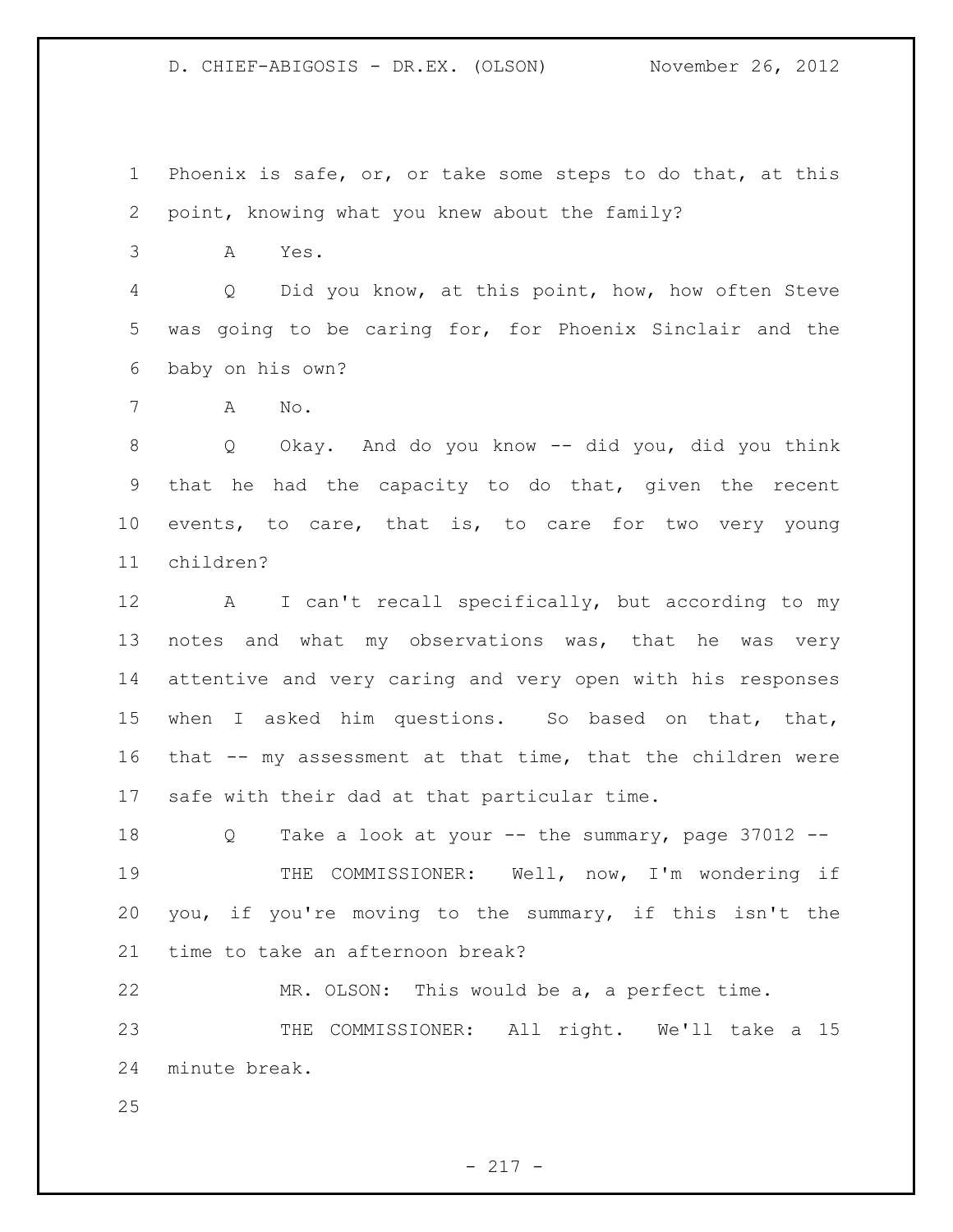(BRIEF RECESS) BY MR. OLSON: Q So we were just going to turn to your summary on page 37012 before the break. Now, this summary here appears in your, your recording, your file recording for Kematch? A Yes. Q And is there, is there a reason why it's -- at this point, is this just a summary from that particular meeting? A Appears so. Q And so it says, you go through a few things. You say Steve completed a parenting program through the Andrews, Andrew Family Street Centre last year. He will -- take it, it means forward a copy of the, the certificate to this worker. Do you know if that ever happened? Did you ever see that certificate? A I can't recall. Q Okay. If he did, would, would a copy be on the file? A Yes. Q Okay. And when you reviewed the file, was there a copy? Did you come across a copy?

A I didn't review it, I was only given information,

- 218 -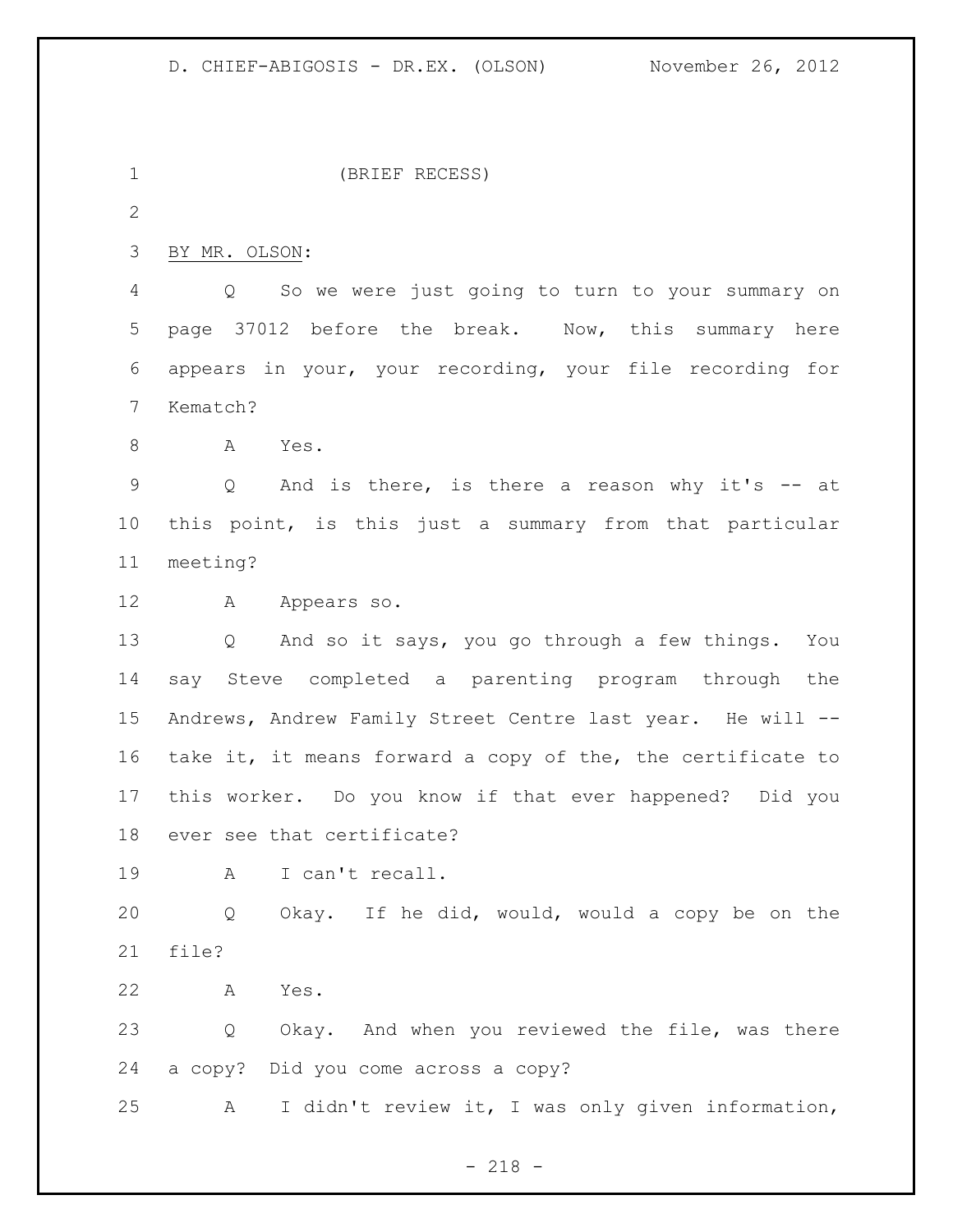D. CHIEF-ABIGOSIS - DR.EX. (OLSON) November 26, 2012 my case notes, none of that, I didn't see a certificate of, of a completed parenting program. Q Pardon me? A I did not see, or was not given, a copy of the completed parenting program to review. Q So you did not, you didn't see a copy of the parenting certificate? 8 A I was not given that information. Q Okay. But if, if, if it was there, it would be on your file; right? A Yes. Q Okay. And since it doesn't appear to be on your file, then I take it you, you didn't receive it? A I can't recall. If it's not there, it's not there. Q Okay. Then it says: "Steve has consulted with Ma Ma Wi on assisting him on retaining a lawyer to file for custody of his children Phoenix and [the baby]" That was your understanding, Steve was going to seek custody? A Yes.

 $- 219 -$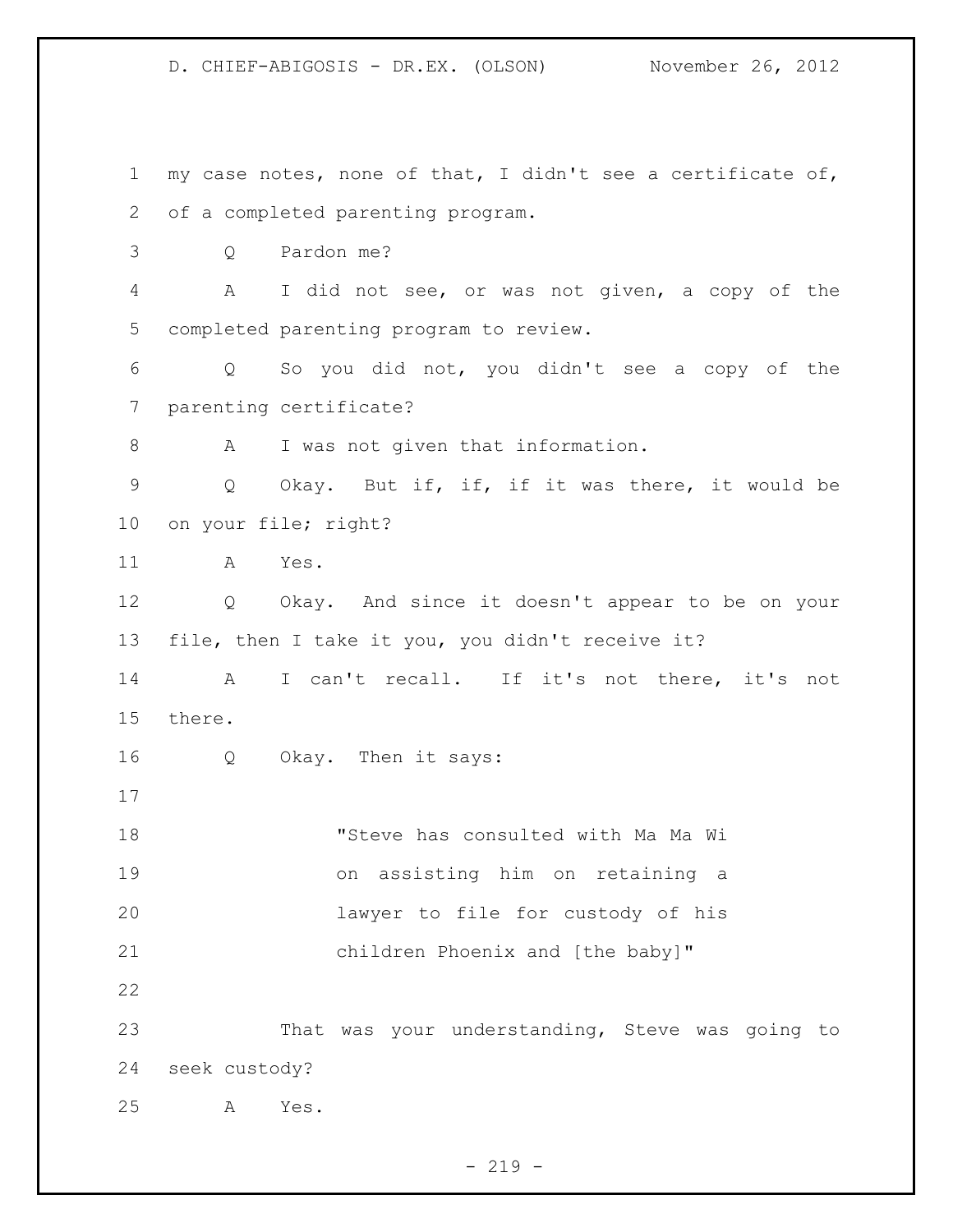Q Okay. And where -- did you ever become aware of any steps he took in that regard? A I can't recall. Q Okay. "Steve has ... separated from Samantha for about three weeks" And then you have: 11 The Maccording to Steve, Samantha has **resumed** her relationship with ... 13 [the] father of [the] oldest son ... [who] ... just recently got out of jail" 17 The fact that Samantha was now, had resumed this relationship, did that cause you any concern, in terms of the children's safety, should she take them back? A I can't recall, but according to note it would be a concern of safety, yes. Q Okay. And then you record that Steve was charged with, formally charged with assault on July 2nd? That's in reference to the, the -- what, what we looked at a few minutes ago? It that --

 $- 220 -$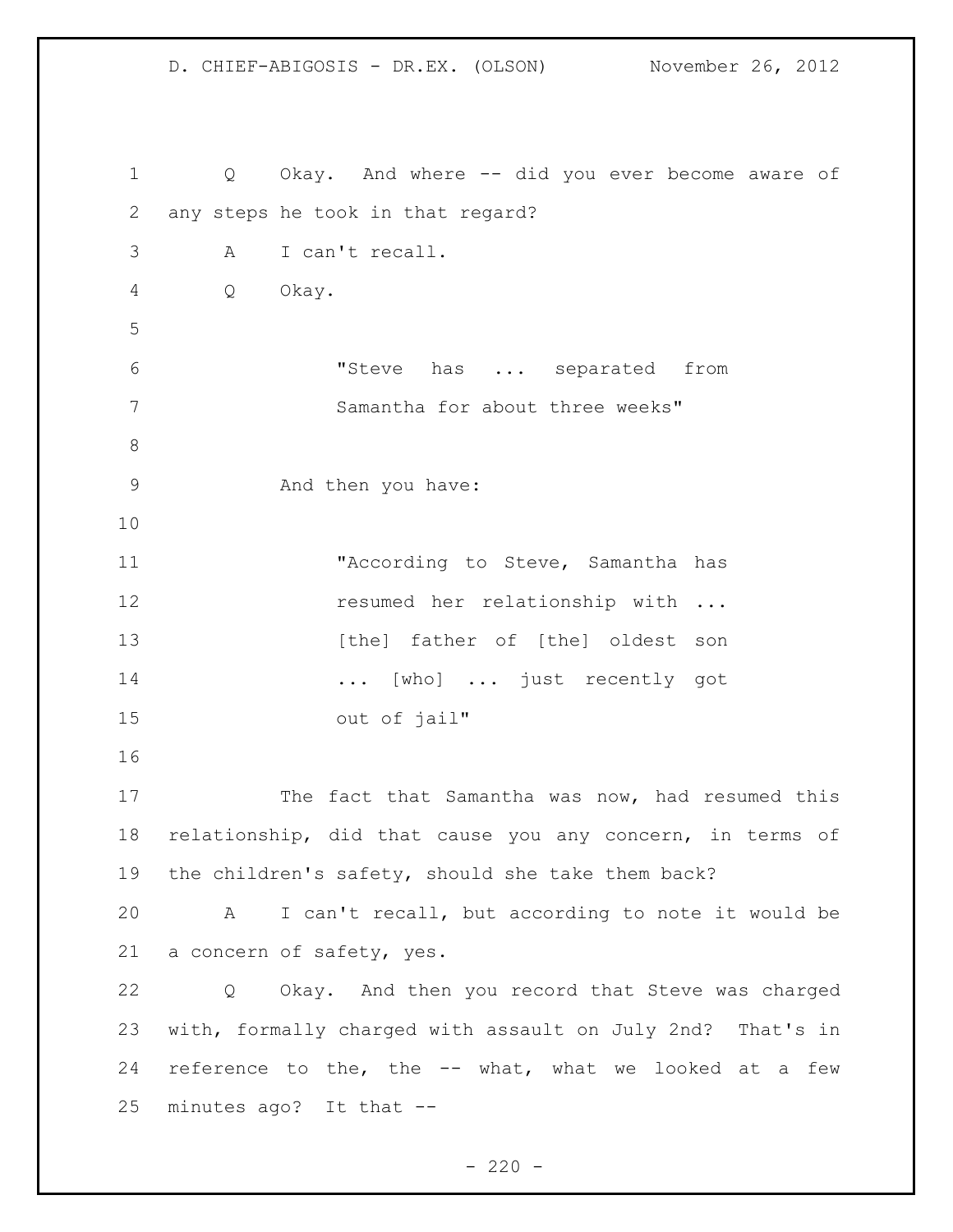A Yes. Q Okay. Steve was going to attend a parenting group for young fathers at Ma Mawi, by Dennis Belanger, starting in August 2001? A Yes. Q Okay. And you were no longer involved in the file after, after July 2001; right? 8 A Correct. Q Okay. Steve had charged and applied for a restraining order against Samantha after she uttered threats of violence against him on July 3. How did you know that? A It was information, most likely, that was provided by Steve, during our conversation. Q Okay. 17 The stated that he is not wanting any support services from 19 the Agency i.e. Respite, homemaking at this time but will 21 call the Agency if a need arises" So at this point, Steve didn't want any services from the agency? A According to my document, yes.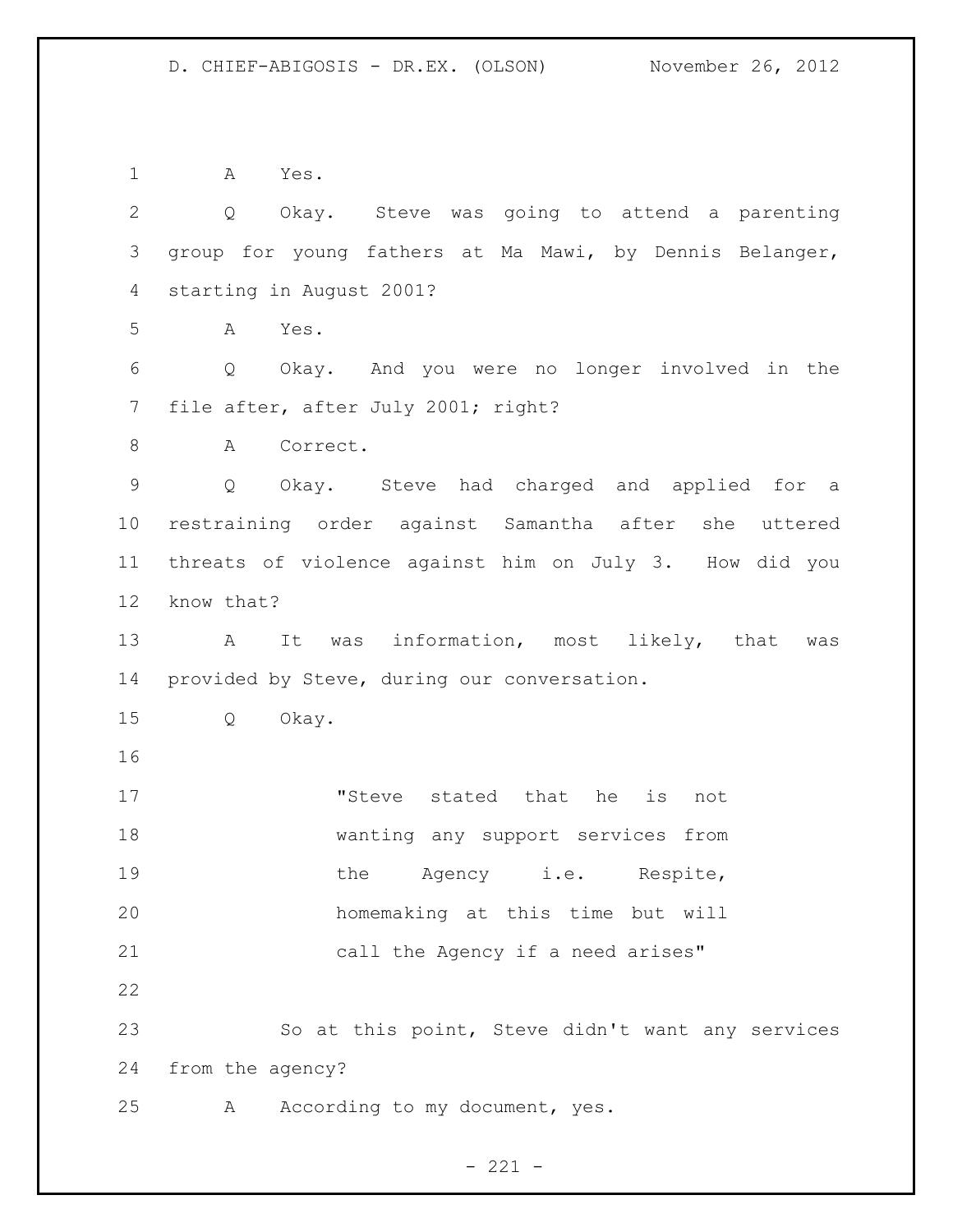Q And in your view, was this a situation where services would be voluntary, or would they be mandated? A Be voluntary. Q Okay. And it says: "Steve stated he has not had a drink of 'alcohol' for about 2 weeks and if he decides to go out 9 -- he will get his sister (Jenny) 10 to care for the children 11 Steve stated [when] he, when and if he decides to have a few drinks 13 -- he usually only drinks for one evening -- he does not go for days 15 -- and that alcohol is not a problem for him" This is all stuff he told you? A Yes. Q Okay. "This worker cautioned him about drinking alcohol while the children are in the home -- this can lead to the children being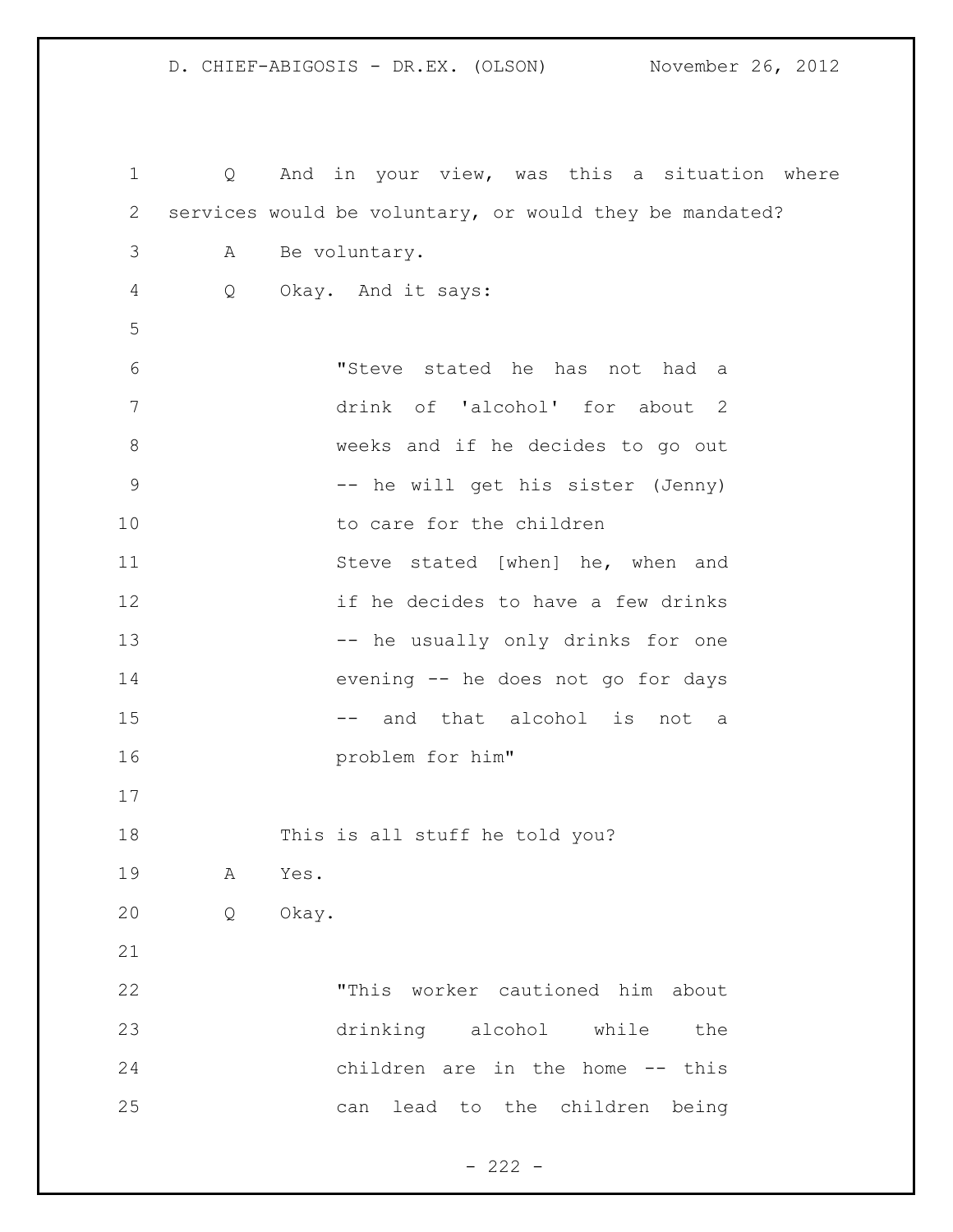1 1 removed from his care -- Steve nodded and [he] stated he is well aware of this and stated that Jenny will care for them" And then it says: "This worker informed him that on a weekly basis -- I will stopping 10 by to see how be is doing and if 11 he is not home I will leave (in 12 the note a mailbox (sic)] ... for him to contact" Was that your plan at the time? You would do weekly visits? 17 A According to the case note, yes. Q Okay. I, I take it, based on the case notes, it didn't actually work out that you were stopping by to do weekly visits? A I can't recall. I only could recall, I could only state what's written. Q Okay. It says: "This worker informed him that if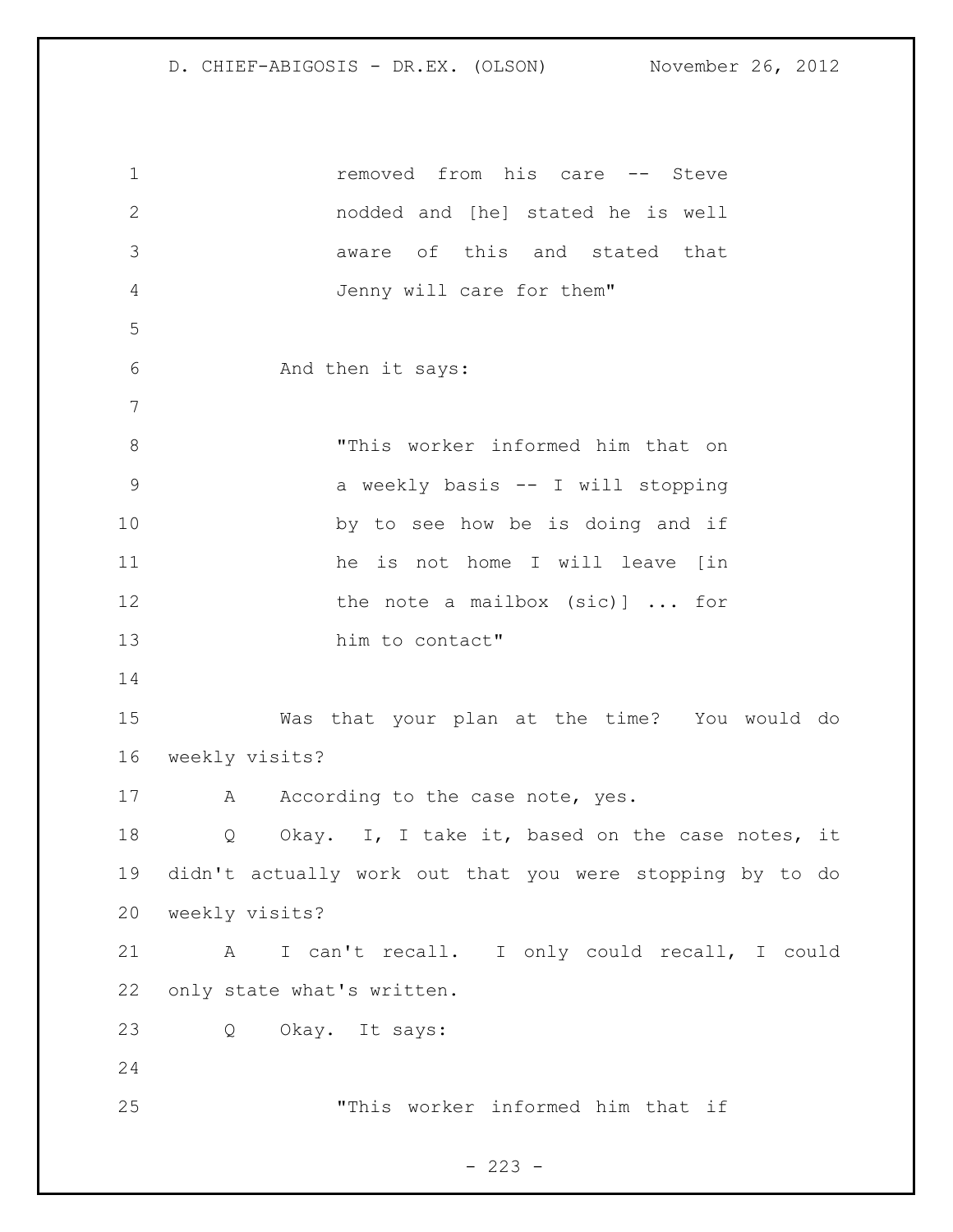he needs any supports to call me ASAP" A Correct. Q Okay. Did you, do you recall if you suggested to Steve that maybe you could get Ms. Belanger back into the house? A I can't recall. Q Because you were, you were aware though there was a good, it seemed like there was some rapport between the family and that worker; is that something you were aware of? 13 A According to all the information that was provided me, that it did state that they did have a good relationship, yes. Q Now, at this point, it's my understanding that the Samantha Kematch file was closed and the case would be open to Steve; is that right? 19 A That would be the practice, yes. Q Okay. A There was no children in her care, her file would be closed and the parent who has the children, the file will, will open. Q And that's on the basis that now Steve seems to have control of the children?

 $-224 -$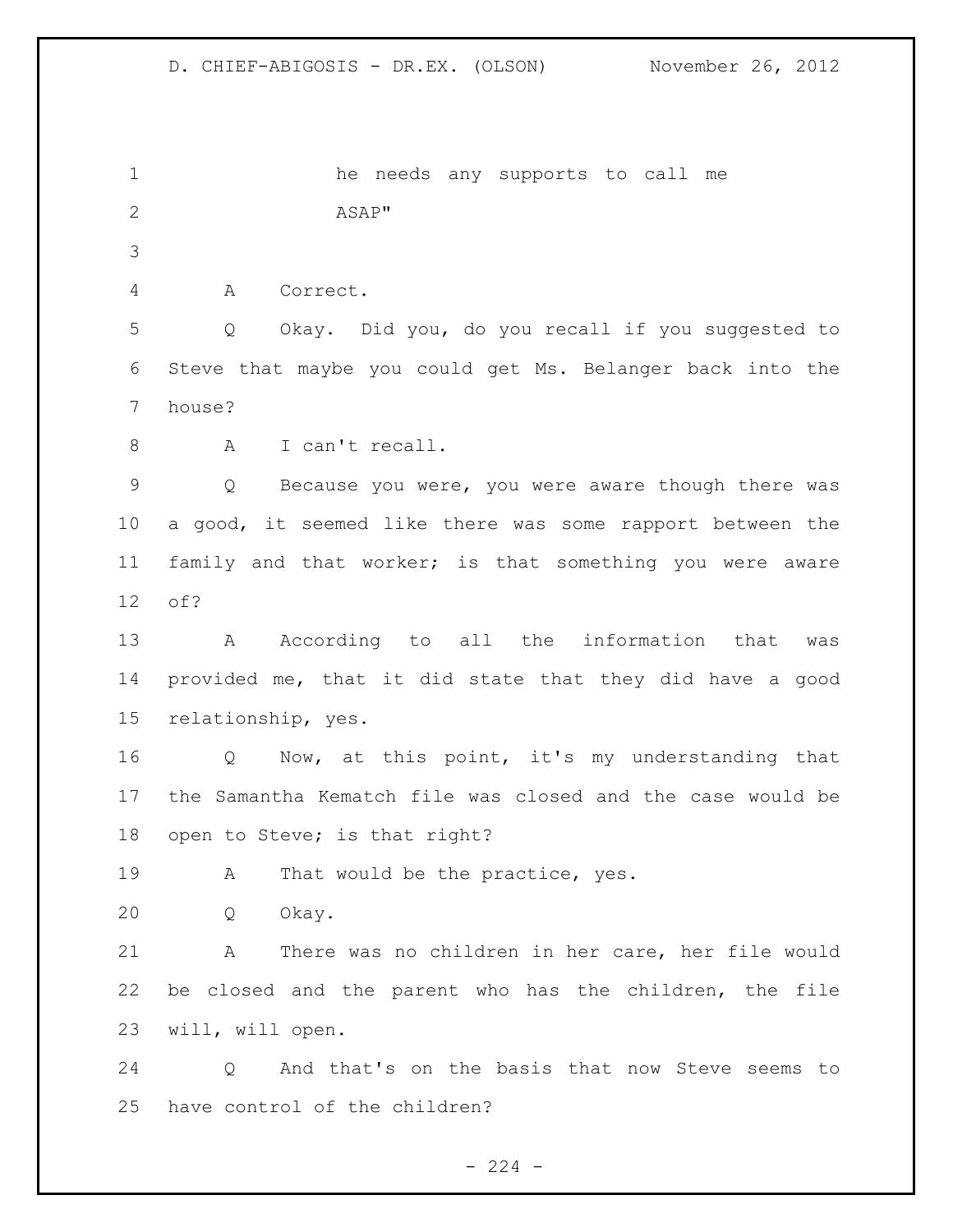A Correct.

 Q Okay. And that's even though there's no formal or court-ordered custody arrangement in place, it's just right now the children appear to be living with Steve, or under his control; is that right?

A Correct.

 THE COMMISSIONER: So that would prompt the closing of Samantha's file?

 THE WITNESS: Because she had no children in her care.

## BY MR. OLSON:

 Q With respect to the indication in your, in your summary that you'd be stopping by for weekly visits, we expect that Mr. Sinclair will say that didn't happen; is that right? You didn't stop by after that for weekly visits?

18 A I can't recall.

 Q We also expect to hear evidence that Phoenix was spending around four days a week with people other than Mr. Sinclair; is that something you're aware of?

22 A I can't recall and I'm not aware.

Q Okay. Would it have been relevant to you?

A Yes.

Q And how so?

 $- 225 -$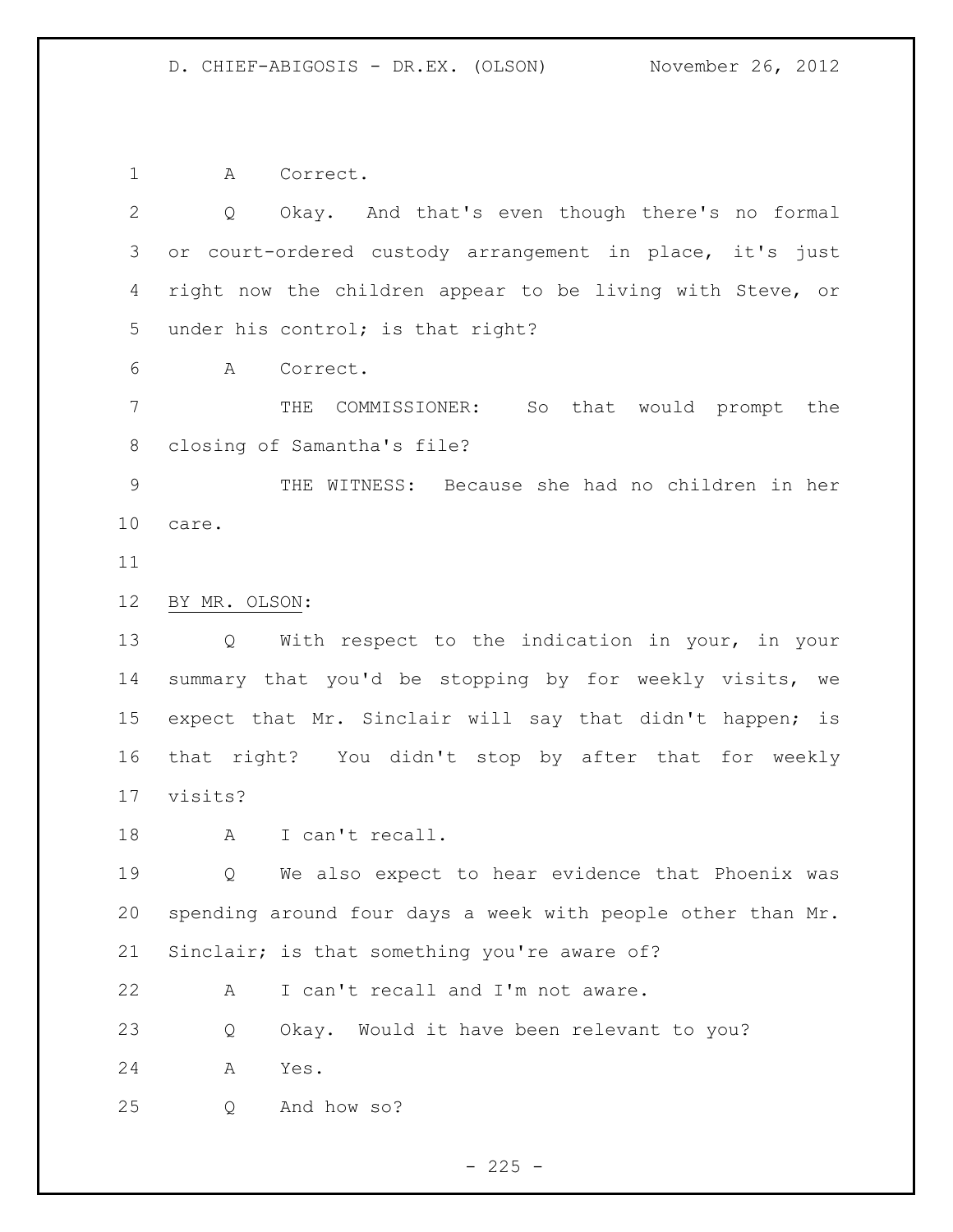A If, if the, that, if the father was the primary caregiver and yet he was neglecting his responsibility as a father, that the children should be not away from his care for that period of time and it would be concerning. Q So if the children are going from caregiver to caregiver, that would be a, that would be a concern for you, as a worker? 8 A It depends on the situations why they were being, the child was being cared by extended family or friends. Q Okay. And if we just continue on with your, your notes, so if you go to the next page 37013, now, just, just, just to clear something up for me, these notes, 37013, this looks like a continuation of Samantha Kematch's case. If you look at the bottom, it says Samantha Kematch case file? But they go on behind, beyond when you opened the new file for Steve Sinclair. Is that, is that you just continued on because it was just a different parent now? 18 A I can't recall. It, it may have been, I just continued with my, my, my caseload file, my -- Q Okay. A -- electronic file and it was still the, the, the footer still indicated it was Samantha's file. Q Okay. And so would these, these notes then would have gone into both files? A Correct.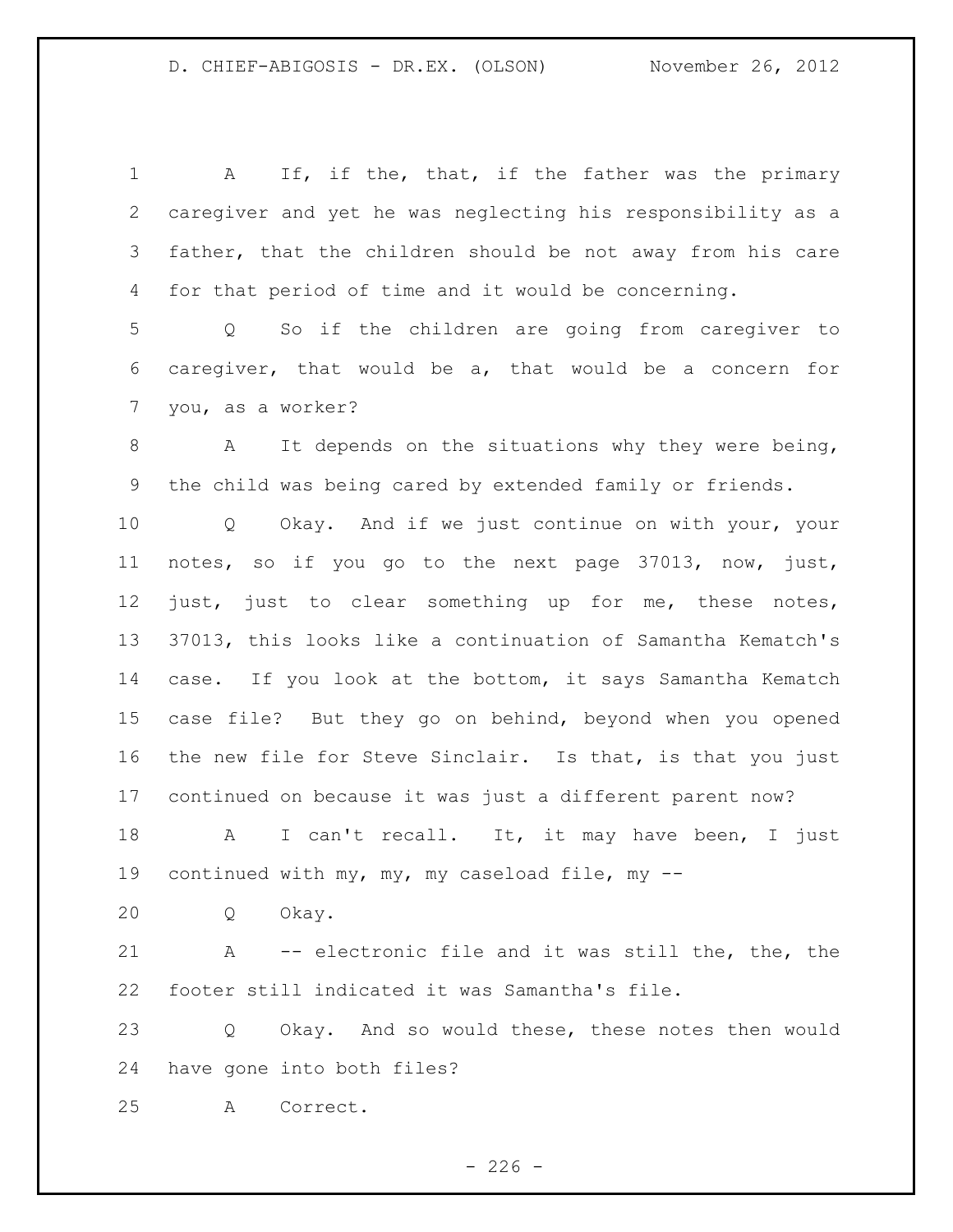D. CHIEF-ABIGOSIS - DR.EX. (OLSON) November 26, 2012 Q Okay. And so the entry dated July 10th, 2001, at the top of page 37013 says: "... 1:10 PM Field to 740B Magnus @ about 11:30 AM -- there was no one home -- left note in mailbox that I 8 stopped by and asked Steve to call 9 me at the office." Do you know if you made any attempts to contact Ms. Kematch at this time? A I can't recall. Q Okay. There's nothing noted though, in your file, is there? A I can't recall if there's, there'd been a reason to contact the mom when the children were in care of the dad. Q Do you know whether -- where -- whose care Phoenix was in at this point? A I can't, I can't recall it and I don't know. Q I, I'm sorry, I didn't catch what -- A I can't recall. MR. RAY: Which, at which point are you talking about?

 $- 227 -$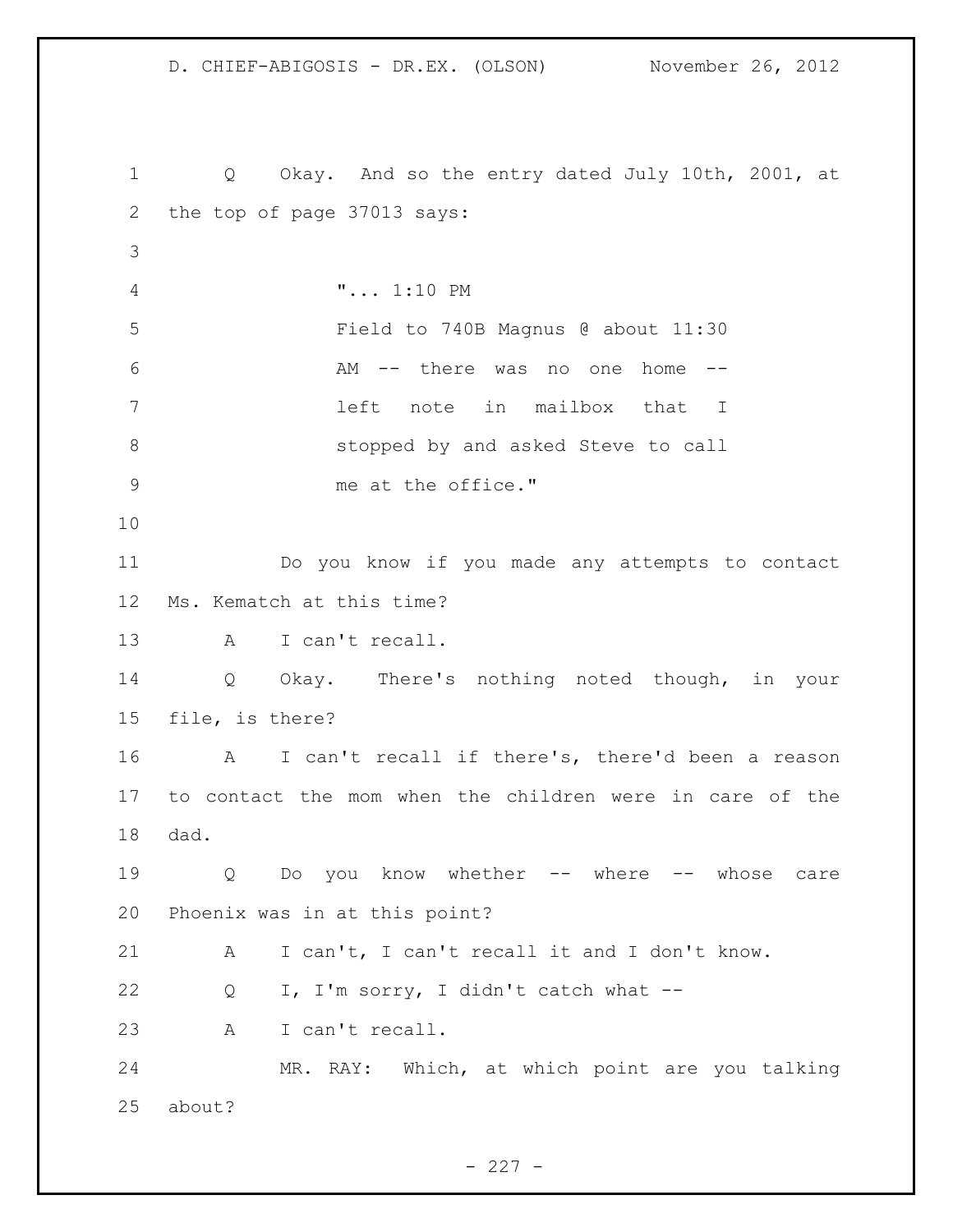D. CHIEF-ABIGOSIS - DR.EX. (OLSON) November 26, 2012 1 MR. OLSON: The 10th of July. MR. RAY: Oh, just that specific day? MR. OLSON: Yeah. BY MR. OLSON: Q Next note: 8  $\frac{17}{16}$  (01 9:16 AM This worker was informed by the Supervisor -- Lorna Hanson at my 11 home in Brokenhead that on Sunday, 12 July 15th that [child] was taken to the hospital and was DOA 14 -- Received Night Duty report of 15 the incident dated July 15, 2001" 17 That references the death of the baby; right? 18 A Correct. Q Okay. And so you were at home when you got that phone call? A Correct. Q Okay. And do you, do you have a, a recollection of, of it? A Yes. Q Is it something that stood out in your mind?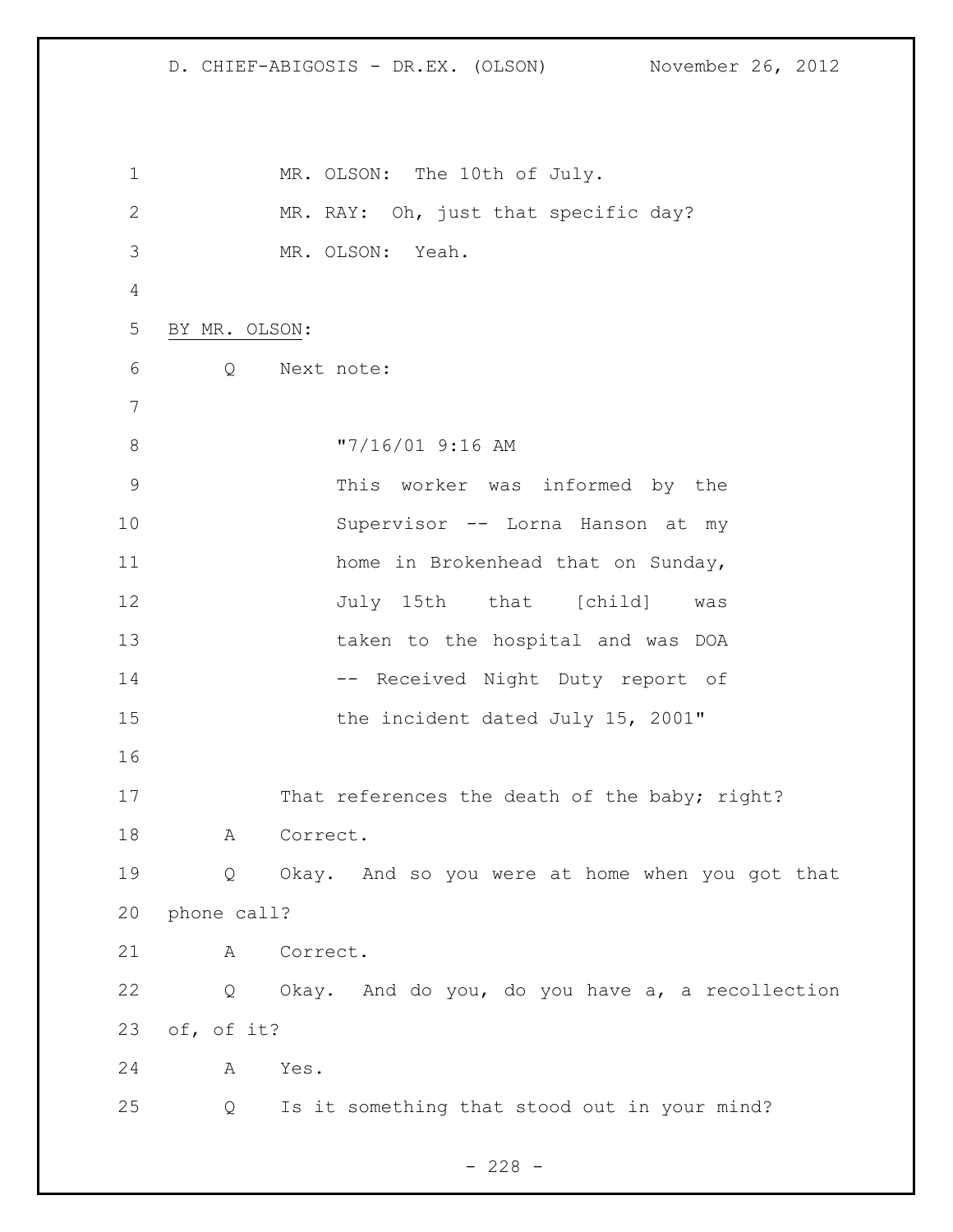A Yes, it was the death of a child in my caseload. It was very traumatizing. Q What was your reaction when you got it? What, what was, what were you thinking at the time? A Well, I can't specifically state what I was 6 feeling, but I know the  $--$  it, it, it did affect. Q Sorry, I missed the, I missed the last part, sorry. A I can't recall. I know that the death of the child was traumatic. Q Okay. Traumatic, are you saying it was traumatic for you, as the worker? 13 A For myself, as an individual and as a worker -- Q Okay. 15 A -- and as a mother. Q Okay. Just want to take a look at page 37057. This is a CRU intake and AHU form. It's to your attention. It's also to Darlene MacDonald, an abuse coordinator and Lorna Hanson and it's from Shannon Skogstad, dated July 15, 2001. Do you, do you recognize this? A No. Q Do you -- is this something that you would have received? A Yes. Q Okay. And so this is the report from the

 $-229 -$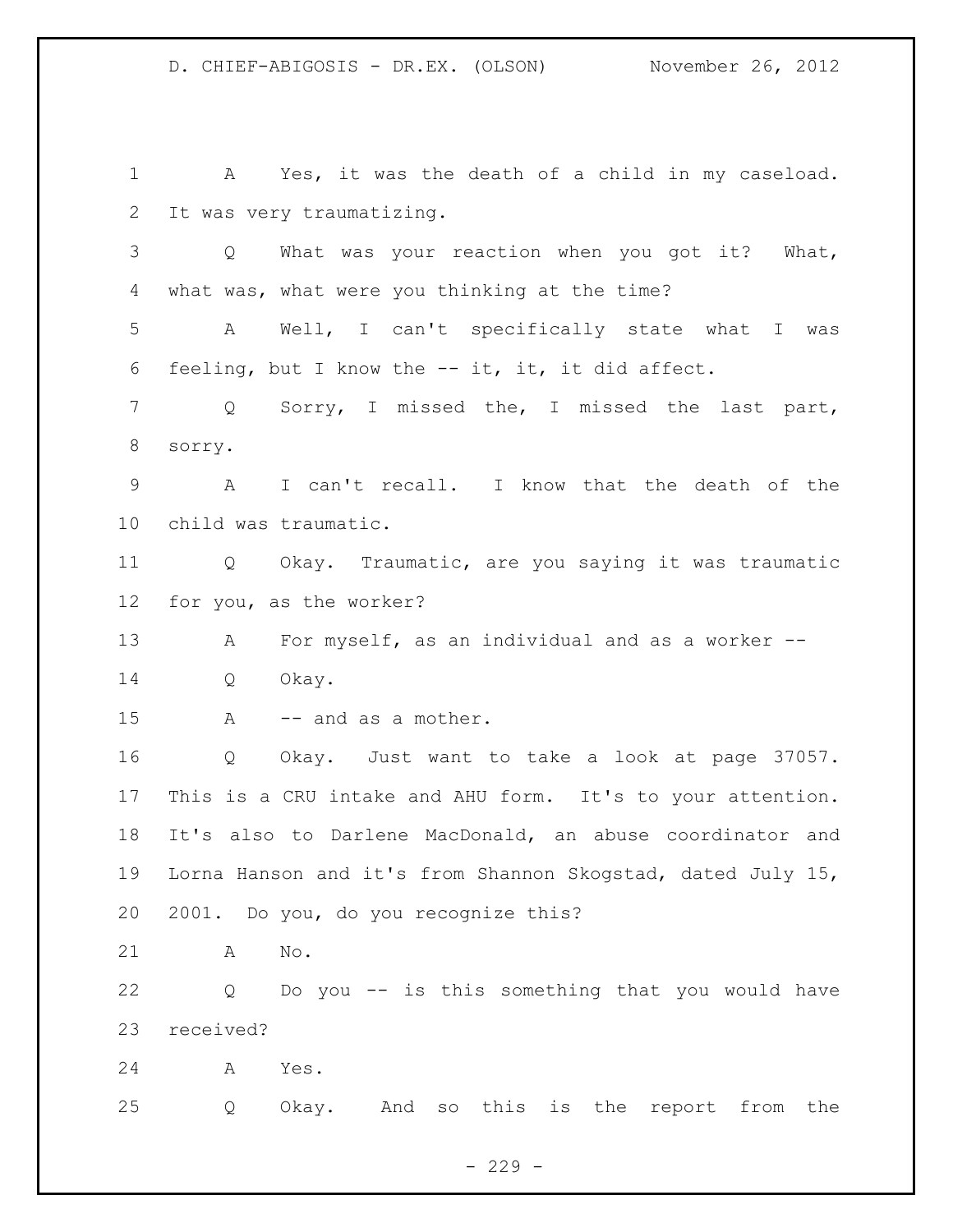Children's Emergency. You can see it says -- this is on page 37058, it says: "The [source of referral] called to inform this agency that [the baby] ... was brought to the hospital, DOA at around 9:50 am today. This worker began asking specific questions in relation to 10 the death of the baby and the SOR gave this writer [Winnipeg Police 12 Service] -- Street Supervisor, Steve Bowen to speak to. Steve informed this writer that 15 according to Steve Sinclair, father of the deceased child, [the child] had a cold and was running a fever. He had checked on her at 7am this morning and she was ok. He then stated that he checked on her again around 9:45 and she was not breathing. He called 911 and was transported immediately to the hospital. Apparently [the baby] was DOA.

 $-230 -$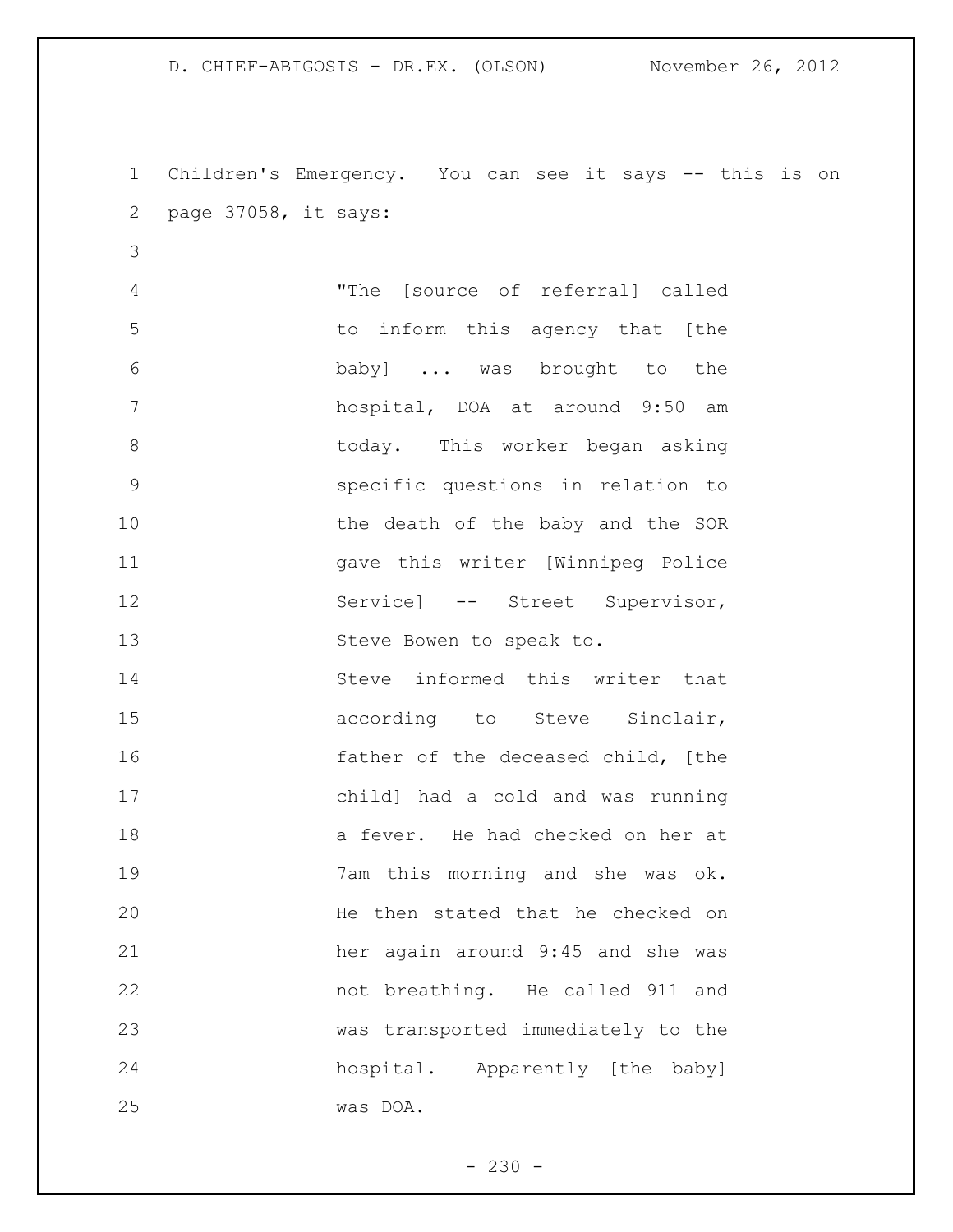| 1             | Apparently Steve Sinclair's        |
|---------------|------------------------------------|
| $\mathbf{2}$  | partner and mother of the          |
| 3             | children, Samantha Kematch, are    |
| 4             | separated. According to Steve,     |
| 5             | Samantha abandoned him and the     |
| 6             | children a month or so ago.        |
| 7             | The SOR stated that at this point  |
| 8             | there is no suspicion, however,    |
| $\mathcal{G}$ | the child abuse unit is currently  |
| 10            | at the home, which apparently is   |
| 11            | very hot. The SOR is concerned     |
| 12            | that Steve may need some support   |
| 13            | in the home and feels that it      |
| 14            | might be a good idea if we went to |
| 15            | the home and spoke with him once   |
| 16            | he is finished at the hospital,    |
| 17            | [which can be in about an hour or] |
| 18            | which will be in about an hour or  |
| 19            | so. The hospital is going to be    |
| 20            | sending the SCAN to the Child      |
| 21            | Protection Unit at the hospital    |
| 22            | for follow up. This writer notes   |
| 23            | that Phoenix is currently with     |
| 24            | Genni, Steve's sister, who lives a |
| 25            | few doors away from him. Genni     |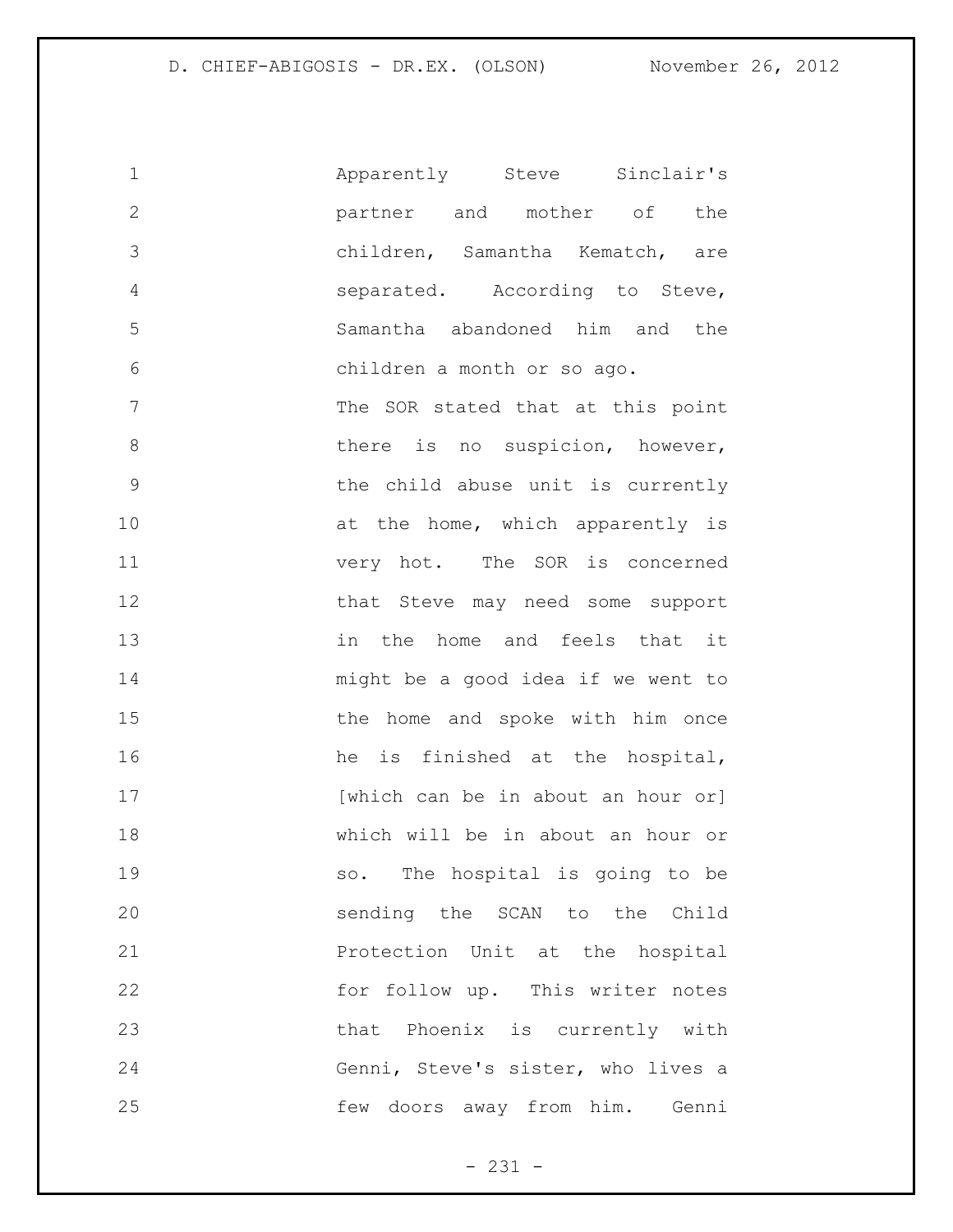will be a support for him. Genni has a closed file ... closed Oct 2000, with this agency. She has 3 children, age 8, age 3 and age 1 that are living with her. She is 30 years of age." 8 3 Just that, that portion, now that we've gone

 through it, do you, do you recall receiving this information?

 A I can't recall receiving it, but when I read it, yes, it was information on the child, when the child had passed.

 Q The date of the document's July 15, 2001 and there's a stamp on it that says July 16, 2001; does that, does the stamp, if you look on page 37057, does that mean -- do you see the stamp, July 16, 2001? Do you see it?

A Yes, I see the stamp, yes.

 Q Okay. Does that mean it would have come in to you, to you, the office and to your attention on that date? A Yes.

 Q The suggestion in here that Steve may need some support in the home, what did you do, if anything, to follow up on that?

 $- 232 -$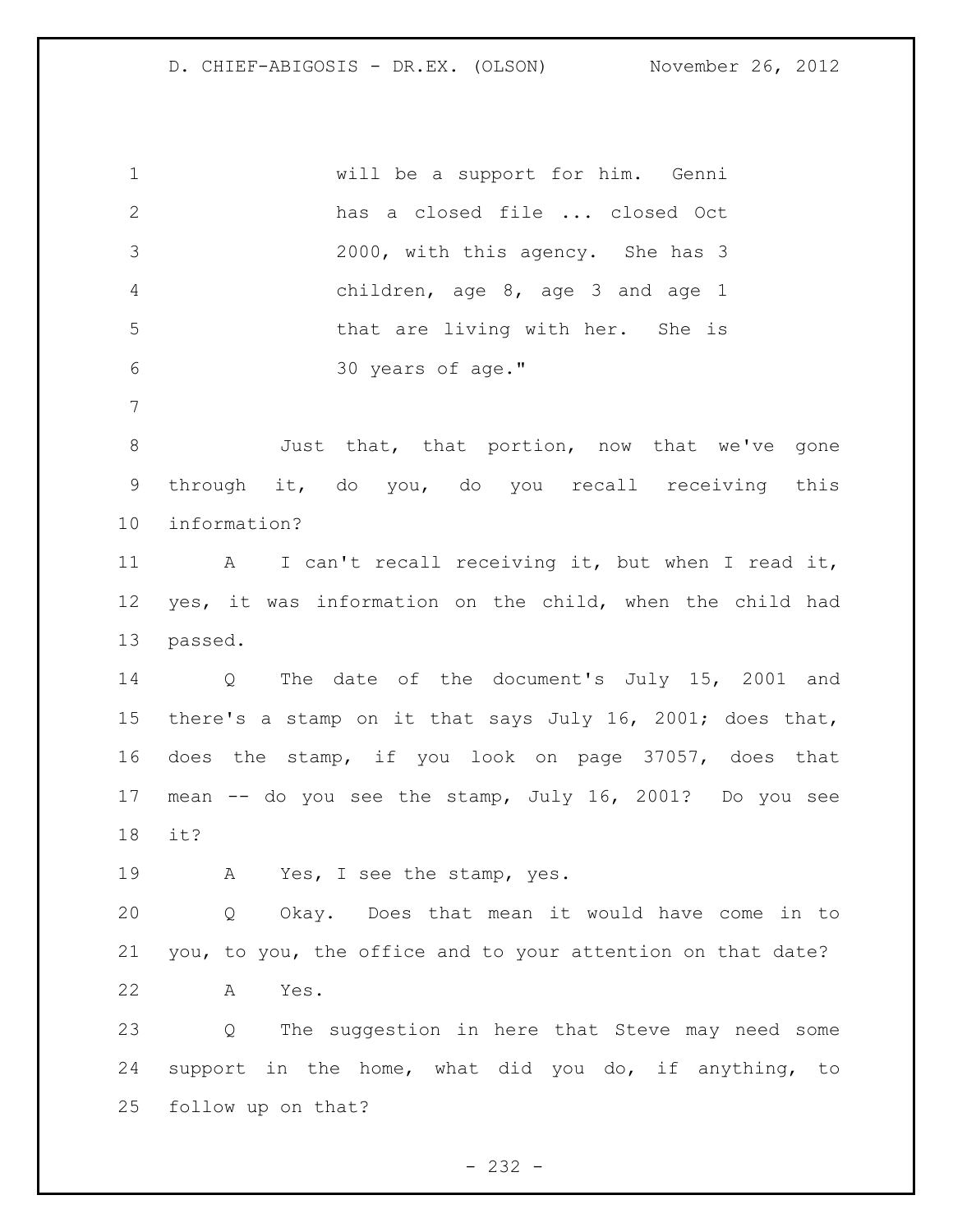A I can't recall, but I believe my caseloads did state that I offered services and he declined. Q And he declined? Do you know what kind of services you offered at that time? A Not -- I can't recall specifically, but we do offer some support to family, situations like this, like, grief counselling and whatnot. Q Group counselling and that sort of thing? A Yeah, it's grief counselling. Q Do you know if you order, you offered any -- I mean, if you look at your note, the July 16, 2001 note, which is at page 37013, this is a note from 9:48 a.m. It says: 15 "[Phone call] to Jenny ... she stated that Steve was at her house 17 and [he] is presently sleeping --18 she stated that they have not heard anything from Samantha and did not know where she was -- all she knew that a couple of her friends had seen her about two weeks ago and that she was prostituting on the corner of Langside and Broadway.

 $- 233 -$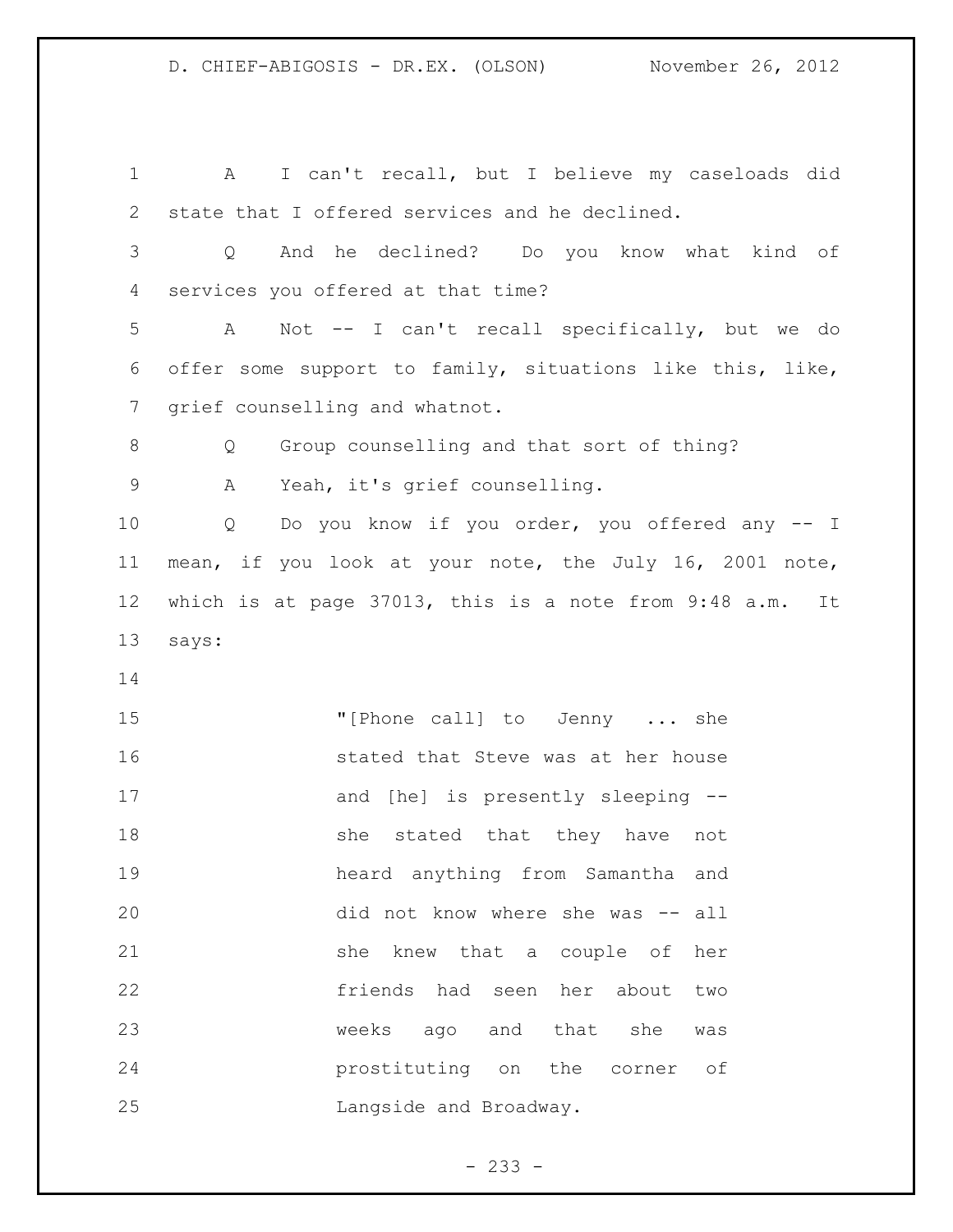Jenny also stated that Samantha wouldn't call ... her home either because Steve has a restraining order against her or she is probably drinking. Jenny stated she doesn't care about the children and in the past ... has said things about the children and has treated them badly (Jenny did 10 mot [not] offer any ... 11 information.

 According to Jenny -- Steve doesn't want Samantha anywhere nears him or the children and stated that Samantha at this time is probably hiding due to recent charges and the restraining order Steve filed against her.

 The last contact Jenny had with Samantha is when Samantha called to see whether her GST cheque was 22 there and that was on July 6, 2001.

 Jenny stated she is working on the plans for the funeral and has

- 234 -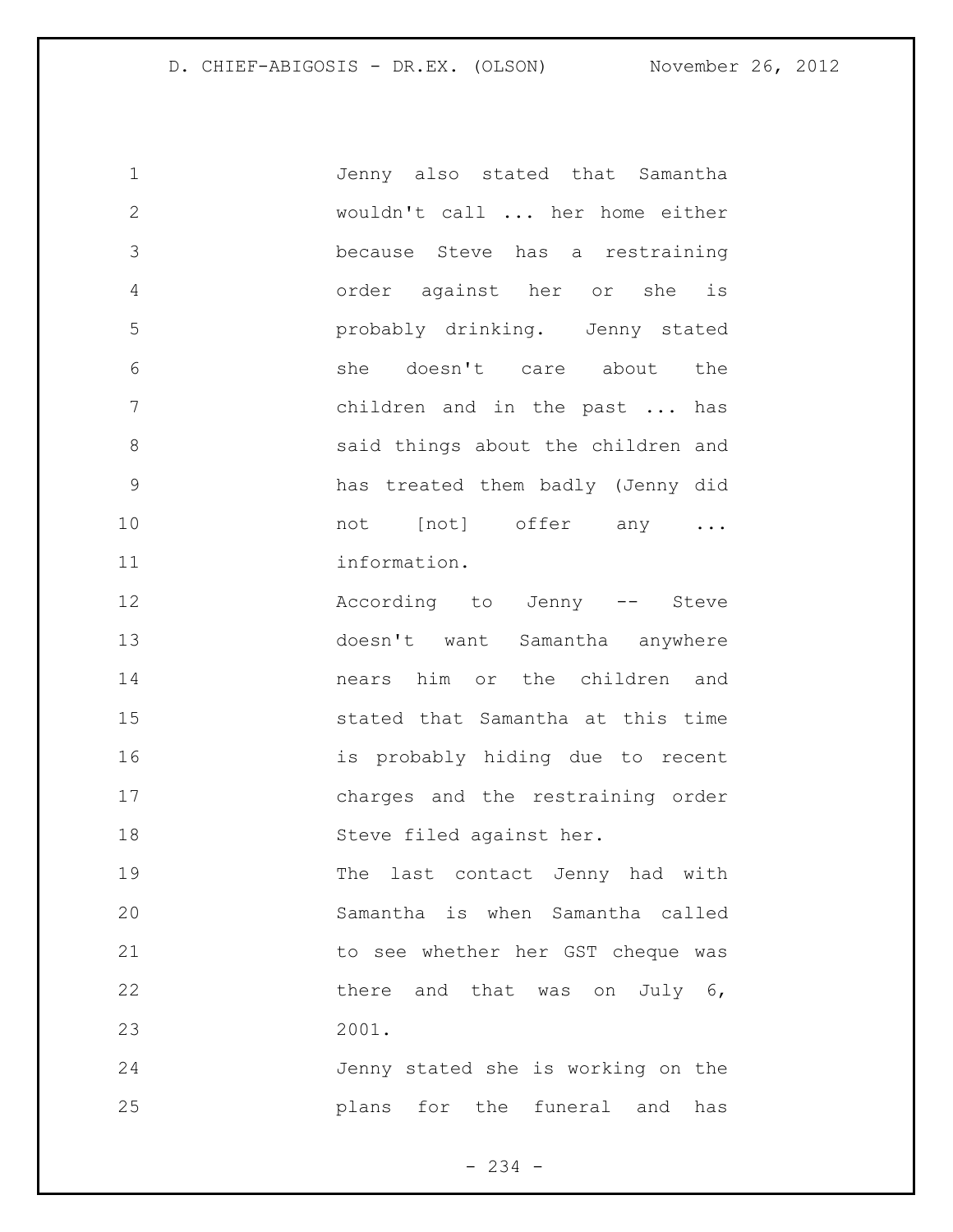approached the welfare to get some money to buy clothing for [the] burial. They will be meeting with the Funeral Home -- an appointment is set with the Aboriginal Funeral Home. Jenny stated that she [had] some people/workers coming over from Ma

 Mawi ... to assist Steve and **b** [that] with the death. This worker offered assistance for childcare -- Jenny stated that 13 Phoenix is doing well and ... she doesn't need any assistance at 15 this time and will call the Agency if there is a need. This worker stated that the Agency would be available if there is any support needed."

21 Is, when you say you, you've offered support, is that, is that what you're referring to?

 A Okay. The support was probably offered indirectly through Geni, to, to Steve, because it was the conversation that I had with his sister --

 $- 235 -$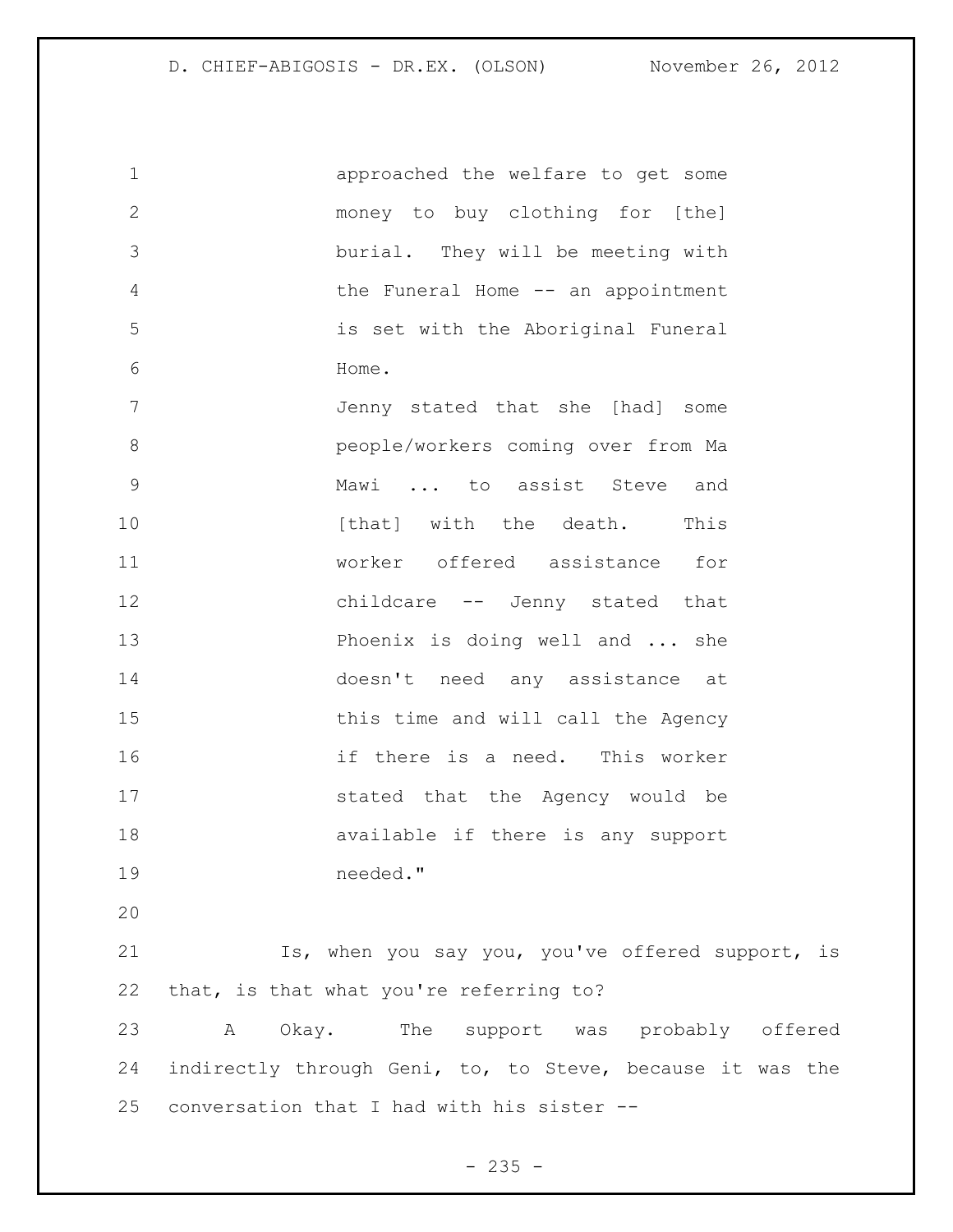Q Okay. So you were talking -- A -- according to my notes, but I don't recall this conversation. Q Okay. So the support wasn't offered directly to Steve at that point; right? A The way it's documented, that was through a telephone conversation that I had with his sister. Q Okay. 9 A And I don't recall the conversation. Q And it says: "This worker offered assistance 13 for childcare ..." What, what would that consist of? What did that mean? A It would be specifically to offer support to care for the children if they, like, with the preparation that they needed to do with the funeral, like, with, for Phoenix. Q Okay. And it says Jeni declined any assistance at that point. And then it says: "[The] worker stated that the Agency would be available if there

 $- 236 -$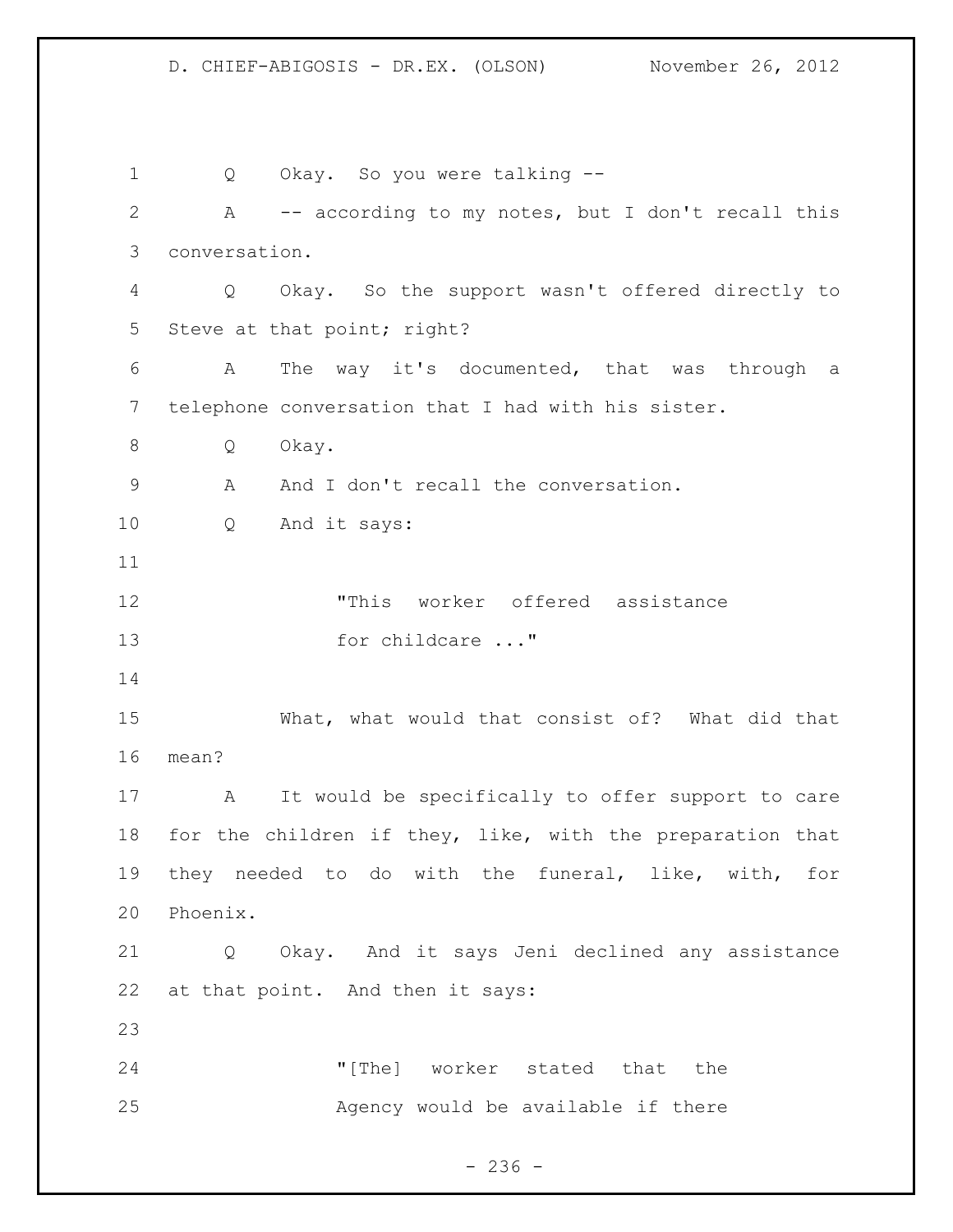1 is any support needed." And what did you take that to mean? A I can't recall specifically, but we do offer, 5 like, if, if there is something traumatic that happens in the family, such as the death of a child, I've never had the experience, until that time, so we would offer support to them if they needed it. Q Is this the first time that you dealt with this, this -- A Correct. Q Okay. And did you, do you recall if you had any training, or anything, on how to, how to deal with a, a death like this? A No. I've only had a prior experience, but that was in the area of gerontology when my, one of my clients passed, so it was different. Q In your, well, in the referral that we looked at previously, it said that Geni would be the support for him. Jeni had a closed file and she had three children, ages eight, three and one, that were living with her and she was 30 years of age. Despite what, what she apparently told you here about childcare, did you, did you think, with knowing, knowing what you knew about her situation, that would -- you might need to actually get in touch with Steve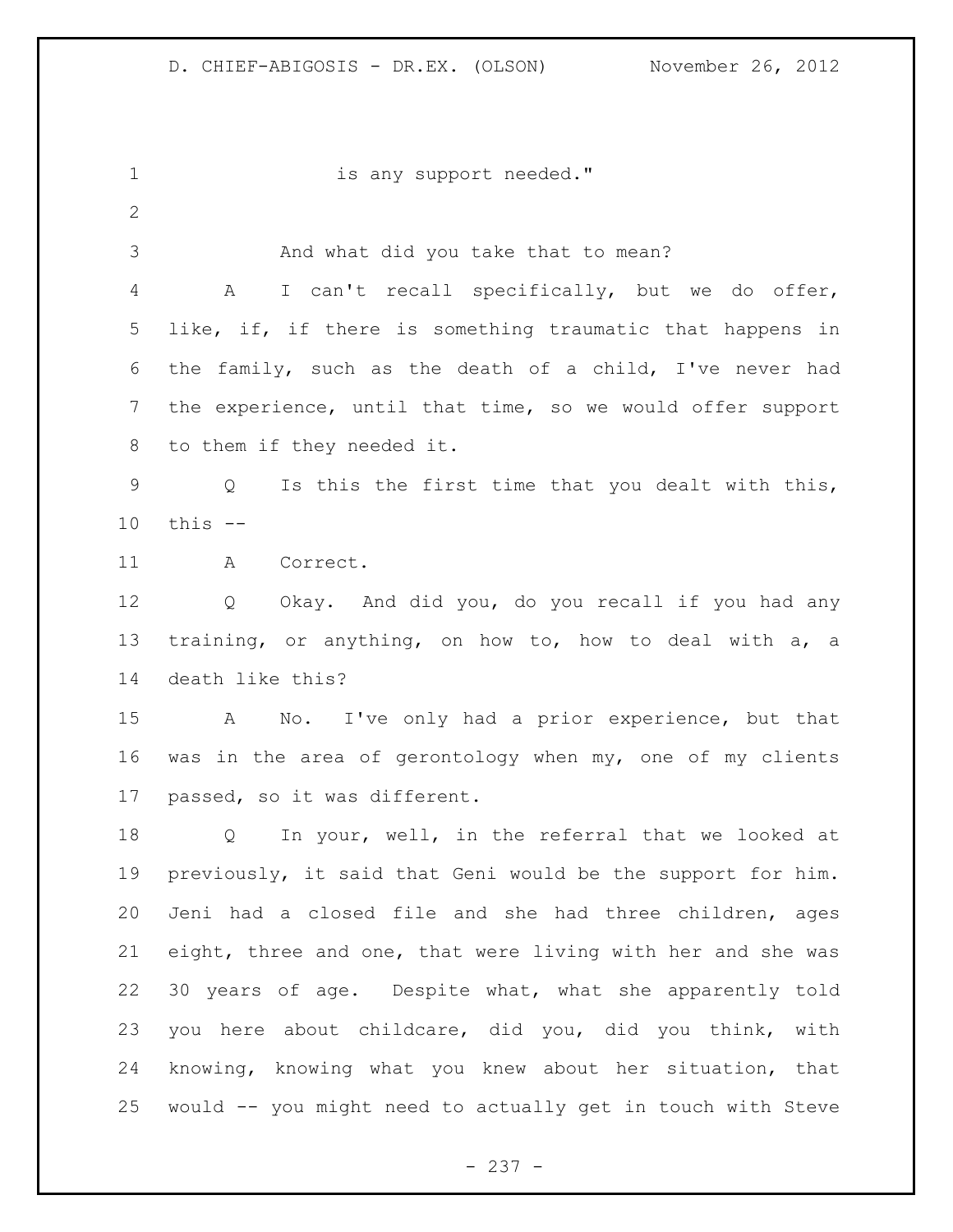directly and, and put something in place?

A I can't recall.

 Q Did you have any concerns about Phoenix staying with Geni Sinclair?

 A I, I didn't -- according to my notes, they were extended family and the biggest support to Steven at that particular time was his friends, his friend Kim and his sisters.

 Q Okay. The information you had though was that Phoenix was with Geni; right?

11 A According to this note, yes.

 Q Okay. And the question I had, was that, was that a concern to you, that she was with Geni?

 A No, it wouldn't have been a concern, because that's his support system, is his extended family.

 Q Okay. But was, would Geni be an appropriate caregiver? Is that something --

A Geni was his main support.

 Q But I, I, I understand that, but knowing that that was the support, the person he was going to rely on, did you have to determine whether or not that support was appropriate, whether or not she posed a risk to Phoenix?

 A In an ideal situation, yes, that, the thing is that we would have been able -- but we were also experienced the loss of that child also. So, it, it, it's,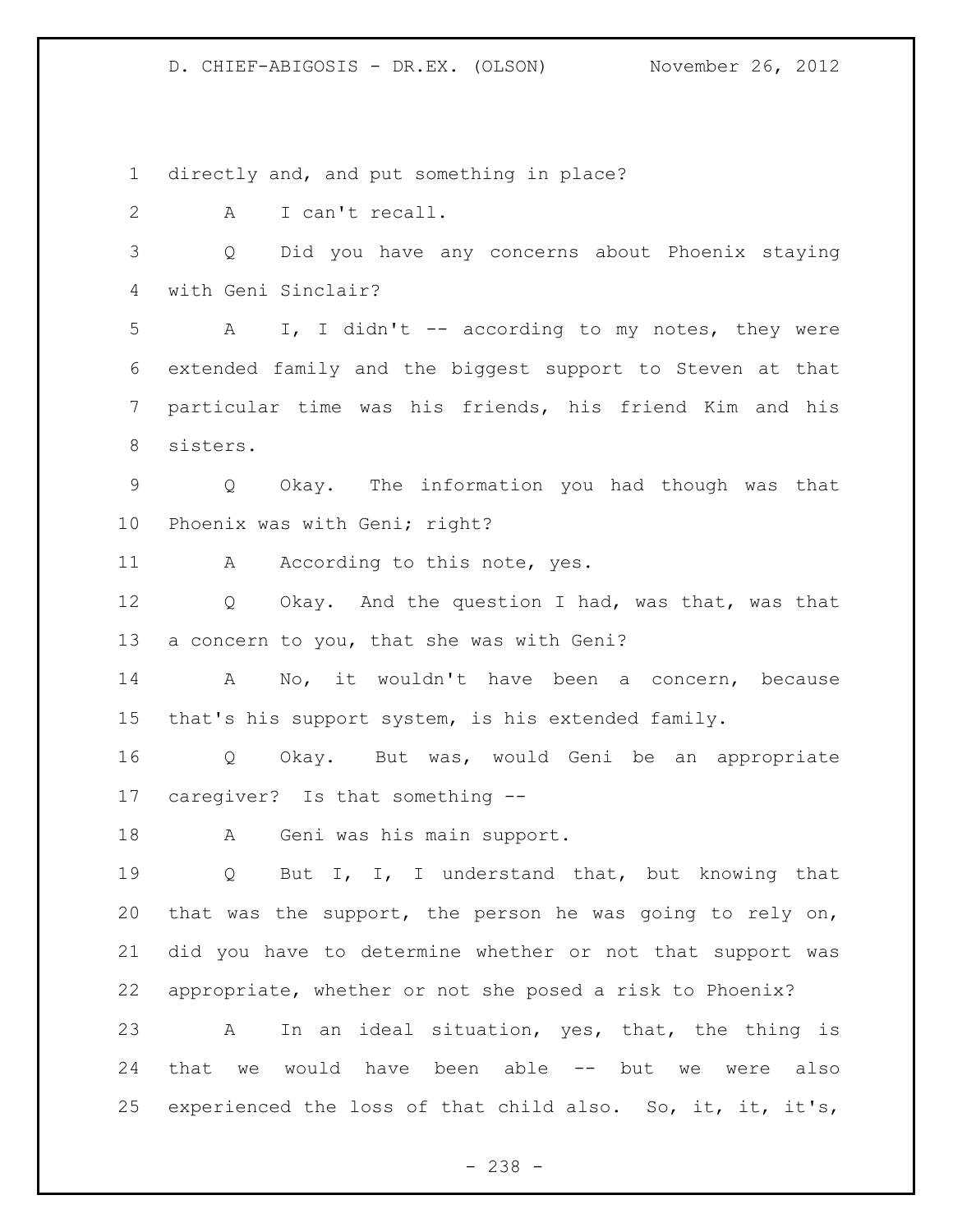it's a very traumatizing event. Q Go back to page 37058. This is still the CRU intake form, it says, where it says: "2:10 Call from Blair Vogan -- Winnipeg Police, Child Abuse Unit" 8 It says: "Blair called to give an update on 11 the investigation thus far. **Apparently** [the baby's] temperature at the time of death 14 was 40 degrees Celsius. The 15 temperature in the playpen where 16 16 the child was found was 28.5 degrees. There were stuffed animals and a blanket in the playpen and the child was cradled within. Steve, aka Nelson Sinclair stated that he had [put 22 the child into, sorry] put the child to sleep last night and because the home was hot, he had a fan blowing on the child who was

- 239 -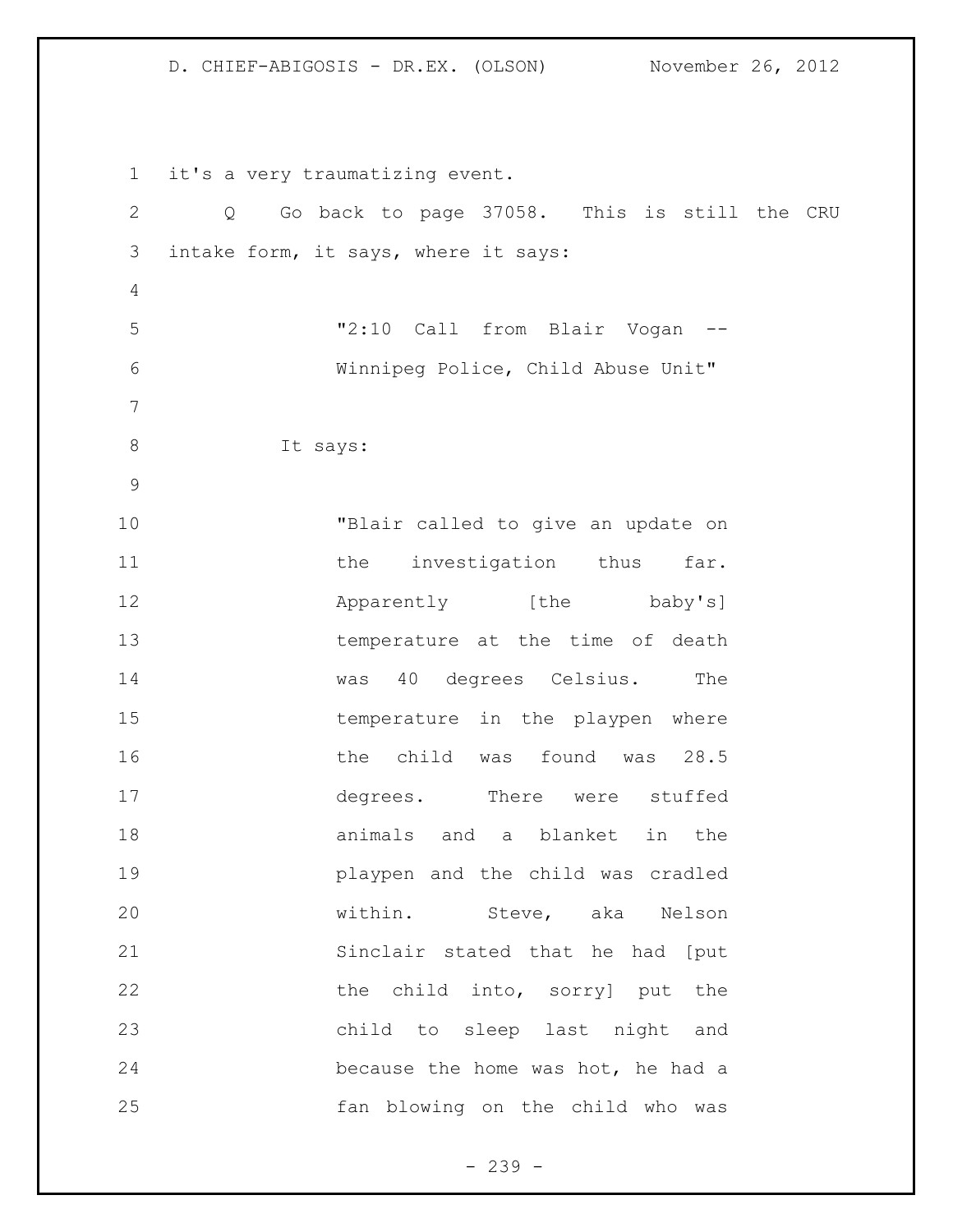**1** running a slight temperature. 2 Blair stated that [that] the police had found some children's Tylenol drops on the floor beside 5 the playpen, however, it is unknown at this time whether or not [the child] had any of the medicine. An autopsy will be performed on (probably tomorrow) 10 to determine the exact cause of 11 her death.

**Apparently** [the child] was suffering from a severe diaper 14 rash, which was scabby at the time of death. There were/are five **kittens** running around the home 17 and a litter box could not be 18 18 located by ... attending constables. Blair Vogan [Vogan] is going to be interviewing Steve 21 this afternoon. According to Blair, Steve is currently dealing with domestic abuse charges laid on June 30/01 by ex partner Samantha Kematch, and she has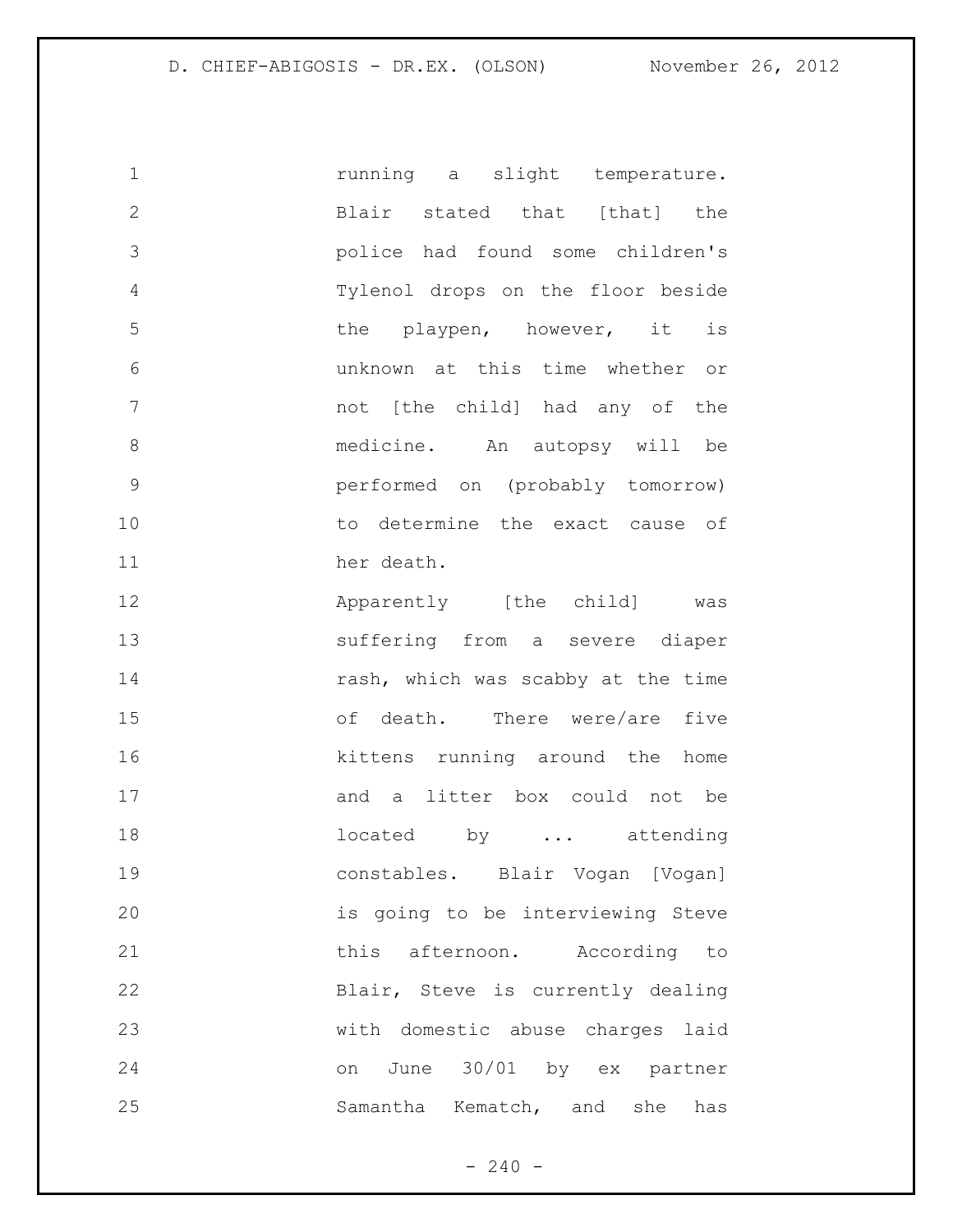| $\mathbf 1$   | [laid charges] against her by      |
|---------------|------------------------------------|
| $\mathbf{2}$  | Steve  July 5/01. Steve has a      |
| 3             | past [convictions] of assaulting a |
| 4             | police officer in July of '99. He  |
| 5             | also has a conviction [of]         |
| 6             | impaired driving and a charge was  |
| 7             | 'stayed' in September of 2000 for  |
| 8             | [possessions] possession of goods  |
| $\mathcal{G}$ | obtained by crime.                 |
| 10            | According to Blair Vogan, Steve's  |
| 11            | sister, Genni Sinclair, is living  |
| 12            | common law with a fellow whose     |
| 13            | name is [it's been redacted, he]   |
| 14            | has had numerous past charges and  |
| 15            | convictions for assault (24-year-  |
| 16            | old woman) and narcotics. These    |
| 17            | charges were laid in the in the    |
| 18            | mid 90's. Blair gave this          |
| 19            | information as Phoenix<br>is       |
| 20            | currently staying with Genni and   |
| 21            | [that person]. This writer notes   |
| 22            | that past file recordings indicate |
| 23            | that Phoenix was in care of the    |
| 24            | agency from April 24/00 to         |
| 25            | Oct 18/00. Blair stated that the   |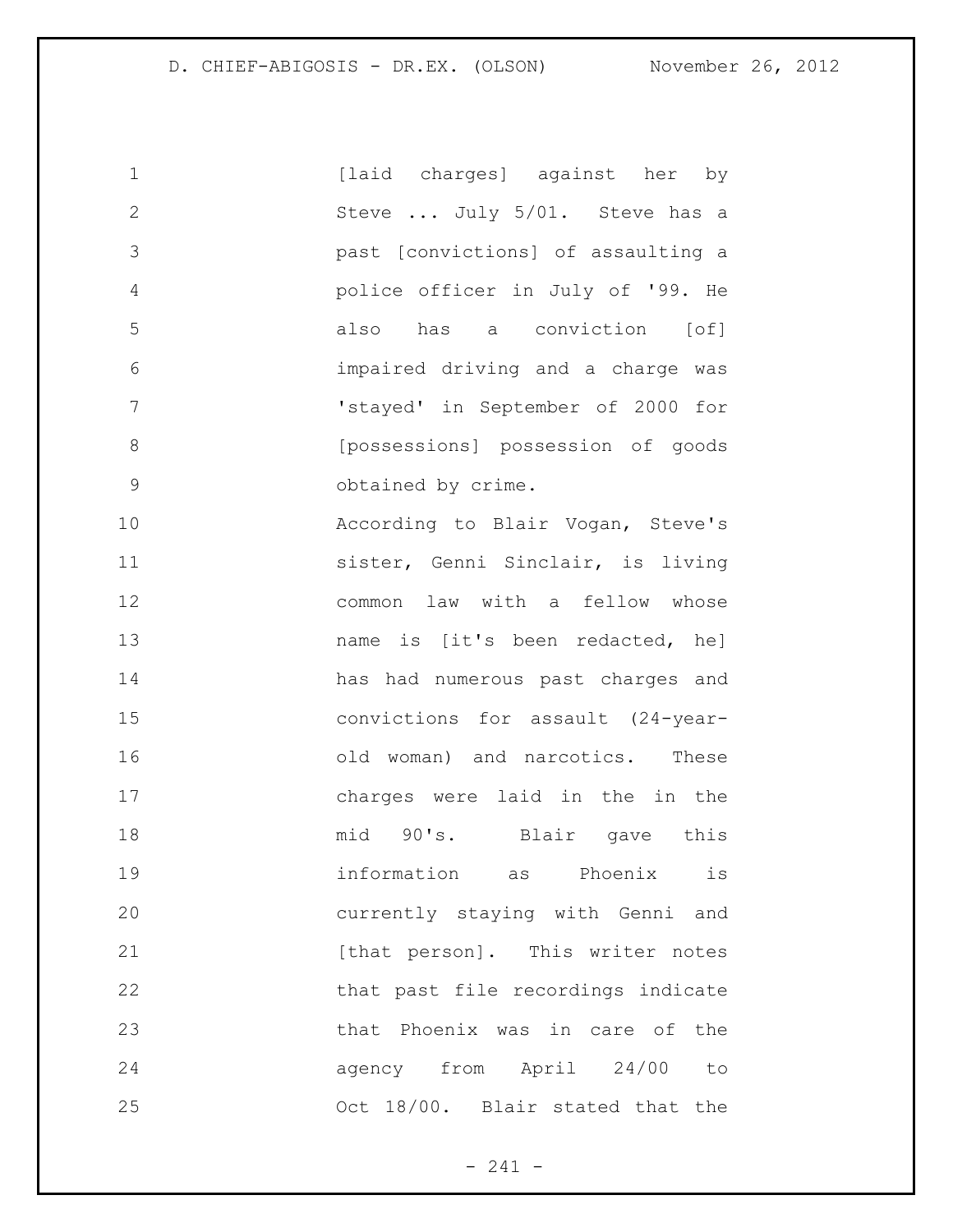officers did not check on the condition of Phoenix, as they were busy with [the baby] and Steve. Blair has been unable to locate Samantha Kematch, however, [we'll] be sending officers to [her] last known addresses until she is 8 located." 10 The document goes on, I won't go through it now. With, with the information contained in this entry, were you, did you have additional concerns about the safety of Phoenix at that -- 14 THE COMMISSIONER: Well, was the witness aware of that document? MR. OLSON: This -- the document we just looked at? 18 THE COMMISSIONER: Yes. MR. OLSON: Yeah, I think she, before, confirmed she was aware of at least the information and the document would have come to her. 22 THE COMMISSIONER: Yeah, is the -- when did that document come in? 24 MR. OLSON: Came in -- the, the stamp on page 37057, July 16th, 2001.

 $- 242 -$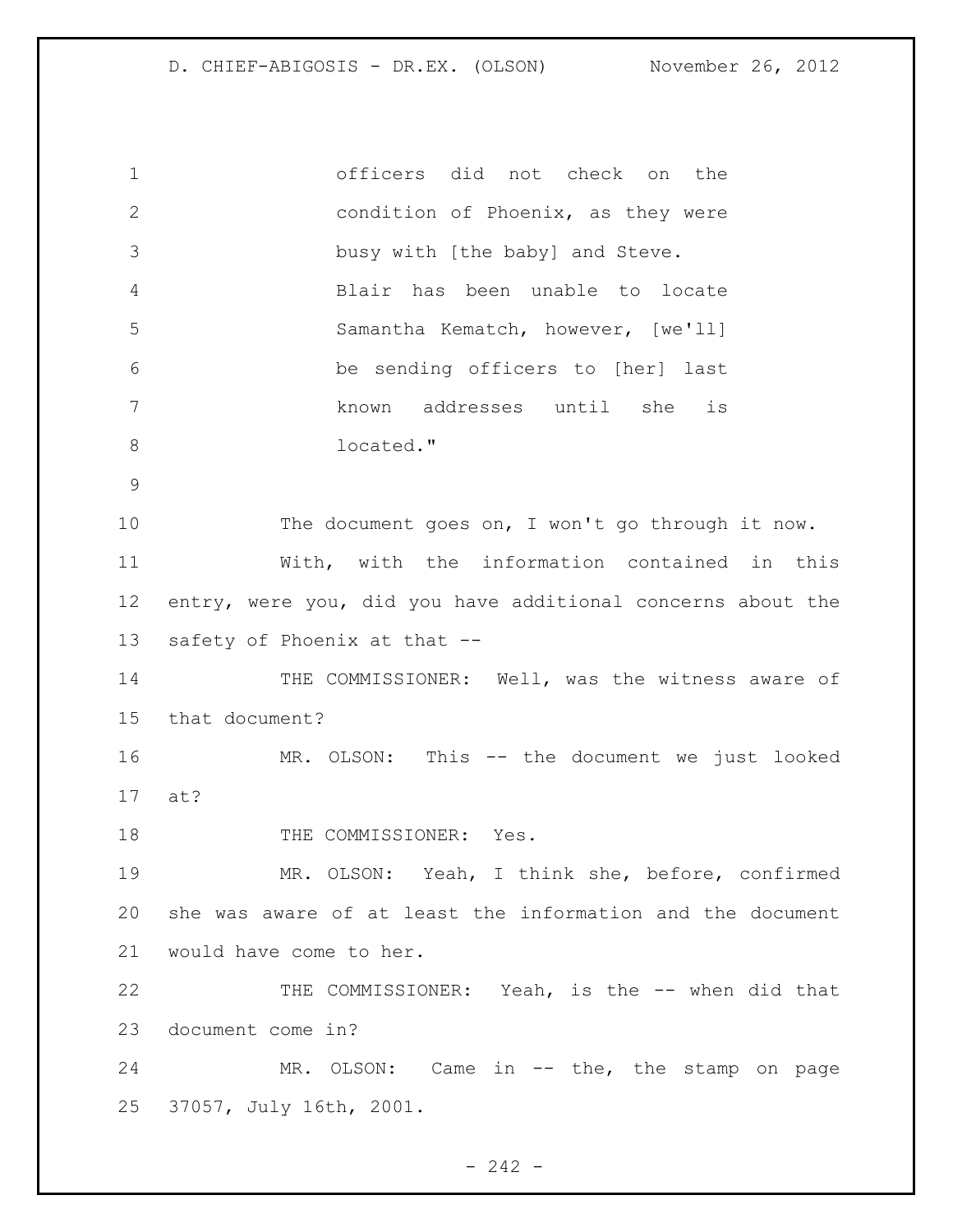1 THE COMMISSIONER: The, no, the police report. Isn't that what you were just reading here? MR. OLSON: No, this is the same, this is the document -- THE COMMISSIONER: Oh, I, oh, all right, I, I -- MR. OLSON: -- this is a -- THE COMMISSIONER: -- follow you now. I, I -- yes, okay. 9 MR. OLSON: -- yeah, this is a Winnipeg CRU intake and AHU form. 11 THE COMMISSIONER: Yeah, I thought it was something that had been received directly from the police, I -- 14 MR. OLSON: Okay, I see. 15 THE COMMISSIONER: -- I follow. BY MR. OLSON: Q So did -- was the information that was contained in this document, was that, did that cause you any additional concern for the safety of Phoenix at the time? 21 A I can't recall. Q Did you make any attempt to see Phoenix yourself, to assess how she was doing? A I can't recall. Q If we go now to -- this will be page 37013 and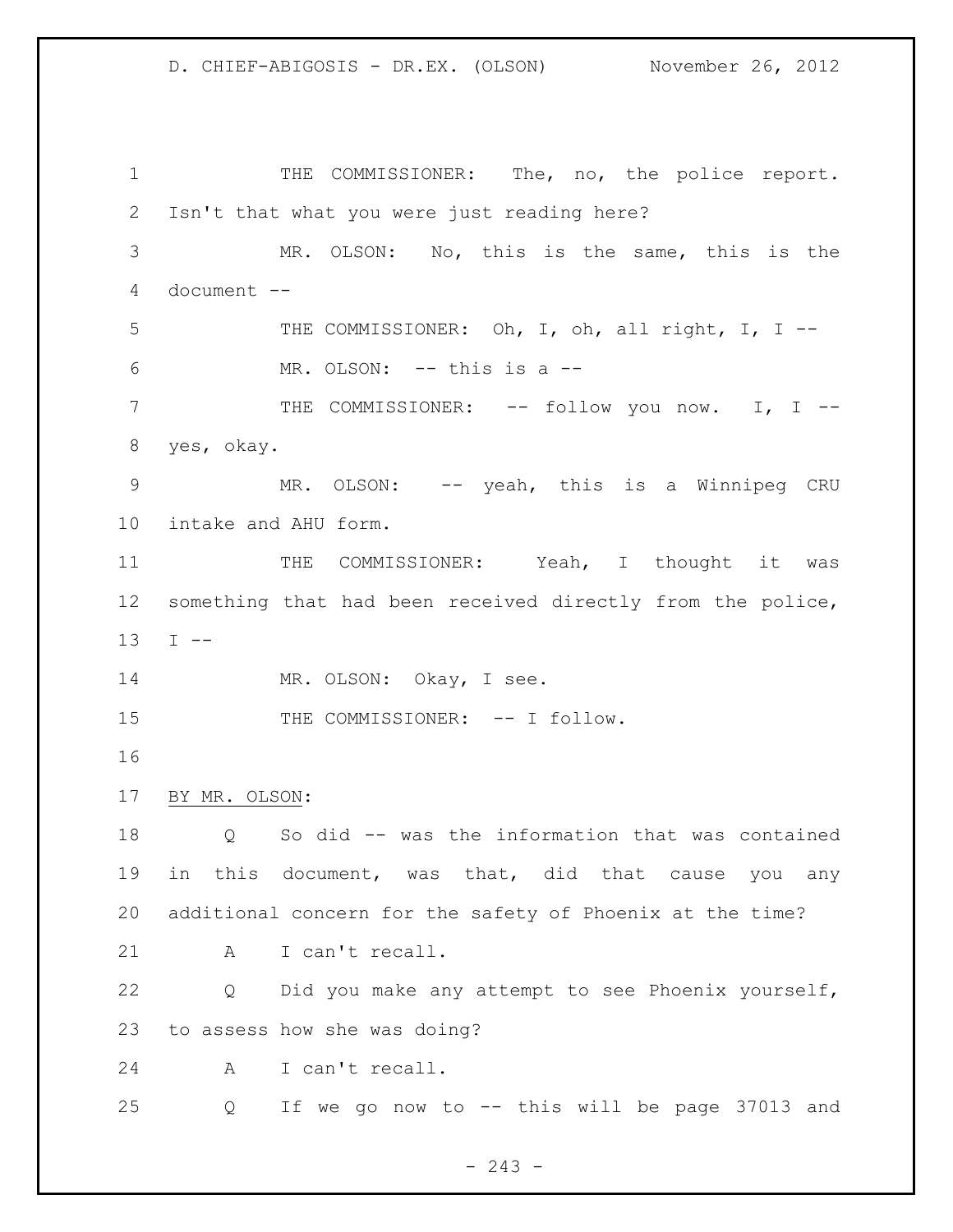this is still, this, this is your ongoing case notes that we were looking at before. If we look at the entry, the next, the next entry you have here, after the offering support for Geni, is the 16th of July at 10:15 a.m. And it says incident number and then: "Constable Wouda or Hodges at WPS 8 -- Abuse Unit [phone call] to 986-6868 -- the Constable was not available and left message to call." So you were, at that point, trying to get a hold of the, the police? 15 A According to the note, yes. Q Okay. And do you know why it was, at that point, you were trying to get a hold of them? 18 A I can't recall. Q The next note was at 12:07 p.m. the same day. It says: "Samantha has not been contacted by police and is not aware of her 24 [daughter's] passing away --Supervisor directed that the

 $-244 -$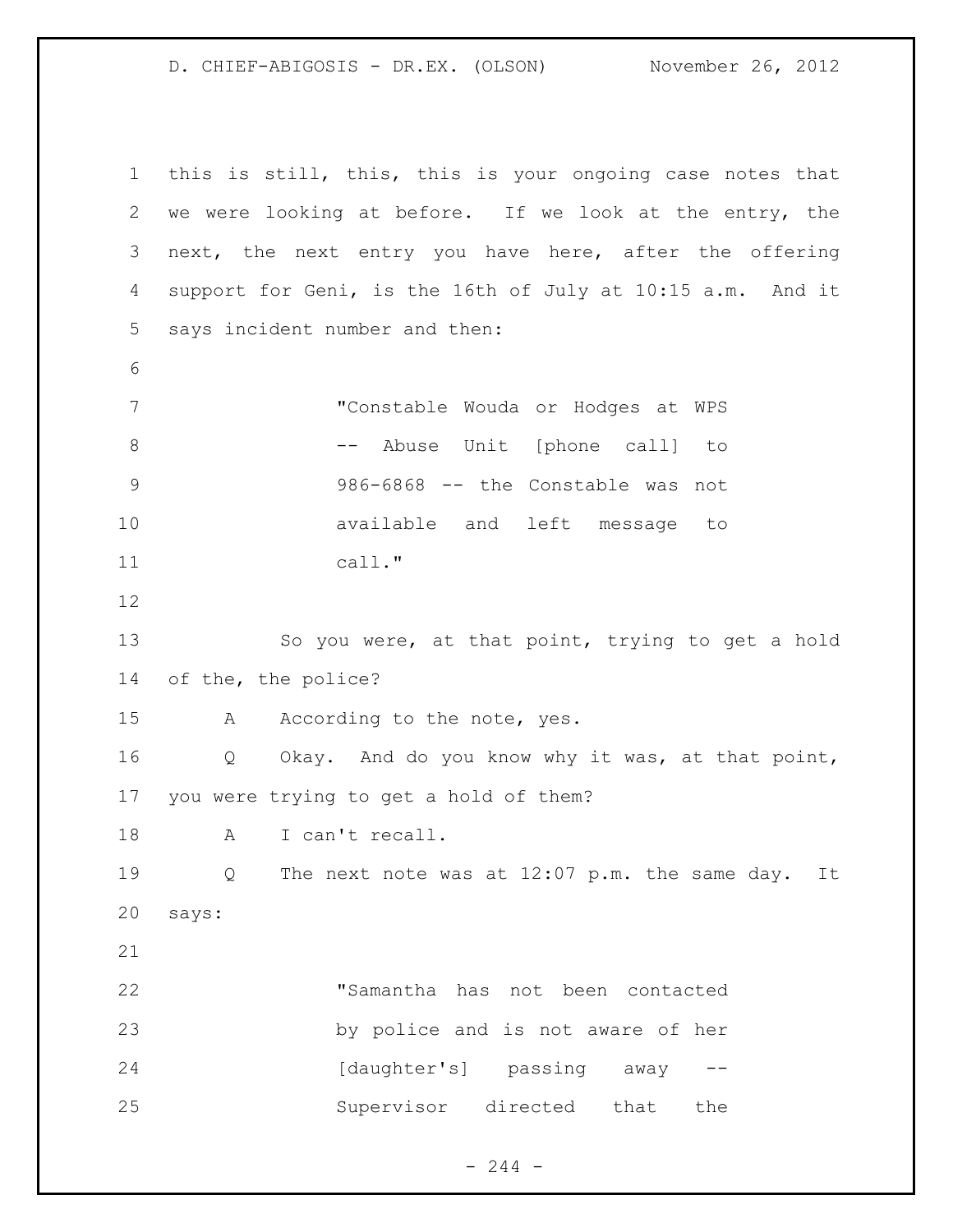worker assist with any address 2 that is known to the agency of where Samantha may have frequented." Then it has: 8 TRecords ... EAI Worker is William 9 Grindell -- left message to call." Do you recall if you -- how you knew that Samantha hadn't been contacted by police? 13 A I can't recall. A co-worker may have said it, a supervisor may have said it. I'm just following up. Q You were following up? Did, did you give any consideration as to how Phoenix was going to be kept safe while the police investigation was occurring? A I can't recall that. Q Your next note, on page 37013 is at 12:12 p.m., same day, it says: "[Phone call] to Heather McCheyne (Samantha's EIA Worker) ... she is holiday until July 17th. Shannon is covering for her until she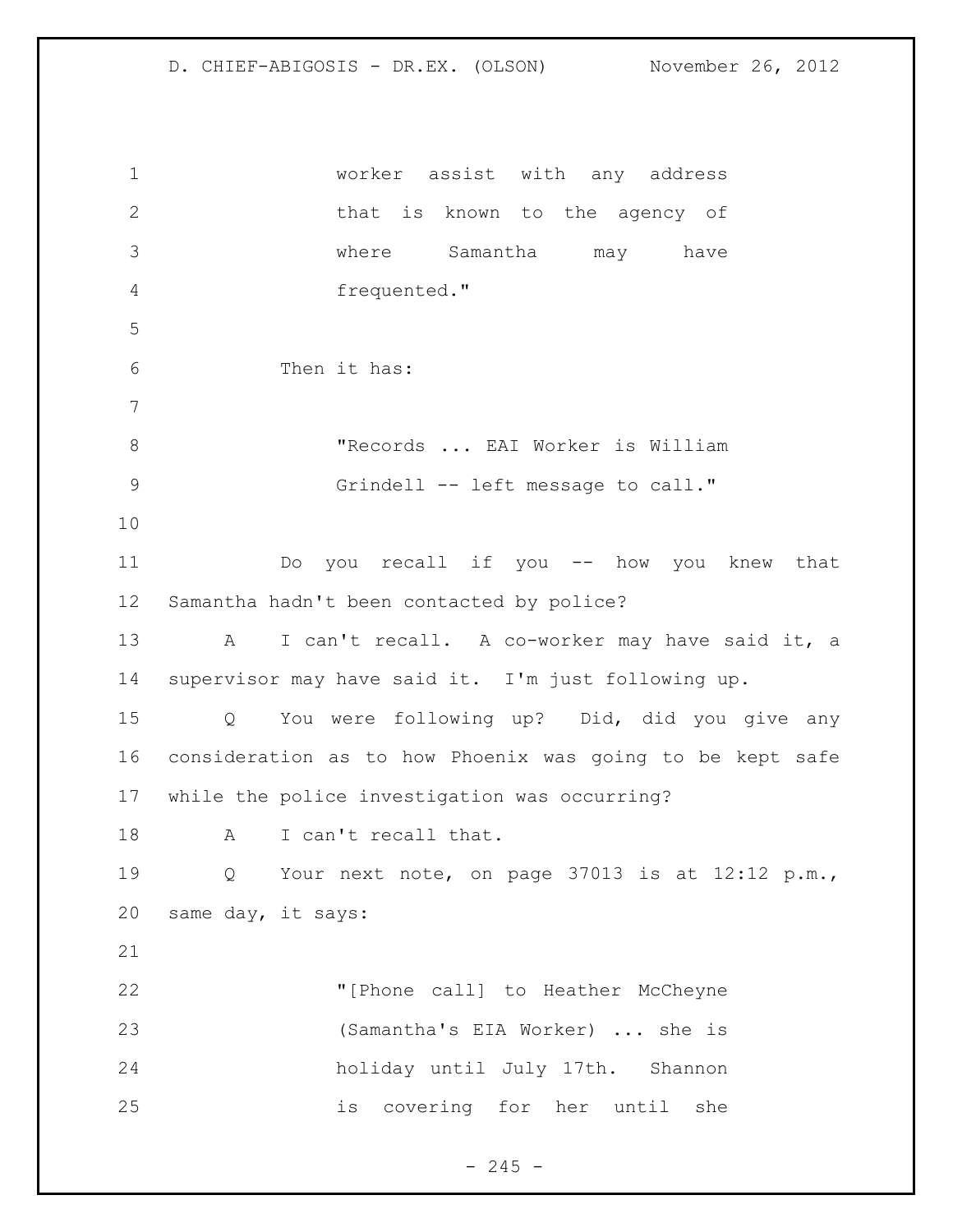1 returns -- left message ... to call ASAP." So it looks like you were trying to get some demographic information for Samantha Kematch; is that right? A No, according to that, it's, it was following up on to contact people that may know where Samantha may have been. Q Right. You were trying to find out where she was? A That's, that's what's stating, stated in my notes. Q If you'd turn to the next page, 37014, the note, same day again, except this is a few minutes later, at 12:22 p.m. It says: 18 "[Phone call] from Crystal Kematch 19 -- Aunt to Samantha Kematch -- Crystal is married to Samantha's Uncle ... and resides on ..." 23 And the name has been redacted. "... she has no phone but can be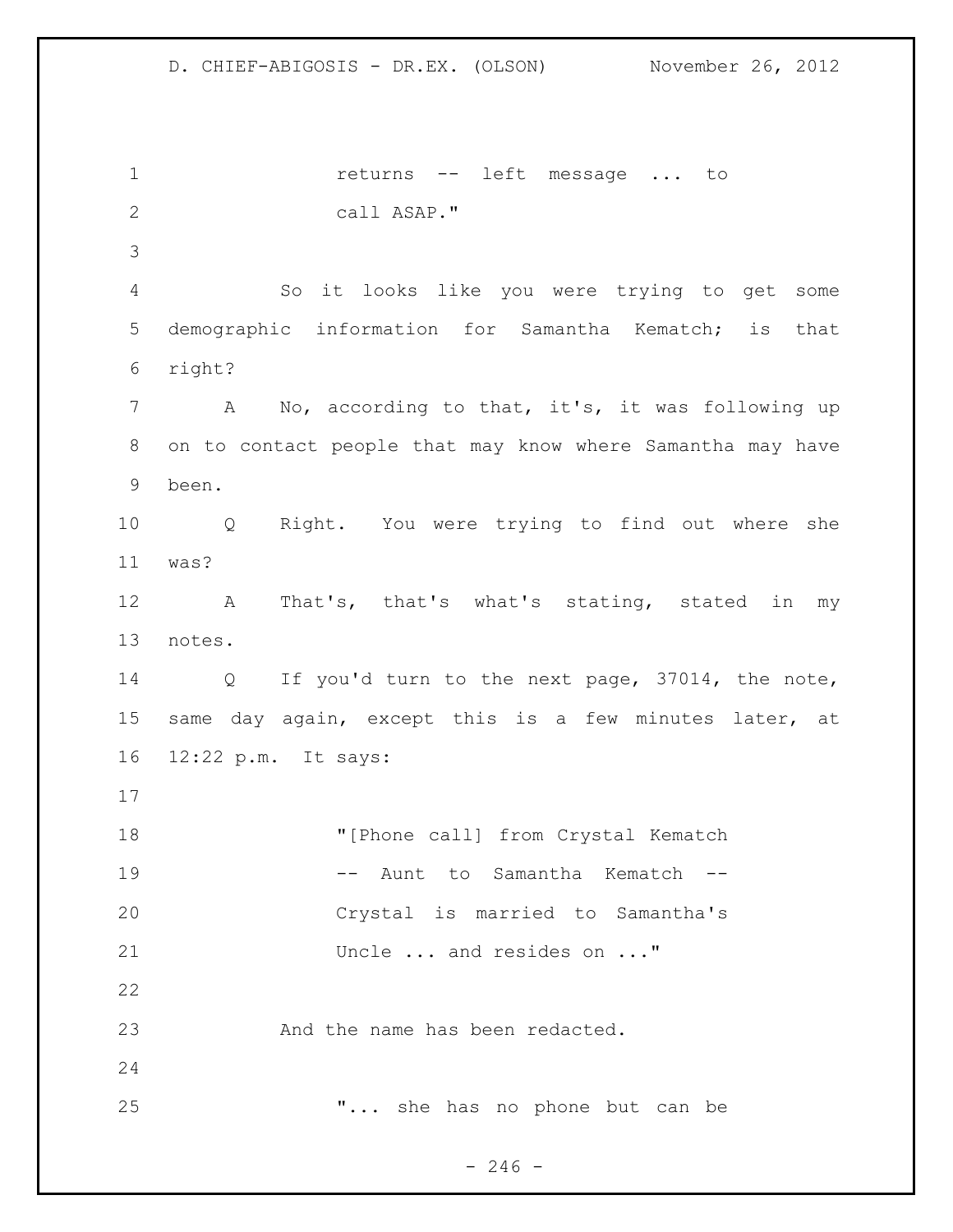| 1            | reached at her [neighbour's]              |
|--------------|-------------------------------------------|
| $\mathbf{2}$ | according to Crystal -- the               |
| 3            | [Winnipeg Police Service] brought         |
| 4            | both Samantha and her brother             |
| 5            | Mickey to her home last night --          |
| 6            | [the police] informed Samantha            |
| 7            | about what happened to her                |
| 8            | daughter  Samantha is not at              |
| $\mathsf 9$  | her home at the moment -- she left        |
| 10           | to go to [someone else's] home on         |
| 11           | Bannerman to get some of personal         |
| 12           | belongings. Samantha will be              |
| 13           | returning to the home [about, at]         |
| 14           | about 4 PM -- according to Crystal        |
| 15           | -- Samantha wants [her older              |
| 16           | child, sorry] her other child             |
| 17           | Phoenix returned to her care. I           |
| 18           | informed Crystal that this needs          |
| 19           | to be discussed with the mom              |
| 20           | and the agency."                          |
| 21           |                                           |
| 22           | And then you have a couple bullet points: |
| 23           |                                           |
| 24           | "Samantha is requesting that              |
| 25           | Phoenix be returned to her care           |
|              |                                           |

- 247 -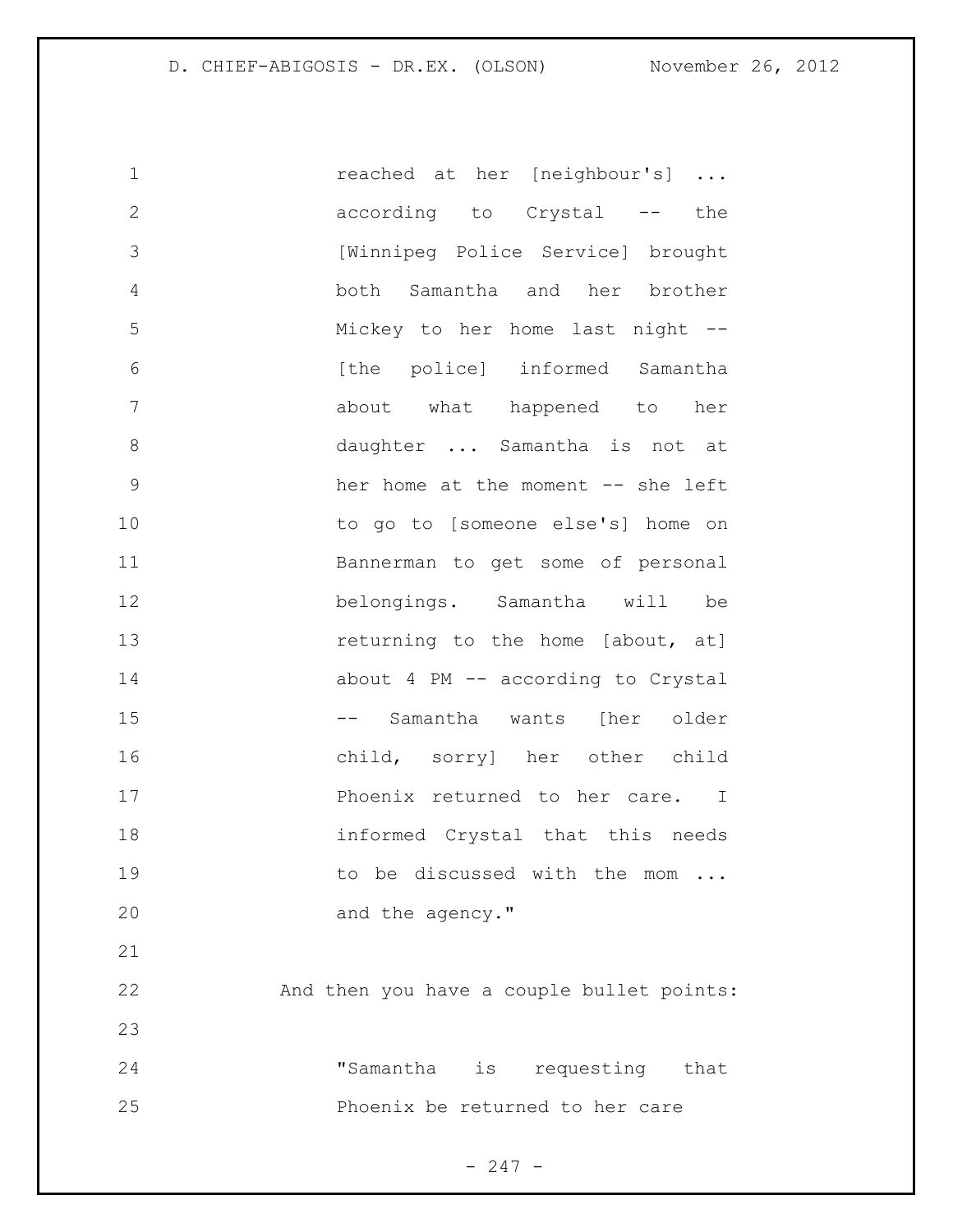Samantha will reside at her Aunt Crystal's home until the funeral ... can be contacted there if needed" Did the, did the reference to Samantha wanting her other child, Phoenix, returned to her care, is that something that would have sort of put up a red flag for you at that point? A I can't recall. Q So your notes continue. It looks like you're still -- July 16th, still, at 1:53 p.m., it says: 14 The received [phone call] from William Grinfell -- there is no open file for ... and was cross-**referenced** with another client --18 mo address is available." Do you know what that was about? 21 A I can't recall. Q Can't recall? When you were getting these calls, were you, would you be in the agency office? A Yes. Q Okay. So you weren't doing this work from home,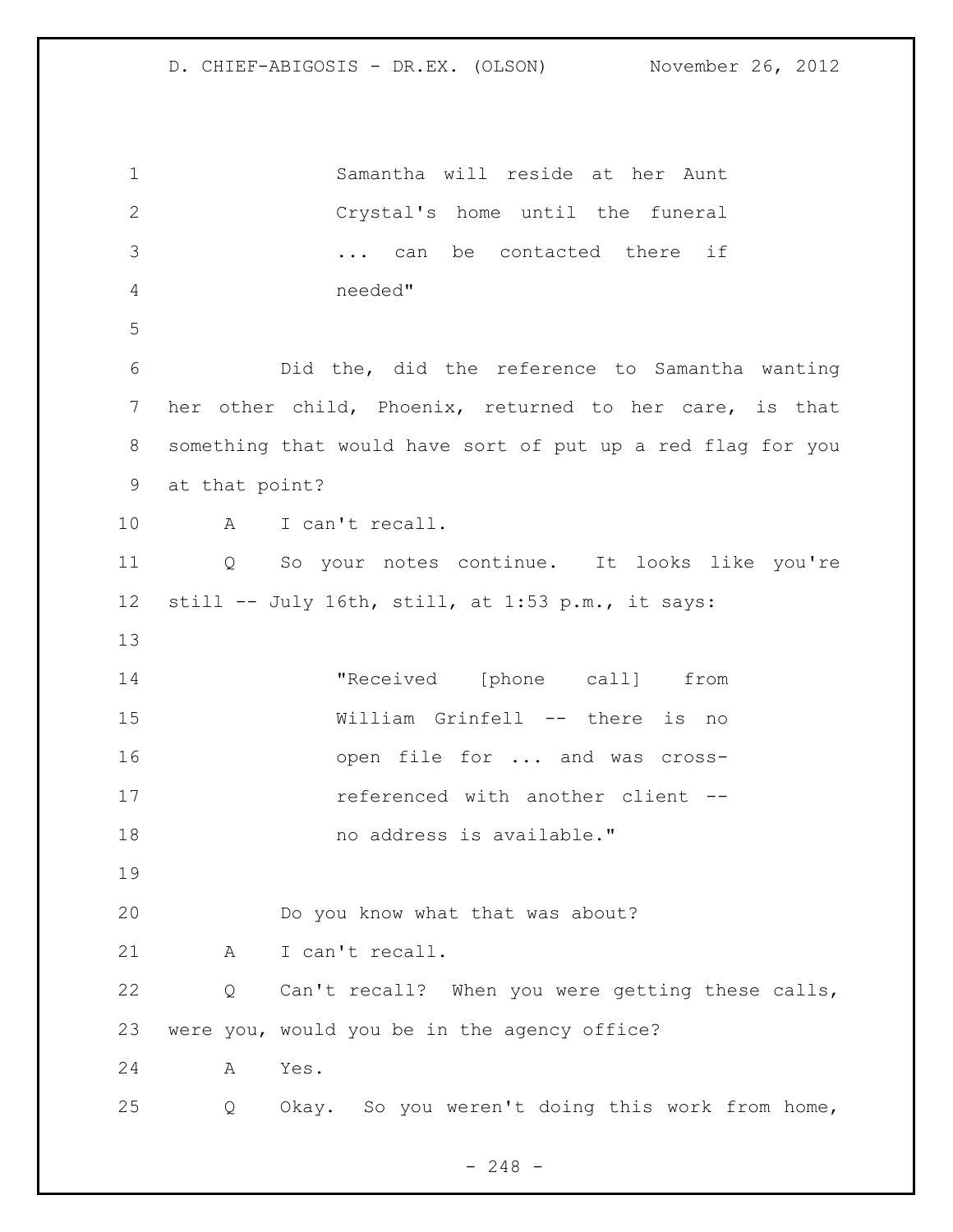were you? A No. Q Call a few minutes later, it says: "Received [phone call] from Samantha ... she wanted to know where Phoenix was and to call her." Do you remember anything about that call? 11 A Only what's documented on my notes. Q Do you know if you spoke, if you actually spoke to her when she called? A If it's stated I received a phone call from Samantha, then I was speaking directly to Samantha. Q Okay. Well, then I'm just wondering, because the next note, at 1:57 p.m., says: "[Call back] to Samantha ... she abruptly stated she is not able to speak to me at this moment and she will call me back" So does that mean she, the initial call, she called you and, and left you a message and then you tried

 $-249 -$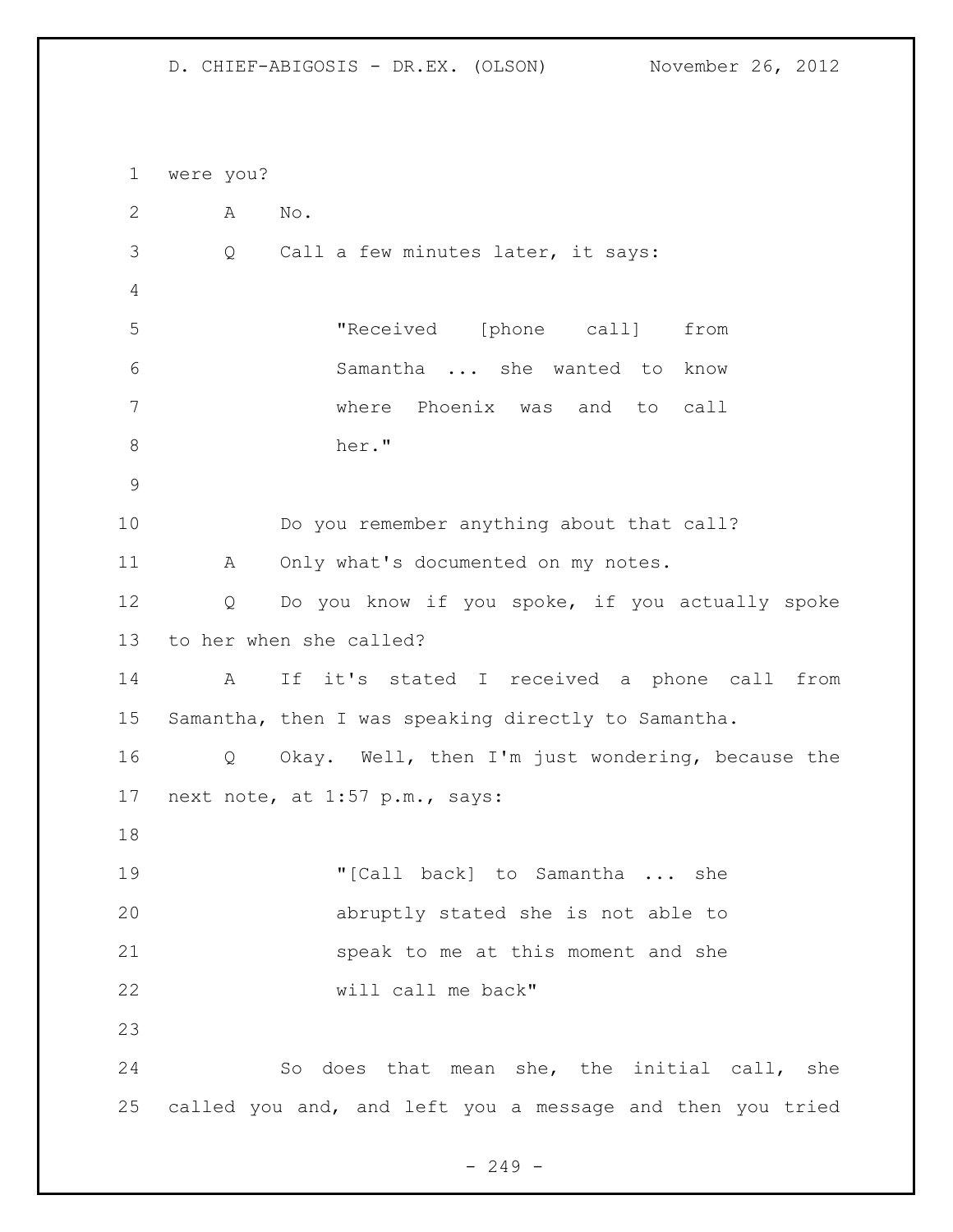to call her back? Or do you know? A I can't recall. Q Okay. A If it says phone call, that means I had received a phone call. If it's a voice-mail, it would indicate it was a voice-mail. Q So you would have actually spoken to her then, at 1:56 p.m.? A If that's what's stated there, yes. Q Do you know why you'd be calling her back a minute later? A I can't recall. She may have hung up, I don't know. Q The next recording, at 2:13 p.m. says: "[Phone call] to Jenny's home to speak to Steve -- he stated that he is staying at Jenny's home and her and his friend Kim Edwards is looking ... [for] Phoenix. I offered my condolences and stated 22 that if the Agency could help in anyway that he could contact us. I informed him that Samantha was 25 made aware ... [of the baby's]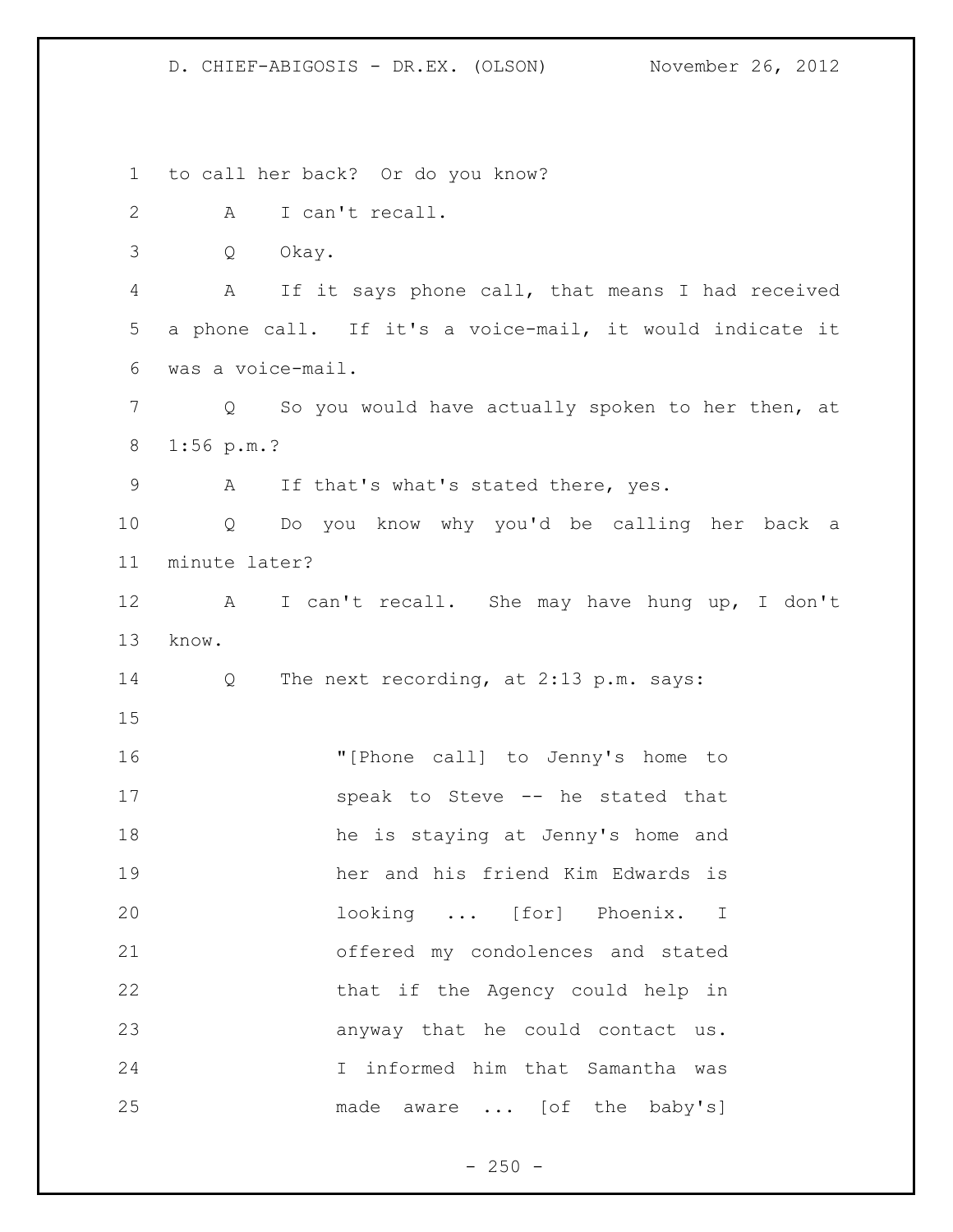death -- Steve stated that he did not want Samantha anywhere near him or Phoenix -- the funeral arrangements have been made for Wednesday ..." Et cetera. "The Aboriginal Funeral Home is charged [with the] funeral. Steve **stated** that he doesn't want Samantha or any of her family 13 anywhere nears the funeral -- I 14 Share with Steve that this may pose a problem and [to think that 16 over, to think the matter over] carefully" Do you remember this phone call? A I could only read what I had noted there. I don't remember the actual phone call, no. Q Do you recall if Steve stated why he didn't want Samantha anywhere near him or Phoenix? A I could only reference the note here that they've been separated. There's a lot of things that are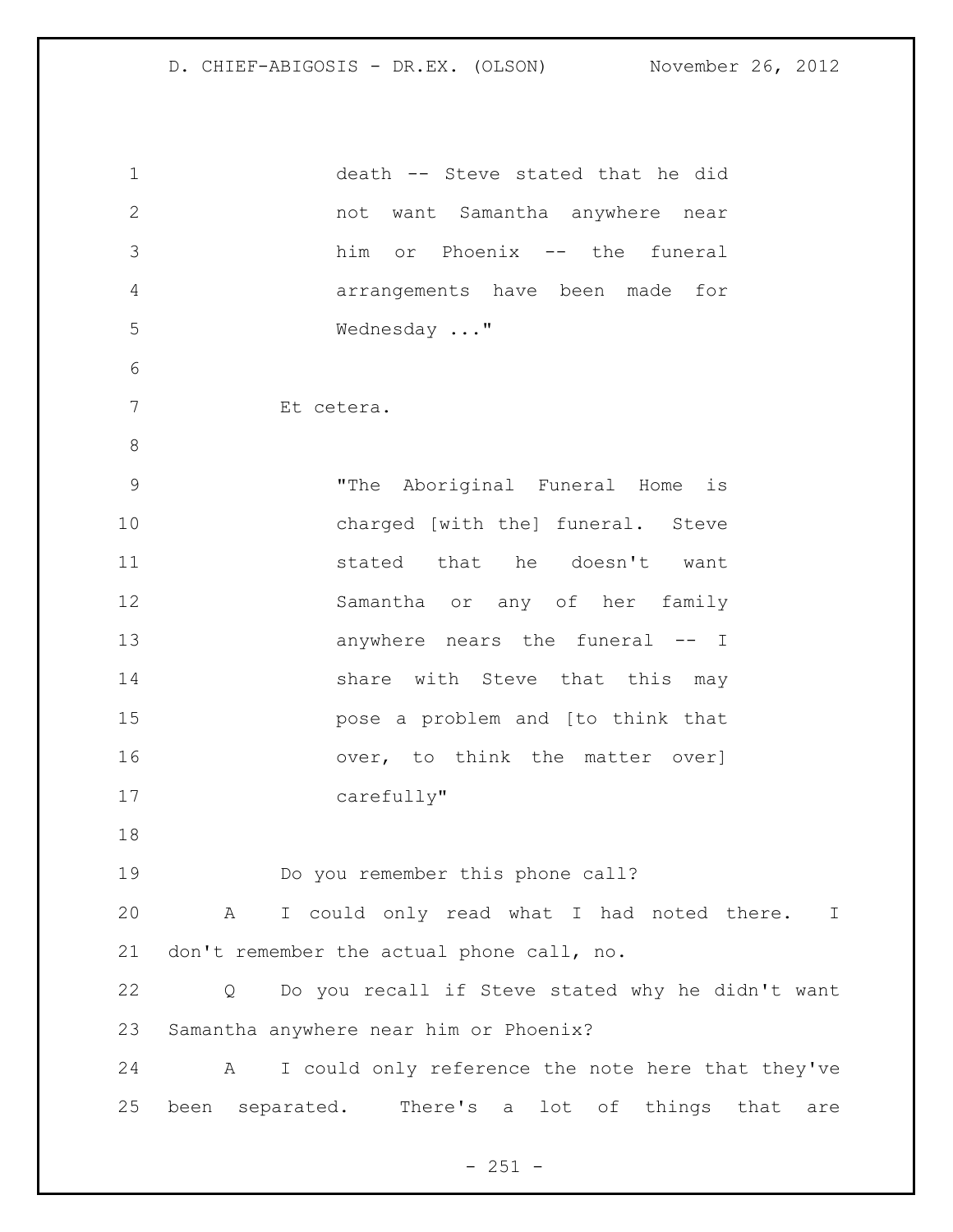happening. Could have been angry.

| $\overline{2}$  | Okay. You're, you're saying, I share with Steve<br>Q               |
|-----------------|--------------------------------------------------------------------|
| 3               | that this may pose a problem and to think it over, whether         |
| 4               | or not he wants to have Samantha at the -- or her family,          |
| 5               | near the funeral. Well, why, why did you say that? What            |
| 6               | was, what were you trying to get at there?                         |
| 7               | A I can't specifically recall that, that                           |
| 8               | conversation, why I said it. I could state that there              |
| 9               | would be concerns if he choosed (phonetic) (sic) to have           |
| 10 <sub>o</sub> | these, this family not involved in the funeral, could erupt        |
| 11              | into violence. Lots of concerns.                                   |
| 12              | Q Okay. Did you get the sense then, then there was                 |
| 13              | a lot of animosity between them at the, this point?                |
| 14              | There was a lot of animosity prior to even the<br>A                |
| 15              | death of that child, now --                                        |
| 16              | $Q$ So --                                                          |
| 17              | A -- with this child, it's, I think it only                        |
| 18              | increased.                                                         |
| 19              | -- so this, over this whole time period, from<br>$Q \qquad \qquad$ |
| 20              | their separation until the death of the child, there was a         |
| 21              | lot of animosity?                                                  |
| 22              | There could have been, yes.<br>A                                   |
| 23              | And that, that situation and that, would that<br>Q                 |
| 24              | have increased the risk to Phoenix?                                |
| 25              | The child was being cared by extended family and<br>Α              |

- 252 -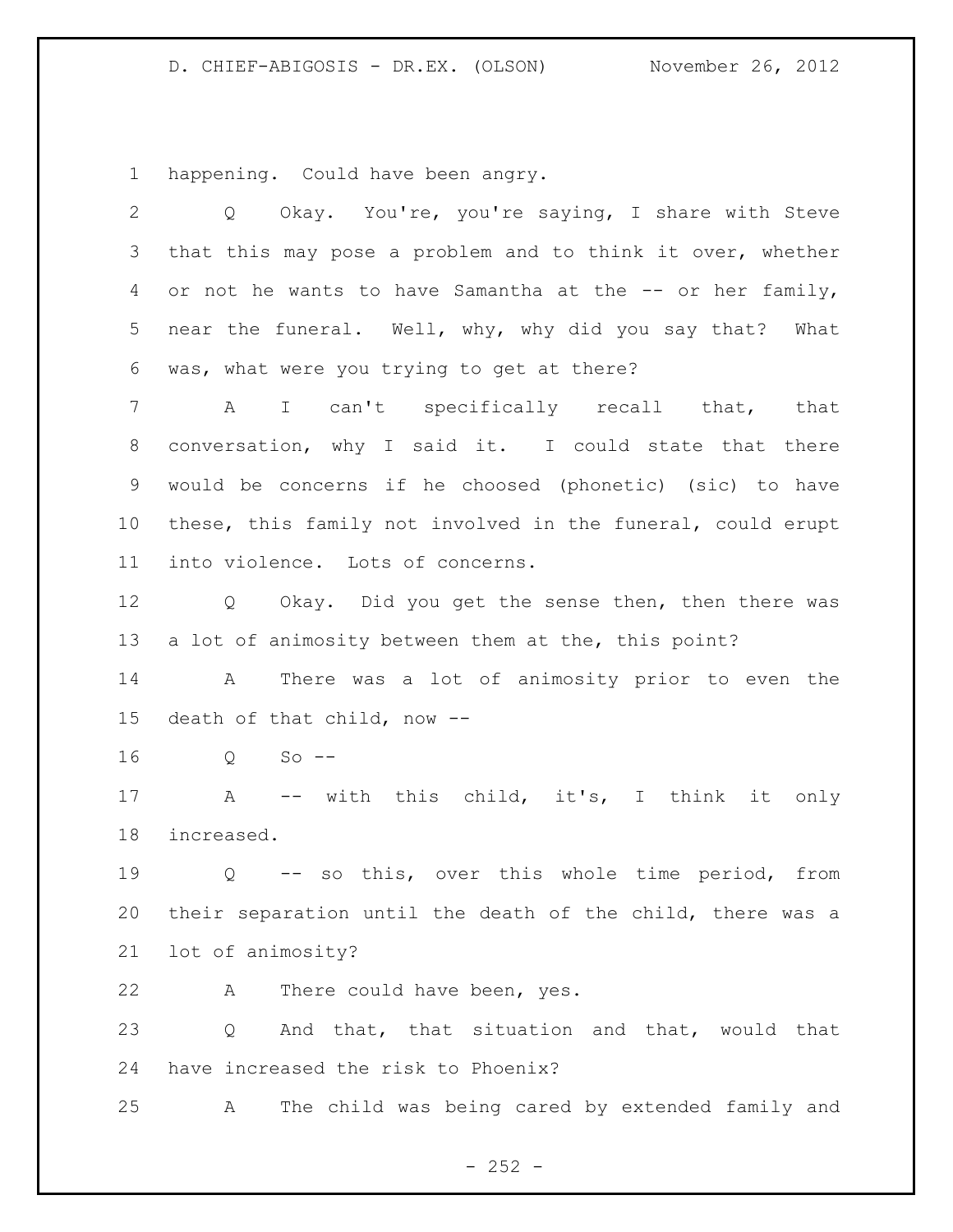friends. We believed she was safe. I think it would have been a concern for the adults, given that, that particular situation happening. Q Okay. So the next note you have on, at 2:22, sorry, 2:27 p.m., says: "Received [phone call] from Samantha ... she stated she wants to know about [about] where Phoenix was and that she wanted her -- this worker informed her 12 that the child is with [the] father Steve and that he was caring for her. Samantha stated that the police told her that the child was with CFS -- this worker informed her that at the time of **18** [the child's] death ... the child was being cared for by her father Steve. Samantha began to sound angry ..." If you go on to the next page, it says: "... and stated that she wanted

 $- 253 -$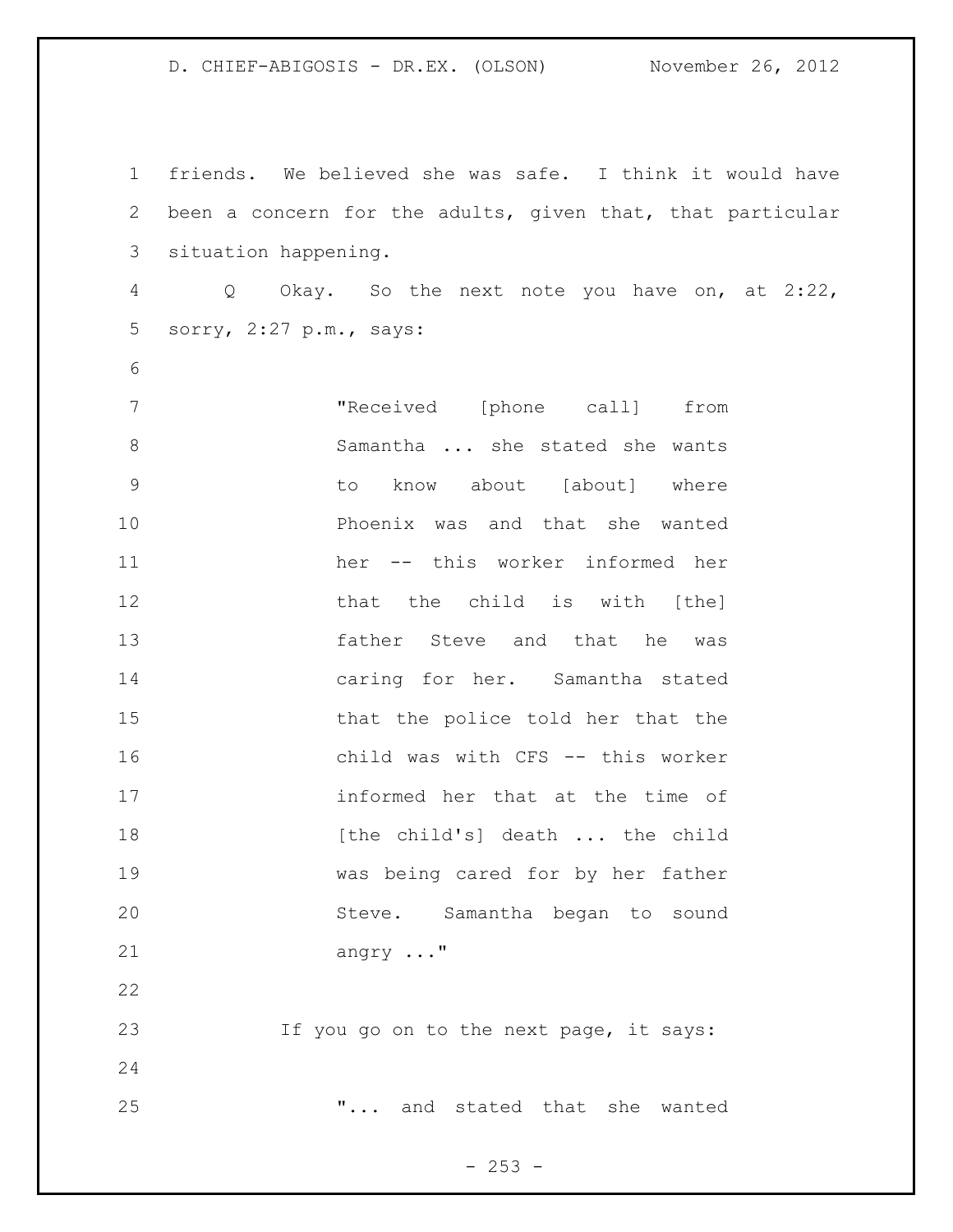1 Phoenix [and how we give] and how 2 we give him Phoenix I informed her 3 that Steve was the primary 4 caregiver of the children and that 5 the Agency is aware that her and 6 Steve have been separated for 7 about one month -- Samantha 8 responded 'yeah' -- and that he 9 had the child in his care and was 10 the guardian. I further told her 11 that 'custody' or legal 12 guardianship needs to [settled] by 13 them and their lawyers. Samantha 14 stated that they both have 15 guardianship of the children -- 16 and where is it written that he 17 has only quardianship -- I 18 informed her that it has to 19 settled between them -- Samantha 20 angry and stated 'whatever' 21 and hung up the phone." 22 23 Do you, do you recall that conversation?

24 A I don't recall the conversation.

25 Q And when you told Ms. Kematch here that Phoenix

 $- 254 -$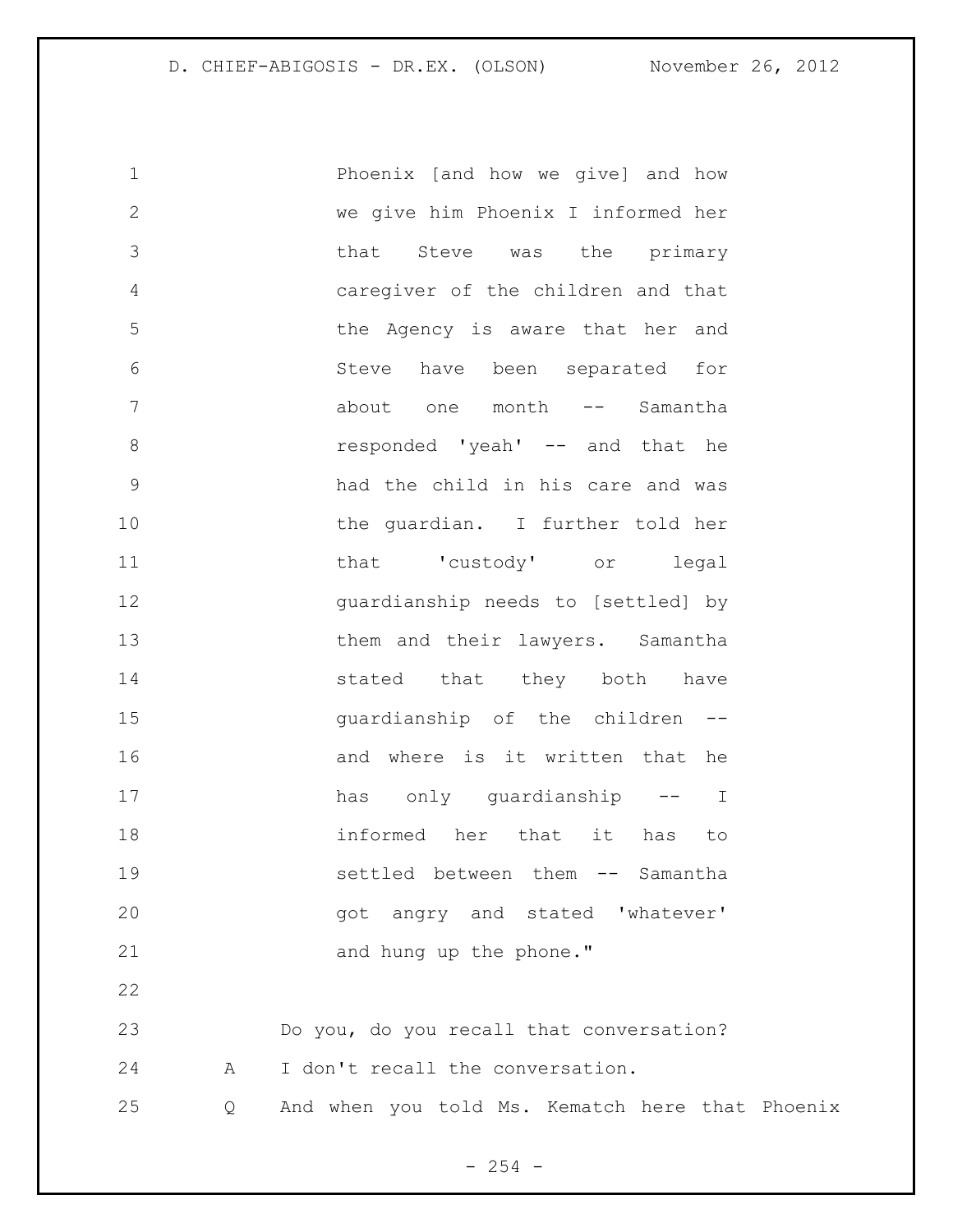was with Steve at the time of the baby's death, was that accurate? Is that --

 A Steve stated that he was caring -- according to my notes, the child was with Steve. It may have not been accurate that he actually had, the child physically and that the child may have been with extended family or friends.

 Q Okay. Now, at this point, you must, you, you knew that Ms. Kematch wanted Phoenix in her custody; right? 10 A According to notes, yes.

 Q Okay. And did you know where Phoenix was at that point in time?

 A I can't recall, but according to the notes, the child was being looked after by extended family and friends, and a friend.

 Q Do you recall Ms. Kematch's demeanour at the time? Do you have any recollection of, of how she presented in this phone call?

 A I don't recall but what I said in my notes, that she did appear agitated, upset. She was concerned about her child, because her child's, her other child has passed away.

 Q Okay. Next note was a voice-mail at 3:00 p.m., it says, from Mickey Kematch:

 $- 255 -$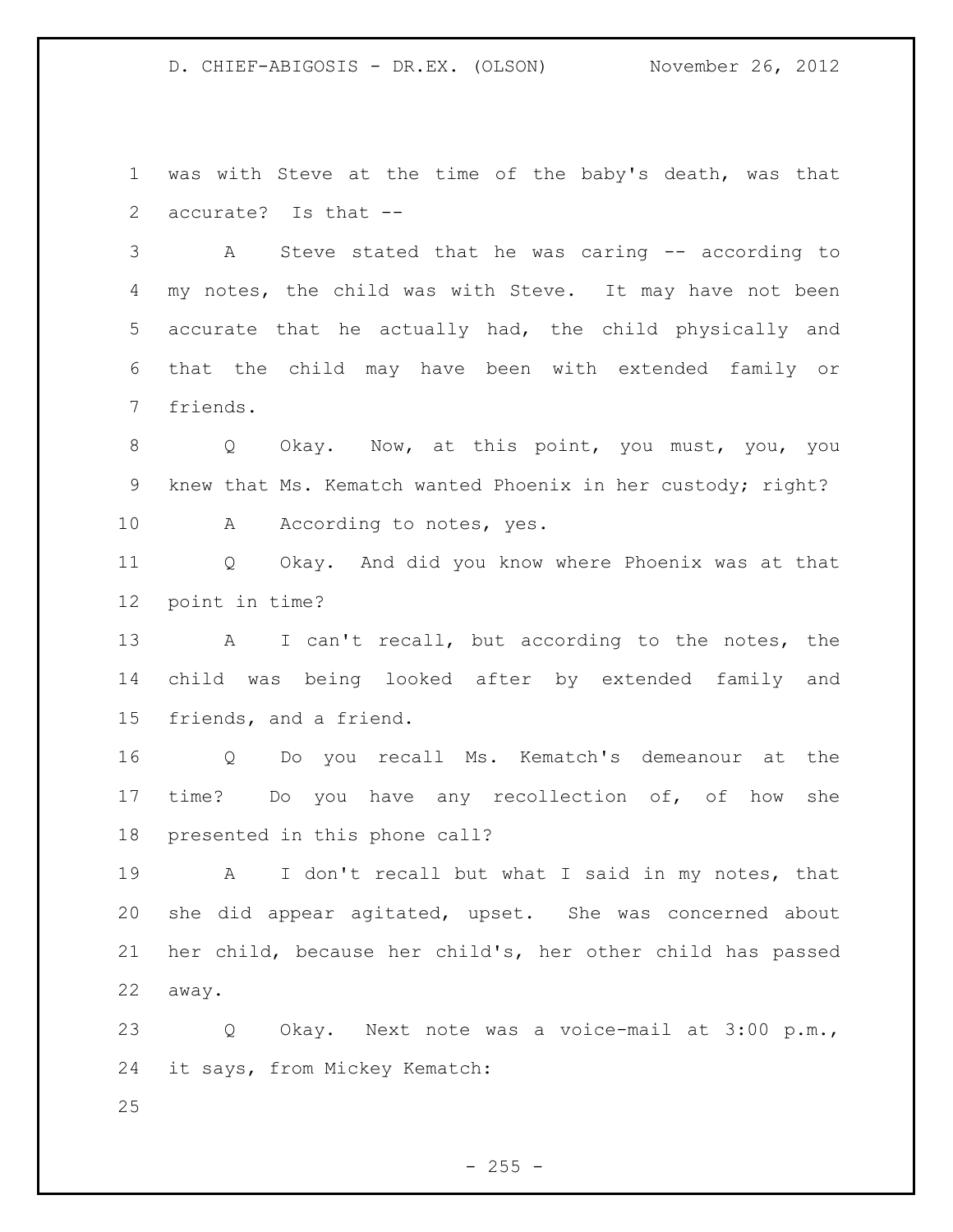"... he stated he wants to talk to 2 the Agency about the past issues and his reported issues regarding this matter [and] to call him ..." Do you know if you ever spoke with him? A I can't recall. Q Then the next note says, at 3:46 p.m. that day, you: "Received [voice-mail] from [the constable] @ 3:30 ... to call him ..." 15 And it says, I think, CB, does that stand for call back? A Yes. Q "... [to the constable, Winnipeg Police Service] to obtain update on the outcome of their investigation [of the baby's death] -- he stated ... it doesn't appeared to be foul play and that the father is clear -- the death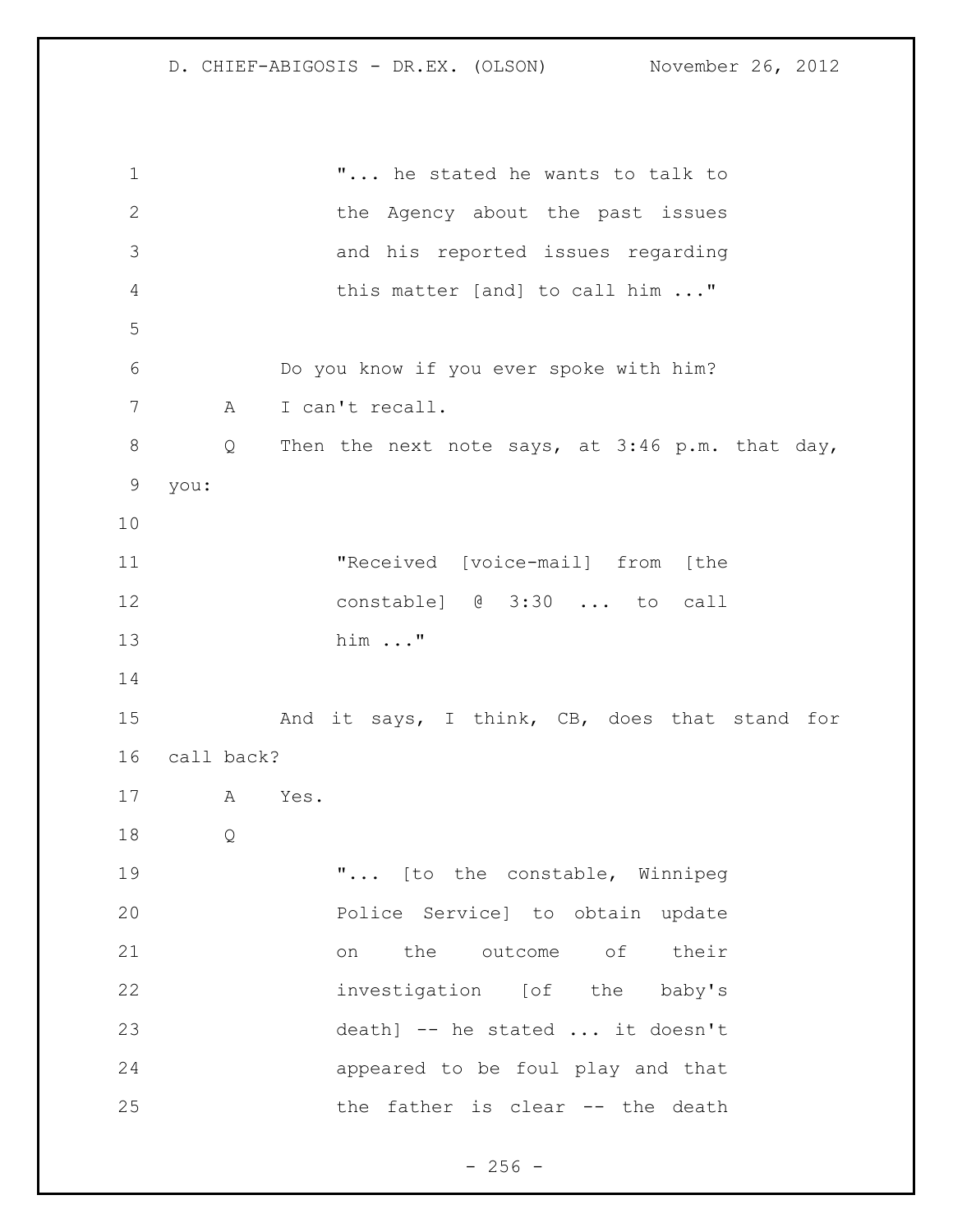is undetermined -- the house has been released by the medical examiner and that they can go back if they [choose]. This worker gave ... Constable Wouda Jenny's phone number so he could contact Steve their [sic] to inform him of the outcome." Q And then the next note is the following day at 9:07 a.m. So just between the note on the 16th and the note the next day, was that the last involvement you had on the 16th? A I can't recall. If it's stated was my last contact, it was my last contact. Q Okay. And then at -- on the 17th, at 9:07 a.m., you recorded: "Received [voice-mail] from Jenny at 8:37 AM asking that this worker call her ASAP regarding an application of an Interim Order of Custody of both ..."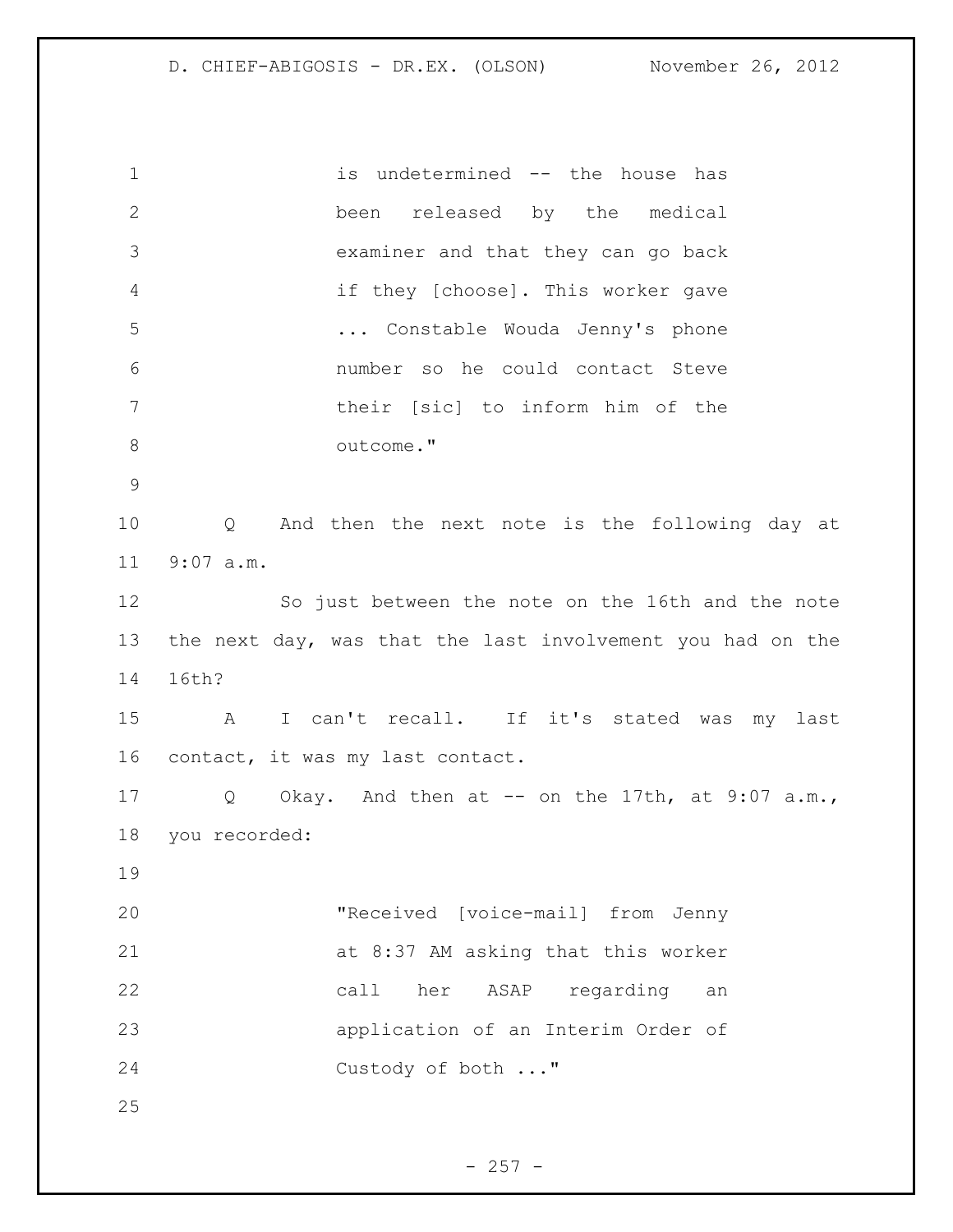1 Then it's blanked out. "... and Phoenix. CB to Jenny at 8:53 AM -- she stated that she wants to get an order of guardianship of both of 7 the children -- she spoke to 8 Constable Kathy Hodges at the Abuse unit and stated that there is an issue of guardianship -- that [Winnipeg Child and Family Services] may need to call the Medical Examiner to determine who had guardianship of the children before the incident" So was, was, was your understanding that she wanted guardianship of, of the deceased baby as well? 19 A According to that note, yes. Q And do you have, do you have any recollection of this call of her? A No, I can't recall. Q Based on your notes, do you know why she was seeking an order of guardianship of both of the children? A I can't recall.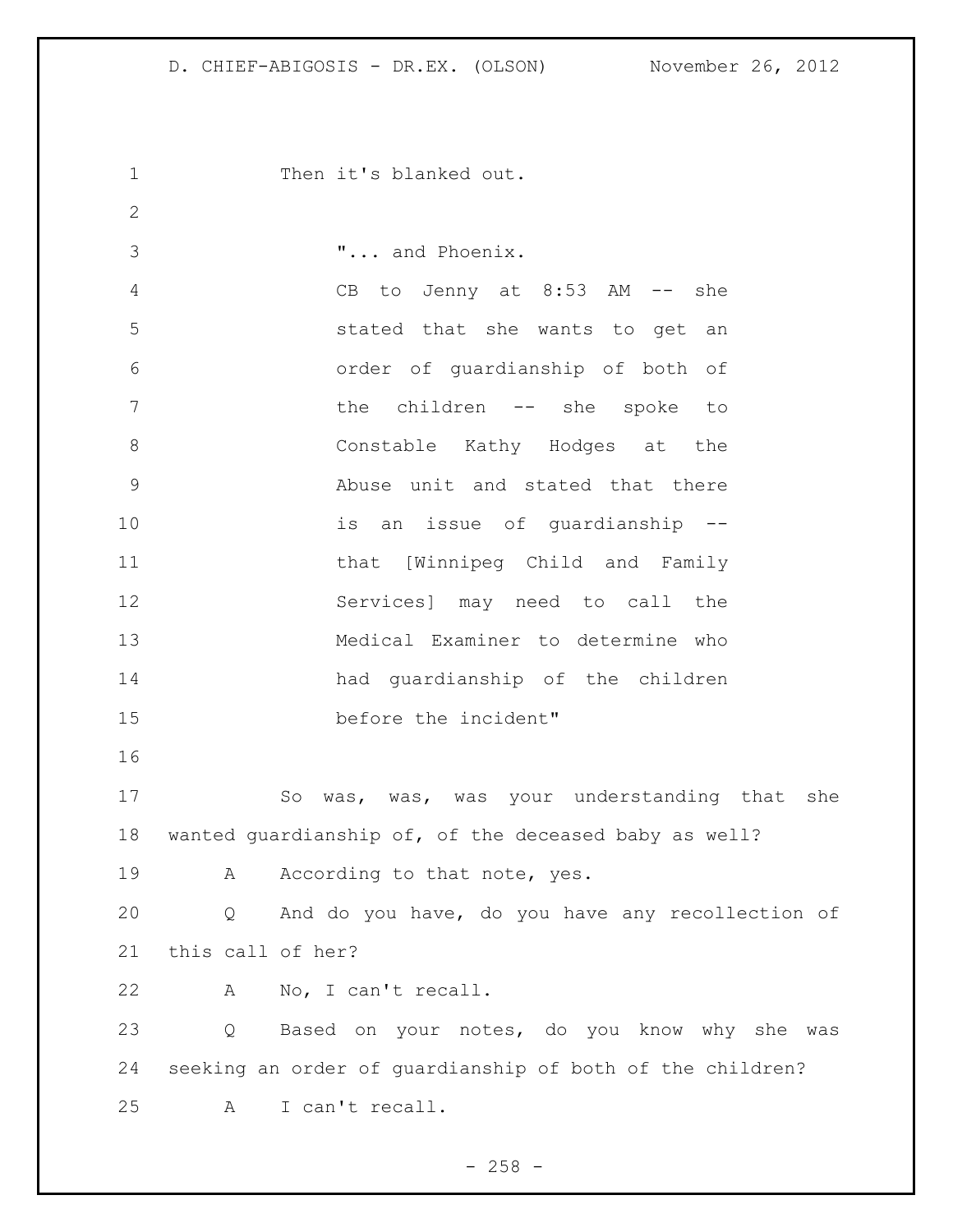Q It says: "This worker informed Jenny that Steve was advised to contact a lawyer prior to this happening -- that he was going to have [Ma Mawi] assist him in this matter -- Jenny stated that an Intake Worker was suppose to do this but never did. Jenny needs to contact a lawyer to file for an Interim guardian application 14 The Funeral is to take place at 15 the Aboriginal Funeral Home on 16 [the 18th of July]" 18 And then it says: "THIS SECTION OF THE FILE RECORDINGS HAS BEEN PRINTED AND SIGNED OFF AND PLACED IN [THE] 23 FILE EFFECTIVE:  $7/24/01$  ..." What's the purpose of that last note, about the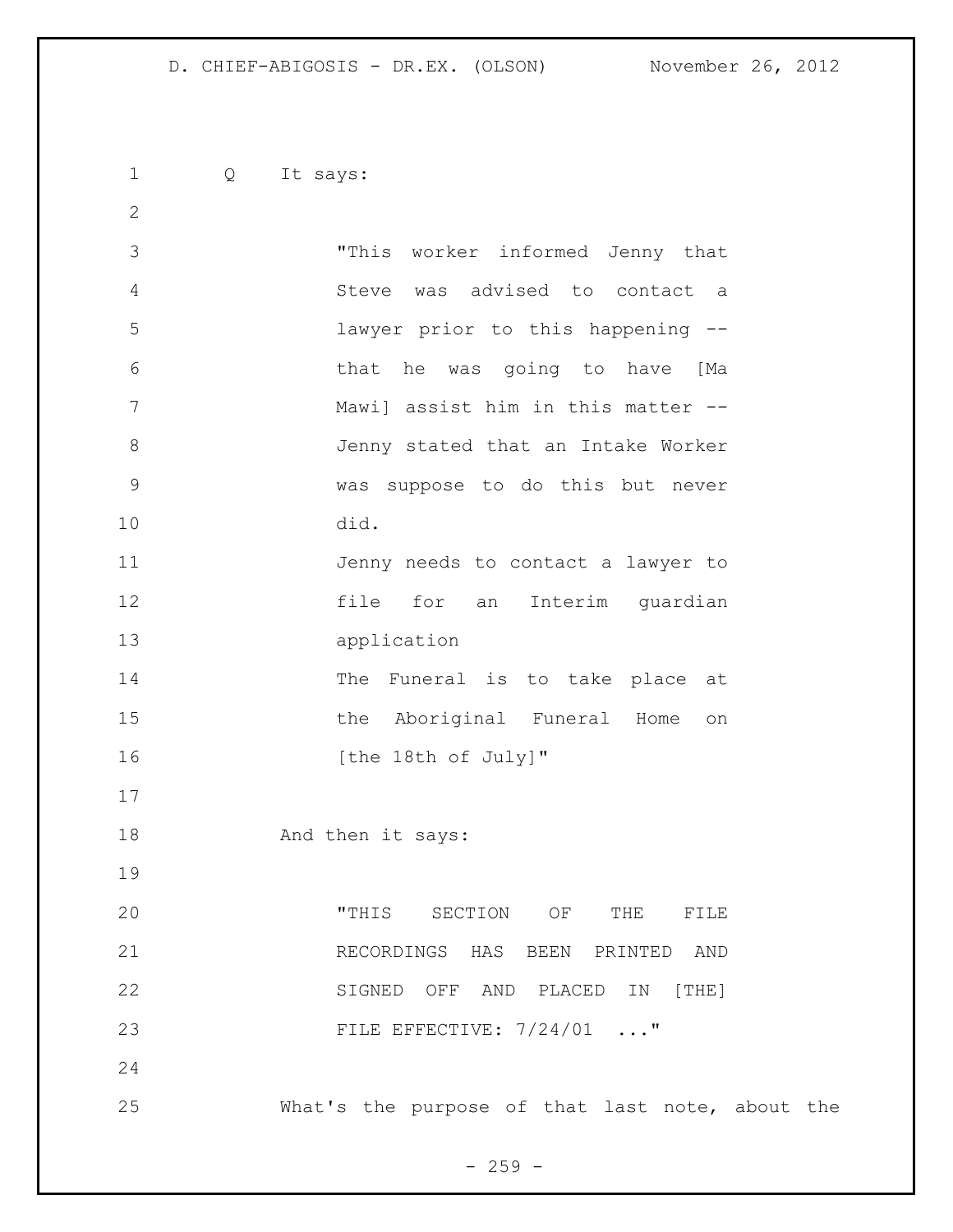1 section being signed off? 2 A Because after this particular, what had happened 3 with the decease of the child, I gave my two weeks' notice 4 and left the agency. 5 Q That was after you learned of the death of the, 6 the baby? 7 A After the death occurred with 7, I left the 8 agency. 9 Q When did you actually leave? 10 A I can't recall. 11 Q Would it have been on the 17th that you 12 stopped -- 13 A No, when I give your, when, when I gave my 14 notice, they would give me time to prepare my, my internal 15 transfers to other social workers and to do all the 16 necessary paperwork I would need, in order get all my 17 families transferred. 18 Q Okay. So you would be doing paperwork, in other 19 words? 20 A Paperwork, other words, yes. 21 Q And would you be doing that at the agency or from 22 home? 23 A Combination both at the agency and at home. 24 Q So I want you to look at a document at page 25 37052.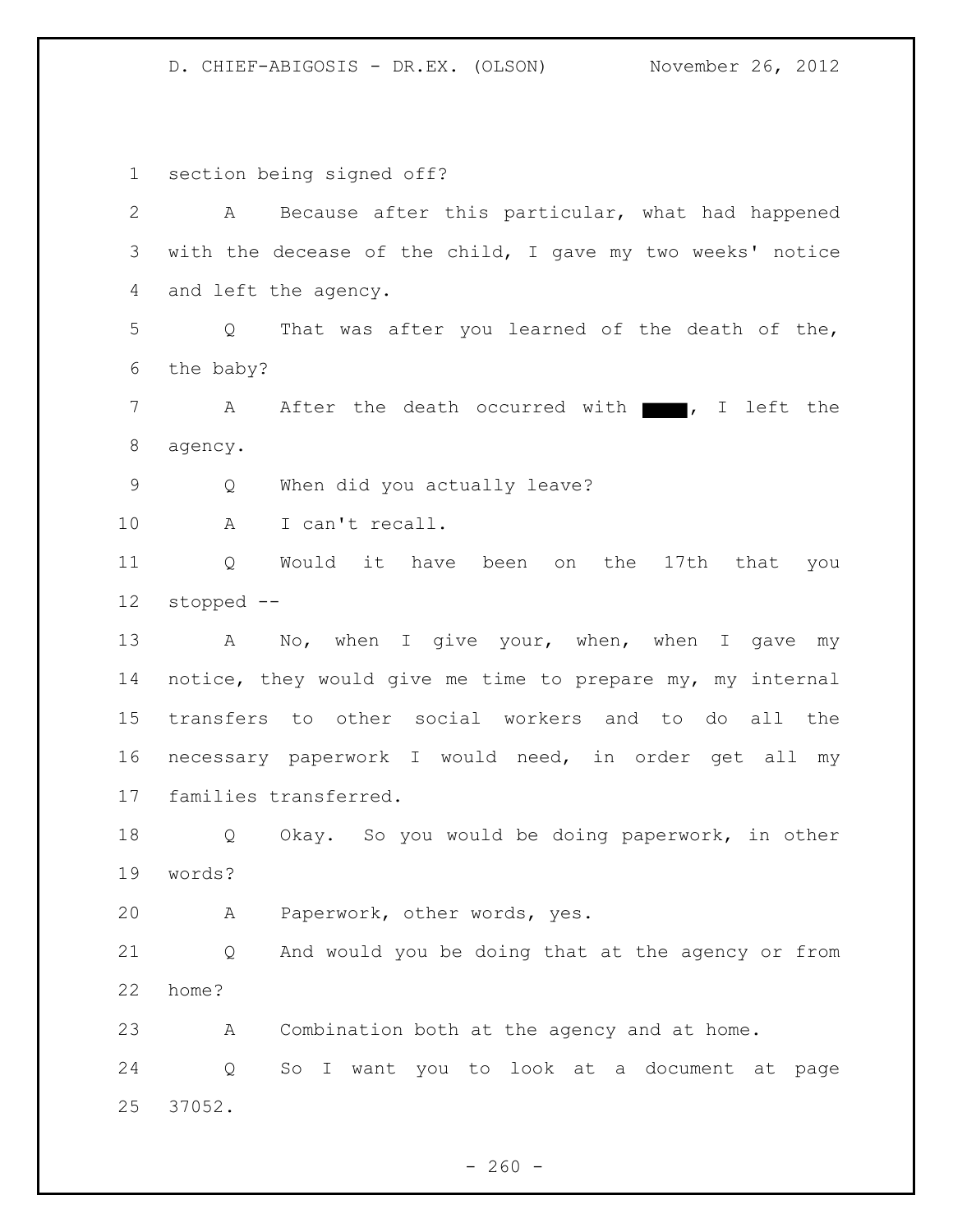THE COMMISSIONER: So, so the last contact you had professionally, working on this file, was on July 17th? THE WITNESS: According to my notes, yes. BY MR. OLSON: Q The document that's in front of you, do you, do you recognize it? It's dated July 16, 2001? A It was given to me to be, to review, yes. Q Okay. And so you would have reviewed the information contained from pages 37052 to 37056? A Correct. Q Okay. And do you know why that was? A It's standard to -- it, it would be something -- a document that we would have reviewed, because it outlines everything that happened with the child. Q Pardon me, I couldn't, I didn't hear your last comment. A It's, it's, it's, it's, it's a process that we have to notify if a child died in the care, that was not in care of the agency, but we had involvement with that, that family. Q Okay. So this is, this is information being provided to Darlene MacDonald, program manager, and it's re: Notification of death of child not in care? And this, you're saying this was information you had to provide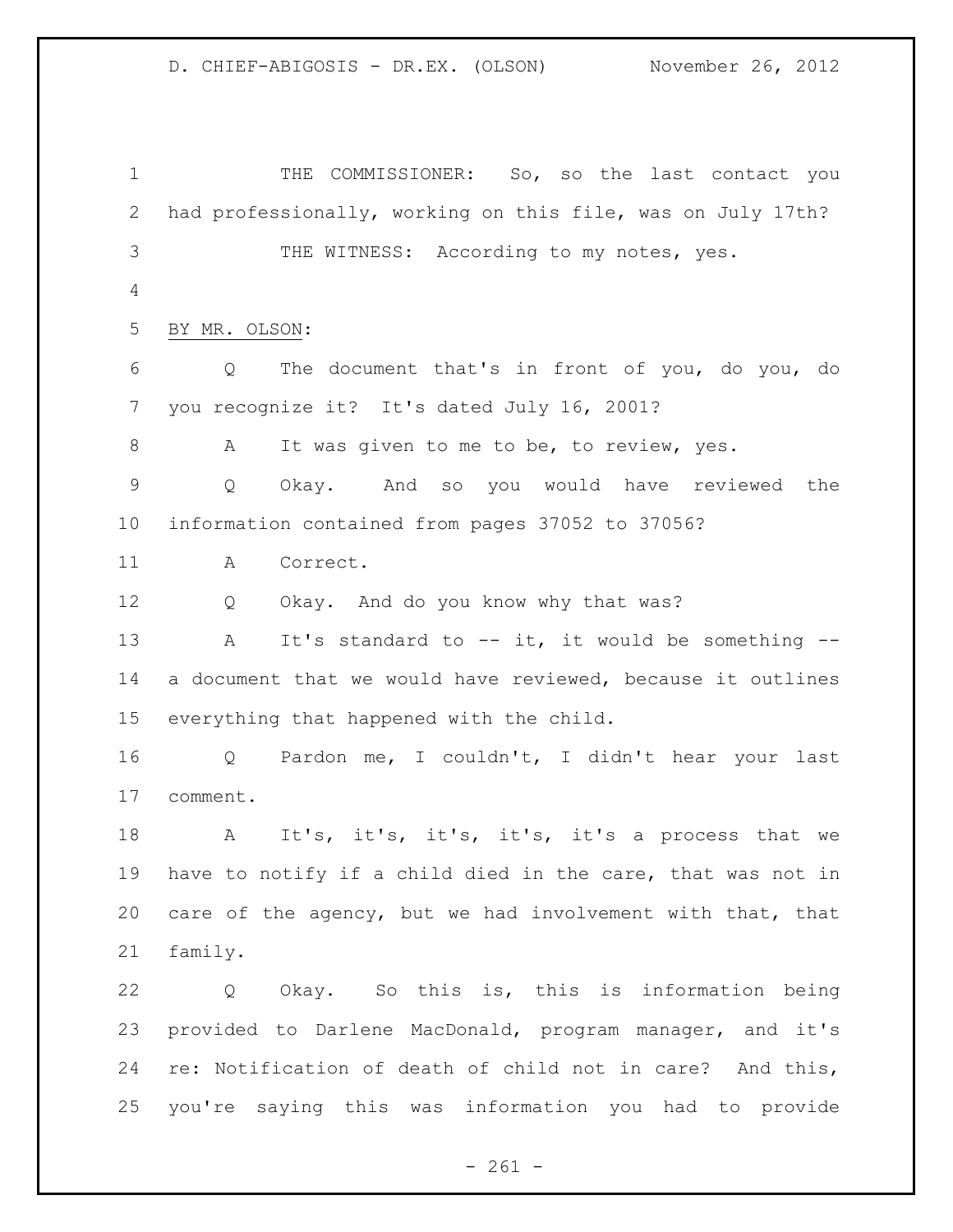because, any time a child dies and there's agency involvement, you're, you're required to do that? A I believe the document was done by the supervisor. Q Okay. So it's at the end, at page 37056, you'll see it's, appears to be signed by Lorna Hanson? A Correct. Q And then you're, you're copied on it? A Correct. Q Okay. And so is Glenda Edwards; who is that? 11 A I can't recall who she is. Q Okay. Did you have any input into this document? A I had to provide all my notes that I had done on the file to my supervisor. She compiled the information and forwarded it to the, the person that received it. Q Okay. And so a summary of, of your involvement with the file is contained in the document? A Correct. 19 THE COMMISSIONER: Just go back to the top of that letter please. MR. OLSON: That's page 37052. THE COMMISSIONER: Darlene MacDonald is program manager for what? Or for whom? 24 THE WITNESS: I can't recall. THE COMMISSIONER: Well, the provincial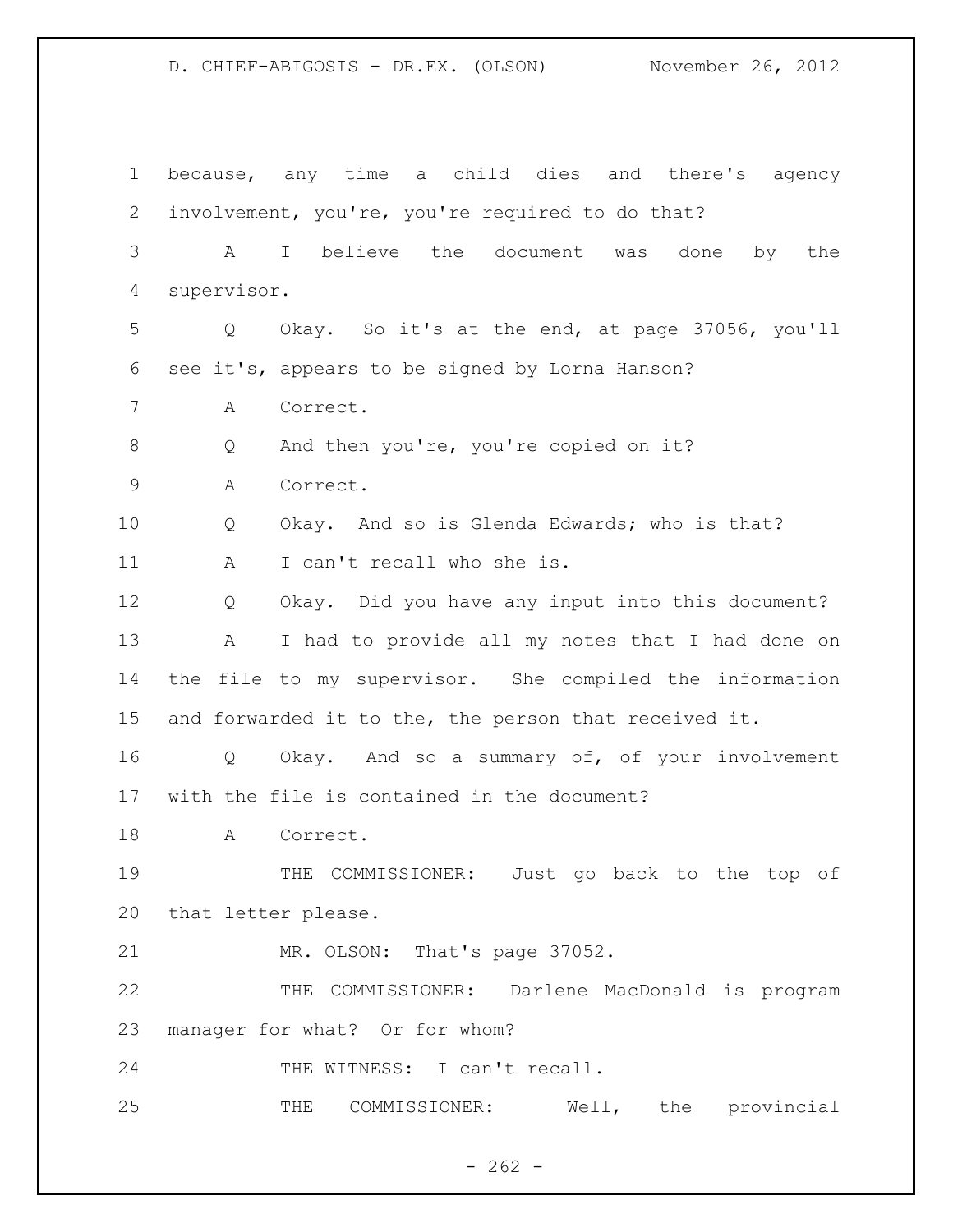government, or?

| $\mathbf{2}$ | THE WITNESS: Yes.                                           |
|--------------|-------------------------------------------------------------|
| 3            | THE COMMISSIONER: For the department in                     |
| 4            | government that had responsibility; is that, would that --  |
| 5            | THE WITNESS: Correct.                                       |
| 6            | THE COMMISSIONER: Yes.                                      |
| 7            | MR. OLSON: If, if we look at Exhibit 15, it'll,             |
| 8            | it'll clarify that, if we can just pull that up. You'll     |
| 9            | see on this, this document, Mr. Commissioner, if we go to   |
| 10           | the first page, it has, under the heading: Program          |
| 11           | manager. And if we go to the relevant date, you'll see      |
| 12           | that Darlene MacDonald was the program manager for Winnipeg |
| 13           | Child and Family Services --                                |
| 14           | THE COMMISSIONER: Oh, oh --                                 |
| 15           | MR. OLSON: -- at that time.                                 |
| 16           | THE COMMISSIONER: -- for, for Winnipeg child --             |
| 17           | okay.                                                       |
| 18           | MR. OLSON: And just, just for the record, you'll            |
| 19           | also note that Glenda Edwards, the person who was copied    |
| 20           | with this letter, she's listed as the assistant program     |
| 21           | manager at the time.                                        |
| 22           | THE COMMISSIONER: Thank you.                                |
| 23           |                                                             |
| 24           | BY MR. OLSON:                                               |
| 25           | Now, looking at the document, if you go to, if we<br>Q      |

- 263 -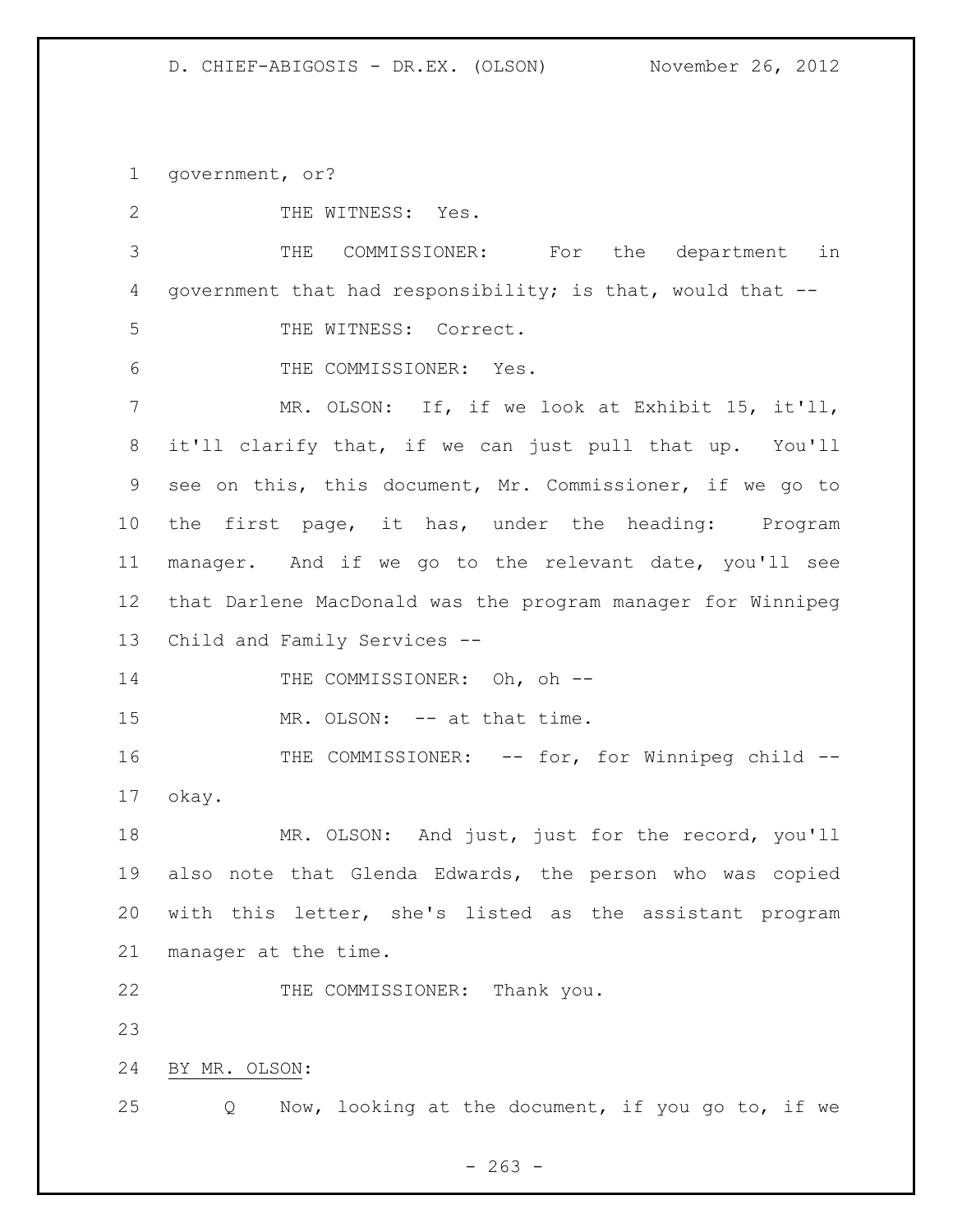go to page 37055, under the heading: Agency assessment, it says:

 "It is our assessment that Steve has been parenting to the best of his abilities, that he and Samantha are presently separated 8 and that Steve has been the primary caregiver [of] Phoenix and 10 [the baby]. Our file was open as 11 these are young parents, with limited experience that both have child welfare histories. There have been concerns of the children **15** receiving inappropriate care, but it was felt that this was more 17 about education than actual **purposeful neglect.** Recently, the **19 19 have the concerns** have been more about the instability of the 21 can be all the fact that the fact that Steve is parenting on his own. It is unclear whether any domestic violence has or has not occurred. Steve is stating that he did not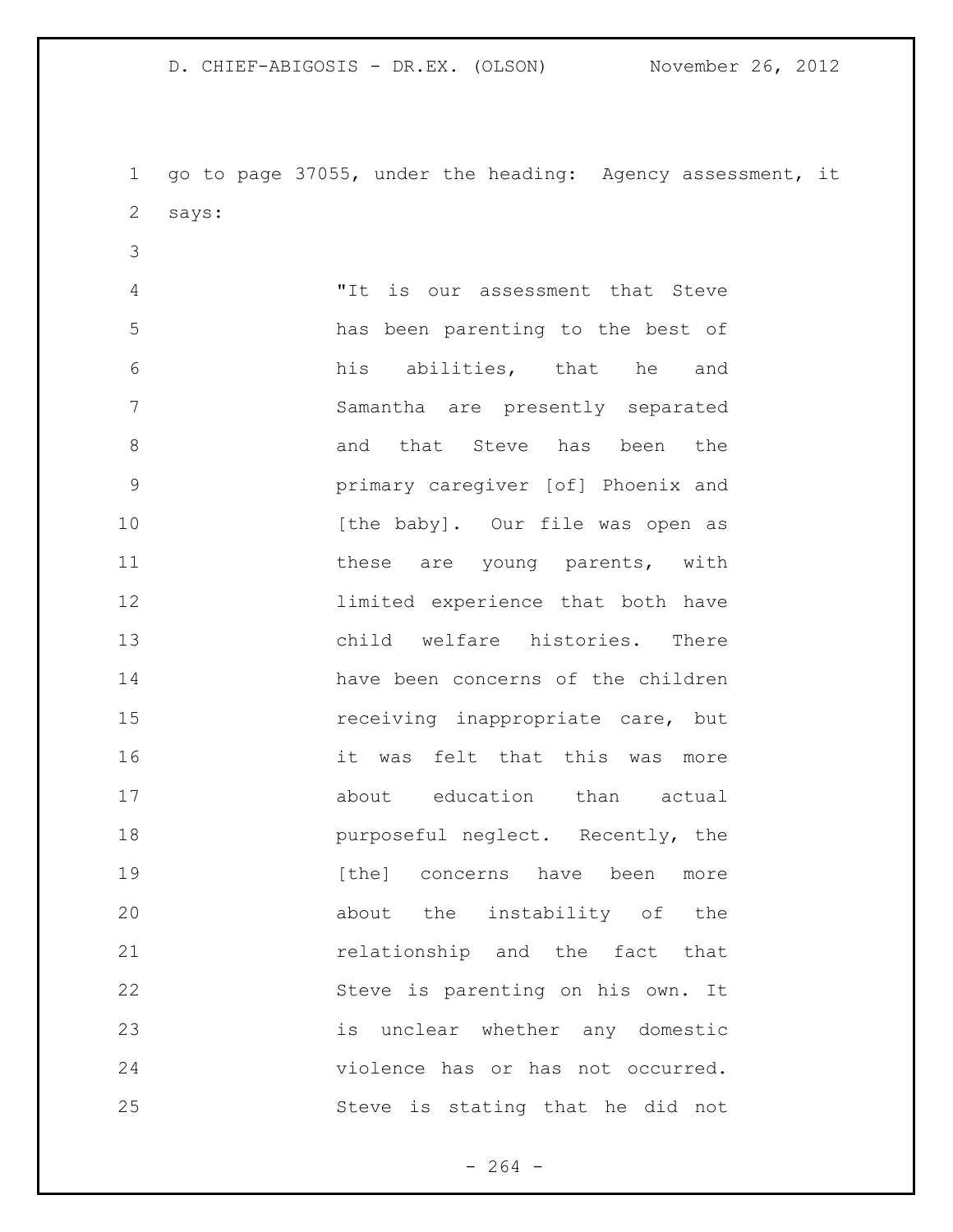assault Samantha. We have been usable to speak with Samantha regarding the alleged assault as she has been transient. The worker states that Steve was providing appropriate care for his children. That he was and continues to receive support from his family. We will continue to 10 Support Steve and Samantha at present [as] it appears that Steve will continue to be the primary caregiver. At present Samantha may have some personal issues to deal with before she can actively participate in her child's day-to- day life. 18 18 In closing, I hope this case synopsis answers all your questions, should you require further information please feel 22 free to contact me." Do you know if you had any input into this agency assessment?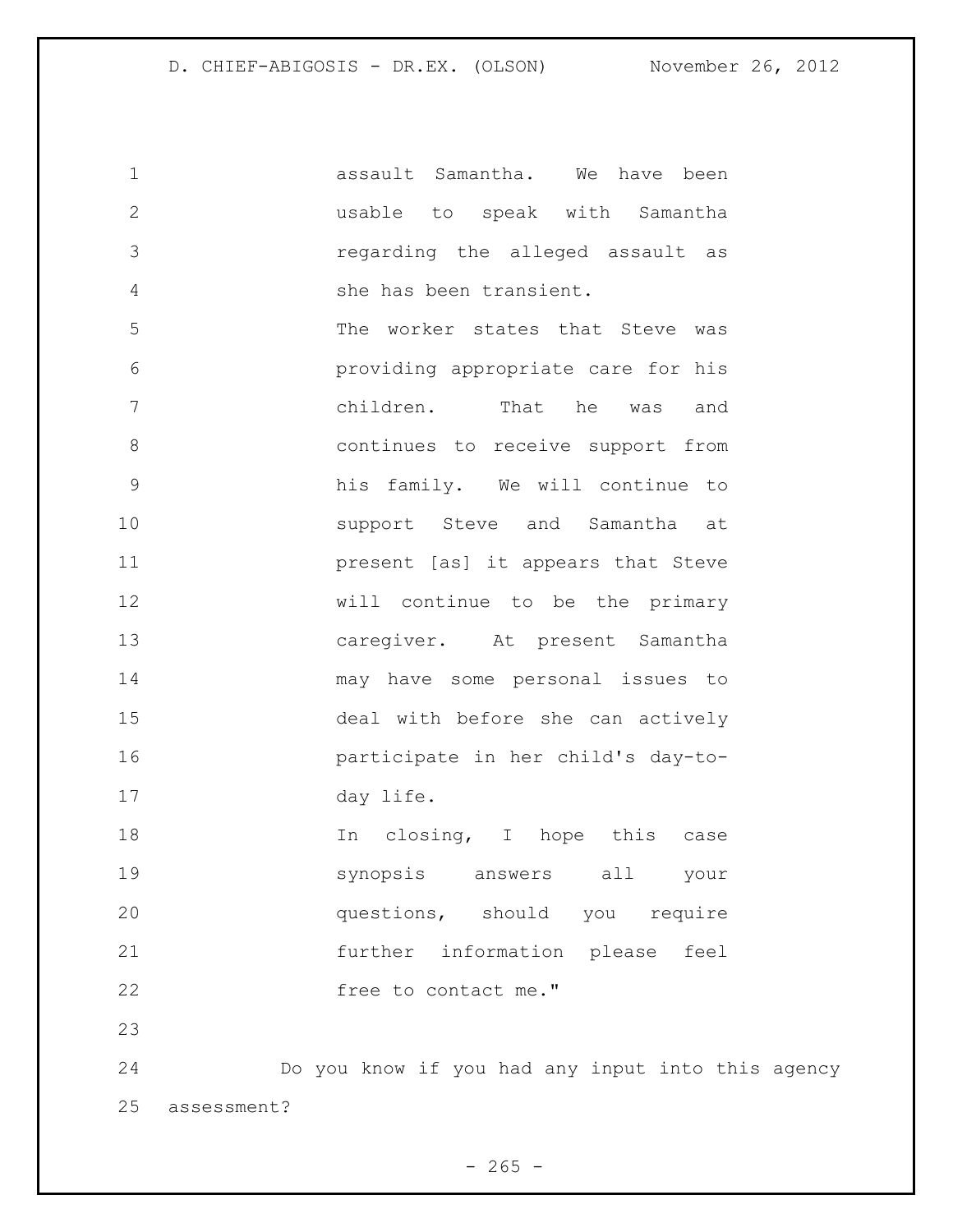A I believe all the information that was, that I had done and my case notes, because I was directed to provide all that information. I believe there's an e-mail that states that, that the, that the supervisor directed myself to compile all the data and forward it to her. Q Okay. Did you, did you agree what was written there? A I can't recall. MR. OLSON: Can't recall? I notice it's 4:33 now and I'm going to be awhile with this witness still, Mr. Commissioner. 12 THE COMMISSIONER: How much longer? MR. OLSON: Probably, could be up to an hour. 14 THE COMMISSIONER: Well, so you're suggesting we break now, I guess, eh? Well, that's the, that's the agreed upon hour, so if you're going to be that much longer, we obviously can't finish the, the chief today. MR. OLSON: No, I don't think we'll finish today. 20 THE COMMISSIONER: So we're going to -- it'll -- this is going to put us behind, because there'll be likely some cross, so I guess we'll just have to adjourn until 9:30 tomorrow morning. And witness, you'll have to return at 9:30

tomorrow then.

 $-266 -$